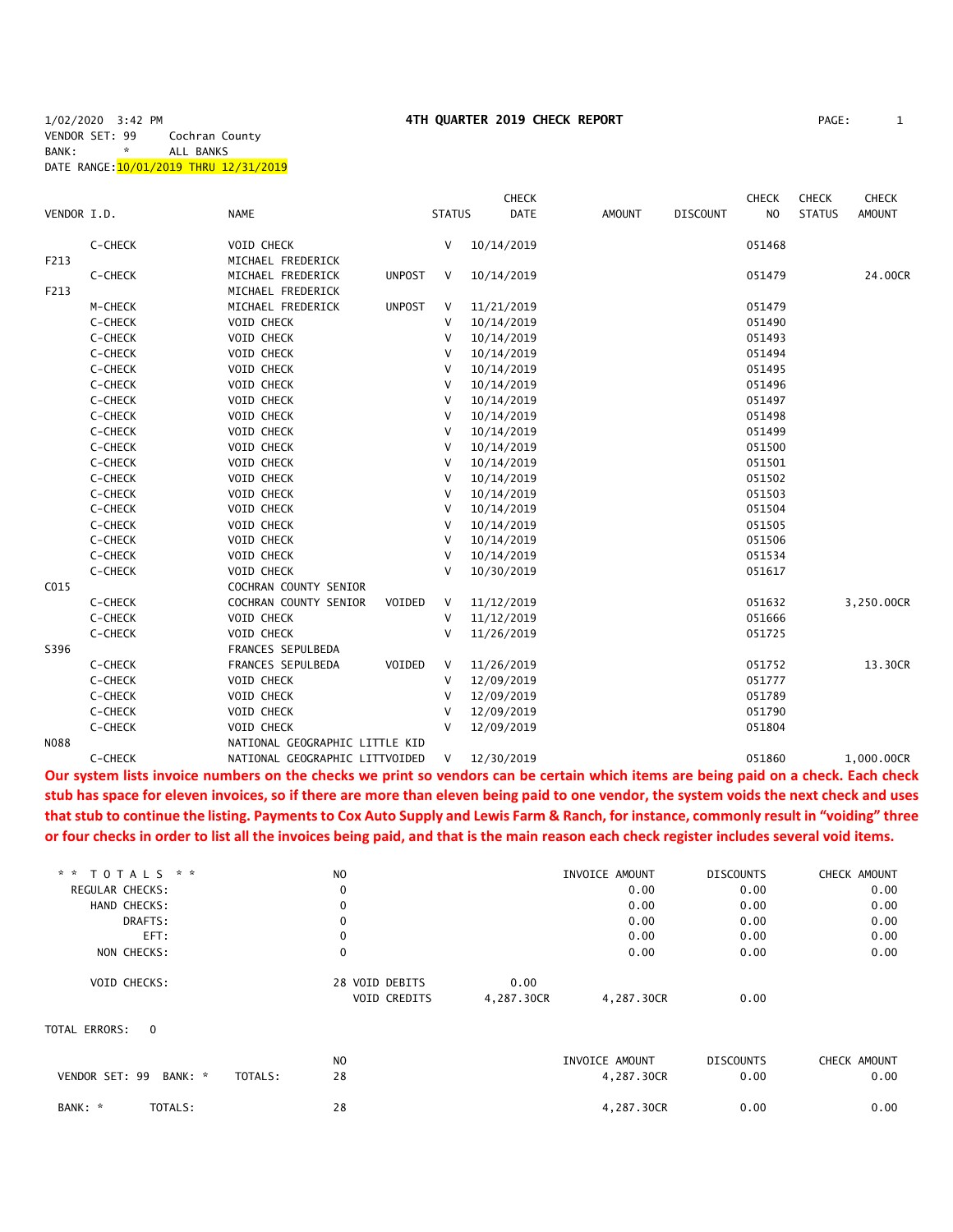1/02/2020 3:42 PM 4TH QUARTER 2019 CHECK REPORT PAGE: 2 VENDOR SET: 99 Cochran County BANK: CC REGULAR NON-P/R PAYABLES DATE RANGE:10/01/2019 THRU 12/31/2019

| 'AGE : |  |  |
|--------|--|--|
|        |  |  |

|             |                 |                                  |               |                | <b>CHECK</b>         |          |                 | <b>CHECK</b> | <b>CHECK</b>  | <b>CHECK</b> |
|-------------|-----------------|----------------------------------|---------------|----------------|----------------------|----------|-----------------|--------------|---------------|--------------|
| VENDOR I.D. |                 | <b>NAME</b>                      |               | <b>STATUS</b>  | DATE                 | AMOUNT   | <b>DISCOUNT</b> | NO.          | <b>STATUS</b> | AMOUNT       |
| N082        |                 | NETDATA                          |               |                |                      |          |                 |              |               |              |
|             | I-iTICKET SEP19 | JUSTICE OF PEACE                 |               | $\vee$         | 9/27/2019            |          |                 | 051421       |               | 20.00        |
| N082        |                 | NETDATA                          |               |                |                      |          |                 |              |               |              |
|             | M-CHECK         | NETDATA                          | <b>UNPOST</b> | $\vee$         | 10/04/2019           |          |                 | 051421       |               | 20.00CR      |
| U036        |                 | UNIFIRST HOLDINGS, INC.          |               |                |                      |          |                 |              |               |              |
|             | I-831 2451870   | JAIL/COURTHOUSE                  |               | V              | 9/27/2019            |          |                 | 051444       |               |              |
|             | I-831 2454498   | JAIL/COURTHOUSE                  |               | V              | 9/27/2019            |          |                 | 051444       |               | 120.00       |
| U036        |                 | UNIFIRST HOLDINGS, INC.          |               |                |                      |          |                 |              |               |              |
|             | M-CHECK         | UNIFIRST HOLDINGS, INC. UNPOST V |               |                | 11/08/2019           |          |                 | 051444       |               | 120.00CR     |
| A007        |                 | ALBERT GONZALEZ, dba             |               |                |                      |          |                 |              |               |              |
|             | $I - 30650$     | PREC 4                           |               | R <sub>a</sub> | 10/14/2019           |          |                 | 051454       |               |              |
|             | 15 624-5454     | <b>TIRES</b>                     |               |                | FLAT L/R LT245/17    | 15.00    |                 |              |               |              |
|             | $I - 30656$     | PARK                             |               |                | R 10/14/2019         |          |                 | 051454       |               |              |
|             | 10 660-5454     | TIRES                            |               |                | 3 23/1050x12         | 300.00   |                 |              |               |              |
|             | 10 660-5454     | <b>TIRES</b>                     |               |                | FLAT R/F LT245/17    | 17.00    |                 |              |               | 332.00       |
| A108        |                 | AT&T MOBILITY                    |               |                |                      |          |                 |              |               |              |
|             | I-#4144 091919  | SHERIFF                          |               |                | R 10/14/2019         |          |                 | 051455       |               |              |
|             | 10 560-5420     | TELECOMMUNICATIONS               |               |                | 1ST NET/6 LINES 8/20 | 229.50   |                 |              |               | 229.50       |
| A249        |                 | ANTELOPE TIRE & SUPPLY, INC      |               |                |                      |          |                 |              |               |              |
|             | $I - 5012$      | PREC 2                           |               |                | R 10/14/2019         |          |                 | 051456       |               |              |
|             | 15 622-5454     | <b>TIRES</b>                     |               |                | FLAT/SPLIT RIM 9/28  | 75.00    |                 |              |               |              |
|             | 15 622-5454     | <b>TIRES</b>                     |               |                | TUBE 10.00-15        | 30.00    |                 |              |               | 105.00       |
| A266        |                 | AXON ENTERPRISES, INC            |               |                |                      |          |                 |              |               |              |
|             | I-SI-1615584    | SHERIFF                          |               | R              | 10/14/2019           |          |                 | 051457       |               |              |
|             | 10 560-5334     | OTHER SUPPLIES                   |               |                | 5 BATT PK X2/X26P    | 325.00   |                 |              |               |              |
|             | 10 560-5334     | OTHER SUPPLIES                   |               |                | 10 25FT STD CRTG X26 | 330.00   |                 |              |               | 655.00       |
| A271        |                 | AVENU ENTERPRISE SOLUTIONS, LL   |               |                |                      |          |                 |              |               |              |
|             | I-INVB-002611   | CO-DIST CLERK                    |               | R.             | 10/14/2019           |          |                 | 051458       |               |              |
|             | 10 403-5310     | OFFICE SUPPLIES                  |               |                | 3 ARCHIVAL PAPER, LG | 75.00    |                 |              |               |              |
|             | 10 403-5310     | OFFICE SUPPLIES                  |               | FREIGHT        |                      | 23.76    |                 |              |               |              |
|             | I-INVB-003617   | CO/DIST CLERK                    |               |                | R 10/14/2019         |          |                 | 051458       |               |              |
|             | 10 403-5416     | FILMING & INDEXING               |               |                | ORR/P2 ENERGY SOLUTI | 3,575.96 |                 |              |               | 3,674.72     |
| B001        |                 | BAILEY CO. ELECTRIC COOP         |               |                |                      |          |                 |              |               |              |
|             | I-437774        | PREC 4                           |               | R              | 10/14/2019           |          |                 | 051459       |               |              |
|             | 15 624-5440     | UTILITIES                        |               |                | 190KWH 8/21-9/23/19  | 40.30    |                 |              |               |              |
|             | 15 624-5440     | UTILITIES                        |               | AREA LIGHT     |                      | 10.35    |                 |              |               |              |
|             | I-437775        | PREC 3                           |               | R              | 10/14/2019           |          |                 | 051459       |               |              |
|             | 15 623-5440     | UTILITIES                        |               |                | 172KWH 8/16-9/18/19  | 38.85    |                 |              |               |              |
|             | 15 623-5440     | UTILITIES                        |               |                | 2 AREA LIGHTS        | 21.90    |                 |              |               |              |
|             | $I-437776$      | NON-DEPT'L/SHERIFF POSSE         |               | R              | 10/14/2019           |          |                 | 051459       |               |              |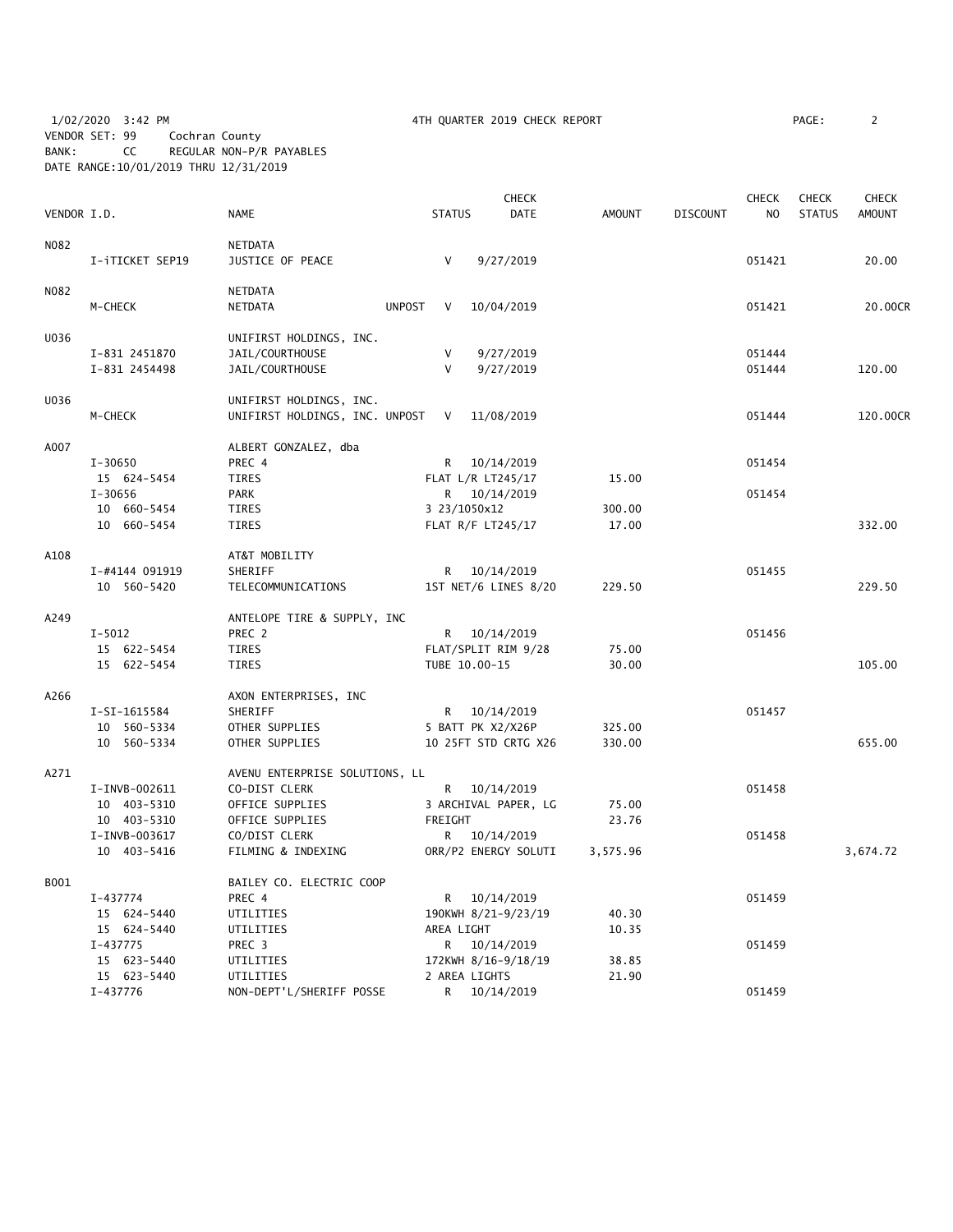1/02/2020 3:42 PM 4TH QUARTER 2019 CHECK REPORT PAGE: 3 VENDOR SET: 99 Cochran County BANK: CC REGULAR NON-P/R PAYABLES DATE RANGE:10/01/2019 THRU 12/31/2019

|             |          |                    |                                  |                         | <b>CHECK</b>         |               |                 | <b>CHECK</b>   | <b>CHECK</b>  | <b>CHECK</b>  |
|-------------|----------|--------------------|----------------------------------|-------------------------|----------------------|---------------|-----------------|----------------|---------------|---------------|
| VENDOR I.D. |          |                    | <b>NAME</b>                      | <b>STATUS</b>           | <b>DATE</b>          | <b>AMOUNT</b> | <b>DISCOUNT</b> | N <sub>O</sub> | <b>STATUS</b> | <b>AMOUNT</b> |
| B001        |          |                    | BAILEY CO. ELECTRIC CO<br>(CONT) |                         |                      |               |                 |                |               |               |
|             | I-437776 |                    | NON-DEPT'L/SHERIFF POSSE         | R.                      | 10/14/2019           |               |                 | 051459         |               |               |
|             |          | 10 409-5440        | UTILITIES                        |                         | ELEC SVC 8/6-9/5/19  | 32.50         |                 |                |               | 143.90        |
|             |          |                    |                                  |                         |                      |               |                 |                |               |               |
| B026        |          |                    | BLEDSOE WATER SUPPLY CORP        |                         |                      |               |                 |                |               |               |
|             |          | $I-3004$ 10/19     | PREC <sub>3</sub>                |                         | R 10/14/2019         |               |                 | 051460         |               |               |
|             |          | 15 623-5440        | UTILITIES                        |                         | 200 GL WATER SEP 201 | 22.00         |                 |                |               |               |
|             |          | 15 623-5440        | UTILITIES                        | ASSESSMENT FEE          |                      | 0.11          |                 |                |               | 22.11         |
| B081        |          |                    | SHAY BUTLER                      |                         |                      |               |                 |                |               |               |
|             |          | I-093019 FARM FAIR | EXTENSION SVC                    |                         | R 10/14/2019         |               |                 | 051461         |               |               |
|             |          | 10 665-5334        | OTHER SUPPLIES                   |                         | R/B 2 TABLE COVERS/S | 24.96         |                 |                |               | 24.96         |
| B248        |          |                    | BAILEY COUNTY SHERIFF'S OFFICE   |                         |                      |               |                 |                |               |               |
|             |          | I-SEP 2019         | <b>JAIL</b>                      | R.                      | 10/14/2019           |               |                 | 051462         |               |               |
|             |          | 10 512-5499        | MISCELLANEOUS                    |                         | 18 DAS/MIKEAL RICHAR | 990.00        |                 |                |               | 990.00        |
|             |          |                    |                                  |                         |                      |               |                 |                |               |               |
| C007        |          |                    | CITY OF MORTON                   |                         |                      |               |                 |                |               |               |
|             | I-093019 |                    | LIB/MUS/ACT BLDG/CRTHSE/PREC 1   |                         | R 10/14/2019         |               |                 | 051463         |               |               |
|             |          | 10 650-5440        | UTILITIES                        | LIBRARY GAS             |                      | 19.00         |                 |                |               |               |
|             |          | 10 650-5440        | UTILITIES                        | LIBRARY WATER           |                      | 28.00         |                 |                |               |               |
|             |          | 10 650-5440        | UTILITIES                        | LIBRARY GARBAGE         |                      | 51.50         |                 |                |               |               |
|             |          | 10 650-5440        | UTILITIES                        | LIBRARY SEWER           |                      | 18.00         |                 |                |               |               |
|             |          | 10 652-5440        | UTILITIES                        | MUSEUM GAS              |                      | 19.00         |                 |                |               |               |
|             |          | 10 652-5440        | UTILITIES                        | MUSEUM WATER            |                      | 28.00         |                 |                |               |               |
|             |          | 10 652-5440        | UTILITIES                        | MUSEUM GARBAGE          |                      | 28.00         |                 |                |               |               |
|             |          | 10 652-5440        | UTILITIES                        | MUSEUM SEWER            |                      | 16.00         |                 |                |               |               |
|             |          | 10 662-5440        | UTILITIES                        | ACTIVITY BLDG GAS       |                      | 44.50         |                 |                |               |               |
|             |          | 10 662-5440        | UTILITIES                        | ACT. BLDG WATER         |                      | 44.25         |                 |                |               |               |
|             |          | 10 662-5440        | UTILITIES                        | ACT. BLDG GARBAGE       |                      | 77.00         |                 |                |               |               |
|             |          | 10 662-5440        | UTILITIES                        | ACT. BLDG SEWER         |                      | 48.00         |                 |                |               |               |
|             |          | 10 510-5440        | UTILITIES                        | COURTHOUSE GAS          |                      | 19.00         |                 |                |               |               |
|             |          | 10 510-5440        | UTILITIES                        | <b>COURTHOUSE WATER</b> |                      | 614.00        |                 |                |               |               |
|             |          | 10 510-5440        | UTILITIES                        | <b>CRTHSE GARBAGE</b>   |                      | 334.50        |                 |                |               |               |
|             |          | 10 510-5440        | UTILITIES                        | <b>COURTHOUSE SEWER</b> |                      | 54.00         |                 |                |               |               |
|             |          | 15 621-5440        | UTILITIES                        | PREC 1 GAS              |                      | 19.00         |                 |                |               |               |
|             |          | 15 621-5440        | UTILITIES                        | PREC 1 WATER            |                      | 37.75         |                 |                |               |               |
|             |          | 15 621-5440        | UTILITIES                        | PREC 1 GARBAGE          |                      | 51.50         |                 |                |               | 1,551.00      |
| C008        |          |                    | CITY OF WHITEFACE                |                         |                      |               |                 |                |               |               |
|             |          | $I-409$ 9/19       | PREC 2                           | R                       | 10/14/2019           |               |                 | 051464         |               |               |
|             |          | 15 622-5440        | UTILITIES                        |                         | GAS SVC 8/16-9/15/19 | 16.25         |                 |                |               |               |
|             |          | 15 622-5440        | UTILITIES                        | WATER SVC               |                      | 26.00         |                 |                |               |               |
|             |          | 15 622-5440        | UTILITIES                        | GARBAGE SVC             |                      | 54.37         |                 |                |               |               |
|             |          | 15 622-5440        | UTILITIES                        | SEWER SVC               |                      | 22.50         |                 |                |               | 119.12        |
|             |          |                    |                                  |                         |                      |               |                 |                |               |               |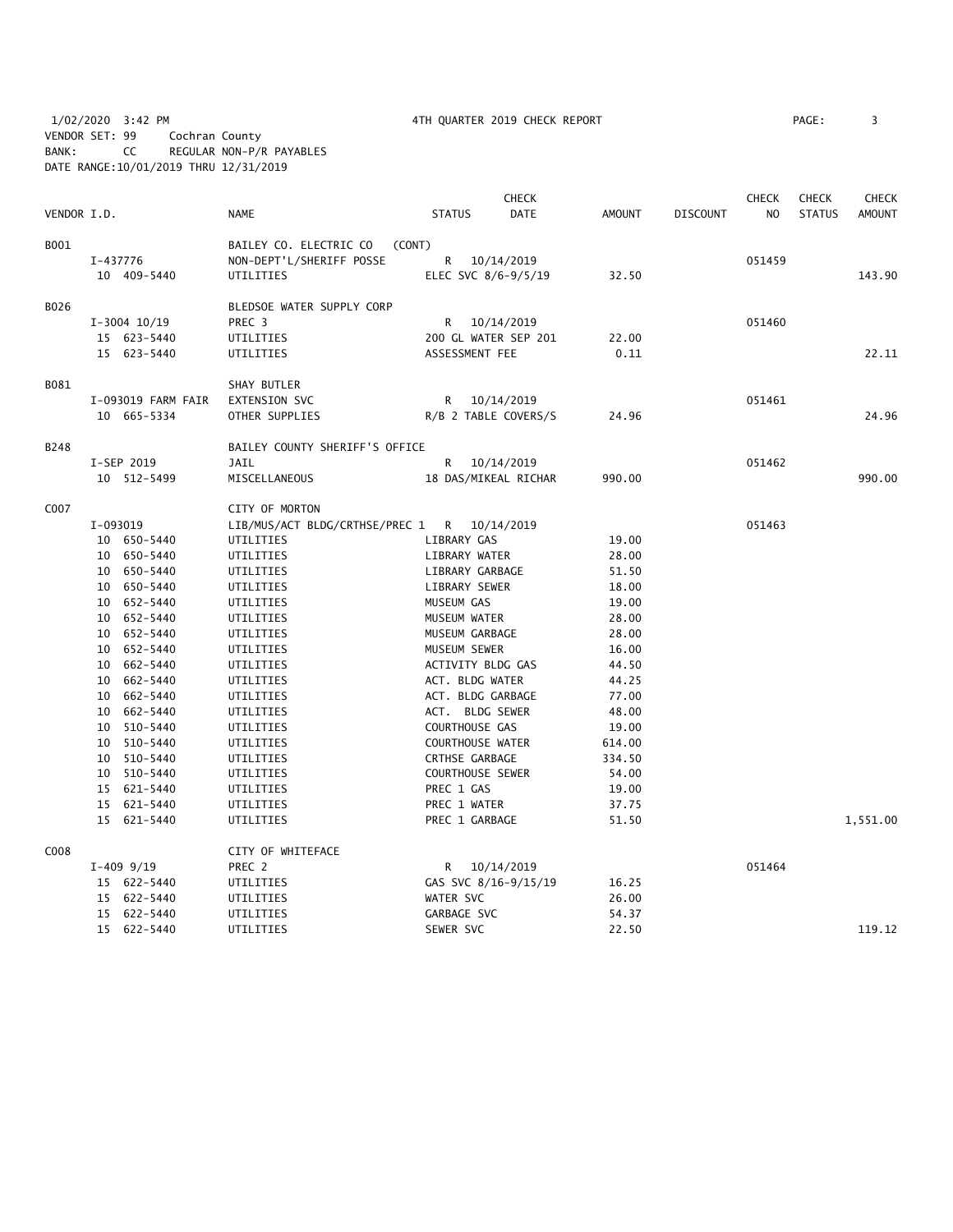1/02/2020 3:42 PM **4TH QUARTER 2019 CHECK REPORT** PAGE: 4 VENDOR SET: 99 Cochran County BANK: CC REGULAR NON-P/R PAYABLES DATE RANGE:10/01/2019 THRU 12/31/2019

|             |                  |                             | <b>CHECK</b>                 |          |                 | <b>CHECK</b> | <b>CHECK</b>  | <b>CHECK</b>  |
|-------------|------------------|-----------------------------|------------------------------|----------|-----------------|--------------|---------------|---------------|
| VENDOR I.D. |                  | <b>NAME</b>                 | <b>STATUS</b><br><b>DATE</b> | AMOUNT   | <b>DISCOUNT</b> | NO           | <b>STATUS</b> | <b>AMOUNT</b> |
| C015        |                  | COCHRAN COUNTY SENIOR       |                              |          |                 |              |               |               |
|             | I-OCT'19 INSTLMT | SENIOR CITIZENS             | R 10/14/2019                 |          |                 | 051465       |               |               |
|             | 10 663-5418      | SENIOR CITIZENS CONTRACT    | OCTOBER 2019                 | 6,250.00 |                 |              |               | 6,250.00      |
|             |                  |                             |                              |          |                 |              |               |               |
| C022        |                  | COMMERCIAL PRINTING COMPA   |                              |          |                 |              |               |               |
|             | I-21386          | SHERIFF/JAIL                | R 10/14/2019                 |          |                 | 051466       |               |               |
|             | 10 512-5310      | OFFICE SUPPLIES             | 150 2-SIDED CRDS/ALV         | 38.50    |                 |              |               |               |
|             | 10 560-5310      | OFFICE SUPPLIES             | 150 2-SIDED CRDS/R D         | 38.50    |                 |              |               |               |
|             | 10 560-5310      | OFFICE SUPPLIES             | 300 2-SIDED CRDS/S P         | 65.00    |                 |              |               | 142.00        |
| C035        |                  | COX AUTO SUPPLY CO          |                              |          |                 |              |               |               |
|             | I-425841         | PREC <sub>3</sub>           | R 10/14/2019                 |          |                 | 051467       |               |               |
|             | 15 623-5330      | FUEL AND OIL                | 19 DEF 2.5GAL W/SPOU         | 208.81   |                 |              |               |               |
|             | I-425855         | SHERIFF                     | R 10/14/2019                 |          |                 | 051467       |               |               |
|             | 10 560-5451      | MACHINERY-NON-OFFICE REPAIR | OIL FILTER PF63E/WES         | 6.98     |                 |              |               |               |
|             | 10 560-5451      | MACHINERY-NON-OFFICE REPAIR | AIR FILTER GM                | 24.99    |                 |              |               |               |
|             | 10 560-5451      | MACHINERY-NON-OFFICE REPAIR | 8 DEXOS OIL 0W20             | 47.92    |                 |              |               |               |
|             | 10 560-5451      | MACHINERY-NON-OFFICE REPAIR | WASHER FLUID 1GL             | 3.99     |                 |              |               |               |
|             | I-426089         | SHERIFF                     | R 10/14/2019                 |          |                 | 051467       |               |               |
|             | 10 560-5451      | MACHINERY-NON-OFFICE REPAIR | AC DELCO PRO BATT 94         | 162.99   |                 |              |               |               |
|             | 10 560-5451      | MACHINERY-NON-OFFICE REPAIR | 2 SBF/WESTWARD               | 6.00     |                 |              |               |               |
|             | 10 560-5451      | MACHINERY-NON-OFFICE REPAIR | AC TOP POST BATT 48P         | 125.99   |                 |              |               |               |
|             | I-426198         | PREC 1                      | R 10/14/2019                 |          |                 | 051467       |               |               |
|             | 15 621-5356      | ROAD MATERIALS & SUPPLIES   | 2 GRAPHITE                   | 15.98    |                 |              |               |               |
|             | I-426220         | <b>PARK</b>                 | R 10/14/2019                 |          |                 | 051467       |               |               |
|             | 10 660-5332      | CUSTODIAL SUPPLIES          | MINI HACKSAW                 | 8.99     |                 |              |               |               |
|             | $I-426259$       | PREC 4                      | 10/14/2019<br>R              |          |                 | 051467       |               |               |
|             | 15 624-5451      | REPAIRS                     | 2 20" WIPER BLADES           | 11.98    |                 |              |               |               |
|             | 15 624-5356      | ROAD MATERIALS & SUPPLIES   | AIR FRESHENER                | 2.99     |                 |              |               |               |
|             | I-426399         | CEMETERY                    | R 10/14/2019                 |          |                 | 051467       |               |               |
|             | 10 516-5451      | REPAIR                      | BOLT, WASHER, NUT            | 0.41     |                 |              |               |               |
|             | 10 516-5451      | REPAIR                      | AIR CHUCK                    | 10.99    |                 |              |               |               |
|             | I-426645         | PREC 2                      | R 10/14/2019                 |          |                 | 051467       |               |               |
|             | 15 622-5451      | REPAIRS                     | AC DELCO BATTERY 31S         | 125.89   |                 |              |               |               |
|             | 15 622-5451      | REPAIRS                     | <b>SBF</b>                   | 3.00     |                 |              |               |               |
|             | I-427329         | PREC 3                      | R 10/14/2019                 |          |                 | 051467       |               |               |
|             | 15 623-5451      | REPAIRS                     | 2 SEALED PIGTAIL             | 11.98    |                 |              |               |               |
|             | 15 623-5451      | REPAIRS                     | 2 CLEAR MRKR                 | 20.18    |                 |              |               |               |
|             | $I - 427541$     | TAX A/C                     | R 10/14/2019                 |          |                 | 051467       |               |               |
|             | 10 499-5310      | OFFICE SUPPLIES             | 7 SELF-TAP SCREWS            | 0.91     |                 |              |               |               |
|             | 10 499-5310      | OFFICE SUPPLIES             | MASTER LOCK                  | 7.29     |                 |              |               |               |
|             | 10 499-5310      | OFFICE SUPPLIES             | SAFETY HASP/W WASHIN         | 2.19     |                 |              |               |               |
|             | I-427695         | PREC 4                      | R 10/14/2019                 |          |                 | 051467       |               |               |
|             | 15 624-5356      | ROAD MATERIALS & SUPPLIES   | 2 BLUE SHOP TOWEL            | 7.98     |                 |              |               |               |
|             | 15 624-5356      | ROAD MATERIALS & SUPPLIES   | <b>FUNNEL</b>                | 5.29     |                 |              |               |               |
|             | $I-427708$       | PREC 2                      | R.<br>10/14/2019             |          |                 | 051467       |               |               |
|             | 15 622-5451      | REPAIRS                     | 2 AC DELCO BATTERY 3         | 251.78   |                 |              |               |               |
|             | 15 622-5451      | <b>REPAIRS</b>              | 2 SBF                        | 6.00     |                 |              |               |               |
|             | I-427800         | SHERIFF                     | R.<br>10/14/2019             |          |                 | 051467       |               |               |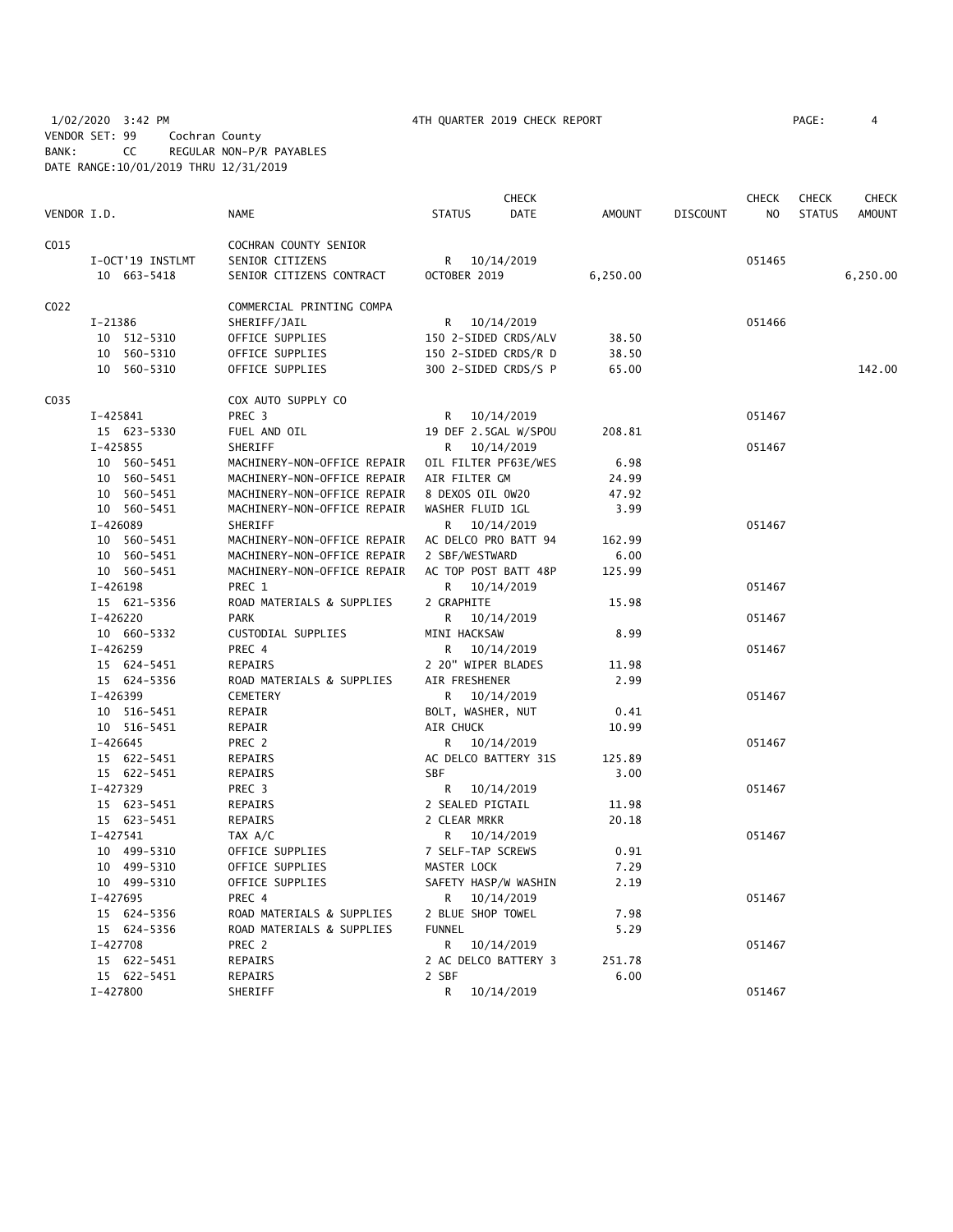| VENDOR I.D. |          |                                   | <b>NAME</b>                                  | <b>STATUS</b>        | <b>CHECK</b><br><b>DATE</b> | <b>AMOUNT</b>   | <b>DISCOUNT</b> | <b>CHECK</b><br>NO. | <b>CHECK</b><br><b>STATUS</b> | <b>CHECK</b><br><b>AMOUNT</b> |
|-------------|----------|-----------------------------------|----------------------------------------------|----------------------|-----------------------------|-----------------|-----------------|---------------------|-------------------------------|-------------------------------|
| C035        |          |                                   | COX AUTO SUPPLY CO<br>(CONT)                 |                      |                             |                 |                 |                     |                               |                               |
|             | I-427800 |                                   | SHERIFF                                      | R                    | 10/14/2019                  |                 |                 | 051467              |                               |                               |
|             |          | 10 560-5451                       | MACHINERY-NON-OFFICE REPAIR                  | OIL FILTER PF63E/WES |                             | 6.98            |                 |                     |                               |                               |
|             |          | 10 560-5451                       | MACHINERY-NON-OFFICE REPAIR                  | AIR FILTER GM        |                             | 24.99           |                 |                     |                               |                               |
|             |          | 10 560-5451                       | MACHINERY-NON-OFFICE REPAIR                  | 8 DEXOS OIL 0W20     |                             | 47.92           |                 |                     |                               | 1,161.39                      |
| C367        |          |                                   | COMPUTER TRANSITION SERVICES,                |                      |                             |                 |                 |                     |                               |                               |
|             | I-179710 |                                   | <b>CLERK</b>                                 | R                    | 10/14/2019                  |                 |                 | 051469              |                               |                               |
|             |          | 10 403-5451                       | <b>REPAIRS</b>                               |                      | 1.75HRS/NETDATA SRVR        | 210.00          |                 |                     |                               |                               |
|             | I-180008 |                                   | NON-DEPT'L                                   | R.                   | 10/14/2019                  |                 |                 | 051469              |                               |                               |
|             |          | 10 409-5420                       | TELECOMMUNICATIONS                           |                      | 27 TREND MICRO OCT 1        | 43.20           |                 |                     |                               |                               |
|             |          | I-180261HD                        | <b>COURTHOUSE</b>                            | R.                   | 10/14/2019                  |                 |                 | 051469              |                               |                               |
|             |          | 10 510-5411                       | MAINTENANCE CONTRACTS                        | HELP DESK OCT 2019   |                             | 692.04          |                 |                     |                               | 945.24                        |
| C414        |          |                                   | CARDMEMBER SERVICES                          |                      |                             |                 |                 |                     |                               |                               |
|             |          | I-4486 9/19 JAIL CNF SHERIFF/JAIL |                                              | R                    | 10/14/2019                  |                 |                 | 051470              |                               |                               |
|             |          | 10 560-5427                       | CONTINUING EDUCATION                         |                      | 4 NITES PRKING/GLVST        | 32.00           |                 |                     |                               |                               |
|             |          | 10 560-5427                       | CONTINUING EDUCATION                         |                      | PARKING TAX, ROSA/ELI       | 2.64            |                 |                     |                               |                               |
|             |          | I-ATTY LAW CONF 0919 ATTORNEY     |                                              | R                    | 10/14/2019                  |                 |                 | 051470              |                               |                               |
|             |          | 10 475-5427                       | CONTINUING EDUCATION                         |                      | MEAL/LANDRY'S, CORPUS       | 23.00           |                 |                     |                               |                               |
|             |          | 10 475-5427                       | CONTINUING EDUCATION                         |                      | MEAL/WATERSTREET 9/1        | 17.31           |                 |                     |                               |                               |
|             |          | 10 475-5427                       | CONTINUING EDUCATION                         | MEAL/PIER 99 9/18    |                             | 13.97           |                 |                     |                               |                               |
|             |          | 10 475-5427                       | CONTINUING EDUCATION                         |                      | MEAL/SCUTTLEBUTTS 9/        | 25.49           |                 |                     |                               |                               |
|             |          | 10 475-5427                       | CONTINUING EDUCATION                         | MEAL/WHATABURGER 9/2 |                             | 8.43            |                 |                     |                               |                               |
|             |          | 10 475-5427                       | CONTINUING EDUCATION                         | MEAL/DFW AIRPORT 9/2 |                             | 14.06           |                 |                     |                               |                               |
|             |          | 10 475-5427                       | CONTINUING EDUCATION                         | MEAL/CANTINA LAREDO/ |                             | 20.81           |                 |                     |                               |                               |
|             |          | 10 475-5427                       | CONTINUING EDUCATION                         | MEALS/OMNI 9/17-20   |                             | 34.79           |                 |                     |                               |                               |
|             |          | 10 475-5427                       | CONTINUING EDUCATION                         | 3 NITES/OMNI, CORPUS |                             | 387.00          |                 |                     |                               |                               |
|             |          | 10 475-5427                       |                                              | LODGING TAX          |                             | 58.05           |                 |                     |                               |                               |
|             |          |                                   | CONTINUING EDUCATION                         |                      |                             |                 |                 |                     |                               |                               |
|             |          | 10 475-5427                       | CONTINUING EDUCATION                         | 1 NITE/HYATT, DFW    |                             | 118.05          |                 |                     |                               |                               |
|             |          | 10 475-5427                       | CONTINUING EDUCATION                         | LODGING TAX          |                             | 17.23           |                 |                     |                               |                               |
|             |          | I-LAPTOP 092019                   | TAX A/C                                      |                      | R 10/14/2019                |                 |                 | 051470              |                               |                               |
|             |          | 10 499-5310                       | OFFICE SUPPLIES                              |                      | HP LAPTOP SN 5CG9306        | 596.98          |                 |                     |                               |                               |
|             |          | 10 499-5310                       | OFFICE SUPPLIES                              |                      | SALES TAX/TO BE REFU        | 49.24           |                 |                     |                               | 1,419.05                      |
| C415        |          |                                   | CITIBANK                                     |                      |                             |                 |                 |                     |                               |                               |
|             |          | I-2741 090819                     | <b>SHERIFF</b>                               | R                    | 10/14/2019                  |                 |                 | 051471              |                               |                               |
|             |          | 10 560-5427<br>10 560-5427        | CONTINUING EDUCATION<br>CONTINUING EDUCATION | LODGING TAX 9/8-9/12 | 4 NITES/GLVSTN; ROSA,       | 661.20<br>99.20 |                 |                     |                               | 760.40                        |
|             |          |                                   |                                              |                      |                             |                 |                 |                     |                               |                               |
| D048        |          |                                   | DATA-LINE OFFICE SYSTEMS                     |                      |                             |                 |                 |                     |                               |                               |
|             |          | I-IN106155                        | EXTENSION SVC                                | R                    | 10/14/2019                  |                 |                 | 051472              |                               |                               |
|             |          | 10 665-5411                       | MAINTENANCE CONTRACTS                        |                      | COPIER MAINT 10/5-11        | 33.00           |                 |                     |                               | 33.00                         |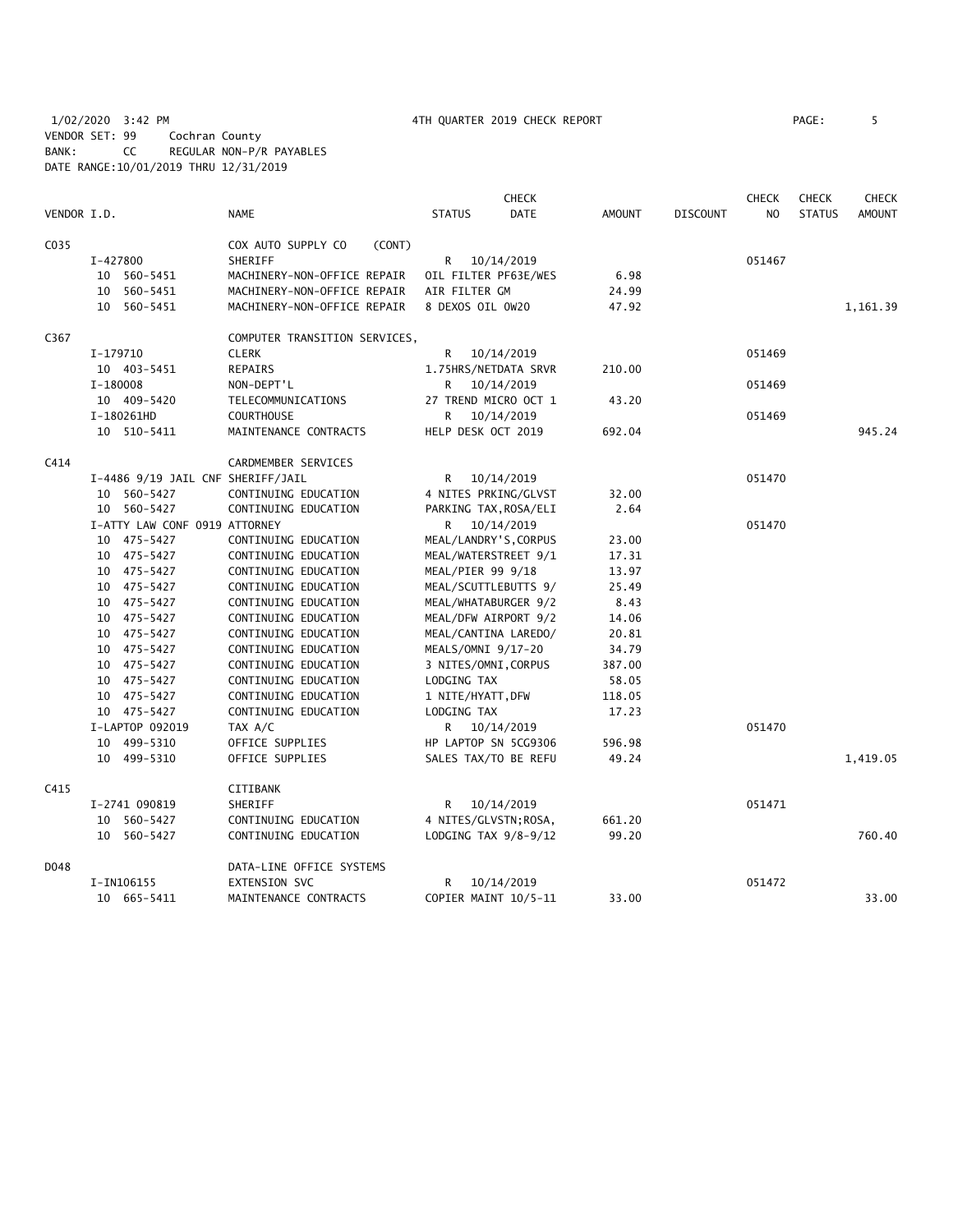1/02/2020 3:42 PM **1/02/2020 3:42 PM 1/02/2020 3:42 PM 1/02/2020** 3:42 PM VENDOR SET: 99 Cochran County BANK: CC REGULAR NON-P/R PAYABLES DATE RANGE:10/01/2019 THRU 12/31/2019

|             |          |                   |                                       |                       | <b>CHECK</b> |               |                 | <b>CHECK</b>   | <b>CHECK</b>  | <b>CHECK</b>  |
|-------------|----------|-------------------|---------------------------------------|-----------------------|--------------|---------------|-----------------|----------------|---------------|---------------|
| VENDOR I.D. |          |                   | <b>NAME</b>                           | <b>STATUS</b>         | DATE         | <b>AMOUNT</b> | <b>DISCOUNT</b> | N <sub>O</sub> | <b>STATUS</b> | <b>AMOUNT</b> |
| E017        |          |                   | ELLIS AND SON INC                     |                       |              |               |                 |                |               |               |
|             |          |                   | I-ARCADIO ORNELAS SR JUSTICE OF PEACE | R 10/14/2019          |              |               |                 | 051473         |               |               |
|             |          | 10 455-5405       | <b>AUTOPSY</b>                        | RMVL/ARCADIO ORNELAS  |              | 95.00         |                 |                |               |               |
|             |          | 10 455-5405       | <b>AUTOPSY</b>                        | BODY BAG              |              | 60.00         |                 |                |               |               |
|             |          | 10 455-5405       | <b>AUTOPSY</b>                        | TRNSPRT TO LBK        |              | 87.50         |                 |                |               | 242.50        |
| E057        |          |                   | ELECTION SYSTEMS & SOFTWARE           |                       |              |               |                 |                |               |               |
|             |          | I-1100860         | <b>ELECTIONS</b>                      | R                     | 10/14/2019   |               |                 | 051474         |               |               |
|             |          | 10 490-5335       | ELECTION SUPPLIES                     | 5 LAYOUT CHG/AMEND E  |              | 183.75        |                 |                |               |               |
|             |          | I-1102573         | <b>ELECTIONS</b>                      | R                     | 10/14/2019   |               |                 | 051474         |               |               |
|             |          | 10 490-5411       | MAINTENANCE CONTRACTS                 | 8 FIRMWARE LICENSE/A  |              | 299.92        |                 |                |               |               |
|             |          | 10 490-5411       | MAINTENANCE CONTRACTS                 | 4 FIRMWARE LICENSE/M  |              | 149.96        |                 |                |               |               |
|             |          | 10 490-5411       | MAINTENANCE CONTRACTS                 | 8 HDWARE MAINT/AUTOM  |              | 2,240.00      |                 |                |               |               |
|             |          | 10 490-5411       | MAINTENANCE CONTRACTS                 | 4 HDWARE MAINT/M100   |              | 780.00        |                 |                |               | 3,653.63      |
| E075        |          |                   | <b>WEX BANK</b>                       |                       |              |               |                 |                |               |               |
|             |          | I-61550237        | SHERIFF/JAIL/JUV PROB                 | R                     | 10/14/2019   |               |                 | 051475         |               |               |
|             |          | 10 560-5427       | CONTINUING EDUCATION                  | 74.52GL/ELIDA,ROSA J  |              | 155.83        |                 |                |               |               |
|             |          | 10 512-5499       | MISCELLANEOUS                         | 13.043GL/CROWLEY; XPR |              | 29.68         |                 |                |               |               |
|             |          | 10 512-5499       | MISCELLANEOUS                         | 17.079GL/TATUM, NM;X  |              | 41.26         |                 |                |               |               |
|             |          | 17 573-5427       | TRAVEL & TRAINING                     | 12.5GL UNL/AMARILLO   |              | 23.95         |                 |                |               | 250.72        |
| E090        |          |                   | EBIX, INC.                            |                       |              |               |                 |                |               |               |
|             | I-617694 |                   | NON-DEPT'L                            | R.                    | 10/14/2019   |               |                 | 051476         |               |               |
|             |          | 10 409-5499       | MISCELLANEOUS                         | 60 TOP HEALTH thru M  |              | 388.80        |                 |                |               |               |
|             |          | 10 409-5499       | MISCELLANEOUS                         | SHIPPING              |              | 71.40         |                 |                |               | 460.20        |
| F010        |          |                   | FIVE-AREA TELEPHONE CO-OP             |                       |              |               |                 |                |               |               |
|             |          | I-927-5510 OCT 19 | PREC 4                                | R                     | 10/14/2019   |               |                 | 051477         |               |               |
|             |          | 15 624-5420       | TELECOMMUNICATIONS                    | <b>BASIC SVC</b>      |              | 32.25         |                 |                |               |               |
|             |          | 15 624-5420       | TELECOMMUNICATIONS                    | <b>FEES</b>           |              | 11.81         |                 |                |               | 44.06         |
| F073        |          |                   | FRONTIER VALLEY INC.                  |                       |              |               |                 |                |               |               |
|             | I-384436 |                   | <b>COURTHOUSE</b>                     | R 10/14/2019          |              |               |                 | 051478         |               |               |
|             |          | 10 510-5451       | REPAIR                                | RPR COMPRSR TO A/C;S  |              | 125.00        |                 |                |               |               |
|             |          | 10 510-5451       | REPAIR                                | PRSR SWITCH           |              | 69.00         |                 |                |               |               |
|             |          | 10 510-5451       | REPAIR                                | 5 COPPER WIRE 12-2 U  |              | 2.57          |                 |                |               |               |
|             |          | 10 510-5451       | REPAIR                                | 2 ROMEX CNCTR 1/2"    |              | 0.71          |                 |                |               |               |
|             | I-384437 |                   | <b>COURTHOUSE</b>                     | R 10/14/2019          |              |               |                 | 051478         |               |               |
|             |          | 10 510-5451       | REPAIR                                | RPR 4 VALVES/SPRINKL  |              | 700.00        |                 |                |               |               |
|             |          | 10 510-5451       | REPAIR                                | FAULTFINDER           |              | 50.00         |                 |                |               |               |
|             |          | 10 510-5451       | REPAIR                                | 5 VALVES 1-1/2" 24V   |              | 488.50        |                 |                |               |               |
|             |          | 10 510-5451       | REPAIR                                | 10 RECTANG VALVE BOX  |              | 351.50        |                 |                |               | 1,787.28      |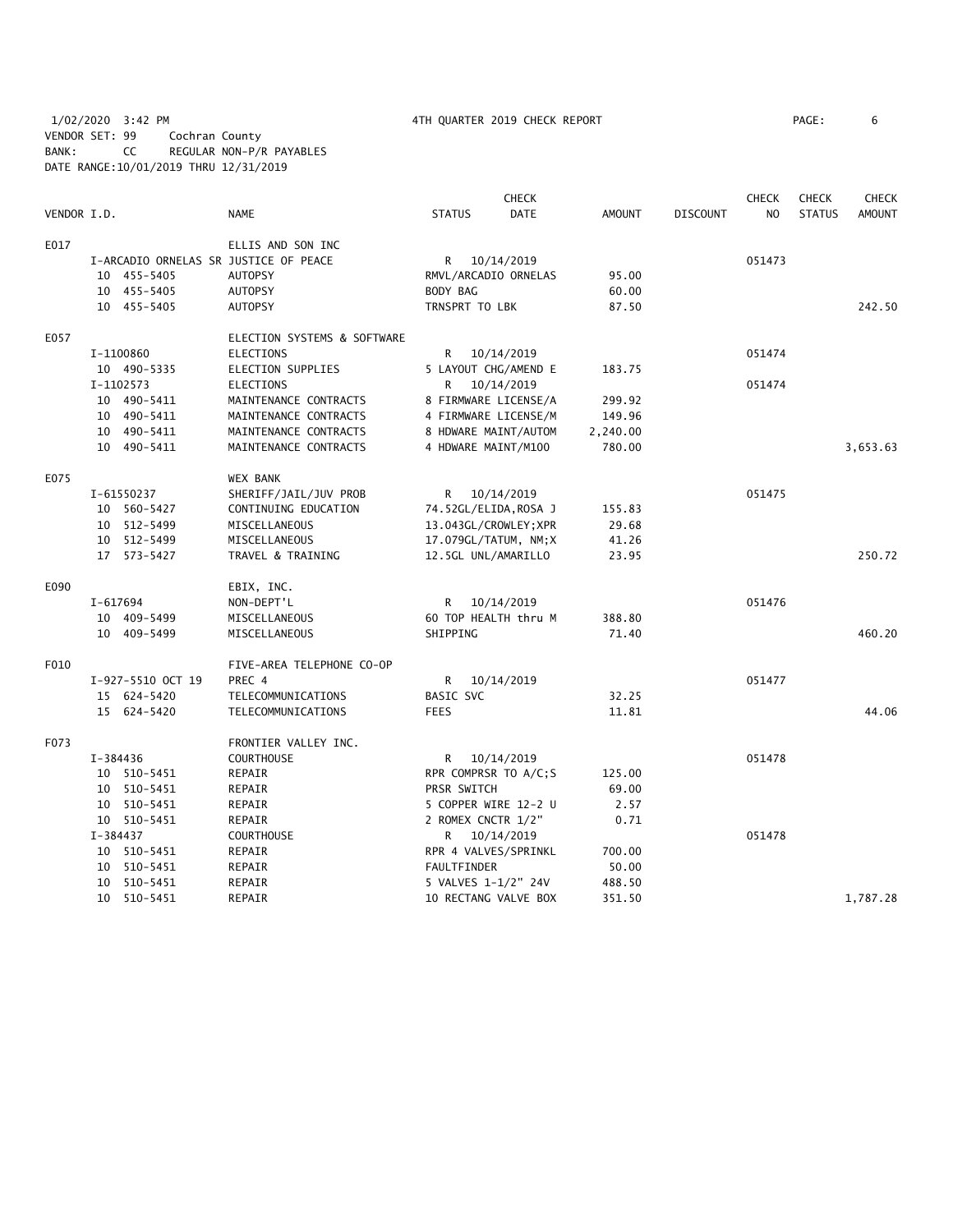1/02/2020 3:42 PM 4TH QUARTER 2019 CHECK REPORT PAGE: 7 VENDOR SET: 99 Cochran County BANK: CC REGULAR NON-P/R PAYABLES DATE RANGE:10/01/2019 THRU 12/31/2019

|             |                    |                                                  |                   | <b>CHECK</b>         |               |                 | <b>CHECK</b>   | <b>CHECK</b>  | <b>CHECK</b>  |
|-------------|--------------------|--------------------------------------------------|-------------------|----------------------|---------------|-----------------|----------------|---------------|---------------|
| VENDOR I.D. |                    | <b>NAME</b>                                      | <b>STATUS</b>     | DATE                 | <b>AMOUNT</b> | <b>DISCOUNT</b> | N <sub>O</sub> | <b>STATUS</b> | <b>AMOUNT</b> |
| F213        |                    | MICHAEL FREDERICK                                |                   |                      |               |                 |                |               |               |
|             | I-819131           | LIBRARY                                          | V                 | 10/14/2019           |               |                 | 051479         |               | 24.00         |
| F213        |                    | MICHAEL FREDERICK                                |                   |                      |               |                 |                |               |               |
|             | M-CHECK            | MICHAEL FREDERICK<br>UNPOST                      | V                 | 11/21/2019           |               |                 | 051479         |               | 24.00CR       |
| F235        |                    | FORREST TIRE COMPANY, INC.                       |                   |                      |               |                 |                |               |               |
|             | I-F10-3505         | PREC 4                                           | R                 | 10/14/2019           |               |                 | 051480         |               |               |
|             | 15 624-5454        | TIRES                                            | FLAT RPR/GRADER   |                      | 125.00        |                 |                |               | 125.00        |
| G005        |                    | <b>GENERAL FUND</b>                              |                   |                      |               |                 |                |               |               |
|             | I-3RD QTR 19 CIVIL | STATE CIVIL FEES                                 | R.                | 10/14/2019           |               |                 | 051481         |               |               |
|             | 90 000-2363.004    | Co Filing Fee Ind Lgl Serv.                      |                   | 3RD QTR CIVIL FEES   | 1.50          |                 |                |               |               |
|             | 90 000-2363.004    | Co Filing Fee Ind Lgl Serv.                      |                   | 3RD QTR CIVIL FEES   | 2.89          |                 |                |               |               |
|             | 90 000-2363.001    | Divorce & Family Gov't 133.1513RD QTR CIVIL FEES |                   |                      | 0.50          |                 |                |               |               |
|             | 000-2363.002<br>90 | Other Than Divorce/Family 10B 3RD QTR CIVIL FEES |                   |                      | 4.00          |                 |                |               |               |
|             | 90 000-2363.004    | Co Filing Fee Ind Lgl Serv.                      |                   | 3RD QTR CIVIL FEES   | 4.25          |                 |                |               |               |
|             | I-3RD QTR 19 CRIM  | STATE CRIM SVC FEES                              | R —               | 10/14/2019           |               |                 | 051481         |               |               |
|             | 90 000-2358.001    | State CCC Date 010104 Forward 3RD QTR CRIM FEES  |                   |                      | 278.68        |                 |                |               |               |
|             | 90 000-2368        | BB Bond Fee (Gov CD 41.258)                      | 3RD QTR CRIM FEES |                      | 21.00         |                 |                |               |               |
|             | 000-2370<br>90     | DNA Test Gov CD 411.147                          | 3RD QTR CRIM FEES |                      | 16.90         |                 |                |               |               |
|             | 90 000-2369        | EMS Trauma Sec49.02 SB1131                       | 3RD QTR CRIM FEES |                      | 0.11          |                 |                |               |               |
|             | 90 000-2378        | JRF Jury Reimb Fee CCP102.00453RD QTR CRIM FEES  |                   |                      | 21.59         |                 |                |               |               |
|             | 000-2363.003<br>90 | Indigent Defense Fee                             | 3RD QTR CRIM FEES |                      | 11.62         |                 |                |               |               |
|             | 90 000-2355        | MVF CCP 102.002                                  | 3RD QTR CRIM FEES |                      | 0.26          |                 |                |               |               |
|             | 90 000-2367        | STF-Sub 95% C(Trans CD542.40 3RD QTR CRIM FEES   |                   |                      | 38.85         |                 |                |               |               |
|             | I-3RD QTR 19 SPEC  | SPECIALTY CT SVC FEES                            |                   | R 10/14/2019         |               |                 | 051481         |               |               |
|             | 90 000-2379.001    | Drug Court Fee CCP102.0178                       |                   | 3RD QTR SPECIALTY CT | 8.32          |                 |                |               | 410.47        |
| G031        |                    | GRAINGER                                         |                   |                      |               |                 |                |               |               |
|             | I-9277873528       | ACTIVITY BLDG                                    | R.                | 10/14/2019           |               |                 | 051482         |               |               |
|             | 10 662-5332        | CUSTODIAL SUPPLIES                               |                   | 1DZ PLEATED FILTERS  | 64.08         |                 |                |               |               |
|             | I-9280984908       | PUBLIC SAFETY*OTHER                              | R                 | 10/14/2019           |               |                 | 051482         |               |               |
|             | 10 580-5499        | MISCELLANEOUS                                    |                   | 1DZ BATT 123/SMOKE A | 15.16         |                 |                |               | 79.24         |
| G074        |                    | GRAVES, HUMPHRIES, STAHL, LTD                    |                   |                      |               |                 |                |               |               |
|             | I-FEES SEP19       | JUSTICE OF PEACE                                 | R.                | 10/14/2019           |               |                 | 051483         |               |               |
|             | 10 000-2206.002    | COLLECTION AGENCY FEES                           |                   | COLLECTION FEES SEPT | 335.83        |                 |                |               | 335.83        |
| G265        |                    | GOVERNMENT FORMS AND SUPPLIES,                   |                   |                      |               |                 |                |               |               |
|             | I-0316955          | CO/DIST CLERK                                    | R                 | 10/14/2019           |               |                 | 051484         |               |               |
|             | 10 403-5310        | OFFICE SUPPLIES                                  |                   | 3 OPR BINDER VOL 373 | 412.50        |                 |                |               |               |
|             | 10 403-5310        | OFFICE SUPPLIES                                  | FREIGHT           |                      | 28.32         |                 |                |               | 440.82        |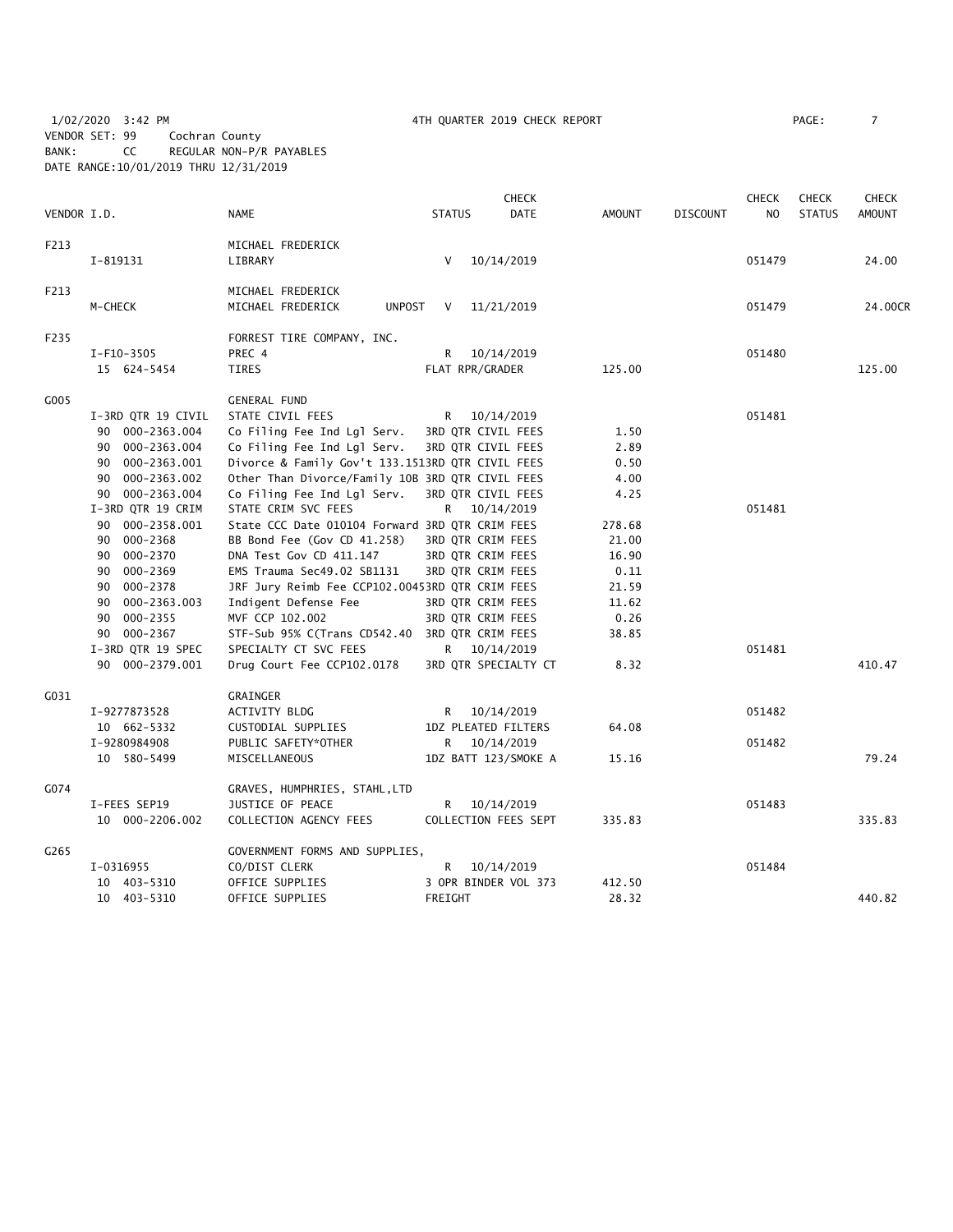1/02/2020 3:42 PM 4TH QUARTER 2019 CHECK REPORT PAGE: 8 VENDOR SET: 99 Cochran County BANK: CC REGULAR NON-P/R PAYABLES DATE RANGE:10/01/2019 THRU 12/31/2019

|             |                     |                                               |                      | <b>CHECK</b>         |               |                 | <b>CHECK</b> | <b>CHECK</b>  | <b>CHECK</b>  |
|-------------|---------------------|-----------------------------------------------|----------------------|----------------------|---------------|-----------------|--------------|---------------|---------------|
| VENDOR I.D. |                     | <b>NAME</b>                                   | <b>STATUS</b>        | <b>DATE</b>          | <b>AMOUNT</b> | <b>DISCOUNT</b> | NO           | <b>STATUS</b> | <b>AMOUNT</b> |
| H026        |                     | RICHARD L. HUSEN, ATTY.                       |                      |                      |               |                 |              |               |               |
|             | I-#1499/CABEZUELA   | DISTRICT COURT                                | R 10/14/2019         |                      |               |                 | 051485       |               |               |
|             | 10 435-5400         | ATTORNEY AD LITEM                             | DISM(F)/HENRY CABEZU |                      | 375.00        |                 |              |               |               |
|             | I-#1590/CABEZUELA   | DISTRICT COURT                                | R 10/14/2019         |                      |               |                 | 051485       |               |               |
|             | 10 435-5400         | ATTORNEY AD LITEM                             | DISM(F)/HENRY CABEZU |                      | 375.00        |                 |              |               | 750.00        |
|             |                     |                                               |                      |                      |               |                 |              |               |               |
| J049        |                     | JUVENILE PROBATION FUND                       |                      |                      |               |                 |              |               |               |
|             | I-LOCAL MATCH 10/19 | JUVENILE PROBATION                            | R                    | 10/14/2019           |               |                 | 051486       |               |               |
|             | 10 571-5472         | LOCAL SUPPORT-JUV BOARD                       |                      | LOCAL FUNDS MATCH OC | 4,165.00      |                 |              |               | 4,165.00      |
| J082        |                     | JOHN DEERE FINANCIAL                          |                      |                      |               |                 |              |               |               |
|             | $I-802911$          | PREC 4                                        | R 10/14/2019         |                      |               |                 | 051487       |               |               |
|             | 15 624-5451         | REPAIRS                                       | 6 PLUS-50 OIL 15W40  |                      | 279.12        |                 |              |               |               |
|             | $I - 804315$        | PREC 1                                        | R 10/14/2019         |                      |               |                 | 051487       |               |               |
|             | 15 621-5451         | REPAIRS                                       | 1 HY-GARD            |                      | 38.40         |                 |              |               |               |
|             | $I - 805761$        | PREC 1                                        | R                    | 10/14/2019           |               |                 | 051487       |               |               |
|             | 15 621-5451         | REPAIRS                                       | LABOR/RPL U-JOINT    |                      | 172.50        |                 |              |               |               |
|             | 15 621-5451         | REPAIRS                                       | EPA FEE              |                      | 4.31          |                 |              |               |               |
|             | 15 621-5451         | REPAIRS                                       | SVC ACCESSORIES      |                      | 1.72          |                 |              |               | 496.05        |
| L004        |                     | LEGAL DIRECTORIES PUB. CO                     |                      |                      |               |                 |              |               |               |
|             | I-0492012-IN        | CO/DIST CLERK                                 | R 10/14/2019         |                      |               |                 | 051488       |               |               |
|             | 10 403-5310         | OFFICE SUPPLIES                               |                      | SHIPPING/2019 TX LEG | 15.50         |                 |              |               | 15.50         |
|             |                     |                                               |                      |                      |               |                 |              |               |               |
| L010        | I-097890            | LEWIS FARM & RANCH STORE INC<br>ACTIVITY BLDG | R 10/14/2019         |                      |               |                 | 051489       |               |               |
|             | 10 662-5332         | CUSTODIAL SUPPLIES                            | TRASH BAGS           |                      | 19.99         |                 |              |               |               |
|             | 10 662-5332         | CUSTODIAL SUPPLIES                            | TISSUE PAPER         |                      | 23.90         |                 |              |               |               |
|             | 10 662-5332         | CUSTODIAL SUPPLIES                            | 3 AIR FRESHENER      |                      | 20.97         |                 |              |               |               |
|             | 10 662-5332         | CUSTODIAL SUPPLIES                            | DISC                 |                      | 6.49CR        |                 |              |               |               |
|             | I-097957            | <b>CEMETERY</b>                               | R                    | 10/14/2019           |               |                 | 051489       |               |               |
|             | 10 516-5332         | CUSTODIAL SUPPLIES                            | SHOVEL HANDLE        |                      | 14.95         |                 |              |               |               |
|             | 10 516-5332         | CUSTODIAL SUPPLIES                            | <b>DISC</b>          |                      | 1.50CR        |                 |              |               |               |
|             | I-098020            | PREC 3                                        | R                    | 10/14/2019           |               |                 | 051489       |               |               |
|             | 15 623-5356         | ROAD MATERIALS & SUPPLIES                     | <b>BATTERY</b>       |                      | 4.59          |                 |              |               |               |
|             | 15 623-5356         | ROAD MATERIALS & SUPPLIES                     | <b>DISC</b>          |                      | 0.46CR        |                 |              |               |               |
|             | I-098549            | PREC 1                                        | R                    | 10/14/2019           |               |                 | 051489       |               |               |
|             | 15 621-5356         | ROAD MATERIALS & SUPPLIES                     | FABULOSO             |                      | 2.99          |                 |              |               |               |
|             | 15 621-5356         | ROAD MATERIALS & SUPPLIES                     | <b>DISC</b>          |                      | 0.30CR        |                 |              |               |               |
|             | I-098633            | <b>COURTHOUSE</b>                             | R.                   | 10/14/2019           |               |                 | 051489       |               |               |
|             | 10 510-5332         | CUSTODIAL SUPPLIES                            | $8 16 - 8 - 8$       |                      | 151.60        |                 |              |               |               |
|             | 10 510-5332         | CUSTODIAL SUPPLIES                            | <b>DISC</b>          |                      | 15.16CR       |                 |              |               |               |
|             | I-098634            | <b>COURTHOUSE</b>                             | R                    | 10/14/2019           |               |                 | 051489       |               |               |
|             | 10 510-5332         | CUSTODIAL SUPPLIES                            | 3 FABULOSO           |                      | 8.97          |                 |              |               |               |
|             | 10 510-5332         | CUSTODIAL SUPPLIES                            | <b>DISC</b>          |                      | 0.90CR        |                 |              |               |               |
|             | I-098670            | <b>MUSEUM</b>                                 | R.                   | 10/14/2019           |               |                 | 051489       |               |               |
|             | 10 652-5332         | CUSTODIAL SUPPLIES                            | ZIP TIES             |                      | 1.05          |                 |              |               |               |
|             | 10 662-5332         | CUSTODIAL SUPPLIES                            | LIGHTER              |                      | 7.59          |                 |              |               |               |
|             | I-098697            | <b>MUSEUM</b>                                 | R                    | 10/14/2019           |               |                 | 051489       |               |               |
|             |                     |                                               |                      |                      |               |                 |              |               |               |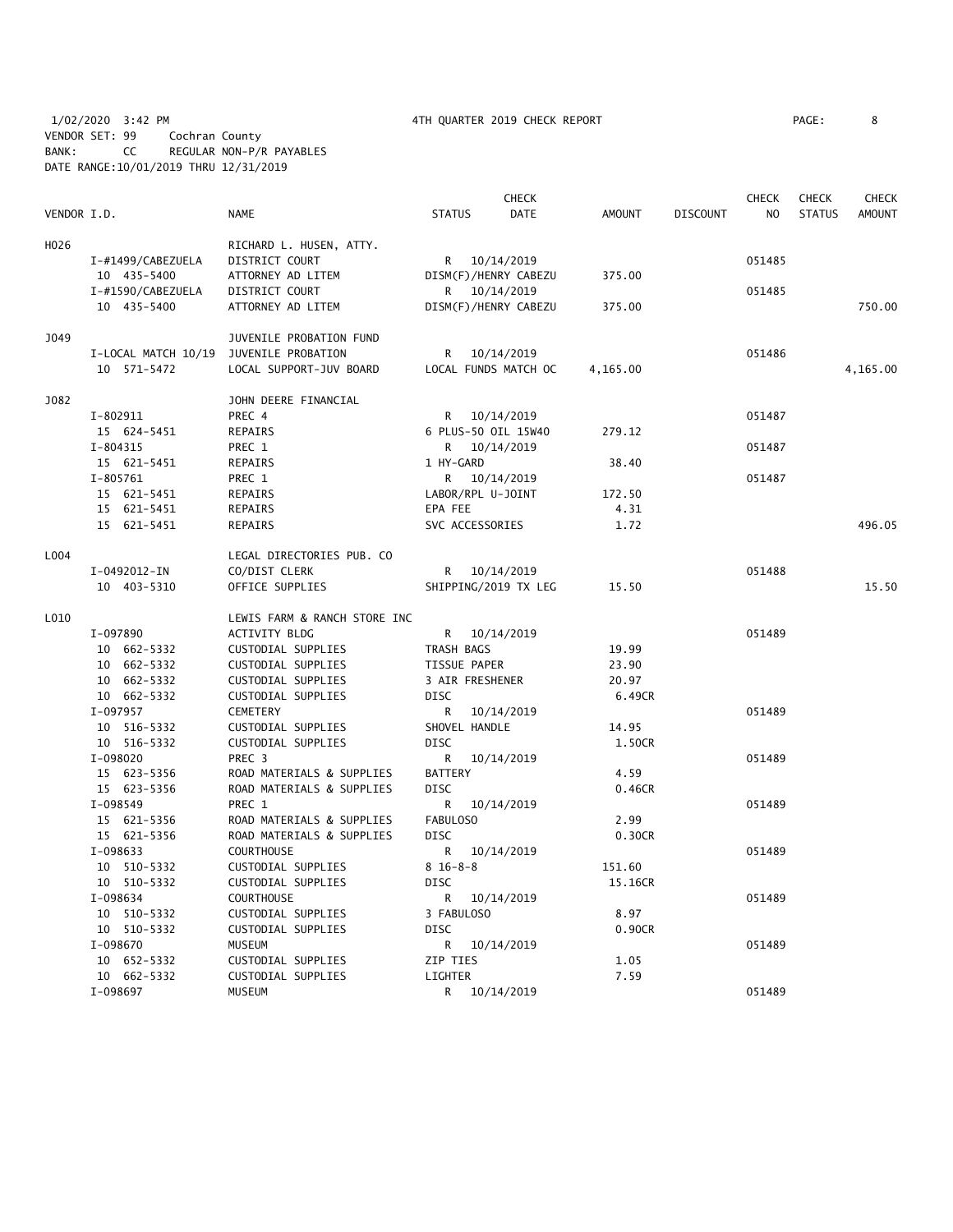|                         |                                                  | <b>CHECK</b>                  |                                  | CHECK  | <b>CHECK</b>  | CHECK         |
|-------------------------|--------------------------------------------------|-------------------------------|----------------------------------|--------|---------------|---------------|
| VENDOR I.D.             | <b>NAME</b>                                      | <b>STATUS</b><br><b>DATE</b>  | <b>AMOUNT</b><br><b>DISCOUNT</b> | NO     | <b>STATUS</b> | <b>AMOUNT</b> |
| L010                    | LEWIS FARM & RANCH STORE                         | (CONT)                        |                                  |        |               |               |
| I-098697                | MUSEUM                                           | 10/14/2019<br>R.              |                                  | 051489 |               |               |
| 10 652-5451             | REPAIR                                           | THERMOCOUPLER                 | 10.99                            |        |               |               |
| 10 652-5451             | REPAIR                                           | <b>DISC</b>                   | 1.10CR                           |        |               |               |
| I-098705                | PREC 4                                           | R<br>10/14/2019               |                                  | 051489 |               |               |
| 15 624-5356             | ROAD MATERIALS & SUPPLIES                        | 2 SUGAR                       | 3.98                             |        |               |               |
| 15 624-5356             | ROAD MATERIALS & SUPPLIES                        | 3 PK CUPS                     | 3.27                             |        |               |               |
| 15 624-5356             | ROAD MATERIALS & SUPPLIES                        | COFFEE                        | 11.99                            |        |               |               |
| 15 624-5356             | ROAD MATERIALS & SUPPLIES                        | <b>DISC</b>                   | 1.92CR                           |        |               |               |
| I-098730                | PREC 1                                           | R<br>10/14/2019               |                                  | 051489 |               |               |
| 15 621-5356             | ROAD MATERIALS & SUPPLIES                        | <b>AMDRO</b>                  | 7.99                             |        |               |               |
| 15 621-5356             | ROAD MATERIALS & SUPPLIES                        | <b>DISC</b>                   | 0.80CR                           |        |               |               |
| I-098746                | <b>ACTIVITY BLDG</b>                             | R<br>10/14/2019               |                                  | 051489 |               |               |
| 10 662-5451             | REPAIR                                           | 1 JOINT 3/4" PIPE             | 5.99                             |        |               |               |
| 10 662-5451             | REPAIR                                           | <b>DISC</b>                   | 0.60CR                           |        |               |               |
| I-098777                | ACTIVITY BLDG                                    | R.<br>10/14/2019              |                                  | 051489 |               |               |
| 10 662-5332             | CUSTODIAL SUPPLIES                               | 20FT ROPE                     | 7.80                             |        |               |               |
| 10 662-5332             | CUSTODIAL SUPPLIES                               | <b>DISC</b>                   | 0.78CR                           |        |               |               |
|                         |                                                  |                               |                                  |        |               |               |
| I-098881                | <b>COURTHOUSE</b><br>CUSTODIAL SUPPLIES          | R 10/14/2019                  | 6.99                             | 051489 |               |               |
| 10 510-5332<br>I-098990 | <b>JAIL</b>                                      | 1 GAL FABULOSO                |                                  | 051489 |               |               |
| 10 512-5392             |                                                  | R<br>10/14/2019<br>2CS BLEACH | 47.90                            |        |               |               |
| 10 512-5392             | MISCELLANEOUS SUPPLIES<br>MISCELLANEOUS SUPPLIES | <b>CLEANER</b>                | 2.59                             |        |               |               |
| 10 512-5392             | MISCELLANEOUS SUPPLIES                           | FABULOSO                      | 6.99                             |        |               |               |
| 10 512-5392             |                                                  |                               |                                  |        |               |               |
| 10 512-5392             | MISCELLANEOUS SUPPLIES                           | PINE-SOL<br><b>DISC</b>       | 11.99<br>6.95CR                  |        |               |               |
|                         | MISCELLANEOUS SUPPLIES                           |                               |                                  |        |               |               |
| I-098993                | <b>ACTIVITY BLDG</b>                             | R 10/14/2019                  |                                  | 051489 |               |               |
| 10 662-5332             | CUSTODIAL SUPPLIES<br>CUSTODIAL SUPPLIES         | 4 HAND SOAP                   | 7.96                             |        |               |               |
| 10 662-5332             |                                                  | DISC                          | 0.80CR                           |        |               |               |
| I-099197                | PREC <sub>3</sub>                                | R.<br>10/14/2019              |                                  | 051489 |               |               |
| 15 623-5356             | ROAD MATERIALS & SUPPLIES                        | OFF SPRAY                     | 6.99                             |        |               |               |
| 15 623-5356             | ROAD MATERIALS & SUPPLIES                        | <b>DISC</b>                   | 0.70CR                           |        |               |               |
| I-099201                | PREC 4                                           | R 10/14/2019                  |                                  | 051489 |               |               |
| 15 624-5451             | REPAIRS                                          | 10FT 1" HOSE                  | 17.50                            |        |               |               |
| I-099207                | MUSEUM                                           | R 10/14/2019                  |                                  | 051489 |               |               |
| 10 662-5332             | CUSTODIAL SUPPLIES                               | PINE-SOL                      | 11.99                            |        |               |               |
| 10 662-5332             | CUSTODIAL SUPPLIES                               | 8 CEILING PANELS              | 52.72                            |        |               |               |
| 10 662-5332             | CUSTODIAL SUPPLIES                               | <b>DISC</b>                   | 6.47CR                           |        |               |               |
| I-98352                 | <b>COURTHOUSE</b>                                | R<br>10/14/2019               |                                  | 051489 |               |               |
| 10 510-5451             | REPAIR                                           | 2 COMP COUPLERS               | 17.98                            |        |               |               |
| 10 510-5451             | REPAIR                                           | $1 - 1/2"$ TEE                | 1.49                             |        |               |               |
| 10 510-5451             | REPAIR                                           | $1 - 1/2"$ MPT                | 1.09                             |        |               |               |
| 10 510-5451             | REPAIR                                           | 1-1/2" ELBOW                  | 1.49                             |        |               |               |
| 10 510-5451             | REPAIR                                           | <b>GLUE</b>                   | 5.59                             |        |               |               |
| 10 510-5451             | REPAIR                                           | PRIMER                        | 3.99                             |        |               |               |
| 10 510-5451             | REPAIR                                           | HACK SAW BLADE                | 2.79                             |        |               |               |
| 10 510-5451             | REPAIR                                           | CHANNEL LOCKS                 | 17.99                            |        |               |               |
| 10 510-5451             | REPAIR                                           | 6FT 1-1/2" PIPE               | 4.50                             |        |               |               |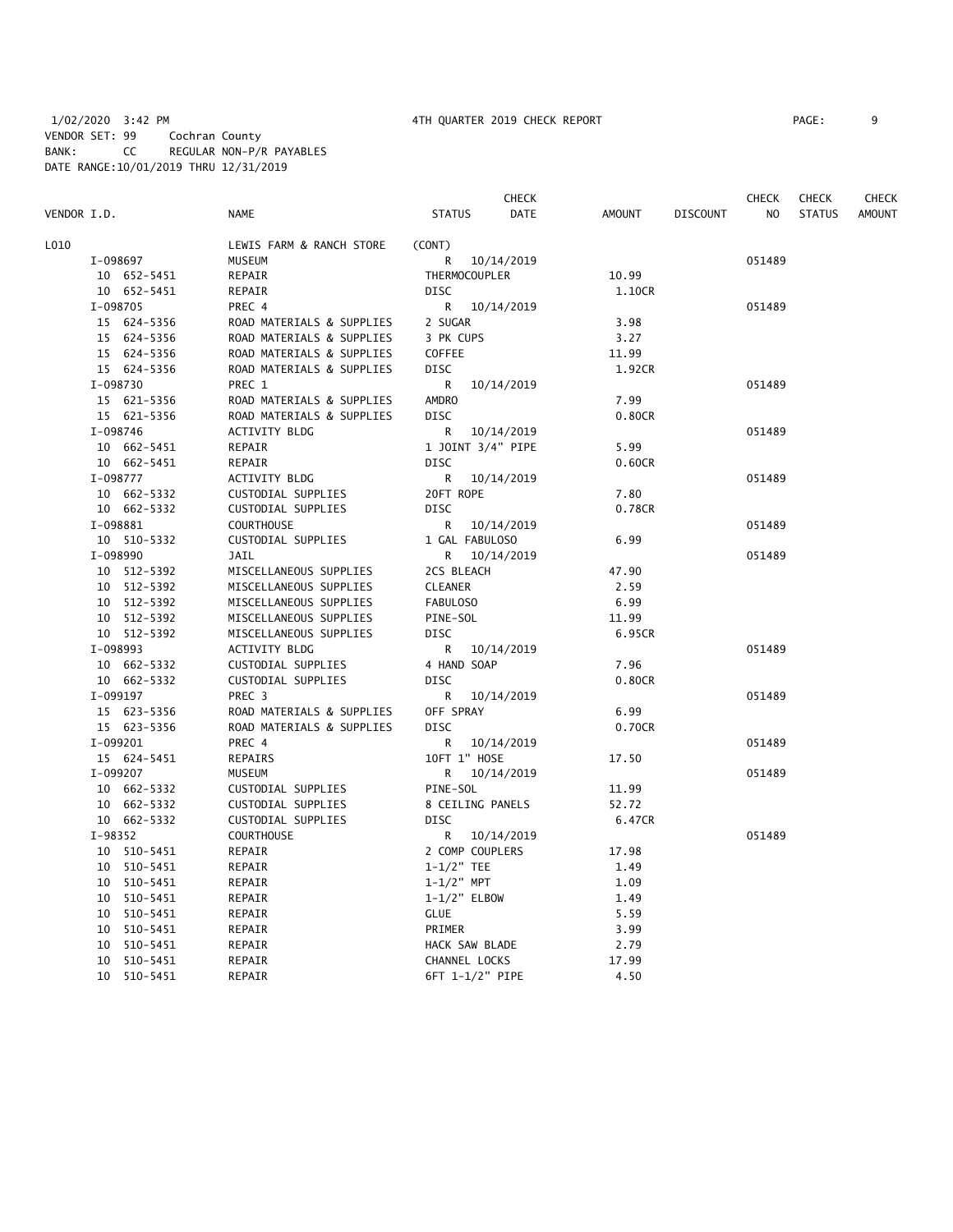1/02/2020 3:42 PM 4TH QUARTER 2019 CHECK REPORT PAGE: 10 VENDOR SET: 99 Cochran County BANK: CC REGULAR NON-P/R PAYABLES DATE RANGE:10/01/2019 THRU 12/31/2019

|             |                    |                                                    |                    | <b>CHECK</b>         |               |                 | <b>CHECK</b>   | <b>CHECK</b>  | <b>CHECK</b>  |
|-------------|--------------------|----------------------------------------------------|--------------------|----------------------|---------------|-----------------|----------------|---------------|---------------|
| VENDOR I.D. |                    | <b>NAME</b>                                        | <b>STATUS</b>      | <b>DATE</b>          | <b>AMOUNT</b> | <b>DISCOUNT</b> | N <sub>O</sub> | <b>STATUS</b> | <b>AMOUNT</b> |
| L010        |                    | LEWIS FARM & RANCH STORE                           | (CONT)             |                      |               |                 |                |               |               |
|             | I-98352            | <b>COURTHOUSE</b>                                  | R                  | 10/14/2019           |               |                 | 051489         |               |               |
|             | 10 510-5451        | REPAIR                                             | <b>DISC</b>        |                      | 5.69CR        |                 |                |               |               |
|             | $I-98424$          | ACTIVITY BLDG                                      | R                  | 10/14/2019           |               |                 | 051489         |               |               |
|             | 10 662-5332        | CUSTODIAL SUPPLIES                                 | MOWER BLADES       |                      | 34.99         |                 |                |               |               |
|             | 10 662-5332        | CUSTODIAL SUPPLIES                                 | <b>DISC</b>        |                      | 3.50CR        |                 |                |               | 520.01        |
| L018        |                    | LUBBOCK GRADER BLADE, INC                          |                    |                      |               |                 |                |               |               |
|             | $I - 67765$        | PREC 1                                             |                    | R 10/14/2019         |               |                 | 051491         |               |               |
|             | 15 621-5356        | ROAD MATERIALS & SUPPLIES                          |                    | 20 5/8x2-1/4 BOLTS W | 19.60         |                 |                |               |               |
|             | 15 621-5356        | ROAD MATERIALS & SUPPLIES                          | 40 5/8x2-1/4 BOLTS |                      | 33.20         |                 |                |               | 52.80         |
| L189        |                    | HOCKLEY COUNTY PUBLISHING CO.I                     |                    |                      |               |                 |                |               |               |
|             | I-1YR CO JDG       | CO JDG/COMM'R CT                                   |                    | R 10/14/2019         |               |                 | 051492         |               |               |
|             | 15 610-5310        | OFFICE SUPPLIES                                    | 1YR SUBSCRIPTION   |                      | 45.00         |                 |                |               | 45.00         |
| MO53        |                    | MYATT BLUME & ASSOCIATES, LTD                      |                    |                      |               |                 |                |               |               |
|             | I-18297/'18 AUDIT  | NON-DEPT'L                                         |                    | R 10/14/2019         |               |                 | 051507         |               |               |
|             | 10 409-5401        | OUTSIDE AUDIT                                      |                    | ANNUAL AUDIT CALENDA | 18,500.00     |                 |                |               | 18,500.00     |
|             |                    |                                                    |                    |                      |               |                 |                |               |               |
| M316        |                    | MAIL FINANCE                                       |                    |                      |               |                 |                |               |               |
|             | I-N7956864         | NON-DEPT'L                                         | R 10/14/2019       |                      |               |                 | 051508         |               |               |
|             | 10 409-5311        | POSTAL EXPENSES                                    |                    | POSTG MCH LEASE 11/8 | 737.91        |                 |                |               | 737.91        |
| N082        |                    | <b>NETDATA</b>                                     |                    |                      |               |                 |                |               |               |
|             | I-ND000921         | <b>CLERK</b>                                       |                    | R 10/14/2019         |               |                 | 051509         |               |               |
|             | 10 403-5411        | MAINTENANCE CONTRACTS                              |                    | IT/HRDW MAINT 10/1/1 | 6,000.00      |                 |                |               |               |
|             | I-iTICKET SEPT 19  | JUSTICE OF PEACE                                   |                    | R 10/14/2019         |               |                 | 051509         |               |               |
|             | 10 455-5499        | MISCELLANEOUS                                      | SEPTEMBER 2019     |                      | 18.00         |                 |                |               | 6,018.00      |
| N101        |                    | NOBLE SOFTWARE GROUP, LLC                          |                    |                      |               |                 |                |               |               |
|             | $I-1039$           | JUVENILE PROBATION                                 | R —                | 10/14/2019           |               |                 | 051510         |               |               |
|             | 17  573-5413.001   | Inter-Cnty Contr TELECOUNSEL'GANNUAL HOSTING 9/1/1 |                    |                      | 414.04        |                 |                |               | 414.04        |
| N103        |                    | NETPROTECT LLC                                     |                    |                      |               |                 |                |               |               |
|             | $I-1300$           | JUSTICE OF PEACE                                   |                    | R 10/14/2019         |               |                 | 051511         |               |               |
|             | 10 455-5411        | MAINTENANCE CONTRACTS                              |                    | VIDEO MAGIS 9/30-10/ | 249.00        |                 |                |               | 249.00        |
| 0122        |                    | ANGELA OVERMAN, CO ATTY                            |                    |                      |               |                 |                |               |               |
|             | I-TRAVEL/C CHRISTI | ATTORNEY                                           |                    | R 10/14/2019         |               |                 | 051512         |               |               |
|             | 10 475-5427        | CONTINUING EDUCATION                               |                    | AIRFARE TO/FR CORPUS | 453.99        |                 |                |               |               |
|             | 10 475-5427        | CONTINUING EDUCATION                               |                    | 76 MI TO/FR LBK AIRP | 44.08         |                 |                |               | 498.07        |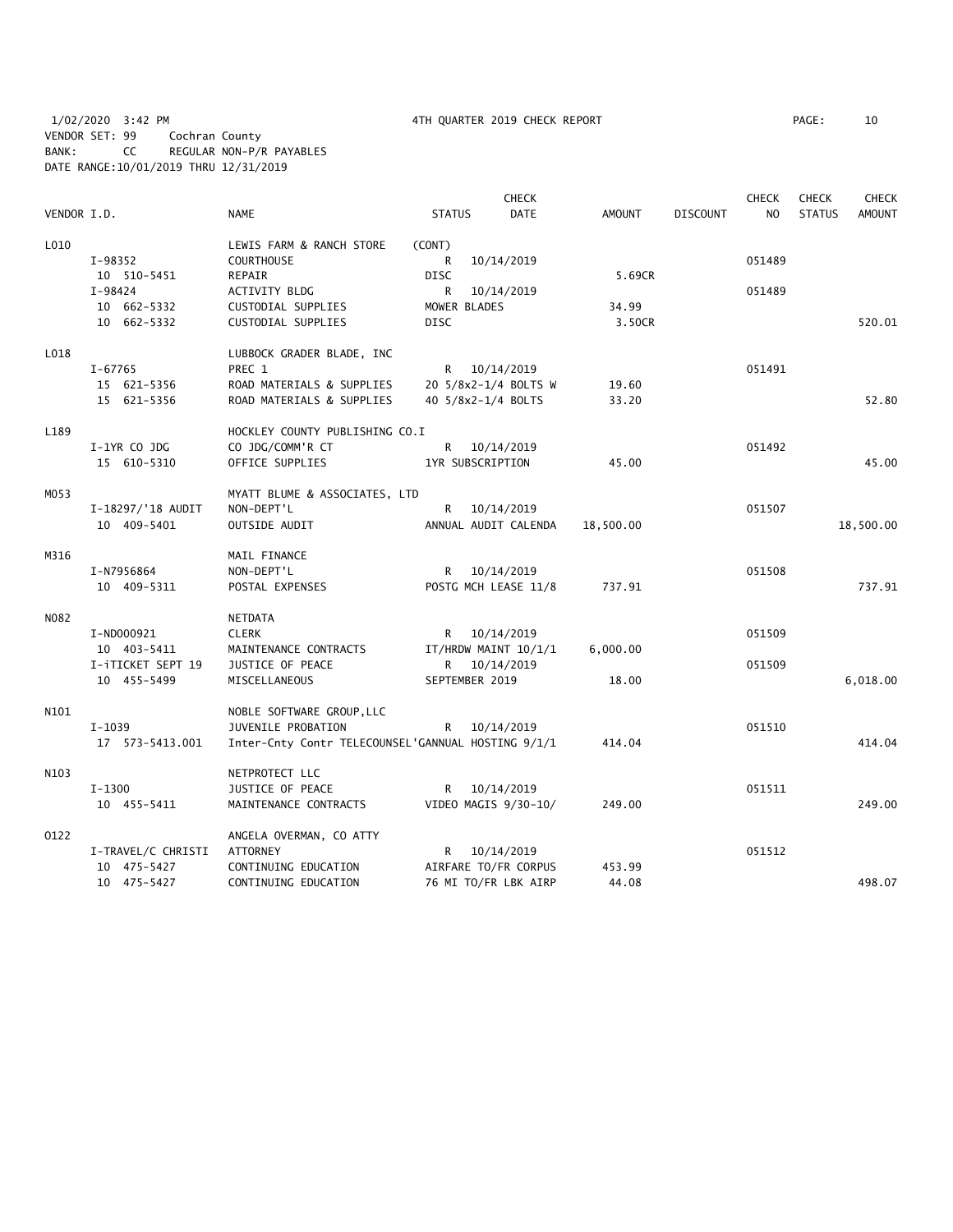1/02/2020 3:42 PM 4TH QUARTER 2019 CHECK REPORT PAGE: 11 VENDOR SET: 99 Cochran County BANK: CC REGULAR NON-P/R PAYABLES DATE RANGE:10/01/2019 THRU 12/31/2019

|             |           |                                     |                                                    |                | <b>CHECK</b>         |               |                 | <b>CHECK</b>   | <b>CHECK</b>  | <b>CHECK</b>  |
|-------------|-----------|-------------------------------------|----------------------------------------------------|----------------|----------------------|---------------|-----------------|----------------|---------------|---------------|
| VENDOR I.D. |           |                                     | <b>NAME</b>                                        | <b>STATUS</b>  | <b>DATE</b>          | <b>AMOUNT</b> | <b>DISCOUNT</b> | N <sub>O</sub> | <b>STATUS</b> | <b>AMOUNT</b> |
| P232        |           |                                     | THE POLICE AND SHERIFFS PRESS,                     |                |                      |               |                 |                |               |               |
|             | I-125805  |                                     | SHERIFF                                            | R.             | 10/14/2019           |               |                 | 051513         |               |               |
|             |           | 10 560-5310                         | OFFICE SUPPLIES                                    | ID CARD/MILLER |                      | 15.00         |                 |                |               |               |
|             |           | 10 560-5310                         | OFFICE SUPPLIES                                    | SHIPPING       |                      | 2.55          |                 |                |               | 17.55         |
| R034        |           |                                     | ROBERTSON HEATING & AIR, INC                       |                |                      |               |                 |                |               |               |
|             | $I-50793$ |                                     | <b>MUSEUM</b>                                      | R              | 10/14/2019           |               |                 | 051514         |               |               |
|             |           | 10 652-5451                         | REPAIR                                             | 2# FREON R-22  |                      | 160.00        |                 |                |               |               |
|             |           | 10 652-5451                         | REPAIR                                             |                | 1.5HRS/CLR DRAIN LIN | 150.00        |                 |                |               | 310.00        |
| R269        |           |                                     | REGIONAL PUBLIC DEFENDER                           |                |                      |               |                 |                |               |               |
|             |           | I-2020 AGRMT/PUB DEF DISTRICT COURT |                                                    | R              | 10/14/2019           |               |                 | 051515         |               |               |
|             |           | 10 435-5400                         | ATTORNEY AD LITEM                                  |                | CO SHARE 2020 REGION | 1,000.00      |                 |                |               | 1,000.00      |
| S016        |           |                                     | SOUTH PLAINS ASSN. OF GOV                          |                |                      |               |                 |                |               |               |
|             |           | I-2020-007                          | COMMISSIONERS COURT                                | R              | 10/14/2019           |               |                 | 051516         |               |               |
|             |           | 15 610-5481                         | DUES AND REGISTRATION                              |                | FY 2020 SPAG DUES    | 234.53        |                 |                |               | 234.53        |
| S217        |           |                                     | STATE COMPTROLLER                                  |                |                      |               |                 |                |               |               |
|             |           | I-3RD QTR 19 CIVIL                  | STATE CIVIL FEES                                   | R              | 10/14/2019           |               |                 | 051517         |               |               |
|             |           | 90 000-2372                         | Birth Cert. Gov118.015                             |                | 3RD QTR REMITTANCE F | 43.20         |                 |                |               |               |
|             | 90        | 000-2373                            | Marriage License Gov 118.011 3RD QTR REMITTANCE F  |                |                      | 150.00        |                 |                |               |               |
|             | 90        | 000-2363.004                        | Co Filing Fee Ind Lgl Serv.                        |                | 3RD QTR REMITTANCE F | 28.50         |                 |                |               |               |
|             | 90        | 000-2363.004                        | Co Filing Fee Ind Lgl Serv.                        |                | 3RD QTR REMITTANCE F | 54.89         |                 |                |               |               |
|             | 90        | 000-2363.001                        | Divorce & Family Gov't 133.1513RD QTR REMITTANCE F |                |                      | 89.50         |                 |                |               |               |
|             | 90        | 000-2363.002                        | Other Than Divorce/Family 10B 3RD QTR REMITTANCE F |                |                      | 396.00        |                 |                |               |               |
|             | 90        | 000-2363.004                        | Co Filing Fee Ind Lgl Serv.                        |                | 3RD QTR REMITTANCE F | 80.75         |                 |                |               |               |
|             | 90        | 000-2379                            | Judicial Support Fee/L133.105 3RD QTR REMITTANCE F |                |                      | 566.00        |                 |                |               |               |
|             | 90        | 000-2380.001                        | CJCPT PERSONAL TRAINGSEC51.9713RD QTR REMITTANCE F |                |                      | 75.00         |                 |                |               | 1,483.84      |
| S217        |           |                                     | STATE COMPTROLLER                                  |                |                      |               |                 |                |               |               |
|             |           | I-3RD QTR 19 CRIM                   | STATE CRIMINAL FEES                                | R              | 10/14/2019           |               |                 | 051518         |               |               |
|             |           | 90 000-2358.001                     | State CCC Date 010104 Forward 3RD QTR REMITTANCE F |                |                      | 2,508.16      |                 |                |               |               |
|             |           | 90 000-2368                         | BB Bond Fee (Gov CD 41.258)                        |                | 3RD QTR REMITTANCE F | 189.00        |                 |                |               |               |
|             | 90        | 000-2370                            | DNA Test Gov CD 411.147                            |                | 3RD QTR REMITTANCE F | 152.10        |                 |                |               |               |
|             | 90        | 000-2369                            | EMS Trauma Sec49.02 SB1131                         |                | 3RD QTR REMITTANCE F | 0.97          |                 |                |               |               |
|             | 90        | 000-2378                            | JRF Jury Reimb Fee CCP102.00453RD QTR REMITTANCE F |                |                      | 194.34        |                 |                |               |               |
|             | 90        | 000-2363.003                        | Indigent Defense Fee                               |                | 3RD QTR REMITTANCE F | 104.60        |                 |                |               |               |
|             | 90        | 000-2355                            | MVF CCP 102.002                                    |                | 3RD QTR REMITTANCE F | 2.38          |                 |                |               |               |
|             | 90        | 000-2367                            | STF-Sub 95% C(Trans CD542.40 3RD QTR REMITTANCE F  |                |                      | 738.21        |                 |                |               |               |
|             | 90        | 000-2342                            | Arrest Fees - State Officers 3RD QTR REMITTANCE F  |                |                      | 16.00         |                 |                |               |               |
|             | 90        | 000-2342.001                        | Omni FTA                                           |                | 3RD QTR REMITTANCE F | 160.00        |                 |                |               |               |
|             | 90        | 000-2376                            | Co. CrtCriminal Judicial Fund 3RD QTR REMITTANCE F |                |                      | 120.00        |                 |                |               |               |
|             | 90        | 000-2361                            | 50% of Time Payment to State 3RD QTR REMITTANCE F  |                |                      | 101.12        |                 |                |               |               |
|             | 90        | 000-2379                            | Judicial Support Fee/L133.105 3RD QTR REMITTANCE F |                |                      | 299.79        |                 |                |               |               |
|             | 90        | 000-2347.001                        | Truancy Prvtn & Diver. 102.0153RD QTR REMITTANCE F |                |                      | 91.75         |                 |                |               | 4,678.42      |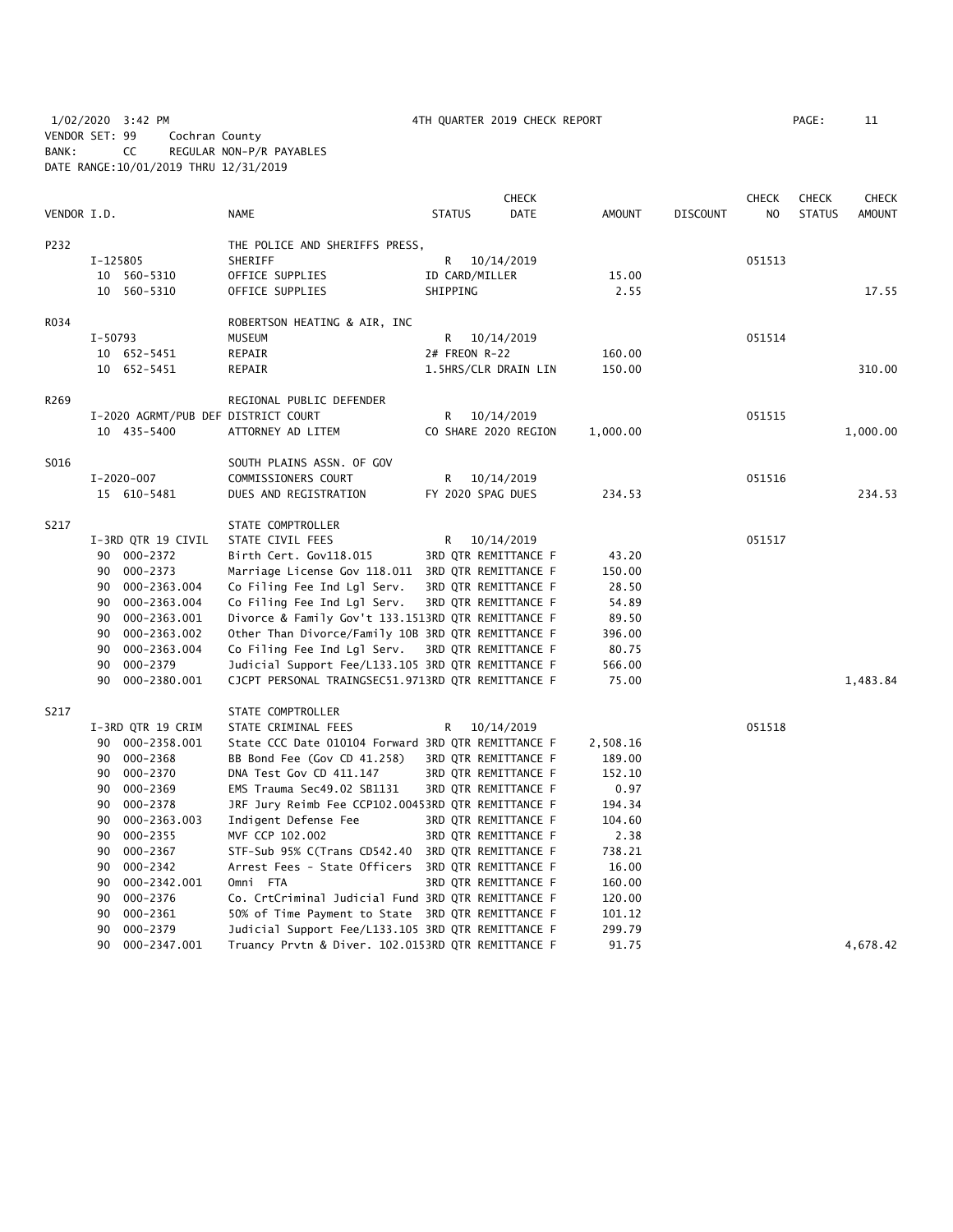1/02/2020 3:42 PM 4TH QUARTER 2019 CHECK REPORT PAGE: 12 VENDOR SET: 99 Cochran County BANK: CC REGULAR NON-P/R PAYABLES DATE RANGE:10/01/2019 THRU 12/31/2019

|             |    |                   |                                                  |                     | <b>CHECK</b>         |               |                 | CHECK  | <b>CHECK</b>  | <b>CHECK</b> |
|-------------|----|-------------------|--------------------------------------------------|---------------------|----------------------|---------------|-----------------|--------|---------------|--------------|
| VENDOR I.D. |    |                   | <b>NAME</b>                                      | <b>STATUS</b>       | <b>DATE</b>          | <b>AMOUNT</b> | <b>DISCOUNT</b> | NO     | <b>STATUS</b> | AMOUNT       |
| S217        |    |                   | STATE COMPTROLLER                                |                     |                      |               |                 |        |               |              |
|             |    |                   | I-3RD QTR 19 E-FILE STATE E-FILE FEES            | R 10/14/2019        |                      |               |                 | 051519 |               |              |
|             |    | 90 000-2363.005   | ELE. FILING FEE DIS CLK                          |                     | 3RD QTR REMITTANCE F | 300.00        |                 |        |               |              |
|             |    | 90 000-2363.006   | ELE FILING FEE COUNTY CLERK                      |                     | 3RD QTR REMITTANCE F | 90.00         |                 |        |               |              |
|             |    | 90 000-2363.007   | ELE FILING FEE JP                                |                     | 3RD QTR REMITTANCE F | 50.00         |                 |        |               |              |
|             | 90 | 000-2376.001      | CRIM ELECTRONIC EFF DIS CLK 3RD QTR REMITTANCE F |                     |                      | 21.65         |                 |        |               |              |
|             | 90 | 000-2376.002      | CRIMINAL ELECTRONIC EFF CO.                      |                     | 3RD QTR REMITTANCE F | 32.33         |                 |        |               | 493.98       |
| S217        |    |                   | STATE COMPTROLLER                                |                     |                      |               |                 |        |               |              |
|             |    | I-3RD QTR 19 SPEC | SPECIALTY CT COSTS                               | R                   | 10/14/2019           |               |                 | 051520 |               |              |
|             |    | 90 000-2379.001   | Drug Court Fee CCP102.0178                       |                     | 3RD QTR REMITTANCE F | 74.85         |                 |        |               | 74.85        |
| S242        |    |                   | SAM'S CLUB                                       |                     |                      |               |                 |        |               |              |
|             |    | I-17485 100119    | JAIL                                             | R                   | 10/14/2019           |               |                 | 051521 |               |              |
|             |    | 10 512-5333       | FOOD-PRISONERS                                   | SWEET ONION         |                      | 4.12          |                 |        |               |              |
|             |    | 10 512-5392       | MISCELLANEOUS SUPPLIES                           | WINDFRESH/2         |                      | 32.96         |                 |        |               |              |
|             |    | 10 512-5392       | MISCELLANEOUS SUPPLIES                           | DISINFECTANT/8      |                      | 51.84         |                 |        |               |              |
|             |    | 10 512-5392       | MISCELLANEOUS SUPPLIES                           | PINE-SOL/3          |                      | 31.74         |                 |        |               |              |
|             |    | 10 512-5392       | MISCELLANEOUS SUPPLIES                           | SCOURING PADS       |                      | 9.88          |                 |        |               |              |
|             |    | 10 512-5392       | MISCELLANEOUS SUPPLIES                           | HD SCOURING PADS    |                      | 7.64          |                 |        |               |              |
|             |    | 10 512-5333       | FOOD-PRISONERS                                   | SAUSAGE             |                      | 7.98          |                 |        |               |              |
|             |    | 10 512-5392       | MISCELLANEOUS SUPPLIES                           | <b>KLEENEX</b>      |                      | 14.98         |                 |        |               |              |
|             |    | 10 512-5392       | MISCELLANEOUS SUPPLIES                           | DAWN 90-0Z/2        |                      | 18.96         |                 |        |               |              |
|             |    | 10 512-5392       | MISCELLANEOUS SUPPLIES                           | <b>KLEENEX</b>      |                      | 14.98         |                 |        |               |              |
|             |    | 10 512-5392       | MISCELLANEOUS SUPPLIES                           | PAPER TOWELS        |                      | 16.98         |                 |        |               |              |
|             |    | 10 560-5334       | OTHER SUPPLIES                                   | 6-FT TABLE/2        |                      | 99.96         |                 |        |               |              |
|             |    | 10 512-5333       | FOOD-PRISONERS                                   | HOT DOG BUNS/2      |                      | 6.96          |                 |        |               |              |
|             |    | 10 512-5333       | FOOD-PRISONERS                                   | <b>BROCCOLI</b>     |                      | 5.05          |                 |        |               |              |
|             | 10 | 512-5333          | FOOD-PRISONERS                                   | TORTILLAS           |                      | 3.68          |                 |        |               |              |
|             | 10 | 512-5333          | FOOD-PRISONERS                                   | HOT DOG BUNS/2      |                      | 6.96          |                 |        |               |              |
|             | 10 | 512-5333          | FOOD-PRISONERS                                   | $B/S$ CKN/2         |                      | 19.96         |                 |        |               |              |
|             |    | 10 512-5392       | MISCELLANEOUS SUPPLIES                           | BATH TISSUE/2       |                      | 36.92         |                 |        |               |              |
|             |    | 10 512-5333       | FOOD-PRISONERS                                   | SOFT TACO/4         |                      | 25.12         |                 |        |               |              |
|             |    | 10 512-5333       | FOOD-PRISONERS                                   | FROZ BS CHK         |                      | 37.96         |                 |        |               |              |
|             |    | 10 512-5333       | FOOD-PRISONERS                                   | PAM 2PK/2           |                      | 13.96         |                 |        |               |              |
|             |    | 10 512-5333       | FOOD-PRISONERS                                   | HB BUNS/2           |                      | 6.96          |                 |        |               |              |
|             |    | 10 512-5333       | FOOD-PRISONERS                                   | TORTILLAS           |                      | 3.68          |                 |        |               |              |
|             |    | 10 512-5333       | FOOD-PRISONERS                                   | SAUSAGE/9           |                      | 71.82         |                 |        |               |              |
|             |    | 10 512-5333       | FOOD-PRISONERS                                   | MIRACLE WHIP 2PK/2  |                      | 11.96         |                 |        |               |              |
|             |    | 10 512-5333       | FOOD-PRISONERS                                   | PICNIC PACK         |                      | 7.97          |                 |        |               |              |
|             |    | 10 512-5333       | FOOD-PRISONERS                                   | BREAD/4             |                      | 15.92         |                 |        |               |              |
|             |    | 10 512-5333       | FOOD-PRISONERS                                   | 10# BACON/2         |                      | 70.06         |                 |        |               |              |
|             |    | 10 512-5392       | MISCELLANEOUS SUPPLIES                           | 8" FOAM PLATES/2    |                      | 24.96         |                 |        |               |              |
|             |    | 10 512-5392       | MISCELLANEOUS SUPPLIES                           | <b>PLATES</b>       |                      | 8.48          |                 |        |               |              |
|             | 10 | 512-5333          | FOOD-PRISONERS                                   | DILL SLICED PICKLES |                      | 5.48          |                 |        |               |              |
|             | 10 | 512-5333          | FOOD-PRISONERS                                   | PANCAKE MIX         |                      | 5.98          |                 |        |               |              |
|             | 10 | 512-5392          | MISCELLANEOUS SUPPLIES                           | ALUMINUM PANS       |                      | 8.18          |                 |        |               |              |
|             | 10 | 512-5392          | MISCELLANEOUS SUPPLIES                           | PARCHMENT PAPER     |                      | 10.94         |                 |        |               |              |
|             |    |                   |                                                  |                     |                      |               |                 |        |               |              |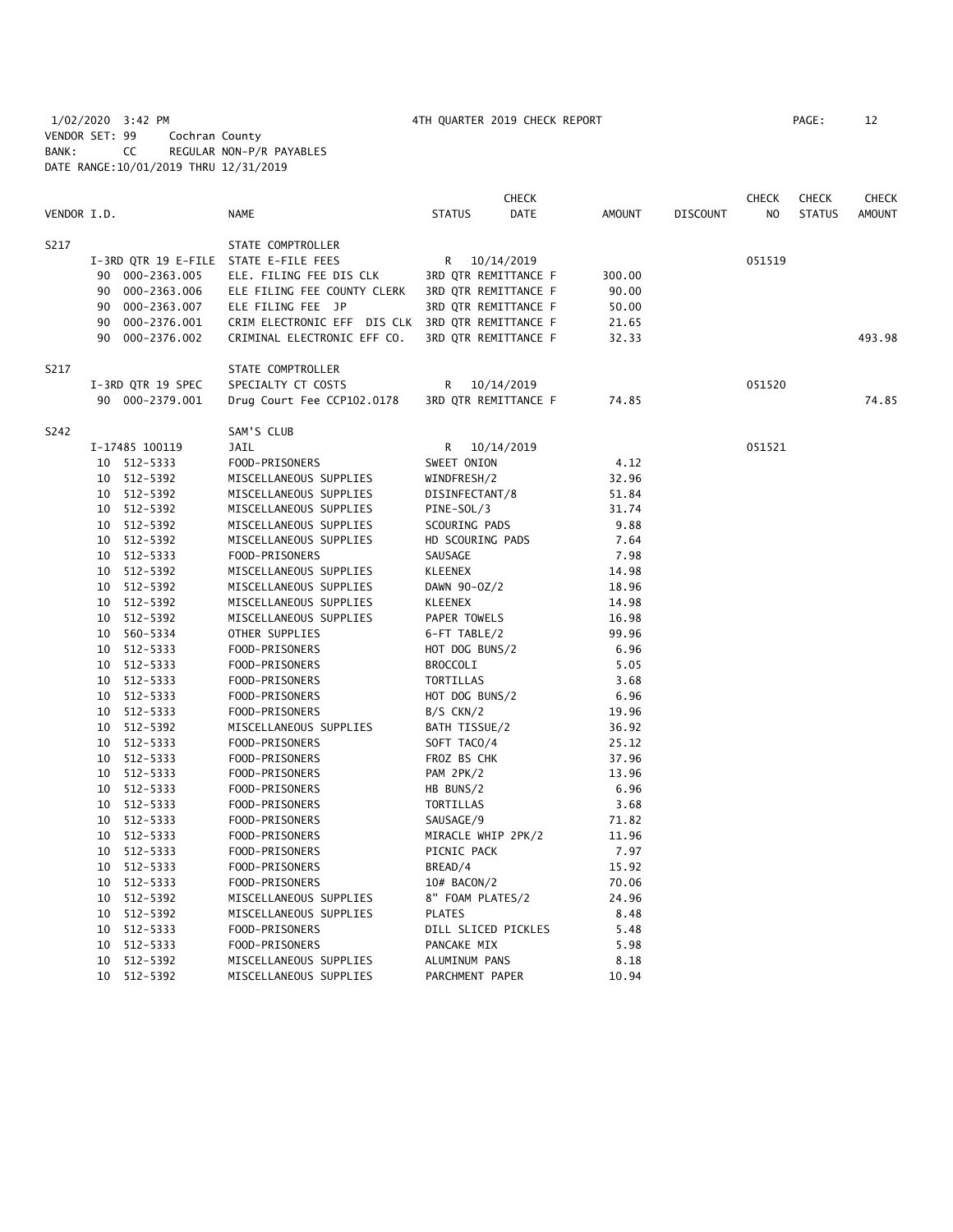|             |                    |                                                    |                      | <b>CHECK</b> |               |                 | <b>CHECK</b>   | <b>CHECK</b>  | <b>CHECK</b>  |
|-------------|--------------------|----------------------------------------------------|----------------------|--------------|---------------|-----------------|----------------|---------------|---------------|
| VENDOR I.D. |                    | <b>NAME</b>                                        | <b>STATUS</b>        | <b>DATE</b>  | <b>AMOUNT</b> | <b>DISCOUNT</b> | N <sub>O</sub> | <b>STATUS</b> | <b>AMOUNT</b> |
| S242        |                    | SAM'S CLUB<br>(CONT)                               |                      |              |               |                 |                |               |               |
|             | I-17485 100119     | JAIL                                               | R                    | 10/14/2019   |               |                 | 051521         |               |               |
|             | 10 512-5392        | MISCELLANEOUS SUPPLIES                             | 18x500 HD FOIL       |              | 23.24         |                 |                |               |               |
|             | 10 512-5392        | MISCELLANEOUS SUPPLIES                             | 18x3000 PLASTIC FILM |              | 16.28         |                 |                |               |               |
|             | 10 512-5333        | FOOD-PRISONERS                                     | <b>BROCCOLI</b>      |              | 5.48          |                 |                |               |               |
|             | 10 512-5392        | MISCELLANEOUS SUPPLIES                             | 33GAL TRASH BAGS     |              | 14.98         |                 |                |               |               |
|             | 10 512-5392        | MISCELLANEOUS SUPPLIES                             | 13GAL TRASH BAGS/2   |              | 30.96         |                 |                |               |               |
|             | 10 512-5333        | FOOD-PRISONERS                                     | SYRUP/2              |              | 13.64         |                 |                |               |               |
|             | 10 512-5392        | MISCELLANEOUS SUPPLIES                             | STYRO BOWLS/2        |              | 19.96         |                 |                |               |               |
|             | 10 512-5333        | FOOD-PRISONERS                                     | MEX SHRD CHEESE/2    |              | 25.96         |                 |                |               |               |
|             | 10 512-5333        | FOOD-PRISONERS                                     | CHOC CHIPS           |              | 9.98          |                 |                |               |               |
|             | 10 512-5333        | FOOD-PRISONERS                                     | 50# SUGAR/2          |              | 49.96         |                 |                |               |               |
|             | 10 512-5333        | FOOD-PRISONERS                                     | <b>BROCCOLI</b>      |              | 5.05          |                 |                |               |               |
|             | 10 512-5333        | FOOD-PRISONERS                                     | <b>BROCCOLI</b>      |              | 5.48          |                 |                |               |               |
|             | 10 512-5333        | FOOD-PRISONERS                                     | SHRED LETTUCE/2      |              | 3.44          |                 |                |               |               |
|             | 10 512-5333        | FOOD-PRISONERS                                     | SALAD/2              |              | 4.56          |                 |                |               |               |
|             | 10 512-5333        | FOOD-PRISONERS                                     | TOMATO 3#            |              | 3.27          |                 |                |               | 953.22        |
| T009        |                    | TEXAS ASSOCIATION OF COUNTIES                      |                      |              |               |                 |                |               |               |
|             | I-'20 CT ASST TRNG | CO JDG/COMM'R CT                                   | R                    | 10/14/2019   |               |                 | 051522         |               |               |
|             | 15 610-5428        | CO. JUDGE-CONTINUING EDUCATIONREGIS/SAVANNAH CAVEZ |                      |              | 125.00        |                 |                |               | 125.00        |
| T068        |                    | TEXAS COMPTROLLER OF PUBLIC AC                     |                      |              |               |                 |                |               |               |
|             | I-2019 COOP FEE    | COMMISSIONERS COURT                                | R                    | 10/14/2019   |               |                 | 051523         |               |               |
|             | 15 610-5481        | DUES AND REGISTRATION                              | 2019 CO-OP MEMBERSHI |              | 100.00        |                 |                |               | 100.00        |
| T083        |                    | TYLER TECHNOLOGIES, INC                            |                      |              |               |                 |                |               |               |
|             | I-025-273644       | NON-DEPT'L                                         | R                    | 10/14/2019   |               |                 | 051524         |               |               |
|             | 10 409-5411        | MAINTENANCE CONTRACTS                              | MONTHLY NETWORK MAIN |              | 220.50        |                 |                |               | 220.50        |
| T087        |                    | TEXAS DEPARTMENT OF HEALTH                         |                      |              |               |                 |                |               |               |
|             | I-2009365          | <b>CLERK</b>                                       | R                    | 10/14/2019   |               |                 | 051525         |               |               |
|             | 10 403-5310        | OFFICE SUPPLIES                                    | 11 REMOTE BIRTH ACCE |              | 20.13         |                 |                |               | 20.13         |
| T148        |                    | TASCOSA OFFICE MACHINES INC                        |                      |              |               |                 |                |               |               |
|             | I-146272           | CLERK                                              | R                    | 10/14/2019   |               |                 | 051526         |               |               |
|             | 10 403-5411        | MAINTENANCE CONTRACTS                              | 1533 COPIES 8/10-9/9 |              | 23.00         |                 |                |               | 23.00         |
| T184        |                    | THYSSENKRUPP ELEVATOR COR                          |                      |              |               |                 |                |               |               |
|             | I-3004854161       | <b>COURTHOUSE</b>                                  | R                    | 10/14/2019   |               |                 | 051527         |               |               |
|             | 10 510-5411        | MAINTENANCE CONTRACTS                              | ELEVATOR MAINT 4TH Q |              | 2,147.01      |                 |                |               | 2,147.01      |
| T222        |                    | TEXAS JUDICIAL ACADEMY                             |                      |              |               |                 |                |               |               |
|             | I-239340 '19-'20   | CO JUDGE/COMM'R CT                                 | R                    | 10/14/2019   |               |                 | 051528         |               |               |
|             | 15 610-5481        | DUES AND REGISTRATION                              | MEMBERSHIP DUES 9/1/ |              | 200.00        |                 |                |               | 200.00        |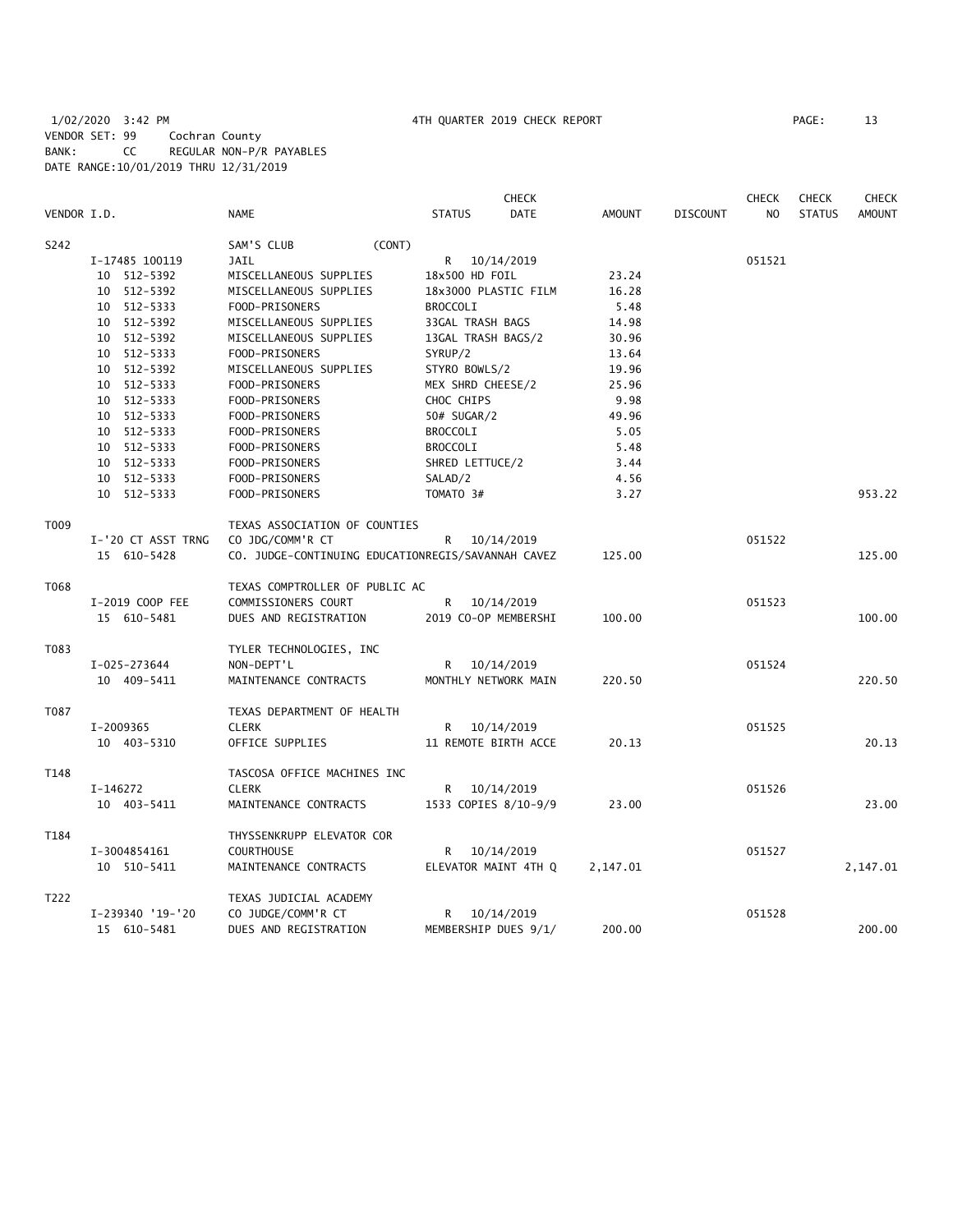1/02/2020 3:42 PM 4TH QUARTER 2019 CHECK REPORT PAGE: 14 VENDOR SET: 99 Cochran County BANK: CC REGULAR NON-P/R PAYABLES DATE RANGE:10/01/2019 THRU 12/31/2019

|                  |             |                                    |                                 |                    | <b>CHECK</b>          |               |                 | <b>CHECK</b>   | <b>CHECK</b>  | <b>CHECK</b>  |
|------------------|-------------|------------------------------------|---------------------------------|--------------------|-----------------------|---------------|-----------------|----------------|---------------|---------------|
| VENDOR I.D.      |             |                                    | <b>NAME</b>                     | <b>STATUS</b>      | <b>DATE</b>           | <b>AMOUNT</b> | <b>DISCOUNT</b> | N <sub>O</sub> | <b>STATUS</b> | <b>AMOUNT</b> |
| T271             |             |                                    | TEXAS STATE UNIVERSITY          |                    |                       |               |                 |                |               |               |
|                  | I-48877     |                                    | JUSTICE OF THE PEACE            | R                  | 10/14/2019            |               |                 | 051529         |               |               |
|                  |             | 10 455-5427                        | CONTINUING EDUCATION            |                    | REGIS FEE/'20 JP SEM  | 10.00         |                 |                |               |               |
|                  |             | 10 455-5427                        | CONTINUING EDUCATION            |                    | TSU OVERHEAD ASSESSM  | 140.00        |                 |                |               |               |
|                  |             | 10 455-5427                        | CONTINUING EDUCATION            |                    | 3 NITES LODGING @\$55 | 165.00        |                 |                |               | 315.00        |
| V <sub>053</sub> |             |                                    | VP PLUMBING INC.                |                    |                       |               |                 |                |               |               |
|                  | $I-1864$    |                                    | <b>JAIL</b>                     | R.                 | 10/14/2019            |               |                 | 051530         |               |               |
|                  |             | 10 512-5451                        | REPAIR                          |                    | UNSTOP SINK/KITCHEN/  | 440.00        |                 |                |               |               |
|                  |             | 10 512-5451                        | REPAIR                          | <b>PARTS</b>       |                       | 47.71         |                 |                |               |               |
|                  |             | 10 512-5451                        | REPAIR                          | MACHINE CHG        |                       | 25.00         |                 |                |               |               |
|                  | $I-1865$    |                                    | <b>COURTHOUSE</b>               |                    | R 10/14/2019          |               |                 | 051530         |               |               |
|                  |             | 10 510-5451                        | REPAIR                          | RPR 2 URINALS      |                       | 660.00        |                 |                |               |               |
|                  |             | 10 510-5451                        | REPAIR                          | <b>PARTS</b>       |                       | 393.92        |                 |                |               | 1,566.63      |
| W007             |             |                                    | THOMSON REUTERS-WEST PAYMENT C  |                    |                       |               |                 |                |               |               |
|                  | I-203604991 |                                    | DISTRICT COURT                  | R                  | 10/14/2019            |               |                 | 051531         |               |               |
|                  |             | 10 435-5310                        | OFFICE SUPPLIES                 |                    | O'CONNOR'S TX FAM CO  | 135.00        |                 |                |               |               |
|                  |             | 10 435-5310                        | OFFICE SUPPLIES                 |                    | TX CRIM CODE+ 19-20   | 135.00        |                 |                |               | 270.00        |
| WO10             |             |                                    | WEST TEXAS GAS INC              |                    |                       |               |                 |                |               |               |
|                  |             | I-020036001501 10/19 PARK/SHOP     |                                 |                    | R 10/14/2019          |               |                 | 051532         |               |               |
|                  |             | 10 660-5440                        | UTILITIES & IRRIGATION          |                    | GAS SVC 8/28-10/2     | 9.54          |                 |                |               |               |
|                  |             | 10 660-5440                        | UTILITIES & IRRIGATION          | <b>GRIP CHG</b>    |                       | 4.61          |                 |                |               |               |
|                  |             | I-020036002501 10/19 PARK/SHOWBARN |                                 | R.                 | 10/14/2019            |               |                 | 051532         |               |               |
|                  |             | 10 660-5440                        | UTILITIES & IRRIGATION          |                    | GAS SVC 8/28-10/2     | 13.06         |                 |                |               |               |
|                  |             | 10 660-5440                        | UTILITIES & IRRIGATION          | <b>GRIP CHG</b>    |                       | 11.84         |                 |                |               |               |
|                  |             | I-020049022001 10/19 PREC 3        |                                 |                    | R 10/14/2019          |               |                 | 051532         |               |               |
|                  |             | 15 623-5440                        | UTILITIES                       |                    | GAS SVC 8/28-10/2     | 13.06         |                 |                |               |               |
|                  |             | 15 623-5440                        | UTILITIES                       | <b>GRIP CHG</b>    |                       | 11.84         |                 |                |               | 63.95         |
| WO55             |             |                                    | WINDSTREAM COMMUNICATIONS SW    |                    |                       |               |                 |                |               |               |
|                  |             | $I-266-0638$ 9/19                  | MUSEUM                          | R.                 | 10/14/2019            |               |                 | 051533         |               |               |
|                  |             | 10 652-5420                        | TELECOMMUNICATIONS              | SERVICES           |                       | 162.29        |                 |                |               |               |
|                  |             | 10 652-5420                        | TELECOMMUNICATIONS              | <b>BUNDLE DISC</b> |                       | 25.00CR       |                 |                |               |               |
|                  |             | 10 652-5420                        | TELECOMMUNICATIONS              | <b>FEES</b>        |                       | 56.70         |                 |                |               |               |
|                  |             | 10 652-5420                        | TELECOMMUNICATIONS              |                    | DEDICATED INTERNET/F  | 566.43        |                 |                |               |               |
|                  |             | 10 652-5420                        | TELECOMMUNICATIONS              | PICC CHG           |                       | 1.16          |                 |                |               |               |
|                  |             | 10 652-5420                        | TELECOMMUNICATIONS              |                    | LONG DISTANCE SVC     | 8.29          |                 |                |               |               |
|                  |             | I-266-5051 10/19                   | LIBRARY                         | R                  | 10/14/2019            |               |                 | 051533         |               |               |
|                  |             | 10 650-5420                        | TELECOMMUNICATIONS              |                    | SERVICES/2 LINES      | 126.12        |                 |                |               |               |
|                  |             | 10 650-5420                        | TELECOMMUNICATIONS              | <b>FEES</b>        |                       | 40.69         |                 |                |               |               |
|                  |             | 10 650-5420                        | TELECOMMUNICATIONS              |                    | LONG DISTANCE SVC     | 1.23          |                 | 051533         |               |               |
|                  |             | $I-266-5074$ 9/19<br>10 570-5420   | ADULT PROBATION                 | R.<br>BASIC SVC    | 10/14/2019            | 49.25         |                 |                |               |               |
|                  |             | 10 570-5420                        | TELECOMMUNICATIONS              | <b>FEES</b>        |                       | 17.88         |                 |                |               |               |
|                  |             | $I-266-5161$ 9/19                  | TELECOMMUNICATIONS<br>TREASURER | R                  | 10/14/2019            |               |                 | 051533         |               |               |
|                  |             | 10 497-5420                        | TELECOMMUNICATIONS              | BASIC SVC          |                       | 37.30         |                 |                |               |               |
|                  |             |                                    |                                 |                    |                       |               |                 |                |               |               |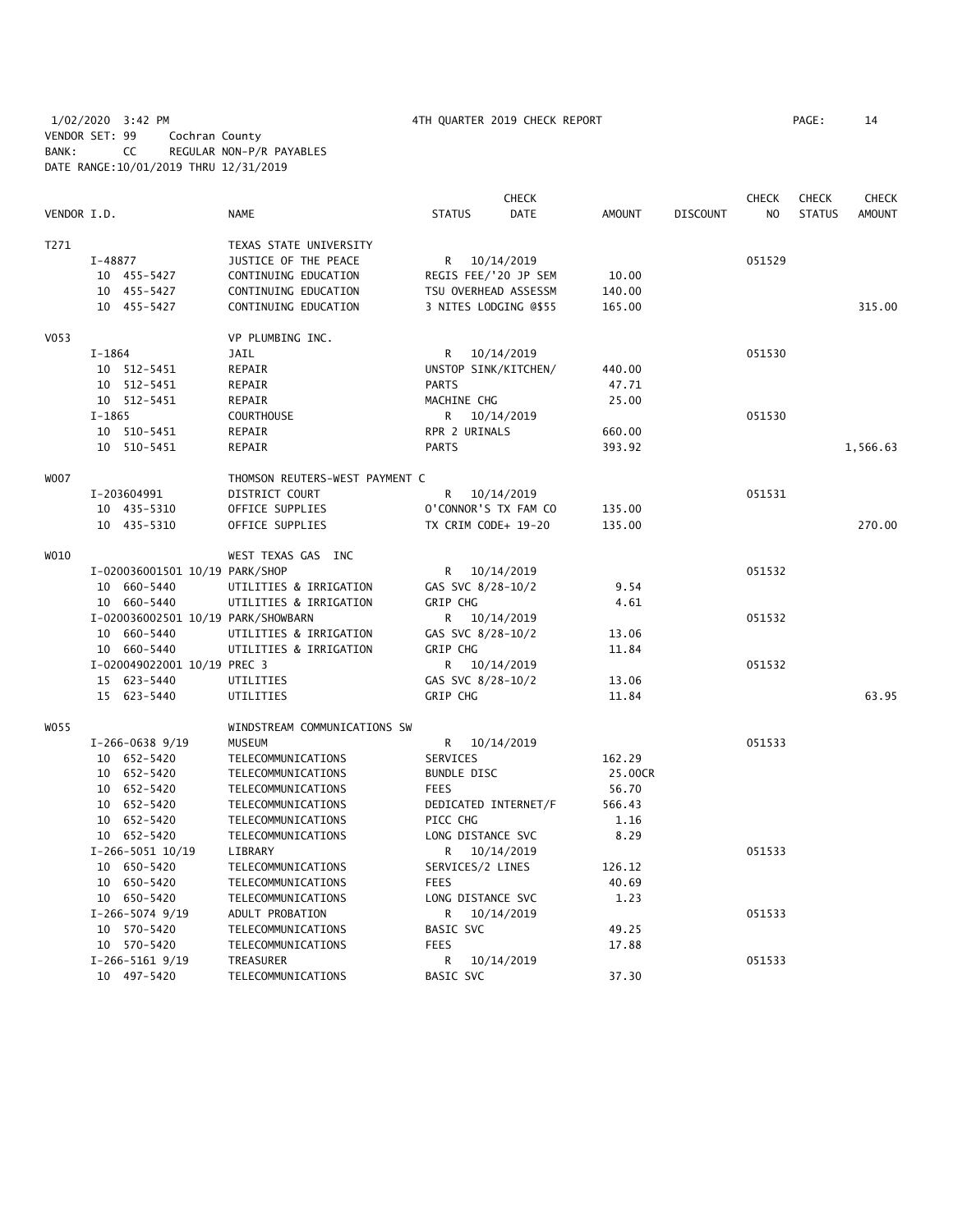|             |                   |                              |                    | <b>CHECK</b> |               |                 | CHECK  | <b>CHECK</b>  | CHECK         |
|-------------|-------------------|------------------------------|--------------------|--------------|---------------|-----------------|--------|---------------|---------------|
| VENDOR I.D. |                   | <b>NAME</b>                  | <b>STATUS</b>      | DATE         | <b>AMOUNT</b> | <b>DISCOUNT</b> | NO     | <b>STATUS</b> | <b>AMOUNT</b> |
| WO55        |                   | WINDSTREAM COMMUNICATIONS    | (CONT)             |              |               |                 |        |               |               |
|             | $I-266-5161$ 9/19 | TREASURER                    | 10/14/2019<br>R    |              |               |                 | 051533 |               |               |
|             | 10 497-5420       | TELECOMMUNICATIONS           | <b>FEES</b>        |              | 17.86         |                 |        |               |               |
|             | 10 497-5420       | TELECOMMUNICATIONS           | LONG DISTANCE SVC  |              | 0.45          |                 |        |               |               |
|             | $I-266-5171$ 9/19 | TAX A/C                      | R<br>10/14/2019    |              |               |                 | 051533 |               |               |
|             | 10 499-5420       | TELECOMMUNICATIONS           | SERVICES/3 LINES   |              | 246.58        |                 |        |               |               |
|             | 10 499-5420       | TELECOMMUNICATIONS           | <b>FEES</b>        |              | 66.99         |                 |        |               |               |
|             | 10 499-5420       | TELECOMMUNICATIONS           | LONG DISTANCE SVC  |              | 14.99         |                 |        |               |               |
|             | $I-266-5211$ 9/19 | SHERIFF                      | R<br>10/14/2019    |              |               |                 | 051533 |               |               |
|             | 10 560-5420       | TELECOMMUNICATIONS           | BASIC SVC/3 LINES  |              | 132.94        |                 |        |               |               |
|             | 10 560-5420       | TELECOMMUNICATIONS           | <b>FEES</b>        |              | 61.07         |                 |        |               |               |
|             | 10 560-5420       | TELECOMMUNICATIONS           | LONG DISTANCE SVC  |              | 13.72         |                 |        |               |               |
|             | $I-266-5215$ 9/19 | EXTENSION SVC                | R<br>10/14/2019    |              |               |                 | 051533 |               |               |
|             | 10 665-5420       | TELECOMMUNICATIONS           | SERVICES/3 LINES   |              | 143.38        |                 |        |               |               |
|             | 10 665-5420       |                              | <b>FEES</b>        |              | 61.02         |                 |        |               |               |
|             |                   | TELECOMMUNICATIONS           |                    |              |               |                 |        |               |               |
|             | 10 665-5420       | TELECOMMUNICATIONS           | LONG DISTANCE SVC  |              | 0.61          |                 |        |               |               |
|             | $I-266-5302$ 9/19 | JUSTICE OF PEACE             | R<br>10/14/2019    |              |               |                 | 051533 |               |               |
|             | 10 455-5420       | TELECOMMUNICATIONS           | BASIC SVC          |              | 31.83         |                 |        |               |               |
|             | 10 455-5420       | TELECOMMUNICATIONS           | <b>FEES</b>        |              | 17.84         |                 |        |               |               |
|             | 10 455-5420       | TELECOMMUNICATIONS           | LONG DISTANCE SVC  |              | 3.76          |                 |        |               |               |
|             | $I-266-5411$ 9/19 | JUVENILE PROBATION           | R<br>10/14/2019    |              |               |                 | 051533 |               |               |
|             | 17 573-5499       | OPERATING EXPENSES           | BASIC SVC          |              | 31.83         |                 |        |               |               |
|             | 17 573-5499       | OPERATING EXPENSES           | <b>FEES</b>        |              | 17.85         |                 |        |               |               |
|             | 17 573-5499       | OPERATING EXPENSES           | LONG DISTANCE SVC  |              | 3.24          |                 |        |               |               |
|             | $I-266-5412$ 9/19 | DIST CT/CONSTABLE/NON-DEPT'L | 10/14/2019<br>R    |              |               |                 | 051533 |               |               |
|             | 10 435-5420       | TELECOMMUNICATIONS           | SERVICES           |              | 20.89         |                 |        |               |               |
|             | 10 435-5420       | TELECOMMUNICATIONS           | INTERNET           |              | 130.00        |                 |        |               |               |
|             | 10 435-5420       | TELECOMMUNICATIONS           | <b>FEES</b>        |              | 12.29         |                 |        |               |               |
|             | 10 435-5420       | TELECOMMUNICATIONS           | PICC CHG           |              | 1.16          |                 |        |               |               |
|             | 10 435-5420       | TELECOMMUNICATIONS           | LOCAL MEAS CALLS   |              | 3.00          |                 |        |               |               |
|             | 10 409-5420       | TELECOMMUNICATIONS           | INTERNET           |              | 130.00        |                 |        |               |               |
|             | 10 409-5420       | TELECOMMUNICATIONS           | <b>FEES</b>        |              | 16.38         |                 |        |               |               |
|             | 550-5420<br>10    | TELECOMMUNICATIONS           | SERVICES           |              | 20.89         |                 |        |               |               |
|             | 10 550-5420       | TELECOMMUNICATIONS           | <b>FEES</b>        |              | 12.29         |                 |        |               |               |
|             | $I-266-5450$ 9/19 | <b>CLERK</b>                 | R<br>10/14/2019    |              |               |                 | 051533 |               |               |
|             | 10 403-5420       | TELECOMMUNICATIONS           | BASIC SVCS/3 LINES |              | 113.00        |                 |        |               |               |
|             | 10 403-5420       | TELECOMMUNICATIONS           | <b>FEES</b>        |              | 68.37         |                 |        |               |               |
|             | 10 403-5420       | TELECOMMUNICATIONS           | LONG DISTANCE SVC  |              | 12.29         |                 |        |               |               |
|             | $I-266-5508$ 9/19 | CO JUDGE/COMM'R CT           | R<br>10/14/2019    |              |               |                 | 051533 |               |               |
|             | 15 610-5420       | TELECOMMUNICATIONS           | BASIC SVC/2 LINES  |              | 64.76         |                 |        |               |               |
|             | 15 610-5420       | TELECOMMUNICATIONS           | <b>FEES</b>        |              | 56.85         |                 |        |               |               |
|             | 15 610-5420       | TELECOMMUNICATIONS           | LONG DISTANCE SVC  |              | 4.63          |                 |        |               |               |
|             | $I-266-5700$ 9/19 | SHERIFF                      | R<br>10/14/2019    |              |               |                 | 051533 |               |               |
|             | 10 560-5420       | TELECOMMUNICATIONS           | SERVICES           |              | 48.37         |                 |        |               |               |
|             | 10 560-5420       | TELECOMMUNICATIONS           | <b>FEES</b>        |              | 14.46         |                 |        |               |               |
|             | 10 560-5420       | TELECOMMUNICATIONS           | LONG DISTANCE SVC  |              | 1.45          |                 |        |               |               |
|             | $I-266-5822$ 9/19 | AUDITOR/NON-DEPT'L           | R<br>10/14/2019    |              |               |                 | 051533 |               |               |
|             | 10 495-5420       | TELECOMMUNICATIONS           | SERVICES           |              | 20.89         |                 |        |               |               |
|             |                   |                              |                    |              |               |                 |        |               |               |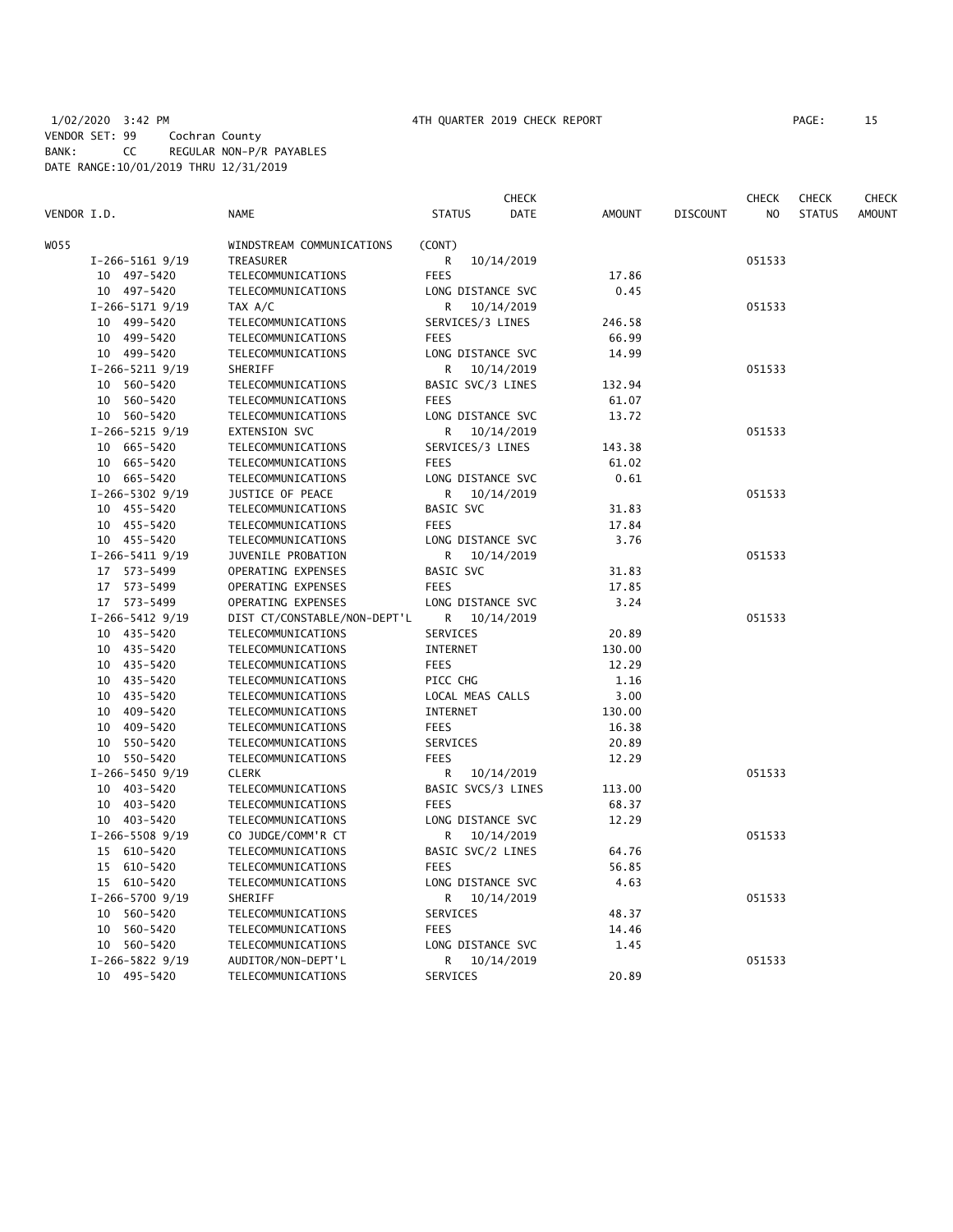# 1/02/2020 3:42 PM 4TH QUARTER 2019 CHECK REPORT PAGE: 16 VENDOR SET: 99 Cochran County BANK: CC REGULAR NON-P/R PAYABLES DATE RANGE:10/01/2019 THRU 12/31/2019

|             |    |                   |                           |                      | <b>CHECK</b> |               |                 | <b>CHECK</b> | <b>CHECK</b>  | <b>CHECK</b>  |
|-------------|----|-------------------|---------------------------|----------------------|--------------|---------------|-----------------|--------------|---------------|---------------|
| VENDOR I.D. |    |                   | NAME                      | <b>STATUS</b>        | DATE         | <b>AMOUNT</b> | <b>DISCOUNT</b> | NO.          | <b>STATUS</b> | <b>AMOUNT</b> |
| W055        |    |                   | WINDSTREAM COMMUNICATIONS | (CONT)               |              |               |                 |              |               |               |
|             |    | $I-266-5822$ 9/19 | AUDITOR/NON-DEPT'L        | R                    | 10/14/2019   |               |                 | 051533       |               |               |
|             |    | 10 495-5420       | TELECOMMUNICATIONS        | <b>INTERNET</b>      |              | 130.00        |                 |              |               |               |
|             |    | 10 495-5420       | TELECOMMUNICATIONS        | <b>FEES</b>          |              | 20.65         |                 |              |               |               |
|             |    | 10 495-5420       | TELECOMMUNICATIONS        | PICC CHG             |              | 1.16          |                 |              |               |               |
|             | 10 | 495-5420          | TELECOMMUNICATIONS        | LONG DISTANCE SVC    |              | 3.46          |                 |              |               |               |
|             | 10 | 409-5420          | TELECOMMUNICATIONS        | SERVICES/FAX LINE    |              | 20.89         |                 |              |               |               |
|             | 10 | 409-5420          | TELECOMMUNICATIONS        | <b>INTERNET</b>      |              | 130.00        |                 |              |               |               |
|             | 10 | 409-5420          | TELECOMMUNICATIONS        | <b>FEES</b>          |              | 20.66         |                 |              |               |               |
|             | 10 | 409–5420          | TELECOMMUNICATIONS        | PICC CHG             |              | 1.16          |                 |              |               |               |
|             | 10 | 409–5420          | TELECOMMUNICATIONS        | STATIC IP            |              | 15.00         |                 |              |               |               |
|             |    | 10 409-5420       | TELECOMMUNICATIONS        | FAX LONG DISTANCE    |              | 0.38          |                 |              |               |               |
|             |    | $I-266-8661$ 9/19 | <b>ATTORNEY</b>           | R                    | 10/14/2019   |               |                 | 051533       |               |               |
|             |    | 10 475-5420       | TELECOMMUNICATIONS        | BASIC SVCS/2 LINES   |              | 75.21         |                 |              |               |               |
|             |    | 10 475-5420       | TELECOMMUNICATIONS        | <b>FEES</b>          |              | 40.69         |                 |              |               |               |
|             |    | $I-266-88889/19$  | SHERIFF                   | R                    | 10/14/2019   |               |                 | 051533       |               |               |
|             |    | 10 560-5420       | TELECOMMUNICATIONS        | SERVICES/FAX LINE    |              | 32.38         |                 |              |               |               |
|             | 10 | 560-5420          | TELECOMMUNICATIONS        | <b>FEES</b>          |              | 14.43         |                 |              |               |               |
|             | 10 | 560-5420          | TELECOMMUNICATIONS        | FAX LONG DISTANCE    |              | 0.74          |                 |              |               | 3,167.08      |
| W062        |    |                   | WAL-MART COMMUNITY        |                      |              |               |                 |              |               |               |
|             |    | I-23608 092318    | <b>JAIL</b>               | R                    | 10/14/2019   |               |                 | 051535       |               |               |
|             |    | 10 512-5333       | FOOD-PRISONERS            | WHEAT BREAD/9        |              | 12.42         |                 |              |               |               |
|             |    | 10 512-5333       | FOOD-PRISONERS            | 60CT EGGS/2          |              | 14.36         |                 |              |               |               |
|             | 10 | 512-5391          | MEDICAL CARE-PRISONERS    | ZYRTEC/2             |              | 53.88         |                 |              |               |               |
|             | 10 | 512-5333          | FOOD-PRISONERS            | CANOLA OIL/2         |              | 9.28          |                 |              |               |               |
|             | 10 | 512-5333          | FOOD-PRISONERS            | GAL MILK/4           |              | 10.96         |                 |              |               |               |
|             |    | 10 512-5333       | FOOD-PRISONERS            | GRAPE JUICE          |              | 1.72          |                 |              |               |               |
|             | 10 | 512-5392          | MISCELLANEOUS SUPPLIES    | FEM PADS/3           |              | 11.28         |                 |              |               |               |
|             | 10 | 512-5333          | FOOD-PRISONERS            | PKG SALAD/2          |              | 5.94          |                 |              |               |               |
|             | 10 | 512-5333          | FOOD-PRISONERS            | PKG SALAD/2          |              | 3.84          |                 |              |               |               |
|             | 10 | 512-5333          | FOOD-PRISONERS            | TOMATO 3PK/3         |              | 4.50          |                 |              |               |               |
|             | 10 | 512-5333          | FOOD-PRISONERS            | PAM TWIN PK          |              | 7.58          |                 |              |               |               |
|             | 10 | 512-5333          | FOOD-PRISONERS            | <b>RAINBOW CHIPS</b> |              | 2.47          |                 |              |               |               |
|             | 10 | 512-5333          | FOOD-PRISONERS            | MILK MORSEL          |              | 2.97          |                 |              |               |               |
|             |    | 10 512-5333       | FOOD-PRISONERS            | <b>NESTLE CHUNK</b>  |              | 2.97          |                 |              |               |               |
|             | 10 | 512-5333          | FOOD-PRISONERS            | WHITE CHIP           |              | 3.28          |                 |              |               |               |
|             |    | 10 512-5333       | FOOD-PRISONERS            | CHOC DROP            |              | 3.28          |                 |              |               |               |
|             |    | I-7972 100719     | JAIL                      | R 10/14/2019         |              |               |                 | 051535       |               |               |
|             |    | 10 512-5333       | FOOD-PRISONERS            | FRITOS/4             |              | 11.92         |                 |              |               |               |
|             | 10 | 512-5333          | FOOD-PRISONERS            | CANOLA OIL           |              | 4.64          |                 |              |               |               |
|             | 10 | 512-5333          | FOOD-PRISONERS            | PASTA SAUCE          |              | 4.97          |                 |              |               |               |
|             | 10 | 512-5333          | FOOD-PRISONERS            | ALFREDO SAUCE/2      |              | 3.96          |                 |              |               |               |
|             | 10 | 512-5333          | FOOD-PRISONERS            | CANOLA OIL           |              | 4.64          |                 |              |               |               |
|             | 10 | 512-5333          | FOOD-PRISONERS            | POTATOES/2           |              | 5.88          |                 |              |               |               |
|             | 10 | 512-5333          | FOOD-PRISONERS            | GAL MILK/4           |              | 10.96         |                 |              |               |               |
|             | 10 | 512-5333          | FOOD-PRISONERS            | 60CT EGGS            |              | 7.08          |                 |              |               |               |
|             | 10 | 512-5333          | FOOD-PRISONERS            | JALAPENO CHEDDAR     |              | 8.98          |                 |              |               |               |
|             |    |                   |                           |                      |              |               |                 |              |               |               |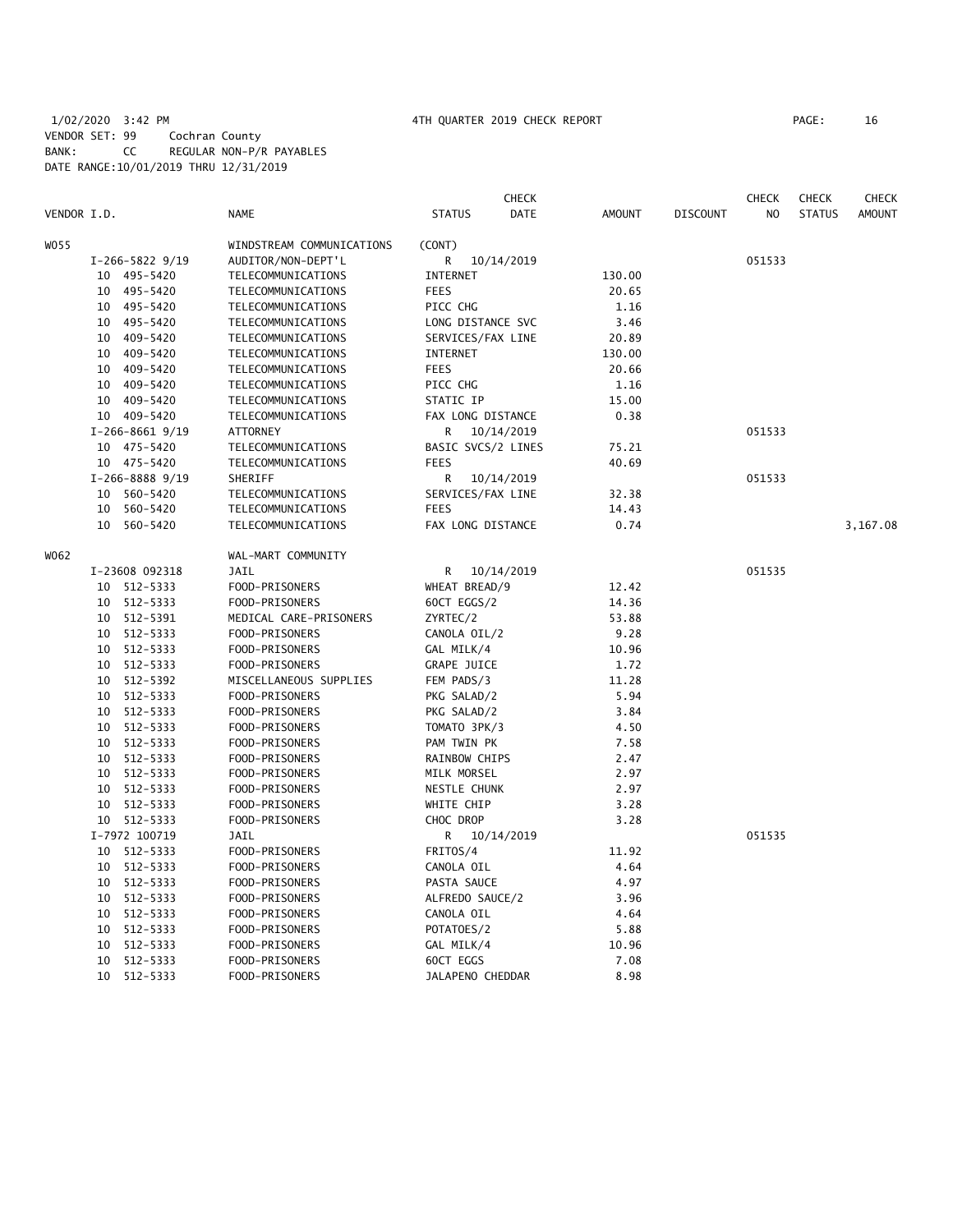# 1/02/2020 3:42 PM 4TH QUARTER 2019 CHECK REPORT PAGE: 17 VENDOR SET: 99 Cochran County BANK: CC REGULAR NON-P/R PAYABLES DATE RANGE:10/01/2019 THRU 12/31/2019

|             |                  |                              |                     | CHECK                |               |                 | CHECK  | <b>CHECK</b>  | <b>CHECK</b>  |
|-------------|------------------|------------------------------|---------------------|----------------------|---------------|-----------------|--------|---------------|---------------|
| VENDOR I.D. |                  | NAME                         | <b>STATUS</b>       | <b>DATE</b>          | <b>AMOUNT</b> | <b>DISCOUNT</b> | NO.    | <b>STATUS</b> | <b>AMOUNT</b> |
| W062        |                  | WAL-MART COMMUNITY<br>(CONT) |                     |                      |               |                 |        |               |               |
|             | I-7972 100719    | <b>JAIL</b>                  |                     | R 10/14/2019         |               |                 | 051535 |               |               |
|             | 10 512-5333      | FOOD-PRISONERS               | PASTA SAUCE         |                      | 4.97          |                 |        |               |               |
|             | 10 512-5333      | FOOD-PRISONERS               | EVAP MILK           |                      | 0.94          |                 |        |               |               |
|             | 10 512-5333      | FOOD-PRISONERS               | CONDENSED MILK      |                      | 1.64          |                 |        |               |               |
|             | 10 512-5333      | FOOD-PRISONERS               | EVAP MILK/2         |                      | 1.88          |                 |        |               |               |
|             | 10 512-5333      | FOOD-PRISONERS               | CONDENSED MILK      |                      | 1.64          |                 |        |               |               |
|             | 10 512-5333      | FOOD-PRISONERS               | PDR SUGAR/2         |                      | 3.48          |                 |        |               |               |
|             | 10 512-5333      | FOOD-PRISONERS               | ELBOW MACARONI/2    |                      | 3.96          |                 |        |               |               |
|             | 10 512-5333      | FOOD-PRISONERS               | SPAGHETTI           |                      | 1.98          |                 |        |               |               |
|             | 10 512-5333      | FOOD-PRISONERS               | SPAGHETTI           |                      | 0.98          |                 |        |               |               |
|             | 10 512-5333      | FOOD-PRISONERS               | HORMEL BACON        |                      | 11.98         |                 |        |               |               |
|             | 10 512-5333      | FOOD-PRISONERS               | EVAP MILK           |                      | 0.94          |                 |        |               |               |
|             | 10 512-5333      |                              | SOUR CREAM          |                      | 2.84          |                 |        |               |               |
|             |                  | FOOD-PRISONERS               |                     |                      |               |                 |        |               |               |
|             | 10 512-5333      | FOOD-PRISONERS               | <b>GRN PEPPER</b>   |                      | 9.98          |                 |        |               |               |
|             | 10 512-5333      | FOOD-PRISONERS               | JALAPENO CHEDDAR    |                      | 8.98          |                 |        |               |               |
|             | 10 512-5333      | FOOD-PRISONERS               | CANOLA OIL          |                      | 4.64          |                 |        |               |               |
|             | I-MIXER 100719   | JAIL                         |                     | R 10/14/2019         |               |                 | 051535 |               |               |
|             | 10 512-5392      | MISCELLANEOUS SUPPLIES       | STAND MIXER         |                      | 199.00        |                 |        |               | 473.59        |
| <b>WO70</b> |                  | R D WALLACE OIL CO INC       |                     |                      |               |                 |        |               |               |
|             | I-12520010 SEP19 | <b>CEMETERY</b>              |                     | R 10/14/2019         |               |                 | 051536 |               |               |
|             | 10 516-5330      | FUEL & OIL                   | 25GL UNL 9/23       |                      | 56.83         |                 |        |               |               |
|             | I-12520019 SEP19 | PARK/AIRPORT                 |                     | R 10/14/2019         |               |                 | 051536 |               |               |
|             | 10 660-5330      | FUEL AND OIL                 | 25.47GL UNL 9/3     |                      | 53.82         |                 |        |               |               |
|             | 10 660-5330      | FUEL AND OIL                 | 26.65GL UNL 9/30    |                      | 58.98         |                 |        |               |               |
|             | 30 518-5330      | FUEL & OIL                   | 25GL UNL 9/12       |                      | 55.33         |                 |        |               |               |
|             | I-12520021 SEP19 | PREC 3                       |                     | R 10/14/2019         |               |                 | 051536 |               |               |
|             | 15 623-5330      | FUEL AND OIL                 | 24.5GL REG ETH 9/12 |                      | 54.27         |                 |        |               |               |
|             | 15 623-5330      | FUEL AND OIL                 | 16.3GL REG ETH 9/17 |                      | 39.33         |                 |        |               |               |
|             | 15 623-5330      | FUEL AND OIL                 | 36.4GL REG ETH 9/30 |                      | 87.91         |                 |        |               |               |
|             | 15 623-5330      | FUEL AND OIL                 | 897.1GL DYED DIESEL |                      | 2,278.63      |                 |        |               |               |
|             | 15 623-5330      | FUEL AND OIL                 | 4 80-0Z PWR SVC     |                      | 47.44         |                 |        |               |               |
|             | 15 623-5451      | REPAIRS                      |                     | ST INSP/08 CHEV #006 | 7.00          |                 |        |               |               |
|             | 15 623-5451      | REPAIRS                      | PAPER FORM          |                      | 3.00          |                 |        |               |               |
|             | I-12520030 SEP19 | PREC 1                       |                     | R 10/14/2019         |               |                 | 051536 |               |               |
|             | 15 621-5330      | FUEL & OIL                   | 28GL UNL 9/20       |                      | 70.42         |                 |        |               |               |
|             | 15 621-5330      | FUEL & OIL                   | 20GL UNL 9/6        |                      | 42.26         |                 |        |               |               |
|             | 15 621-5330      | FUEL & OIL                   | 25GL UNL 9/10       |                      | 52.83         |                 |        |               |               |
|             | 15 621-5330      | FUEL & OIL                   | 27.41GL UNL 9/12    |                      | 60.66         |                 |        |               |               |
|             | 15 621-5330      | FUEL & OIL                   | 1.4GL UNL 9/19      |                      | 3.06          |                 |        |               |               |
|             | 15 621-5330      | FUEL & OIL                   | 22.38GL UNL 9/26    |                      | 48.86         |                 |        |               |               |
|             | I-12520032 SEP19 | PREC 2                       |                     | R 10/14/2019         |               |                 | 051536 |               |               |
|             | 15 622-5330      | FUEL AND OIL                 | 523.9FL DYED DIESEL |                      | 1,173.54      |                 |        |               |               |
|             | 15 622-5330      | FUEL AND OIL                 |                     | 868GL CLEAR DIESEL 9 | 2,130.94      |                 |        |               |               |
|             | 15 622-5330      | FUEL AND OIL                 | 7 80-0Z PWR SVC     |                      | 83.65         |                 |        |               |               |
|             | 15 622-5330      | FUEL AND OIL                 | 888.1GL DYED DIESEL |                      | 2,158.08      |                 |        |               |               |
|             | 15 622-5330      | FUEL AND OIL                 | 4 80-0Z PWR SVC     |                      | 47.80         |                 |        |               |               |
|             |                  |                              |                     |                      |               |                 |        |               |               |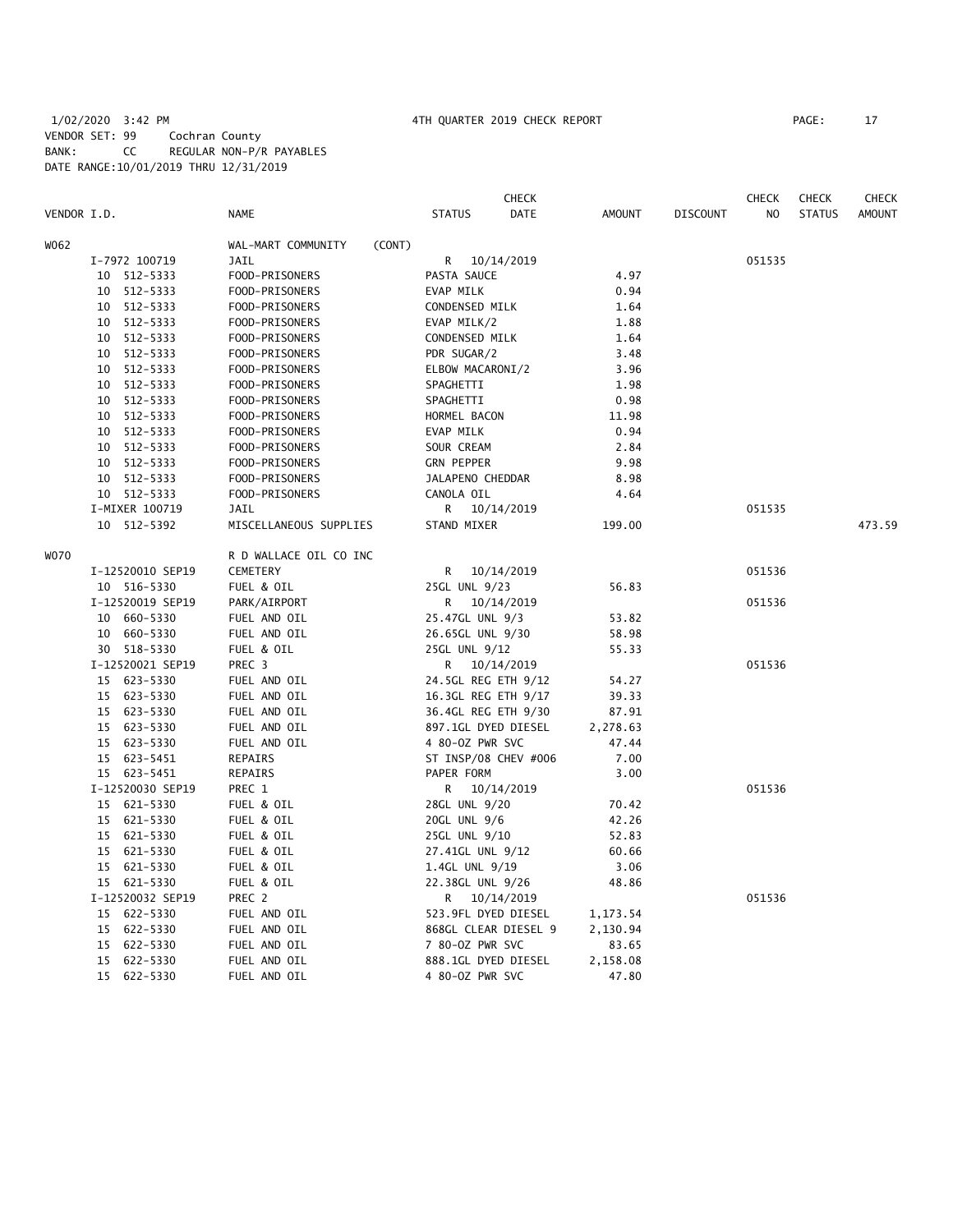|             |                   |                                |                        | <b>CHECK</b> |               |                 | <b>CHECK</b>   | <b>CHECK</b>  | <b>CHECK</b>  |
|-------------|-------------------|--------------------------------|------------------------|--------------|---------------|-----------------|----------------|---------------|---------------|
| VENDOR I.D. |                   | <b>NAME</b>                    | <b>STATUS</b>          | <b>DATE</b>  | <b>AMOUNT</b> | <b>DISCOUNT</b> | N <sub>O</sub> | <b>STATUS</b> | <b>AMOUNT</b> |
| <b>WO70</b> |                   | R D WALLACE OIL CO INC         | (CONT)                 |              |               |                 |                |               |               |
|             | I-12520032 SEP19  | PREC 2                         | R.                     | 10/14/2019   |               |                 | 051536         |               |               |
|             | 15 622-5330       | FUEL AND OIL                   | 23.15GL UNL 9/3        |              | 48.92         |                 |                |               |               |
|             | 15 622-5330       | FUEL AND OIL                   | 31.98GL UNL 9/16       |              | 70.77         |                 |                |               |               |
|             | I-12520041 SEP19  | PREC 4                         | R 10/14/2019           |              |               |                 | 051536         |               |               |
|             | 15 624-5451       | REPAIRS                        | ST INSP/05 MACK #684   |              | 7.00          |                 |                |               |               |
|             | 15 624-5451       | <b>REPAIRS</b>                 | PAPER FORM             |              | 3.00          |                 |                |               |               |
|             | 15 624-5440       | UTILITIES                      | 150LP GAS 9/16         |              | 223.50        |                 |                |               |               |
|             | 15 624-5330       | FUEL AND OIL                   | 794.9GL DYED DIESEL    |              | 1,931.61      |                 |                |               |               |
|             | 15 624-5330       | FUEL AND OIL                   | 3 80-0Z PWR SVC        |              | 35.85         |                 |                |               |               |
|             | 15 624-5330       | FUEL AND OIL                   | 1 32-0Z PWR SVC        |              | 6.35          |                 |                |               |               |
|             | 15 624-5330       | FUEL AND OIL                   | 28GL UNL 9/18          |              | 67.57         |                 |                |               |               |
|             | I-12520043 SEP19  | SHERIFF                        | R 10/14/2019           |              |               |                 | 051536         |               |               |
|             | 10 560-5330       | FUEL AND OIL                   | 636.46GAL /SEPT 2019   |              | 1,512.07      |                 |                |               |               |
|             | 10 560-5330       | FUEL AND OIL                   | CARD#258; 77.89GL, LVN |              | 170.04        |                 |                |               |               |
|             | 10 560-5330       | FUEL AND OIL                   | CARD#867; 90.52GL      |              | 200.55        |                 |                |               |               |
|             | I-12520239 SEP19  | TAX A/C                        | R 10/14/2019           |              |               |                 | 051536         |               |               |
|             | 10 499-5427       | CONTINUING EDUCATION           | 5.483GL; PBFCM Client  |              | 36.78         |                 |                |               |               |
|             | I-12520250 SEP19  | JUVENILE PROBATION             | R 10/14/2019           |              |               |                 | 051536         |               |               |
|             | 17 573-5499       | OPERATING EXPENSES             | ST INSP/14 CHEV #722   |              | 7.00          |                 |                |               |               |
|             | 17 573-5499       | OPERATING EXPENSES             | PAPER FORM             |              | 3.00          |                 |                |               |               |
|             | I-12520261 SEP19  | VETERANS SVC                   | R 10/14/2019           |              |               |                 | 051536         |               |               |
|             | 10 405-5330       | FUEL AND OIL                   | 27GL 9/9               |              | 57.06         |                 |                |               |               |
|             | 10 405-5330       | FUEL AND OIL                   | 27.5GL 9/25            |              | 62.51         |                 |                |               | 13,058.22     |
| W193        |                   | WESTWARD AUTOMOTIVE REPAIR LLC |                        |              |               |                 |                |               |               |
|             | $I-1002$          | SHERIFF                        | R 10/14/2019           |              |               |                 | 051537         |               |               |
|             | 10 560-5451       | MACHINERY-NON-OFFICE REPAIR    | INSTL DOOR PANELS/15   |              | 112.50        |                 |                |               |               |
|             | $I-1003$          | SHERIFF                        | R.                     | 10/14/2019   |               |                 | 051537         |               |               |
|             | 10 560-5451       | MACHINERY-NON-OFFICE REPAIR    | OIL CHG/FILTER&LUBE/   |              | 20.00         |                 |                |               |               |
|             | 10 560-5451       | MACHINERY-NON-OFFICE REPAIR    | HAZARDOUS WASTE FEE    |              | 1.75          |                 |                |               | 134.25        |
| W216        |                   | ***CHRISTINA WOODS DUFFY***DO  |                        |              |               |                 |                |               |               |
|             | I-1579/RICHARDSON | DISTRICT COURT                 | R 10/14/2019           |              |               |                 | 051538         |               |               |
|             | 10 435-5400       | ATTORNEY AD LITEM              | DISM(F)/MIKEAL RICHA   |              | 375.00        |                 |                |               |               |
|             | I-1580/RICHARDSON | DISTRICT COURT                 | R 10/14/2019           |              |               |                 | 051538         |               |               |
|             | 10 435-5400       | ATTORNEY AD LITEM              | DISM(F)/MIKEAL RICHA   |              | 375.00        |                 |                |               | 750.00        |
| W235        |                   | VANDY NELSON dba               |                        |              |               |                 |                |               |               |
|             | $I - 3334$        | CRTHSE/ACT BLDG/LIBRARY        | R 10/14/2019           |              |               |                 | 051539         |               |               |
|             | 10 510-5332       | CUSTODIAL SUPPLIES             | SPRAY BUGS             |              | 70.00         |                 |                |               |               |
|             | 10 662-5332       | CUSTODIAL SUPPLIES             | SPRAY BUGS             |              | 45.00         |                 |                |               |               |
|             | 10 650-5332       | CUSTODIAL SUPPLIES             | SPRAY BUGS             |              | 35.00         |                 |                |               | 150.00        |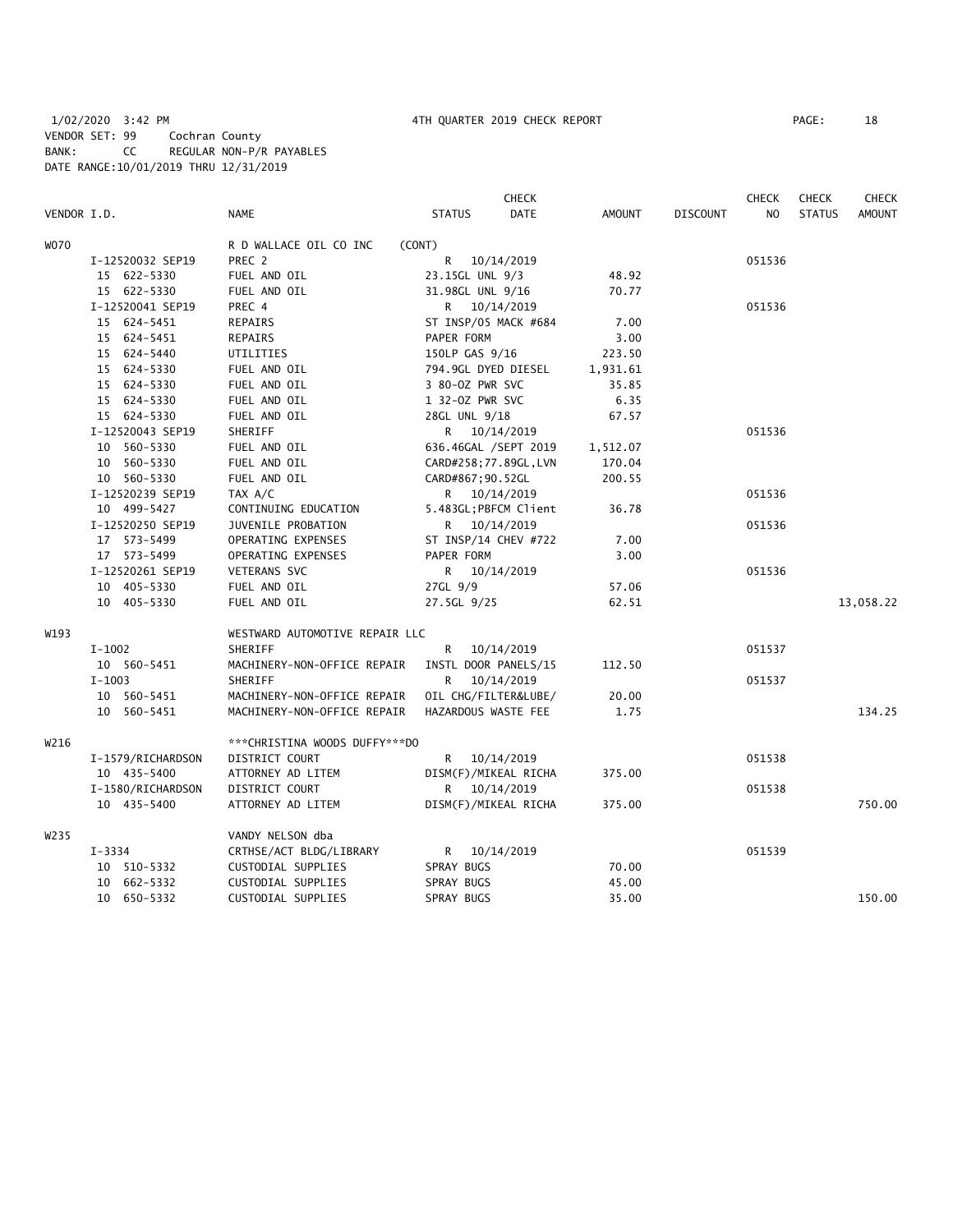# 1/02/2020 3:42 PM 4TH QUARTER 2019 CHECK REPORT PAGE: 19 VENDOR SET: 99 Cochran County BANK: CC REGULAR NON-P/R PAYABLES DATE RANGE:10/01/2019 THRU 12/31/2019

|             |    |                 |                                       |                    | <b>CHECK</b>         |               |                 | <b>CHECK</b>   | <b>CHECK</b>  | <b>CHECK</b>  |
|-------------|----|-----------------|---------------------------------------|--------------------|----------------------|---------------|-----------------|----------------|---------------|---------------|
| VENDOR I.D. |    |                 | <b>NAME</b>                           | <b>STATUS</b>      | DATE                 | <b>AMOUNT</b> | <b>DISCOUNT</b> | N <sub>O</sub> | <b>STATUS</b> | <b>AMOUNT</b> |
| X001        |    |                 | <b>XCEL ENERGY</b>                    |                    |                      |               |                 |                |               |               |
|             |    |                 | I-54-1324315-7 OCT19 ALMOST ALL DEPTS | R                  | 10/14/2019           |               |                 | 051540         |               |               |
|             |    | 30 518-5440     | UTILITIES                             |                    | 300210167 RUNWAY LIG | 61.86         |                 |                |               |               |
|             |    | 10 510-5440     | UTILITIES                             |                    | 300240736 COURTHOUSE | 1,390.46      |                 |                |               |               |
|             |    | 10 660-5440     | UTILITIES & IRRIGATION                |                    | 300265059 SOFTBALL P | 7.92          |                 |                |               |               |
|             | 10 | 580-5440        | UTILITIES [TOWER]                     | 300282806 TOWER    |                      | 71.99         |                 |                |               |               |
|             | 15 | 621-5440        | UTILITIES                             |                    | 300294119 PREC 1 SHO | 57.82         |                 |                |               |               |
|             |    | 10 650-5440     | UTILITIES                             | 300338546 LIBRARY  |                      | 235.82        |                 |                |               |               |
|             |    | 10 652-5440     | UTILITIES                             | 300342232 MUSEUM   |                      | 111.13        |                 |                |               |               |
|             |    | 10 662-5440     | UTILITIES                             |                    | 300390484 ACTIVITY B | 574.40        |                 |                |               |               |
|             |    | 10 660-5440     | UTILITIES & IRRIGATION                | 300410370 PARK     |                      | 529.16        |                 |                |               |               |
|             | 10 | 660-5440        | UTILITIES & IRRIGATION                |                    | 300457515 PARK/SHOP  | 25.10         |                 |                |               |               |
|             |    | 10 516-5440     | UTILITIES                             | 300555198 CEMETERY |                      | 191.69        |                 |                |               |               |
|             | 10 | 660-5440        | UTILITIES & IRRIGATION                | 300587052 SHOWBARN |                      | 234.79        |                 |                |               |               |
|             | 10 | 660-5440        | UTILITIES & IRRIGATION                |                    | 300587753 RODEO GROU | 11.30         |                 |                |               |               |
|             | 10 | 409-5440        | UTILITIES                             | 300588989 ANNEX    |                      | 184.88        |                 |                |               |               |
|             |    | 10 516-5440     | UTILITIES                             | 300603417 CEMETERY |                      | 144.53        |                 |                |               |               |
|             |    | 10 516-5440     | UTILITIES                             |                    | 300637038 CEMETERY S | 335.41        |                 |                |               | 4,168.26      |
| Y026        |    |                 | YOAKUM COUNTY SHERIFF'S OFFICE        |                    |                      |               |                 |                |               |               |
|             |    | I-SEP 2019      | JAIL/MEDS                             | R                  | 10/14/2019           |               |                 | 051541         |               |               |
|             |    | 10 512-5499     | MISCELLANEOUS                         |                    | 30 DAS/MICHAEL BETTS | 1,500.00      |                 |                |               |               |
|             |    | 10 512-5499     | MISCELLANEOUS                         |                    | 1 DAY/BILLY GONZALES | 50.00         |                 |                |               |               |
|             |    | 10 512-5499     | MISCELLANEOUS                         |                    | 18 DAYS/TREY KIMBREL | 900.00        |                 |                |               |               |
|             |    | 10 512-5499     | MISCELLANEOUS                         |                    | 30 DAS/GABRIEL VILLA | 1,500.00      |                 |                |               |               |
|             |    | 10 512-5391     | MEDICAL CARE-PRISONERS                | RX#1/KIMBRELL      |                      | 102.00        |                 |                |               |               |
|             |    | 10 512-5391     | MEDICAL CARE-PRISONERS                | RX#2/KIMBRELL      |                      | 34.65         |                 |                |               |               |
|             |    | 10 512-5391     | MEDICAL CARE-PRISONERS                | RX#3/KIMBRELL      |                      | 33.18         |                 |                |               |               |
|             |    | 10 512-5391     | MEDICAL CARE-PRISONERS                | RX#4/KIMBRELL      |                      | 35.72         |                 |                |               |               |
|             |    | 10 512-5391     | MEDICAL CARE-PRISONERS                | RX#5/KIMBRELL      |                      | 35.91         |                 |                |               |               |
|             |    | 10 512-5391     | MEDICAL CARE-PRISONERS                | RX#6/KIMBRELL      |                      | 33.99         |                 |                |               |               |
|             |    | 10 512-5391     | MEDICAL CARE-PRISONERS                | RX#1/BETTS         |                      | 25.52         |                 |                |               |               |
|             |    | 10 512-5391     | MEDICAL CARE-PRISONERS                | RX#2/BETTS         |                      | 25.37         |                 |                |               |               |
|             |    | 10 512-5391     | MEDICAL CARE-PRISONERS                | RX/VILLAREAL       |                      | 24.52         |                 |                |               | 4,300.86      |
| A108        |    |                 | AT&T MOBILITY                         |                    |                      |               |                 |                |               |               |
|             |    | I-#4144 101919  | SHERIFF                               | R                  | 10/30/2019           |               |                 | 051562         |               |               |
|             |    | 10 560-5420     | TELECOMMUNICATIONS                    |                    | 1ST NET/6 LINES 9/20 | 229.50        |                 |                |               | 229.50        |
| A178        |    |                 | AMAZON                                |                    |                      |               |                 |                |               |               |
|             |    | I-437369564349  | LIBRARY                               | R                  | 10/30/2019           |               |                 | 051563         |               |               |
|             |    | 10 650-5310     | OFFICE SUPPLIES                       |                    | 2-LINE CORDED TELEPH | 44.95         |                 |                |               |               |
|             |    | I-446489485969  | NON-DEPT'L                            | R                  | 10/30/2019           |               |                 | 051563         |               |               |
|             |    | 10 000-4380.200 | OTHER [MISCELLANEOUS]                 |                    | 8 ANGUSHY GEL SEAT C | 239.92        |                 |                |               |               |
|             |    | 10 000-4380.200 | OTHER [MISCELLANEOUS]                 | <b>BULK DISC</b>   |                      | 1.80CR        |                 |                |               |               |
|             |    | I-458349363788  | COURTHOUSE/ANNEX                      | R                  | 10/30/2019           |               |                 | 051563         |               |               |
|             |    | 10 510-5451     | REPAIR                                |                    | 4-PK FIRE EXT HANGER | 10.95         |                 |                |               |               |
|             |    | I-459973565785  | LIBRARY                               | R                  | 10/30/2019           |               |                 | 051563         |               |               |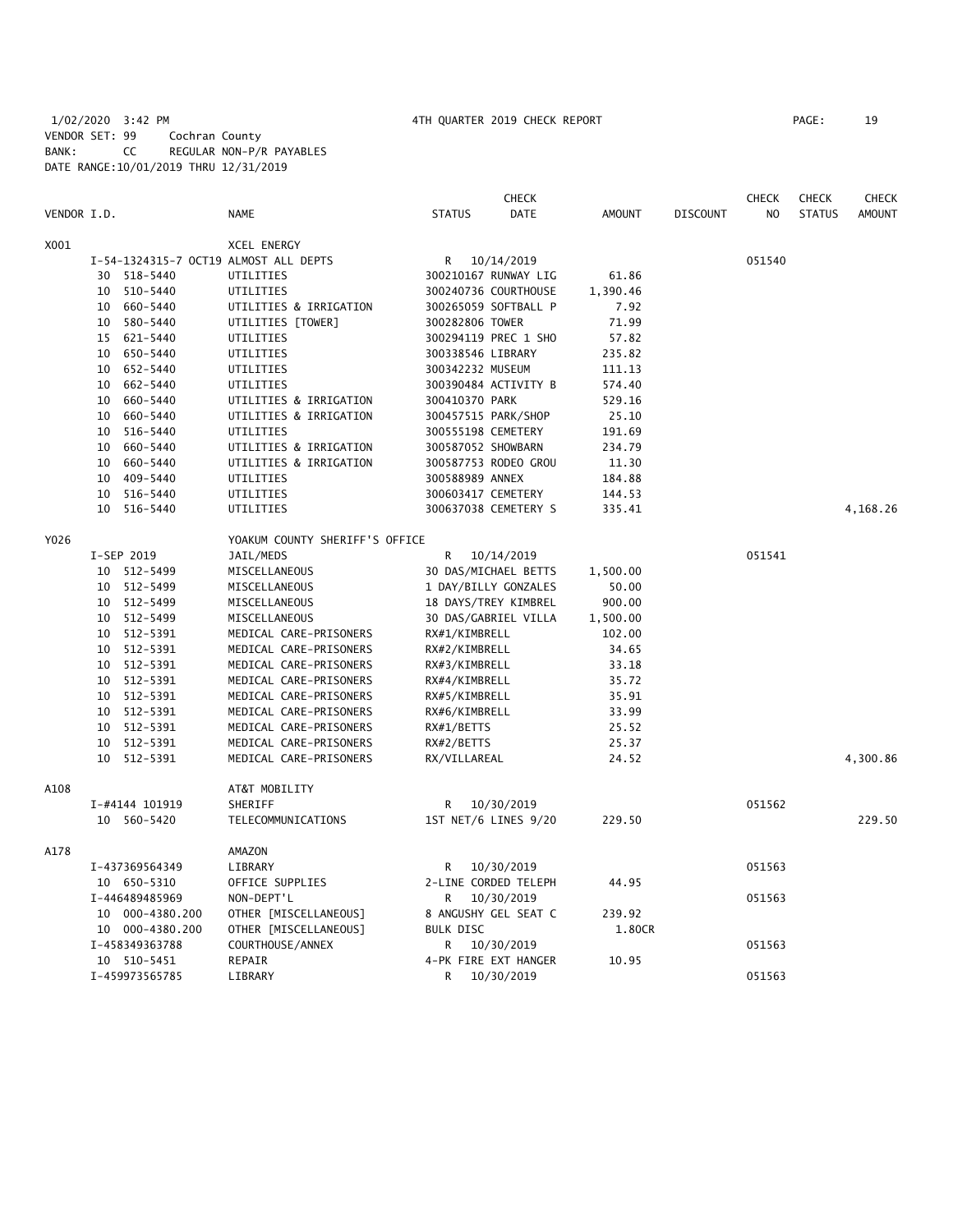# 1/02/2020 3:42 PM 4TH QUARTER 2019 CHECK REPORT PAGE: 20 VENDOR SET: 99 Cochran County BANK: CC REGULAR NON-P/R PAYABLES DATE RANGE:10/01/2019 THRU 12/31/2019

|             |         |                 |                             |                      | <b>CHECK</b>          |               |                 | <b>CHECK</b>   | <b>CHECK</b>  | <b>CHECK</b>  |
|-------------|---------|-----------------|-----------------------------|----------------------|-----------------------|---------------|-----------------|----------------|---------------|---------------|
| VENDOR I.D. |         |                 | <b>NAME</b>                 | <b>STATUS</b>        | <b>DATE</b>           | <b>AMOUNT</b> | <b>DISCOUNT</b> | N <sub>O</sub> | <b>STATUS</b> | <b>AMOUNT</b> |
| A178        |         |                 | (CONT)<br>AMAZON            |                      |                       |               |                 |                |               |               |
|             |         | I-459973565785  | LIBRARY                     |                      | R 10/30/2019          |               |                 | 051563         |               |               |
|             |         | 10 650-5590     | <b>BOOKS</b>                | THE CROSSOVER        |                       | 21.93         |                 |                |               |               |
|             |         | 10 650-5590     | <b>BOOKS</b>                | VENDETTA IN DEATH    |                       | 16.89         |                 |                |               |               |
|             |         | 10 650-5590     | <b>BOOKS</b>                |                      | THE GIRL WHO LIVED T  | 16.77         |                 |                |               |               |
|             |         | 10 650-5590     | <b>BOOKS</b>                | THE TENDER LAND      |                       | 21.60         |                 |                |               |               |
|             |         | 10 650-5590     | <b>BOOKS</b>                | THRAWN: TREASON      |                       | 16.29         |                 |                |               |               |
|             |         | 10 650-5590     | <b>BOOKS</b>                | ALPHABET SQUADRON    |                       | 14.79         |                 |                |               |               |
|             |         | 10 650-5590     | <b>BOOKS</b>                | GALAXY'S EDGE: BLACK |                       | 17.39         |                 |                |               |               |
|             |         | 10 650-5590     | <b>BOOKS</b>                | RED AT THE BONE      |                       | 15.69         |                 |                |               |               |
|             |         | 10 650-5590     | <b>BOOKS</b>                | REBEL                |                       | 26.78         |                 |                |               |               |
|             |         | 10 650-5590     | <b>BOOKS</b>                | THE TYRANT'S TOMB    |                       | 11.99         |                 |                |               |               |
|             |         | 10 650-5590     | <b>BOOKS</b>                |                      | A BETTER MAN:A CHIEF  | 17.39         |                 |                |               |               |
|             |         | 10 650-5590     | <b>BOOKS</b>                |                      | THE SECRETS WE KEPT   | 16.17         |                 |                |               |               |
|             |         | I-589933835795  | LIBRARY                     |                      | R 10/30/2019          |               |                 | 051563         |               |               |
|             |         | 10 650-5590     | <b>BOOKS</b>                | ICE COLD             |                       | 13.28         |                 |                |               |               |
|             |         | 10 650-5590     | <b>BOOKS</b>                |                      | THE PHARAOH'S SECRET  | 37.99         |                 |                |               |               |
|             |         | 10 650-5590     | <b>BOOKS</b>                | SEA OF GREED         |                       | 15.92         |                 |                |               |               |
|             |         | 10 650-5590     | <b>BOOKS</b>                | SWORD AND PEN        |                       | 16.19         |                 |                |               |               |
|             |         | 10 650-5590     | <b>BOOKS</b>                | BODY DOUBLE          |                       | 14.00         |                 |                |               |               |
|             |         | 10 650-5590     | <b>BOOKS</b>                |                      | I SURVIVED THE GREAT  | 25.99         |                 |                |               |               |
|             |         | 10 650-5590     | <b>BOOKS</b>                | THE FIRE KEEPER      |                       | 12.15         |                 |                |               |               |
|             |         | 10 650-5590     | <b>BOOKS</b>                |                      | THE PERFECT STRANGER  | 17.50         |                 |                |               |               |
|             |         | 10 650-5590     | <b>BOOKS</b>                | SAUERKRAUT           |                       | 16.99         |                 |                |               |               |
|             |         | 10 650-5590     | <b>BOOKS</b>                |                      | ROBERT B PARKER'S TH  | 18.90         |                 |                |               |               |
|             |         | 10 650-5590     | <b>BOOKS</b>                | VANISH               |                       | 12.40         |                 |                |               |               |
|             |         | 10 650-5590     | <b>BOOKS</b>                | DANIEL'S NEW FRIEND  |                       | 13.55         |                 |                |               |               |
|             |         | 10 650-5590     | <b>BOOKS</b>                | BUTTERFLY IN FROST   |                       | 8.49          |                 |                |               |               |
|             |         | 10 650-5590     | <b>BOOKS</b>                |                      | MY FAVORITE HALF-NIG  | 11.99         |                 |                |               |               |
|             |         | 10 650-5590     | <b>BOOKS</b>                | SHIPPING             |                       | 0.66          |                 |                |               |               |
|             |         | I-685837768573  | NON-DEPT'L/CRTHSE           |                      | R 10/30/2019          |               |                 | 051563         |               |               |
|             |         | 10 000-4380.200 | OTHER [MISCELLANEOUS]       |                      | 11 EVERLAST CMFRT BA  | 296.45        |                 |                |               |               |
|             |         | 10 510-5451     | REPAIR                      |                      | 2-GANG 4" FLAT COVER  | 2.38          |                 |                |               | 1,042.53      |
| A258        |         |                 | ADVANCED BUSINESS SOLUTIONS |                      |                       |               |                 |                |               |               |
|             | I-17498 |                 | <b>CLERK</b>                |                      | R 10/30/2019          |               |                 | 051564         |               |               |
|             |         | 10 403-5310     | OFFICE SUPPLIES             | DOUBLE STRIP LABELS  |                       | 29.95         |                 |                |               |               |
|             |         | 10 403-5310     | OFFICE SUPPLIES             | SHIPPING             |                       | 9.98          |                 |                |               | 39.93         |
| B119        |         |                 | CHERYL BUTLER               |                      |                       |               |                 |                |               |               |
|             |         | I-ELEC SCH 2019 | ELECTIONS                   |                      | R 10/30/2019          |               |                 | 051565         |               |               |
|             |         | 10 490-5310     | OFFICE SUPPLIES             |                      | SNACKS/ELEC SCH/FAM\$ | 27.10         |                 |                |               | 27.10         |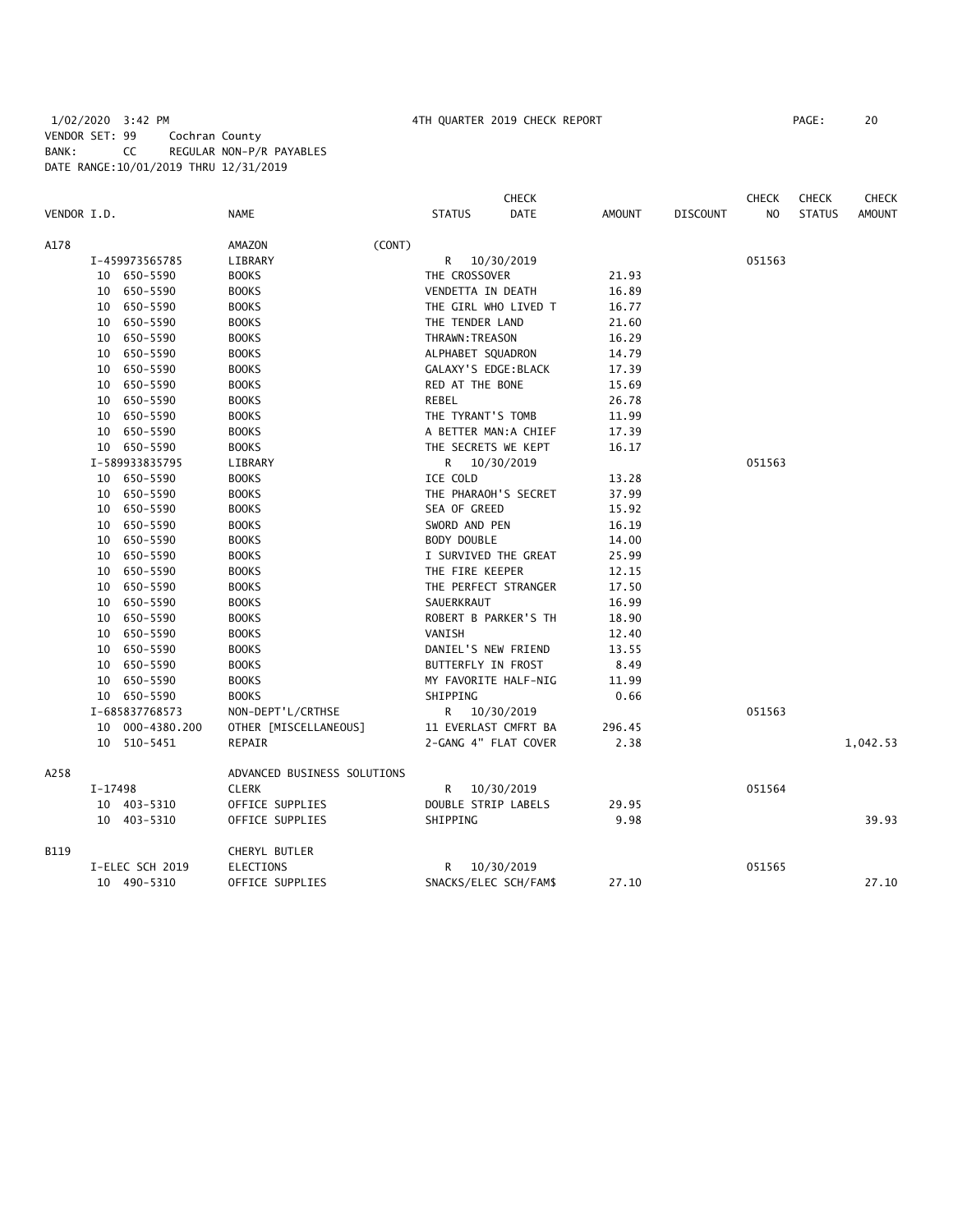1/02/2020 3:42 PM 4TH QUARTER 2019 CHECK REPORT PAGE: 21 VENDOR SET: 99 Cochran County BANK: CC REGULAR NON-P/R PAYABLES DATE RANGE:10/01/2019 THRU 12/31/2019

|             |                     |                           |                       | <b>CHECK</b> |               |                 | <b>CHECK</b>   | <b>CHECK</b>  | <b>CHECK</b>  |
|-------------|---------------------|---------------------------|-----------------------|--------------|---------------|-----------------|----------------|---------------|---------------|
| VENDOR I.D. |                     | <b>NAME</b>               | <b>STATUS</b>         | <b>DATE</b>  | <b>AMOUNT</b> | <b>DISCOUNT</b> | N <sub>O</sub> | <b>STATUS</b> | <b>AMOUNT</b> |
| B184        |                     | MELINDA BLACKSTOCK        |                       |              |               |                 |                |               |               |
|             | I-CONST ELEC 2019   | <b>ELECTIONS</b>          | R                     | 10/30/2019   |               |                 | 051566         |               |               |
|             | 10 490-5102         | ELECTION SALARIES         | 3 HRS @ \$10 10/21/19 |              | 30.00         |                 |                |               |               |
|             | 10 490-5102         | <b>ELECTION SALARIES</b>  | 3 HRS @ \$10 10/22/19 |              | 30.00         |                 |                |               |               |
|             | 10 490-5102         | ELECTION SALARIES         | 3 HRS @ \$10 10/23/19 |              | 30.00         |                 |                |               |               |
|             | 10 490-5102         | <b>ELECTION SALARIES</b>  | 5.5HRS @ \$10 10/24   |              | 55.00         |                 |                |               |               |
|             | I-CONST ELEC#2 2019 | ELECTIONS                 | R                     | 10/30/2019   |               |                 | 051566         |               |               |
|             | 10 490-5102         | ELECTION SALARIES         | 3HRS @ \$10 10/28/19  |              | 30.00         |                 |                |               |               |
|             | I-ELEC SCH 10/24/19 | ELECTIONS                 | R                     | 10/30/2019   |               |                 | 051566         |               |               |
|             | 10 490-5102         | ELECTION SALARIES         | ELECTION SCHOOL/1.5H  |              | 15.00         |                 |                |               | 190.00        |
| <b>B198</b> |                     | BLAINE INDUSTRIAL SUPPLY  |                       |              |               |                 |                |               |               |
|             | I-S4832428.001      | <b>COURTHOUSE</b>         | R                     | 10/30/2019   |               |                 | 051567         |               |               |
|             | 10 510-5332         | CUSTODIAL SUPPLIES        | 5EA LEV II FINISH MO  |              | 43.69         |                 |                |               |               |
|             | 10 510-5332         | CUSTODIAL SUPPLIES        | 2CS NON-AMMON PWR ST  |              | 155.92        |                 |                |               |               |
|             | 10 510-5332         | CUSTODIAL SUPPLIES        | 5EA BLUE BLENDED LOO  |              | 38.60         |                 |                |               |               |
|             | 10 510-5332         | CUSTODIAL SUPPLIES        | 2CS OMEGA 20 FLOOR F  |              | 193.67        |                 |                |               |               |
|             | I-S4832487.002      | <b>ACTIVITY BLDG</b>      | R.                    | 10/30/2019   |               |                 | 051567         |               |               |
|             | 10 662-5332         | CUSTODIAL SUPPLIES        | 2CS 20" RED SPRAY BU  |              | 78.78         |                 |                |               |               |
|             | 10 662-5332         | CUSTODIAL SUPPLIES        | 1CS 1 PLY TOWEL, WHT  |              | 68.43         |                 |                |               | 579.09        |
| B302        |                     | BOUND TREE MEDICAL LLC    |                       |              |               |                 |                |               |               |
|             | I-83385694          | PUBLIC SAFETY*OTHER       | R                     | 10/30/2019   |               |                 | 051568         |               |               |
|             | 10 580-5499         | MISCELLANEOUS             | 2 AED PADS/ADULT      |              | 121.98        |                 |                |               |               |
|             | 10 580-5499         | MISCELLANEOUS             | 2 AED PADS/PEDI       |              | 187.98        |                 |                |               | 309.96        |
| C065        |                     | CITY OF WHITEFACE F D     |                       |              |               |                 |                |               |               |
|             | I-SEP 2019          | PUBLIC SAFETY*OTHER       | R                     | 10/30/2019   |               |                 | 051569         |               |               |
|             | 10 580-5414         | FIRE PROTECTION CONTRACTS | FM769/CR260; GRASS 9/ |              | 350.00        |                 |                |               |               |
|             | 10 580-5414         | FIRE PROTECTION CONTRACTS | CR 45; TRACTOR FIRE 9 |              | 350.00        |                 |                |               |               |
|             | 10 580-5414         | FIRE PROTECTION CONTRACTS | FM1585/CR145; GRASS 9 |              | 350.00        |                 |                |               |               |
|             | 10 580-5414         | FIRE PROTECTION CONTRACTS | 114 W ST LINE IN NM;  |              |               |                 |                |               |               |
|             | 580-5414<br>10      | FIRE PROTECTION CONTRACTS | 1780 CR170; WRECK 9/2 |              | 350.00        |                 |                |               | 1,400.00      |
| C066        |                     | ISABELL CAVEZUELA         |                       |              |               |                 |                |               |               |
|             | I-ELEC SCH 10/24/19 | ELECTIONS                 | R                     | 10/30/2019   |               |                 | 051570         |               |               |
|             | 10 490-5102         | ELECTION SALARIES         | ELECTION SCHOOL/1.5H  |              | 15.00         |                 |                |               | 15.00         |
| C290        |                     | CENTER POINT LARGE PRINT  |                       |              |               |                 |                |               |               |
|             | I-1727994           | LIBRARY                   | R                     | 10/30/2019   |               |                 | 051571         |               |               |
|             | 10 650-5590         | <b>BOOKS</b>              | THE NOEL STRANGER     |              | 23.37         |                 |                |               |               |
|             | 10 650-5590         | <b>BOOKS</b>              | ALL THE FLOWERS IN P  |              | 23.37         |                 |                |               |               |
|             | 650-5590<br>10      | <b>BOOKS</b>              | HALF EMPTY            |              | 23.37         |                 |                |               |               |
|             | 650-5590<br>10      | <b>BOOKS</b>              | ENTANGLED             |              | 23.37         |                 |                |               |               |
|             | 650-5590<br>10      | <b>BOOKS</b>              | SHAMED                |              | 23.37         |                 |                |               |               |
|             | 10 650-5590         | <b>BOOKS</b>              | THE RUSSIAN           |              | 23.37         |                 |                |               | 140.22        |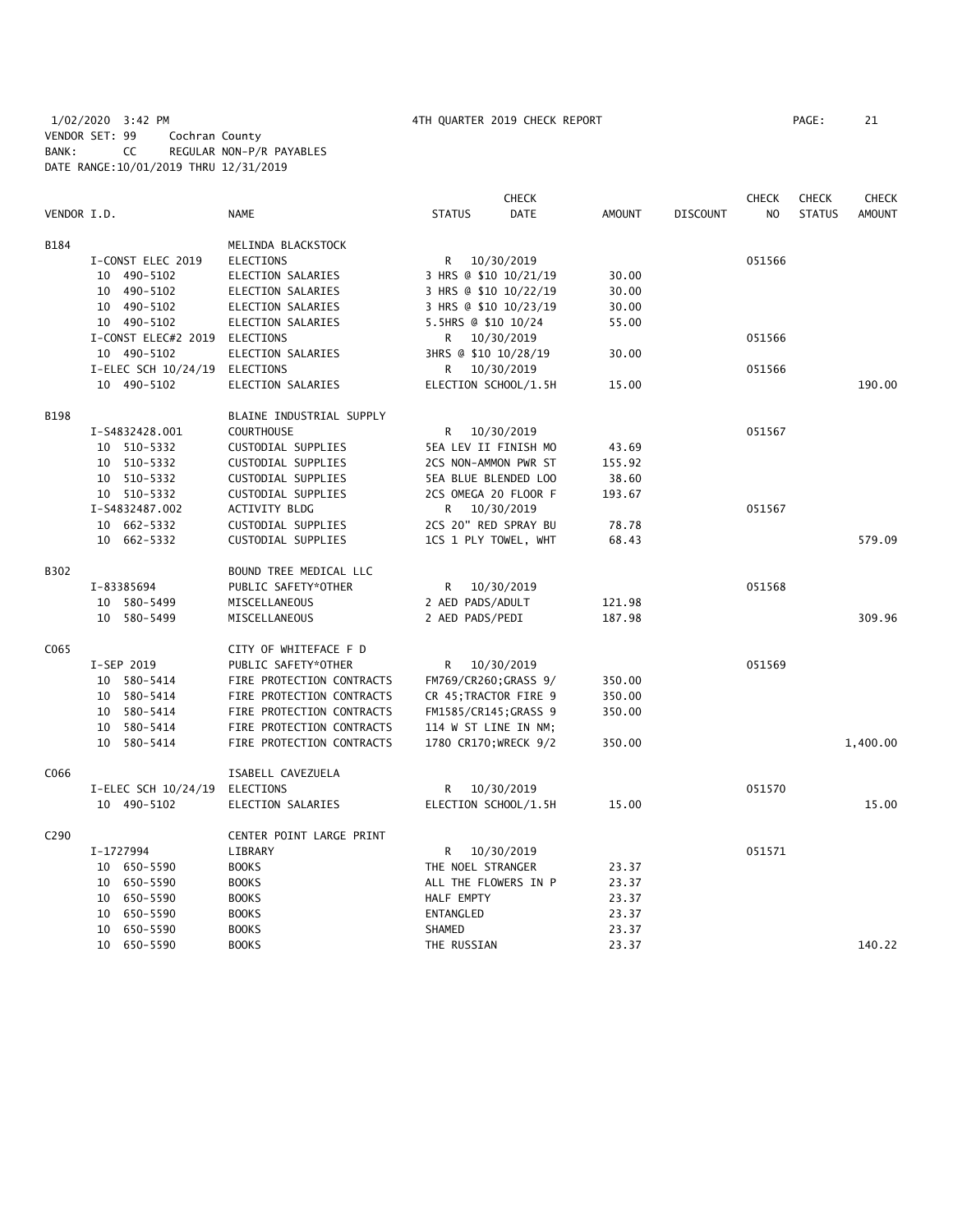1/02/2020 3:42 PM 4TH QUARTER 2019 CHECK REPORT PAGE: 22 VENDOR SET: 99 Cochran County BANK: CC REGULAR NON-P/R PAYABLES DATE RANGE:10/01/2019 THRU 12/31/2019

| PAGE : |  |
|--------|--|
|        |  |

|             |                            |                                |                |              | <b>CHECK</b>                                 |                |                 | <b>CHECK</b> | <b>CHECK</b>  | CHECK         |
|-------------|----------------------------|--------------------------------|----------------|--------------|----------------------------------------------|----------------|-----------------|--------------|---------------|---------------|
| VENDOR I.D. |                            | <b>NAME</b>                    | <b>STATUS</b>  |              | <b>DATE</b>                                  | <b>AMOUNT</b>  | <b>DISCOUNT</b> | NO           | <b>STATUS</b> | <b>AMOUNT</b> |
| C310        |                            | DAVID CORDER                   |                |              |                                              |                |                 |              |               |               |
|             | I-ELEC SCH 10/24/19        | ELECTIONS                      | R.             | 10/30/2019   |                                              |                |                 | 051572       |               |               |
|             | 10 490-5102                | ELECTION SALARIES              |                |              | ELECTION SCHOOL/1.5H                         | 15.00          |                 |              |               | 15.00         |
| C340        |                            | COUNTY INFORMATION RESOURCE AG |                |              |                                              |                |                 |              |               |               |
|             | I-S0P011412                | NON-DEPT'L                     | R              | 10/30/2019   |                                              |                |                 | 051573       |               |               |
|             | 10 409-5420                | TELECOMMUNICATIONS             |                |              | 34 EMAIL ACCOUNTS SE                         | 68.00          |                 |              |               | 68.00         |
| C371        |                            | COCHRAN COUNTY TAX A/C         |                |              |                                              |                |                 |              |               |               |
|             | I-VET VAN INSP '20         | VETERANS SVC                   | R              | 10/30/2019   |                                              |                |                 | 051574       |               |               |
|             | 10 405-5451                | <b>REPAIRS</b>                 |                |              | ST INSP FEE/15 CHEV                          | 7.50           |                 |              |               | 7.50          |
| C378        |                            | KERRY R COFFMAN                |                |              |                                              |                |                 |              |               |               |
|             | I-ELEC SCH 10/24/19        | ELECTIONS                      | R              | 10/30/2019   |                                              |                |                 | 051575       |               |               |
|             | 10 490-5102                | ELECTION SALARIES              |                |              | ELECTION SCHOOL/1.5H                         | 15.00          |                 |              |               | 15.00         |
| C384        |                            | CHEMAQUA                       |                |              |                                              |                |                 |              |               |               |
|             | I-3717681                  | <b>COURTHOUSE</b>              | R              | 10/30/2019   |                                              |                |                 | 051576       |               |               |
|             | 10 510-5411                | MAINTENANCE CONTRACTS          |                |              | WATER TREATMENT OCT                          | 125.00         |                 |              |               | 125.00        |
| C396        |                            | MARY COFFMAN                   |                |              |                                              |                |                 |              |               |               |
|             | I-ELEC SCH 10/24/19        | ELECTIONS                      | R.             | 10/30/2019   |                                              |                |                 | 051577       |               |               |
|             | 10 490-5102                | ELECTION SALARIES              |                |              | ELECTION SCHOOL/1.5H                         | 15.00          |                 |              |               | 15.00         |
| C416        |                            | <b>BRANDY CRISWELL</b>         |                |              |                                              |                |                 |              |               |               |
|             | I-CPS#4556 101519          | DISTRICT COURT                 | R <sub>a</sub> | 10/30/2019   |                                              |                |                 | 051578       |               |               |
|             | 10 435-5400                | ATTORNEY AD LITEM              |                |              | SETTLMT CONF(C)/CPS#                         | 300.00         |                 |              |               |               |
|             | I-CPS#4558 101519          | DISTRICT COURT                 | R              | 10/30/2019   |                                              |                |                 | 051578       |               |               |
|             | 10 435-5400                | ATTORNEY AD LITEM              |                |              | SETTLMT CONF (PM) / CPS                      | 300.00         |                 |              |               | 600.00        |
| D027        |                            | <b>DEMCO</b>                   |                |              |                                              |                |                 |              |               |               |
|             | I-6709713                  | LIBRARY                        |                | R 10/30/2019 |                                              |                |                 | 051579       |               |               |
|             | 10 650-5310                | OFFICE SUPPLIES                |                |              | LIBRARIAN'S DESK CAL                         | 15.20          |                 |              |               |               |
|             | 10 650-5590                | <b>BOOKS</b>                   |                |              | <b>4BX LABEL PROTECTORS</b>                  | 62.04          |                 |              |               |               |
|             | 10 650-5310                | OFFICE SUPPLIES                | RED INK        |              |                                              | 14.62          |                 |              |               |               |
|             | 10 650-5590<br>10 650-5590 | <b>BOOKS</b><br><b>BOOKS</b>   |                |              | 30EA SELF-SEAL BUBBL<br>1CTN BK JACKET COVER | 23.97<br>44.83 |                 |              |               |               |
|             | 10 650-5310                | OFFICE SUPPLIES                | <b>DISC</b>    |              |                                              | 0.80CR         |                 |              |               | 159.86        |
|             |                            |                                |                |              |                                              |                |                 |              |               |               |
| D153        |                            | SHANNA DEWBRE                  |                |              |                                              |                |                 |              |               |               |
|             | I-MEAL/CRIM LAW 2019 CLERK |                                | R              | 10/30/2019   |                                              |                |                 | 051580       |               |               |
|             | 10 403-5427                | CONTINUING EDUCATION           |                |              | MEAL/LAFOUR'S, KERRVI                        | 24.84          |                 |              |               | 24.84         |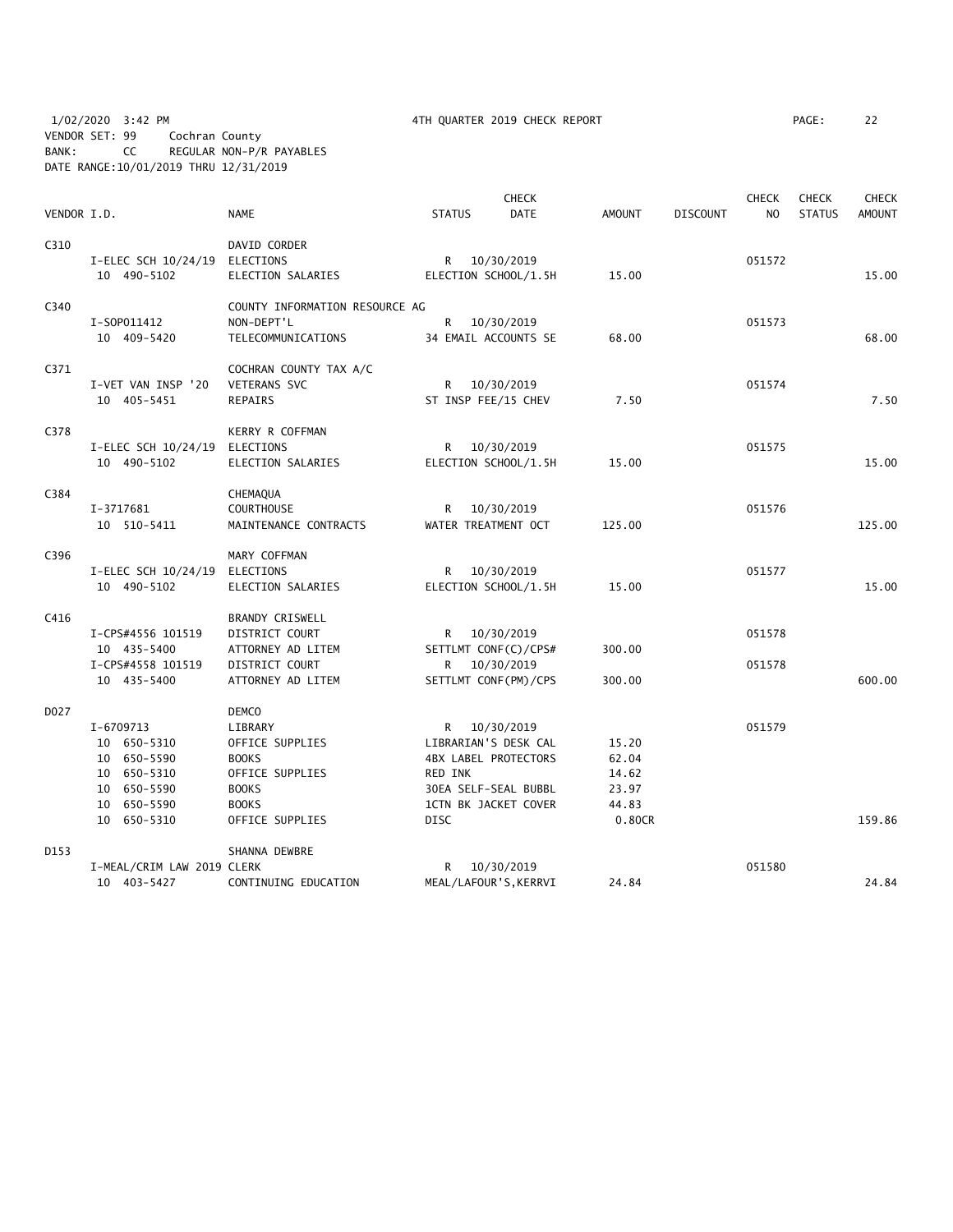# 1/02/2020 3:42 PM 4TH QUARTER 2019 CHECK REPORT PAGE: 23 VENDOR SET: 99 Cochran County BANK: CC REGULAR NON-P/R PAYABLES DATE RANGE:10/01/2019 THRU 12/31/2019

|             |                              |                             |                       | <b>CHECK</b> |               |                 | <b>CHECK</b> | <b>CHECK</b>  | CHECK         |
|-------------|------------------------------|-----------------------------|-----------------------|--------------|---------------|-----------------|--------------|---------------|---------------|
| VENDOR I.D. |                              | <b>NAME</b>                 | <b>STATUS</b>         | <b>DATE</b>  | <b>AMOUNT</b> | <b>DISCOUNT</b> | NO           | <b>STATUS</b> | <b>AMOUNT</b> |
| D196        |                              | JORGE DE LA CRUZ, SHERIFF   |                       |              |               |                 |              |               |               |
|             | I-101119 GRO ETC             | JAIL                        | R.                    | 10/30/2019   |               |                 | 051581       |               |               |
|             | 10 512-5392                  | MISCELLANEOUS SUPPLIES      | FEM PADS/FAM\$ 9/21/1 |              | 5.63          |                 |              |               |               |
|             | 10 512-5392                  | MISCELLANEOUS SUPPLIES      | 4 SM STERILITE BASKE  |              | 10.00         |                 |              |               |               |
|             | 10 512-5333                  | FOOD-PRISONERS              | 3 LG EGGS/ALLSUP'S 1  |              | 5.67          |                 |              |               |               |
|             | 10 512-5333                  | FOOD-PRISONERS              | 2 LG EGGS/ALLSUP'S 9  |              | 5.38          |                 |              |               |               |
|             | 10 512-5333                  | FOOD-PRISONERS              | 2 GAL MILK            |              | 6.98          |                 |              |               |               |
|             | I-AMA JAIL SCH 10819 SHERIFF |                             | R                     | 10/30/2019   |               |                 | 051581       |               |               |
|             | 10 560-5427                  | CONTINUING EDUCATION        | MEALS/RYAN, ROSA 10/8 |              | 41.83         |                 |              |               |               |
|             | I-GRO 100319                 | JAIL                        | R                     | 10/30/2019   |               |                 | 051581       |               |               |
|             | 10 512-5333                  | FOOD-PRISONERS              | 2 GAL ALLSUP'S MILK   |              | 6.98          |                 |              |               |               |
|             | 10 512-5333                  | FOOD-PRISONERS              | IMITATION VANILLA/FA  |              | 1.00          |                 |              |               |               |
|             |                              |                             |                       |              | 12.00         |                 |              |               |               |
|             | 10 512-5392                  | MISCELLANEOUS SUPPLIES      | HAND MIXER/FAM\$ 9/27 |              |               |                 | 051581       |               |               |
|             | I-GRO 101519                 | JAIL                        | R                     | 10/30/2019   |               |                 |              |               |               |
|             | 10 512-5333                  | FOOD-PRISONERS              | 3 LG EGGS/ALLSUP'S 1  |              | 5.67          |                 |              |               |               |
|             | 10 512-5333                  | FOOD-PRISONERS              | 2 DOLE SHRED LETTUCE  |              | 2.78          |                 |              |               |               |
|             | 10 512-5333                  | FOOD-PRISONERS              | SF BUTTER             |              | 4.79          |                 |              |               |               |
|             | 10 512-5333                  | FOOD-PRISONERS              | SF MARGARINE/ALLSUP'  |              | 1.49          |                 |              |               |               |
|             | 10 512-5333                  | FOOD-PRISONERS              | 2 TOMATO 2PK          |              | 2.78          |                 |              |               |               |
|             | 10 512-5333                  | FOOD-PRISONERS              | 3 ROTEL/ALLSUP'S 10/  |              | 5.97          |                 |              |               |               |
|             | I-GRO 101719                 | JAIL                        | R                     | 10/30/2019   |               |                 | 051581       |               |               |
|             | 10 512-5333                  | FOOD-PRISONERS              | LETTUCE/ALLSUP'S 9/2  |              | 1.09          |                 |              |               |               |
|             | 10 512-5333                  | FOOD-PRISONERS              | 6 CRM CHKN SOUP/ALLS  |              | 6.54          |                 |              |               |               |
|             | I-TASER SCH 19/ADAM          | SHERIFF                     | R                     | 10/30/2019   |               |                 | 051581       |               |               |
|             | 10 560-5427                  | CONTINUING EDUCATION        | MEAL 10/2, LBK        |              | 8.69          |                 |              |               |               |
|             | 10 560-5427                  | CONTINUING EDUCATION        | MEAL 10/3, LVND       |              | 11.81         |                 |              |               |               |
|             | I-TCOLE/RYAN 2019            | SHERIFF                     | R 10/30/2019          |              |               |                 | 051581       |               |               |
|             | 10 560-5427                  | CONTINUING EDUCATION        | MEALS 10/20-24/19;CO  |              | 106.67        |                 |              |               |               |
|             | 10 560-5427                  | CONTINUING EDUCATION        | PARK/CONVENTION CENT  |              | 10.00         |                 |              |               |               |
|             | I-XPRT 092719                | JAIL                        | R                     | 10/30/2019   |               |                 | 051581       |               |               |
|             | 10 512-5499                  | MISCELLANEOUS               | MEAL/SCOTT, ADAM/TATU |              | 15.50         |                 |              |               |               |
|             | I-XPRT 101719                | <b>JAIL</b>                 | R                     | 10/30/2019   |               |                 | 051581       |               |               |
|             | 10 512-5499                  | MISCELLANEOUS               | MEALS/GINA, ELIDA/J W |              | 10.03         |                 |              |               | 289.28        |
| E057        |                              | ELECTION SYSTEMS & SOFTWARE |                       |              |               |                 |              |               |               |
|             | I-1103689                    | <b>ELECTIONS</b>            | R                     | 10/30/2019   |               |                 | 051582       |               |               |
|             | 10 490-5335                  | ELECTION SUPPLIES           | 520 ABSENTEE BALLOTS  |              | 166.40        |                 |              |               |               |
|             | 10 490-5335                  | ELECTION SUPPLIES           | 1300 ELEC DAY BALLOT  |              | 416.00        |                 |              |               |               |
|             | 10 490-5335                  | ELECTION SUPPLIES           | 39 CODING BALLOTS     |              | 12.48         |                 |              |               |               |
|             | 10 490-5335                  | ELECTION SUPPLIES           | 25 SAMPLE BALLOTS     |              | 8.00          |                 |              |               |               |
|             | 10 490-5335                  | ELECTION SUPPLIES           | 25 TEST BALLOTS       |              | 8.00          |                 |              |               |               |
|             | 10 490-5335                  | ELECTION SUPPLIES           | FREIGHT               |              | 29.63         |                 |              |               |               |
|             | 490-5335<br>10               | ELECTION SUPPLIES           | ADMIN COLL SURCHG     |              | 46.00         |                 |              |               |               |
|             | 10 490-5335                  | ELECTION SUPPLIES           | TIMELY REMIT DISC     |              | 46.00CR       |                 |              |               |               |
|             | I-1104260                    | <b>ELECTIONS</b>            | R                     | 10/30/2019   |               |                 | 051582       |               |               |
|             | 10 490-5335                  | ELECTION SUPPLIES           | 1 PREC KIT/EARLY VOT  |              | 30.04         |                 |              |               |               |
|             | 490-5335<br>10               | ELECTION SUPPLIES           | 5 PREC KIT/ELECTION   |              | 105.15        |                 |              |               |               |
|             | 10 490-5335                  | ELECTION SUPPLIES           | SHIPPING              |              | 16.15         |                 |              |               | 791.85        |
|             |                              |                             |                       |              |               |                 |              |               |               |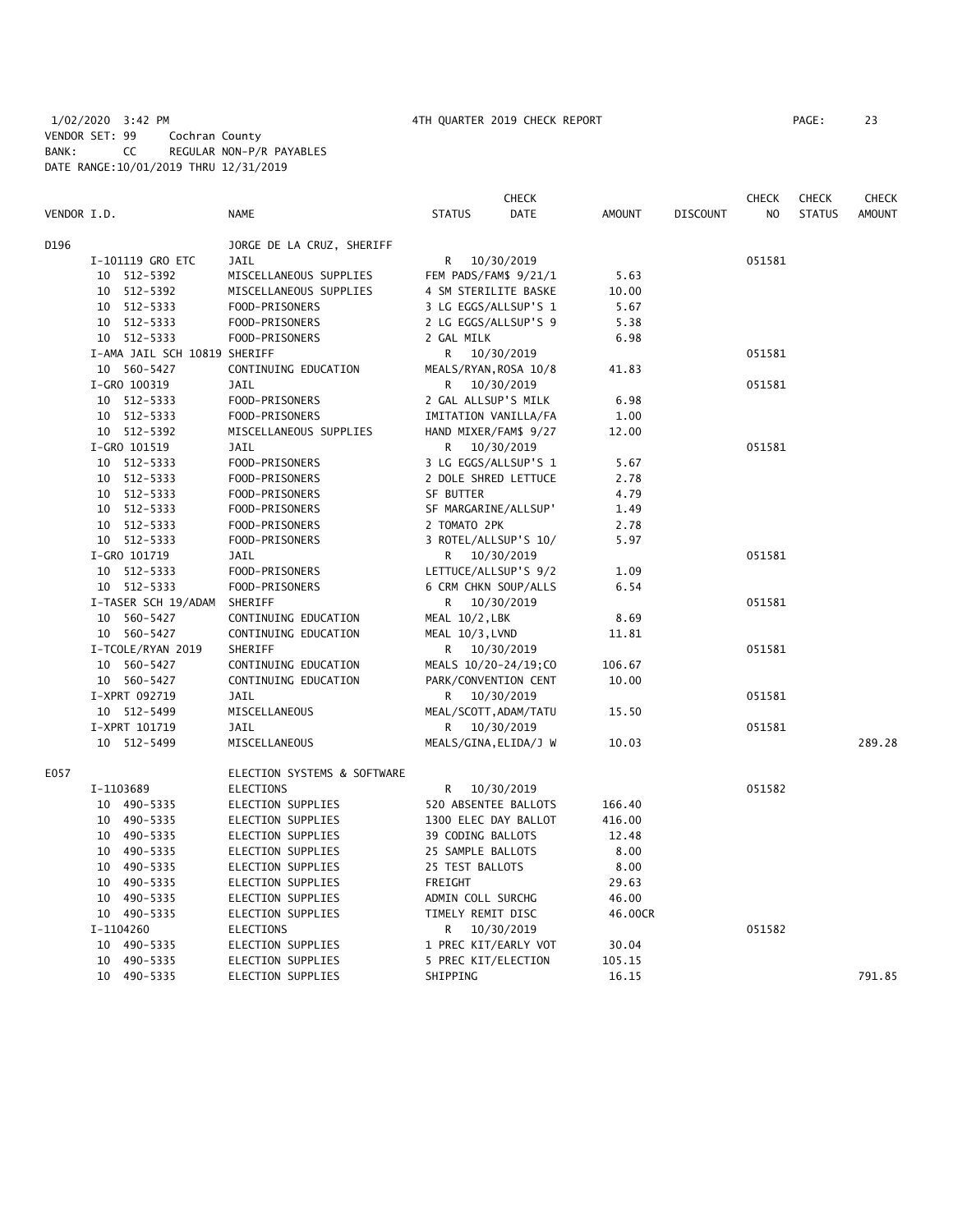1/02/2020 3:42 PM 4TH QUARTER 2019 CHECK REPORT PAGE: 24 VENDOR SET: 99 Cochran County BANK: CC REGULAR NON-P/R PAYABLES DATE RANGE:10/01/2019 THRU 12/31/2019

| VENDOR I.D. |            |                     | <b>NAME</b>                      | <b>STATUS</b>       | <b>CHECK</b><br><b>DATE</b> | <b>AMOUNT</b> | <b>DISCOUNT</b> | <b>CHECK</b><br>N <sub>O</sub> | <b>CHECK</b><br><b>STATUS</b> | <b>CHECK</b><br><b>AMOUNT</b> |
|-------------|------------|---------------------|----------------------------------|---------------------|-----------------------------|---------------|-----------------|--------------------------------|-------------------------------|-------------------------------|
|             |            |                     |                                  |                     |                             |               |                 |                                |                               |                               |
| E098        |            |                     | KIM EWING                        |                     |                             |               |                 |                                |                               |                               |
|             |            | I-ELEC SCH 10/24/19 | ELECTIONS                        | R                   | 10/30/2019                  |               |                 | 051583                         |                               |                               |
|             |            | 10 490-5102         | ELECTION SALARIES                |                     | ELECTION SCHOOL/1.5H        | 15.00         |                 |                                |                               | 15.00                         |
| G161        |            |                     | <b>GEBO'S CREDIT CORPORATION</b> |                     |                             |               |                 |                                |                               |                               |
|             | I-28893/E  |                     | PREC 1                           | R                   | 10/30/2019                  |               |                 | 051584                         |                               |                               |
|             |            | 15 621-5356         | ROAD MATERIALS & SUPPLIES        | 2 GAL ANTIFREEZE    |                             | 10.98         |                 |                                |                               | 10.98                         |
| G198        |            |                     | GREY HOUSE PUBLISHING            |                     |                             |               |                 |                                |                               |                               |
|             | I-956603   |                     | LIBRARY                          | R                   | 10/30/2019                  |               |                 | 051585                         |                               |                               |
|             |            | 10 650-5590         | <b>BOOKS</b>                     |                     | FR SUFFRAGE TO THE S        | 255.00        |                 |                                |                               |                               |
|             |            | 10 650-5590         | <b>BOOKS</b>                     |                     | OPTIONS THROUGHOUT H        | 195.00        |                 |                                |                               |                               |
|             |            | 10 650-5590         | <b>BOOKS</b>                     | SHIPPING            |                             | 22.50         |                 |                                |                               |                               |
|             |            | 10 650-5590         | <b>BOOKS</b>                     | <b>DISC</b>         |                             | 25.50CR       |                 |                                |                               | 447.00                        |
| H126        |            |                     | HOLLAND'S OFFICE TECHNOLOGIES    |                     |                             |               |                 |                                |                               |                               |
|             | I-00136551 |                     | TAX A/C                          | R.                  | 10/30/2019                  |               |                 | 051586                         |                               |                               |
|             |            | 10 499-5310         | OFFICE SUPPLIES                  |                     | KYO TONER, BK FS4200        | 88.20         |                 |                                |                               | 88.20                         |
| H320        |            |                     | <b>STEVEN HAYS</b>               |                     |                             |               |                 |                                |                               |                               |
|             | I-DW#18608 |                     | ACTIVITY BLDG                    | R                   | 10/30/2019                  |               |                 | 051587                         |                               |                               |
|             |            | 10 000-4370.101     | RENT-ACTIVITY BUILDING           | REF DEP FOR 10/1/19 |                             | 150.00        |                 |                                |                               | 150.00                        |
| M011        |            |                     | MCWHORTER'S LTD                  |                     |                             |               |                 |                                |                               |                               |
|             | I-4028416  |                     | SHERIFF                          | R                   | 10/30/2019                  |               |                 | 051588                         |                               |                               |
|             |            | 10 560-5454         | TIRES                            |                     | 4 225/60R18 EAGLE RS        | 517.92        |                 |                                |                               |                               |
|             |            | 10 560-5454         | <b>TIRES</b>                     |                     | 4 TDF/15 CHRGR #1607        | 10.00         |                 |                                |                               |                               |
|             |            | 10 560-5454         | TIRES                            | 4 VALVE STEM        |                             | 10.00         |                 |                                |                               |                               |
|             |            | 10 560-5454         | TIRES                            |                     | 4 WHEEL BALANCE/LABO        | 40.00         |                 |                                |                               |                               |
|             |            | 10 560-5454         | <b>TIRES</b>                     | 4 WEIGHTS           |                             | 4.00          |                 |                                |                               | 581.92                        |
| M034        |            |                     | MATTHEW BENDER & CO, INC         |                     |                             |               |                 |                                |                               |                               |
|             | I-13931849 |                     | JUSTICE OF PEACE                 | R                   | 10/30/2019                  |               |                 | 051589                         |                               |                               |
|             |            | 10 455-5310         | OFFICE SUPPLIES                  |                     | TX CRIM & TRAF JUDIC        | 63.00         |                 |                                |                               |                               |
|             |            | 10 455-5310         | OFFICE SUPPLIES                  | SHIPPING            |                             | 13.08         |                 |                                |                               | 76.08                         |
| M239        |            |                     | MIDAMERICA BOOKS                 |                     |                             |               |                 |                                |                               |                               |
|             |            | I-495129 09/12/19   | LIBRARY                          | R.                  | 10/30/2019                  |               |                 | 051590                         |                               |                               |
|             |            | 10 650-5590         | <b>BOOKS</b>                     |                     | CHARGE OF THE LIGHTN        | 18.95         |                 |                                |                               |                               |
|             |            | 10 650-5590         | <b>BOOKS</b>                     |                     | RUMBLE OF THE COASTE        | 18.95         |                 |                                |                               |                               |
|             |            | 10 650-5590         | <b>BOOKS</b>                     |                     | SNAP OF THE SUPER-GO        | 18.95         |                 |                                |                               |                               |
|             | 10         | 650–5590            | <b>BOOKS</b>                     |                     | SNEEZE OF THE OCTO-S        | 18.95         |                 |                                |                               |                               |
|             | 10         | 650-5590            | <b>BOOKS</b>                     |                     | MARCH OF THE VANDERP        | 18.95         |                 |                                |                               |                               |
|             | 10         | 650-5590            | <b>BOOKS</b>                     | JAKE AND NEVER LAND |                             | 18.95         |                 |                                |                               |                               |
|             | 10         | 650-5590            | <b>BOOKS</b>                     |                     | SOFIA THE FIRST: RICH       | 18.95         |                 |                                |                               |                               |
|             | 10         | 650-5590            | <b>BOOKS</b>                     |                     | DOC MCSTUFFINS: CAUGH       | 18.95         |                 |                                |                               |                               |
|             | 10         | 650-5590            | <b>BOOKS</b>                     |                     | HENRY HUGGLEMONSTER:        | 18.95         |                 |                                |                               |                               |
|             |            | 10 650-5590         | <b>BOOKS</b>                     |                     | MINNIE:A WALK IN THE        | 18.95         |                 |                                |                               |                               |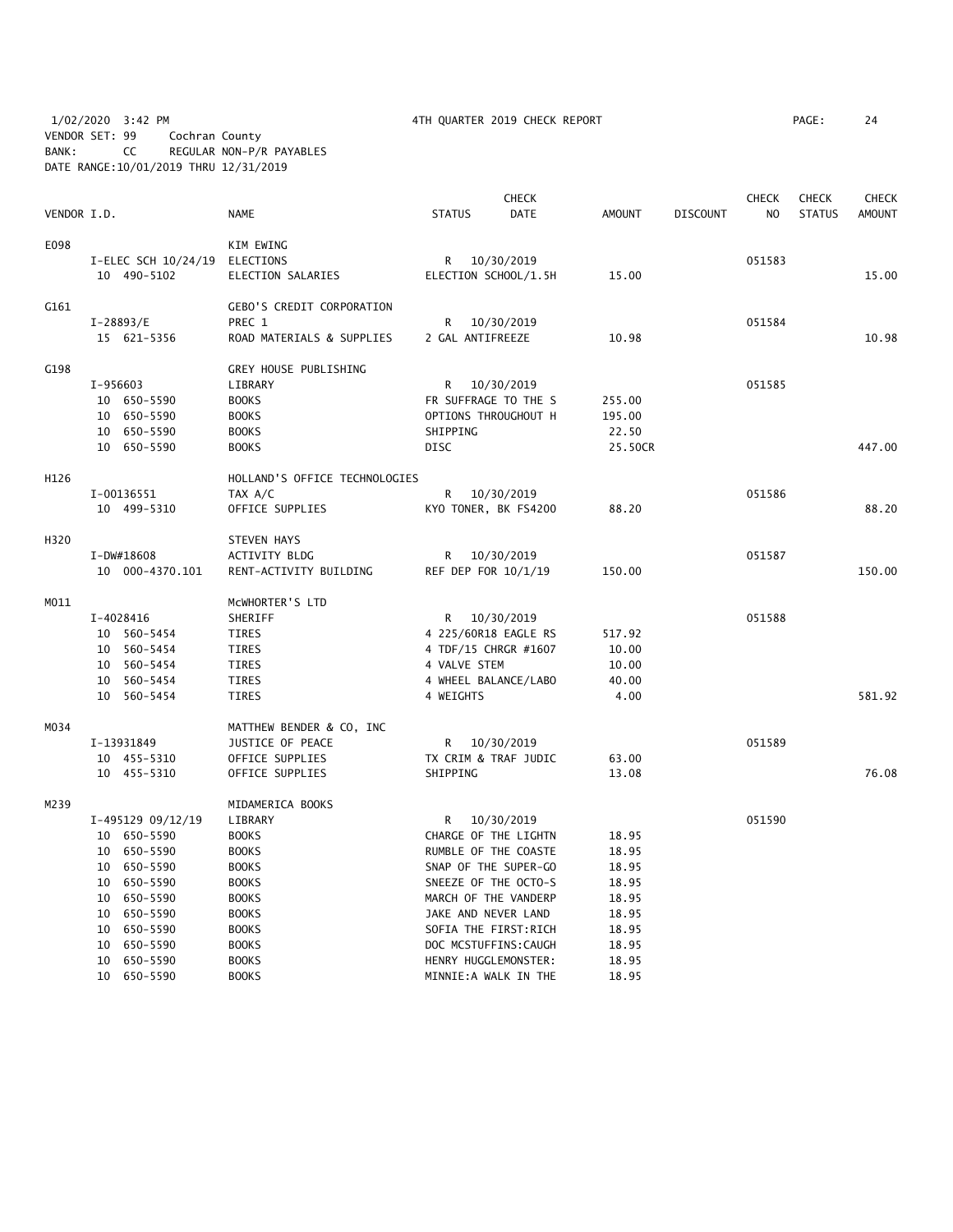# 1/02/2020 3:42 PM 4TH QUARTER 2019 CHECK REPORT PAGE: 25 VENDOR SET: 99 Cochran County BANK: CC REGULAR NON-P/R PAYABLES DATE RANGE:10/01/2019 THRU 12/31/2019

|             |                              |                                |                       | <b>CHECK</b> |               |                 | <b>CHECK</b>   | <b>CHECK</b>  | <b>CHECK</b>  |
|-------------|------------------------------|--------------------------------|-----------------------|--------------|---------------|-----------------|----------------|---------------|---------------|
| VENDOR I.D. |                              | <b>NAME</b>                    | <b>STATUS</b>         | <b>DATE</b>  | <b>AMOUNT</b> | <b>DISCOUNT</b> | N <sub>O</sub> | <b>STATUS</b> | <b>AMOUNT</b> |
| M239        |                              | MIDAMERICA BOOKS<br>(CONT)     |                       |              |               |                 |                |               |               |
|             | I-495129 09/12/19            | LIBRARY                        | R 10/30/2019          |              |               |                 | 051590         |               |               |
|             | 10 650-5590                  | <b>BOOKS</b>                   | SHERIFF CALLIE'S WIL  |              | 18.95         |                 |                |               |               |
|             | 10 650-5590                  | <b>BOOKS</b>                   | SNOWY DAY             |              | 18.95         |                 |                |               |               |
|             | 10 650-5590                  | <b>BOOKS</b>                   | COW GIRL              |              | 18.95         |                 |                |               |               |
|             | 10 650-5590                  | <b>BOOKS</b>                   | WORM WRANGLER         |              | 18.95         |                 |                |               |               |
|             | 10 650-5590                  | <b>BOOKS</b>                   | ROYAL TEA:BK 2        |              | 18.95         |                 |                |               |               |
|             | 10 650-5590                  | <b>BOOKS</b>                   | TALE OF TWO SISTERS:  |              | 18.95         |                 |                |               |               |
|             | 10 650-5590                  | <b>BOOKS</b>                   | POLAR BEAR EXPRESS: B |              | 18.95         |                 |                |               |               |
|             | 10 650-5590                  | <b>BOOKS</b>                   | WISH UPON A STARFISH  |              | 18.95         |                 |                |               |               |
|             | 10 650-5590                  | <b>BOOKS</b>                   | CROOK AND THE CROWN:  |              | 18.95         |                 |                |               |               |
|             | 10 650-5590                  | <b>BOOKS</b>                   | TWIST AND SHOUT: BK 1 |              | 18.95         |                 |                |               | 379.00        |
| 0013        |                              | OLD REPUBLIC SURETY COMPA      |                       |              |               |                 |                |               |               |
|             | I-NOTARY/BRIE DEWBRE SHERIFF |                                | 10/30/2019<br>R       |              |               |                 | 051591         |               |               |
|             | 10 560-5480                  | <b>BONDS &amp; NOTARY FEES</b> | NOTARY BOND/BRIE DEW  |              | 50.00         |                 |                |               |               |
|             | I-NOTARY/CERROS              | SHERIFF                        | 10/30/2019<br>R       |              |               |                 | 051591         |               |               |
|             | 10 560-5480                  | BONDS & NOTARY FEES            | NOTARY BOND/G CERROS  |              | 50.00         |                 |                |               | 100.00        |
| 0041        |                              | OMNIBASE SERVICES OF TEXAS, LP |                       |              |               |                 |                |               |               |
|             | I-3RD QTR FEES 19            | FTA FEES                       | R<br>10/30/2019       |              |               |                 | 051592         |               |               |
|             | 10 000-2206.003              | Omni Collection Fee            | 3RD QTR FEES 2019     |              | 30.00         |                 |                |               | 30.00         |
| P232        |                              | THE POLICE AND SHERIFFS PRESS, |                       |              |               |                 |                |               |               |
|             | I-124852                     | SHERIFF                        | R 10/30/2019          |              |               |                 | 051593         |               |               |
|             | 10 560-5310                  | OFFICE SUPPLIES                | SECURE ID CARD/G CER  |              | 15.00         |                 |                |               |               |
|             | 10 560-5310                  | OFFICE SUPPLIES                | SECURE ID CARD/B DEW  |              | 15.00         |                 |                |               |               |
|             | 10 560-5310                  | OFFICE SUPPLIES                | SHIPPING              |              | 2.55          |                 |                |               | 32.55         |
| R157        |                              | ETHEL RICHARDSON               |                       |              |               |                 |                |               |               |
|             | I-ELEC SCH 10/24/19          | ELECTIONS                      | R 10/30/2019          |              |               |                 | 051594         |               |               |
|             | 10 490-5102                  | ELECTION SALARIES              | ELECTION SCHOOL/1.5H  |              | 15.00         |                 |                |               | 15.00         |
| R272        |                              | RICKER LAW FIRM, PC            |                       |              |               |                 |                |               |               |
|             | I-CPS#4581 101119            | DISTRICT COURT                 | R<br>10/30/2019       |              |               |                 | 051595         |               |               |
|             | 10 435-5400                  | ATTORNEY AD LITEM              | PERM RVW(PM)/CPS#458  |              | 300.00        |                 |                |               | 300.00        |
| S017        |                              | SOUTH PLAINS E. M. S. INC      |                       |              |               |                 |                |               |               |
|             | I-19/20 SPEMS                | PUBLIC SAFETY*OTHER            | R<br>10/30/2019       |              |               |                 | 051596         |               |               |
|             | 10 580-5404                  | MEDICAL-E.M.S. SUBSIDIES       | 2019/20 SPEMS ASSESS  |              | 4,000.00      |                 |                |               | 4,000.00      |
| S079        |                              | STEWART & STEVENSON LLC        |                       |              |               |                 |                |               |               |
|             | I-7035207 RI                 | <b>COURTHOUSE</b>              | R 10/30/2019          |              |               |                 | 051597         |               |               |
|             | 10 510-5451                  | REPAIR                         | RPR GENERATOR/XFR 10  |              | 549.25        |                 |                |               |               |
|             | 10 510-5451                  | REPAIR                         | ENV FEE               |              | 27.46         |                 |                |               |               |
|             | 10 510-5451                  | REPAIR                         | TRUCK CHG             |              | 366.00        |                 |                |               |               |
|             | 10 510-5451                  | REPAIR                         | SUPPLIES              |              | 24.72         |                 |                |               | 967.43        |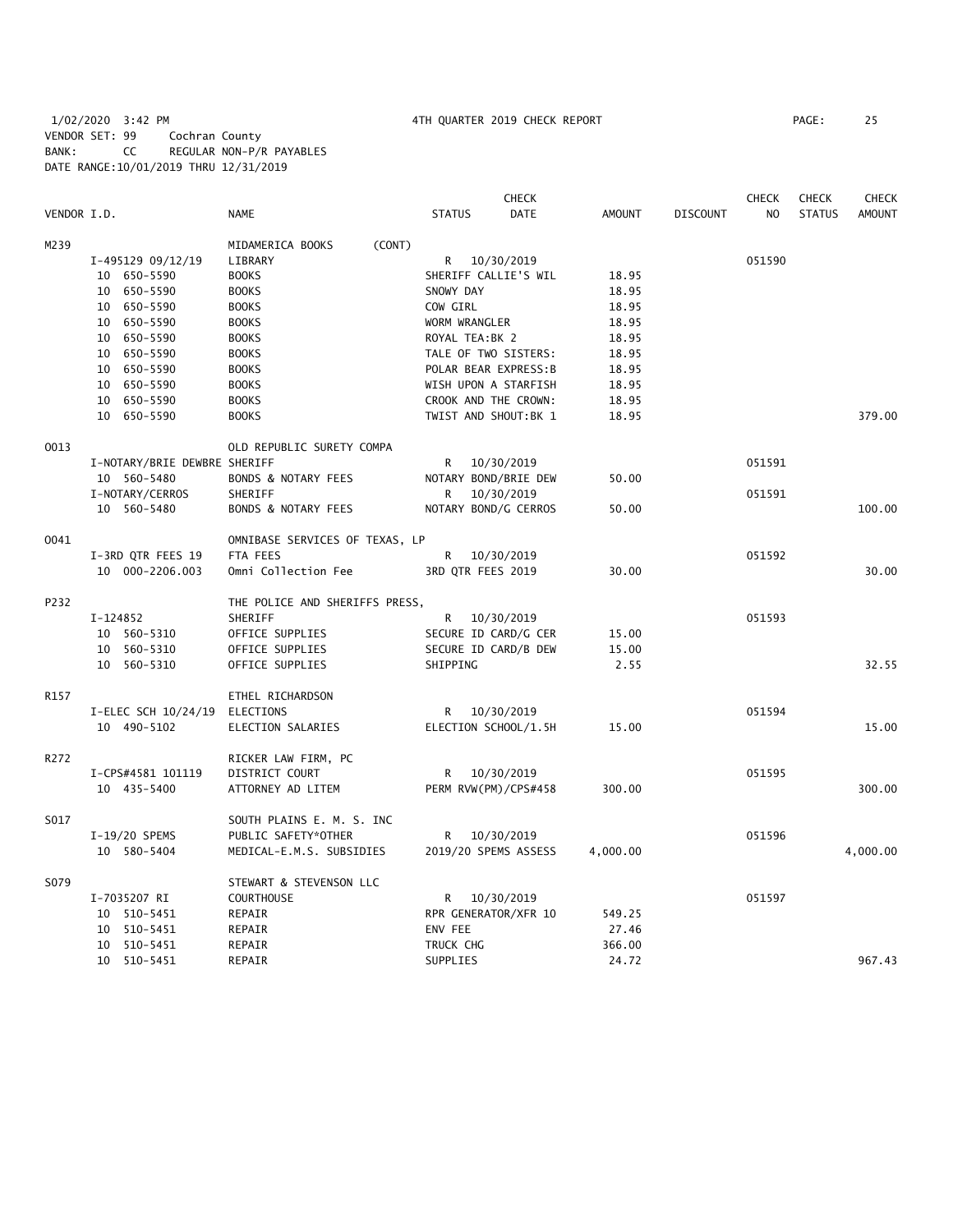# 1/02/2020 3:42 PM 4TH QUARTER 2019 CHECK REPORT PAGE: 26 VENDOR SET: 99 Cochran County BANK: CC REGULAR NON-P/R PAYABLES DATE RANGE:10/01/2019 THRU 12/31/2019

|             |    |               |                        |                      | <b>CHECK</b> |               |                 | <b>CHECK</b> | <b>CHECK</b>  | <b>CHECK</b>  |
|-------------|----|---------------|------------------------|----------------------|--------------|---------------|-----------------|--------------|---------------|---------------|
| VENDOR I.D. |    |               | <b>NAME</b>            | <b>STATUS</b>        | DATE         | <b>AMOUNT</b> | <b>DISCOUNT</b> | NO           | <b>STATUS</b> | <b>AMOUNT</b> |
| S242        |    |               | SAM'S CLUB             |                      |              |               |                 |              |               |               |
|             |    | I-1669 101619 | JAIL                   | R                    | 10/30/2019   |               |                 | 051598       |               |               |
|             |    | 10 512-5333   | FOOD-PRISONERS         | BNLS CKN/2           |              | 21.96         |                 |              |               |               |
|             | 10 | 512-5333      | FOOD-PRISONERS         | <b>3PK ALFREDO</b>   |              | 5.32          |                 |              |               |               |
|             |    | 10 512-5333   | FOOD-PRISONERS         | <b>BROCCOLI</b>      |              | 5.48          |                 |              |               |               |
|             | 10 | 512-5392      | MISCELLANEOUS SUPPLIES | PEROXIDE             |              | 1.58          |                 |              |               |               |
|             | 10 | 512-5333      | FOOD-PRISONERS         | <b>BNLS CKN</b>      |              | 10.98         |                 |              |               |               |
|             | 10 | 512-5333      | FOOD-PRISONERS         | CINN ROLLS/6         |              | 40.68         |                 |              |               |               |
|             | 10 | 512-5333      | FOOD-PRISONERS         | BAKED BEANS/2        |              | 17.94         |                 |              |               |               |
|             | 10 | 512-5333      | FOOD-PRISONERS         | RSB BEANS/2          |              | 11.96         |                 |              |               |               |
|             | 10 | 512-5333      | FOOD-PRISONERS         | PREGO/2              |              | 15.56         |                 |              |               |               |
|             | 10 | 512-5333      | FOOD-PRISONERS         | WOLF CHILI           |              | 9.27          |                 |              |               |               |
|             | 10 | 512-5333      | FOOD-PRISONERS         | SLICED PEACHES/3     |              | 20.94         |                 |              |               |               |
|             | 10 | 512-5333      | FOOD-PRISONERS         | PINEAPPLE/2          |              | 11.96         |                 |              |               |               |
|             | 10 | 512-5333      | FOOD-PRISONERS         | FRUIT COCKTAIL       |              | 7.50          |                 |              |               |               |
|             | 10 | 512-5333      | FOOD-PRISONERS         | PINEAPPLE            |              | 5.98          |                 |              |               |               |
|             | 10 | 512-5333      | FOOD-PRISONERS         | FRUIT COCKTAIL/2     |              | 15.00         |                 |              |               |               |
|             | 10 | 512-5333      | FOOD-PRISONERS         | CANOLA OIL/3         |              | 21.84         |                 |              |               |               |
|             | 10 | 512-5333      | FOOD-PRISONERS         | HAMB SLICED PICKLES/ |              | 10.96         |                 |              |               |               |
|             | 10 | 512-5333      | FOOD-PRISONERS         | CHEESE SAUCE/2       |              | 12.96         |                 |              |               |               |
|             | 10 | 512-5333      | FOOD-PRISONERS         | MAC & CHS/18CT       |              | 13.96         |                 |              |               |               |
|             | 10 | 512-5333      | FOOD-PRISONERS         | TOMATO SAUCE         |              | 5.58          |                 |              |               |               |
|             | 10 | 512-5333      | FOOD-PRISONERS         | 50# SUGAR/2          |              | 49.96         |                 |              |               |               |
|             | 10 | 512-5333      | FOOD-PRISONERS         | <b>BRN SUGAR</b>     |              | 4.28          |                 |              |               |               |
|             | 10 | 512-5333      | FOOD-PRISONERS         | PDR SUGAR            |              | 4.28          |                 |              |               |               |
|             | 10 | 512-5333      | FOOD-PRISONERS         | PANCAKE MIX          |              | 5.98          |                 |              |               |               |
|             | 10 | 512-5333      | FOOD-PRISONERS         | MEX SHRED CHEESE/2   |              | 25.96         |                 |              |               |               |
|             | 10 | 512-5333      | FOOD-PRISONERS         | FRENCH FRIED ONIONS  |              | 7.44          |                 |              |               |               |
|             | 10 | 512-5333      | FOOD-PRISONERS         | 12PK TUNA            |              | 10.78         |                 |              |               |               |
|             | 10 |               |                        |                      |              |               |                 |              |               |               |
|             |    | 512-5333      | FOOD-PRISONERS         | <b>BRN SUGAR</b>     |              | 4.28          |                 |              |               |               |
|             | 10 | 512-5333      | FOOD-PRISONERS         | WOLF CHILI           |              | 9.27          |                 |              |               |               |
|             | 10 | 512-5333      | FOOD-PRISONERS         | 8PK ROTEL/2          |              | 12.96         |                 |              |               |               |
|             | 10 | 512-5333      | FOOD-PRISONERS         | SPAGHETTI/2          |              | 7.96          |                 |              |               |               |
|             | 10 | 512-5333      | FOOD-PRISONERS         | SPAM CLASSIC         |              | 19.24         |                 |              |               |               |
|             | 10 | 512-5333      | FOOD-PRISONERS         | PDR SUGAR            |              | 4.28          |                 |              |               |               |
|             |    | 10 512-5333   | FOOD-PRISONERS         | PINTO BEANS          |              | 7.58          |                 |              |               |               |
|             | 10 | 512-5333      | FOOD-PRISONERS         | 20# RICE             |              | 18.98         |                 |              |               |               |
|             |    | 10 512-5333   | FOOD-PRISONERS         | BACON/2              |              | 19.84         |                 |              |               |               |
|             |    | 10 512-5333   | FOOD-PRISONERS         | 5# VELVEETA          |              | 16.86         |                 |              |               |               |
|             |    | 10 512-5333   | FOOD-PRISONERS         | 10PK CRM/CK SOUP     |              | 8.82          |                 |              |               |               |
|             | 10 | 512-5333      | FOOD-PRISONERS         | 10PK CRM/MSH SOUP    |              | 8.82          |                 |              |               |               |
|             | 10 | 512-5333      | FOOD-PRISONERS         | RANCH DRESSING       |              | 9.98          |                 |              |               |               |
|             | 10 | 512-5333      | FOOD-PRISONERS         | MARASCHINO CHERRIES  |              | 6.98          |                 |              |               |               |
|             | 10 | 512-5333      | FOOD-PRISONERS         | VARIOUS CHIPS/803.49 |              | 27.92         |                 |              |               |               |
|             | 10 | 512-5333      | FOOD-PRISONERS         | ELBOW MACARONI       |              | 4.98          |                 |              |               |               |
|             | 10 | 512-5333      | FOOD-PRISONERS         | DRINK BOX/4          |              | 35.92         |                 |              |               |               |
|             | 10 | 512-5333      | FOOD-PRISONERS         | FROZEN BS CHKN/3     |              | 56.94         |                 |              |               |               |
|             | 10 | 512-5333      | FOOD-PRISONERS         | DRINK BOX/4          |              | 35.92         |                 |              |               |               |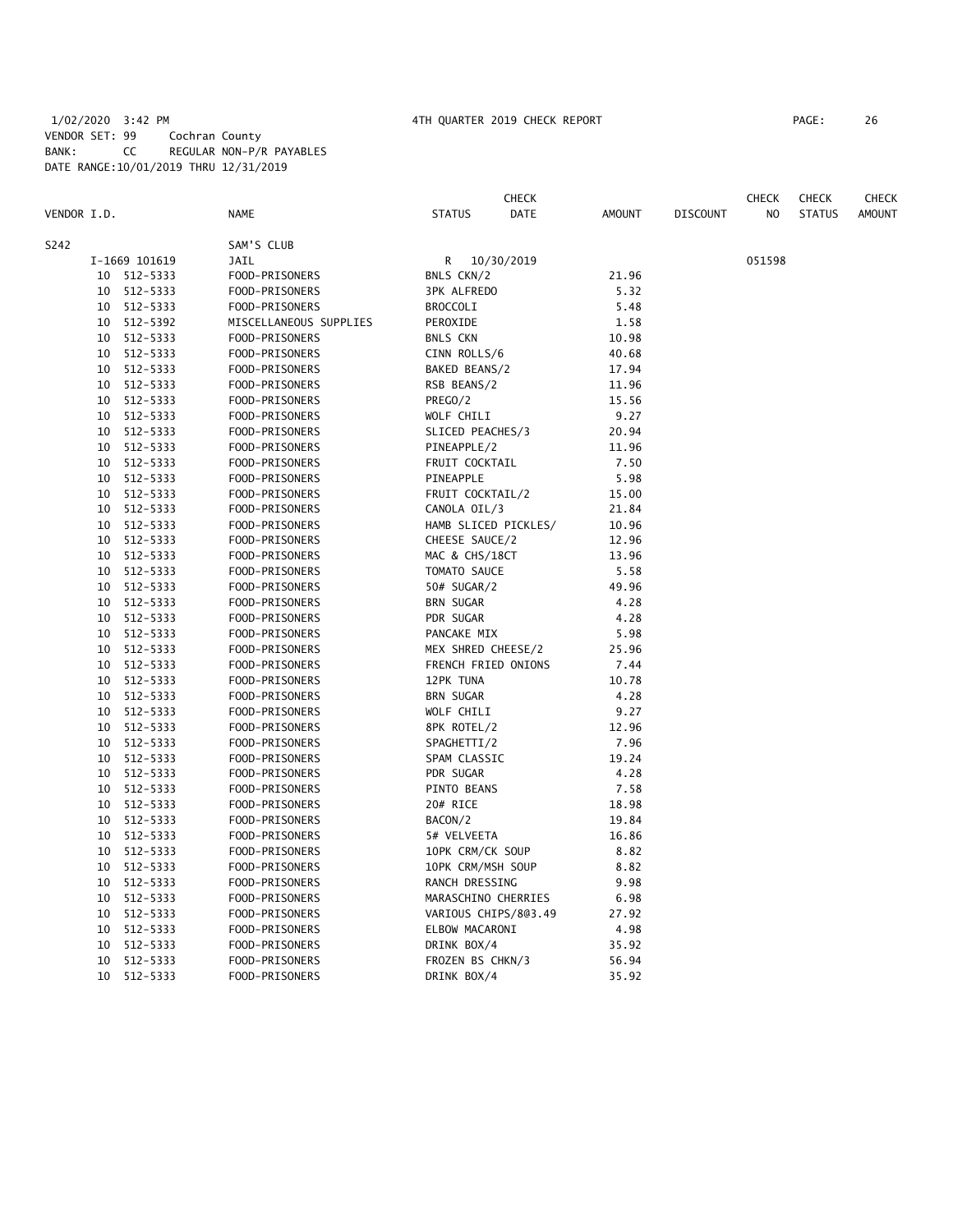# 1/02/2020 3:42 PM 4TH QUARTER 2019 CHECK REPORT PAGE: 27 VENDOR SET: 99 Cochran County BANK: CC REGULAR NON-P/R PAYABLES DATE RANGE:10/01/2019 THRU 12/31/2019

|             |                     |                        |        |                     | <b>CHECK</b>         |               |                 | <b>CHECK</b>   | <b>CHECK</b>  | <b>CHECK</b>  |
|-------------|---------------------|------------------------|--------|---------------------|----------------------|---------------|-----------------|----------------|---------------|---------------|
| VENDOR I.D. |                     | <b>NAME</b>            |        | <b>STATUS</b>       | <b>DATE</b>          | <b>AMOUNT</b> | <b>DISCOUNT</b> | N <sub>O</sub> | <b>STATUS</b> | <b>AMOUNT</b> |
| S242        |                     | SAM'S CLUB             | (CONT) |                     |                      |               |                 |                |               |               |
|             | I-1669 101619       | <b>JAIL</b>            |        | R                   | 10/30/2019           |               |                 | 051598         |               |               |
|             | 10 512-5333         | FOOD-PRISONERS         |        | LG EGGS             |                      | 15.28         |                 |                |               |               |
|             | 10 512-5333         | FOOD-PRISONERS         |        | MARGARINE/6         |                      | 29.88         |                 |                |               |               |
|             | 10 512-5333         | FOOD-PRISONERS         |        | ONION RINGS         |                      | 19.98         |                 |                |               |               |
|             | 10 512-5333         | FOOD-PRISONERS         |        | 4 GAL MILK          |                      | 10.48         |                 |                |               |               |
|             | 10 512-5333         | FOOD-PRISONERS         |        | CRINKLE FRIES       |                      | 17.98         |                 |                |               |               |
|             | 10 512-5333         | FOOD-PRISONERS         |        | LESUEUR PEAS/2      |                      | 18.96         |                 |                |               |               |
|             | 10 512-5333         | FOOD-PRISONERS         |        | GREEN BEANS/6       |                      | 35.88         |                 |                |               |               |
|             | 10 512-5333         | FOOD-PRISONERS         |        | POTATOES/2          |                      | 15.04         |                 |                |               |               |
|             | 10 512-5392         | MISCELLANEOUS SUPPLIES |        | 8" FOAM PLATES      |                      | 12.48         |                 |                |               |               |
|             | 10 512-5333         | FOOD-PRISONERS         |        | SOUR CREAM          |                      | 6.98          |                 |                |               |               |
|             | 10 512-5333         | FOOD-PRISONERS         |        | WELCH'S GRAPE JUICE |                      | 3.58          |                 |                |               |               |
|             | 10 512-5333         | FOOD-PRISONERS         |        | CATFISH             |                      | 77.98         |                 |                |               |               |
|             | 10 512-5333         | FOOD-PRISONERS         |        | 3# CREAM CHEESE/3   |                      | 5.52          |                 |                |               |               |
|             | 10 512-5333         | FOOD-PRISONERS         |        | COTTAGE CHEESE      |                      | 4.98          |                 |                |               |               |
|             | 10 512-5333         | FOOD-PRISONERS         |        | POPCORN SHRIMP/3    |                      | 35.46         |                 |                |               |               |
|             | 10 512-5333         | FOOD-PRISONERS         |        | CORN DOGS           |                      | 11.98         |                 |                |               |               |
|             | 10 512-5333         | FOOD-PRISONERS         |        | 8PK ROTEL           |                      | 2.00CR        |                 |                |               |               |
|             | 10 512-5333         | FOOD-PRISONERS         |        | CPN CRM/CK SOUP     |                      | 1.00CR        |                 |                |               |               |
|             | 10 512-5333         | FOOD-PRISONERS         |        | CPN/CRM/MSH SOUP    |                      | 1.00CR        |                 |                |               |               |
|             | 10 512-5333         | FOOD-PRISONERS         |        | REWARDS TENDERED    |                      | 190.00CR      |                 |                |               | 822.06        |
| S281        |                     | <b>STAPLES</b>         |        |                     |                      |               |                 |                |               |               |
|             | I-2362552521        | JAIL                   |        | R                   | 10/30/2019           |               |                 | 051599         |               |               |
|             | 10 512-5310         | OFFICE SUPPLIES        |        |                     | MESH STACKING SORTER | 14.99         |                 |                |               |               |
|             | I-2362839541        | SHERIFF                |        | R                   | 10/30/2019           |               |                 | 051599         |               |               |
|             | 10 560-5310         | OFFICE SUPPLIES        |        |                     | ECONOMY VIEW 5" BIND | 21.49         |                 |                |               |               |
|             | I-2362940621        | <b>AUDITOR</b>         |        | R                   | 10/30/2019           |               |                 | 051599         |               |               |
|             | 10 495-5310         | OFFICE SUPPLIES        |        | 2 5" 3-RING BINDER  |                      | 54.38         |                 |                |               |               |
|             | 10 495-5310         | OFFICE SUPPLIES        |        | <b>CPN</b>          |                      | 35.00CR       |                 |                |               |               |
|             | I-2362940911        | SHERIFF/JAIL           |        | R                   | 10/30/2019           |               |                 | 051599         |               |               |
|             | 10 560-5310         | OFFICE SUPPLIES        |        | HP90A TONER, BK     |                      | 192.99        |                 |                |               |               |
|             | 10 512-5310         | OFFICE SUPPLIES        |        | 2 EXP FILE POCKETS  |                      | 86.98         |                 |                |               |               |
|             | 10 560-5310         | OFFICE SUPPLIES        |        |                     | 1DZ PILOT PRECISE PE | 30.95         |                 |                |               |               |
|             | 10 560-5310         | OFFICE SUPPLIES        |        |                     | 6 2PK PRECISE REFILL | 25.14         |                 |                |               |               |
|             | 10 512-5310         | OFFICE SUPPLIES        |        |                     | 2 DOCUPOCKET WALL FI | 50.78         |                 |                |               |               |
|             | 10 512-5310         | OFFICE SUPPLIES        |        | <b>CPN</b>          |                      | 11.00CR       |                 |                |               |               |
|             | I-2365336191        | SHERIFF                |        | R                   | 10/30/2019           |               |                 | 051599         |               |               |
|             | 10 560-5310         | OFFICE SUPPLIES        |        |                     | LOGITECH WRLS KEYBOA | 36.99         |                 |                |               |               |
|             | 10 560-5310         | OFFICE SUPPLIES        |        | <b>CPNS</b>         |                      | 22.00CR       |                 |                |               | 446.69        |
| S326        |                     | JOHN H. SCHMIDT        |        |                     |                      |               |                 |                |               |               |
|             | I-ELEC SCH 10/24/19 | ELECTIONS              |        | R                   | 10/30/2019           |               |                 | 051600         |               |               |
|             | 10 490-5102         | ELECTION SALARIES      |        |                     | ELECTION SCHOOL/1.5H | 15.00         |                 |                |               | 15.00         |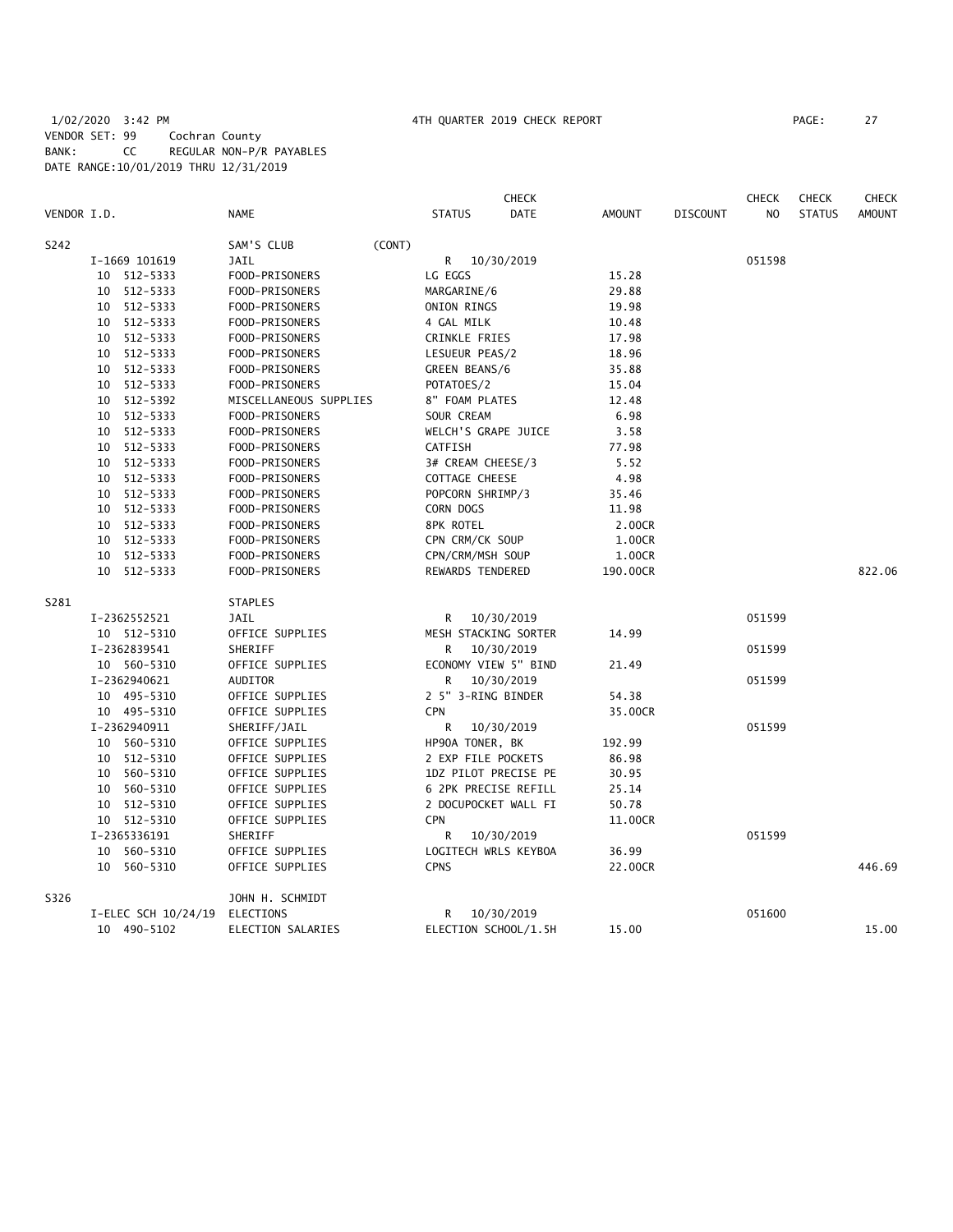1/02/2020 3:42 PM 4TH QUARTER 2019 CHECK REPORT PAGE: 28 VENDOR SET: 99 Cochran County BANK: CC REGULAR NON-P/R PAYABLES DATE RANGE:10/01/2019 THRU 12/31/2019

|             |                               |                                                    |               |                      | <b>CHECK</b> |               |                 | <b>CHECK</b> | <b>CHECK</b>  | <b>CHECK</b>  |
|-------------|-------------------------------|----------------------------------------------------|---------------|----------------------|--------------|---------------|-----------------|--------------|---------------|---------------|
| VENDOR I.D. |                               | <b>NAME</b>                                        | <b>STATUS</b> |                      | <b>DATE</b>  | <b>AMOUNT</b> | <b>DISCOUNT</b> | NO           | <b>STATUS</b> | <b>AMOUNT</b> |
| S379        |                               | SOUTH PLAINS FORENSIC PATHOLOG                     |               |                      |              |               |                 |              |               |               |
|             | $I - 5583$                    | JUSTICE OF PEACE                                   | R             | 10/30/2019           |              |               |                 | 051601       |               |               |
|             | 10 455-5405                   | <b>AUTOPSY</b>                                     |               | LEV11/ARCADIO ORNELA |              | 2,200.00      |                 |              |               | 2,200.00      |
|             |                               |                                                    |               |                      |              |               |                 |              |               |               |
| S398        |                               | SECRETARY OF STATE                                 |               |                      |              |               |                 |              |               |               |
|             | I-NOTR FEE/B DEWBRE SHERIFF   |                                                    |               | R 10/30/2019         |              |               |                 | 051602       |               |               |
|             | 10 560-5480                   | BONDS & NOTARY FEES                                |               | FILING FEE/BRIE 2019 |              | 21.00         |                 |              |               | 21.00         |
| S398        |                               | SECRETARY OF STATE                                 |               |                      |              |               |                 |              |               |               |
|             | I-NOTR FEE/CERROS             | SHERIFF                                            | R.            | 10/30/2019           |              |               |                 | 051603       |               |               |
|             | 10 560-5480                   | <b>BONDS &amp; NOTARY FEES</b>                     |               | FILING FEE/GABRIELA  |              | 21.00         |                 |              |               | 21.00         |
|             |                               |                                                    |               |                      |              |               |                 |              |               |               |
| S416        |                               | SOS WASTE DISPOSAL, INC                            |               |                      |              |               |                 |              |               |               |
|             | I-73746                       | PREC 3/PREC 4                                      |               | R 10/30/2019         |              |               |                 | 051604       |               |               |
|             | 15 623-5440                   | UTILITIES                                          |               | DUMPSTER SVC OCT 19  |              | 57.25         |                 |              |               |               |
|             | 15 624-5440                   | UTILITIES                                          |               | DUMPSTER SVC OCT 19  |              | 55.25         |                 |              |               | 112.50        |
| S460        |                               |                                                    |               |                      |              |               |                 |              |               |               |
|             |                               | ELIJAH SAMARRON                                    |               |                      |              |               |                 |              |               |               |
|             | I-ELEC SCH 10/24/19           | ELECTIONS                                          |               | R 10/30/2019         |              |               |                 | 051605       |               |               |
|             | 10 490-5102                   | ELECTION SALARIES                                  |               | ELECTION SCHOOL/1.5H |              | 15.00         |                 |              |               | 15.00         |
| S461        |                               | ZACHARIAH SAMARRON                                 |               |                      |              |               |                 |              |               |               |
|             | I-ELEC SCH 10/24/19 ELECTIONS |                                                    | R             | 10/30/2019           |              |               |                 | 051606       |               |               |
|             | 10 490-5102                   | ELECTION SALARIES                                  |               | ELECTION SCHOOL/1.5H |              | 15.00         |                 |              |               | 15.00         |
| T067        |                               | TREE LOVING CARE                                   |               |                      |              |               |                 |              |               |               |
|             |                               |                                                    |               |                      |              |               |                 |              |               |               |
|             | I-2019 CHRISTMAS              | CRTHSE/NON-DEPT'L                                  |               | R 10/30/2019         |              |               |                 | 051607       |               |               |
|             | 10 409-5499                   | MISCELLANEOUS                                      |               | CHRISTMAS DECOR INST |              | 4,766.79      |                 |              |               |               |
|             | 10 409-5499                   | MISCELLANEOUS                                      |               | LESS LOYALTY & EARLY |              | 476.69CR      |                 |              |               |               |
|             | 10 409-5499                   | MISCELLANEOUS                                      |               | LESS LOYALTY INCENTI |              | 715.02CR      |                 |              |               |               |
|             | 10 409-5499                   | MISCELLANEOUS                                      |               | PREPAY INCENTIVE     |              | 107.25CR      |                 |              |               | 3,467.83      |
| T081        |                               | TAC RISK MANAGEMENT POOL                           |               |                      |              |               |                 |              |               |               |
|             | I-NRDD-0005291                | LE&PO LIAB/CLAIM                                   |               | R 10/30/2019         |              |               |                 | 051608       |               |               |
|             | 10 560-5497                   | OFFICERS' LIABILITY INSURANCE DEDUCTIBLE/#P0201968 |               |                      |              | 3,853.72      |                 |              |               | 3,853.72      |
| T117        |                               | COIE TRAGER                                        |               |                      |              |               |                 |              |               |               |
|             | I-ELEC SCH 10/24/19           | ELECTIONS                                          | R.            | 10/30/2019           |              |               |                 | 051609       |               |               |
|             | 10 490-5102                   |                                                    |               |                      |              | 15.00         |                 |              |               | 15.00         |
|             |                               | ELECTION SALARIES                                  |               | ELECTION SCHOOL/1.5H |              |               |                 |              |               |               |
| T148        |                               | TASCOSA OFFICE MACHINES INC                        |               |                      |              |               |                 |              |               |               |
|             | I-152386                      | <b>CLERK</b>                                       | R             | 10/30/2019           |              |               |                 | 051610       |               |               |
|             | 10 403-5411                   | MAINTENANCE CONTRACTS                              |               | 2,269 COPIES 9/10-10 |              | 34.04         |                 |              |               | 34.04         |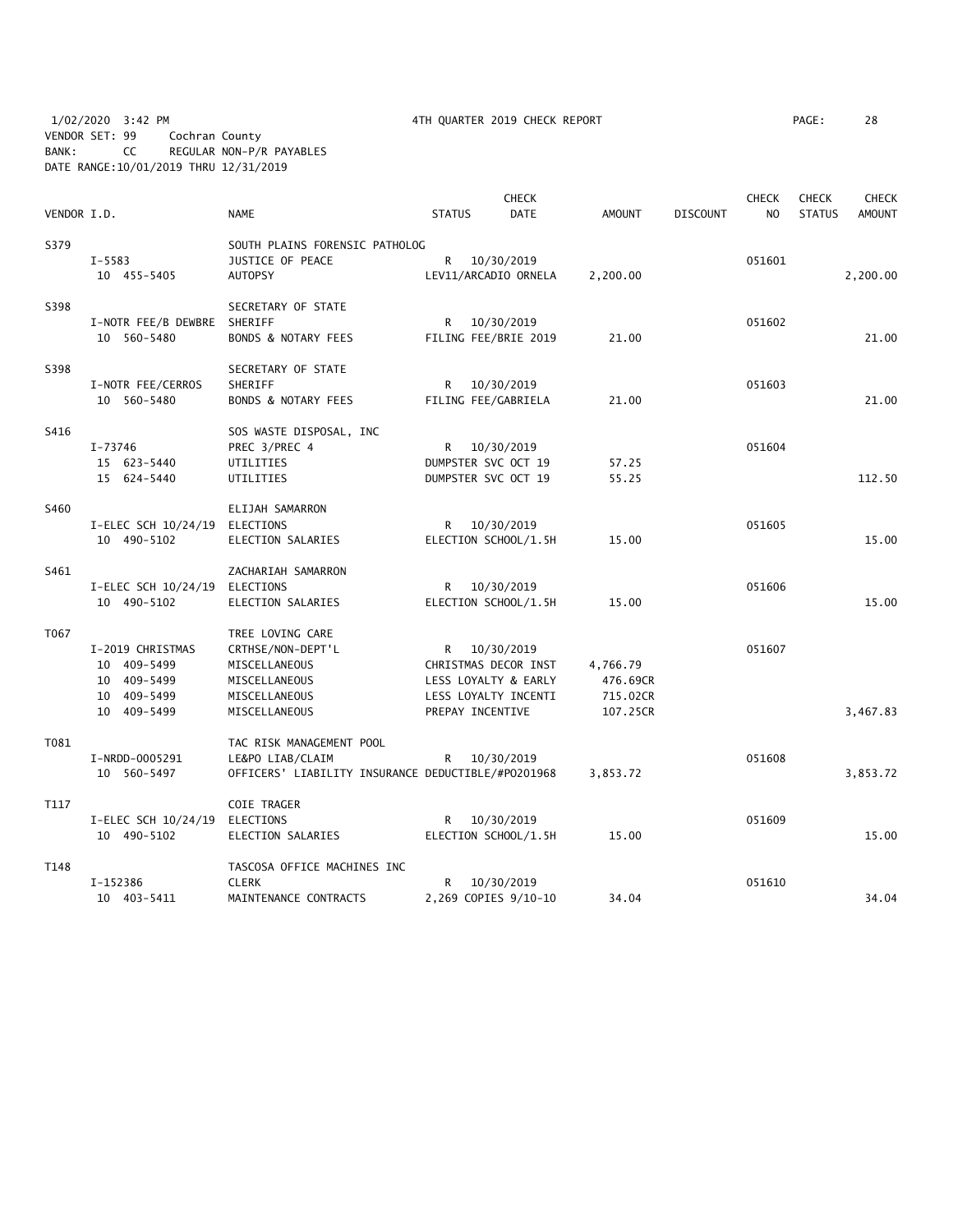# 1/02/2020 3:42 PM 4TH QUARTER 2019 CHECK REPORT PAGE: 29 VENDOR SET: 99 Cochran County BANK: CC REGULAR NON-P/R PAYABLES DATE RANGE:10/01/2019 THRU 12/31/2019

|             |                               |                                   |                    | <b>CHECK</b>         |         |                 | <b>CHECK</b> | <b>CHECK</b>  | <b>CHECK</b>  |
|-------------|-------------------------------|-----------------------------------|--------------------|----------------------|---------|-----------------|--------------|---------------|---------------|
| VENDOR I.D. |                               | <b>NAME</b>                       | <b>STATUS</b>      | <b>DATE</b>          | AMOUNT  | <b>DISCOUNT</b> | NO           | <b>STATUS</b> | <b>AMOUNT</b> |
| T307        |                               | IMELDA TARANGO                    |                    |                      |         |                 |              |               |               |
|             | I-ELEC SCH 10/24/19 ELECTIONS |                                   | R                  | 10/30/2019           |         |                 | 051611       |               |               |
|             | 10 490-5102                   | ELECTION SALARIES                 |                    | ELECTION SCHOOL/1.5H | 15.00   |                 |              |               | 15.00         |
| U019        |                               | UNITED SUPERMARKETS, INC          |                    |                      |         |                 |              |               |               |
|             | I-8774 101619                 | JAIL                              | R                  | 10/30/2019           |         |                 | 051612       |               |               |
|             | 10 512-5333                   | FOOD-PRISONERS                    | 12 BREAD           |                      | 17.88   |                 |              |               |               |
|             | 10 512-5333                   | FOOD-PRISONERS                    | 12 CAKE MIX        |                      | 15.48   |                 |              |               |               |
|             | 10 512-5333                   | FOOD-PRISONERS                    | 4 IDAHO SPUDS      |                      | 12.76   |                 |              |               |               |
|             | 10 512-5333                   | FOOD-PRISONERS                    | CHOC PUDDING       |                      | 6.49    |                 |              |               |               |
|             | 10 512-5333                   | FOOD-PRISONERS                    | PIE FILLING        |                      | 3.69    |                 |              |               |               |
|             | 10 512-5333                   | FOOD-PRISONERS                    | 2 PIE FILLING      |                      | 8.38    |                 |              |               |               |
|             | 10 512-5333                   | FOOD-PRISONERS                    | 3 PIE FILLING      |                      | 8.37    |                 |              |               |               |
|             | 10 512-5333                   | FOOD-PRISONERS                    | PIE FILLING        |                      | 3.69    |                 |              |               |               |
|             | 10 512-5333                   | FOOD-PRISONERS                    | 4 CHERRY FILLING   |                      | 8.76    |                 |              |               |               |
|             | 10 512-5333                   | FOOD-PRISONERS                    | 6 CONDENSED MILK   |                      | 10.74   |                 |              |               |               |
|             | 10 512-5333                   | FOOD-PRISONERS                    | 6 EVAP MILK        |                      | 6.54    |                 |              |               |               |
|             | 10 512-5333                   | FOOD-PRISONERS                    | 2 SHREDDED COCONUT |                      | 4.00    |                 |              |               |               |
|             | 10 512-5333                   | FOOD-PRISONERS                    | WAFERS/4           |                      | 7.96    |                 |              |               |               |
|             | 10 512-5333                   | FOOD-PRISONERS                    | JALAPENO PEPPERS   |                      | 3.17    |                 |              |               |               |
|             | 10 512-5333                   | FOOD-PRISONERS                    | HOT RED CHILE      |                      | 4.99    |                 |              |               |               |
|             | 512-5333<br>10                | FOOD-PRISONERS                    | TOMATOES ON VINE   |                      | 6.98    |                 |              |               |               |
|             | 10 512-5333                   | FOOD-PRISONERS                    | GR BEEF CHUB/3     |                      | 38.97   |                 |              |               |               |
|             | 10 512-5333                   | FOOD-PRISONERS                    | 20 GR BEEF CHUBS   |                      | 259.80  |                 |              |               |               |
|             | 512-5333<br>10                | FOOD-PRISONERS                    | 19 MEAT FRANK      |                      | 18.81   |                 |              |               |               |
|             | 512-5333<br>10                | FOOD-PRISONERS                    | 8 BONE-IN SIRLOIN  |                      | 63.27   |                 |              |               |               |
|             | 512-5333<br>10                | FOOD-PRISONERS                    | 6 PORK CHOP        |                      | 8.94    |                 |              |               |               |
|             | 10 512-5333                   | FOOD-PRISONERS                    | 2 CRAB             |                      | 7.98    |                 |              |               |               |
|             | 10 512-5333                   | FOOD-PRISONERS                    | ECKRICH FAM PACK/5 |                      | 39.95   |                 |              |               |               |
|             | 10 512-5333                   | FOOD-PRISONERS                    | 2 HOT LINK         |                      | 19.98   |                 |              |               |               |
|             | 10<br>512-5333                | FOOD-PRISONERS                    | 6 CHOPPED HAM      |                      | 20.94   |                 |              |               |               |
|             | 10 512-5333                   | FOOD-PRISONERS                    | 4 HAM/CHEESE       |                      | 13.96   |                 |              |               |               |
|             | 512-5333<br>10                | FOOD-PRISONERS                    | 6 PIE CRUSTS       |                      | 12.00   |                 |              |               |               |
|             | 10 512-5333                   | FOOD-PRISONERS                    | 3 WHP TOPPING      |                      | 5.97    |                 |              |               |               |
|             | 10 512-5333                   | FOOD-PRISONERS                    | 2 BANANA PUDDING   |                      | 25.98   |                 |              |               |               |
|             | 10 512-5333                   | FOOD-PRISONERS                    | BUTTER QTR/3       |                      | 9.87    |                 |              |               |               |
|             | 10<br>512-5392                | MISCELLANEOUS SUPPLIES            | MEASURING CUP      |                      | 2.99    |                 |              |               |               |
|             | 512-5392<br>10                | MISCELLANEOUS SUPPLIES            | MEASURING CUP      |                      | 5.99    |                 |              |               |               |
|             | 10 <sup>°</sup><br>512-5333   | FOOD-PRISONERS                    | 10% DISCOUNT       |                      | 68.53CR |                 |              |               | 616.75        |
| U036        |                               | UNIFIRST HOLDINGS, INC.           |                    |                      |         |                 |              |               |               |
|             | I-831 2457162                 | JAIL/CRTHSE                       |                    | R 10/30/2019         |         |                 | 051613       |               |               |
|             | 10 510-5332                   | CUSTODIAL SUPPLIES                | 3 MATS 4x6         |                      | 10.89   |                 |              |               |               |
|             | 10 512-5392                   | MISCELLANEOUS SUPPLIES            |                    | 200 MICROFIBER TOWEL | 42.00   |                 |              |               |               |
|             | 10 512-5392                   | MISCELLANEOUS SUPPLIES            | DEFE CHG           |                      | 5.00    |                 |              |               |               |
|             | I-831 2459890                 |                                   |                    | 10/30/2019           |         |                 | 051613       |               |               |
|             | 10 510-5332                   | JAIL/CRTHSE<br>CUSTODIAL SUPPLIES | R<br>3 MATS 4x6    |                      | 10.89   |                 |              |               |               |
|             |                               |                                   |                    | 200 MICROFIBER TOWEL | 42.00   |                 |              |               |               |
|             | 10 512-5392                   | MISCELLANEOUS SUPPLIES            |                    |                      |         |                 |              |               |               |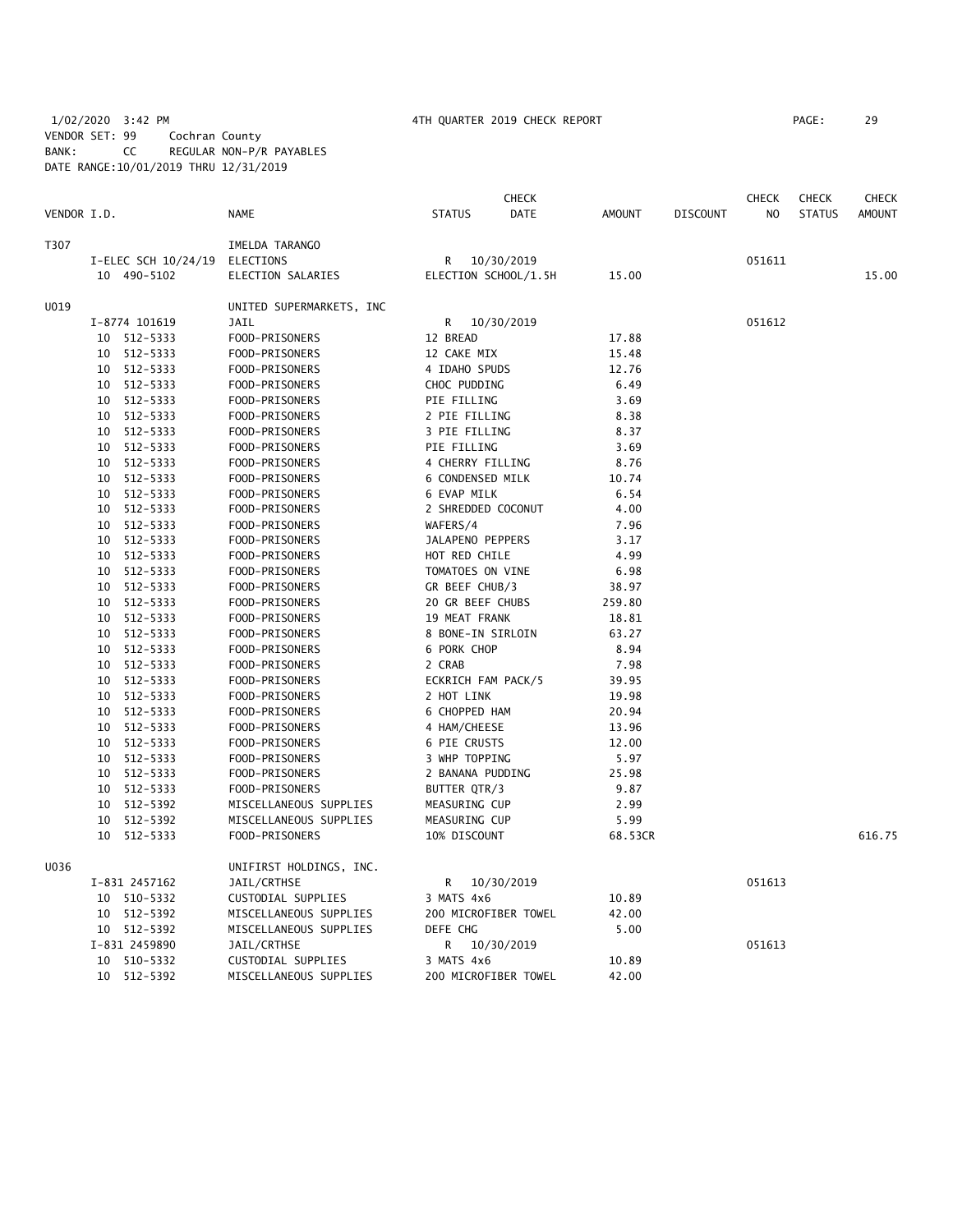# 1/02/2020 3:42 PM 4TH QUARTER 2019 CHECK REPORT PAGE: 30 VENDOR SET: 99 Cochran County BANK: CC REGULAR NON-P/R PAYABLES DATE RANGE:10/01/2019 THRU 12/31/2019

|             |               |                    |                                |                   | <b>CHECK</b>         |               |                 | <b>CHECK</b>   | <b>CHECK</b>  | <b>CHECK</b>  |
|-------------|---------------|--------------------|--------------------------------|-------------------|----------------------|---------------|-----------------|----------------|---------------|---------------|
| VENDOR I.D. |               |                    | <b>NAME</b>                    | <b>STATUS</b>     | <b>DATE</b>          | <b>AMOUNT</b> | <b>DISCOUNT</b> | N <sub>O</sub> | <b>STATUS</b> | <b>AMOUNT</b> |
| U036        |               |                    | UNIFIRST HOLDINGS, INC         | (CONT)            |                      |               |                 |                |               |               |
|             | I-831 2459890 |                    | JAIL/CRTHSE                    | R                 | 10/30/2019           |               |                 | 051613         |               |               |
|             | 10 512-5392   |                    | MISCELLANEOUS SUPPLIES         | DEFE CHG          |                      | 5.00          |                 |                |               |               |
|             | I-831 2462619 |                    | JAIL/COURTHOUSE                | R                 | 10/30/2019           |               |                 | 051613         |               |               |
|             | 10 510-5332   |                    | CUSTODIAL SUPPLIES             | 3 MATS 4x6        |                      | 10.89         |                 |                |               |               |
|             | 10 512-5392   |                    | MISCELLANEOUS SUPPLIES         |                   | 200 MICROFIBER TOWEL | 42.00         |                 |                |               |               |
|             | 10 512-5392   |                    | MISCELLANEOUS SUPPLIES         | DEFE CHG          |                      | 5.00          |                 |                |               | 173.67        |
| V035        |               |                    | VARIVERGE, LLC                 |                   |                      |               |                 |                |               |               |
|             | I-26426       |                    | TAX A/C                        | R                 | 10/30/2019           |               |                 | 051614         |               |               |
|             | 10 499-5408   |                    | TAX ROLL                       |                   | 9,019 LASER PRNT/MIN | 396.84        |                 |                |               |               |
|             | 10 499-5408   |                    | TAX ROLL                       | 2,724 RENDERING   |                      | 177.06        |                 |                |               |               |
|             | 10 499-5408   |                    | TAX ROLL                       |                   | 5,519 PAPER FOR LASE | 137.98        |                 |                |               |               |
|             | 10 499-5408   |                    | TAX ROLL                       | 74 FLATS          |                      | 62.90         |                 |                |               |               |
|             | 10 499-5408   |                    | TAX ROLL                       | 2,680 PRE-SORT    |                      | 67.00         |                 |                |               |               |
|             | 10 499-5311   |                    | POSTAL EXPENSES                | <b>POSTAGE</b>    |                      | 1,245.40      |                 |                |               |               |
|             | 10 499-5311   |                    | POSTAL EXPENSES                |                   | POSTAGE PREVIOUSLY P | 1,500.00CR    |                 |                |               |               |
|             | I-26429       |                    | TAX A/C                        | R.                | 10/30/2019           |               |                 | 051614         |               |               |
|             | 10 499-5408   |                    | TAX ROLL                       |                   | 15,248 LASER PRINT/T | 670.91        |                 |                |               |               |
|             | 10 499-5408   |                    | TAX ROLL                       | 3,856 RENDERING   |                      | 250.64        |                 |                |               |               |
|             | 10 499-5408   |                    | TAX ROLL                       |                   | 6,724 PAPER FOR LASE | 190.60        |                 |                |               |               |
|             | 10 499-5408   |                    | TAX ROLL                       |                   | 3,856 DPV/LACS UPDAT | 19.28         |                 |                |               |               |
|             | 10 499-5408   |                    | TAX ROLL                       | 1 FLAT            |                      | 0.85          |                 |                |               |               |
|             | 10 499-5408   |                    | TAX ROLL                       | 34 6x9s           |                      | 8.50          |                 |                |               |               |
|             | 10 499-5408   |                    | TAX ROLL                       | 3,783 PRE-SORT    |                      | 94.58         |                 |                |               |               |
|             | 10 499-5311   |                    | POSTAL EXPENSES                | <b>POSTAGE</b>    |                      | 1,755.15      |                 |                |               |               |
|             | 10 499-5311   |                    | POSTAL EXPENSES                |                   | POSTAGE PREVIOUSLY P | 1,500.00CR    |                 |                |               | 2,077.69      |
| <b>WOO7</b> |               |                    | THOMSON REUTERS-WEST PAYMENT C |                   |                      |               |                 |                |               |               |
|             | I-841052406   |                    | ATTORNEY/LAW LIBRARY           | R                 | 10/30/2019           |               |                 | 051615         |               |               |
|             | 10 475-5590   |                    | LAW LIBRARY MTRLS/UPDATES      |                   | DATABASE CHG SEP 201 | 330.75        |                 |                |               |               |
|             | I-841139518   |                    | ATTORNEY/LAW LIBRARY           | R                 | 10/30/2019           |               |                 | 051615         |               |               |
|             | 10 475-5590   |                    | LAW LIBRARY MTRLS/UPDATES      |                   | BOOKS & BOUND VOL OC | 121.05        |                 |                |               | 451.80        |
| W055        |               |                    | WINDSTREAM COMMUNICATIONS SW   |                   |                      |               |                 |                |               |               |
|             |               | $I-266-0638$ 10/19 | <b>MUSEUM</b>                  | R                 | 10/30/2019           |               |                 | 051616         |               |               |
|             | 10 652-5420   |                    | TELECOMMUNICATIONS             | SERVICES          |                      | 88.93         |                 |                |               |               |
|             | 10 652-5420   |                    | TELECOMMUNICATIONS             | <b>FEES</b>       |                      | 60.30         |                 |                |               |               |
|             | 10 652-5420   |                    | TELECOMMUNICATIONS             |                   | DEDICATED INTERNET/F | 566.43        |                 |                |               |               |
|             | 10 652-5420   |                    | TELECOMMUNICATIONS             | PICC CHG          |                      | 1.16          |                 |                |               |               |
|             |               | I-266-5051 OCT19   | LIBRARY                        | R                 | 10/30/2019           |               |                 | 051616         |               |               |
|             | 10 650-5420   |                    | TELECOMMUNICATIONS             | SVCS/2 LINES      |                      | 126.12        |                 |                |               |               |
|             | 10 650-5420   |                    | TELECOMMUNICATIONS             | <b>FEES</b>       |                      | 40.83         |                 |                |               |               |
|             | 10 650-5420   |                    | TELECOMMUNICATIONS             |                   | LONG DISTANCE SVC    | 0.54          |                 |                |               |               |
|             |               | $I-266-5074$ 10/19 | ADULT PROBATION                | R                 | 10/30/2019           |               |                 | 051616         |               |               |
|             | 10 570-5420   |                    | TELECOMMUNICATIONS             | <b>BASIC SVCS</b> |                      | 49.25         |                 |                |               |               |
|             | 10 570-5420   |                    | TELECOMMUNICATIONS             | <b>FEES</b>       |                      | 17.94         |                 |                |               |               |
|             |               | I-266-5161 10/19   | TREASURER                      | R                 | 10/30/2019           |               |                 | 051616         |               |               |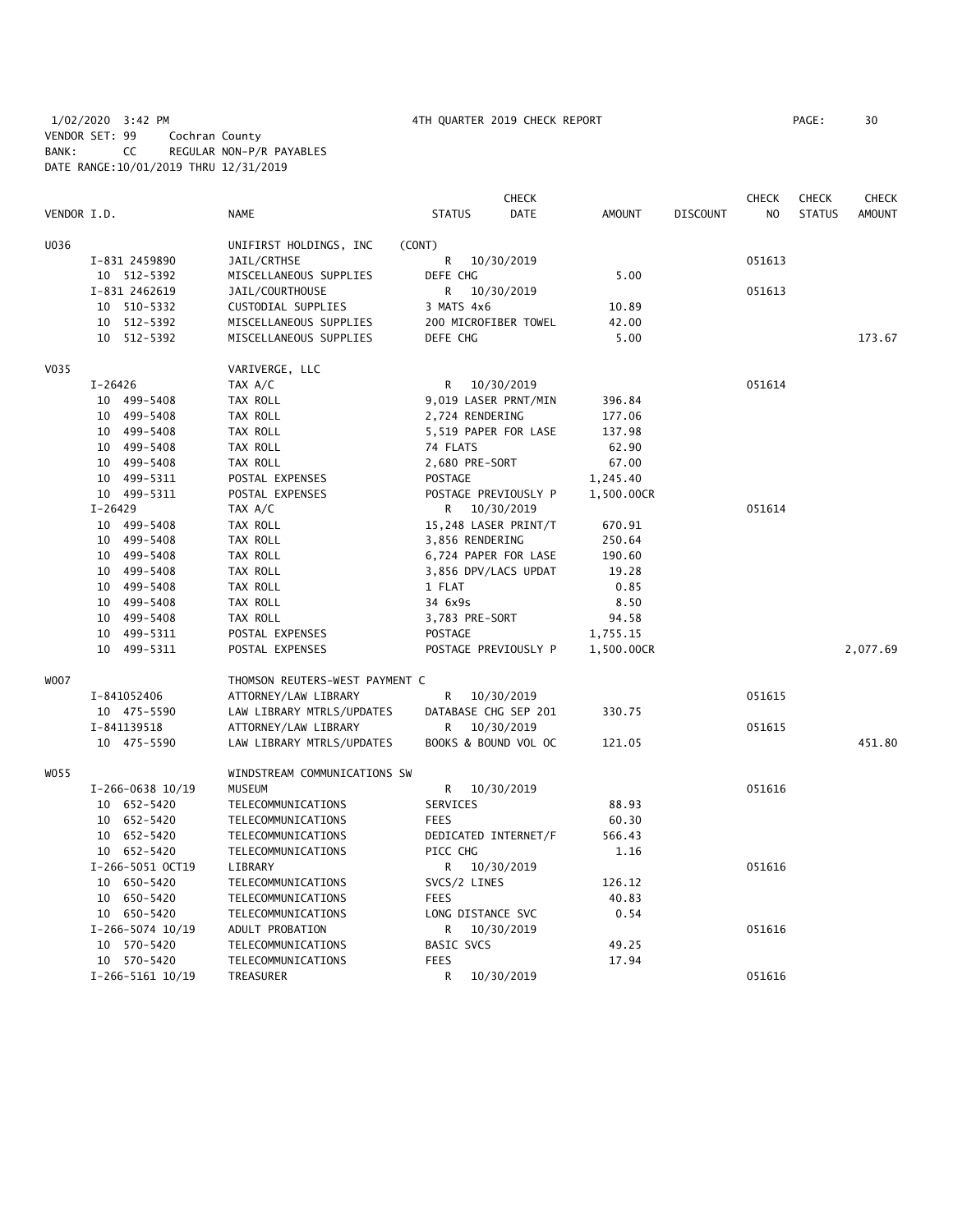# 1/02/2020 3:42 PM 4TH QUARTER 2019 CHECK REPORT PAGE: 31 VENDOR SET: 99 Cochran County BANK: CC REGULAR NON-P/R PAYABLES DATE RANGE:10/01/2019 THRU 12/31/2019

|             |                      |                               |                    | <b>CHECK</b> |               |                 | CHECK          | <b>CHECK</b>  | CHECK         |
|-------------|----------------------|-------------------------------|--------------------|--------------|---------------|-----------------|----------------|---------------|---------------|
| VENDOR I.D. |                      | <b>NAME</b>                   | <b>STATUS</b>      | DATE         | <b>AMOUNT</b> | <b>DISCOUNT</b> | N <sub>O</sub> | <b>STATUS</b> | <b>AMOUNT</b> |
| WO55        |                      | WINDSTREAM COMMUNICATIONS     | (CONT)             |              |               |                 |                |               |               |
|             | I-266-5161 10/19     | TREASURER                     | R                  | 10/30/2019   |               |                 | 051616         |               |               |
|             | 10 497-5420          | TELECOMMUNICATIONS            | <b>BASIC SVCS</b>  |              | 37.30         |                 |                |               |               |
|             | 10 497-5420          | TELECOMMUNICATIONS            | <b>FEES</b>        |              | 17.92         |                 |                |               |               |
|             | 10 497-5420          | TELECOMMUNICATIONS            | LONG DISTANCE SVC  |              | 0.50          |                 |                |               |               |
|             | I-266-5171 10/19     | TAX A/C                       | R.                 | 10/30/2019   |               |                 | 051616         |               |               |
|             | 10 499-5420          | TELECOMMUNICATIONS            | SVCS/3 LINES       |              | 246.58        |                 |                |               |               |
|             | 10 499-5420          | TELECOMMUNICATIONS            | <b>FEES</b>        |              | 67.20         |                 |                |               |               |
|             | 10 499-5420          | TELECOMMUNICATIONS            | LONG DISTANCE SVCS |              | 14.47         |                 |                |               |               |
|             | I-266-5181 10/19     | <b>ELECTIONS</b>              | R                  | 10/30/2019   |               |                 | 051616         |               |               |
|             |                      |                               | <b>BASIC SVCS</b>  |              |               |                 |                |               |               |
|             | 10 490-5420          | TELECOMMUNICATIONS            | <b>FEES</b>        |              | 30.30         |                 |                |               |               |
|             | 10 490-5420          | TELECOMMUNICATIONS            |                    |              | 21.52         |                 |                |               |               |
|             | 10 490-5420          | TELECOMMUNICATIONS            | LONG DISTANCE SVC  |              | 8.13          |                 |                |               |               |
|             | $I-266-5211$ $10/19$ | SHERIFF                       | R                  | 10/30/2019   |               |                 | 051616         |               |               |
|             | 10 560-5420          | TELECOMMUNICATIONS            | BASIC SVCS/3 LINES |              | 132.94        |                 |                |               |               |
|             | 10 560-5420          | TELECOMMUNICATIONS            | <b>FEES</b>        |              | 61.28         |                 |                |               |               |
|             | 10 560-5420          | TELECOMMUNICATIONS            | LONG DISTANCE SVC  |              | 13.74         |                 |                |               |               |
|             | I-266-5215 10/19     | EXTENSION SVC                 | R                  | 10/30/2019   |               |                 | 051616         |               |               |
|             | 10 665-5420          | TELECOMMUNICATIONS            | BASIC SVCS/3 LINES |              | 143.38        |                 |                |               |               |
|             | 10 665-5420          | TELECOMMUNICATIONS            | <b>FEES</b>        |              | 61.23         |                 |                |               |               |
|             | 10 665-5420          | TELECOMMUNICATIONS            | LONG DISTANCE SVCS |              | 0.07          |                 |                |               |               |
|             | I-266-5302 10/19     | JUSTICE OF PEACE              | R                  | 10/30/2019   |               |                 | 051616         |               |               |
|             | 10 455-5420          | TELECOMMUNICATIONS            | BASIC SVCS         |              | 31.83         |                 |                |               |               |
|             | 10 455-5420          | TELECOMMUNICATIONS            | <b>FEES</b>        |              | 17.91         |                 |                |               |               |
|             | 10 455-5420          | TELECOMMUNICATIONS            | LONG DISTANCE SVCS |              | 2.35          |                 |                |               |               |
|             | I-266-5411 10/19     | JUVENILE PROBATION            | R                  | 10/30/2019   |               |                 | 051616         |               |               |
|             | 17 573-5499          | OPERATING EXPENSES            | BASIC SVCS         |              | 31.83         |                 |                |               |               |
|             | 17 573-5499          | OPERATING EXPENSES            | <b>FEES</b>        |              | 17.91         |                 |                |               |               |
|             | 17 573-5499          | OPERATING EXPENSES            | LONG DISTANCE SVCS |              | 2.72          |                 |                |               |               |
|             | I-266-5412 10/19     | DIST CT/NON-DEPT'L/CONST/ELEC | R                  | 10/30/2019   |               |                 | 051616         |               |               |
|             | 10 435-5420          | TELECOMMUNICATIONS            | <b>SVCS</b>        |              | 20.89         |                 |                |               |               |
|             | 10 435-5420          | TELECOMMUNICATIONS            | <b>FEES</b>        |              | 12.33         |                 |                |               |               |
|             | 10 435-5420          | TELECOMMUNICATIONS            | PICC CHG           |              | 1.16          |                 |                |               |               |
|             | 10 435-5420          | TELECOMMUNICATIONS            | INTERNET           |              | 130.00        |                 |                |               |               |
|             | 10 490-5420          | TELECOMMUNICATIONS            | LOCAL MEAS CALLS   |              | 1.50          |                 |                |               |               |
|             | 10 409-5420          | TELECOMMUNICATIONS            | INTERNET           |              | 130.00        |                 |                |               |               |
|             | 10 409-5420          | TELECOMMUNICATIONS            | <b>FEES</b>        |              | 16.44         |                 |                |               |               |
|             | 10 550-5420          | TELECOMMUNICATIONS            | BASIS SVC          |              | 20.89         |                 |                |               |               |
|             | 10 550-5420          | TELECOMMUNICATIONS            | <b>FEES</b>        |              | 12.34         |                 |                |               |               |
|             | I-266-5450 10/19     | <b>CLERK</b>                  | R                  | 10/30/2019   |               |                 | 051616         |               |               |
|             | 10 403-5420          | TELECOMMUNICATIONS            | BASIC SVCS/3 LINES |              | 113.00        |                 |                |               |               |
|             |                      |                               |                    |              |               |                 |                |               |               |
|             | 10 403-5420          | TELECOMMUNICATIONS            | <b>FEES</b>        |              | 68.62         |                 |                |               |               |
|             | 10 403-5420          | TELECOMMUNICATIONS            | LONG DISTANCE SVCS |              | 10.99         |                 |                |               |               |
|             | $I-266-5508$ 10/19   | CO JUDGE/COMM'R CT            | R                  | 10/30/2019   |               |                 | 051616         |               |               |
|             | 15 610-5420          | TELECOMMUNICATIONS            | BASIC SVCS/2 LINES |              | 64.76         |                 |                |               |               |
|             | 15 610-5420          | TELECOMMUNICATIONS            | <b>FEES</b>        |              | 57.07         |                 |                |               |               |
|             | 15 610-5420          | TELECOMMUNICATIONS            | LONG DISTANCE SVC  |              | 2.34          |                 |                |               |               |
|             | I-266-5700 10/19     | SHERIFF                       | R.                 | 10/30/2019   |               |                 | 051616         |               |               |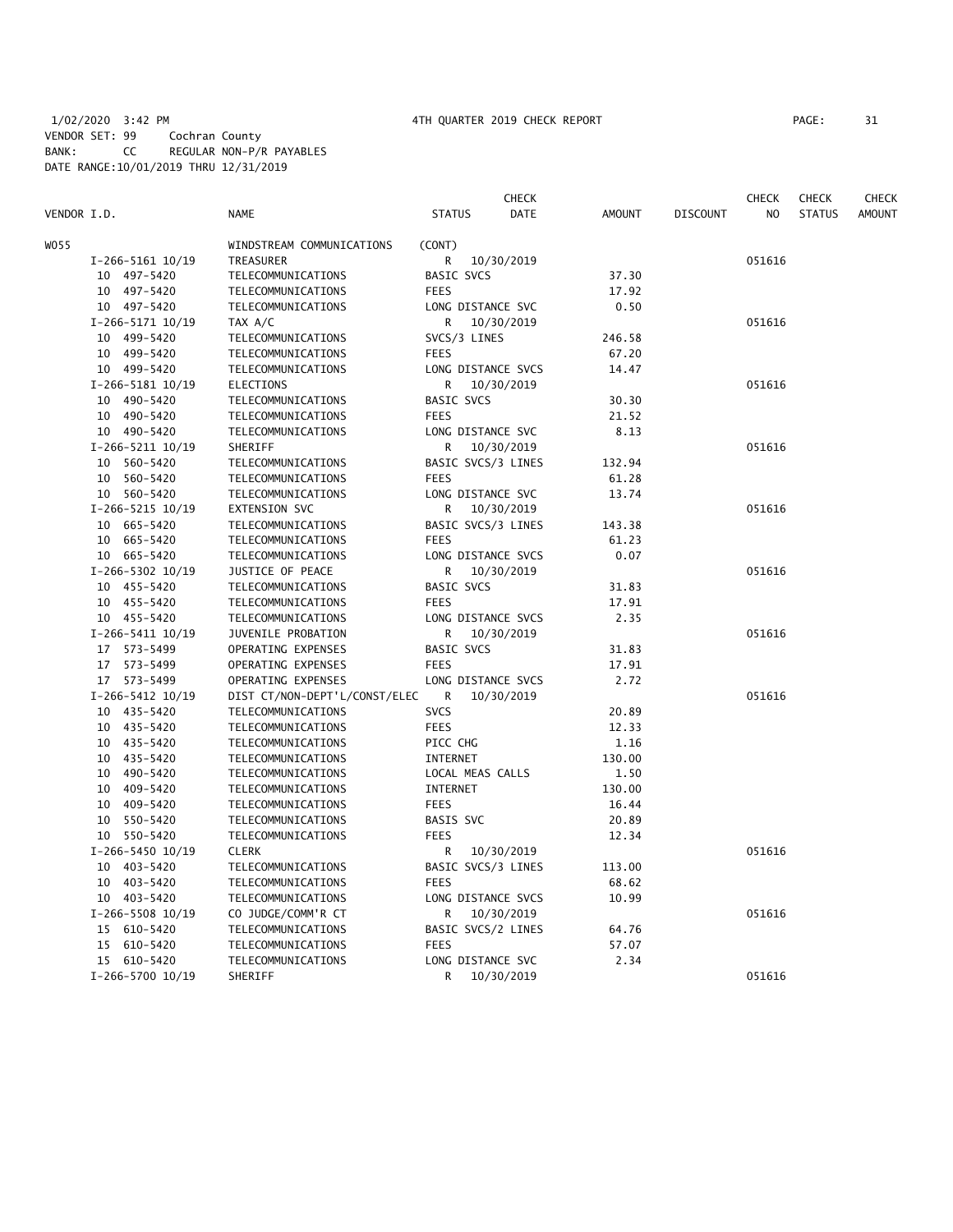# 1/02/2020 3:42 PM 4TH QUARTER 2019 CHECK REPORT PAGE: 32 VENDOR SET: 99 Cochran County BANK: CC REGULAR NON-P/R PAYABLES DATE RANGE:10/01/2019 THRU 12/31/2019

| VENDOR I.D. |                                    | <b>NAME</b>                              | <b>STATUS</b>                          | <b>CHECK</b><br><b>DATE</b> | <b>AMOUNT</b>   | <b>DISCOUNT</b> | <b>CHECK</b><br>N <sub>O</sub> | <b>CHECK</b><br><b>STATUS</b> | <b>CHECK</b><br><b>AMOUNT</b> |
|-------------|------------------------------------|------------------------------------------|----------------------------------------|-----------------------------|-----------------|-----------------|--------------------------------|-------------------------------|-------------------------------|
|             |                                    |                                          |                                        |                             |                 |                 |                                |                               |                               |
| W055        |                                    | WINDSTREAM COMMUNICATIONS<br>SHERIFF     | (CONT)                                 |                             |                 |                 |                                |                               |                               |
|             | I-266-5700 10/19                   |                                          | R                                      | 10/30/2019                  |                 |                 | 051616                         |                               |                               |
|             | 10 560-5420                        | TELECOMMUNICATIONS                       | SERVICES                               |                             | 48.37           |                 |                                |                               |                               |
|             | 560-5420<br>10                     | TELECOMMUNICATIONS                       | <b>FEES</b>                            |                             | 14.51<br>1.38   |                 |                                |                               |                               |
|             | 10 560-5420<br>I-266-5822 10/19    | TELECOMMUNICATIONS                       | LONG DISTANCE SVC<br>R.                | 10/30/2019                  |                 |                 | 051616                         |                               |                               |
|             |                                    | AUDITOR/NON-DEPT'L                       |                                        |                             |                 |                 |                                |                               |                               |
|             | 10 495-5420<br>10 495-5420         | TELECOMMUNICATIONS                       | <b>BASIC SVCS</b><br><b>INTERNET</b>   |                             | 20.89<br>130.00 |                 |                                |                               |                               |
|             |                                    | TELECOMMUNICATIONS<br>TELECOMMUNICATIONS | <b>FEES</b>                            |                             | 20.73           |                 |                                |                               |                               |
|             | 10 495-5420                        |                                          |                                        |                             |                 |                 |                                |                               |                               |
|             | 10 495-5420                        | TELECOMMUNICATIONS                       | PICC CHG                               |                             | 1.16<br>0.03    |                 |                                |                               |                               |
|             | 495–5420<br>10<br>10 409-5420      | TELECOMMUNICATIONS<br>TELECOMMUNICATIONS | LONG DISTANCE SVC<br>SERVICES/FAX LINE |                             |                 |                 |                                |                               |                               |
|             |                                    |                                          |                                        |                             | 20.89           |                 |                                |                               |                               |
|             | 409-5420<br>10                     | TELECOMMUNICATIONS                       | <b>INTERNET</b>                        |                             | 130.00          |                 |                                |                               |                               |
|             | 10 409-5420                        | TELECOMMUNICATIONS                       | <b>FEES</b>                            |                             | 20.73           |                 |                                |                               |                               |
|             | 409-5420<br>10                     | TELECOMMUNICATIONS                       | PICC CHG                               |                             | 1.16            |                 |                                |                               |                               |
|             | 10 409-5420<br>10 409-5420         | TELECOMMUNICATIONS<br>TELECOMMUNICATIONS | STATIC IP                              |                             | 15.00<br>0.08   |                 |                                |                               |                               |
|             |                                    |                                          | FAX LONG DISTANCE                      |                             |                 |                 | 051616                         |                               |                               |
|             | $I-266-8661$ $10/19$               | ATTORNEY                                 | R                                      | 10/30/2019                  |                 |                 |                                |                               |                               |
|             | 475-5420<br>10<br>10 475-5420      | TELECOMMUNICATIONS<br>TELECOMMUNICATIONS | BASIC SVCS/2 LINES<br><b>FEES</b>      |                             | 75.21<br>40.83  |                 |                                |                               |                               |
|             |                                    |                                          |                                        |                             |                 |                 |                                |                               |                               |
|             | 10 475-5420                        | TELECOMMUNICATIONS<br>SHERIFF            | LONG DISTANCE SVCS                     |                             | 0.27            |                 | 051616                         |                               |                               |
|             | I-266-8888 10/19<br>560-5420<br>10 | TELECOMMUNICATIONS                       | R<br>SERVICES/FAX LINE                 | 10/30/2019                  | 32.38           |                 |                                |                               |                               |
|             | 560-5420<br>10                     | TELECOMMUNICATIONS                       | <b>FEES</b>                            |                             | 14.48           |                 |                                |                               |                               |
|             | 560-5420<br>10                     | TELECOMMUNICATIONS                       | FAX LONG DISTANCE                      |                             | 0.64            |                 |                                |                               |                               |
|             |                                    |                                          |                                        |                             |                 |                 |                                |                               | 3,163.68                      |
| W062        |                                    | WAL-MART COMMUNITY                       |                                        |                             |                 |                 |                                |                               |                               |
|             | I-TRNK/TREAT 2019                  | SHERIFF/DONATION                         | R                                      | 10/30/2019                  |                 |                 | 051618                         |                               |                               |
|             | 10 560-5499                        | MISCELLANEOUS                            | 2 JUMBO VARIETY CAND                   |                             | 47.96           |                 |                                |                               | 47.96                         |
| W164        |                                    | <b>WARREN CAT</b>                        |                                        |                             |                 |                 |                                |                               |                               |
|             | C-CS020043399                      | PREC 2                                   | R                                      | 10/30/2019                  |                 |                 | 051619                         |                               |                               |
|             | 15 622-5451                        | REPAIRS                                  | RET FILTER AS-LU #1R                   |                             | 32.77CR         |                 |                                |                               |                               |
|             | 15 622-5451                        | <b>REPAIRS</b>                           | RET 4 FILTER AS F #3                   |                             | 104.28CR        |                 |                                |                               |                               |
|             | 15 622-5451                        | REPAIRS                                  | RET 2 FILTER AS #326                   |                             | 83.68CR         |                 |                                |                               |                               |
|             | I-PS000544611                      | PREC 3                                   | R                                      | 10/30/2019                  |                 |                 | 051619                         |                               |                               |
|             | 15 623-5451                        | REPAIRS                                  | 12 FILTER AS #308-96                   |                             | 281.52          |                 |                                |                               |                               |
|             | 15 623-5451                        | REPAIRS                                  | 6 FILTER AS #326-164                   |                             | 225.96          |                 |                                |                               |                               |
|             | I-PS000544716                      | PREC 3                                   | R                                      | 10/30/2019                  |                 |                 | 051619                         |                               |                               |
|             | 15 623-5451                        | REPAIRS                                  | 6 ELEMENT-FUEL #500-                   |                             | 105.36          |                 |                                |                               |                               |
|             | 15 623-5451                        | REPAIRS                                  | 3 ELEMENT FUEL #436-                   |                             | 96.90           |                 |                                |                               |                               |
|             | I-PS000544717                      | PREC <sub>3</sub>                        | R                                      | 10/30/2019                  |                 |                 | 051619                         |                               |                               |
|             | 15 623-5451                        | REPAIRS                                  | 16 GL 150W40 DEO                       |                             | 250.72          |                 |                                |                               |                               |
|             | I-PS020377937                      | PREC 2                                   | R                                      | 10/30/2019                  |                 |                 | 051619                         |                               |                               |
|             | 15 622-5451                        | REPAIRS                                  | FILTER AS-LU #1R-180                   |                             | 32.77           |                 |                                |                               |                               |
|             | 15 622-5451                        | REPAIRS                                  | ELEMENT AS #331-8108                   |                             | 43.51           |                 |                                |                               |                               |
|             | 15 622-5451                        | REPAIRS                                  | ELEMENT PRI #386-209                   |                             | 98.76           |                 |                                |                               |                               |
|             | 15 622-5451                        | <b>REPAIRS</b>                           | 4 FILTER AS F #308-9                   |                             | 104.28          |                 |                                |                               |                               |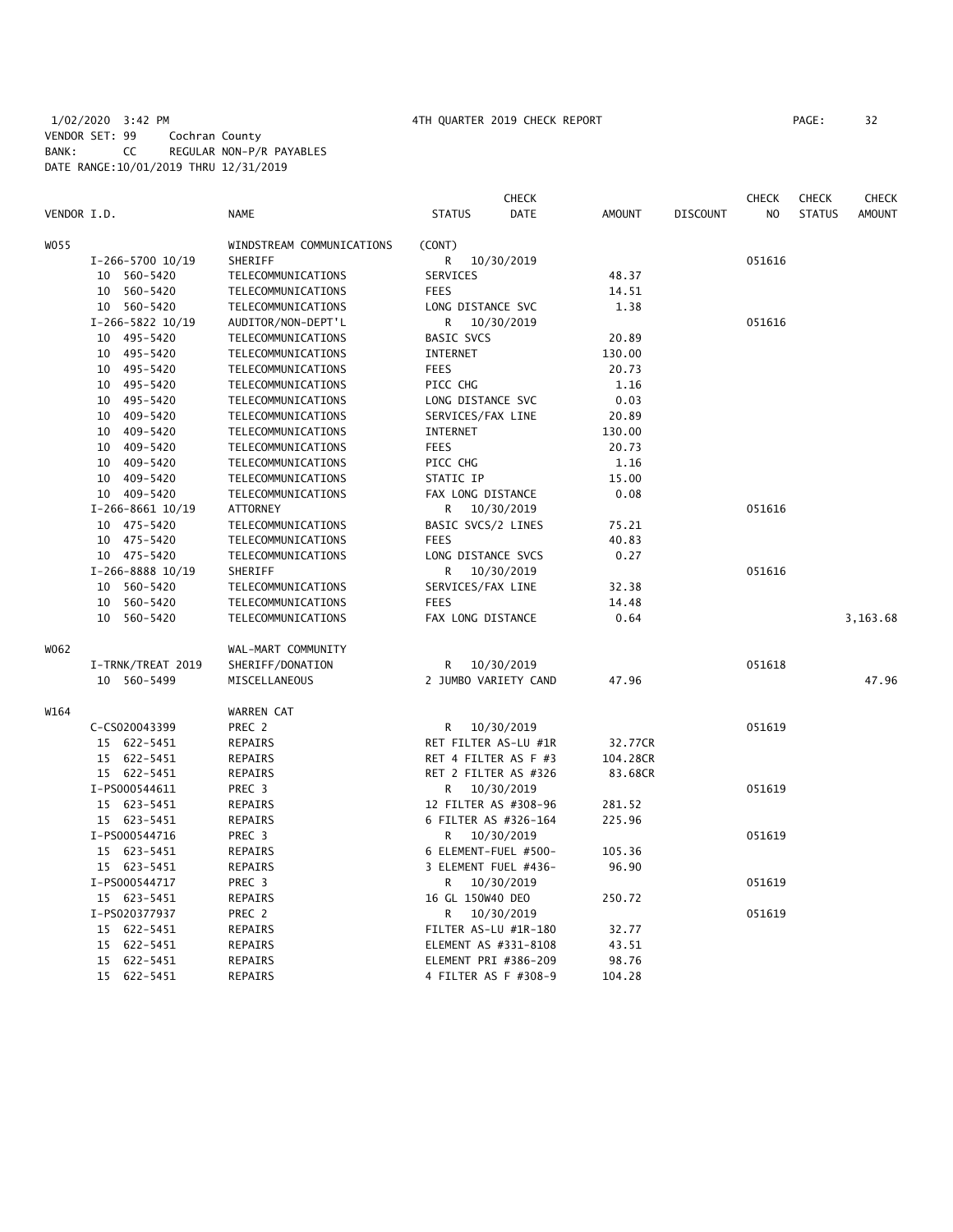# 1/02/2020 3:42 PM 4TH QUARTER 2019 CHECK REPORT PAGE: 33 VENDOR SET: 99 Cochran County BANK: CC REGULAR NON-P/R PAYABLES DATE RANGE:10/01/2019 THRU 12/31/2019

|             |             |               |                                |        |                    | <b>CHECK</b>         |               |                 | <b>CHECK</b>   | <b>CHECK</b>  | CHECK         |
|-------------|-------------|---------------|--------------------------------|--------|--------------------|----------------------|---------------|-----------------|----------------|---------------|---------------|
| VENDOR I.D. |             |               | <b>NAME</b>                    |        | <b>STATUS</b>      | <b>DATE</b>          | <b>AMOUNT</b> | <b>DISCOUNT</b> | N <sub>O</sub> | <b>STATUS</b> | <b>AMOUNT</b> |
| W164        |             |               | WARREN CAT                     | (CONT) |                    |                      |               |                 |                |               |               |
|             |             | I-PS020377937 | PREC 2                         |        | R                  | 10/30/2019           |               |                 | 051619         |               |               |
|             |             | 15 622-5451   | REPAIRS                        |        |                    | 2 FILTER AS #326-164 | 83.68         |                 |                |               |               |
|             |             | I-PS020377938 | PREC 2                         |        | R                  | 10/30/2019           |               |                 | 051619         |               |               |
|             |             | 15 622-5451   | REPAIRS                        |        |                    | ELEMENT-LUBE #500-04 | 31.13         |                 |                |               |               |
|             |             | 15 622-5451   | REPAIRS                        |        |                    | 2 ELEMENT-FUEL #500- | 39.02         |                 |                |               |               |
|             |             | 15 622-5451   | <b>REPAIRS</b>                 |        |                    | ELEMENT-FUEL #436-70 | 35.89         |                 |                |               |               |
|             |             | I-PS020377939 | PREC 2                         |        | R                  | 10/30/2019           |               |                 | 051619         |               |               |
|             |             | 15 622-5451   | REPAIRS                        |        | 8 GL 15W40 DEO     |                      | 125.36        |                 |                |               |               |
|             |             | I-PS020378668 | PREC 2                         |        | R                  | 10/30/2019           |               |                 | 051619         |               |               |
|             |             | 15 622-5451   | REPAIRS                        |        | 1 NUT /SN0326      |                      | 8.09          |                 |                |               |               |
|             |             | 15 622-5451   | REPAIRS                        |        | <b>SETSCREW</b>    |                      | 22.03         |                 |                |               |               |
|             |             | 15 622-5451   | REPAIRS                        |        | 4 BOLT - HEX HEAD  |                      | 7.64          |                 |                |               |               |
|             |             | 15 622-5451   | REPAIRS                        |        | 4 WASHER           |                      | 7.76          |                 |                |               |               |
|             |             | 15 622-5451   | REPAIRS                        |        | 1 WASHER           |                      | 5.84          |                 |                |               |               |
|             |             | 15 622-5451   | REPAIRS                        |        |                    | 4 STRIP-WEAR #446-15 | 208.76        |                 |                |               |               |
|             |             | 15 622-5451   | REPAIRS                        |        |                    | 4 STRIP-WEAR #276-13 | 187.84        |                 |                |               |               |
|             |             | 15 622-5451   | REPAIRS                        |        |                    | 4 STRIP-WEAR #276-13 | 161.36        |                 |                |               | 1,943.45      |
| W243        |             |               | WANDA'S DESIGNS AND EMBROIDERY |        |                    |                      |               |                 |                |               |               |
|             | I-17688     |               | JAIL/SHERIFF                   |        | R                  | 10/30/2019           |               |                 | 051620         |               |               |
|             |             | 10 560-5205   | UNIFORMS                       |        |                    | 2 KHAKI SHIRT/SCOTT  | 79.98         |                 |                |               |               |
|             |             | 10 512-5205   | UNIFORMS                       |        | 2 KHAKI SHIRT/BRIE |                      | 79.98         |                 |                |               |               |
|             | 10          | 512-5205      | UNIFORMS                       |        |                    | 3 KHAKI SHIRT/ELIDA  | 104.97        |                 |                |               |               |
|             |             | 10 512-5205   | UNIFORMS                       |        | 3 KHAKI SHIRT/ROSA |                      | 104.97        |                 |                |               |               |
|             | 10          | 560-5205      | UNIFORMS                       |        |                    | 3 KHAKI SHIRT/REGINA | 104.97        |                 |                |               |               |
|             | 10          | 560-5205      | UNIFORMS                       |        | PANT, BK/REGINA    |                      | 29.99         |                 |                |               |               |
|             | 10          | 512-5205      | <b>UNIFORMS</b>                |        | 3 PANT, BK/ROSA    |                      | 89.97         |                 |                |               |               |
|             | 10          | 560-5205      | UNIFORMS                       |        |                    | 13 BADGE ATTACHMENT  | 65.00         |                 |                |               |               |
|             | 10          | 512-5205      | UNIFORMS                       |        | 6 NAME TAG         |                      | 54.00         |                 |                |               |               |
|             | 10          | 560-5205      | UNIFORMS                       |        | 3 NAME TAG         |                      | 27.00         |                 |                |               |               |
|             | 10          | 512-5205      | UNIFORMS                       |        | 6 VELCRO           |                      | 12.00         |                 |                |               |               |
|             | 10          | 560-5205      | UNIFORMS                       |        | 3 VELCRO           |                      | 6.00          |                 |                |               |               |
|             | 10          | 560-5205      | UNIFORMS                       |        |                    | 13 EMBROIDERY BASE F | 260.00        |                 |                |               |               |
|             |             | 10 512-5205   | UNIFORMS                       |        | 6 HEMMING          |                      | 30.00         |                 |                |               |               |
|             | $I - 17835$ |               | JAIL/SHERIFF                   |        | R                  | 10/30/2019           |               |                 | 051620         |               |               |
|             |             | 10 512-5205   | <b>UNIFORMS</b>                |        |                    | 2 SILVER/TAN POLO/EL | 69.98         |                 |                |               |               |
|             |             | 10 512-5205   | UNIFORMS                       |        |                    | 2 EMBROIDERY BASE FE | 40.00         |                 |                |               |               |
|             | 10          | 560-5205      | UNIFORMS                       |        |                    | 1 SILVER TAN POLO/RY | 37.99         |                 |                |               |               |
|             |             | 10 560-5205   | UNIFORMS                       |        |                    | 1 EMBROIDERY BASE FE | 20.00         |                 |                |               |               |
|             | 10          | 512-5205      | UNIFORMS                       |        |                    | 1 SILVER TAN POLO/RO | 34.99         |                 |                |               |               |
|             | 10          | 512-5205      | UNIFORMS                       |        |                    | 1 EMBROIDERY BASE FE | 20.00         |                 |                |               |               |
|             | 10          | 560-5205      | UNIFORMS                       |        |                    | 2 SILVER TAN POLO/JU | 69.98         |                 |                |               |               |
|             | 10          | 560-5205      | UNIFORMS                       |        |                    | 2 EMBROIDERY BASE FE | 40.00         |                 |                |               |               |
|             | 10          | 512-5205      | UNIFORMS                       |        |                    | 1 SILVER TAN POLO/RU | 34.99         |                 |                |               |               |
|             |             | 10 512-5205   | UNIFORMS                       |        |                    | 1 EMBROIDERY BASE FE | 20.00         |                 |                |               |               |
|             | $I-17845$   |               | SHERIFF                        |        | R                  | 10/30/2019           |               |                 | 051620         |               |               |
|             |             | 10 560-5205   | <b>UNIFORMS</b>                |        | 2 SHIRT, BK/ADAM   |                      | 69.98         |                 |                |               |               |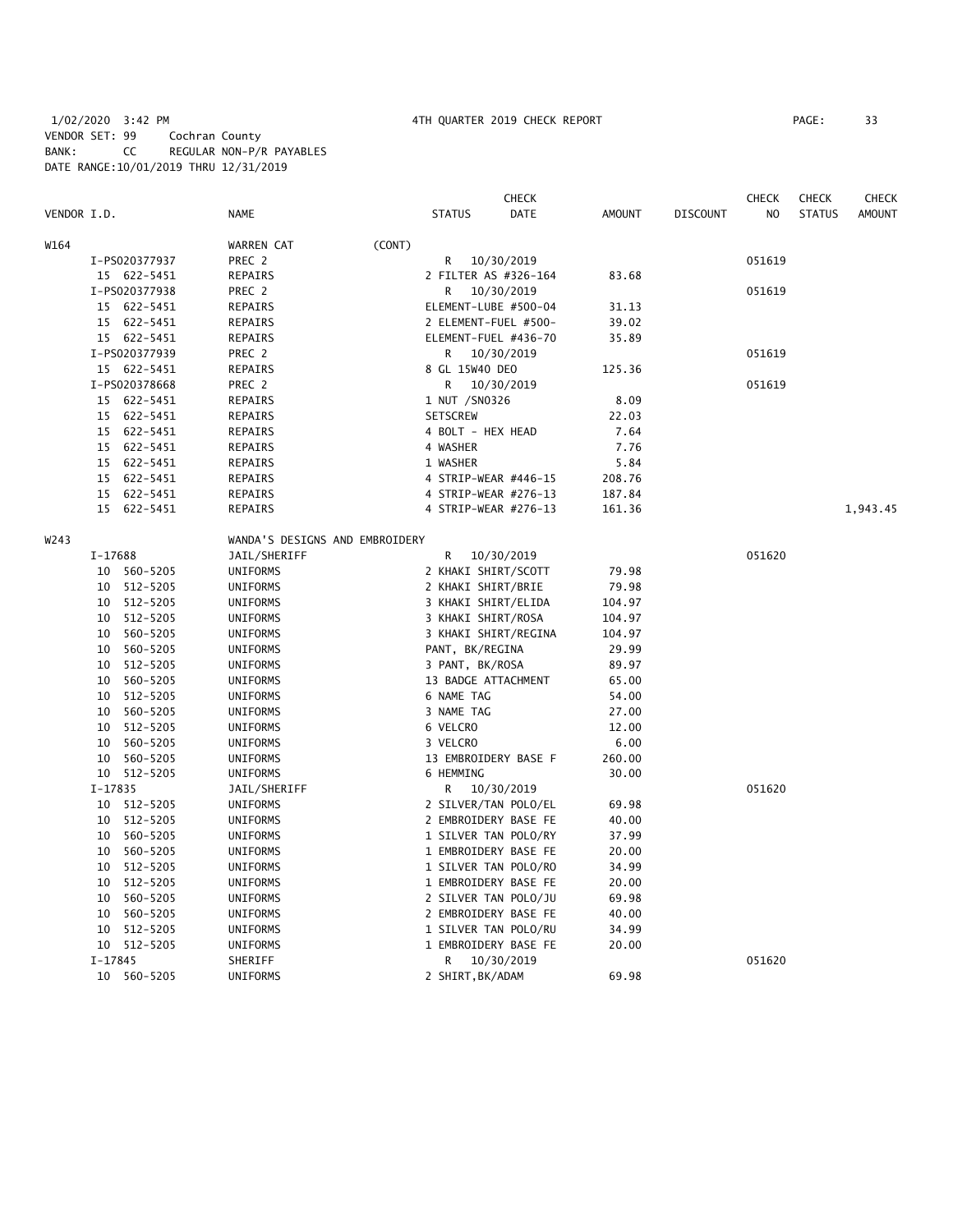1/02/2020 3:42 PM 4TH QUARTER 2019 CHECK REPORT PAGE: 34 VENDOR SET: 99 Cochran County BANK: CC REGULAR NON-P/R PAYABLES DATE RANGE:10/01/2019 THRU 12/31/2019

|             |            |                             |                                       |                      | <b>CHECK</b>         |          |                 | <b>CHECK</b>   | <b>CHECK</b>  | <b>CHECK</b>  |
|-------------|------------|-----------------------------|---------------------------------------|----------------------|----------------------|----------|-----------------|----------------|---------------|---------------|
| VENDOR I.D. |            |                             | <b>NAME</b>                           | <b>STATUS</b>        | <b>DATE</b>          | AMOUNT   | <b>DISCOUNT</b> | N <sub>O</sub> | <b>STATUS</b> | <b>AMOUNT</b> |
| W243        |            |                             | WANDA'S DESIGNS AND EM                | (CONT)               |                      |          |                 |                |               |               |
|             | I-17845    |                             | SHERIFF                               | R                    | 10/30/2019           |          |                 | 051620         |               |               |
|             |            | 10 560-5205                 | UNIFORMS                              | 1 SHIRT, BK          |                      | 39.99    |                 |                |               |               |
|             |            | 10 560-5205                 | UNIFORMS                              |                      | 3 EMBROIDERY BASE FE | 60.00    |                 |                |               |               |
|             |            | 10 560-5205                 | UNIFORMS                              | 3 SHIRT, BK/MICHAEL  |                      | 119.97   |                 |                |               |               |
|             |            | 10 560-5205                 | UNIFORMS                              |                      | 3 EMBROIDERY BASE FE | 60.00    |                 |                |               | 1,786.70      |
| X001        |            |                             | XCEL ENERGY                           |                      |                      |          |                 |                |               |               |
|             |            |                             | I-54-1324315-7 10/19 ALMOST ALL DEPTS | $\mathsf{R}$         | 10/30/2019           |          |                 | 051621         |               |               |
|             |            | 30 518-5440                 | UTILITIES                             |                      | 300210167 RUNWAY LIG | 59.04    |                 |                |               |               |
|             |            | 10 510-5440                 | UTILITIES                             |                      | 300240736 COURTHOUSE | 1,348.93 |                 |                |               |               |
|             |            | 10 580-5440                 | UTILITIES [TOWER]                     | 300282806 TOWER      |                      | 48.17    |                 |                |               |               |
|             |            | 15 621-5440                 | UTILITIES                             |                      | 300294119 PREC 1 SHO | 46.34    |                 |                |               |               |
|             |            | 10 650-5440                 | UTILITIES                             | 300338546 LIBRARY    |                      | 132.38   |                 |                |               |               |
|             |            | 10 652-5440                 | UTILITIES                             | 300342232 MUSEUM     |                      | 70.15    |                 |                |               |               |
|             |            | 10 662-5440                 | UTILITIES                             |                      | 300390484 ACTIVITY B | 440.64   |                 |                |               |               |
|             |            | 10 660-5440                 | UTILITIES & IRRIGATION                | 300410370 PARK       |                      | 272.91   |                 |                |               |               |
|             |            | 10 660-5440                 | UTILITIES & IRRIGATION                | 300457515 PARK/SHOP  |                      | 25.11    |                 |                |               |               |
|             | 10         | 516-5440                    | UTILITIES                             | 300555198 CEMETERY   |                      | 11.30    |                 |                |               |               |
|             |            | 10 660-5440                 | UTILITIES & IRRIGATION                | 300587052 SHOWBARN   |                      | 158.74   |                 |                |               |               |
|             |            | 10 660-5440                 | UTILITIES & IRRIGATION                |                      | 300587753 RODEO GROU | 11.30    |                 |                |               |               |
|             |            | 10 409-5440                 | UTILITIES                             | 300588989 ANNEX      |                      | 45.61    |                 |                |               |               |
|             |            | 10 516-5440                 | UTILITIES                             | 300603417 CEMETERY   |                      | 25.27    |                 |                |               |               |
|             | 10         | 516-5440                    | UTILITIES                             |                      | 300637038 CEMETERY S | 11.30    |                 |                |               | 2,707.19      |
| X001        |            |                             | <b>XCEL ENERGY</b>                    |                      |                      |          |                 |                |               |               |
|             |            | I-54-1829977-7 OCT19 PREC 2 |                                       | R.                   | 10/30/2019           |          |                 | 051622         |               |               |
|             |            | 15 622-5440                 | UTILITIES                             |                      | 232KWH 9/12-10/11/19 | 29.26    |                 |                |               |               |
|             |            | 15 622-5440                 | UTILITIES                             |                      | AREA LIGHT 9/12-1/10 | 14.68    |                 |                |               | 43.94         |
| Y001        |            |                             | YELLOWHOUSE MACHINERY CO.             |                      |                      |          |                 |                |               |               |
|             | $C-470214$ |                             | PREC 1                                |                      | R 10/30/2019         |          |                 | 051623         |               |               |
|             |            | 15 621-5451                 | REPAIRS                               |                      | RET 2 FILTER #AT1752 | 96.66CR  |                 |                |               |               |
|             |            | 15 621-5451                 | REPAIRS                               |                      | RET 2 FILTER #AT1752 | 158.14CR |                 |                |               |               |
|             | $C-470216$ |                             | PREC 1                                | R                    | 10/30/2019           |          |                 | 051623         |               |               |
|             |            | 15 621-5451                 | REPAIRS                               | RET 2 FILTER #AT1752 |                      | 96.66CR  |                 |                |               |               |
|             |            | 15 621-5451                 | REPAIRS                               |                      | RET 2 FILTER #AT1752 | 158.14CR |                 |                |               |               |
|             | $C-470220$ |                             | PREC 4                                |                      | R 10/30/2019         |          |                 | 051623         |               |               |
|             |            | 15 624-5451                 | REPAIRS                               |                      | RET 2 FILTER #AT1752 | 80.42CR  |                 |                |               |               |
|             | $I-470215$ |                             | PREC 1                                | R                    | 10/30/2019           |          |                 | 051623         |               |               |
|             |            | 15 621-5451                 | REPAIRS                               |                      | 4 AIR FILTER #AT3110 | 543.56   |                 |                |               |               |
|             |            | 15 621-5451                 | REPAIRS                               | 2 FILTER #AT311067   |                      | 153.60   |                 |                |               | 107.14        |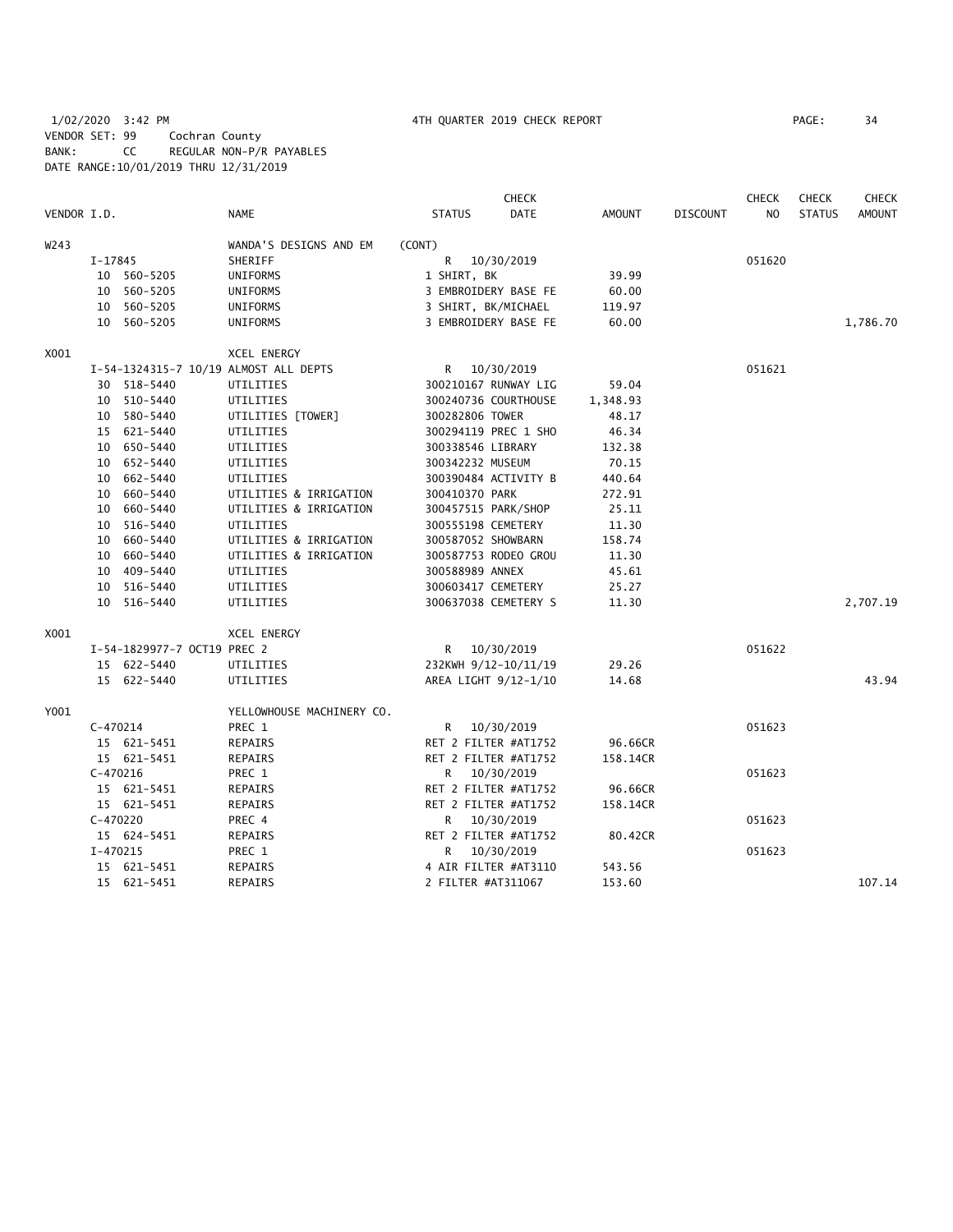1/02/2020 3:42 PM 4TH QUARTER 2019 CHECK REPORT PAGE: 35 VENDOR SET: 99 Cochran County BANK: CC REGULAR NON-P/R PAYABLES DATE RANGE:10/01/2019 THRU 12/31/2019

| PAGE : | 35 |
|--------|----|
|        |    |

| VENDOR I.D. |               | <b>NAME</b>                                 | <b>STATUS</b>        | <b>CHECK</b><br><b>DATE</b> | <b>AMOUNT</b> | <b>DISCOUNT</b> | <b>CHECK</b><br>N <sub>O</sub> | <b>CHECK</b><br><b>STATUS</b> | CHECK<br><b>AMOUNT</b> |
|-------------|---------------|---------------------------------------------|----------------------|-----------------------------|---------------|-----------------|--------------------------------|-------------------------------|------------------------|
|             |               |                                             |                      |                             |               |                 |                                |                               |                        |
| A249        |               | ANTELOPE TIRE & SUPPLY, INC                 |                      |                             |               |                 |                                |                               |                        |
|             | $I - 7711$    | PREC 2                                      | R 11/12/2019         |                             |               |                 | 051624                         |                               |                        |
|             | 15 622-5454   | TIRES                                       | RPR FLAT/F250        |                             | 15.00         |                 |                                |                               |                        |
|             | 15 622-5454   | <b>TIRES</b>                                | <b>STEM</b>          |                             | 3.00          |                 |                                |                               |                        |
|             | $I - 7812$    | PREC 2                                      | R 11/12/2019         |                             |               |                 | 051624                         |                               |                        |
|             | 15 622-5454   | <b>TIRES</b>                                | SVC CALL             |                             | 50.00         |                 |                                |                               |                        |
|             | 15 622-5454   | TIRES                                       | 41 MI 0\$2           |                             | 82.00         |                 |                                |                               |                        |
|             | 15 622-5454   | TIRES                                       | MACHINE FLAT         |                             | 70.00         |                 |                                |                               |                        |
|             | 15 622-5454   | TIRES                                       | PULL TIRE FR WHEEL   |                             | 70.00         |                 |                                |                               |                        |
|             | 15 622-5454   | TIRES                                       | 24" 0-RING           |                             | 25.00         |                 |                                |                               |                        |
|             | 15 622-5454   | <b>TIRES</b>                                | TDF 14.00x24         |                             | 15.00         |                 |                                |                               | 330.00                 |
| A271        |               | AVENU ENTERPRISE SOLUTIONS, LL              |                      |                             |               |                 |                                |                               |                        |
|             | I-INVB-008154 | CO/DIST CLERK                               | R 11/12/2019         |                             |               |                 | 051625                         |                               |                        |
|             | 10 403-5416   | FILMING & INDEXING                          |                      | 20/20 PERFECT VISION        | 1,250.00      |                 |                                |                               |                        |
|             | I-INVB-008425 | CO/DIST CLERK                               | R <sub>a</sub>       | 11/12/2019                  |               |                 | 051625                         |                               |                        |
|             | 10 403-5416   | FILMING & INDEXING                          | 4/ARCHIVAL PAPER/LGL |                             | 100.00        |                 |                                |                               |                        |
|             | 10 403-5416   | FILMING & INDEXING                          | SHIPPING             |                             | 40.75         |                 |                                |                               | 1,390.75               |
| B001        |               | BAILEY CO. ELECTRIC COOP                    |                      |                             |               |                 |                                |                               |                        |
|             | I-439773      | PREC 4                                      | R 11/12/2019         |                             |               |                 | 051626                         |                               |                        |
|             | 15 624-5440   | UTILITIES                                   | 170KWH 9/23-10/21/19 |                             | 36.99         |                 |                                |                               |                        |
|             | 15 624-5440   | UTILITIES                                   | AREA LIGHT           |                             | 10.35         |                 |                                |                               |                        |
|             | I-439774      | PREC 3                                      | R 11/12/2019         |                             |               |                 | 051626                         |                               |                        |
|             | 15 623-5440   | UTILITIES                                   | 114KWH 9/18-10/17/19 |                             | 33.04         |                 |                                |                               |                        |
|             | 15 623-5440   | UTILITIES                                   | 2 AREA LIGHTS        |                             | 21.90         |                 |                                |                               |                        |
|             | I-439775      | NON-DEPT'L/SHERIFF POSSE                    | R 11/12/2019         |                             |               |                 | 051626                         |                               |                        |
|             | 10 409-5440   | UTILITIES                                   | ELEC SVC 9/5-10/3/19 |                             | 32.50         |                 |                                |                               | 134.78                 |
| B029        |               | BRUCKNER'S TRUCK SALES, INC                 |                      |                             |               |                 |                                |                               |                        |
|             | I-430998L     | PREC 1                                      |                      | R 11/12/2019                |               |                 | 051627                         |                               |                        |
|             | 15 621-5451   | REPAIRS                                     | 2 SHOCK #25624947    |                             | 186.76        |                 |                                |                               | 186.76                 |
| B248        |               | BAILEY COUNTY SHERIFF'S OFFICE              |                      |                             |               |                 |                                |                               |                        |
|             | I-OCT 2019    | <b>JAIL</b>                                 | R 11/12/2019         |                             |               |                 | 051628                         |                               |                        |
|             | 10 512-5499   | MISCELLANEOUS                               |                      | 2 DAYS/MIKEAL RICHAR        | 110.00        |                 |                                |                               | 110.00                 |
| B286        |               | BRENT'S TINT & OFFROAD                      |                      |                             |               |                 |                                |                               |                        |
|             | I-4448        | EXTENSION SVC                               | R                    | 11/12/2019                  |               |                 | 051629                         |                               |                        |
|             | 10 665-5499   | MISCELLANEOUS                               | 1 SET STEP BARS, BK/ |                             | 199.00        |                 |                                |                               | 199.00                 |
|             |               |                                             |                      |                             |               |                 |                                |                               |                        |
| C007        |               | CITY OF MORTON                              |                      |                             |               |                 |                                |                               |                        |
|             | I-103119      | LIB/MUS/ACT BLDG/CRTHSE/PREC 1 R 11/12/2019 |                      |                             |               |                 | 051630                         |                               |                        |
|             | 10 650-5440   | UTILITIES                                   | LIBRARY GAS          |                             | 19.00         |                 |                                |                               |                        |
|             | 10 650-5440   | UTILITIES                                   | LIBRARY WATER        |                             | 28.00         |                 |                                |                               |                        |
|             | 10 650-5440   | UTILITIES                                   | LIBRARY GARBAGE      |                             | 51.50         |                 |                                |                               |                        |
|             | 10 650-5440   | UTILITIES                                   | LIBRARY SEWER        |                             | 18.00         |                 |                                |                               |                        |
|             | 10 652-5440   | UTILITIES                                   | MUSEUM GAS           |                             | 27.75         |                 |                                |                               |                        |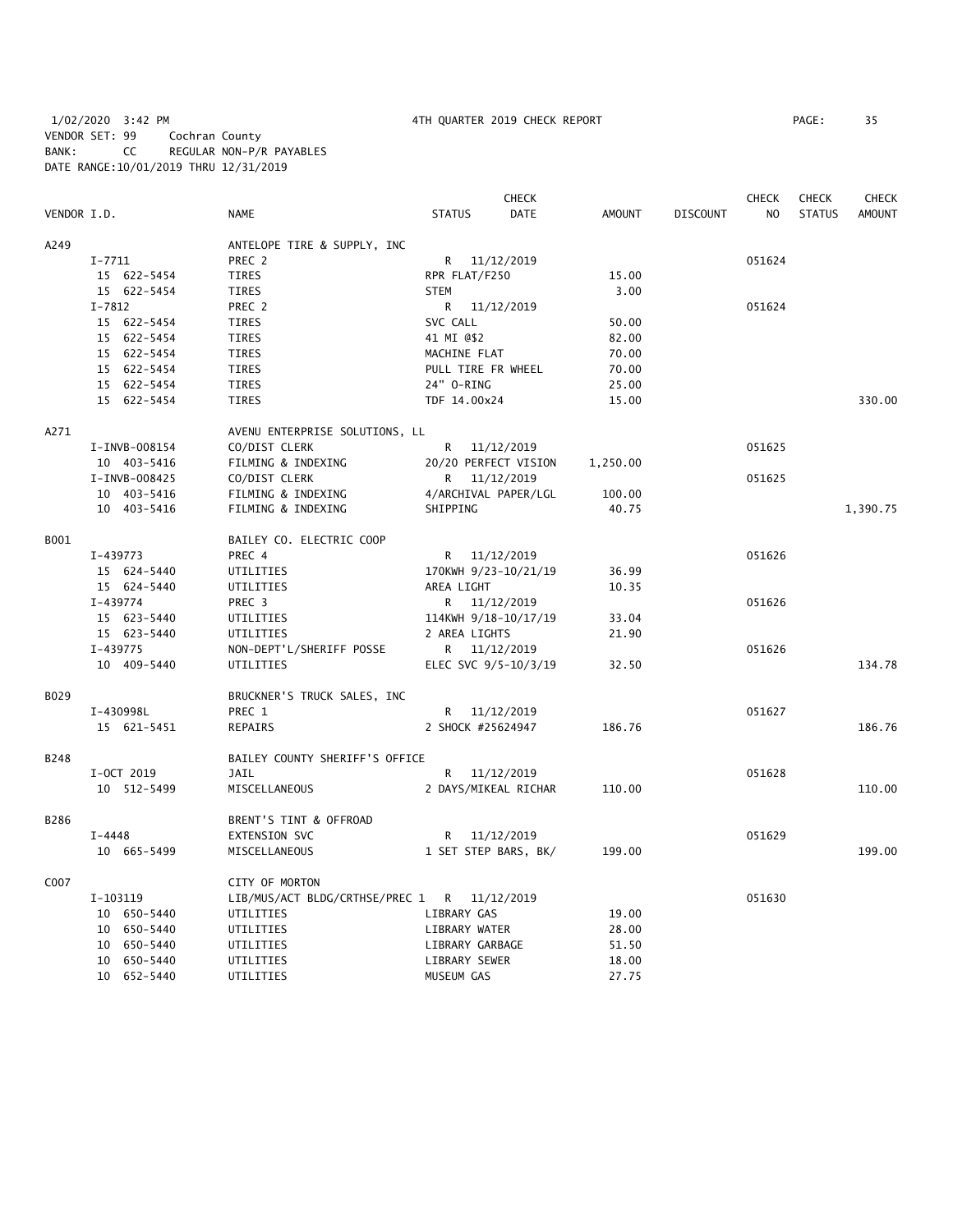# 1/02/2020 3:42 PM 4TH QUARTER 2019 CHECK REPORT PAGE: 36 VENDOR SET: 99 Cochran County BANK: CC REGULAR NON-P/R PAYABLES DATE RANGE:10/01/2019 THRU 12/31/2019

|             |                             |                                 | <b>CHECK</b>            |               |                 | <b>CHECK</b>   | <b>CHECK</b>  | <b>CHECK</b>  |
|-------------|-----------------------------|---------------------------------|-------------------------|---------------|-----------------|----------------|---------------|---------------|
| VENDOR I.D. |                             | <b>NAME</b>                     | DATE<br><b>STATUS</b>   | <b>AMOUNT</b> | <b>DISCOUNT</b> | N <sub>O</sub> | <b>STATUS</b> | <b>AMOUNT</b> |
| C007        |                             | CITY OF MORTON<br>(CONT)        |                         |               |                 |                |               |               |
|             | I-103119                    | LIB/MUS/ACT BLDG/CRTHSE/PREC 1  | R 11/12/2019            |               |                 | 051630         |               |               |
|             | 10 652-5440                 | UTILITIES                       | MUSEUM WATER            | 28.00         |                 |                |               |               |
|             | 652-5440<br>10<br>UTILITIES |                                 | MUSEUM GARBAGE          | 28.00         |                 |                |               |               |
|             | 10 652-5440                 | UTILITIES                       | MUSEUM SEWER            | 16.00         |                 |                |               |               |
|             | 662-5440<br>10              | UTILITIES                       | ACTIVITY BLDG GAS       | 62.75         |                 |                |               |               |
|             | 662-5440<br>10              | UTILITIES                       | ACT. BLDG WATER         | 34.50         |                 |                |               |               |
|             | 662-5440<br>10              | UTILITIES                       | ACT. BLDG GARBAGE       | 77.00         |                 |                |               |               |
|             | 10 662-5440                 | UTILITIES                       | ACT. BLDG SEWER         | 48.00         |                 |                |               |               |
|             | 510-5440<br>10              | UTILITIES                       | COURTHOUSE GAS          | 19.00         |                 |                |               |               |
|             | 510-5440<br>10              | UTILITIES                       | <b>COURTHOUSE WATER</b> | 393.50        |                 |                |               |               |
|             | 510-5440<br>10              | UTILITIES                       | CRTHSE GARBAGE          | 334.50        |                 |                |               |               |
|             | 10 510-5440                 | UTILITIES                       | <b>COURTHOUSE SEWER</b> | 54.00         |                 |                |               |               |
|             | 15 621-5440                 | UTILITIES                       | PREC 1 GAS              | 19.00         |                 |                |               |               |
|             | 621-5440<br>15              | UTILITIES                       | PREC 1 WATER            | 28.00         |                 |                |               |               |
|             | 15<br>621-5440              | UTILITIES                       | PREC 1 GARBAGE          | 51.50         |                 |                |               | 1,338.00      |
| C008        |                             | CITY OF WHITEFACE               |                         |               |                 |                |               |               |
|             | $I-409$ $10/19$             | PREC 2                          | R 11/12/2019            |               |                 | 051631         |               |               |
|             | 15 622-5440                 | UTILITIES                       | GAS SVC 9/15-10/15/1    | 18.86         |                 |                |               |               |
|             | 15 622-5440                 | UTILITIES                       | WATER SVC               | 26.00         |                 |                |               |               |
|             | 15 622-5440                 | UTILITIES                       | GARBAGE SVC             | 54.37         |                 |                |               |               |
|             | 15 622-5440                 | UTILITIES                       | SEWER SVC               | 22.50         |                 |                |               | 121.73        |
| C015        |                             | COCHRAN COUNTY SENIOR           |                         |               |                 |                |               |               |
|             | I-NOV '19 INSTLMT           | SENIOR CITIZENS                 | 11/12/2019<br>V         |               |                 | 051632         |               | 3,250.00      |
| C015        |                             | COCHRAN COUNTY SENIOR           |                         |               |                 |                |               |               |
|             | M-CHECK                     | COCHRAN COUNTY SENIOR<br>VOIDED | 11/12/2019<br>V         |               |                 | 051632         |               | 3,250.00CR    |
| C035        |                             | COX AUTO SUPPLY CO              |                         |               |                 |                |               |               |
|             | I-427822                    | PREC <sub>3</sub>               | 11/12/2019<br>R         |               |                 | 051633         |               |               |
|             | 15 623-5356                 | ROAD MATERIALS & SUPPLIES       | 1 BATTERY 2025          | 2.99          |                 |                |               |               |
|             | I-428318                    | PREC <sub>3</sub>               | 11/12/2019<br>R.        |               |                 | 051633         |               |               |
|             | 15 623-5330                 | FUEL AND OIL                    | 25 BLUE DEF             | 324.75        |                 |                |               |               |
|             | I-428536                    | SHERIFF                         | R 11/12/2019            |               |                 | 051633         |               |               |
|             | 10 560-5451                 | MACHINERY-NON-OFFICE REPAIR     | OIL FILTER/WIX57060     | 6.89          |                 |                |               |               |
|             | 10 560-5451                 | MACHINERY-NON-OFFICE REPAIR     | AIR FILTER/WIX42725     | 19.99         |                 |                |               |               |
|             | 10 560-5451                 | MACHINERY-NON-OFFICE REPAIR     | 7QT AMSOIL 10W30        | 97.93         |                 |                |               |               |
|             | I-428584                    | SHERIFF                         | 11/12/2019<br>R.        |               |                 | 051633         |               |               |
|             | 10 560-5451                 | MACHINERY-NON-OFFICE REPAIR     | 4 TURN ROTOR/WESTWAR    | 100.00        |                 |                |               |               |
|             | 10 560-5334                 | OTHER SUPPLIES                  | <b>1GL WASHER FLUID</b> | 3.99          |                 |                |               |               |
|             | I-429018                    | PREC <sub>2</sub>               | 11/12/2019<br>R         |               |                 | 051633         |               |               |
|             | 15 622-5356                 | ROAD MATERIALS & SUPPLIES       | WRENCH 30MM             | 22.99         |                 |                |               |               |
|             | I-429209                    | SHERIFF                         | 11/12/2019<br>R.        |               |                 | 051633         |               |               |
|             | 10 560-5310                 | OFFICE SUPPLIES                 | <b>STAPLER</b>          | 24.99         |                 |                |               |               |
|             | 10 560-5310                 | OFFICE SUPPLIES                 | 2BX STAPLES             | 6.38          |                 |                |               |               |
|             | I-429295                    | PREC 1                          | R.<br>11/12/2019        |               |                 | 051633         |               |               |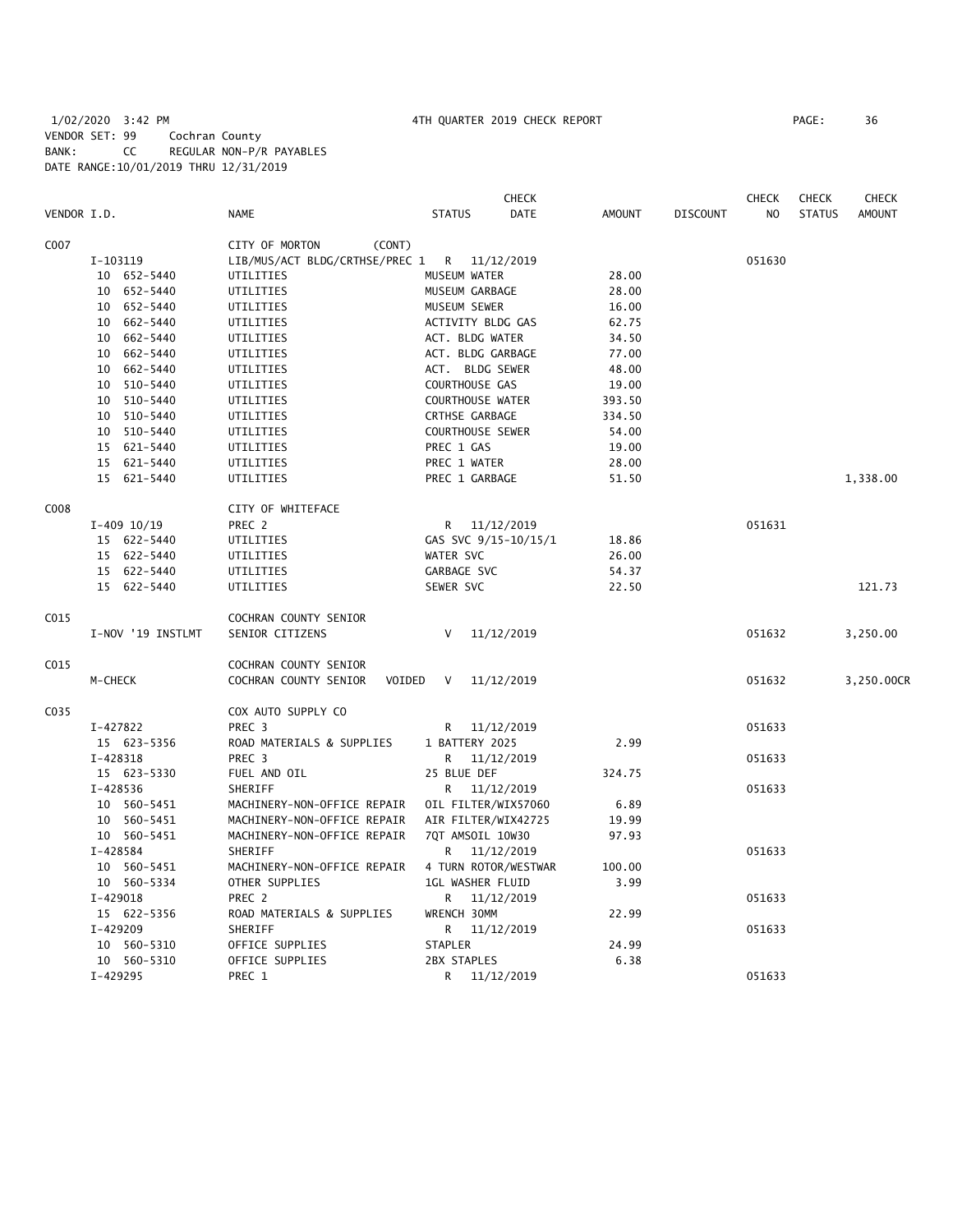1/02/2020 3:42 PM 4TH QUARTER 2019 CHECK REPORT PAGE: 37 VENDOR SET: 99 Cochran County BANK: CC REGULAR NON-P/R PAYABLES DATE RANGE:10/01/2019 THRU 12/31/2019

|                  |                  |                                              |                        | <b>CHECK</b> |               |                 | <b>CHECK</b>   | <b>CHECK</b>  | CHECK         |
|------------------|------------------|----------------------------------------------|------------------------|--------------|---------------|-----------------|----------------|---------------|---------------|
| VENDOR I.D.      |                  | <b>NAME</b>                                  | <b>STATUS</b>          | DATE         | <b>AMOUNT</b> | <b>DISCOUNT</b> | N <sub>O</sub> | <b>STATUS</b> | <b>AMOUNT</b> |
| C035             |                  | COX AUTO SUPPLY CO<br>(CONT)                 |                        |              |               |                 |                |               |               |
|                  | I-429295         | PREC 1                                       | R 11/12/2019           |              |               |                 | 051633         |               |               |
|                  | 15 621-5451      | REPAIRS                                      | BOLTS, NUTS, WASHERS/B |              | 1.26          |                 |                |               |               |
|                  | I-429554         | PREC 1                                       | R.                     | 11/12/2019   |               |                 | 051633         |               |               |
|                  | 15 621-5356      | ROAD MATERIALS & SUPPLIES                    | 130CF ACETYLENE        |              | 80.60         |                 |                |               |               |
|                  | I-429853         | <b>VETERANS SVC</b>                          | R                      | 11/12/2019   |               |                 | 051633         |               |               |
|                  | 10 405-5451      | REPAIRS                                      | OIL FILTER/WIX57060    |              | 6.89          |                 |                |               |               |
|                  | 10 405-5451      | REPAIRS                                      | 6QT DEX5W30            |              | 29.94         |                 |                |               |               |
|                  | 10 405-5451      | REPAIRS                                      | LABOR/OIL CHG          |              | 25.00         |                 |                |               |               |
|                  | 10 405-5451      | REPAIRS                                      | AIR FILTER/WIX46573    |              | 21.98         |                 |                |               |               |
|                  | 10 405-5451      | <b>REPAIRS</b>                               | <b>DISC</b>            |              | 20.95CR       |                 |                |               | 755.62        |
| C066             |                  | ISABELL CAVEZUELA                            |                        |              |               |                 |                |               |               |
|                  | I-CONST ELEC '19 | <b>ELECTIONS</b>                             | R.                     | 11/12/2019   |               |                 | 051634         |               |               |
|                  | 10 490-5102      | ELECTION SALARIES                            | 13.75HRS @\$10.00/BOX  |              | 137.50        |                 |                |               |               |
|                  | 10 490-5102      | ELECTION SALARIES                            | DELIVERY FEE           |              | 15.00         |                 |                |               | 152.50        |
| C084             |                  | CLERK, SEVENTH COURT OF APPEAL               |                        |              |               |                 |                |               |               |
|                  | $I-0CT$ 19       | <b>STATE FEES</b>                            | R                      | 11/12/2019   |               |                 | 051635         |               |               |
|                  | 90 000-2379.002  | 7th Crt of Appeal Gov't22.2081COUNTY COURT   |                        |              | 10.00         |                 |                |               |               |
|                  | 90 000-2379.002  | 7th Crt of Appeal Gov't22.2081DISTRICT COURT |                        |              | 10.00         |                 |                |               | 20.00         |
| C <sub>165</sub> |                  | CITY OF MORTON                               |                        |              |               |                 |                |               |               |
|                  | $I-10/30/19$     | <b>CEMETERY</b>                              | R                      | 11/12/2019   |               |                 | 051636         |               |               |
|                  | 10 516-5486      | CONTRACT LABOR-OPEN CLOSE                    | EDWARD LANGRILLE 9/2   |              | 300.00        |                 |                |               |               |
|                  | 10 516-5486      | CONTRACT LABOR-OPEN CLOSE                    | SUE DEWBRE 10/5/19     |              | 300.00        |                 |                |               | 600.00        |
| C <sub>290</sub> |                  | CENTER POINT LARGE PRINT                     |                        |              |               |                 |                |               |               |
|                  | I-1735436        | LIBRARY                                      | R 11/12/2019           |              |               |                 | 051637         |               |               |
|                  | 10 650-5590      | <b>BOOKS</b>                                 | CILKA'S JOURNEY        |              | 23.37         |                 |                |               |               |
|                  | 10 650-5590      | <b>BOOKS</b>                                 | OLIVE, AGAIN           |              | 23.37         |                 |                |               |               |
|                  | 10 650-5590      | <b>BOOKS</b>                                 | LAST SUMMER            |              | 23.37         |                 |                |               |               |
|                  | 10 650-5590      | <b>BOOKS</b>                                 | SAY YOU STILL LOVE M   |              | 23.37         |                 |                |               |               |
|                  | 10 650-5590      | <b>BOOKS</b>                                 | BENEATH THE ATTIC      |              | 23.37         |                 |                |               |               |
|                  | 10 650-5590      | <b>BOOKS</b>                                 | LETHAL AGENT           |              | 23.37         |                 |                |               | 140.22        |
| C310             |                  | DAVID CORDER                                 |                        |              |               |                 |                |               |               |
|                  | I-CONST ELEC '19 | ELECTIONS                                    | R                      | 11/12/2019   |               |                 | 051638         |               |               |
|                  | 10 490-5102      | ELECTION SALARIES                            | 13.75HRS @\$10.00/BOX  |              | 137.50        |                 |                |               | 137.50        |
| C367             |                  | COMPUTER TRANSITION SERVICES,                |                        |              |               |                 |                |               |               |
|                  | I-180452         | NON-DEPT'L                                   | R 11/12/2019           |              |               |                 | 051639         |               |               |
|                  | 10 409-5420      | TELECOMMUNICATIONS                           | UPDATE SSID PWs        |              | 90.00         |                 |                |               |               |
|                  | I-180554         | SHERIFF/JUSTICE OF PEACE                     | R.                     | 11/12/2019   |               |                 | 051639         |               |               |
|                  | 10 455-5451      | <b>REPAIRS</b>                               | STATIC IP/NETDATA SE   |              | 30.00         |                 |                |               |               |
|                  | 10 560-5452      | OFFICE EQUIPMENT REPAIR                      | STATIC IP/NETDATA SE   |              | 30.00         |                 |                |               |               |
|                  | I-181209HD       | COURTHOUSE                                   | R                      | 11/12/2019   |               |                 | 051639         |               |               |
|                  | 10 510-5411      | MAINTENANCE CONTRACTS                        | HELP DESK NOV 2019     |              | 692.04        |                 |                |               |               |
|                  | I-181427         | NON-DEPT'L                                   | R                      | 11/12/2019   |               |                 | 051639         |               |               |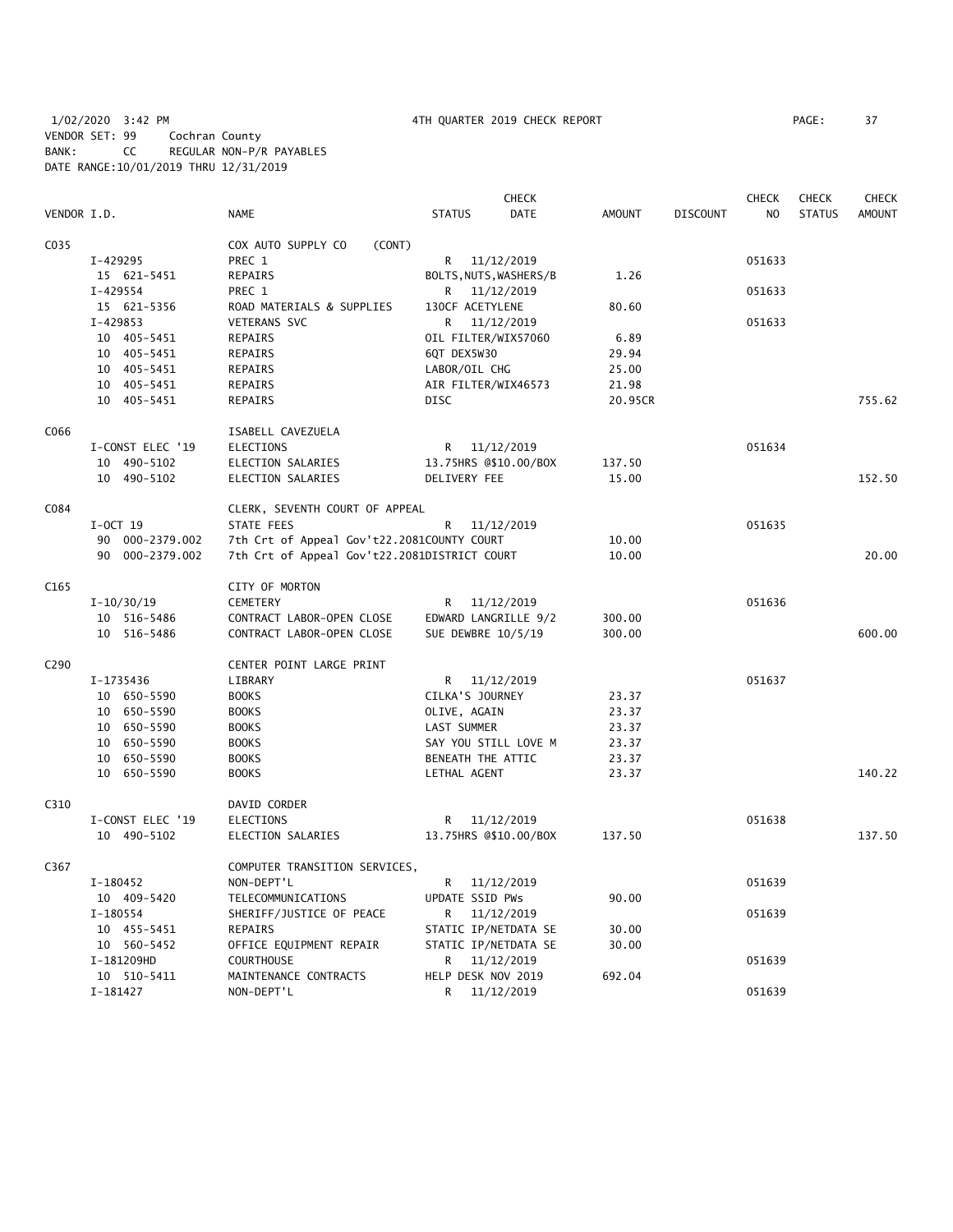1/02/2020 3:42 PM 4TH QUARTER 2019 CHECK REPORT PAGE: 38 VENDOR SET: 99 Cochran County BANK: CC REGULAR NON-P/R PAYABLES DATE RANGE:10/01/2019 THRU 12/31/2019

|             |                   |                              |                       | <b>CHECK</b> |               |                 | <b>CHECK</b>   | <b>CHECK</b>  | <b>CHECK</b>  |
|-------------|-------------------|------------------------------|-----------------------|--------------|---------------|-----------------|----------------|---------------|---------------|
| VENDOR I.D. |                   | <b>NAME</b>                  | <b>STATUS</b>         | <b>DATE</b>  | <b>AMOUNT</b> | <b>DISCOUNT</b> | N <sub>O</sub> | <b>STATUS</b> | <b>AMOUNT</b> |
| C367        |                   | COMPUTER TRANSITION SECURITY | (CONT)                |              |               |                 |                |               |               |
|             | I-181427          | NON-DEPT'L                   | R 11/12/2019          |              |               |                 | 051639         |               |               |
|             | 10 409-5420       | TELECOMMUNICATIONS           | 30 TREND MICRO NOV 1  |              | 48.00         |                 |                |               | 890.04        |
| C371        |                   | COCHRAN COUNTY TAX A/C       |                       |              |               |                 |                |               |               |
|             | I-15 CHEV#0270/19 | EXTENSION SVC                | R                     | 11/12/2019   |               |                 | 051640         |               |               |
|             | 10 665-5451       | <b>REPAIRS</b>               | ST INSP FEE/15 CHEV   |              | 7.50          |                 |                |               | 7.50          |
| C378        |                   | KERRY R COFFMAN              |                       |              |               |                 |                |               |               |
|             | I-CONST ELEC '19  | <b>ELECTIONS</b>             | R                     | 11/12/2019   |               |                 | 051641         |               |               |
|             | 10 490-5102       | ELECTION SALARIES            | 13.5HRS @\$10.00/BOX  |              | 135.00        |                 |                |               | 135.00        |
| C396        |                   | MARY COFFMAN                 |                       |              |               |                 |                |               |               |
|             | I-CONST ELEC '19  | ELECTIONS                    | R.                    | 11/12/2019   |               |                 | 051642         |               |               |
|             | 10 490-5102       | ELECTION SALARIES            | 13.5HRS @\$10.00/BOX  |              | 135.00        |                 |                |               |               |
|             | 10 490-5102       | ELECTION SALARIES            | DELIVERY FEE          |              | 15.00         |                 |                |               | 150.00        |
| C414        |                   | CARDMEMBER SERVICES          |                       |              |               |                 |                |               |               |
|             | I-CRIM LAW 2019   | <b>CLERK</b>                 | R 11/12/2019          |              |               |                 | 051643         |               |               |
|             | 10 403-5427       | CONTINUING EDUCATION         | MEAL 10/15; COWBOY ST |              | 19.47         |                 |                |               |               |
|             | 10 403-5427       | CONTINUING EDUCATION         | 2 NITES/KRVL 10/15-1  |              | 178.00        |                 |                |               |               |
|             | 10 403-5427       | CONTINUING EDUCATION         | LODGING TAX           |              | 23.14         |                 |                |               | 220.61        |
| C414        |                   | CARDMEMBER SERVICES          |                       |              |               |                 |                |               |               |
|             | I-MS365 RNW 2019  | <b>ATTORNEY</b>              | R 11/12/2019          |              |               |                 | 051644         |               |               |
|             | 10 475-5310       | OFFICE SUPPLIES              | 1YR RENEWAL/MS OFFIC  |              | 99.99         |                 |                |               |               |
|             | 10 475-5310       | OFFICE SUPPLIES              | SALES TAX             |              | 7.75          |                 |                |               | 107.74        |
| C414        |                   | CARDMEMBER SERVICES          |                       |              |               |                 |                |               |               |
|             | I-TCOLE 2019/RYAN | SHERIFF                      | R 11/12/2019          |              |               |                 | 051645         |               |               |
|             | 10 560-5427       | CONTINUING EDUCATION         | 4 NITES/CORPUS 10/20  |              | 416.00        |                 |                |               |               |
|             | 10 560-5427       | CONTINUING EDUCATION         | LODGING TAX           |              | 62.40         |                 |                |               |               |
|             | 10 560-5427       | CONTINUING EDUCATION         | 4 PARK/HOTEL          |              | 20.00         |                 |                |               |               |
|             | 10 560-5427       | CONTINUING EDUCATION         | PARKING TAX           |              | 1.64          |                 |                |               | 500.04        |
| C416        |                   | BRANDY CRISWELL              |                       |              |               |                 |                |               |               |
|             | I-CPS#4556 110519 | DISTRICT COURT               | R                     | 11/12/2019   |               |                 | 051646         |               |               |
|             | 10 435-5400       | ATTORNEY AD LITEM            | FINAL HRNG(C)/CPS#45  |              | 300.00        |                 |                |               |               |
|             | I-CPS#4558 110519 | DISTRICT COURT               | R                     | 11/12/2019   |               |                 | 051646         |               |               |
|             | 10 435-5400       | ATTORNEY AD LITEM            | FINAL HRNG(PM)/CPS#4  |              | 300.00        |                 |                |               | 600.00        |
| D048        |                   | DATA-LINE OFFICE SYSTEMS     |                       |              |               |                 |                |               |               |
|             | I-IN106517        | LIBRARY                      | R 11/12/2019          |              |               |                 | 051647         |               |               |
|             | 10 650-5411       | MAINTENANCE CONTRACTS        | COPIER MAINT 10/21-1  |              | 37.50         |                 |                |               |               |
|             | 10 650-5411       | MAINTENANCE CONTRACTS        | 161 COPIES 9/21-10/2  |              | 16.10         |                 |                |               | 53.60         |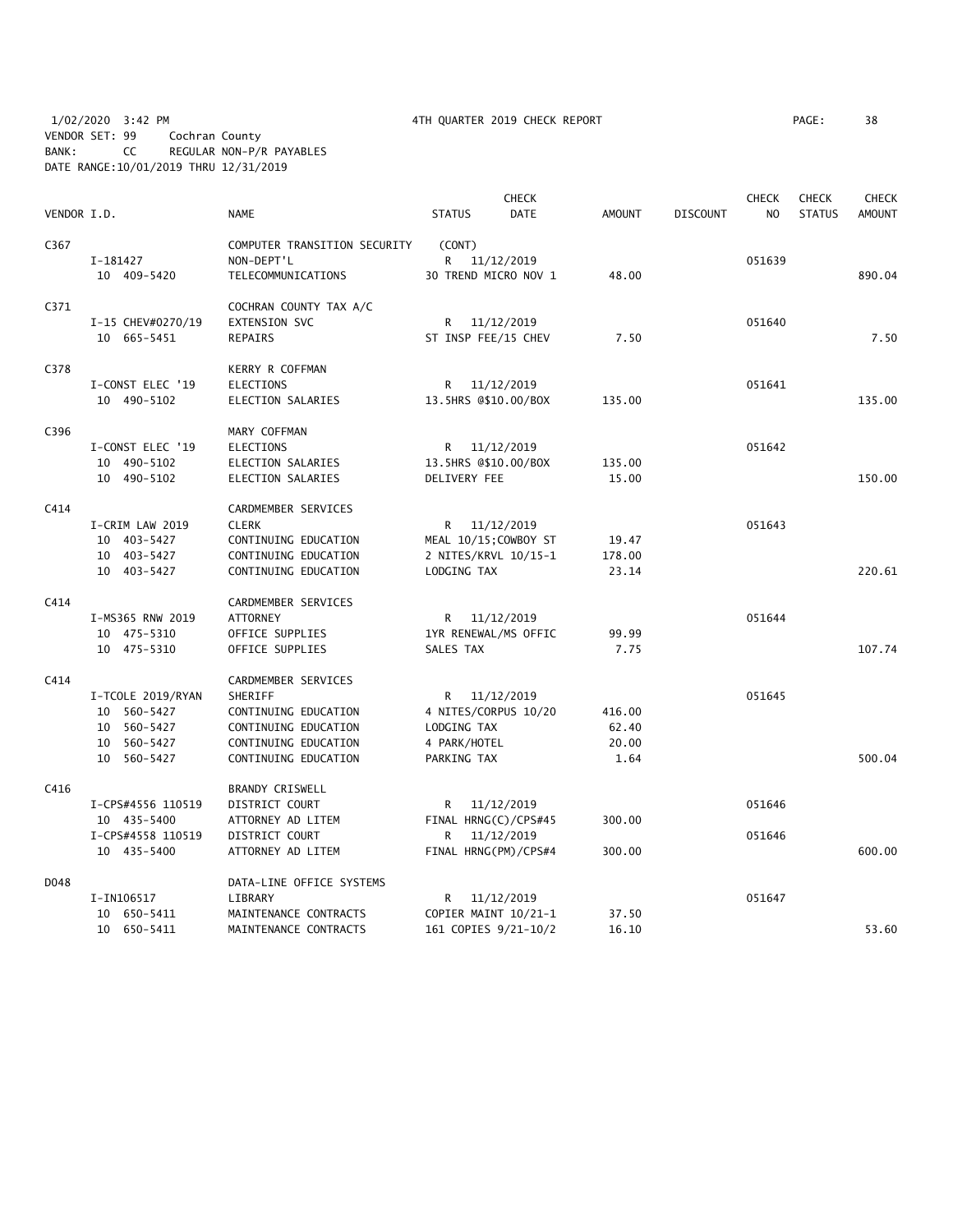1/02/2020 3:42 PM 4TH QUARTER 2019 CHECK REPORT PAGE: 39 VENDOR SET: 99 Cochran County BANK: CC REGULAR NON-P/R PAYABLES DATE RANGE:10/01/2019 THRU 12/31/2019

|                   |                              |                             |                        | <b>CHECK</b> |         |                 | <b>CHECK</b>   | <b>CHECK</b>  | <b>CHECK</b>  |
|-------------------|------------------------------|-----------------------------|------------------------|--------------|---------|-----------------|----------------|---------------|---------------|
| VENDOR I.D.       |                              | <b>NAME</b>                 | <b>STATUS</b>          | DATE         | AMOUNT  | <b>DISCOUNT</b> | N <sub>O</sub> | <b>STATUS</b> | <b>AMOUNT</b> |
| D196              |                              | JORGE DE LA CRUZ, SHERIFF   |                        |              |         |                 |                |               |               |
|                   | I-'10 F150#7956/2019 SHERIFF |                             | R                      | 11/12/2019   |         |                 | 051648         |               |               |
|                   | 10 560-5451                  | MACHINERY-NON-OFFICE REPAIR | ST INSP FEE/'10 FORD   |              | 7.50    |                 |                |               |               |
|                   | I-110819 GRO                 | JAIL                        | R                      | 11/12/2019   |         |                 | 051648         |               |               |
|                   | 10 512-5333                  | FOOD-PRISONERS              | 1 HEAD LETTUCE/ALLSU   |              | 1.09    |                 |                |               |               |
|                   | 10 512-5333                  | FOOD-PRISONERS              | 3 LG EGGS/ALLSUP'S 1   |              | 5.67    |                 |                |               |               |
|                   | I-SUPRVSR SCH 11/4           | SHERIFF                     | R                      | 11/12/2019   |         |                 | 051648         |               |               |
|                   | 10 560-5427                  | CONTINUING EDUCATION        | MEALS 11/4-6; RYAN, EL |              | 55.75   |                 |                |               |               |
|                   | I-TCOLE/MEAL 10/14           | SHERIFF                     | R 11/12/2019           |              |         |                 | 051648         |               |               |
|                   | 10 560-5427                  | CONTINUING EDUCATION        | MEAL/ELIDA, RYAN; LVND |              | 19.00   |                 |                |               | 89.01         |
| D <sub>2</sub> 07 |                              | DUFFY LAW FIRM, PC          |                        |              |         |                 |                |               |               |
|                   | I-CPS#4556 110519            | DISTRICT COURT              | R                      | 11/12/2019   |         |                 | 051649         |               |               |
|                   | 10 435-5400                  | ATTORNEY AD LITEM           | PERM HRNG(PM)/CPS#45   |              | 300.00  |                 |                |               | 300.00        |
| E002              |                              | EASTERN EQUIPMENT SUPPLY    |                        |              |         |                 |                |               |               |
|                   | I-G86906                     | PREC 2                      | R                      | 11/12/2019   |         |                 | 051650         |               |               |
|                   | 15 622-5356                  | ROAD MATERIALS & SUPPLIES   | ANNUAL OXY CYL LEASE   |              | 50.00   |                 |                |               |               |
|                   | I-G86907                     | PREC <sub>2</sub>           | R                      | 11/12/2019   |         |                 | 051650         |               |               |
|                   | 15 622-5356                  | ROAD MATERIALS & SUPPLIES   | ANNUAL ACET CYL LEAS   |              | 50.00   |                 |                |               | 100.00        |
| E017              |                              | ELLIS AND SON INC           |                        |              |         |                 |                |               |               |
|                   | I-DARWIN MCBEE               | JUSTICE OF PEACE            | R 11/12/2019           |              |         |                 | 051651         |               |               |
|                   | 10 455-5405                  | <b>AUTOPSY</b>              | RMVL/DARWIN MCBEE 10   |              | 95.00   |                 |                |               |               |
|                   | 10 455-5405                  | <b>AUTOPSY</b>              | BODY BAG               |              | 60.00   |                 |                |               |               |
|                   | 10 455-5405                  | <b>AUTOPSY</b>              | TRNSPORT TO LBK        |              | 87.50   |                 |                |               |               |
|                   | 10 455-5405                  | <b>AUTOPSY</b>              | TRANSPORT TO MORTON    |              | 87.50   |                 |                |               | 330.00        |
| E057              |                              | ELECTION SYSTEMS & SOFTWARE |                        |              |         |                 |                |               |               |
|                   | I-1103070                    | ELECTIONS                   | R                      | 11/12/2019   |         |                 | 051652         |               |               |
|                   | 10 490-5335                  | ELECTION SUPPLIES           | BASE CHG/PREC TABULA   |              | 525.00  |                 |                |               |               |
|                   | 10 490-5335                  | ELECTION SUPPLIES           | 1 BALLOT TYPE/CONST    |              | 78.75   |                 |                |               |               |
|                   | 10 490-5335                  | ELECTION SUPPLIES           | 5 PRECINCTS            |              | 47.25   |                 |                |               |               |
|                   | 10 490-5335                  | ELECTION SUPPLIES           | 5 BALLOT FACES         |              | 84.00   |                 |                |               |               |
|                   | 10 490-5335                  | ELECTION SUPPLIES           | 10 CONTESTS/ISSUES     |              | 185.00  |                 |                |               |               |
|                   | 10 490-5335                  | ELECTION SUPPLIES           | 20 CANDIDATE/RESPONS   |              | 160.00  |                 |                |               |               |
|                   | 10 490-5335                  | ELECTION SUPPLIES           | 3 MEDIA BURN           |              | 37.50   |                 |                |               |               |
|                   | 10 490-5335                  | ELECTION SUPPLIES           | ADMIN COLL SURCHG      |              | 84.00   |                 |                |               |               |
|                   | 10 490-5335                  | ELECTION SUPPLIES           | TIMELY DISC            |              | 84.00CR |                 |                |               |               |
|                   | 10 490-5335                  | ELECTION SUPPLIES           | FREIGHT                |              | 58.27   |                 |                |               | 1,175.77      |
| E075              |                              | <b>WEX BANK</b>             |                        |              |         |                 |                |               |               |
|                   | I-62106159                   | CLERK/SHERIFF/JUV PROB      | R.                     | 11/12/2019   |         |                 | 051653         |               |               |
|                   | 10 403-5427                  | CONTINUING EDUCATION        | 12.971GL UNL/SAN ANG   |              | 27.45   |                 |                |               |               |
|                   | 10 403-5427                  | CONTINUING EDUCATION        | 17.912GL UNL/SAN ANG   |              | 37.90   |                 |                |               |               |
|                   | 10 560-5427                  | CONTINUING EDUCATION        | 15.85GL/JNCTN 10/20;   |              | 36.10   |                 |                |               |               |
|                   | 560-5427<br>10               | CONTINUING EDUCATION        | 13.845GL UNL/CRPS 10   |              | 28.47   |                 |                |               |               |
|                   | 10 560-5427                  | CONTINUING EDUCATION        | 16.222GL UNL/TULIA 1   |              | 39.03   |                 |                |               |               |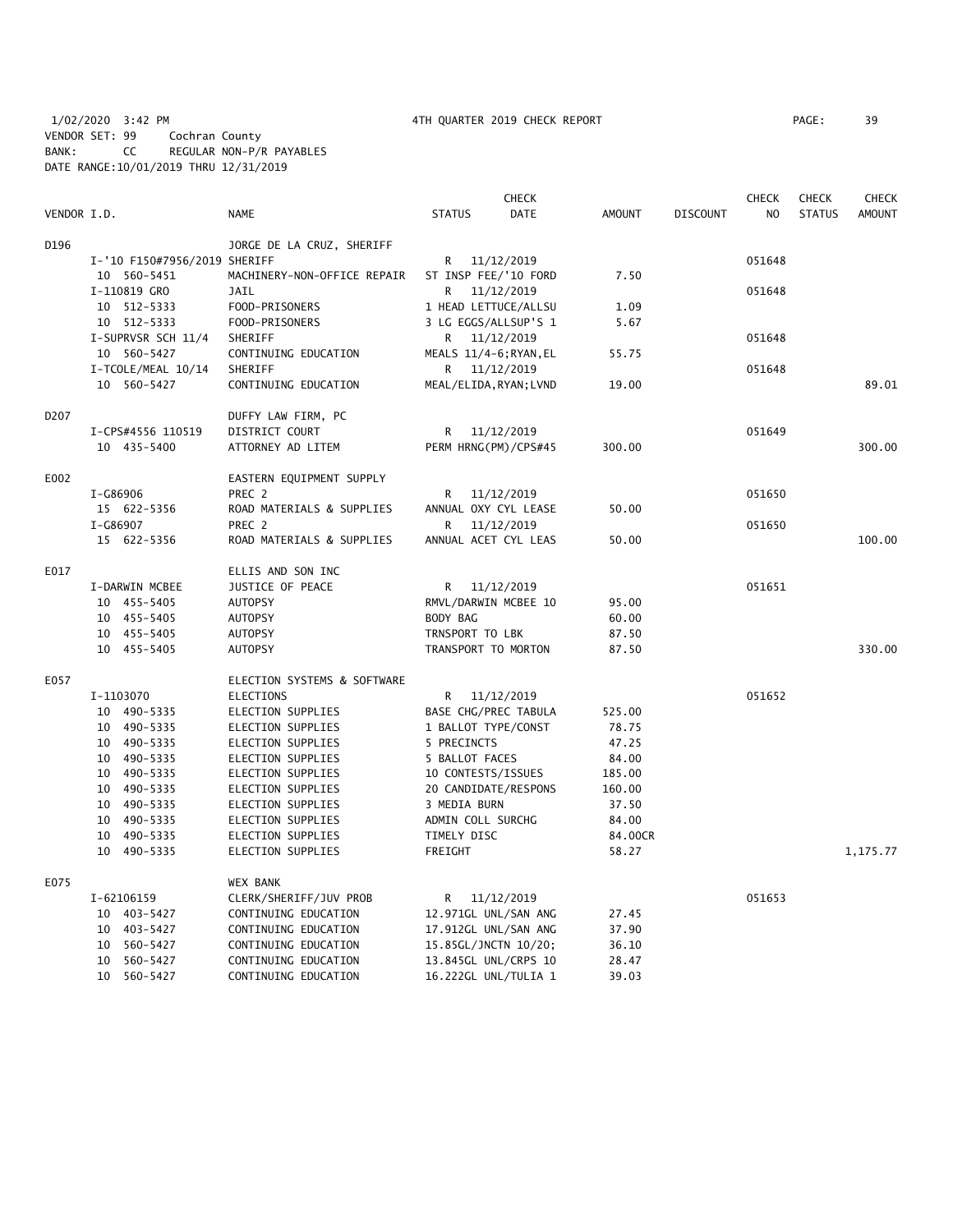|                  |                                    |                               |                       | <b>CHECK</b>          |               |                 | <b>CHECK</b>   | <b>CHECK</b>  | <b>CHECK</b>  |
|------------------|------------------------------------|-------------------------------|-----------------------|-----------------------|---------------|-----------------|----------------|---------------|---------------|
| VENDOR I.D.      |                                    | <b>NAME</b>                   | <b>STATUS</b>         | <b>DATE</b>           | <b>AMOUNT</b> | <b>DISCOUNT</b> | N <sub>O</sub> | <b>STATUS</b> | <b>AMOUNT</b> |
| E075             |                                    | (CONT)<br>WEX BANK            |                       |                       |               |                 |                |               |               |
|                  | I-62106159                         | CLERK/SHERIFF/JUV PROB        | R 11/12/2019          |                       |               |                 | 051653         |               |               |
|                  | 10 560-5427                        | CONTINUING EDUCATION          |                       | 9.664GL UNL/CRPS 10/  | 19.87         |                 |                |               |               |
|                  | 10 560-5427                        | CONTINUING EDUCATION          | 12.92GL UNL/JNCTN 10  |                       | 29.43         |                 |                |               |               |
|                  | 10 560-5427                        | CONTINUING EDUCATION          | 16.301GL UNL; BRNF 10 |                       | 35.15         |                 |                |               |               |
|                  | 17 573-5427                        | TRAVEL & TRAINING             |                       | 24.001GL UNL/PLVW 10  | 45.51         |                 |                |               | 298.91        |
| E091             |                                    | efurnitureMAX, LLC            |                       |                       |               |                 |                |               |               |
|                  | I-4000009892                       | SHERIFF                       | R                     | 11/12/2019            |               |                 | 051654         |               |               |
|                  | 10 560-5310                        | OFFICE SUPPLIES               | 3 CHAIRS/LTHR EXEC,   |                       | 1,049.97      |                 |                |               | 1,049.97      |
| E098             |                                    | KIM EWING                     |                       |                       |               |                 |                |               |               |
|                  | I-CONST ELEC '19                   | <b>ELECTIONS</b>              | R 11/12/2019          |                       |               |                 | 051655         |               |               |
|                  | 10 490-5102                        | ELECTION SALARIES             |                       | 13.75HRS @\$10.00/BOX | 137.50        |                 |                |               | 137.50        |
| F010             |                                    | FIVE-AREA TELEPHONE CO-OP     |                       |                       |               |                 |                |               |               |
|                  | I-927-5510 NOV 19                  | PREC 4                        |                       | R 11/12/2019          |               |                 | 051656         |               |               |
|                  | 15 624-5420                        | TELECOMMUNICATIONS            | BASIC SVC             |                       | 32.25         |                 |                |               |               |
|                  | 15 624-5420                        | TELECOMMUNICATIONS            | <b>FEES</b>           |                       | 11.81         |                 |                |               | 44.06         |
| F236             |                                    | JARRAHN FRENCH                |                       |                       |               |                 |                |               |               |
|                  | I-CONST ELEC '19                   | ELECTIONS                     |                       | R 11/12/2019          |               |                 | 051657         |               |               |
|                  | 10 490-5102                        | ELECTION SALARIES             |                       | 13.33HRS @\$10.00/BOX | 133.30        |                 |                |               | 133.30        |
| G031             |                                    | <b>GRAINGER</b>               |                       |                       |               |                 |                |               |               |
|                  | I-9348640948                       | ACTIVITY BLDG                 |                       | R 11/12/2019          |               |                 | 051658         |               |               |
|                  | 10 662-5332                        | CUSTODIAL SUPPLIES            | 2CS CORELESS TISSUE   |                       | 82.10         |                 |                |               | 82.10         |
| G074             |                                    | GRAVES, HUMPHRIES, STAHL, LTD |                       |                       |               |                 |                |               |               |
|                  | I-FEES OCT19                       | JUSTICE OF PEACE              |                       | R 11/12/2019          |               |                 | 051659         |               |               |
|                  | 10 000-2206.002                    | COLLECTION AGENCY FEES        | COLLECTION FEES OCT   |                       | 145.11        |                 |                |               | 145.11        |
| H <sub>242</sub> |                                    | DANA HEFLIN                   |                       |                       |               |                 |                |               |               |
|                  | I-TRUNK/TREAT 2019                 | LIBRARY                       |                       | R 11/12/2019          |               |                 | 051660         |               |               |
|                  | 10 650-5499                        | MISCELLANEOUS                 |                       | R/B CANDY/SAM'S 10/1  | 100.68        |                 |                |               | 100.68        |
| I112             |                                    | RICHARD P PERALES dba         |                       |                       |               |                 |                |               |               |
|                  | I-09.26.19 MRTN CPS DISTRICT COURT |                               |                       | R 11/12/2019          |               |                 | 051661         |               |               |
|                  | 10 435-5499                        | MISCELLANEOUS                 |                       | INTERP FEE 0926/CPS#  | 360.00        |                 |                |               | 360.00        |
| J049             |                                    | JUVENILE PROBATION FUND       |                       |                       |               |                 |                |               |               |
|                  | I-LOCAL MATCH 11/19                | JUVENILE PROBATION            | R                     | 11/12/2019            |               |                 | 051662         |               |               |
|                  | 10 571-5472                        | LOCAL SUPPORT-JUV BOARD       |                       | LOCAL FUNDS MATCH NO  | 4,165.00      |                 |                |               | 4,165.00      |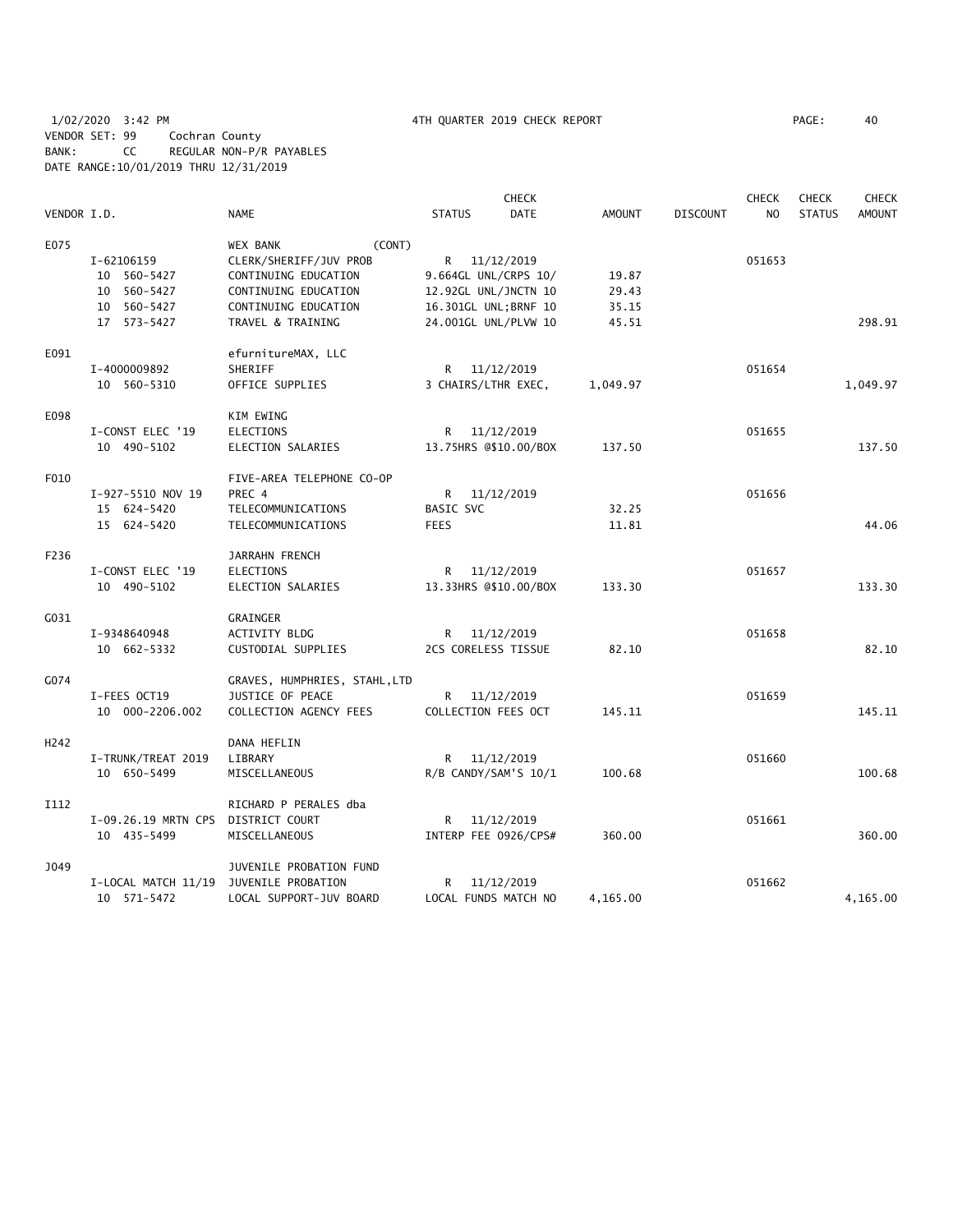|             |              |                              |                         | <b>CHECK</b>         |               |                 | <b>CHECK</b>   | <b>CHECK</b>  | CHECK         |
|-------------|--------------|------------------------------|-------------------------|----------------------|---------------|-----------------|----------------|---------------|---------------|
| VENDOR I.D. |              | <b>NAME</b>                  | <b>STATUS</b>           | DATE                 | <b>AMOUNT</b> | <b>DISCOUNT</b> | N <sub>O</sub> | <b>STATUS</b> | <b>AMOUNT</b> |
| J082        |              | JOHN DEERE FINANCIAL         |                         |                      |               |                 |                |               |               |
|             | $C-824557$   | <b>PARK</b>                  |                         | R 11/12/2019         |               |                 | 051663         |               |               |
|             | 10 660-5451  | REPAIR                       |                         | CORE DEP/ALTERNATOR  | 50,00CR       |                 |                |               |               |
|             | I-811395     | PREC 1                       |                         | R 11/12/2019         |               |                 | 051663         |               |               |
|             | 15 621-5451  | REPAIRS                      |                         | YOKE W/TUBE #AP40659 | 536.87        |                 |                |               |               |
|             | 15 621-5451  | REPAIRS                      |                         | UNIVERSAL #DC202851  | 185.01        |                 |                |               |               |
|             | 15 621-5451  | REPAIRS                      | FREIGHT                 |                      | 25.39         |                 |                |               |               |
|             | $I - 816178$ | PREC 3                       |                         | R 11/12/2019         |               |                 | 051663         |               |               |
|             | 15 623-5451  | REPAIRS                      |                         | 2 WET CHG BATTERY #T | 379.94        |                 |                |               |               |
|             | 15 623-5451  | <b>REPAIRS</b>               | 2 ST BATT FEE           |                      | 6.00          |                 |                |               |               |
|             | I-817871     | <b>PARK</b>                  |                         | R 11/12/2019         |               |                 | 051663         |               |               |
|             | 10 660-5451  | REPAIR                       |                         | ALTERNATOR #RE205273 | 527.21        |                 |                |               | 1,610.42      |
| J090        |              | JOHN ROLEY AUTOCENTER        |                         |                      |               |                 |                |               |               |
|             | $I-43029$    | SHERIFF                      | R                       | 11/12/2019           |               |                 | 051664         |               |               |
|             | 10 560-5451  | MACHINERY-NON-OFFICE REPAIR  |                         | RPR RT TAILLIGHT/17  | 120.00        |                 |                |               |               |
|             | 10 560-5451  | MACHINERY-NON-OFFICE REPAIR  | <b>BULB</b>             |                      | 16.36         |                 |                |               |               |
|             | 10 560-5451  | MACHINERY-NON-OFFICE REPAIR  | SHOP CHG                |                      | 10.00         |                 |                |               | 146.36        |
| L010        |              | LEWIS FARM & RANCH STORE INC |                         |                      |               |                 |                |               |               |
|             | I-099377     | <b>PARK</b>                  | R                       | 11/12/2019           |               |                 | 051665         |               |               |
|             | 10 660-5451  | REPAIR                       | <b>CLIPS</b>            |                      | 2.29          |                 |                |               |               |
|             | 10 660-5451  | REPAIR                       | <b>DISC</b>             |                      | 0.23CR        |                 |                |               |               |
|             | I-099457     | <b>COURTHOUSE</b>            | R                       | 11/12/2019           |               |                 | 051665         |               |               |
|             | 10 510-5332  | CUSTODIAL SUPPLIES           | <b>GLOVES</b>           |                      | 5.95          |                 |                |               |               |
|             | 10 510-5332  | CUSTODIAL SUPPLIES           | <b>MASK</b>             |                      | 6.99          |                 |                |               |               |
|             | 10 510-5332  | CUSTODIAL SUPPLIES           | <b>DISC</b>             |                      | 1.00          |                 |                |               |               |
|             | I-099557     | PREC 3                       | R                       | 11/12/2019           |               |                 | 051665         |               |               |
|             | 15 623-5356  | ROAD MATERIALS & SUPPLIES    | 10PK TOILET PAPER       |                      | 65.90         |                 |                |               |               |
|             | I-099821     | <b>COURTHOUSE</b>            | R                       | 11/12/2019           |               |                 | 051665         |               |               |
|             | 10 510-5332  | CUSTODIAL SUPPLIES           | <b>6PK BULBS</b>        |                      | 59.94         |                 |                |               |               |
|             | 10 510-5332  | CUSTODIAL SUPPLIES           | <b>DISC</b>             |                      | 5.99CR        |                 |                |               |               |
|             | I-100109     | PREC 2                       | R                       | 11/12/2019           |               |                 | 051665         |               |               |
|             | 15 622-5356  | ROAD MATERIALS & SUPPLIES    | <b>TOWELS</b>           |                      | 13.99         |                 |                |               |               |
|             | 15 622-5356  | ROAD MATERIALS & SUPPLIES    | TOILET PAPER            |                      | 11.99         |                 |                |               |               |
|             | 15 622-5356  | ROAD MATERIALS & SUPPLIES    | WIPES                   |                      | 5.59          |                 |                |               |               |
|             | 15 622-5356  | ROAD MATERIALS & SUPPLIES    | <b>CHAIN LINK</b>       |                      | 6.99          |                 |                |               |               |
|             | 15 622-5356  | ROAD MATERIALS & SUPPLIES    | <b>DISC</b>             |                      | 3.86CR        |                 |                |               |               |
|             | $I-100214$   | <b>ACTIVITY BLDG</b>         | R                       | 11/12/2019           |               |                 | 051665         |               |               |
|             | 10 662-5451  | REPAIR                       |                         | 3 FAUCET PROTECTORS  | 5.97          |                 |                |               |               |
|             | 10 662-5451  | REPAIR                       | <b>DISC</b>             |                      | 0.60CR        |                 |                |               |               |
|             | I-100245     | <b>COURTHOUSE</b>            | R                       | 11/12/2019           |               |                 | 051665         |               |               |
|             | 10 510-5332  | CUSTODIAL SUPPLIES           | <b>CAULK</b>            |                      | 5.59          |                 |                |               |               |
|             | I-100304     | <b>COURTHOUSE</b>            | R                       | 11/12/2019           |               |                 | 051665         |               |               |
|             | 10 510-5332  | CUSTODIAL SUPPLIES           | <b>6 STICK SCOURERS</b> |                      | 21.54         |                 |                |               |               |
|             | 10 510-5332  | CUSTODIAL SUPPLIES           | FABULOSO                |                      | 6.99          |                 |                |               |               |
|             | 10 510-5332  | CUSTODIAL SUPPLIES           | <b>DISC</b>             |                      | 2.85CR        |                 |                |               |               |
|             | $I-100474$   | ACTIVITY BLDG                | R                       | 11/12/2019           |               |                 | 051665         |               |               |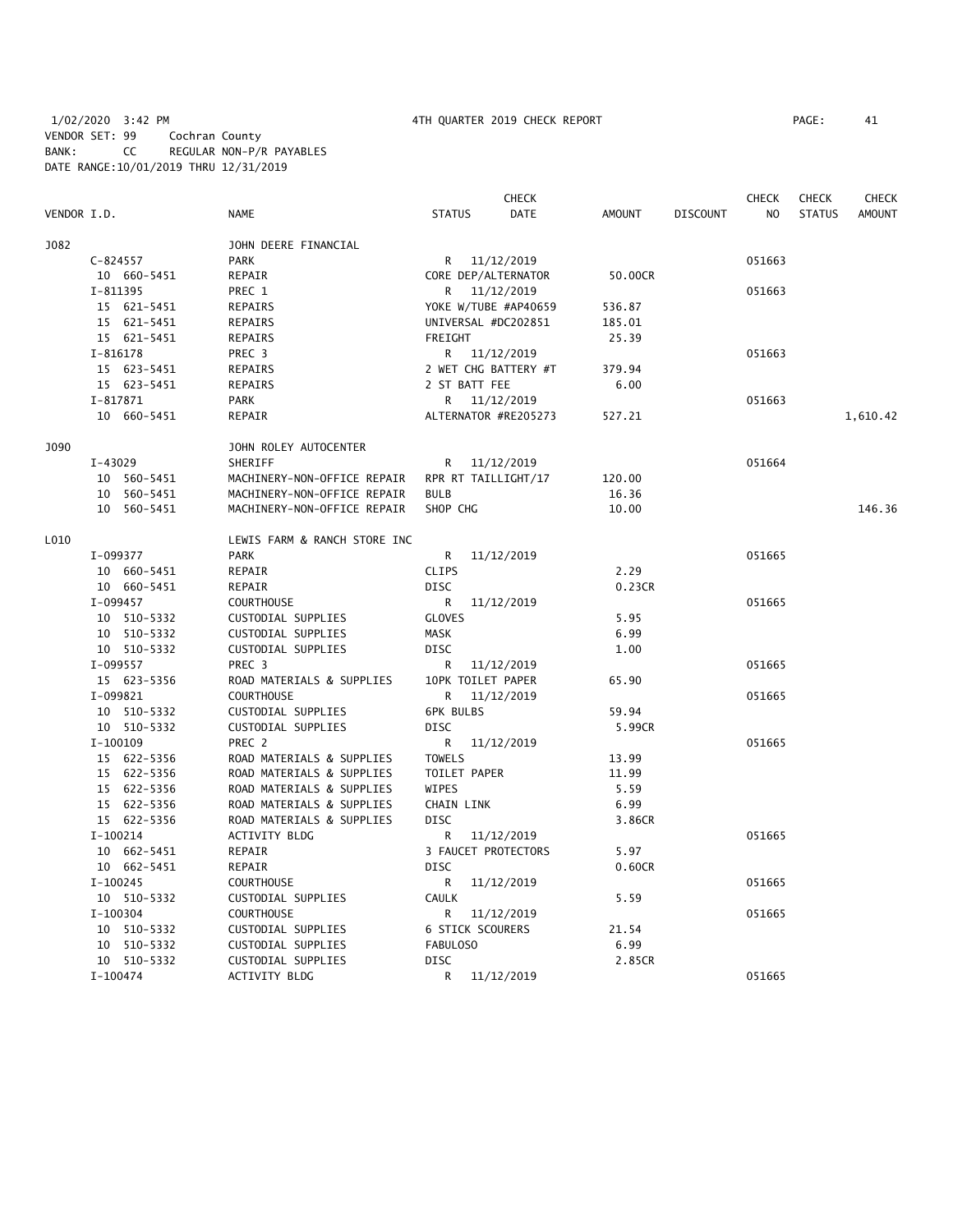|             |             |                           |                  | <b>CHECK</b>         |        |                 | <b>CHECK</b> | <b>CHECK</b>  | <b>CHECK</b>  |
|-------------|-------------|---------------------------|------------------|----------------------|--------|-----------------|--------------|---------------|---------------|
| VENDOR I.D. |             | <b>NAME</b>               | <b>STATUS</b>    | <b>DATE</b>          | AMOUNT | <b>DISCOUNT</b> | NO           | <b>STATUS</b> | <b>AMOUNT</b> |
| L010        |             | LEWIS FARM & RANCH STORE  | (CONT)           |                      |        |                 |              |               |               |
|             | I-100474    | ACTIVITY BLDG             |                  | R 11/12/2019         |        |                 | 051665       |               |               |
|             | 10 662-5332 | CUSTODIAL SUPPLIES        | <b>BLADE</b>     |                      | 2.99   |                 |              |               |               |
|             | 10 662-5332 | CUSTODIAL SUPPLIES        | <b>CAULK</b>     |                      | 3.59   |                 |              |               |               |
|             | 10 662-5332 | CUSTODIAL SUPPLIES        | DYSON VACUUM     |                      | 399.99 |                 |              |               |               |
|             | 10 662-5332 | CUSTODIAL SUPPLIES        | <b>DISC</b>      |                      | 0.66CR |                 |              |               |               |
|             | I-100525    | <b>ACTIVITY BLDG</b>      |                  | R 11/12/2019         |        |                 | 051665       |               |               |
|             | 10 662-5332 | CUSTODIAL SUPPLIES        |                  | 4 FLUORESCENT BULBS  | 19.96  |                 |              |               |               |
|             | 10 662-5332 | CUSTODIAL SUPPLIES        | <b>DISC</b>      |                      | 2.00CR |                 |              |               |               |
|             | I-100549    | PREC 4                    |                  | R 11/12/2019         |        |                 | 051665       |               |               |
|             | 15 624-5356 | ROAD MATERIALS & SUPPLIES | 2 GLASS CLNR     |                      | 5.98   |                 |              |               |               |
|             | 15 624-5451 | <b>REPAIRS</b>            | TOILET LEVER     |                      | 4.99   |                 |              |               |               |
|             | 15 624-5356 | ROAD MATERIALS & SUPPLIES | COFFEE FILTERS   |                      | 2.79   |                 |              |               |               |
|             | 15 624-5356 | ROAD MATERIALS & SUPPLIES | HAND SOAP        |                      | 4.99   |                 |              |               |               |
|             | 15 624-5356 | ROAD MATERIALS & SUPPLIES | <b>DISC</b>      |                      | 1.88CR |                 |              |               |               |
|             | I-100597    | JAIL                      |                  | R 11/12/2019         |        |                 | 051665       |               |               |
|             | 10 512-5392 | MISCELLANEOUS SUPPLIES    | 2BX SHOP TOWELS  |                      | 29.98  |                 |              |               |               |
|             | 10 512-5392 | MISCELLANEOUS SUPPLIES    | <b>DISC</b>      |                      | 3.00CR |                 |              |               |               |
|             | $I-100867$  | <b>ACTIVITY BLDG</b>      |                  | R 11/12/2019         |        |                 | 051665       |               |               |
|             | 10 662-5332 | CUSTODIAL SUPPLIES        | 3 SCRUBS         |                      | 5.37   |                 |              |               |               |
|             | 10 662-5332 | CUSTODIAL SUPPLIES        | <b>BLEACH</b>    |                      | 2.99   |                 |              |               |               |
|             | 10 662-5332 | CUSTODIAL SUPPLIES        | DISC             |                      | 0.84CR |                 |              |               |               |
|             | I-101077    | ACTIVITY BLDG             |                  | R 11/12/2019         |        |                 | 051665       |               |               |
|             | 10 662-5332 | CUSTODIAL SUPPLIES        | 4 A/C FILTERS    |                      | 19.96  |                 |              |               |               |
|             | 10 662-5332 | CUSTODIAL SUPPLIES        | <b>DISC</b>      |                      | 2.00CR |                 |              |               |               |
|             | I-99336     | TAX A/C                   |                  | R 11/12/2019         |        |                 | 051665       |               |               |
|             | 10 499-5310 | OFFICE SUPPLIES           | 2 SIGNS          |                      | 3.78   |                 |              |               |               |
|             | 10 499-5310 | OFFICE SUPPLIES           | <b>DISC</b>      |                      | 0.38CR |                 |              |               |               |
|             | I-99672     | <b>COURTHOUSE</b>         |                  | R 11/12/2019         |        |                 | 051665       |               |               |
|             | 10 510-5332 | CUSTODIAL SUPPLIES        | THREADLOCK       |                      | 4.59   |                 |              |               |               |
|             | 10 510-5332 | CUSTODIAL SUPPLIES        | <b>DISC</b>      |                      | 0.46CR |                 |              |               |               |
|             | I-99744     | PREC 1                    |                  | R 11/12/2019         |        |                 | 051665       |               |               |
|             | 15 621-5451 | REPAIRS                   | 2 2x10x16        |                      | 56.00  |                 |              |               |               |
|             | 15 621-5451 | REPAIRS                   | PAINT TRAY       |                      | 5.99   |                 |              |               |               |
|             | 15 621-5451 | REPAIRS                   | <b>1GL PAINT</b> |                      | 29.99  |                 |              |               |               |
|             | 15 621-5451 | REPAIRS                   | <b>DISC</b>      |                      | 9.20CR |                 |              |               |               |
|             | I-99976     | JAIL                      |                  | R 11/12/2019         |        |                 | 051665       |               |               |
|             | 10 512-5451 | REPAIR                    | LIQUID FIRE      |                      | 8.59   |                 |              |               |               |
|             | 10 512-5451 | REPAIR                    | <b>DISC</b>      |                      | 0.86CR |                 |              |               | 798.43        |
| L018        |             | LUBBOCK GRADER BLADE, INC |                  |                      |        |                 |              |               |               |
|             | I-68242     | PREC 2                    |                  | R 11/12/2019         |        |                 | 051667       |               |               |
|             | 15 622-5356 | ROAD MATERIALS & SUPPLIES |                  | 4 GRADER BLADE 5/8x8 | 474.60 |                 |              |               | 474.60        |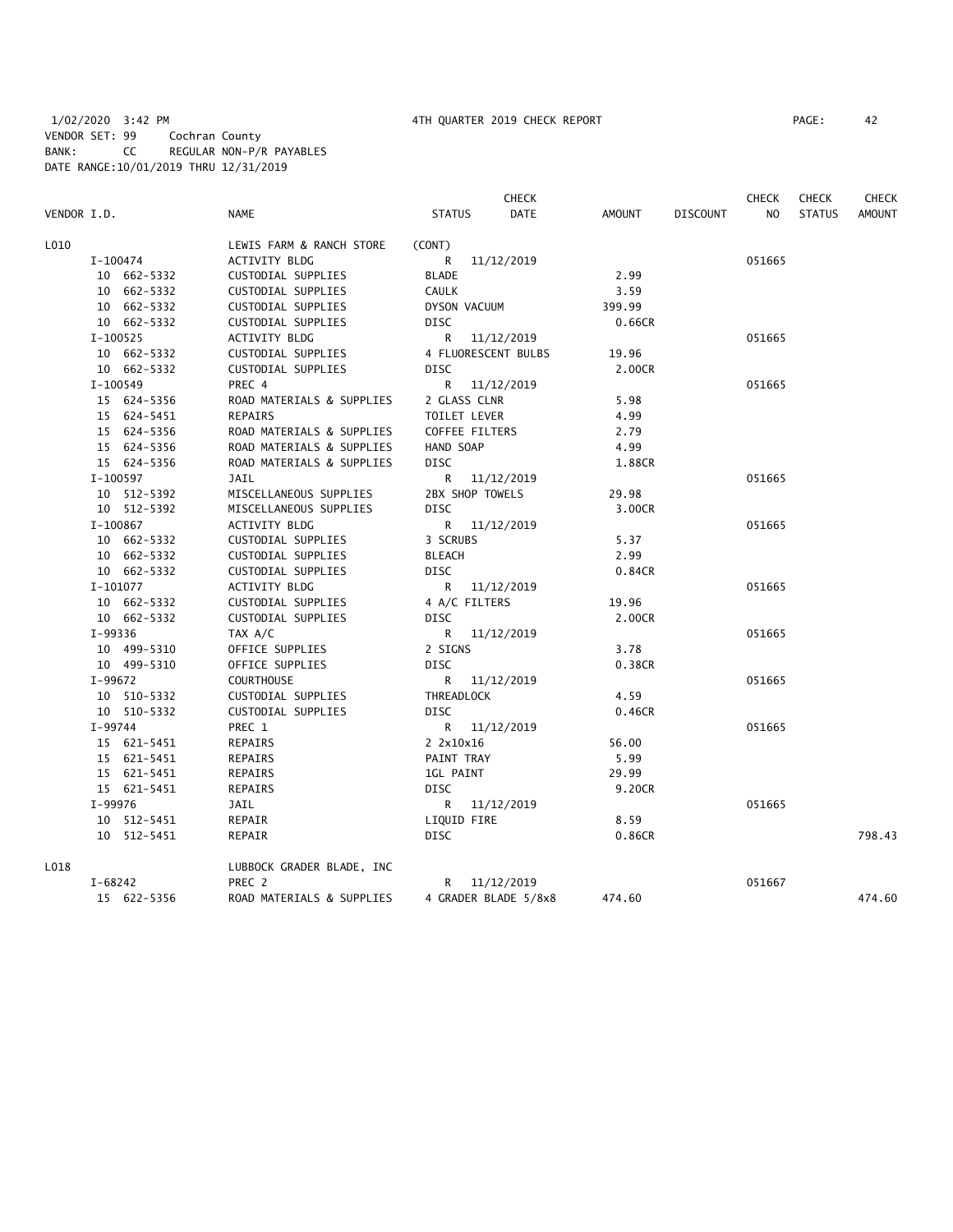1/02/2020 3:42 PM 4TH QUARTER 2019 CHECK REPORT PAGE: 43 VENDOR SET: 99 Cochran County BANK: CC REGULAR NON-P/R PAYABLES DATE RANGE:10/01/2019 THRU 12/31/2019

|             |                    |                                |                        | <b>CHECK</b>         |               |                 | <b>CHECK</b> | <b>CHECK</b>  | <b>CHECK</b>  |
|-------------|--------------------|--------------------------------|------------------------|----------------------|---------------|-----------------|--------------|---------------|---------------|
| VENDOR I.D. |                    | <b>NAME</b>                    | <b>STATUS</b>          | <b>DATE</b>          | <b>AMOUNT</b> | <b>DISCOUNT</b> | NO           | <b>STATUS</b> | <b>AMOUNT</b> |
| L113        |                    | LAW ENFORCEMENT SYSTEMS        |                        |                      |               |                 |              |               |               |
|             | I-208757           | JUSTICE OF PEACE               | R 11/12/2019           |                      |               |                 | 051668       |               |               |
|             | 10 455-5310        | OFFICE SUPPLIES                | 1000 TICKETS W/WARNI   |                      | 320.00        |                 |              |               |               |
|             | 10 455-5310        | OFFICE SUPPLIES                | SHIPPING               |                      | 18.00         |                 |              |               | 338.00        |
| L189        |                    | HOCKLEY COUNTY PUBLISHING CO.I |                        |                      |               |                 |              |               |               |
|             | I-103019 QTRLY RPT | COMMISSIONERS CT               | R —                    | 11/12/2019           |               |                 | 051669       |               |               |
|             | 15 610-5430        | LEGAL NOTICES                  | TREAS QTRLY REPORT 1   |                      | 189.00        |                 |              |               |               |
|             | I-13055            | COMMISSIONERS CT               | R 11/12/2019           |                      |               |                 | 051669       |               |               |
|             | 15 610-5430        | LEGAL NOTICES                  |                        | 3 EMPLOYMENT ADS/TAX | 132.00        |                 |              |               | 321.00        |
| M011        |                    | MCWHORTER'S LTD                |                        |                      |               |                 |              |               |               |
|             | I-4028430          | PREC 1                         | R 11/12/2019           |                      |               |                 | 051670       |               |               |
|             | 15 621-5454        | TIRES                          | TO/FR MRTN; 51mi@\$1.2 |                      | 63.75         |                 |              |               |               |
|             | 15 621-5454        | TIRES                          | RPR FLAT/LOADER        |                      | 75.00         |                 |              |               | 138.75        |
| M347        |                    | MATT K MORROW,                 |                        |                      |               |                 |              |               |               |
|             | I-#6512/ARMENDARIZ | COUNTY COURT                   | R 11/12/2019           |                      |               |                 | 051671       |               |               |
|             | 10 426-5400        | ATTORNEY AD LITEM              | PLEA(M)/ABEL ARMENDA   |                      | 200.00        |                 |              |               | 200.00        |
| M348        |                    | JENNIFER MIRLL, PLLC           |                        |                      |               |                 |              |               |               |
|             | I-CPS#4558 110519  | DISTRICT COURT                 | R 11/12/2019           |                      |               |                 | 051672       |               |               |
|             | 10 435-5400        | ATTORNEY AD LITEM              | PERM HRNG(C)/CPS#455   |                      | 300.00        |                 |              |               |               |
|             | I-CPS#4581 110519  | DISTRICT COURT                 | R                      | 11/12/2019           |               |                 | 051672       |               |               |
|             | 10 435-5400        | ATTORNEY AD LITEM              | PERM HRNG(C)/CPS#458   |                      | 300.00        |                 |              |               | 600.00        |
| N082        |                    | NETDATA                        |                        |                      |               |                 |              |               |               |
|             | I-iTICKET OCT 19   | JUSTICE OF PEACE               | R 11/12/2019           |                      |               |                 | 051673       |               |               |
|             | 10 455-5499        | MISCELLANEOUS                  | OCTOBER 2019           |                      | 10.00         |                 |              |               | 10.00         |
| N103        |                    | NETPROTECT LLC                 |                        |                      |               |                 |              |               |               |
|             | $I-1308$           | JUSTICE OF PEACE               | R                      | 11/12/2019           |               |                 | 051674       |               |               |
|             | 10 455-5411        | MAINTENANCE CONTRACTS          | VIDEO MAGIS 10/30-11   |                      | 249.00        |                 |              |               | 249.00        |
| P216        |                    | PLAINS MOTOR SUPPLY            |                        |                      |               |                 |              |               |               |
|             | I-438761           | PREC 2                         | R 11/12/2019           |                      |               |                 | 051675       |               |               |
|             | 15 622-5451        | REPAIRS                        | 3 14MM BOLTS           |                      | 3.00          |                 |              |               | 3.00          |
| P261        |                    | PRESCRIPTION SHOP              |                        |                      |               |                 |              |               |               |
|             | I-102/GUAJARDO     | JAIL                           | R 11/12/2019           |                      |               |                 | 051676       |               |               |
|             | 10 512-5391        | MEDICAL CARE-PRISONERS         | RX/D'SHAWNE GUAJARDO   |                      | 31.86         |                 |              |               |               |
|             | I-110/GUAJARDO     | <b>JAIL</b>                    | R.                     | 11/12/2019           |               |                 | 051676       |               |               |
|             | 10 512-5391        | MEDICAL CARE-PRISONERS         | RX/D'SHAWNE GUAJARDO   |                      | 21.40         |                 |              |               | 53.26         |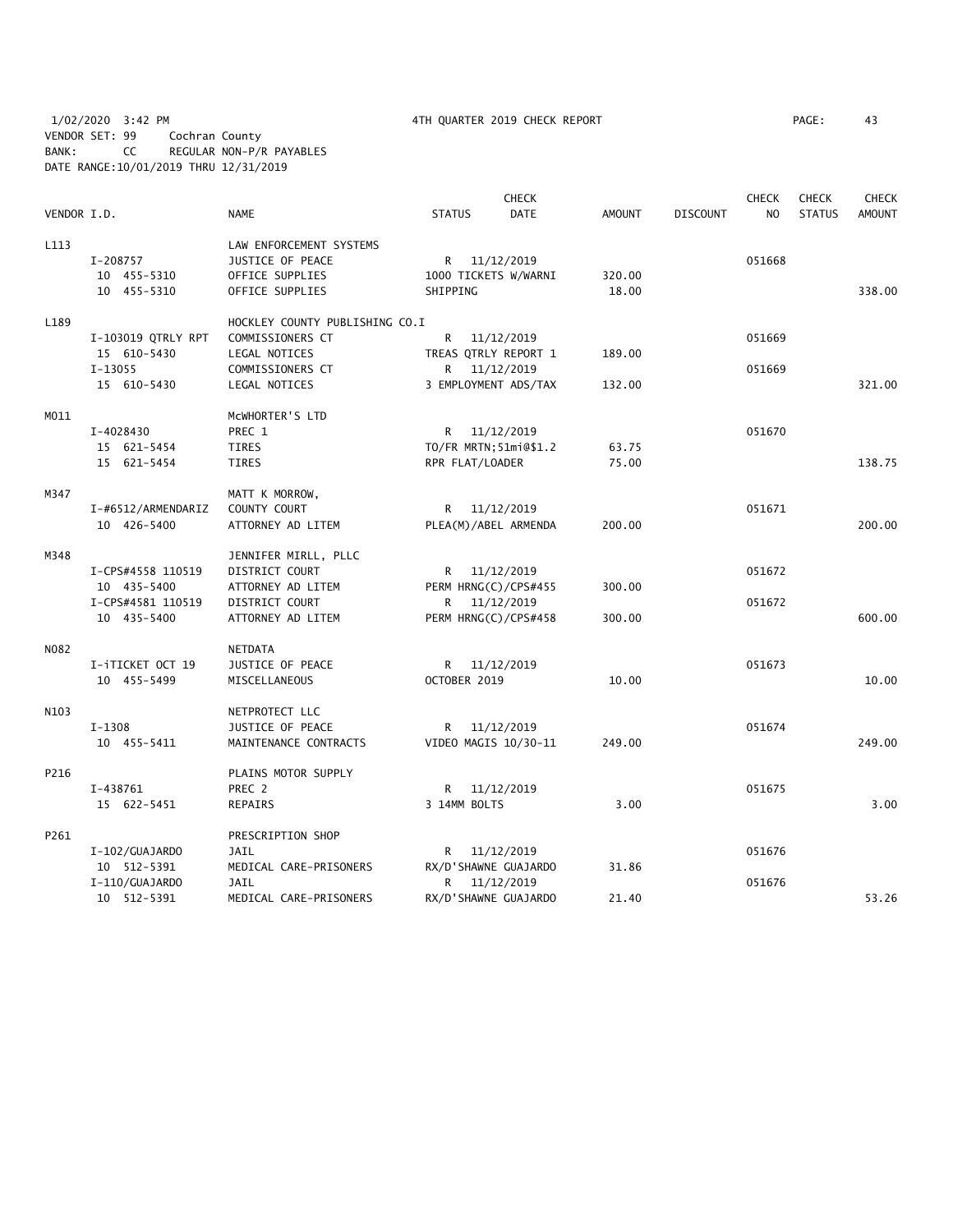# 1/02/2020 3:42 PM 4TH QUARTER 2019 CHECK REPORT PAGE: 44 VENDOR SET: 99 Cochran County BANK: CC REGULAR NON-P/R PAYABLES DATE RANGE:10/01/2019 THRU 12/31/2019

|             |                    |                              |                         | <b>CHECK</b> |        |                 | <b>CHECK</b>   | <b>CHECK</b>  | <b>CHECK</b>  |
|-------------|--------------------|------------------------------|-------------------------|--------------|--------|-----------------|----------------|---------------|---------------|
| VENDOR I.D. |                    | <b>NAME</b>                  | <b>STATUS</b>           | <b>DATE</b>  | AMOUNT | <b>DISCOUNT</b> | N <sub>O</sub> | <b>STATUS</b> | <b>AMOUNT</b> |
| R157        |                    | ETHEL RICHARDSON             |                         |              |        |                 |                |               |               |
|             | I-CONST ELEC '19   | <b>ELECTIONS</b>             | R                       | 11/12/2019   |        |                 | 051677         |               |               |
|             | 10 490-5102        | ELECTION SALARIES            | 5HRS @\$10.00/EARLY V   |              | 50.00  |                 |                |               | 50.00         |
| R272        |                    | RICKER LAW FIRM, PC          |                         |              |        |                 |                |               |               |
|             | I-CPS#4581 110519  | DISTRICT COURT               | R 11/12/2019            |              |        |                 | 051678         |               |               |
|             | 10 435-5400        | ATTORNEY AD LITEM            | PERM HRNG(PM)/CPS#45    |              | 300.00 |                 |                |               | 300.00        |
| S005        |                    | DORIS SEALY, COUNTY TREAS    |                         |              |        |                 |                |               |               |
|             | I-CERT MAIL 103119 | TREASURER                    | R 11/12/2019            |              |        |                 | 051679         |               |               |
|             | 10 497-5311        | POSTAL EXPENSES              | CERT MAIL/FORM 941 9    |              | 6.85   |                 |                |               |               |
|             | 10 497-5311        | POSTAL EXPENSES              | CERT MAIL/FMLA LTR 1    |              | 6.85   |                 |                |               | 13.70         |
| S071        |                    | SCRIPT OFFICE PRODUCTS, INC. |                         |              |        |                 |                |               |               |
|             | $C-57601$          | <b>ATTORNEY</b>              | R 11/12/2019            |              |        |                 | 051680         |               |               |
|             | 10 475-5310        | OFFICE SUPPLIES              | RET HOLE PUNCH/INV 5    |              | 8.95CR |                 |                |               |               |
|             | I-57476            | JUSTICE OF PEACE             | R 11/12/2019            |              |        |                 | 051680         |               |               |
|             | 10 455-5310        | OFFICE SUPPLIES              | CALENDAR                |              | 19.95  |                 |                |               |               |
|             | 10 455-5310        | OFFICE SUPPLIES              | WALL PLANNER            |              | 18.95  |                 |                |               |               |
|             | $I - 57500$        | ATTORNEY                     | R 11/12/2019            |              |        |                 | 051680         |               |               |
|             | 10 475-5310        | OFFICE SUPPLIES              | 1BX COPY PAPER          |              | 42.50  |                 |                |               |               |
|             | $I - 57501$        | <b>AUDITOR</b>               | R 11/12/2019            |              |        |                 | 051680         |               |               |
|             | 10 495-5310        | OFFICE SUPPLIES              | <b>1PK FASTENERS</b>    |              | 7.95   |                 |                |               |               |
|             | 10 495-5310        | OFFICE SUPPLIES              | 1CT STORAGE BOXES       |              | 41.95  |                 |                |               |               |
|             | I-57502            | <b>CLERK</b>                 | R 11/12/2019            |              |        |                 | 051680         |               |               |
|             | 10 403-5310        | OFFICE SUPPLIES              | 3EA TAPE                |              | 5.85   |                 |                |               |               |
|             | $I - 57508$        | COUNTY COURT                 | R 11/12/2019            |              |        |                 | 051680         |               |               |
|             | 10 426-5310        | OFFICE SUPPLIES              | "WILL RETURN" SIGN      |              | 4.95   |                 |                |               |               |
|             | $I - 57548$        | TAX A/C                      | R 11/12/2019            |              |        |                 | 051680         |               |               |
|             | 10 499-5310        | OFFICE SUPPLIES              | 2EA RIBBON              |              | 20.58  |                 |                |               |               |
|             | $I - 57572$        | EXTENSION SVC                | R 11/12/2019            |              |        |                 | 051680         |               |               |
|             | 10 665-5310        | OFFICE SUPPLIES              | HP60XL INK/BK           |              | 43.95  |                 |                |               |               |
|             | $I - 57574$        | <b>ELECTIONS</b>             | R.                      | 11/12/2019   |        |                 | 051680         |               |               |
|             | 10 490-5310        | OFFICE SUPPLIES              | HP INK/BK               |              | 47.95  |                 |                |               |               |
|             | 10 490-5310        | OFFICE SUPPLIES              | HP INK, TRI-COLOR       |              | 65.95  |                 |                |               |               |
|             | 10 490-5310        | OFFICE SUPPLIES              | TAPE DISPENSER          |              | 22.31  |                 |                |               |               |
|             | 10 490-5310        | OFFICE SUPPLIES              | 1PK MASKING TAPE        |              | 30.48  |                 |                |               |               |
|             | 10 490-5335        | ELECTION SUPPLIES            | 1BX BADGE REFILLS       |              | 28.79  |                 |                |               |               |
|             | 10 490-5310        | OFFICE SUPPLIES              | 1BX FILE FOLDERS, LG    |              | 33.95  |                 |                |               |               |
|             | 10 490-5310        | OFFICE SUPPLIES              | 3-PK SCISSORS, 8"       |              | 12.50  |                 |                |               |               |
|             | $I - 57578$        | CO JDG/COMM'R CT             | R 11/12/2019            |              |        |                 | 051680         |               |               |
|             | 15 610-5310        | OFFICE SUPPLIES              | HP933XL/CYAN            |              | 23.95  |                 |                |               |               |
|             | 15 610-5310        | OFFICE SUPPLIES              | HP933XL/MAG             |              | 23.95  |                 |                |               |               |
|             | $I - 57590$        | EXTENSION SVC                | R 11/12/2019            |              |        |                 | 051680         |               |               |
|             | 10 665-5310        | OFFICE SUPPLIES              | <b>1BX RUBBER BANDS</b> |              | 1.95   |                 |                |               |               |
|             | 10 665-5310        | OFFICE SUPPLIES              | NOTE PADS 3x3           |              | 8.95   |                 |                |               | 498.41        |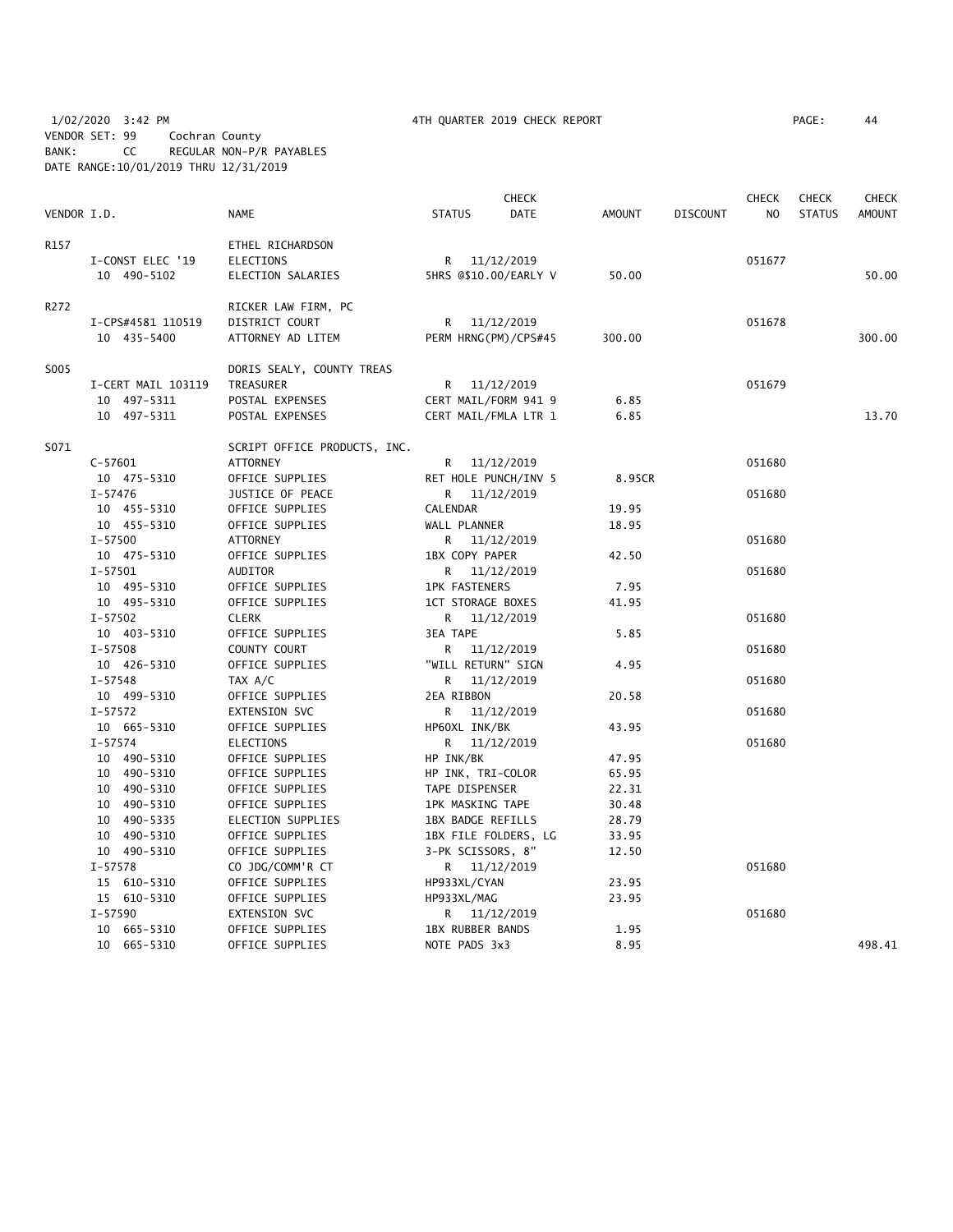1/02/2020 3:42 PM 4TH QUARTER 2019 CHECK REPORT PAGE: 45 VENDOR SET: 99 Cochran County BANK: CC REGULAR NON-P/R PAYABLES DATE RANGE:10/01/2019 THRU 12/31/2019

|             |                              |                                                    |               |              | <b>CHECK</b>          |               |                 | <b>CHECK</b>   | <b>CHECK</b>  | <b>CHECK</b>  |
|-------------|------------------------------|----------------------------------------------------|---------------|--------------|-----------------------|---------------|-----------------|----------------|---------------|---------------|
| VENDOR I.D. |                              | <b>NAME</b>                                        | <b>STATUS</b> |              | <b>DATE</b>           | <b>AMOUNT</b> | <b>DISCOUNT</b> | N <sub>O</sub> | <b>STATUS</b> | <b>AMOUNT</b> |
| S149        |                              | SHERIFFS' ASSOCIATION OF                           |               |              |                       |               |                 |                |               |               |
|             | I-20 DUES/DE LA CRUZ SHERIFF |                                                    |               | R 11/12/2019 |                       |               |                 | 051681         |               |               |
|             | 10 560-5481                  | DUES AND REGISTRATION                              |               |              | 2020 DUES/JORGE DE L  | 25.00         |                 |                |               | 25.00         |
| S326        |                              | JOHN H. SCHMIDT                                    |               |              |                       |               |                 |                |               |               |
|             | I-CONST ELEC '19             | <b>ELECTIONS</b>                                   |               | R 11/12/2019 |                       |               |                 | 051682         |               |               |
|             | 10 490-5102                  | ELECTION SALARIES                                  |               |              | 5HRS @\$10.00/EARLY V | 50.00         |                 |                |               |               |
|             | 10 490-5102                  | ELECTION SALARIES                                  |               | DELIVERY FEE |                       | 15.00         |                 |                |               | 65.00         |
| S379        |                              | SOUTH PLAINS FORENSIC PATHOLOG                     |               |              |                       |               |                 |                |               |               |
|             | $I - 5616$                   | JUSTICE OF PEACE                                   |               | R 11/12/2019 |                       |               |                 | 051683         |               |               |
|             | 10 455-5405                  | AUTOPSY                                            |               |              | LEV I/DARWIN MCBEE 1  | 2,200.00      |                 |                |               | 2,200.00      |
| S386        |                              | GILBERT SEPULBEDA                                  |               |              |                       |               |                 |                |               |               |
|             | I-DW#18643                   | <b>ACTIVITY BLDG</b>                               |               | R 11/12/2019 |                       |               |                 | 051684         |               |               |
|             | 10 000-4370.101              | RENT-ACTIVITY BUILDING                             |               |              | REF DEP FOR 11/2/19   | 150.00        |                 |                |               | 150.00        |
| S460        |                              | ELIJAH SAMARRON                                    |               |              |                       |               |                 |                |               |               |
|             | I-CONST ELEC '19             | ELECTIONS                                          | R             | 11/12/2019   |                       |               |                 | 051685         |               |               |
|             | 10 490-5102                  | ELECTION SALARIES                                  |               |              | 13.5HRS @\$10.00/BOX  | 135.00        |                 |                |               | 135.00        |
| S461        |                              | ZACHARIAH SAMARRON                                 |               |              |                       |               |                 |                |               |               |
|             | I-CONST ELEC '19             | <b>ELECTIONS</b>                                   | R             |              | 11/12/2019            |               |                 | 051686         |               |               |
|             | 10 490-5102                  | ELECTION SALARIES                                  |               |              | 13.5HRS @\$10.00/BOX  | 135.00        |                 |                |               | 135.00        |
| T009        |                              | TEXAS ASSOCIATION OF COUNTIES                      |               |              |                       |               |                 |                |               |               |
|             | I-237681                     | CO/DIST CLERK                                      |               | R 11/12/2019 |                       |               |                 | 051687         |               |               |
|             | 10 403-5427                  | CONTINUING EDUCATION                               |               |              | REGIS/WINTER CONF/SH  | 200.00        |                 |                |               | 200.00        |
| T081        |                              | TAC RISK MANAGEMENT POOL                           |               |              |                       |               |                 |                |               |               |
|             | I-NRDD-0005367               | LE&PO LIAB/CLAIM                                   |               | R 11/12/2019 |                       |               |                 | 051688         |               |               |
|             | 10 560-5497                  | OFFICERS' LIABILITY INSURANCE BAL DEDUCTIBLE/#PO20 |               |              |                       | 1,146.28      |                 |                |               | 1,146.28      |
| T083        |                              | TYLER TECHNOLOGIES, INC                            |               |              |                       |               |                 |                |               |               |
|             | I-025-276092                 | NON-DEPT'L                                         | R             |              | 11/12/2019            |               |                 | 051689         |               |               |
|             | 10 409-5411                  | MAINTENANCE CONTRACTS                              |               |              | MONTHLY NETWORK MAIN  | 220.50        |                 |                |               | 220.50        |
| T087        |                              | TEXAS DEPARTMENT OF HEALTH                         |               |              |                       |               |                 |                |               |               |
|             | I-2009538                    | <b>CLERK</b>                                       | R             |              | 11/12/2019            |               |                 | 051690         |               |               |
|             | 10 403-5310                  | OFFICE SUPPLIES                                    |               |              | 6 REMOTE BIRTH ACCES  | 10.98         |                 |                |               | 10.98         |
| T117        |                              | <b>COIE TRAGER</b>                                 |               |              |                       |               |                 |                |               |               |
|             | I-CONST ELEC '19             | ELECTIONS                                          |               | R 11/12/2019 |                       |               |                 | 051691         |               |               |
|             | 10 490-5102                  | ELECTION SALARIES                                  |               |              | 13.75HRS @\$10.00/BOX | 137.50        |                 |                |               |               |
|             | 10 490-5102                  | ELECTION SALARIES                                  |               | DELIVERY FEE |                       | 15.00         |                 |                |               | 152.50        |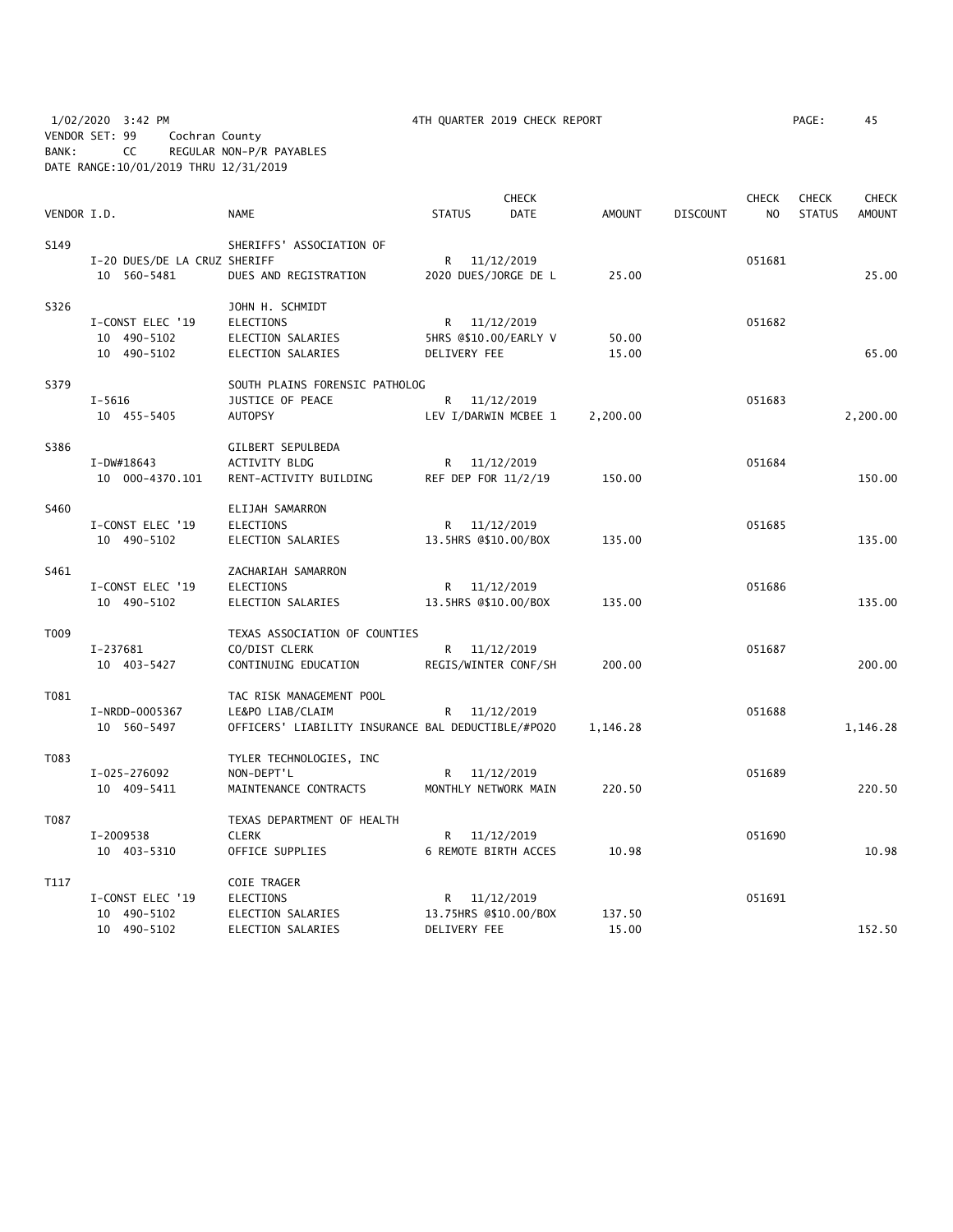## 1/02/2020 3:42 PM 4TH QUARTER 2019 CHECK REPORT PAGE: 46 VENDOR SET: 99 Cochran County BANK: CC REGULAR NON-P/R PAYABLES DATE RANGE:10/01/2019 THRU 12/31/2019

|             |                                      |                          |                     | <b>CHECK</b>          |        |                 | <b>CHECK</b>   | <b>CHECK</b>  | <b>CHECK</b>  |
|-------------|--------------------------------------|--------------------------|---------------------|-----------------------|--------|-----------------|----------------|---------------|---------------|
| VENDOR I.D. |                                      | <b>NAME</b>              | <b>STATUS</b>       | DATE                  | AMOUNT | <b>DISCOUNT</b> | N <sub>O</sub> | <b>STATUS</b> | <b>AMOUNT</b> |
| T307        |                                      | IMELDA TARANGO           |                     |                       |        |                 |                |               |               |
|             | I-CONST ELEC '19                     | <b>ELECTIONS</b>         |                     | R 11/12/2019          |        |                 | 051692         |               |               |
|             | 10 490-5102                          | ELECTION SALARIES        |                     | 13.75HRS @\$10.00/BOX | 137.50 |                 |                |               | 137.50        |
| U019        |                                      | UNITED SUPERMARKETS, INC |                     |                       |        |                 |                |               |               |
|             | I-5635 102419                        | JAIL                     |                     | R 11/12/2019          |        |                 | 051693         |               |               |
|             | 10 512-5333                          | FOOD-PRISONERS           | BARILLA LASAGNA/6   |                       | 13.14  |                 |                |               |               |
|             | 10 512-5333                          | FOOD-PRISONERS           | BREAD/6             |                       | 8.94   |                 |                |               |               |
|             | 10 512-5333                          | FOOD-PRISONERS           | SS CORN/24          |                       | 15.60  |                 |                |               |               |
|             | 10 512-5333                          | FOOD-PRISONERS           | IODIZED SALT/3      |                       | 2.37   |                 |                |               |               |
|             | 10 512-5333                          | FOOD-PRISONERS           | SS WAFERS/2         |                       | 3.98   |                 |                |               |               |
|             | 10 512-5333                          | FOOD-PRISONERS           | IMITATION VANILLA   |                       | 1.79   |                 |                |               |               |
|             | 10 512-5333                          | FOOD-PRISONERS           | 2 PK TOMATOES       |                       | 5.00   |                 |                |               |               |
|             | 10 512-5333                          | FOOD-PRISONERS           | DOLE GARDEN SALAD/2 |                       | 7.98   |                 |                |               |               |
|             | 10 512-5333                          | FOOD-PRISONERS           |                     | 2 DOLE SHREDDED LETT  | 5.00   |                 |                |               |               |
|             | 10 512-5333                          | FOOD-PRISONERS           | 6 GAL MILK          |                       | 15.00  |                 |                |               |               |
|             | 10 512-5333                          | FOOD-PRISONERS           | <b>DISC</b>         |                       | 7.88CR |                 |                |               | 70.92         |
| U036        |                                      | UNIFIRST HOLDINGS, INC.  |                     |                       |        |                 |                |               |               |
|             | I-831 2451870/RPLCMT JAIL/COURTHOUSE |                          | R.                  | 11/12/2019            |        |                 | 051694         |               |               |
|             | 10 510-5332                          | CUSTODIAL SUPPLIES       | 3 MATS 4x6          |                       | 10.89  |                 |                |               |               |
|             | 10 512-5392                          | MISCELLANEOUS SUPPLIES   |                     | 200 MICROFIBER TOWEL  | 42.00  |                 |                |               |               |
|             | 10 512-5392                          | MISCELLANEOUS SUPPLIES   | DEFE CHG            |                       | 14.60  |                 |                |               |               |
|             | 10 512-5392                          | MISCELLANEOUS SUPPLIES   | <b>DISC</b>         |                       | 7.49CR |                 |                |               |               |
|             | I-831 2454498/RPLCMT JAIL/COURTHOUSE |                          | R.                  | 11/12/2019            |        |                 | 051694         |               |               |
|             | 10 510-5332                          | CUSTODIAL SUPPLIES       | 3 MATS 4x6          |                       | 10.89  |                 |                |               |               |
|             | 10 512-5392                          | MISCELLANEOUS SUPPLIES   |                     | 200 MICROFIBER TOWEL  | 42.00  |                 |                |               |               |
|             | 10 512-5392                          | MISCELLANEOUS SUPPLIES   | DEFE CHG            |                       | 14.60  |                 |                |               |               |
|             | 10 512-5392                          | MISCELLANEOUS SUPPLIES   | <b>DISC</b>         |                       | 7.49CR |                 |                |               | 120.00        |
| V053        |                                      | VP PLUMBING INC.         |                     |                       |        |                 |                |               |               |
|             | $I-1904$                             | <b>COURTHOUSE</b>        | R.                  | 11/12/2019            |        |                 | 051695         |               |               |
|             | 10 510-5451                          | REPAIR                   |                     | RPR MOP SINK/COLD SI  | 110.00 |                 |                |               | 110.00        |
| W010        |                                      | WEST TEXAS GAS INC       |                     |                       |        |                 |                |               |               |
|             | I-020036001501 11/19 PARK/SHOP       |                          |                     | R 11/12/2019          |        |                 | 051696         |               |               |
|             | 10 660-5440                          | UTILITIES & IRRIGATION   |                     | GAS SVC 10/2-10/28/1  | 9.54   |                 |                |               |               |
|             | 10 660-5440                          | UTILITIES & IRRIGATION   | <b>GRIP CHG</b>     |                       | 4.61   |                 |                |               |               |
|             | I-020036002501 11/19 PARK/SHOWBARN   |                          |                     | R 11/12/2019          |        |                 | 051696         |               |               |
|             | 10 660-5440                          | UTILITIES & IRRIGATION   |                     | GAS SVC 10/2-10/29/1  | 13.06  |                 |                |               |               |
|             | 10 660-5440                          | UTILITIES & IRRIGATION   | <b>GRIP CHG</b>     |                       | 11.84  |                 |                |               |               |
|             | I-020049022001 11/19 PREC 3          |                          |                     | R 11/12/2019          |        |                 | 051696         |               |               |
|             | 15 623-5440                          | UTILITIES                |                     | GAS SVC 10/2-10/28/1  | 13.06  |                 |                |               |               |
|             | 15 623-5440                          | UTILITIES                | GRIP CHG            |                       | 11.84  |                 |                |               | 63.95         |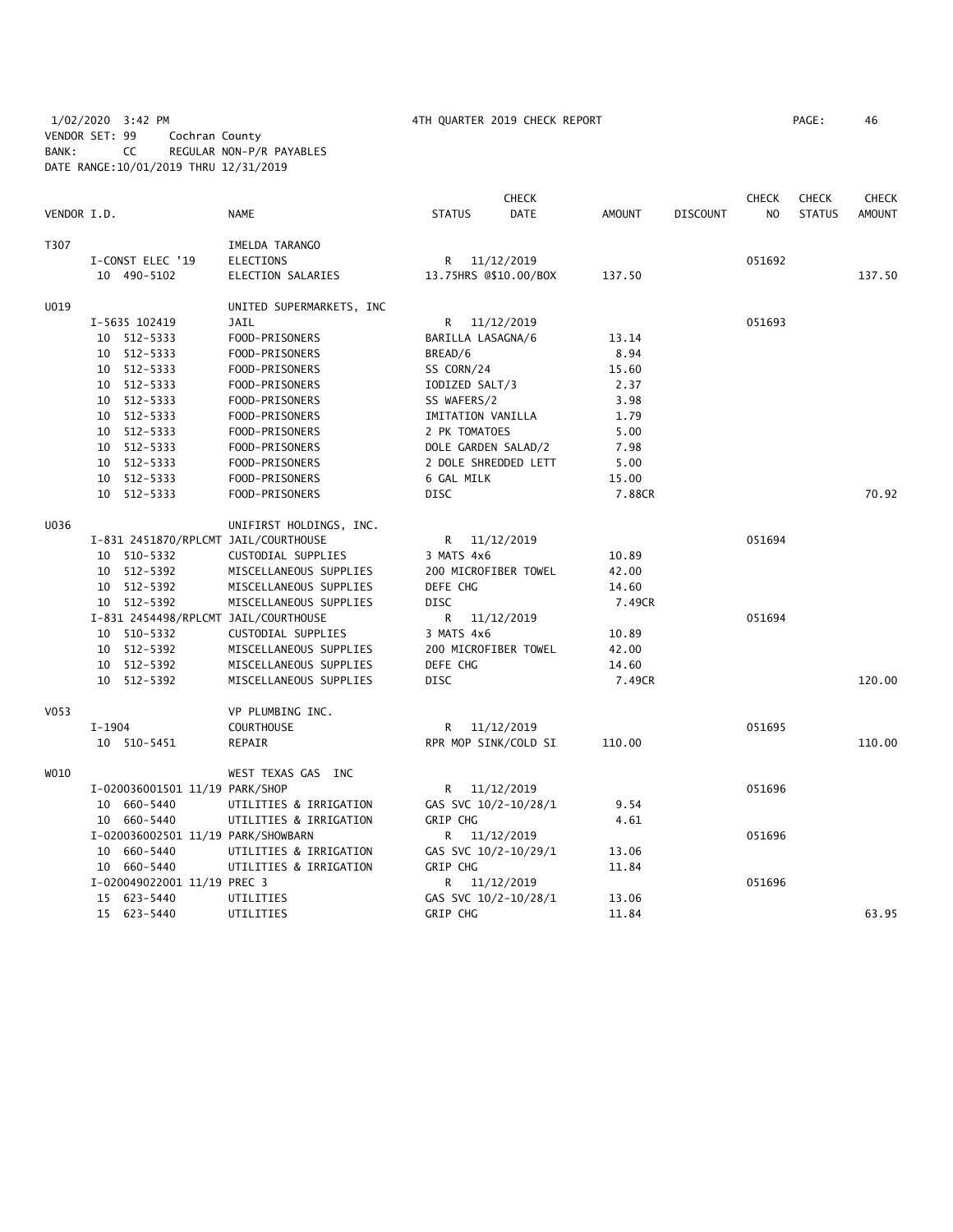1/02/2020 3:42 PM 4TH QUARTER 2019 CHECK REPORT PAGE: 47 VENDOR SET: 99 Cochran County BANK: CC REGULAR NON-P/R PAYABLES DATE RANGE:10/01/2019 THRU 12/31/2019

| VENDOR I.D. |          |                    | <b>NAME</b>                                        | <b>STATUS</b>        | <b>CHECK</b><br><b>DATE</b> | <b>AMOUNT</b> | <b>DISCOUNT</b> | <b>CHECK</b><br>N <sub>O</sub> | <b>CHECK</b><br><b>STATUS</b> | <b>CHECK</b><br><b>AMOUNT</b> |
|-------------|----------|--------------------|----------------------------------------------------|----------------------|-----------------------------|---------------|-----------------|--------------------------------|-------------------------------|-------------------------------|
| W193        |          |                    | WESTWARD AUTOMOTIVE REPAIR LLC                     |                      |                             |               |                 |                                |                               |                               |
|             | $I-1008$ |                    | SHERIFF                                            | R                    | 11/12/2019                  |               |                 | 051697                         |                               |                               |
|             |          | 10 560-5451        | MACHINERY-NON-OFFICE REPAIR                        | FRONT DISC PADS/CHRG |                             | 82.50         |                 |                                |                               |                               |
|             | 10       | 560-5451           | MACHINERY-NON-OFFICE REPAIR                        | REAR DISC PADS       |                             | 82.50         |                 |                                |                               |                               |
|             |          | 10 560-5451        | MACHINERY-NON-OFFICE REPAIR                        | HZRD WASTE FEE       |                             | 2.65          |                 |                                |                               |                               |
|             | 10       | 560-5451           | MACHINERY-NON-OFFICE REPAIR                        | RPL BRAKE PADS/FR    |                             | 89.98         |                 |                                |                               |                               |
|             | 10       | 560-5451           | MACHINERY-NON-OFFICE REPAIR                        | RPL BRAKE PADS/REAR  |                             | 78.67         |                 |                                |                               |                               |
|             | 10       | 560-5451           | MACHINERY-NON-OFFICE REPAIR                        | OIL CHG/CK FLUIDS    |                             | 20.00         |                 |                                |                               | 356.30                        |
| W243        |          |                    | WANDA'S DESIGNS AND EMBROIDERY                     |                      |                             |               |                 |                                |                               |                               |
|             | I-17846  |                    | SHERIFF                                            | R                    | 11/12/2019                  |               |                 | 051698                         |                               |                               |
|             | 10       | 560-5205           | UNIFORMS                                           | 2 KHAKI SHIRTS       |                             | 69.98         |                 |                                |                               |                               |
|             | 10       | 560-5205           | UNIFORMS                                           | 2 EMBROIDERY FEE     |                             | 40.00         |                 |                                |                               |                               |
|             | 10       | 560-5205           | UNIFORMS                                           | 2 BADGE ATTACH       |                             | 10.00         |                 |                                |                               |                               |
|             | 10       | 560-5205           | UNIFORMS                                           | 2 NAME TAG           |                             | 18.00         |                 |                                |                               |                               |
|             | 10       | 560-5205           | UNIFORMS                                           | 2 BADGE              |                             | 4.00          |                 |                                |                               |                               |
|             | 10       | 560-5205           | UNIFORMS                                           | 3 PANTS              |                             | 89.97         |                 |                                |                               |                               |
|             |          | 10 560-5205        | UNIFORMS                                           | 3 EMBROIDERY PANTS   |                             | 22.50         |                 |                                |                               |                               |
|             | I-17906  |                    | SHERIFF                                            | R                    | 11/12/2019                  |               |                 | 051698                         |                               |                               |
|             | 10       | 560-5205           | UNIFORMS                                           | 2 JACKETS/SCOTT, CHR |                             | 83.96         |                 |                                |                               |                               |
|             |          | 10 560-5205        | UNIFORMS                                           | 2 EMBROIDERY         |                             | 40.00         |                 |                                |                               | 378.41                        |
| C015        |          |                    | COCHRAN COUNTY SENIOR                              |                      |                             |               |                 |                                |                               |                               |
|             |          | I-NOV 2019 INSTLMT | SENIOR CITIZENS                                    | R                    | 11/12/2019                  |               |                 | 051699                         |                               |                               |
|             |          | 10 663-5418        | SENIOR CITIZENS CONTRACT                           | NOVEMBER 2019        |                             | 6,250.00      |                 |                                |                               | 6,250.00                      |
| N082        |          |                    | NETDATA                                            |                      |                             |               |                 |                                |                               |                               |
|             |          | I-ND-001051        | CLERK/SHERIFF/JP/CO,DIST CT                        | R                    | 11/13/2019                  |               |                 | 051700                         |                               |                               |
|             |          | 10 403-5571        | CAPITAL OUTLAY                                     | PARTIAL/NETDATA SERV |                             | 10,000.00     |                 |                                |                               |                               |
|             |          | 22 403-5499        | CNTY CLERK R.M. & P LGC118.05 PARTIAL/NETDATA SERV |                      |                             | 6,800.00      |                 |                                |                               |                               |
|             |          | 10 560-5571        | CAPITAL OUTLAY                                     | PARTIAL/NETDATA SERV |                             | 16,800.00     |                 |                                |                               |                               |
|             |          | 10 455-5571        | CAPITAL OUTLAY                                     | PARTIAL/NETDATA SERV |                             | 6,300.00      |                 |                                |                               |                               |
|             |          | 10 426-5310        | OFFICE SUPPLIES                                    | PARTIAL/NETDATA SERV |                             | 1,050.00      |                 |                                |                               |                               |
|             |          | 10 435-5310        | OFFICE SUPPLIES                                    | PARTIAL/NETDATA SERV |                             | 1,050.00      |                 |                                |                               | 42,000.00                     |
| R012        |          |                    | ROAD & BRIDGE FUND                                 |                      |                             |               |                 |                                |                               |                               |
|             |          | I-CORR DEP#18645   | TAX A/C                                            | R                    | 11/18/2019                  |               |                 | 051701                         |                               |                               |
|             |          | 10 000-4340.500    | TAX ASSESSOR/COLLECTOR                             | CE TAC WKLY CO HWY C |                             | 1,590.00      |                 |                                |                               | 1,590.00                      |
| A133        |          |                    | ALLIED COMPLIANCE SERVICE                          |                      |                             |               |                 |                                |                               |                               |
|             |          | I-LB52301          | COMMISSIONERS COURT                                | R                    | 11/26/2019                  |               |                 | 051723                         |                               |                               |
|             |          | 15 610-5499        | MISCELLANEOUS                                      | 1 DOT RANDOM TEST PR |                             |               |                 |                                |                               |                               |
|             |          | 15 610-5499        | MISCELLANEOUS                                      | ON-SITE FEE          |                             | 70.00         |                 |                                |                               | 70.00                         |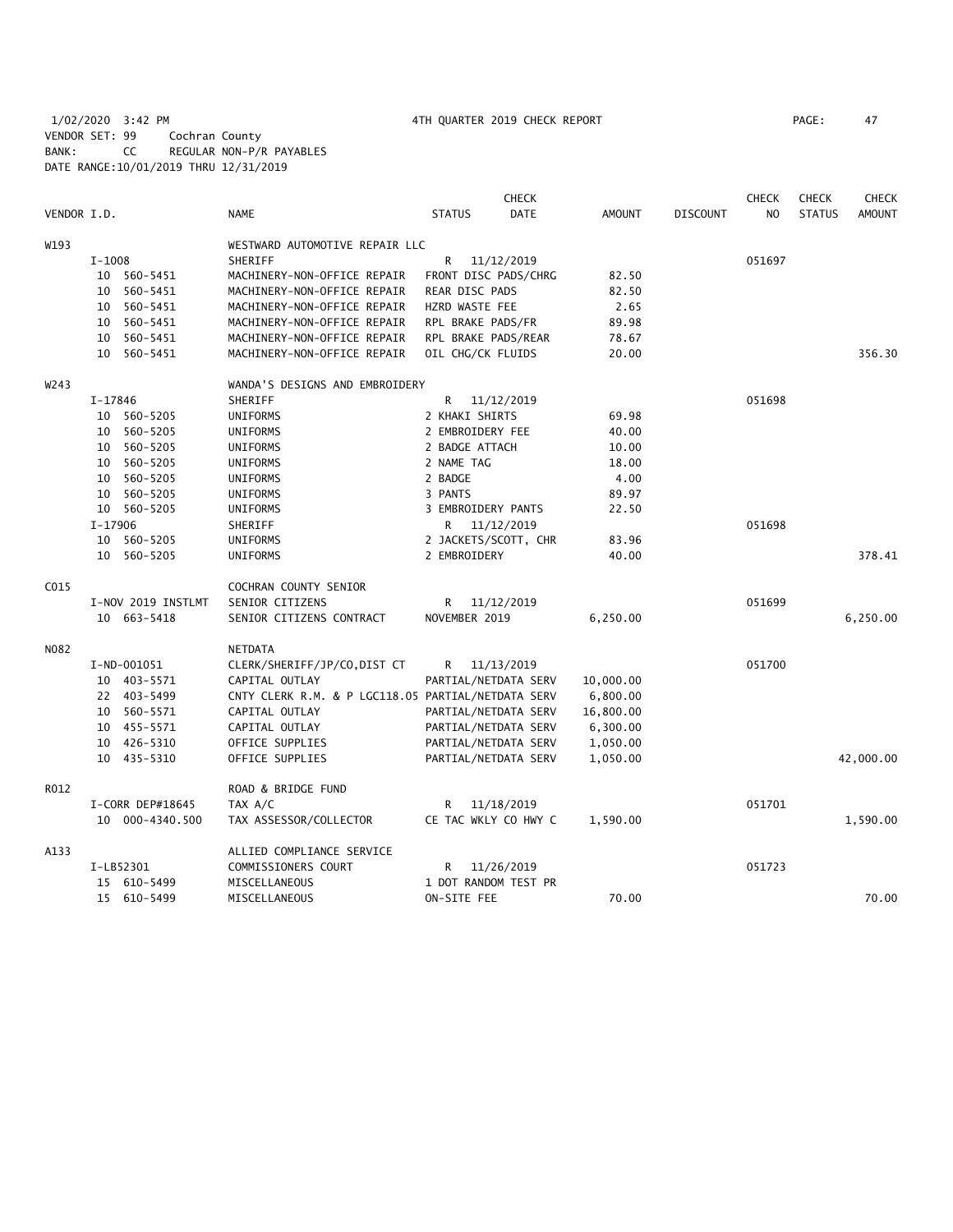|             |                 |                           |                      | <b>CHECK</b>                |               |                 | <b>CHECK</b>   | <b>CHECK</b>  | <b>CHECK</b>  |
|-------------|-----------------|---------------------------|----------------------|-----------------------------|---------------|-----------------|----------------|---------------|---------------|
| VENDOR I.D. |                 | <b>NAME</b>               | <b>STATUS</b>        | <b>DATE</b>                 | <b>AMOUNT</b> | <b>DISCOUNT</b> | N <sub>O</sub> | <b>STATUS</b> | <b>AMOUNT</b> |
| A178        |                 | AMAZON                    |                      |                             |               |                 |                |               |               |
|             | C-433846674445  | LIBRARY                   | R <sub>a</sub>       | 11/26/2019                  |               |                 | 051724         |               |               |
|             | 10 650-5590     | <b>BOOKS</b>              |                      | RET REBEL:A LEGEND N        | 13.39CR       |                 |                |               |               |
|             | C-694997763578  | AUDITOR/TREASURER         | R                    | 11/26/2019                  |               |                 | 051724         |               |               |
|             | 10 495-5310     | OFFICE SUPPLIES           |                      | 1/2 RET 500GB DATA D        | 48.50CR       |                 |                |               |               |
|             | 10 495-5310     | OFFICE SUPPLIES           | 1/2 REF SHIPPING     |                             | 3.00CR        |                 |                |               |               |
|             | 10 497-5310     | OFFICE SUPPLIES           |                      | 1/2 RET 500GB DATA D        | 48.50CR       |                 |                |               |               |
|             | 10 497-5310     | OFFICE SUPPLIES           | 1/2 REF SHIPPING     |                             | 2.99CR        |                 |                |               |               |
|             | I-438435693659  | LIBRARY                   |                      | R 11/26/2019                |               |                 | 051724         |               |               |
|             | 10 650-5590     | <b>BOOKS</b>              | THE LAST DRAGON      |                             | 18.99         |                 |                |               |               |
|             | 10 650-5590     | <b>BOOKS</b>              | NINTH HOUSE          |                             | 16.79         |                 |                |               |               |
|             | 10 650-5590     | <b>BOOKS</b>              |                      | DORI DIARIES 14: TALE       | 18.00         |                 |                |               |               |
|             | 10 650-5310     | OFFICE SUPPLIES           |                      | <b>İCLEVER BLUETOOTH KE</b> | 32.99         |                 |                |               |               |
|             | 10 650-5590     | <b>BOOKS</b>              | THE 19TH CHRISTMAS   |                             | 17.40         |                 |                |               |               |
|             | 10 650-5590     | <b>BOOKS</b>              | IMAGINARY FRIEND     |                             | 17.99         |                 |                |               |               |
|             | 10 650-5590     | <b>BOOKS</b>              |                      | TWICE IN A BLUE MOON        | 25.96         |                 |                |               |               |
|             | 10 650-5590     | <b>BOOKS</b>              |                      | THE GIVERS OF STARS:        | 16.80         |                 |                |               |               |
|             | 10 650-5310     | OFFICE SUPPLIES           |                      | CAT 6 ETHERNET CABLE        | 9.59          |                 |                |               |               |
|             | 10 650-5590     | <b>BOOKS</b>              | SHIPPING             |                             | 3.30          |                 |                |               |               |
|             | I-448876554753  | NON-DEPT'L/HEALTHY COUNTY |                      | R 11/26/2019                |               |                 | 051724         |               |               |
|             | 10 000-4380.200 | OTHER [MISCELLANEOUS]     |                      | 5 MEM FOAM/GEL LUMBA        | 134.75        |                 |                |               |               |
|             | I-458356693446  | AUDITOR/TREASURER         | R.                   | 11/26/2019                  |               |                 | 051724         |               |               |
|             | 10 495-5310     | OFFICE SUPPLIES           | 1/2 500GB DATA DISK; |                             | 48.50         |                 |                |               |               |
|             | 10 495-5310     | OFFICE SUPPLIES           | 1/2 SHIPPING         |                             | 3.00          |                 |                |               |               |
|             | 10 497-5310     | OFFICE SUPPLIES           |                      | 1/2 500GB DATA DISK/        | 48.50         |                 |                |               |               |
|             | 10 497-5310     | OFFICE SUPPLIES           | 1/2 SHIPPING         |                             | 2.99          |                 |                |               |               |
|             | I-463568696534  | <b>EXTENSION SVC</b>      |                      | R 11/26/2019                |               |                 | 051724         |               |               |
|             | 10 665-5310     | OFFICE SUPPLIES           |                      | BONSAII CROSS-CUT SH        | 54.99         |                 |                |               |               |
|             | 10 665-5310     | OFFICE SUPPLIES           |                      | HP DESKJET 3755 COMP        | 59.89         |                 |                |               |               |
|             | I-599979533735  | JUVENILE PROBATION        | R                    | 11/26/2019                  |               |                 | 051724         |               |               |
|             | 17 573-5499     | OPERATING EXPENSES        |                      | 1 MULTI-PACK COLOR I        | 63.99         |                 |                |               |               |
|             | I-999763638538  | AUDITOR/TREASURER         | R.                   | 11/26/2019                  |               |                 | 051724         |               |               |
|             | 10 495-5310     | OFFICE SUPPLIES           | 500GB HP DATA DISK   |                             | 115.00        |                 |                |               |               |
|             | 10 497-5310     | OFFICE SUPPLIES           | 500GB HP DATA DISK   |                             | 115.00        |                 |                |               | 708.04        |
| B026        |                 | BLEDSOE WATER SUPPLY CORP |                      |                             |               |                 |                |               |               |
|             | $I-3004$ 11/19  | PREC 3                    | R.                   | 11/26/2019                  |               |                 | 051726         |               |               |
|             | 15 623-5440     | UTILITIES                 |                      | 185GL WATER OCT 2019        | 22.00         |                 |                |               |               |
|             | 15 623-5440     | UTILITIES                 | ASSESSMENT FEE       |                             | 0.11          |                 |                |               | 22.11         |
| B198        |                 | BLAINE INDUSTRIAL SUPPLY  |                      |                             |               |                 |                |               |               |
|             | I-S4845253.001  | <b>COURTHOUSE</b>         | R.                   | 11/26/2019                  |               |                 | 051727         |               |               |
|             | 10 510-5332     | CUSTODIAL SUPPLIES        |                      | 10EA BLACK UTILITY P        | 12.92         |                 |                |               |               |
|             | 10 510-5332     | CUSTODIAL SUPPLIES        |                      | 3EA FLOOR PAD HOLDER        | 39.37         |                 |                |               |               |
|             | 10 510-5332     | CUSTODIAL SUPPLIES        |                      | 3EA BROOM HANDLE, WO        | 9.55          |                 |                |               |               |
|             | 10 510-5332     | CUSTODIAL SUPPLIES        | 1EA ANGLE BROOM, LG  |                             | 9.43          |                 |                |               |               |
|             | 10 510-5332     | CUSTODIAL SUPPLIES        |                      | 1CS CAN LINER, CLR 3        | 71.25         |                 |                |               |               |

10 510-5332 CUSTODIAL SUPPLIES 1CS PAPER TOWEL 28.89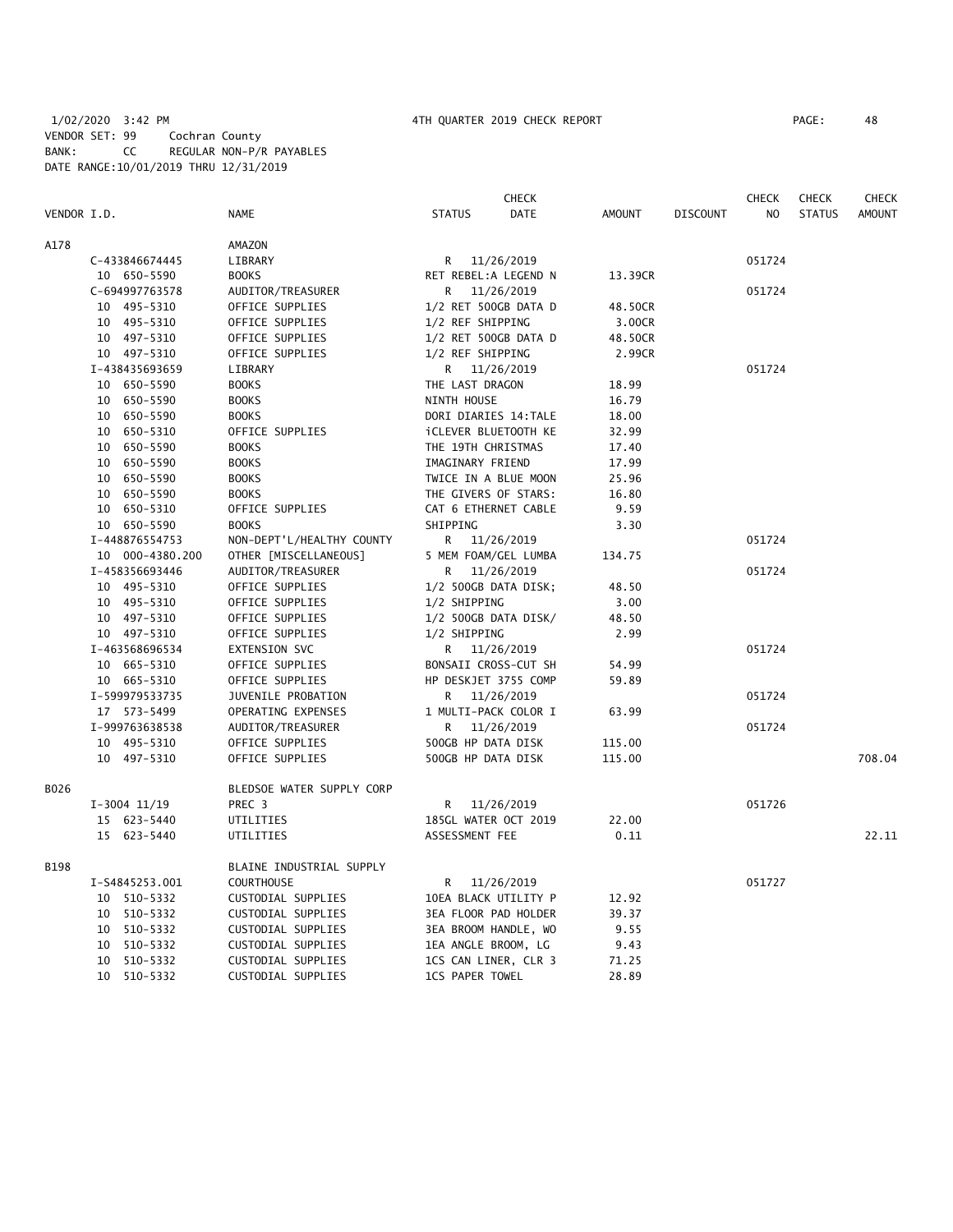1/02/2020 3:42 PM 4TH QUARTER 2019 CHECK REPORT PAGE: 49 VENDOR SET: 99 Cochran County BANK: CC REGULAR NON-P/R PAYABLES DATE RANGE:10/01/2019 THRU 12/31/2019

|                  |    |                                |                                |               | <b>CHECK</b>          |           |                 | <b>CHECK</b> | <b>CHECK</b>  | <b>CHECK</b>  |
|------------------|----|--------------------------------|--------------------------------|---------------|-----------------------|-----------|-----------------|--------------|---------------|---------------|
| VENDOR I.D.      |    |                                | <b>NAME</b>                    | <b>STATUS</b> | <b>DATE</b>           | AMOUNT    | <b>DISCOUNT</b> | NO.          | <b>STATUS</b> | <b>AMOUNT</b> |
| B198             |    |                                | BLAINE INDUSTRIAL SUPPLY       | (CONT)        |                       |           |                 |              |               |               |
|                  |    | I-S4845253.001                 | <b>COURTHOUSE</b>              | R             | 11/26/2019            |           |                 | 051727       |               |               |
|                  |    | 10 510-5332                    | CUSTODIAL SUPPLIES             |               | 1CS 1-PLY TOWEL, WH   | 56.56     |                 |              |               | 227.97        |
| C065             |    |                                | CITY OF WHITEFACE F D          |               |                       |           |                 |              |               |               |
|                  |    | I-OCT 2019                     | PUBLIC SAFETY*OTHER            | R             | 11/26/2019            |           |                 | 051728       |               |               |
|                  |    | 10 580-5414                    | FIRE PROTECTION CONTRACTS      |               | 5miS FM1780/ PWRLINE  | 350.00    |                 |              |               |               |
|                  |    | 10 580-5414                    | FIRE PROTECTION CONTRACTS      |               | FM597/CR235; GRASS 10 | 350.00    |                 |              |               |               |
|                  |    | 10 580-5414                    | FIRE PROTECTION CONTRACTS      |               | SH214/FM1585;GRASS 1  | 350.00    |                 |              |               | 1,050.00      |
| C <sub>253</sub> |    |                                | COCHRAN COUNTY MONEY MKT       |               |                       |           |                 |              |               |               |
|                  |    | I-ADD'L DEP SAF 2019 ALL DEPTS |                                | R             | 11/26/2019            |           |                 | 051729       |               |               |
|                  | 10 | 400-5203                       | RETIREMENT                     |               | Add'l dep to SAF-Cnt  | 3,583.23  |                 |              |               |               |
|                  |    | 10 403-5203                    | RETIREMENT                     |               | Add'l dep to SAF-Cle  | 4,936.78  |                 |              |               |               |
|                  |    | 10 435-5203                    | RETIREMENT                     |               | Add'l dep to SAF-Dis  | 990.01    |                 |              |               |               |
|                  | 10 | 455-5203                       | RETIREMENT                     |               | Add'l dep to SAF-Jus  | 2,340.26  |                 |              |               |               |
|                  |    | 10 475-5203                    | RETIREMENT                     |               | Add'l dep to SAF-Cnt  | 5,676.76  |                 |              |               |               |
|                  | 10 | 476-5203                       | RETIREMENT                     |               | Add'l dep to SAF-Dis  | 889.93    |                 |              |               |               |
|                  | 10 | 490-5203.001                   | RETIREMENT                     |               | Add'l dep to SAF-Ele  | 382.65    |                 |              |               |               |
|                  | 10 | 495-5203                       | RETIREMENT                     |               | Add'l dep to SAF-Aud  | 3,970.16  |                 |              |               |               |
|                  | 10 | 497-5203                       | RETIREMENT                     |               | Add'l dep to SAF-Tre  | 2,861.66  |                 |              |               |               |
|                  | 10 | 499-5203                       | RETIREMENT                     |               | Add'l dep to SAF-Tax  | 6,117.27  |                 |              |               |               |
|                  | 10 | 510-5203                       | RETIREMENT                     |               | Add'l dep to SAF-Cou  | 1,664.15  |                 |              |               |               |
|                  | 10 | 512-5203                       | RETIREMENT                     |               | Add'l dep to SAF-Jai  | 7,495.96  |                 |              |               |               |
|                  | 10 | 516-5203                       | RETIREMENT                     |               | Add'l dep to SAF-Cem  | 2,043.25  |                 |              |               |               |
|                  | 10 | 550-5203                       | RETIREMENT                     |               | Add'l dep to SAF-Con  | 1,799.53  |                 |              |               |               |
|                  | 10 | 560-5203                       | RETIREMENT                     |               | Add'l dep to SAF-She  | 21,422.46 |                 |              |               |               |
|                  | 10 | 650-5203                       | RETIREMENT                     |               | Add'l dep to SAF-Lib  | 1,963.46  |                 |              |               |               |
|                  | 10 | 652-5203                       | RETIREMENT                     |               | Add'l dep to SAF-Mus  | 97.89     |                 |              |               |               |
|                  | 10 | 660-5203                       | RETIREMENT                     |               | Add'l dep to SAF-Par  | 1,356.38  |                 |              |               |               |
|                  | 10 | 662-5203                       | RETIREMENT                     |               | Add'l dep to SAF-Act  | 1,845.74  |                 |              |               |               |
|                  | 10 | 665-5203                       | RETIREMENT                     |               | Add'l dep to SAF-Ext  | 1,913.72  |                 |              |               |               |
|                  | 15 | 610-5203                       | RETIREMENT                     |               | Add'l dep to SAF-Com  | 9,588.43  |                 |              |               |               |
|                  | 15 | 621-5203                       | RETIREMENT                     |               | Add'l dep to SAF-Pre  | 4,057.05  |                 |              |               |               |
|                  |    | 15 622-5203                    | RETIREMENT                     |               | Add'l dep to SAF-Pre  | 4,073.51  |                 |              |               |               |
|                  | 15 | 623-5203                       | RETIREMENT                     |               | Add'l dep to SAF-Pre  | 4,154.96  |                 |              |               |               |
|                  | 15 | 624-5203                       | RETIREMENT                     |               | Add'l dep to SAF-Pre  | 4,193.48  |                 |              |               |               |
|                  |    | 30 518-5203                    | RETIREMENT                     |               | Add'l dep to SAF-Air  | 581.32    |                 |              |               | 100,000.00    |
| C340             |    |                                | COUNTY INFORMATION RESOURCE AG |               |                       |           |                 |              |               |               |
|                  |    | I-S0P011546                    | NON-DEPT'L                     | R             | 11/26/2019            |           |                 | 051730       |               |               |
|                  |    | 10 409-5420                    | TELECOMMUNICATIONS             |               | 33 EMAIL ACCOUNTS OC  | 66.00     |                 |              |               | 66.00         |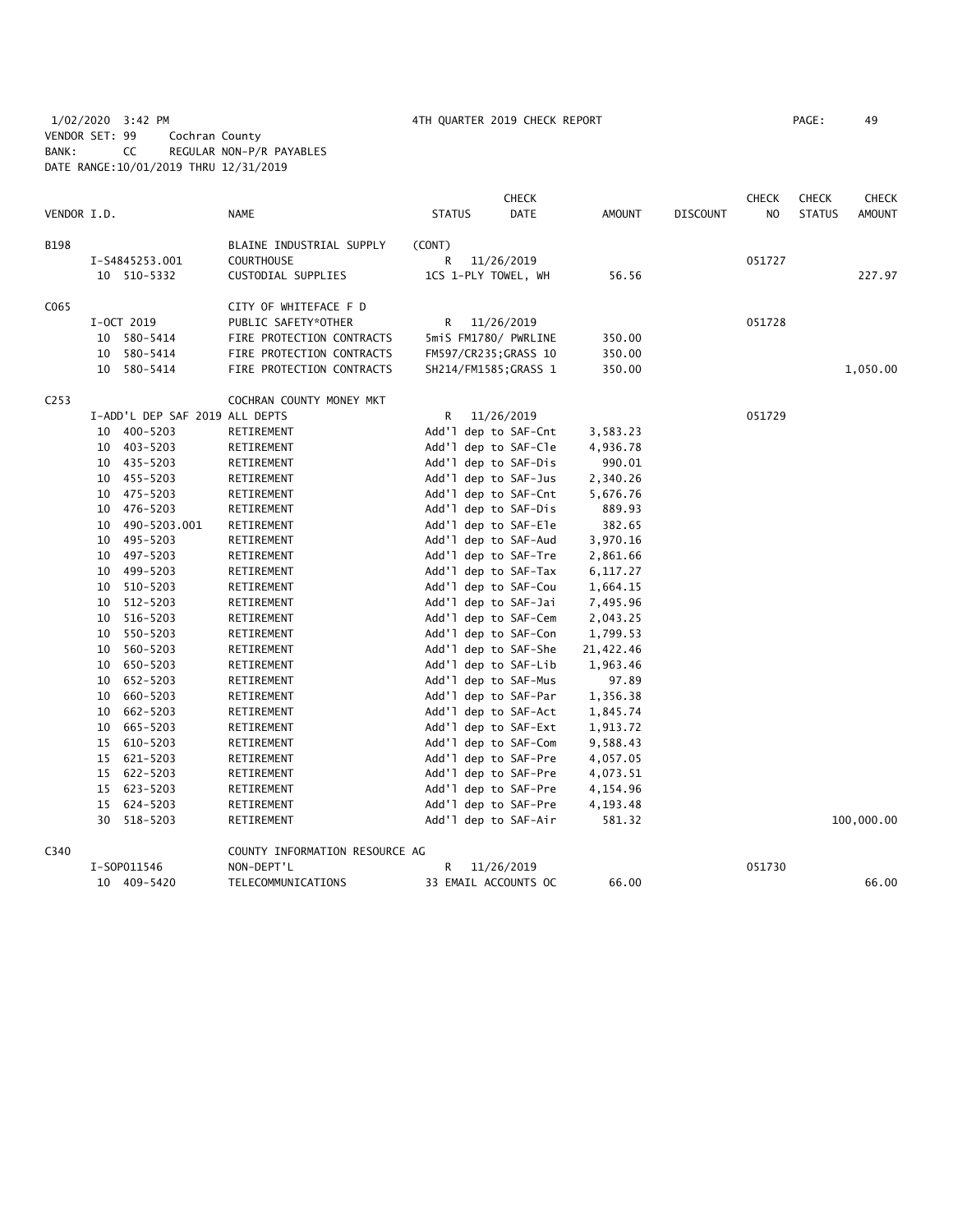|                  |                                   |                                   |                           | <b>CHECK</b> |               |                 | <b>CHECK</b> | <b>CHECK</b>  | <b>CHECK</b>  |
|------------------|-----------------------------------|-----------------------------------|---------------------------|--------------|---------------|-----------------|--------------|---------------|---------------|
| VENDOR I.D.      |                                   | <b>NAME</b>                       | <b>STATUS</b>             | DATE         | <b>AMOUNT</b> | <b>DISCOUNT</b> | NO.          | <b>STATUS</b> | <b>AMOUNT</b> |
| C <sub>352</sub> |                                   | GABRIELA CERROS                   |                           |              |               |                 |              |               |               |
|                  | I-INTERP FEE/#4581                | DISTRICT COURT                    | R                         | 11/26/2019   |               |                 | 051731       |               |               |
|                  | 10 435-5499                       | MISCELLANEOUS                     | INTERP FEE 111319/CP      |              | 50.00         |                 |              |               | 50.00         |
| C417             |                                   | PAULA CERVERA                     |                           |              |               |                 |              |               |               |
|                  | I-#4588/INTERP FEE                | DISTRICT COURT                    | R                         | 11/26/2019   |               |                 | 051732       |               |               |
|                  | 10 435-5499                       | MISCELLANEOUS                     | INTERP FEE 112219/#4      |              | 50.00         |                 |              |               | 50.00         |
| C901             |                                   | COCHRAN COUNTY FEEDYARD           |                           |              |               |                 |              |               |               |
|                  | I-ESTRAY 112219                   | SHERIFF                           | R                         | 11/26/2019   |               |                 | 051733       |               |               |
|                  | 10 560-5499                       | MISCELLANEOUS                     | 45 DAS FEED/RED STEE      |              | 157.50        |                 |              |               | 157.50        |
| D048             |                                   | DATA-LINE OFFICE SYSTEMS          |                           |              |               |                 |              |               |               |
|                  | I-IN107668                        | LIBRARY                           | R.                        | 11/26/2019   |               |                 | 051734       |               |               |
|                  | 10 650-5411                       | MAINTENANCE CONTRACTS             | COPIER MAINT 11/21-1      |              | 37.50         |                 |              |               |               |
|                  | 10 650-5411                       | MAINTENANCE CONTRACTS             | 233 COLOR COPIES 10/      |              | 23.30         |                 |              |               |               |
|                  | I-IN107819                        | EXTENSION SVC                     | R                         | 11/26/2019   |               |                 | 051734       |               |               |
|                  | 10 665-5411                       | MAINTENANCE CONTRACTS             | COPIER MAINT 11/5-12      |              | 33.00         |                 |              |               | 93.80         |
| D182             |                                   | RYAN DAVIS                        |                           |              |               |                 |              |               |               |
|                  | I-SEX OFNDR SCH 19                | SHERIFF                           | R                         | 11/26/2019   |               |                 | 051735       |               |               |
|                  | 10 560-5427                       | CONTINUING EDUCATION              | 1244 MI TO/FR GLVSTN      |              | 721.52        |                 |              |               | 721.52        |
| D196             |                                   | JORGE DE LA CRUZ, SHERIFF         |                           |              |               |                 |              |               |               |
|                  | I-17 CHEV#7808/2020               | SHERIFF                           | R                         | 11/26/2019   |               |                 | 051736       |               |               |
|                  | 10 560-5451                       | MACHINERY-NON-OFFICE REPAIR       | ST INSP FEE/17 CHEV       |              | 7.50          |                 |              |               |               |
|                  | I-GRO 112519                      | JAIL                              | R                         | 11/26/2019   |               |                 | 051736       |               |               |
|                  | 10 512-5333                       | FOOD-PRISONERS                    | BANANAS/ALLSUP'S 11/      |              | 0.75          |                 |              |               |               |
|                  | 10 512-5333                       | FOOD-PRISONERS                    | 2PK ONIONS                |              | 0.99          |                 |              |               |               |
|                  | 10 512-5333                       | FOOD-PRISONERS                    | 1 BAG ICE, ALLSUP'S       |              | 1.99          |                 |              |               |               |
|                  | 10 512-5333                       | FOOD-PRISONERS                    | SALES TAX!!               |              | 0.15          |                 |              |               |               |
|                  | 10 512-5333                       | FOOD-PRISONERS                    | 2PK ONIONS/ALLSUP'S       |              | 0.99          |                 |              |               |               |
|                  | 10 512-5333                       | FOOD-PRISONERS                    | 2PK TOMATOES              |              | 1.39          |                 |              |               |               |
|                  | 10 512-5333                       | FOOD-PRISONERS                    | LETTUCE/ALLSUP'S 11/      |              | 3.99          |                 |              |               |               |
|                  | 10 512-5333                       | FOOD-PRISONERS                    | BAKING POWDER/ALLSUP      |              | 2.39          |                 |              |               |               |
|                  | I-SEX OFFNDR SCH '19 SHERIFF      |                                   | R                         | 11/26/2019   |               |                 | 051736       |               |               |
|                  | 10 560-5427                       | CONTINUING EDUCATION              | MEALS 11/17-22; RYAN,     |              | 244.64        |                 |              |               |               |
|                  | $I-XPRT$ 11/19/19                 | JAIL                              | R                         | 11/26/2019   |               |                 | 051736       |               |               |
|                  | 10 512-5499                       | MISCELLANEOUS                     | XPRT MEALS/JOY, ELIDA     |              | 29.83         |                 |              |               |               |
|                  | I-XPRT/WILLIAMS 1115 JAIL         |                                   | R.                        | 11/26/2019   |               |                 | 051736       |               |               |
|                  | 10 512-5499                       | MISCELLANEOUS                     | XPRT JOY/MEALS-ELIDA      |              | 26.24         |                 |              |               | 320.85        |
| D <sub>207</sub> |                                   | DUFFY LAW FIRM, PC                |                           |              |               |                 |              |               |               |
|                  | I-#6429/J WILLIAMS                | COUNTY COURT                      | R                         | 11/26/2019   |               |                 | 051737       |               |               |
|                  | 10 426-5400                       | ATTORNEY AD LITEM                 | PLEA(M)/JOY LEANN WI      |              | 200.00        |                 |              |               |               |
|                  | $I$ -#6449/C M ELMORE             | COUNTY COURT                      | R                         | 11/26/2019   |               |                 | 051737       |               |               |
|                  | 10 426-5400<br>I-#6465/C M ELMORE | ATTORNEY AD LITEM<br>COUNTY COURT | PLEA(M)/CHARLES M EL<br>R | 11/26/2019   | 200.00        |                 | 051737       |               |               |
|                  |                                   |                                   |                           |              |               |                 |              |               |               |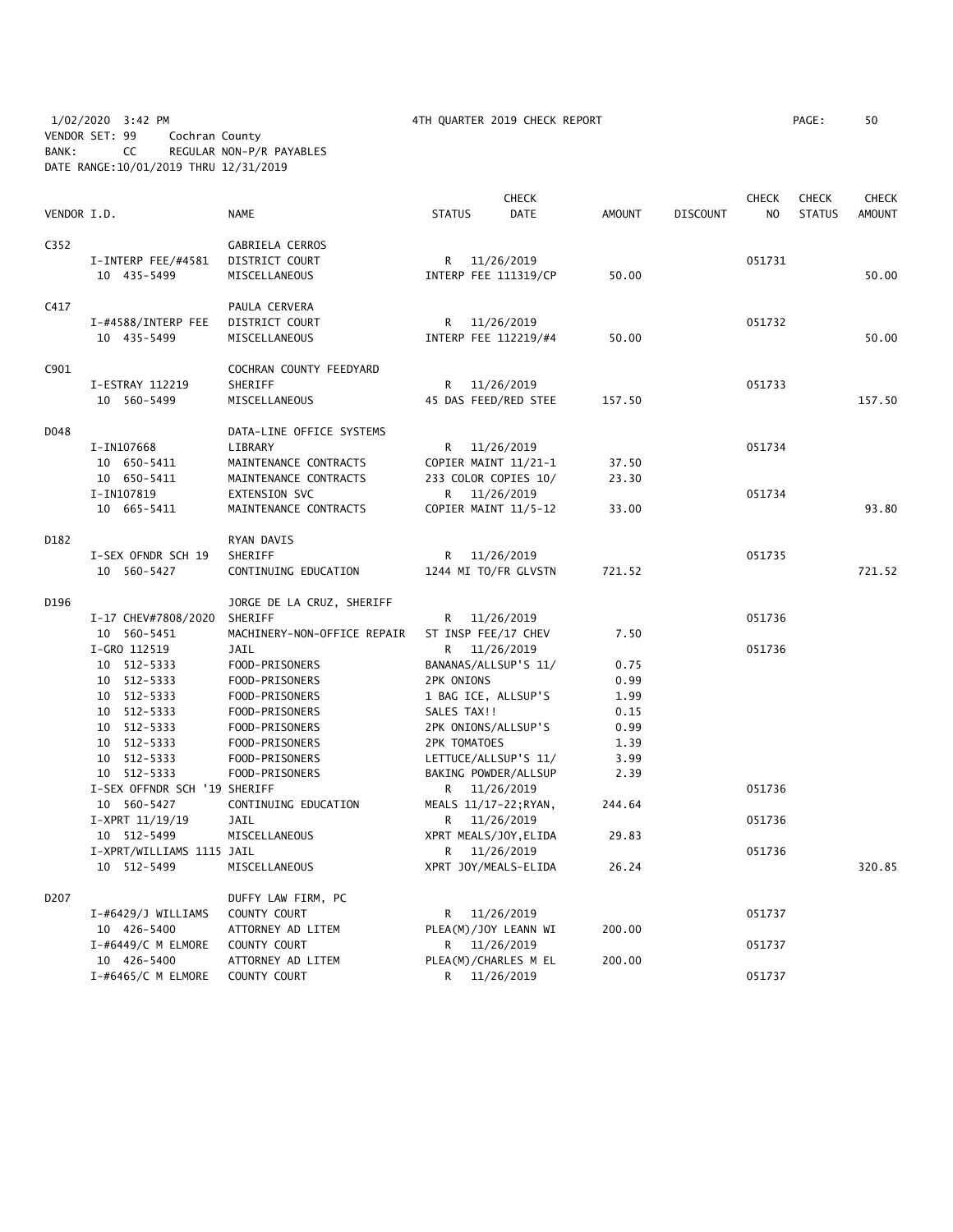1/02/2020 3:42 PM 4TH QUARTER 2019 CHECK REPORT PAGE: 51 VENDOR SET: 99 Cochran County BANK: CC REGULAR NON-P/R PAYABLES DATE RANGE:10/01/2019 THRU 12/31/2019

|                  |                                                                                    |                                                                                                      |                                                              | <b>CHECK</b>             |                 |                 | <b>CHECK</b>     | <b>CHECK</b>  | <b>CHECK</b>  |
|------------------|------------------------------------------------------------------------------------|------------------------------------------------------------------------------------------------------|--------------------------------------------------------------|--------------------------|-----------------|-----------------|------------------|---------------|---------------|
| VENDOR I.D.      |                                                                                    | NAME                                                                                                 | <b>STATUS</b>                                                | DATE                     | AMOUNT          | <b>DISCOUNT</b> | N <sub>O</sub>   | <b>STATUS</b> | <b>AMOUNT</b> |
| D <sub>207</sub> | $I$ -#6465/C M ELMORE<br>10 426-5400                                               | DUFFY LAW FIRM, PC<br>(CONT)<br>COUNTY COURT<br>ATTORNEY AD LITEM                                    | R 11/26/2019<br>PLEA(M)/ADJ/CHARLES                          |                          | 100.00          |                 | 051737           |               | 500.00        |
| F213             | I-819131 RE-ISSUE<br>10 650-5590                                                   | MICHAEL FREDERICK<br>LIBRARY<br><b>BOOKS</b>                                                         | R<br><b>BUNNY LOVE</b>                                       | 11/26/2019               | 24.00           |                 | 051738           |               | 24.00         |
| G098             | I-014193306<br>10 560-5310<br>10 560-5310                                          | GALL'S, LLC<br>SHERIFF<br>OFFICE SUPPLIES<br>OFFICE SUPPLIES                                         | R.<br>2 CITATION HOLDER, A<br>SHIPPING                       | 11/26/2019               | 37.80<br>4.99   |                 | 051739           |               | 42.79         |
| G161             | $I-29048/E$<br>15 621-5356<br>15 621-5356                                          | <b>GEBO'S CREDIT CORPORATION</b><br>PREC 1<br>ROAD MATERIALS & SUPPLIES<br>ROAD MATERIALS & SUPPLIES | R<br>IMPACT WRENCH 3/8"<br>NIPPLE 3/8" M NPT IN              | 11/26/2019               | 33.99<br>2.19   |                 | 051740           |               | 36.18         |
| G265             | I-0316530<br>10 403-5310<br>10 403-5310                                            | GOVERNMENT FORMS AND SUPPLIES,<br>CO/DIST CLERK<br>OFFICE SUPPLIES<br>OFFICE SUPPLIES                | R 11/26/2019<br>500 BLUE BORDER PAPE<br>FREIGHT              |                          | 188.13<br>20.33 |                 | 051741           |               | 208.46        |
| L189             | $I-13128$<br>15 610-5430                                                           | HOCKLEY COUNTY PUBLISHING CO.I<br>COMMISSIONERS CT/ESTRAY<br>LEGAL NOTICES                           | R.<br>NTC OF ESTRAY 11/6,1                                   | 11/26/2019               | 354.00          |                 | 051742           |               | 354.00        |
| 0013             | I-4238/JACKSON 2020 TAX A/C<br>10 499-5480                                         | OLD REPUBLIC SURETY COMPA<br>BONDS & NOTARY FEES                                                     | R 11/26/2019<br>CO BOND RNW/TREVA JA                         |                          | 500.00          |                 | 051743           |               |               |
|                  | I-4239/JACKSON 2020 TAX A/C<br>10 499-5480<br>I-4684/ROBERTS 2020 COMMISSIONERS CT | BONDS & NOTARY FEES                                                                                  | R.<br>STATE BOND RNW/TREVA<br>R                              | 11/26/2019<br>11/26/2019 | 100.00          |                 | 051743<br>051743 |               |               |
|                  | 15 610-5480<br>I-5093/MORIN 2020<br>15 610-5480                                    | BONDS & NOTARY FEES<br>COMMISSIONERS CT<br>BONDS & NOTARY FEES                                       | PUB OFF'L BOND RNW/T<br>R 11/26/2019<br>PUB OFF'L BOND RNW/R |                          | 50.00<br>50.00  |                 | 051743           |               |               |
|                  | I-7511/DIXIE 2020<br>10 499-5480<br>I-LP02145092/HENRY20 COMMISSIONERS COURT       | TAX A/C<br>BONDS & NOTARY FEES                                                                       | R 11/26/2019<br>PUB OFF'L BOND RNW/D<br>R 11/26/2019         |                          | 50.00           |                 | 051743<br>051743 |               |               |
|                  | 15 610-5480<br>I-W150274466 2020<br>10 560-5480                                    | BONDS & NOTARY FEES<br>SHERIFF<br>BONDS & NOTARY FEES                                                | PUB OFF'L BOND RNW/P<br>R 11/26/2019<br>PUB OFF'L BOND RNW/D |                          | 350.00<br>50.00 |                 | 051743           |               |               |
|                  | I-W150274469 2020<br>10 495-5480                                                   | AUDITOR<br>BONDS & NOTARY FEES                                                                       | R 11/26/2019<br>PUB OFF'L BOND RNW/M                         |                          | 50.00           |                 | 051743           |               |               |
|                  | I-W150304235/JP 2020 JUSTICE OF PEACE<br>10 455-5480<br>I-W150304237 2020          | BONDS & NOTARY FEES<br>TREASURER                                                                     | R<br>PUB OFF'L BOND RNW/D<br>R                               | 11/26/2019<br>11/26/2019 | 50.00           |                 | 051743<br>051743 |               |               |
|                  | 10 497-5480                                                                        | <b>BONDS &amp; NOTARY FEES</b>                                                                       | PUB OFF'L BOND RNW/S                                         |                          | 50.00           |                 |                  |               | 1,300.00      |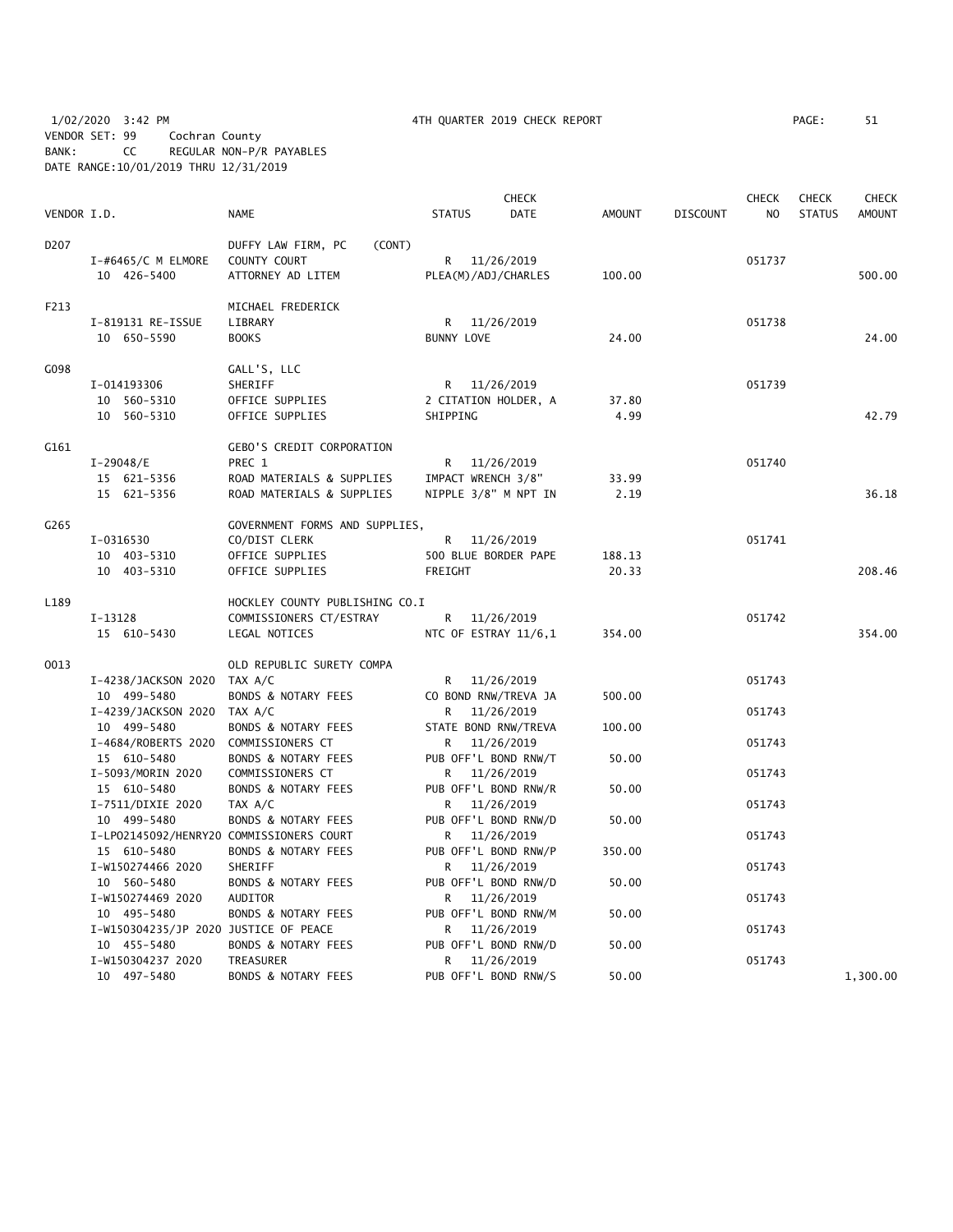1/02/2020 3:42 PM 4TH QUARTER 2019 CHECK REPORT PAGE: 52 VENDOR SET: 99 Cochran County BANK: CC REGULAR NON-P/R PAYABLES DATE RANGE:10/01/2019 THRU 12/31/2019

|             |                   |                                |                      | <b>CHECK</b>          |          |          | <b>CHECK</b>   | <b>CHECK</b>  | <b>CHECK</b>  |
|-------------|-------------------|--------------------------------|----------------------|-----------------------|----------|----------|----------------|---------------|---------------|
| VENDOR I.D. |                   | <b>NAME</b>                    | <b>STATUS</b>        | DATE                  | AMOUNT   | DISCOUNT | N <sub>O</sub> | <b>STATUS</b> | <b>AMOUNT</b> |
| P232        |                   | THE POLICE AND SHERIFFS PRESS, |                      |                       |          |          |                |               |               |
|             | I-127356          | SHERIFF                        | R.                   | 11/26/2019            |          |          | 051744         |               |               |
|             | 10 560-5310       | OFFICE SUPPLIES                | SECURE ID CARD/COVAR |                       | 15.00    |          |                |               |               |
|             | 560-5310<br>10    | OFFICE SUPPLIES                | SECURE ID CARD/ARMST |                       | 15.00    |          |                |               |               |
|             | 10 560-5310       | OFFICE SUPPLIES                | SHIPPING             |                       | 2.55     |          |                |               | 32.55         |
| P260        |                   | PRICE REPAIR                   |                      |                       |          |          |                |               |               |
|             | I-14176           | PREC 1                         | R 11/26/2019         |                       |          |          | 051745         |               |               |
|             | 15 621-5451       | REPAIRS                        | RPR WELDER/BLUESTAR  |                       | 180.00   |          |                |               |               |
|             | 15 621-5451       | REPAIRS                        | 2 SPLIT WIRE LOOM    |                       | 1.90     |          |                |               | 181.90        |
| S016        |                   | SOUTH PLAINS ASSN. OF GOV      |                      |                       |          |          |                |               |               |
|             | I-MP060/MAPS      | <b>SHERIFF</b>                 | R                    | 11/26/2019            |          |          | 051746         |               |               |
|             | 10 560-5310       | OFFICE SUPPLIES                |                      | 5 COCHRAN COUNTY MAP  | 94.00    |          |                |               | 94.00         |
| S222        |                   | SOUTH PLAINS COMMUNICATIONS    |                      |                       |          |          |                |               |               |
|             | I-0118320-IN      | PUBLIC SAFETY*OTHER            | R                    | 11/26/2019            |          |          | 051747         |               |               |
|             | 10 580-5450       | REPAIR                         | 8HRS LABOR/CHG LIGHT |                       | 720.00   |          |                |               |               |
|             | 10 580-5450       | REPAIR                         | MILEAGE TO/FR MRTN   |                       | 85.50    |          |                |               |               |
|             | 10<br>580-5450    | REPAIR                         | 2 BEACON BULBS       |                       | 118.00   |          |                |               |               |
|             | 10 580-5450       | REPAIR                         | 2 SIDE MARKER BULBS  |                       | 38.00    |          |                |               | 961.50        |
| S242        |                   | SAM'S CLUB                     |                      |                       |          |          |                |               |               |
|             | I-'20 MBRSHP DUES | SHERIFF                        | R 11/26/2019         |                       |          |          | 051748         |               |               |
|             | 10 560-5481       | DUES AND REGISTRATION          |                      | '20 PRIMARY/JORGE DE  | 100.00   |          |                |               | 100.00        |
| S242        |                   | SAM'S CLUB                     |                      |                       |          |          |                |               |               |
|             | I-000963 112119   | JAIL/NON-DEPT'L                | R                    | 11/26/2019            |          |          | 051749         |               |               |
|             | 10 512-5392       | MISCELLANEOUS SUPPLIES         | <b>BOWLS</b>         |                       | 9.98     |          |                |               |               |
|             | 10 512-5392       | MISCELLANEOUS SUPPLIES         | <b>PLATES</b>        |                       | 8.48     |          |                |               |               |
|             | 10 512-5392       | MISCELLANEOUS SUPPLIES         | 8" FOAM PLATES       |                       | 12.48    |          |                |               |               |
|             | 10 409-5300       | COUNTY-WIDE SUPPLIES           | 2 FOAM PLATES        |                       | 27.96    |          |                |               |               |
|             | 10 409-5300       | COUNTY-WIDE SUPPLIES           | <b>FORKS</b>         |                       | 10.98    |          |                |               |               |
|             | 10 409-5300       | COUNTY-WIDE SUPPLIES           | SPOONS               |                       | 10.98    |          |                |               | 80.86         |
| S281        |                   | <b>STAPLES</b>                 |                      |                       |          |          |                |               |               |
|             | I-2388259061      | SHERIFF                        | R.                   | 11/26/2019            |          |          | 051750         |               |               |
|             | 10 560-5310       | OFFICE SUPPLIES                |                      | 3 1YR SUBSCRIPT MS O  | 449.97   |          |                |               |               |
|             | I-2388351151      | SHERIFF                        | R                    | 11/26/2019            |          |          | 051750         |               |               |
|             | 10 560-5310       | OFFICE SUPPLIES                | 2 HP PRO 1 AIO INTEL |                       | 1,947.98 |          |                |               |               |
|             | I-2388849321      | SHERIFF/JAIL/ELECTIONS         | R 11/26/2019         |                       |          |          | 051750         |               |               |
|             | 10 560-5310       | OFFICE SUPPLIES                | HP LASERJET PRO M15w |                       | 109.99   |          |                |               |               |
|             | 10 560-5310       | OFFICE SUPPLIES                | 1DZ BIC BRITE LINER  |                       | 9.43     |          |                |               |               |
|             | 560-5310<br>10    | OFFICE SUPPLIES                |                      | 5BX MULTIUSE PAPER, L | 559.90   |          |                |               |               |
|             | 10<br>560-5310    | OFFICE SUPPLIES                |                      | 5BX SMEAD 2020 LABEL  | 60.95    |          |                |               |               |
|             | 490-5310<br>10    | OFFICE SUPPLIES                | FELLOWES ADJ KEYBRD  |                       | 96.09    |          |                |               |               |
|             | 490-5310<br>10    | OFFICE SUPPLIES                |                      | 2DRAWER EASY2GO FILE  | 59.99    |          |                |               |               |
|             | 10 560-5310       | OFFICE SUPPLIES                | 1BX/24 BRITE LINER,  |                       | 11.49    |          |                |               |               |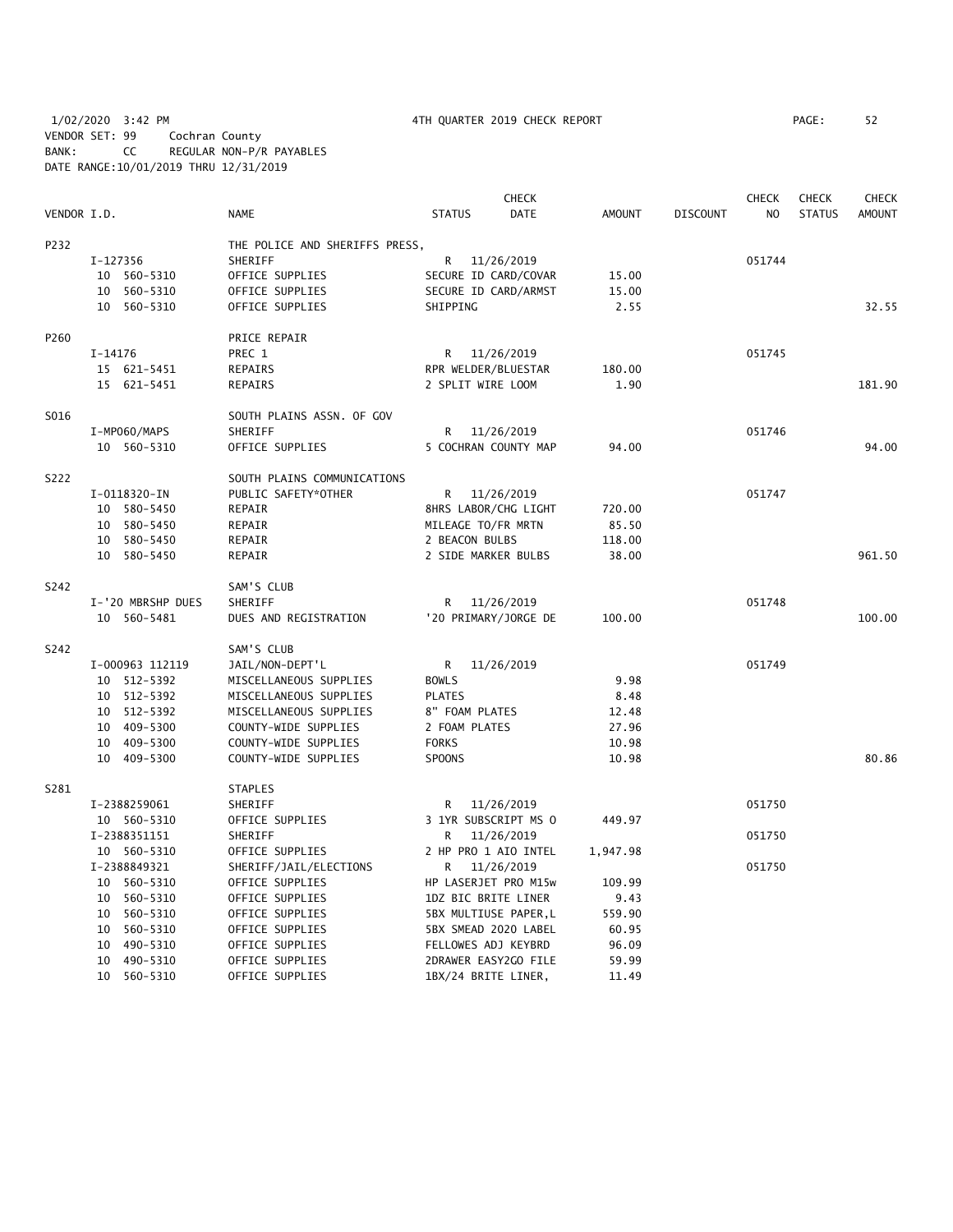1/02/2020 3:42 PM 4TH QUARTER 2019 CHECK REPORT PAGE: 53 VENDOR SET: 99 Cochran County BANK: CC REGULAR NON-P/R PAYABLES DATE RANGE:10/01/2019 THRU 12/31/2019

|             |                              | <b>CHECK</b><br><b>CHECK</b>              |                                  |             |               |                 |                | <b>CHECK</b>  | <b>CHECK</b>  |
|-------------|------------------------------|-------------------------------------------|----------------------------------|-------------|---------------|-----------------|----------------|---------------|---------------|
| VENDOR I.D. |                              | <b>NAME</b>                               | <b>STATUS</b>                    | <b>DATE</b> | <b>AMOUNT</b> | <b>DISCOUNT</b> | N <sub>O</sub> | <b>STATUS</b> | <b>AMOUNT</b> |
| S281        |                              | <b>STAPLES</b><br>(CONT)                  |                                  |             |               |                 |                |               |               |
|             | I-2388849321                 | SHERIFF/JAIL/ELECTIONS                    | R 11/26/2019                     |             |               |                 | 051750         |               |               |
|             | 10<br>560-5310               | OFFICE SUPPLIES                           | 2BX CORRUGATED BOXES             |             | 54.38         |                 |                |               |               |
|             | 560-5310<br>10               | OFFICE SUPPLIES                           | SWINGLINE HD DESKTOP             |             | 63.99         |                 |                |               |               |
|             | 10 560-5310                  | OFFICE SUPPLIES                           | SWINGLINE HI-CAP HD              |             | 92.99         |                 |                |               |               |
|             | 10<br>560-5310               | OFFICE SUPPLIES                           | CPN/PAPER                        |             | 14.40CR       |                 |                |               |               |
|             | 10<br>560-5310               | OFFICE SUPPLIES                           | CPN/PAPER                        |             | 285.00CR      |                 |                |               |               |
|             | 10 560-5310                  | OFFICE SUPPLIES                           | CPN/HI-LITERS                    |             | 2.60CR        |                 |                |               |               |
|             | 10 560-5310                  | OFFICE SUPPLIES                           | CPN/HD STAPLER                   |             | 12.80CR       |                 |                |               | 3,202.35      |
| S326        |                              | JOHN H. SCHMIDT                           |                                  |             |               |                 |                |               |               |
|             | I-RECOUNT 11/519             | <b>ELECTIONS</b>                          | R.                               | 11/26/2019  |               |                 | 051751         |               |               |
|             | 10 490-5102                  | ELECTION SALARIES                         | 1.33HRS/MANUAL RECOU             |             | 13.30         |                 |                |               | 13.30         |
| S396        |                              | FRANCES SEPULBEDA                         |                                  |             |               |                 |                |               |               |
|             | $I-RECOUNT$ 11/5/19          | <b>ELECTIONS</b>                          | V                                | 11/26/2019  |               |                 | 051752         |               | 13.30         |
| S396        |                              | FRANCES SEPULBEDA                         |                                  |             |               |                 |                |               |               |
|             | M-CHECK                      | VOIDED<br>FRANCES SEPULBEDA               | V                                | 11/26/2019  |               |                 | 051752         |               | 13.30CR       |
| S416        |                              | SOS WASTE DISPOSAL, INC                   |                                  |             |               |                 |                |               |               |
|             | I-76190                      | PREC 3/PREC 4                             | R                                | 11/26/2019  |               |                 | 051753         |               |               |
|             | 15 623-5440                  | UTILITIES                                 | DUMPSTER SVC NOV 19              |             | 57.25         |                 |                |               |               |
|             | 15 624-5440                  | UTILITIES                                 | DUMPSTER SVC NOV 19              |             | 55.25         |                 |                |               | 112.50        |
| T081        |                              | TAC RISK MANAGEMENT POOL                  |                                  |             |               |                 |                |               |               |
|             | I-NRCN-27445-AL              | NON-DEPT'L/AUTO LIAB                      | R.                               | 11/26/2019  |               |                 | 051754         |               |               |
|             | 10 409-5497                  | LIABILITY INSURANCE                       | AUTO LIAB CVG 2020               |             | 3,715.00      |                 |                |               |               |
|             | I-NRCN-27445-AP              | NON-DEPT/AUTO LIAB/PD                     | R                                | 11/26/2019  |               |                 | 051754         |               |               |
|             | 10 409-5497                  | LIABILITY INSURANCE                       | AUTO PHYS DAMAGE 202             |             | 2,603.00      |                 |                |               |               |
|             | I-NRCN-27445-GL              | NON-DEPT'L/GEN LIABILITY                  | R                                | 11/26/2019  |               |                 | 051754         |               |               |
|             | 10 409-5497                  | LIABILITY INSURANCE                       | GENERAL LIABILITY CV             |             | 2,066.00      |                 |                |               | 8,384.00      |
| T083        |                              | TYLER TECHNOLOGIES, INC                   |                                  |             |               |                 |                |               |               |
|             | I-025-279178                 | NON-DEPT'L                                | R                                | 11/26/2019  |               |                 | 051755         |               |               |
|             | 10 409-5411                  | MAINTENANCE CONTRACTS                     | MONTHLY NETWORK MAIN             |             | 220.50        |                 |                |               | 220.50        |
| T148        |                              | TASCOSA OFFICE MACHINES INC               |                                  |             |               |                 |                |               |               |
|             | I-158672                     | <b>CLERK</b>                              | R.                               | 11/26/2019  |               |                 | 051756         |               |               |
|             | 10 403-5411                  | MAINTENANCE CONTRACTS                     | 2,107 COPIES 10/10-1             |             | 31.61         |                 |                |               | 31.61         |
| U036        |                              | UNIFIRST HOLDINGS, INC.                   |                                  |             |               |                 |                |               |               |
|             | I-831 2465372                | JAIL/CRTHSE                               | R.                               | 11/26/2019  |               |                 | 051757         |               |               |
|             | 10 510-5332                  | CUSTODIAL SUPPLIES                        | 3 MATS 4x6                       |             | 10.89         |                 |                |               |               |
|             | 10 512-5392                  | MISCELLANEOUS SUPPLIES                    | 200 MICROFIBER TOWEL             |             | 42.00         |                 |                |               |               |
|             | 10 512-5392                  | MISCELLANEOUS SUPPLIES                    | FIN CHG/LATE PAYT/LO<br>DEFE CHG |             | 0.90          |                 |                |               |               |
|             | 10 512-5392<br>I-831 2468144 | MISCELLANEOUS SUPPLIES<br>JAIL/COURTHOUSE | R                                | 11/26/2019  | 5.00          |                 | 051757         |               |               |
|             |                              |                                           |                                  |             |               |                 |                |               |               |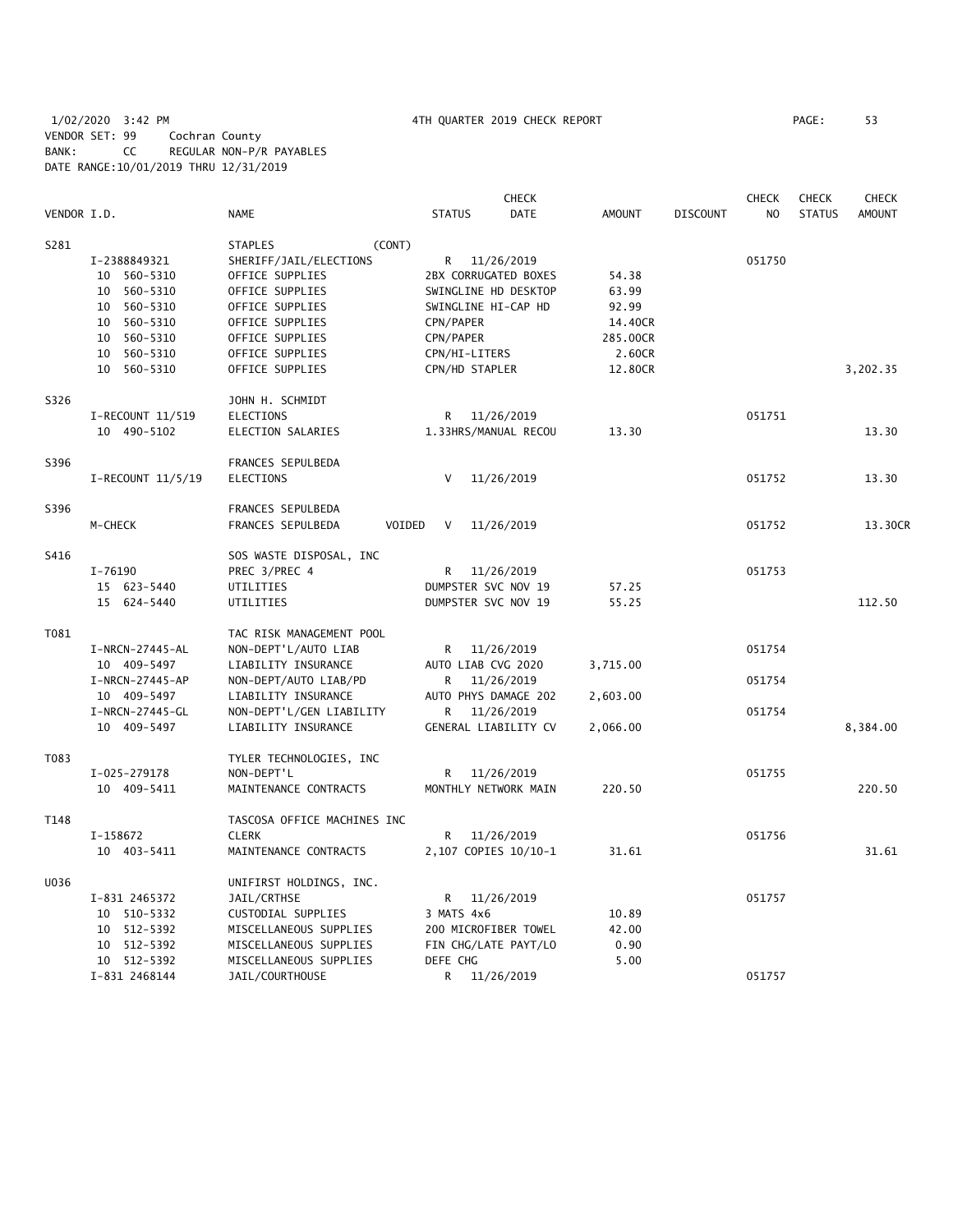1/02/2020 3:42 PM 4TH QUARTER 2019 CHECK REPORT PAGE: 54 VENDOR SET: 99 Cochran County BANK: CC REGULAR NON-P/R PAYABLES DATE RANGE:10/01/2019 THRU 12/31/2019

| PAGE : | 54 |
|--------|----|
|        |    |

|                  |                  |                                |                      | <b>CHECK</b> |               |                 | <b>CHECK</b>   | <b>CHECK</b>  | <b>CHECK</b>  |
|------------------|------------------|--------------------------------|----------------------|--------------|---------------|-----------------|----------------|---------------|---------------|
| VENDOR I.D.      |                  | <b>NAME</b>                    | <b>STATUS</b>        | <b>DATE</b>  | <b>AMOUNT</b> | <b>DISCOUNT</b> | N <sub>O</sub> | <b>STATUS</b> | <b>AMOUNT</b> |
| U036             |                  | UNIFIRST HOLDINGS, INC         | (CONT)               |              |               |                 |                |               |               |
|                  | I-831 2468144    | JAIL/COURTHOUSE                | R                    | 11/26/2019   |               |                 | 051757         |               |               |
|                  | 10 510-5332      | CUSTODIAL SUPPLIES             | 3 MATS 4x6           |              | 10.89         |                 |                |               |               |
|                  | 10 512-5392      | MISCELLANEOUS SUPPLIES         | 200 MICROFIBER TOWEL |              | 42.00         |                 |                |               |               |
|                  | 10 512-5392      | MISCELLANEOUS SUPPLIES         | DEFE CHG             |              | 5.00          |                 |                |               | 116.68        |
| <b>U040</b>      |                  | US FOODS INC                   |                      |              |               |                 |                |               |               |
|                  | I-4675639        | NON-DEPT'L                     | R 11/26/2019         |              |               |                 | 051758         |               |               |
|                  | 10 409-5300      | COUNTY-WIDE SUPPLIES           | 2CS TEA BAGS         |              | 36.36         |                 |                |               |               |
|                  | 10 409-5300      | COUNTY-WIDE SUPPLIES           | 6CS COFFEE           |              | 180.54        |                 |                |               | 216.90        |
| V <sub>053</sub> |                  | VP PLUMBING INC.               |                      |              |               |                 |                |               |               |
|                  | I-1968           | <b>COURTHOUSE</b>              | R.                   | 11/26/2019   |               |                 | 051759         |               |               |
|                  | 10 510-5451      | REPAIR                         | RPL FAUCET/MOP SINK; |              | 595.00        |                 |                |               |               |
|                  | 10 510-5451      | REPAIR                         | <b>PARTS</b>         |              | 163.76        |                 |                |               | 758.76        |
| <b>WOO7</b>      |                  | THOMSON REUTERS-WEST PAYMENT C |                      |              |               |                 |                |               |               |
|                  | I-841131707      | ATTORNEY/LAW LIBRARY           | R                    | 11/26/2019   |               |                 | 051760         |               |               |
|                  | 10 475-5590      | LAW LIBRARY MTRLS/UPDATES      | BOOKS & BOUND VOL 9/ |              | 605.93        |                 |                |               |               |
|                  | I-841220787      | ATTORNEY/LAW LIBRARY           | R                    | 11/26/2019   |               |                 | 051760         |               |               |
|                  | 10 475-5590      | LAW LIBRARY MTRLS/UPDATES      | DATABASE CHG OCT 201 |              | 330.75        |                 |                |               |               |
|                  | I-841309501      | <b>ATTORNEY</b>                | R                    | 11/26/2019   |               |                 | 051760         |               |               |
|                  | 10 475-5590      | LAW LIBRARY MTRLS/UPDATES      | BOOKS & BOUND VOL OC |              | 605.93        |                 |                |               |               |
|                  | I-841316265      | ATTORNEY/LAW LIBRARY           | R                    | 11/26/2019   |               |                 | 051760         |               |               |
|                  | 10 475-5590      | LAW LIBRARY MTRLS/UPDATES      | BOOKS & BOUND VOL NO |              | 121.05        |                 |                |               |               |
|                  | I-841319395      | AUDITOR                        | R                    | 11/26/2019   |               |                 | 051760         |               |               |
|                  | 10 495-5310      | OFFICE SUPPLIES                | TX VERN STAT 2019 PP |              | 68.00         |                 |                |               |               |
|                  | 10 495-5310      | OFFICE SUPPLIES                | LOCAL GOV '19 PP V1A |              | 68.00         |                 |                |               |               |
|                  | 10 495-5310      | OFFICE SUPPLIES                | LOCAL GOV '19 PP V1B |              | 68.00         |                 |                |               |               |
|                  | 10 495-5310      | OFFICE SUPPLIES                | LOCAL GOV '19 PP V2  |              | 68.00         |                 |                |               |               |
|                  | 10 495-5310      | OFFICE SUPPLIES                | LOCAL GOV '19 PP V3  |              | 68.00         |                 |                |               |               |
|                  | 10 495-5310      | OFFICE SUPPLIES                | LOCAL GOV '19 PP V4  |              | 68.00         |                 |                |               |               |
|                  | 10 495-5310      | OFFICE SUPPLIES                | LOCAL GOV '19 PP V5  |              | 68.00         |                 |                |               |               |
|                  | 10 495-5310      | OFFICE SUPPLIES                | LOCAL GOV '19 PP V6  |              | 68.00         |                 |                |               |               |
|                  | 10 495-5310      | OFFICE SUPPLIES                | LOCAL GOV '19 PP V7  |              | 68.00         |                 |                |               | 2,275.66      |
| <b>WO08</b>      |                  | WEST TEXAS COUNTY JUDGES & COM |                      |              |               |                 |                |               |               |
|                  | I-2020 DUES/818  | COMMISSIONERS COURT            | R                    | 11/26/2019   |               |                 | 051761         |               |               |
|                  | 15 610-5481      | DUES AND REGISTRATION          | ANNUAL MEMBERSHIP/20 |              | 150.00        |                 |                |               | 150.00        |
| W055             |                  | WINDSTREAM COMMUNICATIONS SW   |                      |              |               |                 |                |               |               |
|                  | I-266-5181 11/19 | ELECTIONS                      | R                    | 11/26/2019   |               |                 | 051762         |               |               |
|                  | 10 490-5420      | TELECOMMUNICATIONS             | <b>BASIC SVCS</b>    |              | 30.30         |                 |                |               |               |
|                  | 10 490-5420      | TELECOMMUNICATIONS             | <b>FEES</b>          |              | 24.50         |                 |                |               |               |
|                  | 10 490-5420      | TELECOMMUNICATIONS             | LONG DISTANCE SVC    |              | 8.13          |                 |                |               | 62.93         |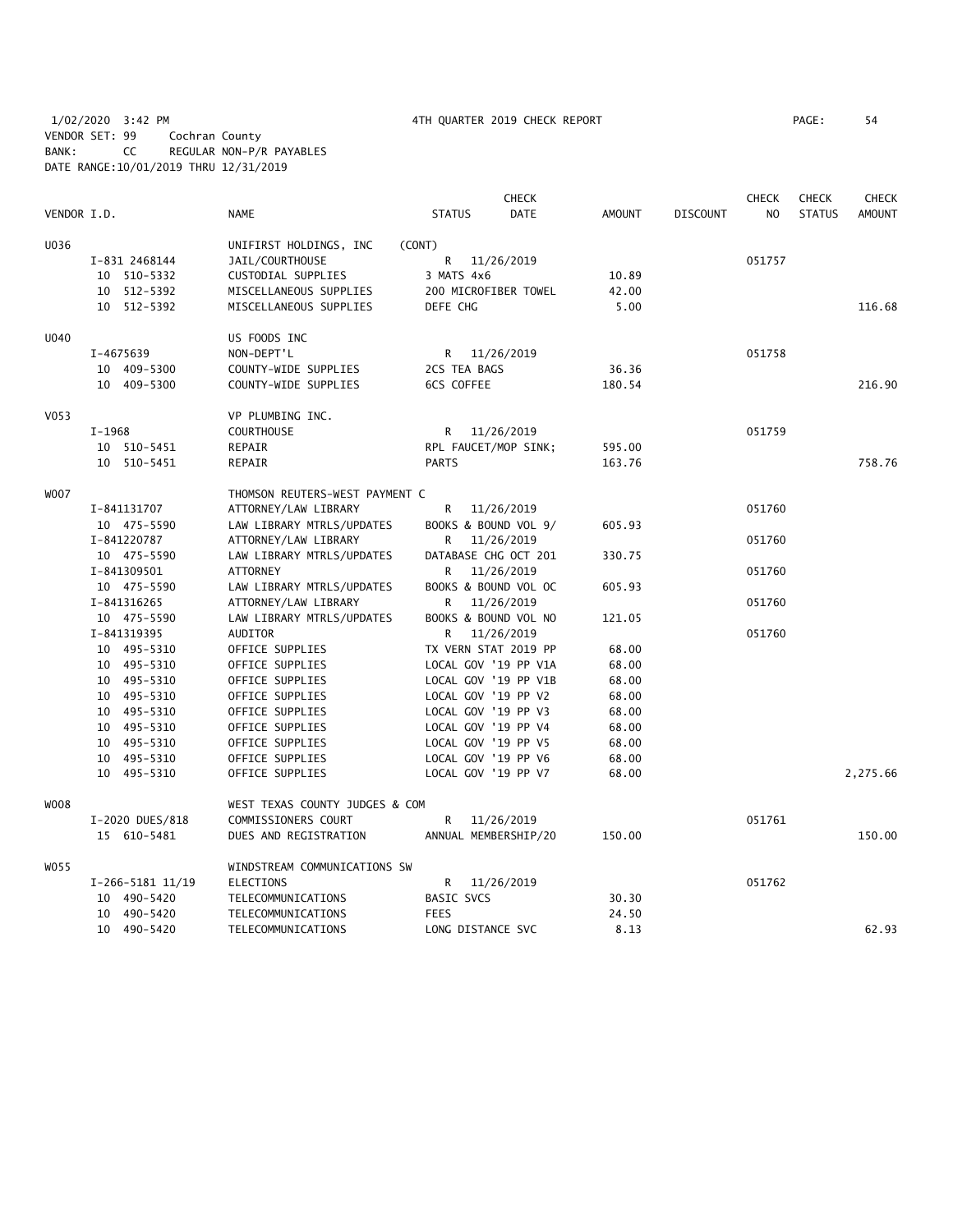# 1/02/2020 3:42 PM 4TH QUARTER 2019 CHECK REPORT PAGE: 55 VENDOR SET: 99 Cochran County BANK: CC REGULAR NON-P/R PAYABLES DATE RANGE:10/01/2019 THRU 12/31/2019

|             |                  |                        |                      | CHECK      |               |                 | CHECK  | <b>CHECK</b>  | <b>CHECK</b>  |
|-------------|------------------|------------------------|----------------------|------------|---------------|-----------------|--------|---------------|---------------|
| VENDOR I.D. |                  | <b>NAME</b>            | <b>STATUS</b>        | DATE       | <b>AMOUNT</b> | <b>DISCOUNT</b> | NO     | <b>STATUS</b> | <b>AMOUNT</b> |
| W062        |                  | WAL-MART COMMUNITY     |                      |            |               |                 |        |               |               |
|             | I-52315 111819   | SHERIFF                | R 11/26/2019         |            |               |                 | 051763 |               |               |
|             | 10 560-5334      | OTHER SUPPLIES         | 4 KEYS @1.97         |            | 7.88          |                 |        |               |               |
|             | I-61459 111219   | <b>JAIL</b>            | R                    | 11/26/2019 |               |                 | 051763 |               |               |
|             | 10 512-5333      | FOOD-PRISONERS         | 6 SNDWCH BREAD       |            | 8.28          |                 |        |               |               |
|             | 10 512-5333      | FOOD-PRISONERS         | 2 EGGS, 18CT         |            | 3.54          |                 |        |               |               |
|             | 10 512-5333      | FOOD-PRISONERS         | <b>JALAPENOS</b>     |            | 1.15          |                 |        |               |               |
|             | 10 512-5333      | FOOD-PRISONERS         | <b>BUTTER</b>        |            | 2.98          |                 |        |               |               |
|             | 10 512-5333      | FOOD-PRISONERS         | 4 CORN TORTILLAS     |            | 12.72         |                 |        |               | 36.55         |
| <b>WO70</b> |                  | R D WALLACE OIL CO INC |                      |            |               |                 |        |               |               |
|             | I-12520019 OCT19 | <b>PARK</b>            | R                    | 11/26/2019 |               |                 | 051764 |               |               |
|             | 10 660-5330      | FUEL AND OIL           | 26.001GL 10/11       |            | 59.77         |                 |        |               |               |
|             | I-12520021 OCT19 | PREC 3                 | R 11/26/2019         |            |               |                 | 051764 |               |               |
|             | 15 623-5330      | FUEL AND OIL           | 507.3GL DYED DIESEL  |            | 1,171.86      |                 |        |               |               |
|             |                  | FUEL AND OIL           | 2 80-0Z PWR SVC      |            |               |                 |        |               |               |
|             | 15 623-5330      |                        |                      |            | 23.90         |                 |        |               |               |
|             | 15 623-5330      | FUEL AND OIL           | 1505.6GL DYED DIESEL |            | 3,613.44      |                 |        |               |               |
|             | 15 623-5330      | FUEL AND OIL           | 6 80-0Z PWR SVC      |            | 71.70         |                 |        |               |               |
|             | 15 623-5330      | FUEL AND OIL           | 118.8GL REG ETH 10/3 |            | 275.02        |                 |        |               |               |
|             | I-12520030 OCT19 | PREC 1                 | R 11/26/2019         |            |               |                 | 051764 |               |               |
|             | 15 621-5330      | FUEL & OIL             | 60GL DYED DIESEL 10/ |            | 135.60        |                 |        |               |               |
|             | 15 621-5330      | FUEL & OIL             | 806.3GL DYED DIESEL  |            | 1,862.55      |                 |        |               |               |
|             | 15 621-5330      | FUEL & OIL             | 4 80-0Z PWR SVC      |            | 47.80         |                 |        |               |               |
|             | 15 621-5330      | FUEL & OIL             | 27.17GL UNL 10/16    |            | 59.31         |                 |        |               |               |
|             | 15 621-5330      | FUEL & OIL             | 25.02GL UNL 10/31    |            | 54.62         |                 |        |               |               |
|             | 15 621-5330      | FUEL & OIL             | 26.019GL UNL 10/3    |            | 62.42         |                 |        |               |               |
|             | I-12520032 OCT19 | PREC 2                 | R 11/26/2019         |            |               |                 | 051764 |               |               |
|             | 15 622-5330      | FUEL AND OIL           | 20 DEF 2.5 10/2      |            | 215.00        |                 |        |               |               |
|             | 15 622-5330      | FUEL AND OIL           | 845.1GL DYED DIESEL  |            | 1,952.18      |                 |        |               |               |
|             | 15 622-5330      | FUEL AND OIL           | 4 80-02 PWR SVC      |            | 47.80         |                 |        |               |               |
|             | 15 622-5330      | FUEL AND OIL           | 27.15GL UNL 10/31    |            | 57.37         |                 |        |               |               |
|             | 15 622-5330      | FUEL AND OIL           | 30.414GL UNL 10/8    |            | 69.91         |                 |        |               |               |
|             | I-12520041 OCT19 | PREC 4                 | R 11/26/2019         |            |               |                 | 051764 |               |               |
|             | 15 624-5330      | FUEL AND OIL           | 22.09GL UNL 10/16    |            | 50.78         |                 |        |               |               |
|             | I-12520043 OCT19 | SHERIFF                | R 11/26/2019         |            |               |                 | 051764 |               |               |
|             | 10 560-5330      | FUEL AND OIL           | 752.614GL UNL OCT19  |            | 1,740.90      |                 |        |               |               |
|             | 10 560-5330      | FUEL AND OIL           | 77.91GL/CARD#258     |            | 170.08        |                 |        |               |               |
|             | 10 560-5330      | FUEL AND OIL           | 10.702GL UNL 10/3    |            | 25.67         |                 |        |               |               |
|             | 10 560-5330      | FUEL AND OIL           | 9.005GL UNL 10/9     |            | 20.71         |                 |        |               |               |
|             | 560-5330<br>10   | FUEL AND OIL           | 16.509GL UNL 10/13   |            | 37.96         |                 |        |               |               |
|             | 10 560-5330      | FUEL AND OIL           | 18.564GL UNL 10/17   |            | 42.67         |                 |        |               |               |
|             | I-12520239 OCT19 | <b>CLERK</b>           | R 11/26/2019         |            |               |                 | 051764 |               |               |
|             | 10 403-5427      | CONTINUING EDUCATION   | 12.6GL UNL 10/17     |            | 27.51         |                 |        |               |               |
|             | I-12520261 OCT19 | VETERANS SVC           | R                    | 11/26/2019 |               |                 | 051764 |               |               |
|             | 10 405-5451      | REPAIRS                | STATE INSPECTION/'15 |            | 7.00          |                 |        |               |               |
|             | 10 405-5451      | <b>REPAIRS</b>         | PAPER FORM           |            | 3.00          |                 |        |               |               |
|             | 10 405-5330      | FUEL AND OIL           | 17.004GL 10/7        |            | 39.08         |                 |        |               |               |
|             | 10 405-5330      | FUEL AND OIL           | 26GL 10/15           |            | 59.77         |                 |        |               |               |
|             |                  |                        |                      |            |               |                 |        |               |               |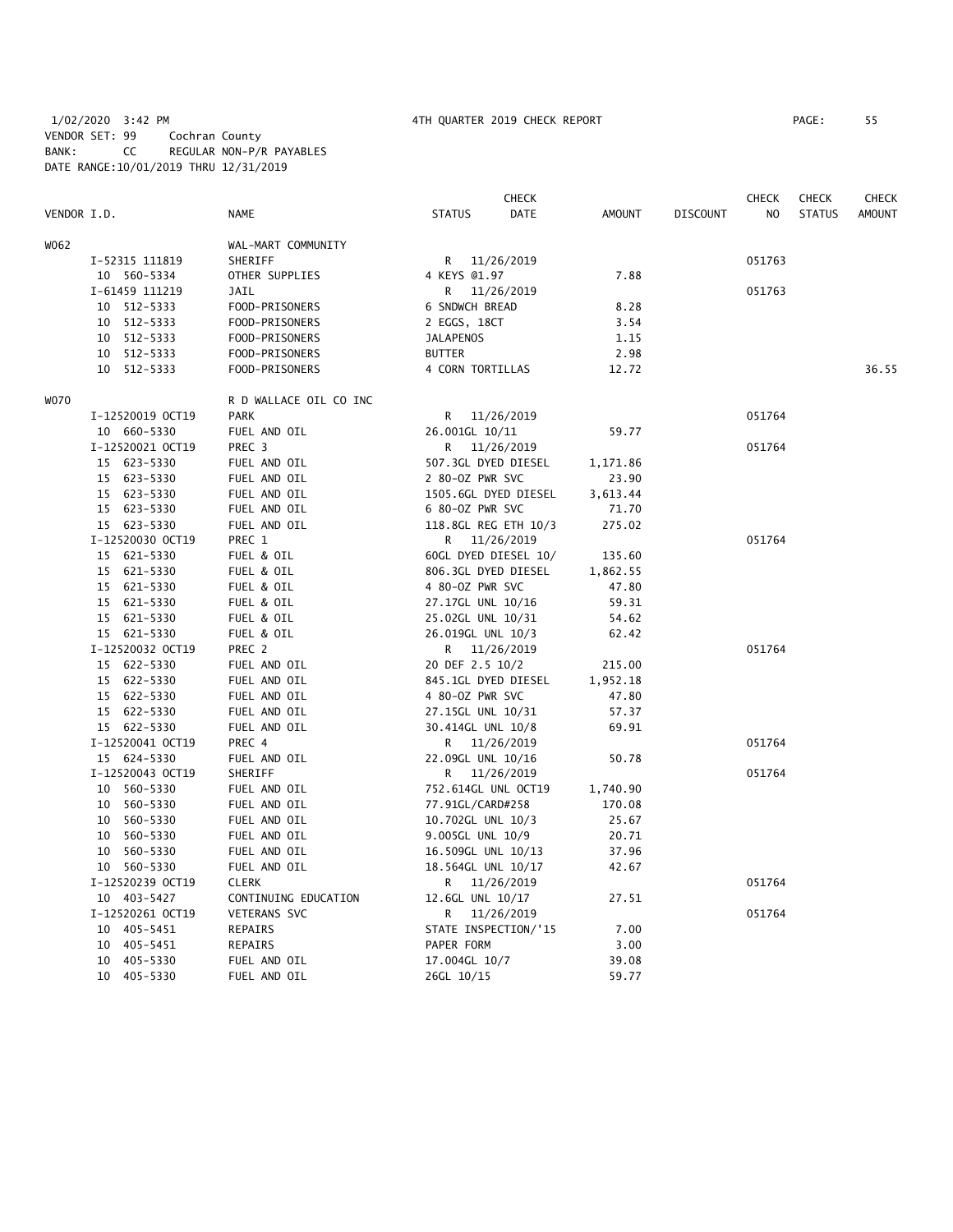1/02/2020 3:42 PM 4TH QUARTER 2019 CHECK REPORT PAGE: 56 VENDOR SET: 99 Cochran County BANK: CC REGULAR NON-P/R PAYABLES DATE RANGE:10/01/2019 THRU 12/31/2019

|             |                                       |                                |                      | <b>CHECK</b> |               |                 | <b>CHECK</b>   | <b>CHECK</b>  | <b>CHECK</b>  |
|-------------|---------------------------------------|--------------------------------|----------------------|--------------|---------------|-----------------|----------------|---------------|---------------|
| VENDOR I.D. |                                       | <b>NAME</b>                    | <b>STATUS</b>        | DATE         | <b>AMOUNT</b> | <b>DISCOUNT</b> | N <sub>O</sub> | <b>STATUS</b> | <b>AMOUNT</b> |
| <b>WO70</b> |                                       | R D WALLACE OIL CO INC         | (CONT)               |              |               |                 |                |               |               |
|             | I-12520261 OCT19                      | <b>VETERANS SVC</b>            | R.                   | 11/26/2019   |               |                 | 051764         |               |               |
|             | 10 405-5330                           | FUEL AND OIL                   | 28GL 10/21           |              | 59.22         |                 |                |               | 12,064.60     |
| W235        |                                       | VANDY NELSON dba               |                      |              |               |                 |                |               |               |
|             | $I - 3317$                            | CRTHSE/ACT BLDG/LIBRARY        | R 11/26/2019         |              |               |                 | 051765         |               |               |
|             | 10 510-5332                           | CUSTODIAL SUPPLIES             | SPRAY BUGS           |              | 70.00         |                 |                |               |               |
|             | 10 662-5332                           | CUSTODIAL SUPPLIES             | SPRAY BUGS           |              | 45.00         |                 |                |               |               |
|             | 10 650-5332                           | CUSTODIAL SUPPLIES             | SPRAY BUGS           |              | 35.00         |                 |                |               |               |
|             | $I-3321$                              | CRTHSE/ANNEX                   | R                    | 11/26/2019   |               |                 | 051765         |               |               |
|             | 10 510-5332                           | CUSTODIAL SUPPLIES             | SPRAY BUGS           |              | 50.00         |                 |                |               | 200.00        |
| X001        |                                       | XCEL ENERGY                    |                      |              |               |                 |                |               |               |
|             | I-54-1324315-7 11/19 ALMOST ALL DEPTS |                                | R 11/26/2019         |              |               |                 | 051766         |               |               |
|             | 30 518-5440                           | UTILITIES                      | 300210167 RUNWAY LIG |              | 67.60         |                 |                |               |               |
|             | 10 510-5440                           | UTILITIES                      | 300240736 COURTHOUSE |              | 1,055.26      |                 |                |               |               |
|             | 10 580-5440                           | UTILITIES [TOWER]              | 300282806 TOWER      |              | 48.38         |                 |                |               |               |
|             | 15 621-5440                           | UTILITIES                      | 300294119 PREC 1 SHO |              | 46.61         |                 |                |               |               |
|             | 10 650-5440                           | UTILITIES                      | 300338546 LIBRARY    |              | 97.21         |                 |                |               |               |
|             | 10 652-5440                           | UTILITIES                      | 300342232 MUSEUM     |              | 15.86         |                 |                |               |               |
|             | 10 662-5440                           | UTILITIES                      | 300390484 ACTIVITY B |              | 397.63        |                 |                |               |               |
|             | 10 660-5440                           | UTILITIES & IRRIGATION         | 300410370 PARK       |              | 85.27         |                 |                |               |               |
|             | 10 660-5440                           | UTILITIES & IRRIGATION         | 300457515 PARK/SHOP  |              | 44.05         |                 |                |               |               |
|             | 10 516-5440                           | UTILITIES                      | 300555198 CEMETERY   |              | 11.27         |                 |                |               |               |
|             | 10 660-5440                           | UTILITIES & IRRIGATION         | 300587052 SHOWBARN   |              | 114.37        |                 |                |               |               |
|             | 10 660-5440                           | UTILITIES & IRRIGATION         | 300587753 RODEO GROU |              | 11.27         |                 |                |               |               |
|             | 10 409-5440                           | UTILITIES                      | 300588989 ANNEX      |              | 33.17         |                 |                |               |               |
|             | 10 516-5440                           | UTILITIES                      | 300603417 CEMETERY   |              | 14.09         |                 |                |               |               |
|             | 10 516-5440                           | UTILITIES                      | 300637038 CEMETERY S |              | 11.27         |                 |                |               | 2,053.31      |
| X001        |                                       | XCEL ENERGY                    |                      |              |               |                 |                |               |               |
|             | I-54-1829977-7 NOV19 PREC 2           |                                | R 11/26/2019         |              |               |                 | 051767         |               |               |
|             | 15 622-5440                           | UTILITIES                      | 109KWH 10/11-11/11/1 |              | 19.74         |                 |                |               |               |
|             | 15 622-5440                           | UTILITIES                      | AREA LIGHT 10/11-11/ |              | 15.08         |                 |                |               | 34.82         |
| Y026        |                                       | YOAKUM COUNTY SHERIFF'S OFFICE |                      |              |               |                 |                |               |               |
|             | I-OCT 2019                            | JAIL                           | R 11/26/2019         |              |               |                 | 051768         |               |               |
|             | 10 512-5499                           | MISCELLANEOUS                  | 3 DAYS/MICHAEL BETTS |              | 150.00        |                 |                |               |               |
|             | 10 512-5499                           | MISCELLANEOUS                  | 3 DAYS/GABRIEL VILLA |              | 150.00        |                 |                |               | 300.00        |
| C396        |                                       | MARY COFFMAN                   |                      |              |               |                 |                |               |               |
|             | I-RECOUNT 11/5/19                     | <b>ELECTIONS</b>               | R.                   | 11/26/2019   |               |                 | 051769         |               |               |
|             | 10 490-5102                           | ELECTION SALARIES              | 1.33HRS/MANUAL RECOU |              | 13.30         |                 |                |               | 13.30         |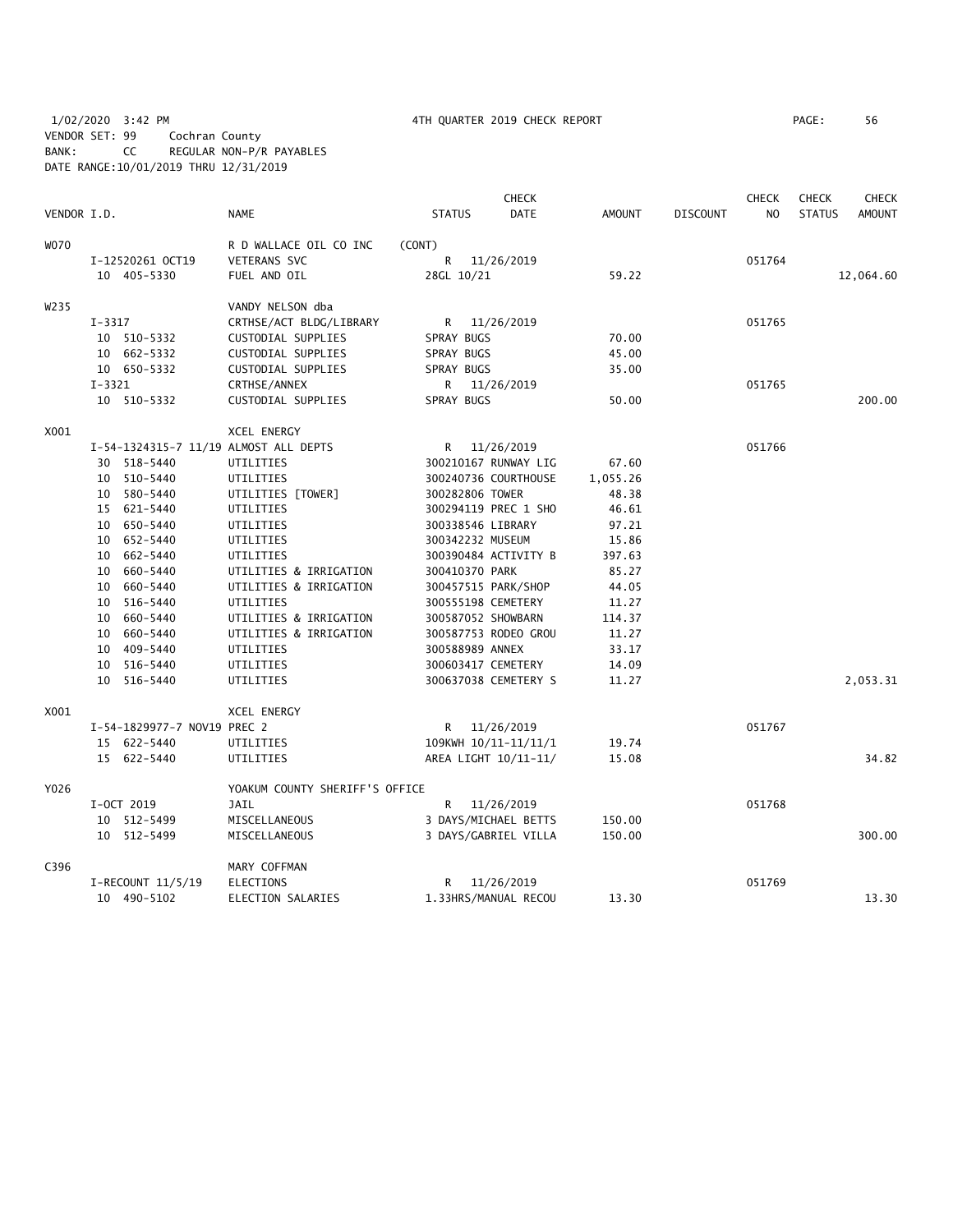1/02/2020 3:42 PM 4TH QUARTER 2019 CHECK REPORT PAGE: 57 VENDOR SET: 99 Cochran County BANK: CC REGULAR NON-P/R PAYABLES DATE RANGE:10/01/2019 THRU 12/31/2019

|             |                 |                                 |                         | <b>CHECK</b>         |               |                 | <b>CHECK</b>   | <b>CHECK</b>  | <b>CHECK</b>  |
|-------------|-----------------|---------------------------------|-------------------------|----------------------|---------------|-----------------|----------------|---------------|---------------|
| VENDOR I.D. |                 | <b>NAME</b>                     | <b>STATUS</b>           | DATE                 | <b>AMOUNT</b> | <b>DISCOUNT</b> | N <sub>O</sub> | <b>STATUS</b> | <b>AMOUNT</b> |
| A029        |                 | ANTHONY MECHANICAL SERVICE, INC |                         |                      |               |                 |                |               |               |
|             | I-1202M/PARTIAL | <b>COURTHOUSE</b>               | R —                     | 12/09/2019           |               |                 | 051770         |               |               |
|             | 10 510-5571     | CAPITAL OUTLAY                  |                         | PARTIAL/DAIKIN VRV S | 254,081.00    |                 |                |               |               |
|             | 10 510-5571     | CAPITAL OUTLAY                  |                         | LABOR & MATERIAL/1st |               |                 |                |               | 254,081.00    |
| A108        |                 | AT&T MOBILITY                   |                         |                      |               |                 |                |               |               |
|             | I-#4144 111919  | SHERIFF                         | R —                     | 12/09/2019           |               |                 | 051771         |               |               |
|             | 10 560-5420     | TELECOMMUNICATIONS              |                         | 1ST NET/6 LINES 10/2 | 229.50        |                 |                |               | 229.50        |
| A271        |                 | AVENU ENTERPRISE SOLUTIONS, LL  |                         |                      |               |                 |                |               |               |
|             | I-INVB-009178   | CO/DIST CLERK                   | R                       | 12/09/2019           |               |                 | 051772         |               |               |
|             | 10 403-5416     | FILMING & INDEXING              |                         | 20/20 PERFECT VISION | 1,250.00      |                 |                |               | 1,250.00      |
| B001        |                 | BAILEY CO. ELECTRIC COOP        |                         |                      |               |                 |                |               |               |
|             | $I-441773$      | PREC 4                          | R                       | 12/09/2019           |               |                 | 051773         |               |               |
|             | 15 624-5440     | UTILITIES                       |                         | 430KWH 10/21-11/20/1 | 55.32         |                 |                |               |               |
|             | 15 624-5440     | UTILITIES                       | AREA LIGHT              |                      | 10.35         |                 |                |               |               |
|             | $I - 441774$    | PREC 3                          |                         | R 12/09/2019         |               |                 | 051773         |               |               |
|             | 15 623-5440     | UTILITIES                       |                         | 102KWH 10/17-11/20/1 | 32.19         |                 |                |               |               |
|             | 15 623-5440     | UTILITIES                       | 2 AREA LIGHTS           |                      | 21.90         |                 |                |               |               |
|             | $I-441775$      | NON-DEPT'L/SHERIFF POSSE        |                         | R 12/09/2019         |               |                 | 051773         |               |               |
|             | 10 409-5440     | UTILITIES                       |                         | ELEC SVC 10/3-11/15/ | 32.59         |                 |                |               | 152.35        |
| C007        |                 | CITY OF MORTON                  |                         |                      |               |                 |                |               |               |
|             | I-112919        | LIB/MUS/ACT BLDG/CRTHSE/PREC 1  | R                       | 12/09/2019           |               |                 | 051774         |               |               |
|             | 10 650-5440     | UTILITIES                       | LIBRARY GAS             |                      | 202.75        |                 |                |               |               |
|             | 10 650-5440     | UTILITIES                       | LIBRARY WATER           |                      | 28.00         |                 |                |               |               |
|             | 10 650-5440     | UTILITIES                       | LIBRARY GARBAGE         |                      | 51.50         |                 |                |               |               |
|             | 10 650-5440     | UTILITIES                       | LIBRARY SEWER           |                      | 18.00         |                 |                |               |               |
|             | 10 652-5440     | UTILITIES                       | MUSEUM GAS              |                      | 89.00         |                 |                |               |               |
|             | 10 652-5440     | UTILITIES                       | MUSEUM WATER            |                      | 28.00         |                 |                |               |               |
|             | 10 652-5440     | UTILITIES                       | MUSEUM GARBAGE          |                      | 28.00         |                 |                |               |               |
|             | 10 652-5440     | UTILITIES                       | MUSEUM SEWER            |                      | 16.00         |                 |                |               |               |
|             | 10 662-5440     | UTILITIES                       | ACTIVITY BLDG GAS       |                      | 1,392.75      |                 |                |               |               |
|             | 10 662-5440     | UTILITIES                       | ACT. BLDG WATER         |                      | 28.00         |                 |                |               |               |
|             | 10 662-5440     | UTILITIES                       | ACT. BLDG GARBAGE       |                      | 77.00         |                 |                |               |               |
|             | 10 662-5440     | UTILITIES                       | ACT. BLDG SEWER         |                      | 48.00         |                 |                |               |               |
|             | 10 510-5440     | UTILITIES                       | COURTHOUSE GAS          |                      | 596.50        |                 |                |               |               |
|             | 10 510-5440     | UTILITIES                       | <b>COURTHOUSE WATER</b> |                      | 107.75        |                 |                |               |               |
|             | 10 510-5440     | UTILITIES                       | CRTHSE GARBAGE          |                      | 334.50        |                 |                |               |               |
|             | 10 510-5440     | UTILITIES                       | COURTHOUSE SEWER        |                      | 54.00         |                 |                |               |               |
|             | 15 621-5440     | UTILITIES                       | PREC 1 GAS              |                      | 167.75        |                 |                |               |               |
|             | 15 621-5440     | UTILITIES                       | PREC 1 WATER            |                      | 28.00         |                 |                |               |               |
|             | 15 621-5440     | UTILITIES                       | PREC 1 GARBAGE          |                      | 51.50         |                 |                |               | 3,347.00      |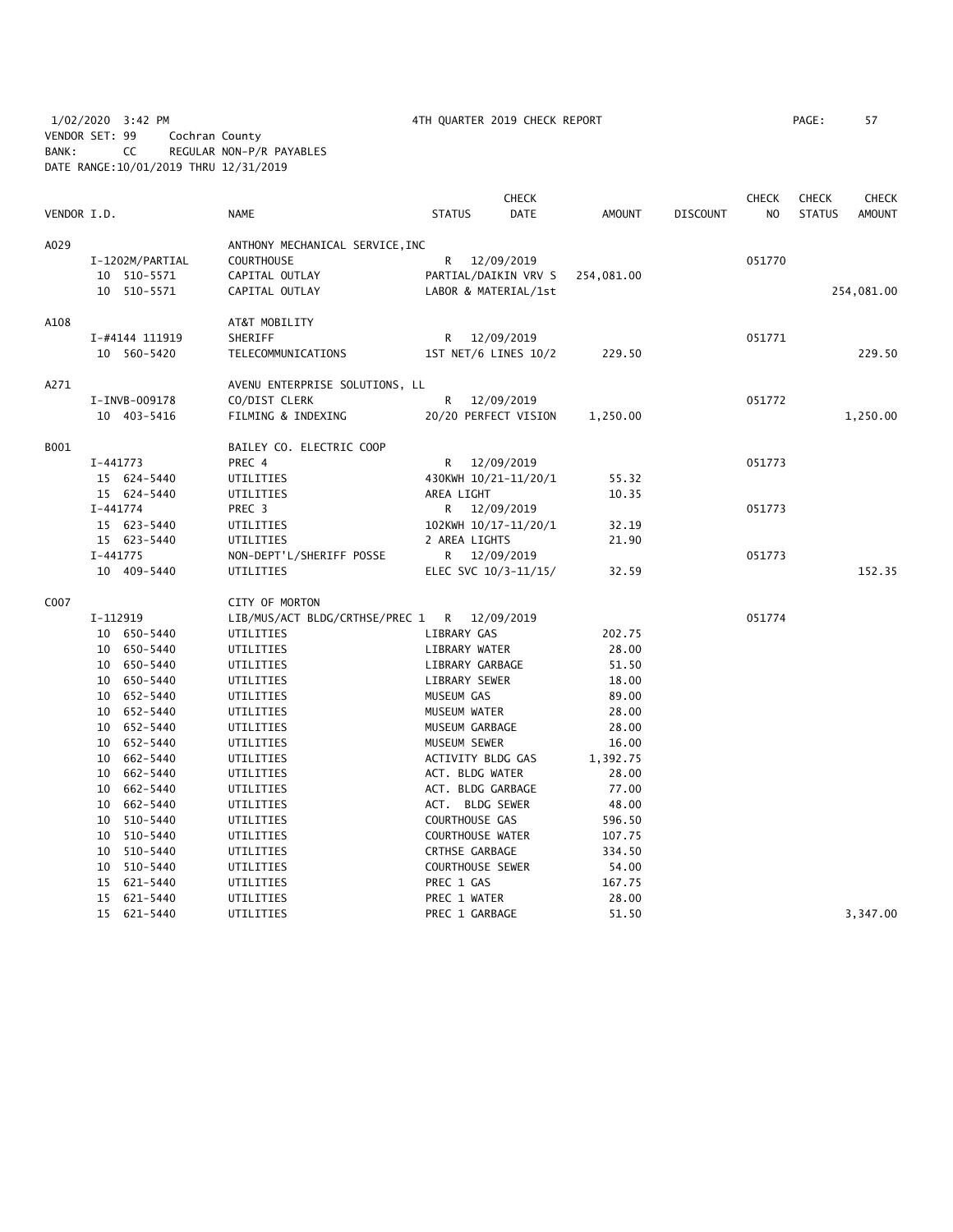1/02/2020 3:42 PM 4TH QUARTER 2019 CHECK REPORT PAGE: 58 VENDOR SET: 99 Cochran County BANK: CC REGULAR NON-P/R PAYABLES DATE RANGE:10/01/2019 THRU 12/31/2019

|      |                 |                           |                      | CHECK       |               |                 | <b>CHECK</b>   | <b>CHECK</b>  | <b>CHECK</b>  |
|------|-----------------|---------------------------|----------------------|-------------|---------------|-----------------|----------------|---------------|---------------|
|      | VENDOR I.D.     | <b>NAME</b>               | <b>STATUS</b>        | <b>DATE</b> | <b>AMOUNT</b> | <b>DISCOUNT</b> | N <sub>O</sub> | <b>STATUS</b> | <b>AMOUNT</b> |
| C008 |                 | CITY OF WHITEFACE         |                      |             |               |                 |                |               |               |
|      | $I-409$ $11/19$ | PREC 2                    | R 12/09/2019         |             |               |                 | 051775         |               |               |
|      | 15 622-5440     | UTILITIES                 | GAS SVC 10/15-11/15/ |             | 16.50         |                 |                |               |               |
|      | 15 622-5440     | UTILITIES                 | WATER SVC            |             | 26.00         |                 |                |               |               |
|      | 15 622-5440     | UTILITIES                 | GARBAGE SVC          |             | 54.37         |                 |                |               |               |
|      | 15 622-5440     | UTILITIES                 | SEWER SVC            |             | 22.50         |                 |                |               | 119.37        |
| C035 |                 | COX AUTO SUPPLY CO        |                      |             |               |                 |                |               |               |
|      | $C-431325$      | SHERIFF                   | R 12/09/2019         |             |               |                 | 051776         |               |               |
|      | 10 560-5310     | OFFICE SUPPLIES           | RET KEY/INV #430971  |             | 3.29CR        |                 |                |               |               |
|      | 10 560-5310     | OFFICE SUPPLIES           | RET 2 KEYS           |             | 2.00CR        |                 |                |               |               |
|      | I-429890        | PREC 1                    | R 12/09/2019         |             |               |                 | 051776         |               |               |
|      | 15 621-5356     | ROAD MATERIALS & SUPPLIES | ZOOM-SPOUT           |             | 2.99          |                 |                |               |               |
|      | I-430160        | PREC <sub>3</sub>         | R 12/09/2019         |             |               |                 | 051776         |               |               |
|      | 15 623-5356     | ROAD MATERIALS & SUPPLIES | GRIND WHEEL 4-1/2x1x |             | 6.24          |                 |                |               |               |
|      | 15 623-5356     | ROAD MATERIALS & SUPPLIES | 6 CUT-OFF WHEEL      |             | 13.14         |                 |                |               |               |
|      | 15 623-5356     | ROAD MATERIALS & SUPPLIES | <b>GLOVES</b>        |             | 15.19         |                 |                |               |               |
|      | I-430304        | PREC 3                    | R 12/09/2019         |             |               |                 | 051776         |               |               |
|      | 15 623-5356     | ROAD MATERIALS & SUPPLIES | MILD STEEL 5LB       |             | 15.59         |                 |                |               |               |
|      | 15 623-5356     | ROAD MATERIALS & SUPPLIES | BLUE SAFETY GLASSES  |             | 7.89          |                 |                |               |               |
|      | I-430481        | PREC 1                    | R 12/09/2019         |             |               |                 | 051776         |               |               |
|      | 15 621-5356     | ROAD MATERIALS & SUPPLIES | 4 DRIVER BITS        |             | 7.96          |                 |                |               |               |
|      | I-430526        | PREC 3                    | R                    | 12/09/2019  |               |                 | 051776         |               |               |
|      | 15 623-5356     | ROAD MATERIALS & SUPPLIES | WD40 BIG BLAST       |             | 7.49          |                 |                |               |               |
|      | I-430583        | SHERIFF                   | R                    | 12/09/2019  |               |                 | 051776         |               |               |
|      | 10 560-5334     | OTHER SUPPLIES            | DEXCOOL ANTIFREEZE   |             | 14.59         |                 |                |               |               |
|      | I-430811        | SHERIFF                   | R.                   | 12/09/2019  |               |                 | 051776         |               |               |
|      | 10 560-5334     | OTHER SUPPLIES            | 1 GAL WASHER FLUID   |             | 3.99          |                 |                |               |               |
|      | I-430954        | VETERANS SVC              | R 12/09/2019         |             |               |                 | 051776         |               |               |
|      | 10 405-5451     | REPAIRS                   | BATTERY MAINTAINER/V |             | 32.99         |                 |                |               |               |
|      | I-430967        | PREC 4                    | R 12/09/2019         |             |               |                 | 051776         |               |               |
|      | 15 624-5356     | ROAD MATERIALS & SUPPLIES | 10" ROPE             |             | 3.90          |                 |                |               |               |
|      | 15 624-5356     | ROAD MATERIALS & SUPPLIES | <b>BLASTER</b>       |             | 4.99          |                 |                |               |               |
|      | 15 624-5356     | ROAD MATERIALS & SUPPLIES | FREEZE-OFF           |             | 7.49          |                 |                |               |               |
|      | I-430971        | SHERIFF                   | R 12/09/2019         |             |               |                 | 051776         |               |               |
|      | 10 560-5310     | OFFICE SUPPLIES           | 2 KEYS MADE          |             | 2.00          |                 |                |               |               |
|      | 10 560-5310     | OFFICE SUPPLIES           | 1 KEY MADE           |             | 3.29          |                 |                |               |               |
|      | I-431026        | ACTIVITY BLDG             | R 12/09/2019         |             |               |                 | 051776         |               |               |
|      | 10 662-5332     | CUSTODIAL SUPPLIES        | <b>BATTERY</b>       |             | 5.79          |                 |                |               |               |
|      | $I-431058$      | PREC 1                    | R 12/09/2019         |             |               |                 | 051776         |               |               |
|      | 15 621-5451     | REPAIRS                   | OIL FILTER #PF48E    |             | 5.98          |                 |                |               |               |
|      | 15 621-5451     | REPAIRS                   | AIR FILTER #A3181C   |             | 24.22         |                 |                |               |               |
|      | 15 621-5451     | REPAIRS                   | QS30 OIL             |             | 5.50          |                 |                |               |               |
|      | 15 621-5451     | REPAIRS                   | 8 SPARK PLUG #R44LTS |             | 23.20         |                 |                |               |               |
|      | I-431126        | PREC 1                    | R 12/09/2019         |             |               |                 | 051776         |               |               |
|      | 15 621-5451     | REPAIRS                   | RET 8 SPARK PLUG #R4 |             | 23.20CR       |                 |                |               |               |
|      | 15 621-5451     | REPAIRS                   | 8 SPARK PLUG 41-110  |             | 63.92         |                 |                |               |               |
|      | 15 621-5451     | <b>REPAIRS</b>            | ANTI-SEIZE           |             | 4.79          |                 |                |               |               |
|      | I-431292        | PREC 1                    | R                    | 12/09/2019  |               |                 | 051776         |               |               |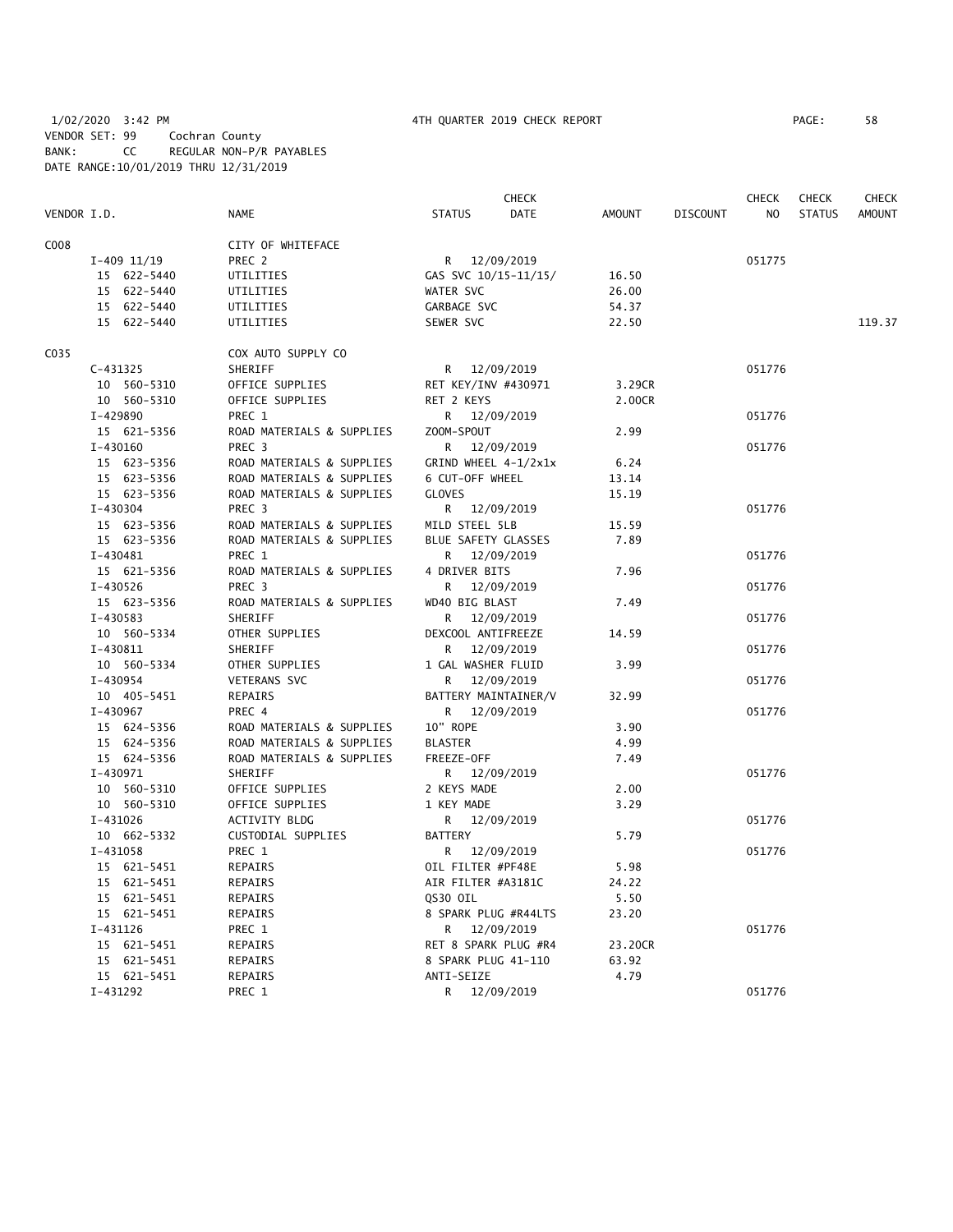|             |                 |                                              | <b>CHECK</b>                 |               |                 | <b>CHECK</b>   | <b>CHECK</b>  | <b>CHECK</b>  |
|-------------|-----------------|----------------------------------------------|------------------------------|---------------|-----------------|----------------|---------------|---------------|
| VENDOR I.D. |                 | <b>NAME</b>                                  | <b>DATE</b><br><b>STATUS</b> | <b>AMOUNT</b> | <b>DISCOUNT</b> | N <sub>O</sub> | <b>STATUS</b> | <b>AMOUNT</b> |
| C035        |                 | COX AUTO SUPPLY CO<br>(CONT)                 |                              |               |                 |                |               |               |
|             | I-431292        | PREC 1                                       | R 12/09/2019                 |               |                 | 051776         |               |               |
|             | 15 621-5356     | ROAD MATERIALS & SUPPLIES                    | 2 BLACK ELEC TAPE            | 2.78          |                 |                |               |               |
|             | $I - 431340$    | SHERIFF                                      | 12/09/2019<br>R.             |               |                 | 051776         |               |               |
|             | 10 560-5451     | MACHINERY-NON-OFFICE REPAIR                  | OIL FILTER #PF63E/WE         | 6.98          |                 |                |               |               |
|             | 10 560-5451     | MACHINERY-NON-OFFICE REPAIR                  | AIR FILTER #A3218C           | 24.98         |                 |                |               |               |
|             | 10 560-5451     | MACHINERY-NON-OFFICE REPAIR                  | 1 GAL WASHER FLUID           | 3.99          |                 |                |               |               |
|             | 10 560-5451     | MACHINERY-NON-OFFICE REPAIR                  | 8QT 0W-20 DEXOS OIL          | 47.92         |                 |                |               |               |
|             | I-431388        | SHERIFF                                      | R 12/09/2019                 |               |                 | 051776         |               |               |
|             | 10 560-5334     | OTHER SUPPLIES                               | ANTIFREEZE/WESTWARD          | 13.99         |                 |                |               |               |
|             | I-431448        | <b>PARK</b>                                  | R 12/09/2019                 |               |                 | 051776         |               |               |
|             | 10 660-5451     | REPAIR                                       | FORK KIT                     | 57.99         |                 |                |               |               |
|             | I-431480        | PREC 4                                       | R.<br>12/09/2019             |               |                 | 051776         |               |               |
|             | 15 624-5451     | REPAIRS                                      | 134A RECHG KIT               | 13.99         |                 |                |               |               |
|             | I-431732        | SHERIFF                                      | 12/09/2019<br>R              |               |                 | 051776         |               |               |
|             | 10 560-5451     | MACHINERY-NON-OFFICE REPAIR                  | HEAD LAMP/WESTWARD           | 3.99          |                 |                |               |               |
|             | I-431907        | ACTIVITY BLDG                                | 12/09/2019<br>R.             |               |                 | 051776         |               |               |
|             | 10 662-5332     | CUSTODIAL SUPPLIES                           | 2) 1/4" PULL CHAIN           | 2.70          |                 |                |               |               |
|             | 10 662-5332     | CUSTODIAL SUPPLIES                           | PAD LOCK                     | 4.79          |                 |                |               | 438.74        |
| C057        |                 | CITY BANK AS DEPOSITORY                      |                              |               |                 |                |               |               |
|             | I-1ST QTR 2020  | NON-DEPT'L/APPR DIST                         | R 12/09/2019                 |               |                 | 051778         |               |               |
|             | 10 409-5406     | APPRAISAL DISTRICT                           | 1ST QTR ASSESSMENT-A         | 26,543.40     |                 |                |               | 26,543.40     |
| C084        |                 | CLERK, SEVENTH COURT OF APPEAL               |                              |               |                 |                |               |               |
|             | $I-NOV$ 19      | STATE FEES                                   | R<br>12/09/2019              |               |                 | 051779         |               |               |
|             | 90 000-2379.002 | 7th Crt of Appeal Gov't22.2081COUNTY COURT   |                              | 5.00          |                 |                |               |               |
|             | 90 000-2379.002 | 7th Crt of Appeal Gov't22.2081DISTRICT COURT |                              | 5.00          |                 |                |               | 10.00         |
| C367        |                 | COMPUTER TRANSITION SERVICES,                |                              |               |                 |                |               |               |
|             | I-181755        | <b>ELECTIONS</b>                             | R 12/09/2019                 |               |                 | 051780         |               |               |
|             | 10 490-5498     | VOTER ENHANCEMENT                            | .5/DISCUSS CYBER SEC         | 60.00         |                 |                |               |               |
|             | 10 490-5498     | VOTER ENHANCEMENT                            | .5/DISCUSS CYBER SEC         | 60.00         |                 |                |               |               |
|             | 10 490-5498     | VOTER ENHANCEMENT                            | TRAVEL TO/FR MORTON          | 120.00        |                 |                |               |               |
|             | 10 490-5498     | VOTER ENHANCEMENT                            | 3/CYBER SEC AUD/COMM         | 360.00        |                 |                |               |               |
|             | 10 490-5498     | VOTER ENHANCEMENT                            | .75/DISCUSS CYBER SE         | 120.00        |                 |                |               |               |
|             | 10 490-5498     | VOTER ENHANCEMENT                            | 1.5/DISCUSS CYBER SE         | 240.00        |                 |                |               |               |
|             | 10 490-5498     | VOTER ENHANCEMENT                            | 112 MI/JOEL 6/10             | 64.96         |                 |                |               |               |
|             | I-181935        | NON-DEPT'L                                   | R 12/09/2019                 |               |                 | 051780         |               |               |
|             | 10 409-5420     | TELECOMMUNICATIONS                           | 28 TREND MICRO DEC 1         | 44.80         |                 |                |               |               |
|             | I-182132HD      | <b>COURTHOUSE</b>                            | R 12/09/2019                 |               |                 | 051780         |               |               |
|             | 10 510-5411     | MAINTENANCE CONTRACTS                        | HELP DESK DEC 2019           | 719.69        |                 |                |               | 1,789.45      |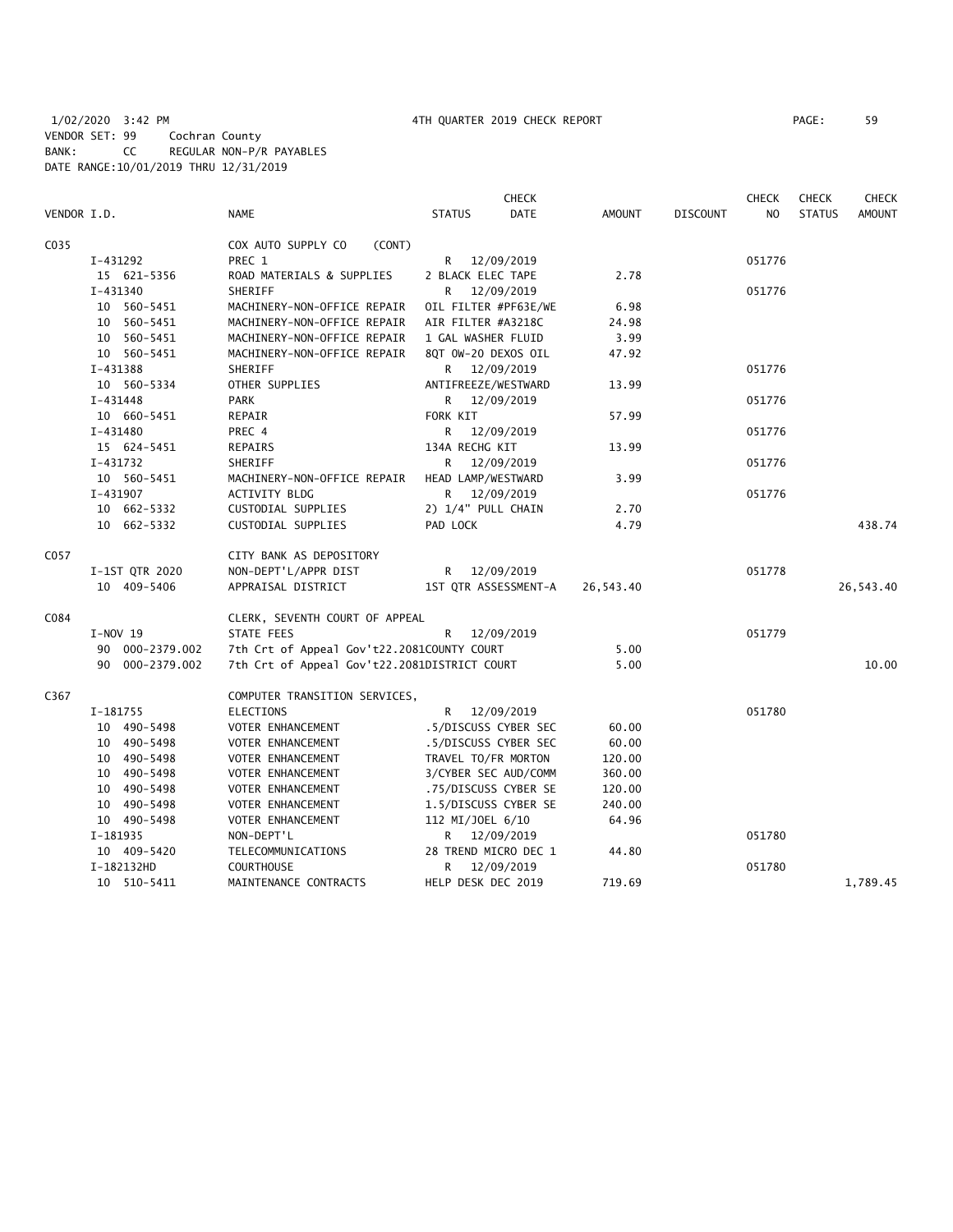1/02/2020 3:42 PM 4TH QUARTER 2019 CHECK REPORT PAGE: 60 VENDOR SET: 99 Cochran County BANK: CC REGULAR NON-P/R PAYABLES DATE RANGE:10/01/2019 THRU 12/31/2019

|             |            |                                |                               |                       | <b>CHECK</b> |               |                 | <b>CHECK</b>   | <b>CHECK</b>  | <b>CHECK</b>  |
|-------------|------------|--------------------------------|-------------------------------|-----------------------|--------------|---------------|-----------------|----------------|---------------|---------------|
| VENDOR I.D. |            |                                | <b>NAME</b>                   | <b>STATUS</b>         | <b>DATE</b>  | <b>AMOUNT</b> | <b>DISCOUNT</b> | N <sub>O</sub> | <b>STATUS</b> | <b>AMOUNT</b> |
| C371        |            |                                | COCHRAN COUNTY TAX A/C        |                       |              |               |                 |                |               |               |
|             |            | I-06 F150 #5206/2020 CONSTABLE |                               | R                     | 12/09/2019   |               |                 | 051781         |               |               |
|             |            | 10 550-5451                    | REPAIR                        | STATE INSP FEE/06 FO  |              | 7.50          |                 |                |               | 7.50          |
| C418        |            |                                | MYRA CHAPA, CSR               |                       |              |               |                 |                |               |               |
|             |            | I-R/B SUPPL 120519             | DISTRICT COURT                | R 12/09/2019          |              |               |                 | 051782         |               |               |
|             |            | 10 435-5310                    | OFFICE SUPPLIES               | 10PK AUDIO CASS TAPE  |              | 173.00        |                 |                |               |               |
|             |            | 10 435-5310                    | OFFICE SUPPLIES               | KEYPADS, LTHR/BK      |              | 19.95         |                 |                |               |               |
|             |            | 10 435-5310                    | OFFICE SUPPLIES               | SHIPPING              |              | 23.29         |                 |                |               | 216.24        |
| E075        |            |                                | WEX BANK                      |                       |              |               |                 |                |               |               |
|             |            | I-62609645                     | SHERIFF/JAIL/JUV PROBATION    | R 12/09/2019          |              |               |                 | 051783         |               |               |
|             |            | 10 560-5427                    | CONTINUING EDUCATION          | 8.481GL UNL/AMA; ELID |              | 17.61         |                 |                |               |               |
|             |            | 10 560-5427                    | CONTINUING EDUCATION          | 13.144GL UNL/AMA; ELI |              | 27.28         |                 |                |               |               |
|             |            | 10 512-5499                    | MISCELLANEOUS                 | 8.949GL UNL/O'DONL;X  |              | 19.83         |                 |                |               |               |
|             |            | 10 560-5330                    | FUEL AND OIL                  | 29.18GL UNL/MRTN; ADA |              | 27.04         |                 |                |               |               |
|             |            | 17 573-5499                    | OPERATING EXPENSES            | 16.002GL UNL/LVND 11  |              | 30.98         |                 |                |               |               |
|             |            | 17 573-5499                    | OPERATING EXPENSES            | 19.5299GL ETH/MRTN 1  |              | 44.70         |                 |                |               | 167.44        |
| F010        |            |                                | FIVE-AREA TELEPHONE CO-OP     |                       |              |               |                 |                |               |               |
|             |            | I-927-5510 DEC 19              | PREC 4                        | R                     | 12/09/2019   |               |                 | 051784         |               |               |
|             |            | 15 624-5420                    | TELECOMMUNICATIONS            | BASIC SVC             |              | 32.25         |                 |                |               |               |
|             |            | 15 624-5420                    | TELECOMMUNICATIONS            | <b>FEES</b>           |              | 11.81         |                 |                |               |               |
|             |            | 15 624-5420                    | TELECOMMUNICATIONS            | LONG DISTANCE SVC     |              | 0.16          |                 |                |               | 44.22         |
| G074        |            |                                | GRAVES, HUMPHRIES, STAHL, LTD |                       |              |               |                 |                |               |               |
|             |            | I-FEES NOV19                   | JUSTICE OF PEACE              | R                     | 12/09/2019   |               |                 | 051785         |               |               |
|             |            | 10 000-2206.002                | COLLECTION AGENCY FEES        | COLLECTION FEES NOV   |              | 134.48        |                 |                |               | 134.48        |
| H152        |            |                                | HARRIS LOCAL GOVERNMENT       |                       |              |               |                 |                |               |               |
|             |            | I-MN00011904                   | TAX A/C                       | R 12/09/2019          |              |               |                 | 051786         |               |               |
|             |            | 10 499-5411                    | MAINTENANCE CONTRACTS         | 1ST QTR'20 ONLINE CO  |              | 7,567.73      |                 |                |               |               |
|             |            | 10 499-5411                    | MAINTENANCE CONTRACTS         | 1ST QTR MAINT/ONLINE  |              | 378.01        |                 |                |               | 7,945.74      |
| J082        |            |                                | JOHN DEERE FINANCIAL          |                       |              |               |                 |                |               |               |
|             | I-830938   |                                | PREC 1                        | R.                    | 12/09/2019   |               |                 | 051787         |               |               |
|             |            | 15 621-5451                    | REPAIRS                       | U-JOINT/SHREDDER      |              | 1,453.10      |                 |                |               |               |
|             | I-835391   |                                | <b>PARK</b>                   | R 12/09/2019          |              |               |                 | 051787         |               |               |
|             |            | 10 660-5451                    | REPAIR                        | 2 O-RING #R28782      |              | 2.44          |                 |                |               |               |
|             |            | 10 660-5451                    | REPAIR                        | 2 O-RING #T77814      |              | 2.54          |                 |                |               |               |
|             |            | 10 660-5451                    | REPAIR                        | HYDR CYLINDER #AM128  |              | 409.10        |                 |                |               | 1,867.18      |
| L010        |            |                                | LEWIS FARM & RANCH STORE INC  |                       |              |               |                 |                |               |               |
|             | $C-101204$ |                                | <b>COURTHOUSE</b>             | R                     | 12/09/2019   |               |                 | 051788         |               |               |
|             |            | 10 510-5451                    | REPAIR                        | RET PLUG/INV#101190   |              | 4.59CR        |                 |                |               |               |
|             |            | 10 510-5451                    | REPAIR                        | REF DISC              |              | 0.46          |                 |                |               |               |
|             | $C-101470$ |                                | PREC 1                        | R                     | 12/09/2019   |               |                 | 051788         |               |               |
|             |            | 15 621-5451                    | <b>REPAIRS</b>                | RET 7 INSULATION      |              | 20.93CR       |                 |                |               |               |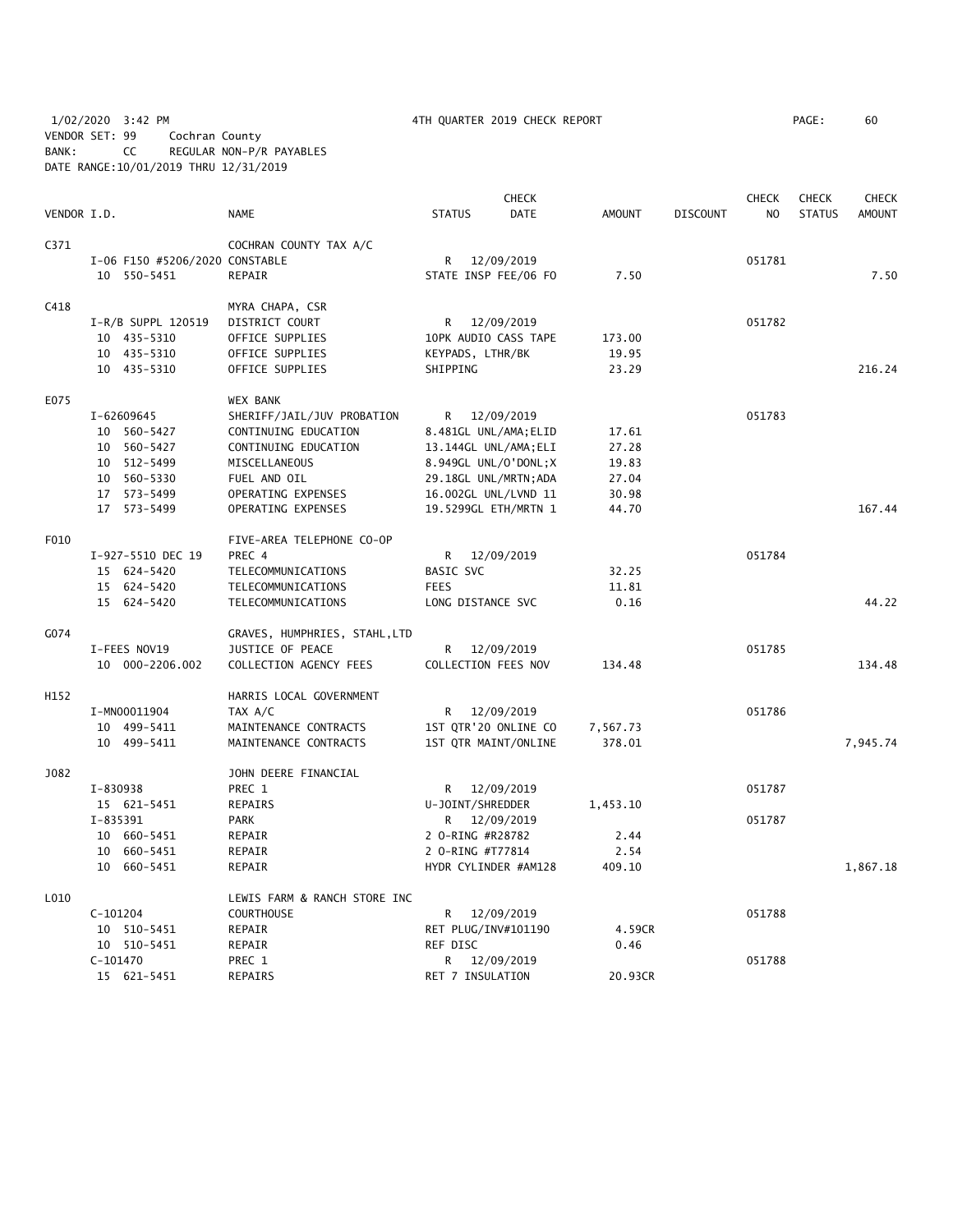|             |             |                           |                      | CHECK      |               |                 | <b>CHECK</b> | <b>CHECK</b>  | <b>CHECK</b>  |
|-------------|-------------|---------------------------|----------------------|------------|---------------|-----------------|--------------|---------------|---------------|
| VENDOR I.D. |             | <b>NAME</b>               | <b>STATUS</b>        | DATE       | <b>AMOUNT</b> | <b>DISCOUNT</b> | NO.          | <b>STATUS</b> | <b>AMOUNT</b> |
| L010        |             | LEWIS FARM & RANCH STORE  | (CONT)               |            |               |                 |              |               |               |
|             | $C-101470$  | PREC 1                    | R 12/09/2019         |            |               |                 | 051788       |               |               |
|             | 15 621-5451 | <b>REPAIRS</b>            | REF DISC             |            | 2.09          |                 |              |               |               |
|             | I-101190    | <b>COURTHOUSE</b>         | R 12/09/2019         |            |               |                 | 051788       |               |               |
|             | 10 510-5332 | CUSTODIAL SUPPLIES        | <b>FABULOSO</b>      |            | 6.99          |                 |              |               |               |
|             | 10 510-5332 | CUSTODIAL SUPPLIES        | <b>PLUG</b>          |            | 4.59          |                 |              |               |               |
|             | 10 510-5332 | CUSTODIAL SUPPLIES        | <b>DISC</b>          |            | 1.16CR        |                 |              |               |               |
|             | I-101201    | PREC 1                    | R                    | 12/09/2019 |               |                 | 051788       |               |               |
|             | 15 621-5451 | REPAIRS                   | VENT PIPE/THERMOSTAT |            | 56.96         |                 |              |               |               |
|             | 15 621-5451 | REPAIRS                   | <b>DISC</b>          |            | 5.70CR        |                 |              |               |               |
|             | 15 621-5451 | REPAIRS                   | <b>TAPE</b>          |            | 4.99          |                 |              |               |               |
|             | 15 621-5451 | REPAIRS                   | <b>DISC</b>          |            | 0.50CR        |                 |              |               |               |
|             | I-101237    | <b>PARK</b>               | R                    | 12/09/2019 |               |                 | 051788       |               |               |
|             | 10 660-5332 | CUSTODIAL SUPPLIES        | 3 DE-ICER            |            | 10.77         |                 |              |               |               |
|             | 10 660-5332 | CUSTODIAL SUPPLIES        | <b>DISC</b>          |            | 1.08CR        |                 |              |               |               |
|             | I-101330    | PARK/RODEO GROUNDS        | R                    | 12/09/2019 |               |                 | 051788       |               |               |
|             | 10 660-5451 | REPAIR                    | <b>GREASE</b>        |            | 38.90         |                 |              |               |               |
|             | 10 660-5451 | REPAIR                    | CHEMICAL GLOVES      |            | 21.95         |                 |              |               |               |
|             | 10 660-5451 | REPAIR                    | 4 3/4x3 NIPPLE       |            | 6.76          |                 |              |               |               |
|             | 10 660-5451 | REPAIR                    | 2 3/4x7 HEX          |            | 7.54          |                 |              |               |               |
|             | 10 660-5451 | REPAIR                    | 3FT 1" ANGLE IRON    |            | 3.00          |                 |              |               |               |
|             | 10 660-5451 | REPAIR                    | 15FT 3/4 SUCKER ROD  |            | 15.00         |                 |              |               |               |
|             | I-101383    | JAIL                      | R 12/09/2019         |            |               |                 | 051788       |               |               |
|             | 10 512-5392 | MISCELLANEOUS SUPPLIES    | 8 BLEACH             |            | 23.92         |                 |              |               |               |
|             | 10 512-5392 | MISCELLANEOUS SUPPLIES    | <b>DISC</b>          |            | 2.39CR        |                 |              |               |               |
|             | I-101422    | PARK/RODEO GROUNDS        | R.                   | 12/09/2019 |               |                 | 051788       |               |               |
|             | 10 660-5451 | REPAIR                    | 2 3/4x12 NIPPLE      |            | 12.98         |                 |              |               |               |
|             | 10 660-5451 | REPAIR                    | <b>DISC</b>          |            | 1.30CR        |                 |              |               |               |
|             | $I-101428$  | PREC 1                    | R 12/09/2019         |            |               |                 | 051788       |               |               |
|             | 15 621-5451 | REPAIRS                   | 8 INSULATION         |            | 23.92         |                 |              |               |               |
|             | 15 621-5356 | ROAD MATERIALS & SUPPLIES | <b>GORILLA TAPE</b>  |            | 9.99          |                 |              |               |               |
|             | 15 621-5451 | REPAIRS                   | DISC                 |            | 2.39CR        |                 |              |               |               |
|             | 15 621-5356 | ROAD MATERIALS & SUPPLIES | <b>DISC</b>          |            | 1.00CR        |                 |              |               |               |
|             | $I-101455$  | PARK/RODEO GROUNDS        | R                    | 12/09/2019 |               |                 | 051788       |               |               |
|             | 10 660-5451 | REPAIR                    | 2 1x10 HEX BOLT      |            | 24.00         |                 |              |               |               |
|             | $I-101471$  | PREC 1                    | $\mathsf{R}$         | 12/09/2019 |               |                 | 051788       |               |               |
|             | 15 621-5451 | REPAIRS                   | 5 INSULATION         |            | 19.95         |                 |              |               |               |
|             | 15 621-5451 | REPAIRS                   | <b>DISC</b>          |            | 2.00CR        |                 |              |               |               |
|             | I-101476    | PREC 1                    | R                    | 12/09/2019 |               |                 | 051788       |               |               |
|             | 15 621-5451 | <b>REPAIRS</b>            | 2 FOAM               |            | 9.18          |                 |              |               |               |
|             | 15 621-5451 | REPAIRS                   | <b>DISC</b>          |            | 0.92CR        |                 |              |               |               |
|             | I-101510    | PREC 3                    | R                    | 12/09/2019 |               |                 | 051788       |               |               |
|             | 15 623-5356 | ROAD MATERIALS & SUPPLIES | <b>DUST MASK</b>     |            | 22.99         |                 |              |               |               |
|             | 15 623-5356 | ROAD MATERIALS & SUPPLIES | <b>DISC</b>          |            | 2.30CR        |                 |              |               |               |
|             | $I-101526$  | PARK/RODEO GROUNDS        | R                    | 12/09/2019 |               |                 | 051788       |               |               |
|             | 10 660-5332 | CUSTODIAL SUPPLIES        | WEED EATER           |            | 199.99        |                 |              |               |               |
|             | 10 660-5332 | CUSTODIAL SUPPLIES        | STRING               |            | 15.99         |                 |              |               |               |
|             | 10 660-5332 | CUSTODIAL SUPPLIES        | <b>DISC</b>          |            | 21.60CR       |                 |              |               |               |
|             | I-101537    | PREC <sub>3</sub>         | R                    | 12/09/2019 |               |                 | 051788       |               |               |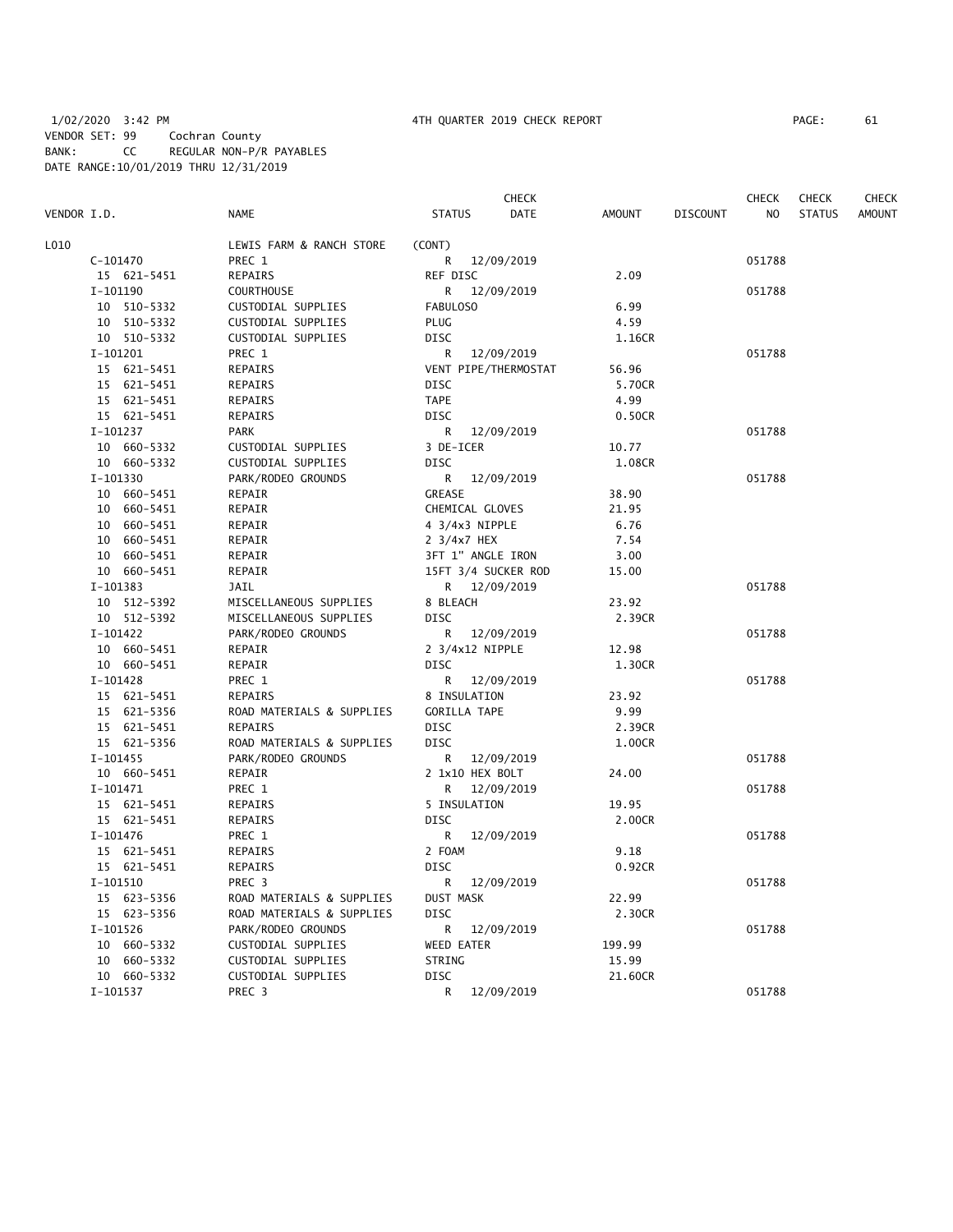|             |                           |                 | CHECK                |         |                 | CHECK  | <b>CHECK</b>  | <b>CHECK</b>  |
|-------------|---------------------------|-----------------|----------------------|---------|-----------------|--------|---------------|---------------|
| VENDOR I.D. | <b>NAME</b>               | <b>STATUS</b>   | DATE                 | AMOUNT  | <b>DISCOUNT</b> | NO     | <b>STATUS</b> | <b>AMOUNT</b> |
| L010        | LEWIS FARM & RANCH STORE  | (CONT)          |                      |         |                 |        |               |               |
| I-101537    | PREC <sub>3</sub>         |                 | R 12/09/2019         |         |                 | 051788 |               |               |
| 15 623-5356 | ROAD MATERIALS & SUPPLIES |                 | TRIMMER BLADES       | 8.99    |                 |        |               |               |
| 15 623-5356 | ROAD MATERIALS & SUPPLIES |                 | TRIMMER HEAD         | 12.99   |                 |        |               |               |
| 15 623-5356 | ROAD MATERIALS & SUPPLIES | <b>DISC</b>     |                      | 2.20CR  |                 |        |               |               |
| I-101587    | PREC 4                    | R               | 12/09/2019           |         |                 | 051788 |               |               |
| 15 624-5356 | ROAD MATERIALS & SUPPLIES |                 | 2 WATER FILTERS      | 67.98   |                 |        |               |               |
| 15 624-5356 | ROAD MATERIALS & SUPPLIES | <b>DISC</b>     |                      | 6.80CR  |                 |        |               |               |
| I-101707    | JAIL                      | R               | 12/09/2019           |         |                 | 051788 |               |               |
| 10 512-5392 | MISCELLANEOUS SUPPLIES    | 3 EASY OFF      |                      | 20.97   |                 |        |               |               |
| 10 512-5392 | MISCELLANEOUS SUPPLIES    | <b>DISC</b>     |                      | 2.10CR  |                 |        |               |               |
| I-101756    | <b>PARK</b>               | R               | 12/09/2019           |         |                 | 051788 |               |               |
| 10 660-5451 | REPAIR                    | VALVE           |                      | 9.59    |                 |        |               |               |
| 10 660-5451 | REPAIR                    | <b>DISC</b>     |                      | 0.96CR  |                 |        |               |               |
| I-101880    | <b>PARK</b>               |                 | R 12/09/2019         |         |                 | 051788 |               |               |
| 10 660-5332 | CUSTODIAL SUPPLIES        | DE-ICER         |                      | 3.99    |                 |        |               |               |
| 10 660-5332 | CUSTODIAL SUPPLIES        | DISC            |                      | 0.40CR  |                 |        |               |               |
| I-101953    | ACTIVITY BLDG             |                 | R 12/09/2019         |         |                 | 051788 |               |               |
| 10 662-5332 | CUSTODIAL SUPPLIES        | PAPER CUPS      |                      | 1.99    |                 |        |               |               |
| 10 662-5332 | CUSTODIAL SUPPLIES        | <b>DISC</b>     |                      | 0.20CR  |                 |        |               |               |
| I-101954    | JAIL                      |                 | R 12/09/2019         |         |                 | 051788 |               |               |
| 10 512-5392 | MISCELLANEOUS SUPPLIES    | 2CS BLEACH      |                      | 47.84   |                 |        |               |               |
| 10 512-5392 | MISCELLANEOUS SUPPLIES    |                 | 2CS GLASS CLEANER    | 71.76   |                 |        |               |               |
| 10 512-5392 | MISCELLANEOUS SUPPLIES    | 4 COMET         |                      | 6.36    |                 |        |               |               |
| 10 512-5392 | MISCELLANEOUS SUPPLIES    | <b>CLEANSER</b> |                      | 2.59    |                 |        |               |               |
| 10 512-5392 | MISCELLANEOUS SUPPLIES    | <b>DISC</b>     |                      | 12.86CR |                 |        |               |               |
| I-101989    | <b>ACTIVITY BLDG</b>      | R.              | 12/09/2019           |         |                 | 051788 |               |               |
| 10 662-5332 | CUSTODIAL SUPPLIES        |                 | 3 LYSOL WIPES        | 23.97   |                 |        |               |               |
| 10 662-5332 | CUSTODIAL SUPPLIES        |                 | 2 ODOR NEUT GEL BEAD | 13.98   |                 |        |               |               |
| 10 662-5332 | CUSTODIAL SUPPLIES        | <b>DISC</b>     |                      | 3.80CR  |                 |        |               |               |
| I-102267    | <b>PARK</b>               | R               | 12/09/2019           |         |                 | 051788 |               |               |
| 10 660-5332 | CUSTODIAL SUPPLIES        | EASY-OUT        |                      | 2.00    |                 |        |               |               |
| 10 660-5332 | CUSTODIAL SUPPLIES        | <b>DISC</b>     |                      | 0.20CR  |                 |        |               |               |
| I-102268    | <b>COURTHOUSE</b>         | R               | 12/09/2019           |         |                 | 051788 |               |               |
| 10 510-5451 | REPAIR                    | PLUG            |                      | 4.99    |                 |        |               |               |
| 10 510-5451 | REPAIR                    | <b>DISC</b>     |                      | 0.50CR  |                 |        |               |               |
| $I-102272$  | PREC 4                    | R.              | 12/09/2019           |         |                 | 051788 |               |               |
| 15 624-5356 | ROAD MATERIALS & SUPPLIES | COFFEE          |                      | 11.95   |                 |        |               |               |
| 15 624-5356 | ROAD MATERIALS & SUPPLIES | <b>SUGAR</b>    |                      | 1.95    |                 |        |               |               |
| 15 624-5356 | ROAD MATERIALS & SUPPLIES | DISC            |                      | 1.39CR  |                 |        |               |               |
| I-102315    | <b>COURTHOUSE</b>         |                 | R 12/09/2019         |         |                 | 051788 |               |               |
| 10 510-5451 | REPAIR                    | VALVE           |                      | 9.99    |                 |        |               |               |
| 10 510-5451 | REPAIR                    | 2 BARBS         |                      | 7.98    |                 |        |               |               |
| 10 510-5451 | REPAIR                    | 2 CLAMPS        |                      | 2.78    |                 |        |               |               |
| 10 510-5451 | REPAIR                    | <b>TAPE</b>     |                      | 0.99    |                 |        |               |               |
| 10 510-5451 | REPAIR                    | <b>DISC</b>     |                      | 2.17CR  |                 |        |               |               |
| I-102332    | JAIL                      | R               | 12/09/2019           |         |                 | 051788 |               |               |
| 10 512-5392 | MISCELLANEOUS SUPPLIES    | <b>CLR</b>      |                      | 5.59    |                 |        |               |               |
|             |                           |                 |                      |         |                 |        |               |               |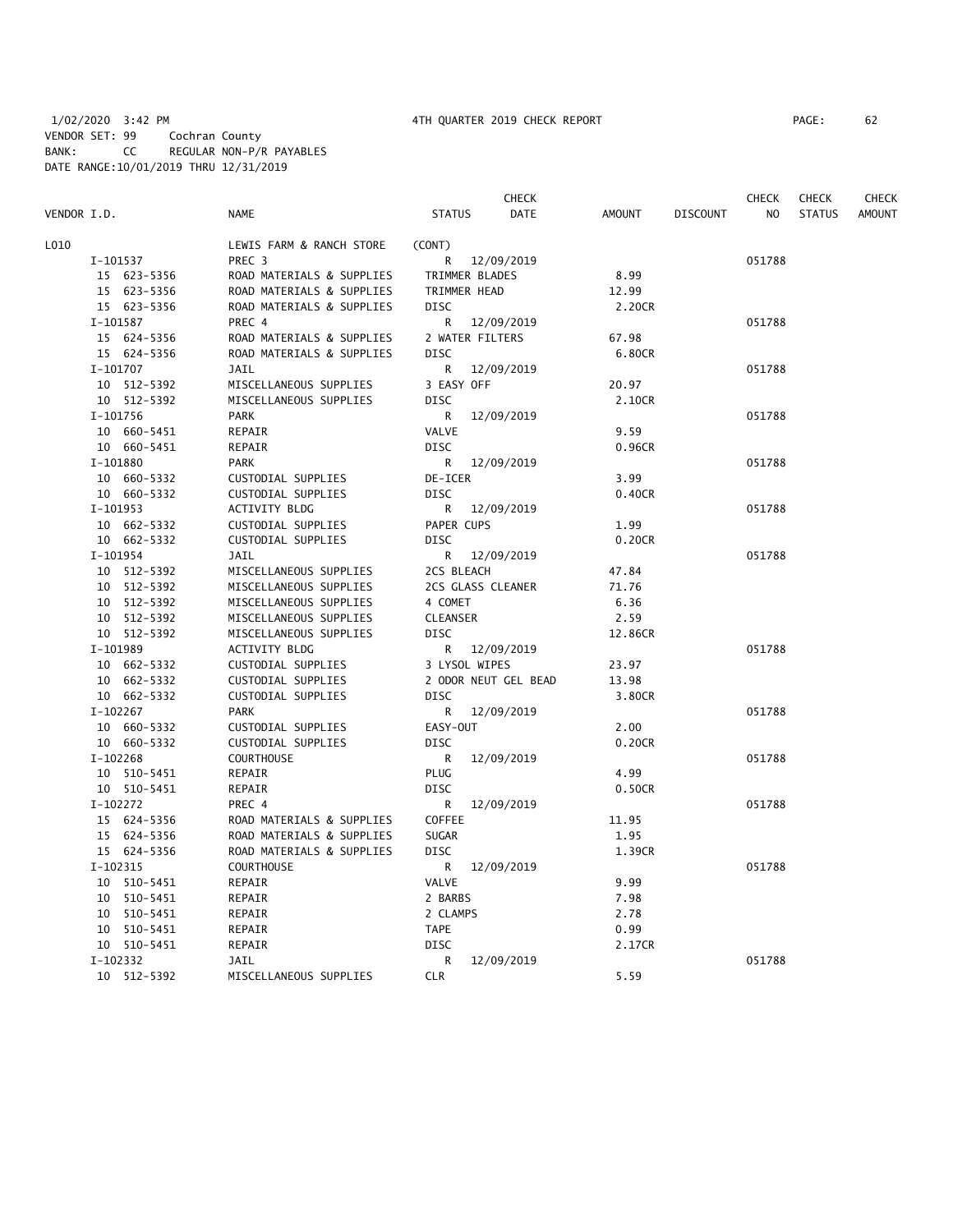# 1/02/2020 3:42 PM 4TH QUARTER 2019 CHECK REPORT PAGE: 63 VENDOR SET: 99 Cochran County BANK: CC REGULAR NON-P/R PAYABLES DATE RANGE:10/01/2019 THRU 12/31/2019

|             |                    |                                |                       | <b>CHECK</b>         |               |                 | <b>CHECK</b>   | <b>CHECK</b>  | <b>CHECK</b>  |
|-------------|--------------------|--------------------------------|-----------------------|----------------------|---------------|-----------------|----------------|---------------|---------------|
| VENDOR I.D. |                    | <b>NAME</b>                    | <b>STATUS</b>         | <b>DATE</b>          | <b>AMOUNT</b> | <b>DISCOUNT</b> | N <sub>O</sub> | <b>STATUS</b> | <b>AMOUNT</b> |
| L010        |                    | LEWIS FARM & RANCH STORE       | (CONT)                |                      |               |                 |                |               |               |
|             | I-102332           | <b>JAIL</b>                    | R                     | 12/09/2019           |               |                 | 051788         |               |               |
|             | 10 512-5392        | MISCELLANEOUS SUPPLIES         | <b>DISC</b>           |                      | 0.56CR        |                 |                |               |               |
|             | I-102350           | PREC 3                         | R                     | 12/09/2019           |               |                 | 051788         |               |               |
|             | 15 623-5356        | ROAD MATERIALS & SUPPLIES      | 12 SHOP TOWELS        |                      | 57.48         |                 |                |               |               |
|             | I-102378           | ACTIVITY BLDG                  | R                     | 12/09/2019           |               |                 | 051788         |               |               |
|             | 10 662-5332        | CUSTODIAL SUPPLIES             |                       | 2 RESOLVE CARPET CLN | 17.98         |                 |                |               |               |
|             | 10 662-5332        | CUSTODIAL SUPPLIES             | 2 ODOR GEL BEADS      |                      | 13.98         |                 |                |               | 871.57        |
| MO11        |                    | MCWHORTER'S LTD                |                       |                      |               |                 |                |               |               |
|             | I-4028902          | SHERIFF                        |                       | R 12/09/2019         |               |                 | 051791         |               |               |
|             | 10 560-5454        | <b>TIRES</b>                   |                       | RPR FLAT/17 RAM #411 | 16.65         |                 |                |               | 16.65         |
| M182        |                    | BEVERLY MCCLELLAN              |                       |                      |               |                 |                |               |               |
|             |                    | I-R/B OLD REP 112619 TREASURER |                       | R 12/09/2019         |               |                 | 051792         |               |               |
|             | 10 497-5480        | BONDS & NOTARY FEES            |                       | R/B PERS CK/BOND#423 | 200.00        |                 |                |               | 200.00        |
| M239        |                    | MIDAMERICA BOOKS               |                       |                      |               |                 |                |               |               |
|             | I-501304 10/28/19  | LIBRARY                        |                       | R 12/09/2019         |               |                 | 051793         |               |               |
|             | 10 650-5590        | <b>BOOKS</b>                   | AUTO RACING           |                      | 22.95         |                 |                |               |               |
|             | 10 650-5590        | <b>BOOKS</b>                   | BASEBALL              |                      | 22.95         |                 |                |               |               |
|             | 10 650-5590        | <b>BOOKS</b>                   | BASKETBALL            |                      | 22.95         |                 |                |               |               |
|             | 10 650-5590        | <b>BOOKS</b>                   | <b>FIGURE SKATING</b> |                      | 22.95         |                 |                |               |               |
|             | 10 650-5590        | <b>BOOKS</b>                   | <b>FOOTBALL</b>       |                      | 22.95         |                 |                |               |               |
|             | 10 650-5590        | <b>BOOKS</b>                   | <b>HOCKEY</b>         |                      | 22.95         |                 |                |               |               |
|             | 10 650-5590        | <b>BOOKS</b>                   | SNOWBOARDING          |                      | 22.95         |                 |                |               |               |
|             | 10 650-5590        | <b>BOOKS</b>                   | <b>SOCCER</b>         |                      | 22.95         |                 |                |               | 183.60        |
| N082        |                    | NETDATA                        |                       |                      |               |                 |                |               |               |
|             | I-iTICKET NOV 19   | JUSTICE OF PEACE               |                       | R 12/09/2019         |               |                 | 051794         |               |               |
|             | 10 455-5499        | MISCELLANEOUS                  | NOVEMBER 2019         |                      | 22.00         |                 |                |               | 22.00         |
| 0013        |                    | OLD REPUBLIC SURETY COMPA      |                       |                      |               |                 |                |               |               |
|             | I-4241/BUTLER 2020 | <b>ELECTIONS</b>               | R                     | 12/09/2019           |               |                 | 051795         |               |               |
|             | 10 490-5480        | BONDS & NOTARY FEES            |                       | PUB OFF'L BOND RNW/C | 50.00         |                 |                |               | 50.00         |
| 0126        |                    | OSU EXTENSION PUBLISHING       |                       |                      |               |                 |                |               |               |
|             | I-SI-191518        | <b>EXTENSION SVC</b>           |                       | R 12/09/2019         |               |                 | 051796         |               |               |
|             | 10 665-5310        | OFFICE SUPPLIES                | SHIPPING              |                      | 9.77          |                 |                |               |               |
|             | 10 665-5310        | OFFICE SUPPLIES                |                       | BEEF RESOURCE HANDBO | 20.00         |                 |                |               |               |
|             | 10 665-5310        | OFFICE SUPPLIES                |                       | SWINE RESOURCE HANDB | 19.50         |                 |                |               |               |
|             | 10 665-5310        | OFFICE SUPPLIES                |                       | GOAT RESOURCE HANDBO | 21.25         |                 |                |               |               |
|             | 10 665-5310        | OFFICE SUPPLIES                |                       | SHEEP RESOURCE HANDB | 23.75         |                 |                |               | 94.27         |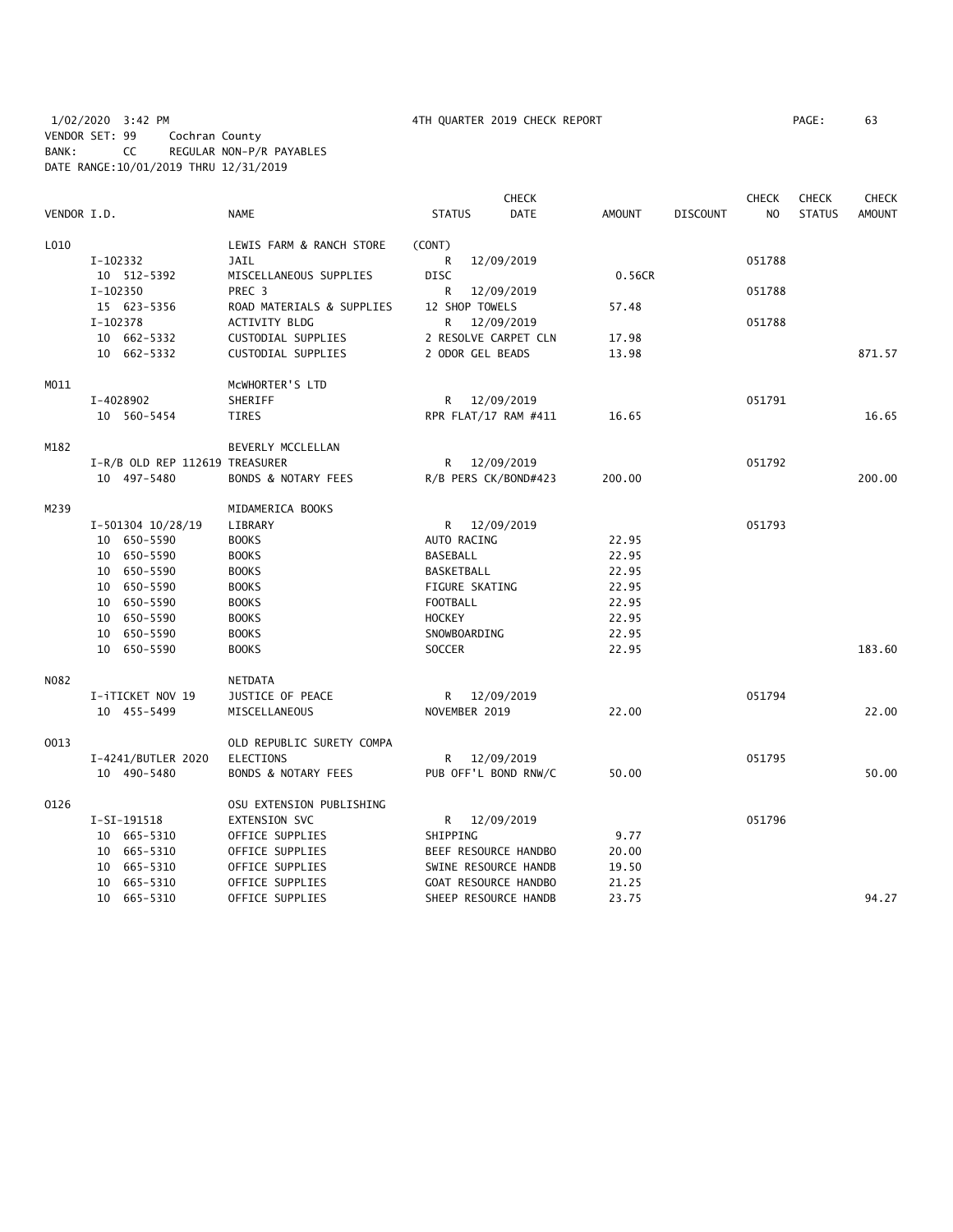1/02/2020 3:42 PM 4TH QUARTER 2019 CHECK REPORT PAGE: 64 VENDOR SET: 99 Cochran County BANK: CC REGULAR NON-P/R PAYABLES DATE RANGE:10/01/2019 THRU 12/31/2019

|             |                            |                                  |                                              | <b>CHECK</b> |                |                 | <b>CHECK</b>   | <b>CHECK</b>  | <b>CHECK</b>  |
|-------------|----------------------------|----------------------------------|----------------------------------------------|--------------|----------------|-----------------|----------------|---------------|---------------|
| VENDOR I.D. |                            | <b>NAME</b>                      | <b>STATUS</b>                                | <b>DATE</b>  | <b>AMOUNT</b>  | <b>DISCOUNT</b> | N <sub>O</sub> | <b>STATUS</b> | <b>AMOUNT</b> |
| P017        |                            | POSTMASTER                       |                                              |              |                |                 |                |               |               |
|             | I-JAIL $12/1/19$           | SHERIFF/JAIL                     | R                                            | 12/09/2019   |                |                 | 051797         |               |               |
|             | 10 560-5311                | POSTAL EXPENSES                  | 2 RL STAMPS                                  |              | 110.00         |                 |                |               | 110.00        |
| S058        |                            | SCOTT-MERRIMAN, INC.             |                                              |              |                |                 |                |               |               |
|             | I-064291                   | ELECTIONS                        | R                                            | 12/09/2019   |                |                 | 051798         |               |               |
|             | 10 490-5335                | <b>ELECTION SUPPLIES</b>         | 3000 VOTER CARDS 202                         |              | 360.24         |                 |                |               |               |
|             | 10 490-5335                | <b>ELECTION SUPPLIES</b>         | SHIPPING                                     |              | 54.04          |                 |                |               | 414.28        |
| S071        |                            | SCRIPT OFFICE PRODUCTS, INC.     |                                              |              |                |                 |                |               |               |
|             | I-57622                    | TREASURER                        | R 12/09/2019                                 |              |                |                 | 051799         |               |               |
|             | 10 497-5310                | OFFICE SUPPLIES                  | 1BX COPY PAPER                               |              | 42.50          |                 |                |               |               |
|             | 10 497-5310                | OFFICE SUPPLIES                  | 1DZ LEGAL PADS                               |              | 16.95          |                 |                |               |               |
|             | I-57655                    | <b>CLERK</b>                     | R 12/09/2019                                 |              |                |                 | 051799         |               |               |
|             | 10 403-5310                | OFFICE SUPPLIES                  | 1BX COPY PAPER                               |              | 42.50          |                 |                |               |               |
|             | $I - 57692$                | SHERIFF                          | R —                                          | 12/09/2019   |                |                 | 051799         |               |               |
|             | 10 560-5310                | OFFICE SUPPLIES                  | <b>1EA DATER STAMP</b>                       |              | 75.93          |                 |                |               |               |
|             | 10 560-5310                | OFFICE SUPPLIES                  | PRINTER CABINET W/DO                         |              | 543.95         |                 |                |               |               |
|             | $I - 57709$                | <b>AUDITOR</b>                   | R                                            | 12/09/2019   |                |                 | 051799         |               |               |
|             | 10 495-5310                | OFFICE SUPPLIES                  | 2DZ SMALL BINDER CLI                         |              | 1.90           |                 |                |               |               |
|             | 10 495-5310                | OFFICE SUPPLIES                  | 1DZ MINI BINDER CLIP                         |              | 0.95           |                 |                |               |               |
|             | I-57716                    | TAX A/C                          | R                                            | 12/09/2019   |                |                 | 051799         |               |               |
|             | 10 499-5310                | OFFICE SUPPLIES                  | 1PK CALCULATOR PAPER                         |              | 11.95          |                 |                |               |               |
|             | $I - 57717$                | COUNTY COURT                     | R                                            | 12/09/2019   |                |                 | 051799         |               |               |
|             | 10 426-5310                | OFFICE SUPPLIES                  | 1DZ G2 PENS, BE/XFIN                         |              | 30.80          |                 |                |               |               |
|             | $I - 57758$                | ATTORNEY                         | R                                            | 12/09/2019   |                |                 | 051799         |               |               |
|             | 10 475-5310                | OFFICE SUPPLIES                  | DESK CALENDAR                                |              | 6.95           |                 |                |               |               |
|             | $I - 57759$                | <b>CLERK</b>                     | R                                            | 12/09/2019   |                |                 | 051799         |               |               |
|             | 10 403-5310                | OFFICE SUPPLIES                  | 1BX COPY PAPER                               |              | 42.50          |                 |                |               |               |
|             | 10 403-5310                | OFFICE SUPPLIES                  | <b>3EA TAPE</b>                              |              | 5.85           |                 |                |               |               |
|             | 10 403-5310                | OFFICE SUPPLIES                  | 3EA DESK CALENDAR                            |              | 20.85          |                 |                |               |               |
|             | 10 403-5310                | OFFICE SUPPLIES                  | 1BX CLASP ENV, 9x12                          |              | 14.95          |                 |                |               | 858.53        |
| T067        |                            | TREE LOVING CARE                 |                                              |              |                |                 |                |               |               |
|             | I-54097a                   | <b>COURTHOUSE</b>                | R 12/09/2019                                 |              |                |                 | 051800         |               |               |
|             | 10 409-5499<br>10 409-5499 | MISCELLANEOUS<br>MISCELLANEOUS   | RMV PLASTIC/INSTL MA<br>FOR CHRISTMAS LIGHTI |              | 750.00         |                 |                |               | 750.00        |
|             |                            |                                  |                                              |              |                |                 |                |               |               |
| U019        |                            | UNITED SUPERMARKETS, INC         |                                              |              |                |                 |                |               |               |
|             | I-5768001 111819           | <b>JAIL</b>                      | R                                            | 12/09/2019   |                |                 | 051801         |               |               |
|             | 10 512-5333                | FOOD-PRISONERS                   | DOLE GARDEN SALAD/2                          |              | 3.58           |                 |                |               |               |
|             | 10 512-5333<br>10 512-5333 | FOOD-PRISONERS                   | HOT HOUSE TOMATO                             |              | 5.87           |                 |                |               |               |
|             | 10 512-5333                | FOOD-PRISONERS<br>FOOD-PRISONERS | RUSSET POTATOES/2<br>73/27 GR BEEF/2         |              | 10.00<br>25.98 |                 |                |               |               |
|             | 10 512-5333                | FOOD-PRISONERS                   | BRISKET/2                                    |              | 96.51          |                 |                |               |               |
|             | 512-5333<br>10             |                                  | MEX BLEND CH/2                               |              |                |                 |                |               |               |
|             | 10 512-5333                | FOOD-PRISONERS<br>FOOD-PRISONERS | FLOUR/2                                      |              | 15.98<br>7.98  |                 |                |               |               |
|             | 10 512-5333                | FOOD-PRISONERS                   | TRKY BREAST                                  |              | 8.50           |                 |                |               |               |
|             |                            |                                  |                                              |              |                |                 |                |               |               |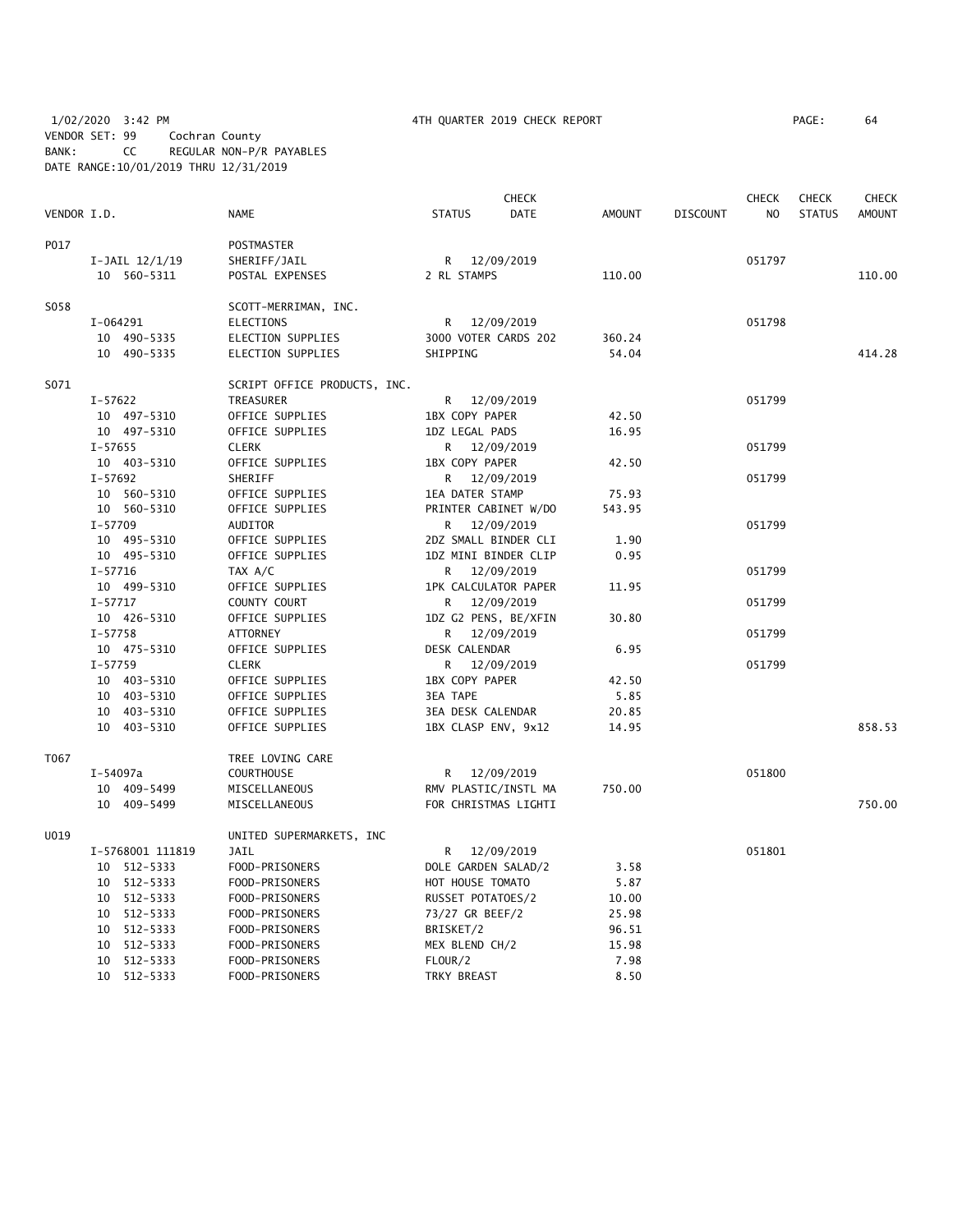# 1/02/2020 3:42 PM 4TH QUARTER 2019 CHECK REPORT PAGE: 65 VENDOR SET: 99 Cochran County BANK: CC REGULAR NON-P/R PAYABLES DATE RANGE:10/01/2019 THRU 12/31/2019

|             |                                    |                              |                      | <b>CHECK</b> |               |                 | <b>CHECK</b> | <b>CHECK</b>  | <b>CHECK</b>  |
|-------------|------------------------------------|------------------------------|----------------------|--------------|---------------|-----------------|--------------|---------------|---------------|
| VENDOR I.D. |                                    | NAME                         | <b>STATUS</b>        | DATE         | <b>AMOUNT</b> | <b>DISCOUNT</b> | NO           | <b>STATUS</b> | <b>AMOUNT</b> |
| U019        |                                    | UNITED SUPERMARKETS, INC     | (CONT)               |              |               |                 |              |               |               |
|             | I-5768001 111819                   | <b>JAIL</b>                  | R                    | 12/09/2019   |               |                 | 051801       |               |               |
|             | 10 512-5333                        | FOOD-PRISONERS               | HAM BNLS             |              | 8.67          |                 |              |               |               |
|             | 10 512-5333                        | FOOD-PRISONERS               | BONE-IN SIRL/5       |              | 54.29         |                 |              |               |               |
|             | 10 512-5333                        | FOOD-PRISONERS               | GIBLET GR            |              | 2.49          |                 |              |               |               |
|             | 10 512-5333                        | FOOD-PRISONERS               | PRATERS DRESSING     |              | 7.99          |                 |              |               |               |
|             | 10 512-5333                        | FOOD-PRISONERS               | 3 GAL MILK           |              | 9.27          |                 |              |               |               |
|             | 10 512-5333                        | FOOD-PRISONERS               | LG EGGS/2            |              | 10.98         |                 |              |               |               |
|             | 10 512-5333                        | FOOD-PRISONERS               | <b>DISC</b>          |              | 26.81CR       |                 |              |               |               |
|             | I-7788004 112619                   | JAIL                         | R                    | 12/09/2019   |               |                 | 051801       |               |               |
|             | 10 512-5333                        | FOOD-PRISONERS               | DOLE SHREDDED LETTUC |              | 3.98          |                 |              |               |               |
|             | 10 512-5333                        | FOOD-PRISONERS               | <b>TOMATOES</b>      |              | 4.88          |                 |              |               |               |
|             | 10 512-5333                        | FOOD-PRISONERS               | WHITE ONIONS         |              | 1.45          |                 |              |               |               |
|             | I-8248003 110819                   | JAIL                         | R                    | 12/09/2019   |               |                 | 051801       |               |               |
|             | 10 512-5333                        | FOOD-PRISONERS               | DOLE GARDEN SALAD/2  |              | 3.58          |                 |              |               |               |
|             | 10 512-5333                        | FOOD-PRISONERS               | SHREDDED LETTUCE     |              | 2.99          |                 |              |               |               |
|             | 10 512-5333                        | FOOD-PRISONERS               | TOMATOES ON VINE     |              | 5.81          |                 |              |               |               |
|             | 10 512-5333                        | FOOD-PRISONERS               | 4 GAL MILK           |              | 12.36         |                 |              |               | 276.33        |
| W010        |                                    | WEST TEXAS GAS INC           |                      |              |               |                 |              |               |               |
|             | I-020036001501 12/19 PARK/SHOP     |                              | R                    | 12/09/2019   |               |                 | 051802       |               |               |
|             | 10 660-5440                        | UTILITIES & IRRIGATION       | GAS SVC 10/28-11/25  |              | 9.54          |                 |              |               |               |
|             | 10 660-5440                        | UTILITIES & IRRIGATION       | <b>GRIP CHG</b>      |              | 4.61          |                 |              |               |               |
|             | I-020036002501 12/19 PARK/SHOWBARN |                              | R 12/09/2019         |              |               |                 | 051802       |               |               |
|             | 10 660-5440                        | UTILITIES & IRRIGATION       | 15.9MCF 10/29-11/25  |              | 39.27         |                 |              |               |               |
|             | 10 660-5440                        | UTILITIES & IRRIGATION       | COST OF GAS (.97)    |              | 15.42         |                 |              |               |               |
|             | 10 660-5440                        | UTILITIES & IRRIGATION       | <b>CUSTOMER CHG</b>  |              | 13.06         |                 |              |               |               |
|             | 10 660-5440                        | UTILITIES & IRRIGATION       | GRIP CHG             |              | 11.84         |                 |              |               |               |
|             | I-020049022001 12/19 PREC 3        |                              | R.                   | 12/09/2019   |               |                 | 051802       |               |               |
|             | 15 623-5440                        | UTILITIES                    | GAS SVC 10/28-11/25  |              | 13.06         |                 |              |               |               |
|             | 15 623-5440                        | UTILITIES                    | GRIP CHG             |              | 11.84         |                 |              |               | 118.64        |
| W055        |                                    | WINDSTREAM COMMUNICATIONS SW |                      |              |               |                 |              |               |               |
|             | $I-266-0638$ 11/19                 | <b>MUSEUM</b>                | R                    | 12/09/2019   |               |                 | 051803       |               |               |
|             | 10 652-5420                        | TELECOMMUNICATIONS           | SERVICES             |              | 88.93         |                 |              |               |               |
|             | 10 652-5420                        | TELECOMMUNICATIONS           | <b>FEES</b>          |              | 48.60         |                 |              |               |               |
|             | 10 652-5420                        | TELECOMMUNICATIONS           | DEDICATED INTERNET/F |              | 566.43        |                 |              |               |               |
|             | 10 652-5420                        | TELECOMMUNICATIONS           | 2 PICC CHGS          |              | 2.32          |                 |              |               |               |
|             | $I-266-5051$ 11/19                 | LIBRARY                      | R                    | 12/09/2019   |               |                 | 051803       |               |               |
|             | 10 650-5420                        | TELECOMMUNICATIONS           | SERVICES/2 LINES     |              | 126.12        |                 |              |               |               |
|             | 10 650-5420                        | TELECOMMUNICATIONS           | <b>FEES</b>          |              | 40.83         |                 |              |               |               |
|             | 10 650-5420                        | TELECOMMUNICATIONS           | LONG DISTANCE SVC    |              | 0.04          |                 |              |               |               |
|             | $I-266-5074$ 11/19                 | ADULT PROBATION              | R                    | 12/09/2019   |               |                 | 051803       |               |               |
|             | 10 570-5420                        | TELECOMMUNICATIONS           | <b>BASIC SVCS</b>    |              | 49.25         |                 |              |               |               |
|             | 10 570-5420                        | TELECOMMUNICATIONS           | <b>FEES</b>          |              | 17.94         |                 |              |               |               |
|             | $I-266-5161$ $11/19$               | TREASURER                    | R                    | 12/09/2019   |               |                 | 051803       |               |               |
|             | 10 497-5420                        | TELECOMMUNICATIONS           | <b>BASIC SVCS</b>    |              | 37.30         |                 |              |               |               |
|             | 10 497-5420                        | TELECOMMUNICATIONS           | <b>FEES</b>          |              | 17.92         |                 |              |               |               |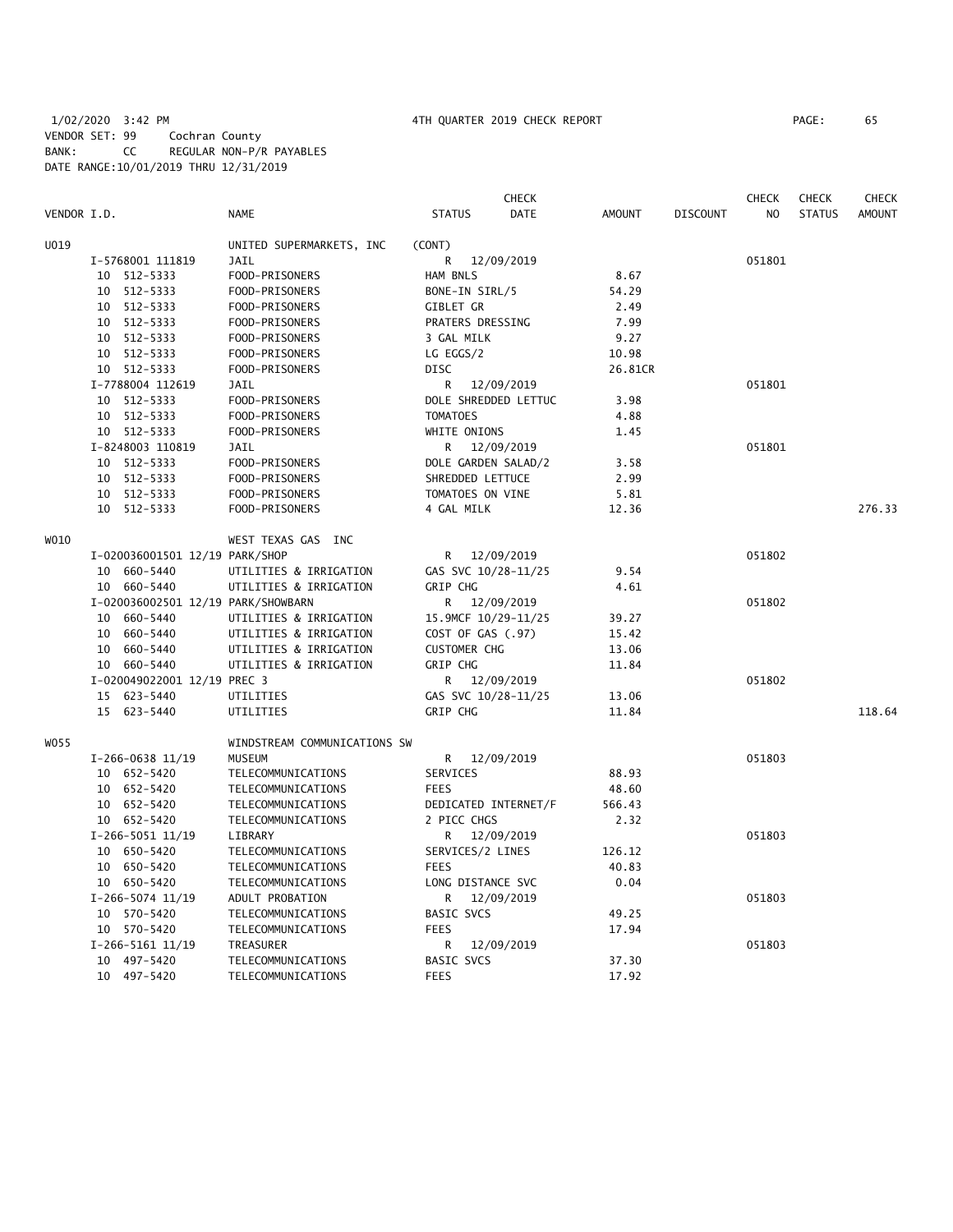|             |                      |                               |                    | CHECK      |               |                 | CHECK  | <b>CHECK</b>  | <b>CHECK</b>  |
|-------------|----------------------|-------------------------------|--------------------|------------|---------------|-----------------|--------|---------------|---------------|
| VENDOR I.D. |                      | <b>NAME</b>                   | <b>STATUS</b>      | DATE       | <b>AMOUNT</b> | <b>DISCOUNT</b> | NO     | <b>STATUS</b> | <b>AMOUNT</b> |
| W055        |                      | WINDSTREAM COMMUNICATIONS     | (CONT)             |            |               |                 |        |               |               |
|             | $I-266-5161$ $11/19$ | TREASURER                     | R                  | 12/09/2019 |               |                 | 051803 |               |               |
|             | 10 497-5420          | TELECOMMUNICATIONS            | LONG DISTANCE SVC  |            | 0.93          |                 |        |               |               |
|             | I-266-5171 11/19     | TAX A/C                       | R                  | 12/09/2019 |               |                 | 051803 |               |               |
|             | 10 499-5420          | TELECOMMUNICATIONS            | SERVICES/3 LINES   |            | 246.58        |                 |        |               |               |
|             | 10 499-5420          | TELECOMMUNICATIONS            | <b>FEES</b>        |            | 67.20         |                 |        |               |               |
|             | 10 499-5420          | TELECOMMUNICATIONS            | LONG DISTANCE SVC  |            | 13.52         |                 |        |               |               |
|             | $I-266-5211$ $11/19$ | SHERIFF                       | R                  | 12/09/2019 |               |                 | 051803 |               |               |
|             | 10 560-5420          | TELECOMMUNICATIONS            | BASIC SVCS/3 LINES |            | 132.94        |                 |        |               |               |
|             | 10 560-5420          | TELECOMMUNICATIONS            | <b>FEES</b>        |            | 61.28         |                 |        |               |               |
|             | 10 560-5420          | TELECOMMUNICATIONS            | LONG DISTANCE SVC  |            | 10.54         |                 |        |               |               |
|             | $I-266-5215$ 11/19   | <b>EXTENSION SVC</b>          | R.                 | 12/09/2019 |               |                 | 051803 |               |               |
|             | 10 665-5420          | TELECOMMUNICATIONS            | SERVICES/3 LINES   |            | 143.38        |                 |        |               |               |
|             | 10 665-5420          | TELECOMMUNICATIONS            | <b>FEES</b>        |            | 61.23         |                 |        |               |               |
|             | 10 665-5420          | TELECOMMUNICATIONS            | LONG DISTANCE SVC  |            | 0.72          |                 |        |               |               |
|             |                      |                               |                    |            |               |                 |        |               |               |
|             | I-266-5302 11/19     | JUSTICE OF PEACE              | R                  | 12/09/2019 |               |                 | 051803 |               |               |
|             | 10 455-5420          | TELECOMMUNICATIONS            | BASIC SVCS         |            | 31.83         |                 |        |               |               |
|             | 10 455-5420          | TELECOMMUNICATIONS            | <b>FEES</b>        |            | 17.91         |                 |        |               |               |
|             | 10 455-5420          | TELECOMMUNICATIONS            | LONG DISTANCE SVC  |            | 2.50          |                 |        |               |               |
|             | $I-266-5411$ $11/19$ | JUVENILE PROBATION            | R                  | 12/09/2019 |               |                 | 051803 |               |               |
|             | 17 573-5499          | OPERATING EXPENSES            | BASIC SVCS         |            | 31.83         |                 |        |               |               |
|             | 17 573-5499          | OPERATING EXPENSES            | <b>FEES</b>        |            | 17.91         |                 |        |               |               |
|             | 17 573-5499          | OPERATING EXPENSES            | LONG DISTANCE SVC  |            | 1.36          |                 |        |               |               |
|             | $I-266-5412$ 11/19   | DIST CT/NON-DEPT'L/CONST/ELEC | R                  | 12/09/2019 |               |                 | 051803 |               |               |
|             | 10 435-5420          | TELECOMMUNICATIONS            | SERVICES           |            | 20.89         |                 |        |               |               |
|             | 10 435-5420          | TELECOMMUNICATIONS            | <b>FEES</b>        |            | 20.56         |                 |        |               |               |
|             | 10 435-5420          | TELECOMMUNICATIONS            | INTERNET           |            | 130.00        |                 |        |               |               |
|             | 10 435-5420          | TELECOMMUNICATIONS            | PICC CHG           |            | 1.16          |                 |        |               |               |
|             | 10 435-5420          | TELECOMMUNICATIONS            | LONG DISTANCE SVC  |            | 0.34          |                 |        |               |               |
|             | 10 409-5420          | TELECOMMUNICATIONS            | INTERNET           |            | 130.00        |                 |        |               |               |
|             | 550-5420<br>10       | TELECOMMUNICATIONS            | SERVICES           |            | 20.89         |                 |        |               |               |
|             | 10 550-5420          | TELECOMMUNICATIONS            | <b>FEES</b>        |            | 20.55         |                 |        |               |               |
|             | 10 490-5420          | TELECOMMUNICATIONS            | LOCAL MEAS CALLS   |            | 0.40          |                 |        |               |               |
|             | I-266-5450 11/19     | <b>CLERK</b>                  | R                  | 12/09/2019 |               |                 | 051803 |               |               |
|             | 10 403-5420          | TELECOMMUNICATIONS            | BASIC SVCS/3 LINES |            | 113.00        |                 |        |               |               |
|             | 10 403-5420          | TELECOMMUNICATIONS            | <b>FEES</b>        |            | 68.62         |                 |        |               |               |
|             | 10 403-5420          | TELECOMMUNICATIONS            | LONG DISTANCE SVC  |            | 11.25         |                 |        |               |               |
|             | $I-266-5508$ 11/19   | CO JUDGE/COMM'R CT            | R                  | 12/09/2019 |               |                 | 051803 |               |               |
|             | 15 610-5420          | TELECOMMUNICATIONS            | BASIC SVCS/2 LINES |            | 64.76         |                 |        |               |               |
|             | 15 610-5420          | TELECOMMUNICATIONS            | <b>FEES</b>        |            | 57.07         |                 |        |               |               |
|             | 15 610-5420          | TELECOMMUNICATIONS            | LONG DISTANCE SVC  |            | 2.24          |                 |        |               |               |
|             | I-266-5700 11/19     | SHERIFF                       | R.                 | 12/09/2019 |               |                 | 051803 |               |               |
|             | 10 560-5420          | TELECOMMUNICATIONS            | BASIC SVC          |            | 48.37         |                 |        |               |               |
|             | 10 560-5420          | TELECOMMUNICATIONS            | <b>FEES</b>        |            | 14.51         |                 |        |               |               |
|             | 10 560-5420          | TELECOMMUNICATIONS            | LONG DISTANCE SVC  |            | 1.21          |                 |        |               |               |
|             | I-266-5822 11/19     | AUDITOR/NON-DEPT'L            | R                  | 12/09/2019 |               |                 | 051803 |               |               |
|             | 10 495-5420          | TELECOMMUNICATIONS            | SERVICES           |            | 20.89         |                 |        |               |               |
|             | 10 495-5420          | TELECOMMUNICATIONS            | <b>FEES</b>        |            | 20.73         |                 |        |               |               |
|             |                      |                               |                    |            |               |                 |        |               |               |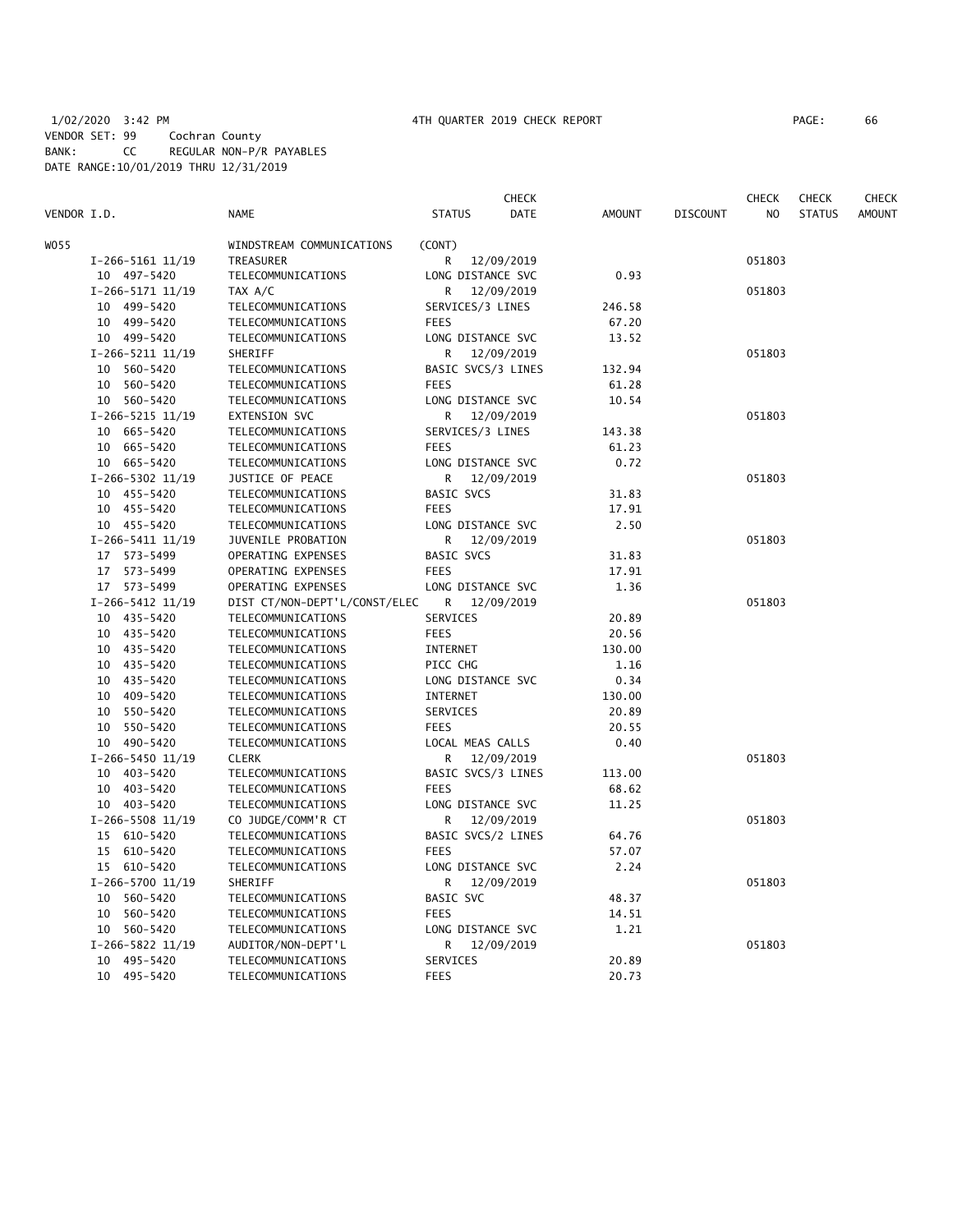# 1/02/2020 3:42 PM 4TH QUARTER 2019 CHECK REPORT PAGE: 67 VENDOR SET: 99 Cochran County BANK: CC REGULAR NON-P/R PAYABLES DATE RANGE:10/01/2019 THRU 12/31/2019

|             |                    |                           | <b>CHECK</b>                 |                              |                 | <b>CHECK</b> | <b>CHECK</b>  | <b>CHECK</b>  |
|-------------|--------------------|---------------------------|------------------------------|------------------------------|-----------------|--------------|---------------|---------------|
| VENDOR I.D. |                    | <b>NAME</b>               | <b>STATUS</b>                | <b>DATE</b><br><b>AMOUNT</b> | <b>DISCOUNT</b> | NO           | <b>STATUS</b> | <b>AMOUNT</b> |
| W055        |                    | WINDSTREAM COMMUNICATIONS | (CONT)                       |                              |                 |              |               |               |
|             | I-266-5822 11/19   | AUDITOR/NON-DEPT'L        | R<br>12/09/2019              |                              |                 | 051803       |               |               |
|             | 10 495-5420        | TELECOMMUNICATIONS        | INTERNET                     | 130.00                       |                 |              |               |               |
|             | 10 495-5420        | TELECOMMUNICATIONS        | PICC CHG                     | 1.16                         |                 |              |               |               |
|             | 10 495-5420        | TELECOMMUNICATIONS        | LONG DISTANCE SVC            | 1.24                         |                 |              |               |               |
|             | 10 409-5420        | TELECOMMUNICATIONS        | SERVICES/FAX LINE            | 20.89                        |                 |              |               |               |
|             | 10 409-5420        | TELECOMMUNICATIONS        | <b>FEES</b>                  | 20.73                        |                 |              |               |               |
|             | 409–5420<br>10     | TELECOMMUNICATIONS        | INTERNET SVC                 | 145.00                       |                 |              |               |               |
|             | 10 409-5420        | TELECOMMUNICATIONS        | PICC CHG                     | 1.16                         |                 |              |               |               |
|             | 10 409-5420        | TELECOMMUNICATIONS        | FAX LONG DISTANCE            | 0.18                         |                 |              |               |               |
|             | $I-266-8661$ 11/19 | <b>ATTORNEY</b>           | R<br>12/09/2019              |                              |                 | 051803       |               |               |
|             |                    |                           |                              | 75.21                        |                 |              |               |               |
|             | 10 475-5420        | TELECOMMUNICATIONS        | BASIC SVC/2 LINES            |                              |                 |              |               |               |
|             | 10 475-5420        | TELECOMMUNICATIONS        | <b>FEES</b>                  | 40.83                        |                 |              |               |               |
|             | I-266-8888 11/19   | SHERIFF                   | 12/09/2019<br>R              |                              |                 | 051803       |               |               |
|             | 10 560-5420        | TELECOMMUNICATIONS        | SERVICES/FAX LINE            | 32.38                        |                 |              |               |               |
|             | 10 560-5420        | TELECOMMUNICATIONS        | <b>FEES</b>                  | 14.48                        |                 |              |               |               |
|             | 10 560-5420        | TELECOMMUNICATIONS        | FAX LONG DISTANCE            | 0.26                         |                 |              |               | 3,088.30      |
| W062        |                    | WAL-MART COMMUNITY        |                              |                              |                 |              |               |               |
|             | C-0831995 120219   | SHERIFF                   | 12/09/2019<br>R              |                              |                 | 051805       |               |               |
|             | 10 560-5310        | OFFICE SUPPLIES           | RET 5 KEYS                   | 10.34CR                      |                 |              |               |               |
|             | I-26406 112619     | SHERIFF                   | R<br>12/09/2019              |                              |                 | 051805       |               |               |
|             | 10 560-5310        | OFFICE SUPPLIES           | 8 CORBIN KEYS                | 15.76                        |                 |              |               |               |
|             | 10 560-5310        | OFFICE SUPPLIES           | 2 PADLOCK KEYS               | 3.94                         |                 |              |               | 9.36          |
| <b>WO70</b> |                    | R D WALLACE OIL CO INC    |                              |                              |                 |              |               |               |
|             | I-12520010 NOV19   | <b>CEMETERY</b>           | 12/09/2019<br>R —            |                              |                 | 051806       |               |               |
|             | 10 516-5330        | FUEL & OIL                | 22GL UNL 11/13               | 46.49                        |                 |              |               |               |
|             | 10 516-5330        | FUEL & OIL                | 23GL UNL 11/22               | 48.60                        |                 |              |               |               |
|             | I-12520019 NOV19   | <b>PARK</b>               | R.<br>12/09/2019             |                              |                 | 051806       |               |               |
|             | 10 660-5330        | FUEL AND OIL              | 24GL UNL 11/4                | 50.72                        |                 |              |               |               |
|             | I-12520021 NOV19   | PREC 3                    | R <sub>a</sub><br>12/09/2019 |                              |                 | 051806       |               |               |
|             | 15 623-5330        | FUEL AND OIL              | 641.2GL DYED DIESEL          | 1,494.00                     |                 |              |               |               |
|             | 15 623-5330        | FUEL AND OIL              | 4 80-0Z PWR SVC 11/1         | 47.80                        |                 |              |               |               |
|             | 15 623-5330        | FUEL AND OIL              | 400GL DYED DIESEL 11         | 936.00                       |                 |              |               |               |
|             | 15 623-5330        | FUEL AND OIL              | 2 80-0Z PWR SVC 11/2         | 23.90                        |                 |              |               |               |
|             | 15 623-5330        | FUEL AND OIL              | 97.1GL REG ETH 11/19         | 215.08                       |                 |              |               |               |
|             | I-12520030 NOV19   | PREC 1                    | R<br>12/09/2019              |                              |                 | 051806       |               |               |
|             | 15 621-5330        | FUEL & OIL                | 125GL CLEAR DIESEL 1         | 319.38                       |                 |              |               |               |
|             | 15 621-5330        | FUEL & OIL                | 10 2-1/2 BD 11/20            | 107.50                       |                 |              |               |               |
|             | 15 621-5330        | FUEL & OIL                | 719GL DYED DIESEL 11         | 1,675.27                     |                 |              |               |               |
|             | 15 621-5330        | FUEL & OIL                | 3 80-0Z PWR SVC              | 35.85                        |                 |              |               |               |
|             | 15 621-5330        | FUEL & OIL                | 28.01GL UNL 11/6             | 61.99                        |                 |              |               |               |
|             | 15 621-5330        | FUEL & OIL                | 26.35GL UNL 11/18            | 55.68                        |                 |              |               |               |
|             | 15 621-5330        | FUEL & OIL                | 27.8GL UNL 11/21             | 58.74                        |                 |              |               |               |
|             | I-12520032 NOV19   | PREC 2                    | 12/09/2019<br>R              |                              |                 | 051806       |               |               |
|             | 15 622-5330        | FUEL AND OIL              | 876.1GL DYED DIESEL          | 2,102.64                     |                 |              |               |               |
|             | 15 622-5330        | FUEL AND OIL              | 4 80-0Z PWR SVC              | 47.80                        |                 |              |               |               |
|             |                    |                           |                              |                              |                 |              |               |               |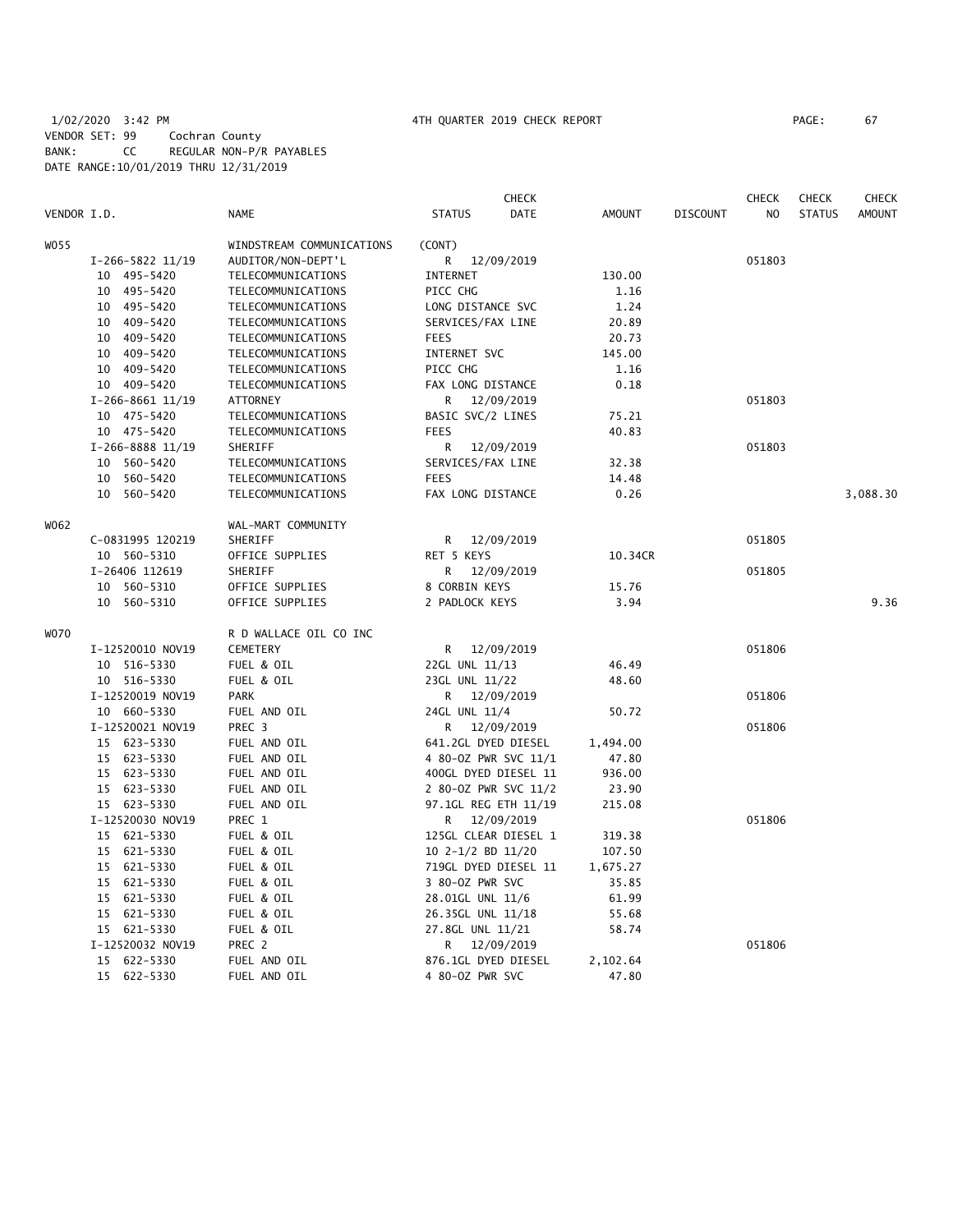# 1/02/2020 3:42 PM 4TH QUARTER 2019 CHECK REPORT PAGE: 68 VENDOR SET: 99 Cochran County BANK: CC REGULAR NON-P/R PAYABLES DATE RANGE:10/01/2019 THRU 12/31/2019

|             |                  |                                | <b>CHECK</b>                 |               |                 | <b>CHECK</b> | <b>CHECK</b>  | <b>CHECK</b>  |
|-------------|------------------|--------------------------------|------------------------------|---------------|-----------------|--------------|---------------|---------------|
| VENDOR I.D. |                  | <b>NAME</b>                    | <b>STATUS</b><br><b>DATE</b> | <b>AMOUNT</b> | <b>DISCOUNT</b> | NO.          | <b>STATUS</b> | <b>AMOUNT</b> |
| <b>WO70</b> |                  | R D WALLACE OIL CO INC         | (CONT)                       |               |                 |              |               |               |
|             | I-12520032 NOV19 | PREC 2                         | R<br>12/09/2019              |               |                 | 051806       |               |               |
|             | 15 622-5330      | FUEL AND OIL                   | 20 DEF 11/22                 | 215.00        |                 |              |               |               |
|             | 15 622-5330      | FUEL AND OIL                   | 1CTN TOTAL MULTIS CO         | 27.73         |                 |              |               |               |
|             | 15 622-5330      | FUEL AND OIL                   | 907.7GL DYED DIESEL          | 2,114.94      |                 |              |               |               |
|             | 15 622-5330      | FUEL AND OIL                   | 4 80-0Z PWR SVC 11/2         | 47.80         |                 |              |               |               |
|             | I-12520041 NOV19 | PREC 4                         | 12/09/2019<br>R              |               |                 | 051806       |               |               |
|             | 15 624-5440      | UTILITIES                      | 150GL LPG FUEL 11/6          | 223.50        |                 |              |               |               |
|             | 15 624-5330      | FUEL AND OIL                   | 955.4GL DYED DIESEL          | 2,226.08      |                 |              |               |               |
|             | 15 624-5330      | FUEL AND OIL                   | 4 80-0Z PWR SVC 11/1         | 47.80         |                 |              |               |               |
|             | 15 624-5330      | FUEL AND OIL                   | 22GL SUPER UNL 11/5          | 55.29         |                 |              |               |               |
|             | I-12520043 NOV19 | SHERIFF                        | R 12/09/2019                 |               |                 | 051806       |               |               |
|             | 10 560-5330      | FUEL AND OIL                   | 703.521GL UNL NOV19          | 1,651.69      |                 |              |               |               |
|             | 10 560-5451      | MACHINERY-NON-OFFICE REPAIR    | STATE INSP/'10 CHEV          | 7.00          |                 |              |               |               |
|             | 10 560-5451      | MACHINERY-NON-OFFICE REPAIR    | PAPER FORM                   | 3.00          |                 |              |               |               |
|             | 10 560-5330      | FUEL AND OIL                   | 121.02GL UNL/CARD #0         | 258.28        |                 |              |               |               |
|             | 10 560-5330      | FUEL AND OIL                   | 99.01GL UNL/CARD#086         | 211.90        |                 |              |               |               |
|             | I-12520239 NOV19 | NON-DEPT'L/CONSTABLE           | 12/09/2019<br>R              |               |                 | 051806       |               |               |
|             | 10 550-5330      | FUEL & OIL                     | 6.343GL UNL/SPAG MTG         | 14.68         |                 |              |               |               |
|             | I-12520241 NOV19 | EXTENSION SVC                  | R.<br>12/09/2019             |               |                 | 051806       |               |               |
|             | 10 665-5451      | REPAIRS                        | STATE INSP/15 CHEV #         | 7.00          |                 |              |               |               |
|             | 10 665-5451      | REPAIRS                        | PAPER FORM                   | 3.00          |                 |              |               |               |
|             | 10 665-5330      | FUEL AND OIL                   | 18.32GL UNL 11/1             | 38.70         |                 |              |               |               |
|             | I-12520261 NOV19 | VETERANS SVC                   | R 12/09/2019                 |               |                 | 051806       |               |               |
|             | 10 405-5330      | FUEL AND OIL                   | 19GL UNL 11/20               | 40.15         |                 |              |               | 14,520.98     |
| W193        |                  | WESTWARD AUTOMOTIVE REPAIR LLC |                              |               |                 |              |               |               |
|             | $I-1041$         | SHERIFF                        | R<br>12/09/2019              |               |                 | 051807       |               |               |
|             | 10 560-5451      | MACHINERY-NON-OFFICE REPAIR    | OIL CHG/CK FLUIDS/17         | 20.25         |                 |              |               |               |
|             | 10 560-5451      | MACHINERY-NON-OFFICE REPAIR    | CK FOR LEAKS                 | 37.50         |                 |              |               |               |
|             | 10 560-5451      | MACHINERY-NON-OFFICE REPAIR    | R&R COOLANT RECOVERY         | 37.50         |                 |              |               |               |
|             | 10 560-5451      | MACHINERY-NON-OFFICE REPAIR    | HAZARDOUS WASTE FEE          | 1.75          |                 |              |               |               |
|             | 10 560-5451      | MACHINERY-NON-OFFICE REPAIR    | COOLANT RESERVOIR            | 89.78         |                 |              |               |               |
|             | 10 560-5451      | MACHINERY-NON-OFFICE REPAIR    | ANTIFREEZE                   | 17.75         |                 |              |               |               |
|             | $I - 1042$       | SHERIFF                        | R 12/09/2019                 |               |                 | 051807       |               |               |
|             | 10 560-5451      | MACHINERY-NON-OFFICE REPAIR    | RPL HEADLIGHT/16 CHR         | 37.50         |                 |              |               | 242.03        |
| W243        |                  | WANDA'S DESIGNS AND EMBROIDERY |                              |               |                 |              |               |               |
|             | $I-17903$        | SHERIFF                        | R<br>12/09/2019              |               |                 | 051808       |               |               |
|             | 10 560-5205      | UNIFORMS                       | 2 SHIRT #F5311/BK/AU         | 69.98         |                 |              |               |               |
|             | 10 560-5205      | UNIFORMS                       | 1 SHIRT #F5312/BK            | 39.99         |                 |              |               |               |
|             | 10 560-5205      | UNIFORMS                       | 3 EMBROIDERY BASE FE         | 60.00         |                 |              |               |               |
|             | 560-5205<br>10   | UNIFORMS                       | 2 ATTACH BADGE/BK            | 10.00         |                 |              |               |               |
|             | 10<br>560-5205   | UNIFORMS                       | 2 NAME TAG/BK                | 18.00         |                 |              |               |               |
|             | 10 560-5205      | UNIFORMS                       | 2 BADGE/BK                   | 4.00          |                 |              |               |               |
|             | 560-5205<br>10   | UNIFORMS                       | 3 KHAKI PANT #F5251          | 89.97         |                 |              |               |               |
|             | 10 560-5205      | UNIFORMS                       | 3 EMBROIDERY BASE FE         | 22.50         |                 |              |               |               |
|             | $I-17968$        | SHERIFF                        | R<br>12/09/2019              |               |                 | 051808       |               |               |
|             |                  |                                |                              |               |                 |              |               |               |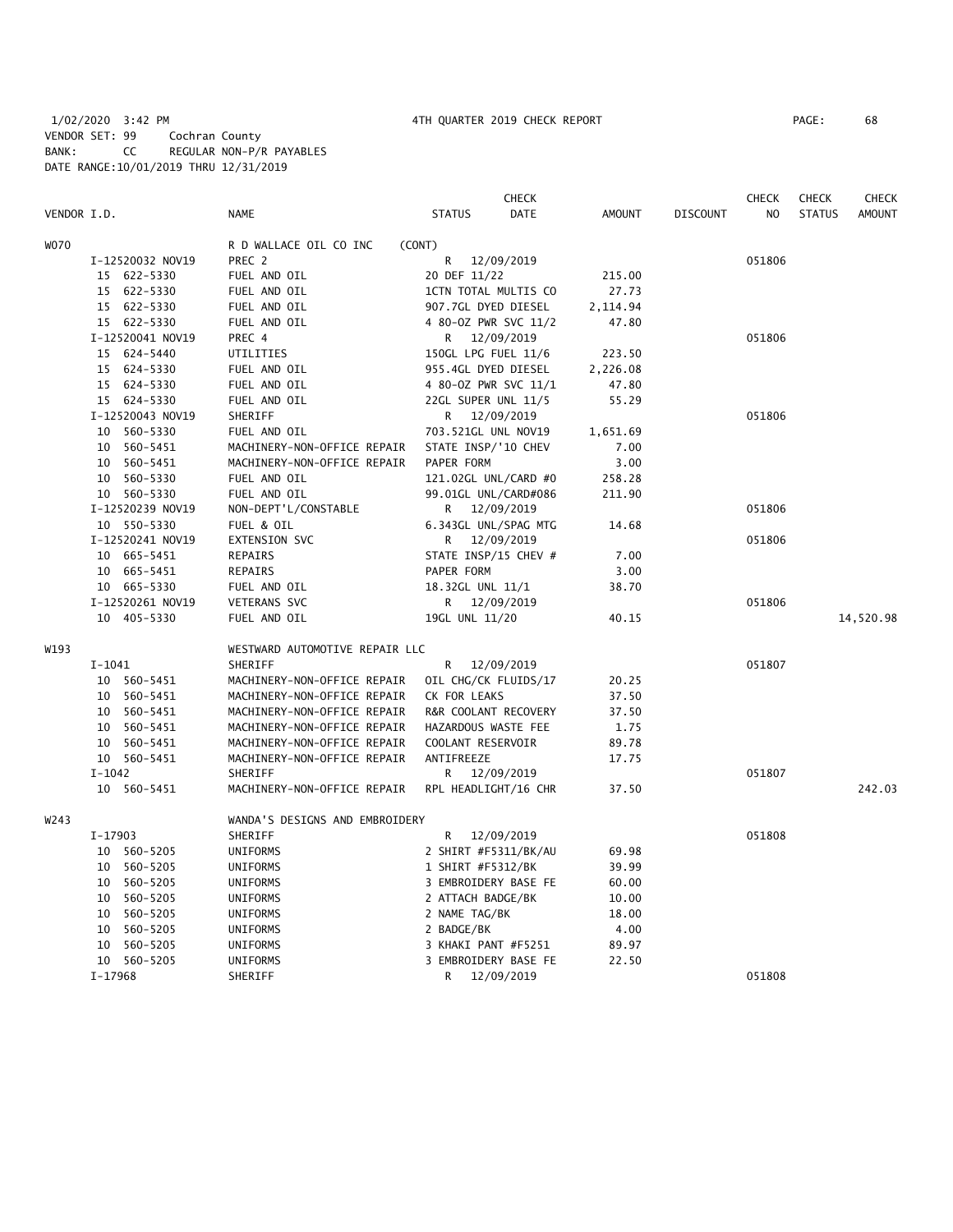# 1/02/2020 3:42 PM 4TH QUARTER 2019 CHECK REPORT PAGE: 69 VENDOR SET: 99 Cochran County BANK: CC REGULAR NON-P/R PAYABLES DATE RANGE:10/01/2019 THRU 12/31/2019

|                |                          | <b>CHECK</b>                 |               | <b>CHECK</b>          | <b>CHECK</b>  | <b>CHECK</b>  |
|----------------|--------------------------|------------------------------|---------------|-----------------------|---------------|---------------|
| VENDOR I.D.    | <b>NAME</b>              | <b>DATE</b><br><b>STATUS</b> | <b>AMOUNT</b> | <b>DISCOUNT</b><br>NO | <b>STATUS</b> | <b>AMOUNT</b> |
| W243           | WANDA'S DESIGNS AND EM   | (CONT)                       |               |                       |               |               |
| I-17968        | SHERIFF                  | R<br>12/09/2019              |               | 051808                |               |               |
| 10 560-5205    | UNIFORMS                 | 2 NAME TAG/KH/SCOTT          | 20.00         |                       |               |               |
| $I-17974$      | SHERIFF                  | R<br>12/09/2019              |               | 051808                |               |               |
| 10 560-5205    | UNIFORMS                 | 2 SHIRTS #F5311/BK/F         | 69.98         |                       |               |               |
| 560-5205<br>10 | UNIFORMS                 | 1 SHIRT #F5312/BK            | 39.99         |                       |               |               |
| 560-5205<br>10 | <b>UNIFORMS</b>          | 2 NAME TAG/BK                | 20.00         |                       |               |               |
| 560-5205<br>10 | UNIFORMS                 | 2 BADGE/BK                   | 4.00          |                       |               |               |
| 10 560-5205    | <b>UNIFORMS</b>          | 2 ATTACH BADGE/BK            | 10.00         |                       |               |               |
| 10 560-5205    | UNIFORMS                 | 3 EMBROIDERY BASE FE         | 60.00         |                       |               |               |
| 10 560-5205    | UNIFORMS                 | KHAKI PANT #F5251            | 29.99         |                       |               |               |
| 10 560-5205    | UNIFORMS                 | 1 EMBROIDERY BASE FE         | 7.50          |                       |               |               |
| $I-17975$      | SHERIFF                  | 12/09/2019<br>R              |               | 051808                |               |               |
| 10 560-5205    | UNIFORMS                 | 2 NAME TAG/BK/ADAM           | 20.00         |                       |               |               |
| 10 560-5205    | UNIFORMS                 | 3 KHAKI PANT #F5251          | 89.97         |                       |               |               |
| 10 560-5205    | <b>UNIFORMS</b>          | 3 EMBROIDERY BASE FE         | 22.50         |                       |               |               |
| $I-17976$      | SHERIFF                  | 12/09/2019<br>R.             |               | 051808                |               |               |
| 10 560-5205    | UNIFORMS                 | 2 SHIRT #F5311/BK/DE         | 69.98         |                       |               |               |
| 10 560-5205    | UNIFORMS                 | 1 SHIRT #F5312/BK            | 39.99         |                       |               |               |
| 10 560-5205    | UNIFORMS                 | 3 EMBROIDERY BASE FE         | 60.00         |                       |               |               |
| 10 560-5205    | UNIFORMS                 | 2 ATTACH BADGE               | 10.00         |                       |               |               |
| 10 560-5205    | UNIFORMS                 | 2 BADGE/BK                   | 4.00          |                       |               |               |
| 10 560-5205    | UNIFORMS                 | 2 NAME TAG/BK                | 20.00         |                       |               |               |
| 10 560-5205    | UNIFORMS                 | 1 KHAKI PANT #F5251          | 29.99         |                       |               |               |
| 10 560-5205    | UNIFORMS                 | 1 EMBROIDERY BASE FE         | 7.50          |                       |               |               |
| $I-17978$      | SHERIFF                  | 12/09/2019<br>R              |               | 051808                |               |               |
| 10 560-5205    | UNIFORMS                 | 2 NAME TAG/BK/MIKE           | 20.00         |                       |               |               |
| 10 560-5205    | UNIFORMS                 | 3 KHAKI PANT #F5251          | 89.97         |                       |               |               |
| 10 560-5205    | UNIFORMS                 | 3 EMBROIDERY BASE FE         | 22.50         |                       |               |               |
| $I-17985$      | JAIL                     | 12/09/2019<br>R              |               | 051808                |               |               |
| 10 512-5205    | <b>UNIFORMS</b>          | 3 PANT #F5272/BK/BRI         | 89.97         |                       |               |               |
| 10 512-5205    | UNIFORMS                 | 3 EMBROIDERY BASE FE         | 22.50         |                       |               |               |
| 512-5205<br>10 | UNIFORMS                 | 2 NAME TAG/KH                | 20.00         |                       |               |               |
| 512-5205<br>10 | UNIFORMS                 | 2 ATTACH BADGE               | 10.00         |                       |               |               |
| 10 512-5205    | UNIFORMS                 | 2 KHAKI BADGE                | 4.00          |                       |               | 1,228.77      |
| A164           | ADVANTAGE GLASS & MIRROR |                              |               |                       |               |               |
| $I-781$        | <b>COURTHOUSE</b>        | R<br>12/30/2019              |               | 051830                |               |               |
| 10 510-5451    | REPAIR                   | 4 DOOR SWEEPS, CLR A         | 96.60         |                       |               |               |
| 10 510-5451    | REPAIR                   | 7FT FELT WEATHERSTRI         | 25.23         |                       |               |               |
| 10 510-5451    | REPAIR                   | 1.5HRS LABOR                 | 187.50        |                       |               | 309.33        |
| A178           | AMAZON                   |                              |               |                       |               |               |
| I-496563664545 | LIBRARY                  | 12/30/2019<br>R              |               | 051831                |               |               |
| 10 650-5590    | <b>BOOKS</b>             | FRAGMENTS OF THE LOS         | 5.63          |                       |               |               |
| 10 650-5590    | <b>BOOKS</b>             | SHIPPING                     | 0.44          |                       |               |               |
| I-973539733496 | LIBRARY                  | 12/30/2019<br>R.             |               | 051831                |               |               |
| 10 650-5590    | <b>BOOKS</b>             | RESISTANCE REBORN            | 20.29         |                       |               |               |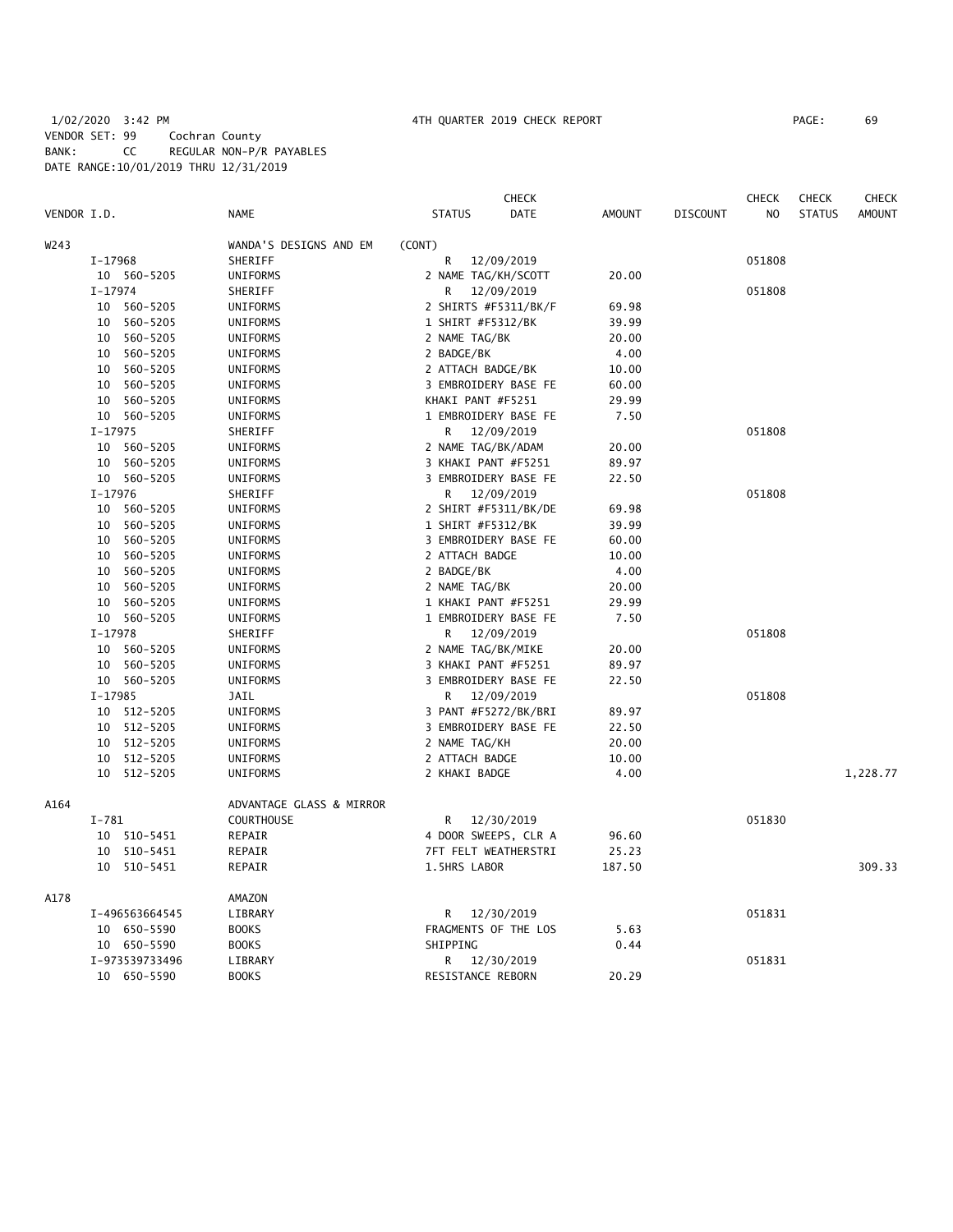# 1/02/2020 3:42 PM 4TH QUARTER 2019 CHECK REPORT PAGE: 70 VENDOR SET: 99 Cochran County BANK: CC REGULAR NON-P/R PAYABLES DATE RANGE:10/01/2019 THRU 12/31/2019

| VENDOR I.D.<br><b>STATUS</b><br><b>DATE</b><br><b>AMOUNT</b><br>N <sub>O</sub><br><b>STATUS</b><br><b>AMOUNT</b><br>NAME<br><b>DISCOUNT</b><br>A178<br>AMAZON<br>(CONT)<br>051831<br>I-973539733496<br>LIBRARY<br>R<br>12/30/2019<br>10 650-5590<br><b>BOOKS</b><br>SUPERNOVA<br>11.99<br>10 650-5590<br><b>BOOKS</b><br>DUBBLE BUBBLE<br>14.19<br>10 650-5590<br><b>BOOKS</b><br>RAVENOUS (11)<br>11.59<br>10 650-5590<br><b>BOOKS</b><br>THE DESERTER: A NOVEL<br>20.29<br>10 650-5590<br><b>BOOKS</b><br>THE SAFEST LIES<br>12.87<br>10 650-5590<br><b>BOOKS</b><br>TWISTED 26<br>19.60<br>10 650-5590<br><b>BOOKS</b><br>BLUE MOON<br>17.39<br>10 650-5590<br><b>BOOKS</b><br>THE LOST CAUSES OF B<br>15.60<br>10 650-5590<br><b>BOOKS</b><br>WRECKING BALL<br>8.99<br>10 650-5590<br><b>BOOKS</b><br>SHIPPING<br>1.00<br>159.87<br>A271<br>AVENU ENTERPRISE SOLUTIONS, LL<br>CO/DIST CLERK<br>R<br>12/30/2019<br>051832<br>I-INVB-009873<br>FILMING & INDEXING<br>20/20 LAND REC/DEC 2<br>1,250.00<br>10 403-5416<br>1,250.00<br>B026<br>BLEDSOE WATER SUPPLY CORP<br>051833<br>$I-3004$ $12/19$<br>PREC 3<br>12/30/2019<br>R<br>140GL WATER NOV 2019<br>22.00<br>15 623-5440<br>UTILITIES<br>15 623-5440<br>UTILITIES<br>ASSESSMENT FEE<br>0.11<br>22.11<br><b>B198</b><br>BLAINE INDUSTRIAL SUPPLY<br>I-S4834625.001<br><b>COURTHOUSE</b><br>051834<br>12/30/2019<br>R.<br>10 510-5332<br>CUSTODIAL SUPPLIES<br>1CS NOVA SEALER/UNDE<br>65.21<br>10 510-5332<br>CUSTODIAL SUPPLIES<br>1CS MIRAQUEST + FLR<br>17.65<br>10 510-5332<br>1CS LAZER EDGE PWR S<br>CUSTODIAL SUPPLIES<br>77.96<br>3EA FLOOR PAD HOLDER<br>10 510-5332<br>CUSTODIAL SUPPLIES<br>39.37<br>10 510-5332<br>CUSTODIAL SUPPLIES<br><b>5EA WHITE PAD</b><br>6.30<br>10 510-5332<br>CUSTODIAL SUPPLIES<br>5EA UTILITY PAD, BK<br>6.46<br>10 510-5332<br>CUSTODIAL SUPPLIES<br>1CS CAN LINER, WH, X H<br>20.13<br>I-S4902245.000<br><b>COURTHOUSE</b><br>051834<br>R 12/30/2019<br>10 510-5332<br>CUSTODIAL SUPPLIES<br>5PK/4EA URINAL SCREE<br>134.79<br>10 510-5332<br>CUSTODIAL SUPPLIES<br>2CS URINAL SCREEN/LA<br>274.55<br>10 510-5332<br>1CT PLEDGE, ORANGE<br>CUSTODIAL SUPPLIES<br>62.00<br>10 510-5332<br>CUSTODIAL SUPPLIES<br>1CS CAN LINER, WH, X<br>20.13<br>10 510-5332<br>CUSTODIAL SUPPLIES<br>4EA 60" MOP HANDLE, F<br>77.57<br>I-S4902300.001<br><b>PARK</b><br>051834<br>R<br>12/30/2019<br>10 660-5332<br>CUSTODIAL SUPPLIES<br>1CS TOILET TISSUE #3<br>79.48<br>10 660-5332<br>CUSTODIAL SUPPLIES<br>1CS URINAL SCREEN/LA<br>137.27<br>I-S4934619.001<br><b>COURTHOUSE</b><br>R 12/30/2019<br>051834<br>10 510-5332<br>CUSTODIAL SUPPLIES<br>4GL OMEGA 20 FLR FI<br>96.83<br>1CS PINE SOL 60-0Z<br>10 510-5332<br>CUSTODIAL SUPPLIES<br>43.01<br><b>1CS SPRAYWAY</b><br>10 510-5332<br>CUSTODIAL SUPPLIES<br>34.95<br>10 510-5332<br>CUSTODIAL SUPPLIES<br>1GAL PLEASCENT DISIN<br>14.98<br>10 510-5332<br>CUSTODIAL SUPPLIES<br>1CS CAN LINER, BK 38<br>54.14<br>10 510-5332<br>1,316.24<br>CUSTODIAL SUPPLIES<br>1CS SCOTT TISSUE<br>53.46 |  |  |  | CHECK |  | <b>CHECK</b> | <b>CHECK</b> | <b>CHECK</b> |
|--------------------------------------------------------------------------------------------------------------------------------------------------------------------------------------------------------------------------------------------------------------------------------------------------------------------------------------------------------------------------------------------------------------------------------------------------------------------------------------------------------------------------------------------------------------------------------------------------------------------------------------------------------------------------------------------------------------------------------------------------------------------------------------------------------------------------------------------------------------------------------------------------------------------------------------------------------------------------------------------------------------------------------------------------------------------------------------------------------------------------------------------------------------------------------------------------------------------------------------------------------------------------------------------------------------------------------------------------------------------------------------------------------------------------------------------------------------------------------------------------------------------------------------------------------------------------------------------------------------------------------------------------------------------------------------------------------------------------------------------------------------------------------------------------------------------------------------------------------------------------------------------------------------------------------------------------------------------------------------------------------------------------------------------------------------------------------------------------------------------------------------------------------------------------------------------------------------------------------------------------------------------------------------------------------------------------------------------------------------------------------------------------------------------------------------------------------------------------------------------------------------------------------------------------------------------------------------------------------------------------------------------------------------------------------------------------------------------------------------------------------------------------------------------------------------------------------------------------------------------------------------------------------------------------------------------------------------------------------------------------------------------------------------------|--|--|--|-------|--|--------------|--------------|--------------|
|                                                                                                                                                                                                                                                                                                                                                                                                                                                                                                                                                                                                                                                                                                                                                                                                                                                                                                                                                                                                                                                                                                                                                                                                                                                                                                                                                                                                                                                                                                                                                                                                                                                                                                                                                                                                                                                                                                                                                                                                                                                                                                                                                                                                                                                                                                                                                                                                                                                                                                                                                                                                                                                                                                                                                                                                                                                                                                                                                                                                                                            |  |  |  |       |  |              |              |              |
|                                                                                                                                                                                                                                                                                                                                                                                                                                                                                                                                                                                                                                                                                                                                                                                                                                                                                                                                                                                                                                                                                                                                                                                                                                                                                                                                                                                                                                                                                                                                                                                                                                                                                                                                                                                                                                                                                                                                                                                                                                                                                                                                                                                                                                                                                                                                                                                                                                                                                                                                                                                                                                                                                                                                                                                                                                                                                                                                                                                                                                            |  |  |  |       |  |              |              |              |
|                                                                                                                                                                                                                                                                                                                                                                                                                                                                                                                                                                                                                                                                                                                                                                                                                                                                                                                                                                                                                                                                                                                                                                                                                                                                                                                                                                                                                                                                                                                                                                                                                                                                                                                                                                                                                                                                                                                                                                                                                                                                                                                                                                                                                                                                                                                                                                                                                                                                                                                                                                                                                                                                                                                                                                                                                                                                                                                                                                                                                                            |  |  |  |       |  |              |              |              |
|                                                                                                                                                                                                                                                                                                                                                                                                                                                                                                                                                                                                                                                                                                                                                                                                                                                                                                                                                                                                                                                                                                                                                                                                                                                                                                                                                                                                                                                                                                                                                                                                                                                                                                                                                                                                                                                                                                                                                                                                                                                                                                                                                                                                                                                                                                                                                                                                                                                                                                                                                                                                                                                                                                                                                                                                                                                                                                                                                                                                                                            |  |  |  |       |  |              |              |              |
|                                                                                                                                                                                                                                                                                                                                                                                                                                                                                                                                                                                                                                                                                                                                                                                                                                                                                                                                                                                                                                                                                                                                                                                                                                                                                                                                                                                                                                                                                                                                                                                                                                                                                                                                                                                                                                                                                                                                                                                                                                                                                                                                                                                                                                                                                                                                                                                                                                                                                                                                                                                                                                                                                                                                                                                                                                                                                                                                                                                                                                            |  |  |  |       |  |              |              |              |
|                                                                                                                                                                                                                                                                                                                                                                                                                                                                                                                                                                                                                                                                                                                                                                                                                                                                                                                                                                                                                                                                                                                                                                                                                                                                                                                                                                                                                                                                                                                                                                                                                                                                                                                                                                                                                                                                                                                                                                                                                                                                                                                                                                                                                                                                                                                                                                                                                                                                                                                                                                                                                                                                                                                                                                                                                                                                                                                                                                                                                                            |  |  |  |       |  |              |              |              |
|                                                                                                                                                                                                                                                                                                                                                                                                                                                                                                                                                                                                                                                                                                                                                                                                                                                                                                                                                                                                                                                                                                                                                                                                                                                                                                                                                                                                                                                                                                                                                                                                                                                                                                                                                                                                                                                                                                                                                                                                                                                                                                                                                                                                                                                                                                                                                                                                                                                                                                                                                                                                                                                                                                                                                                                                                                                                                                                                                                                                                                            |  |  |  |       |  |              |              |              |
|                                                                                                                                                                                                                                                                                                                                                                                                                                                                                                                                                                                                                                                                                                                                                                                                                                                                                                                                                                                                                                                                                                                                                                                                                                                                                                                                                                                                                                                                                                                                                                                                                                                                                                                                                                                                                                                                                                                                                                                                                                                                                                                                                                                                                                                                                                                                                                                                                                                                                                                                                                                                                                                                                                                                                                                                                                                                                                                                                                                                                                            |  |  |  |       |  |              |              |              |
|                                                                                                                                                                                                                                                                                                                                                                                                                                                                                                                                                                                                                                                                                                                                                                                                                                                                                                                                                                                                                                                                                                                                                                                                                                                                                                                                                                                                                                                                                                                                                                                                                                                                                                                                                                                                                                                                                                                                                                                                                                                                                                                                                                                                                                                                                                                                                                                                                                                                                                                                                                                                                                                                                                                                                                                                                                                                                                                                                                                                                                            |  |  |  |       |  |              |              |              |
|                                                                                                                                                                                                                                                                                                                                                                                                                                                                                                                                                                                                                                                                                                                                                                                                                                                                                                                                                                                                                                                                                                                                                                                                                                                                                                                                                                                                                                                                                                                                                                                                                                                                                                                                                                                                                                                                                                                                                                                                                                                                                                                                                                                                                                                                                                                                                                                                                                                                                                                                                                                                                                                                                                                                                                                                                                                                                                                                                                                                                                            |  |  |  |       |  |              |              |              |
|                                                                                                                                                                                                                                                                                                                                                                                                                                                                                                                                                                                                                                                                                                                                                                                                                                                                                                                                                                                                                                                                                                                                                                                                                                                                                                                                                                                                                                                                                                                                                                                                                                                                                                                                                                                                                                                                                                                                                                                                                                                                                                                                                                                                                                                                                                                                                                                                                                                                                                                                                                                                                                                                                                                                                                                                                                                                                                                                                                                                                                            |  |  |  |       |  |              |              |              |
|                                                                                                                                                                                                                                                                                                                                                                                                                                                                                                                                                                                                                                                                                                                                                                                                                                                                                                                                                                                                                                                                                                                                                                                                                                                                                                                                                                                                                                                                                                                                                                                                                                                                                                                                                                                                                                                                                                                                                                                                                                                                                                                                                                                                                                                                                                                                                                                                                                                                                                                                                                                                                                                                                                                                                                                                                                                                                                                                                                                                                                            |  |  |  |       |  |              |              |              |
|                                                                                                                                                                                                                                                                                                                                                                                                                                                                                                                                                                                                                                                                                                                                                                                                                                                                                                                                                                                                                                                                                                                                                                                                                                                                                                                                                                                                                                                                                                                                                                                                                                                                                                                                                                                                                                                                                                                                                                                                                                                                                                                                                                                                                                                                                                                                                                                                                                                                                                                                                                                                                                                                                                                                                                                                                                                                                                                                                                                                                                            |  |  |  |       |  |              |              |              |
|                                                                                                                                                                                                                                                                                                                                                                                                                                                                                                                                                                                                                                                                                                                                                                                                                                                                                                                                                                                                                                                                                                                                                                                                                                                                                                                                                                                                                                                                                                                                                                                                                                                                                                                                                                                                                                                                                                                                                                                                                                                                                                                                                                                                                                                                                                                                                                                                                                                                                                                                                                                                                                                                                                                                                                                                                                                                                                                                                                                                                                            |  |  |  |       |  |              |              |              |
|                                                                                                                                                                                                                                                                                                                                                                                                                                                                                                                                                                                                                                                                                                                                                                                                                                                                                                                                                                                                                                                                                                                                                                                                                                                                                                                                                                                                                                                                                                                                                                                                                                                                                                                                                                                                                                                                                                                                                                                                                                                                                                                                                                                                                                                                                                                                                                                                                                                                                                                                                                                                                                                                                                                                                                                                                                                                                                                                                                                                                                            |  |  |  |       |  |              |              |              |
|                                                                                                                                                                                                                                                                                                                                                                                                                                                                                                                                                                                                                                                                                                                                                                                                                                                                                                                                                                                                                                                                                                                                                                                                                                                                                                                                                                                                                                                                                                                                                                                                                                                                                                                                                                                                                                                                                                                                                                                                                                                                                                                                                                                                                                                                                                                                                                                                                                                                                                                                                                                                                                                                                                                                                                                                                                                                                                                                                                                                                                            |  |  |  |       |  |              |              |              |
|                                                                                                                                                                                                                                                                                                                                                                                                                                                                                                                                                                                                                                                                                                                                                                                                                                                                                                                                                                                                                                                                                                                                                                                                                                                                                                                                                                                                                                                                                                                                                                                                                                                                                                                                                                                                                                                                                                                                                                                                                                                                                                                                                                                                                                                                                                                                                                                                                                                                                                                                                                                                                                                                                                                                                                                                                                                                                                                                                                                                                                            |  |  |  |       |  |              |              |              |
|                                                                                                                                                                                                                                                                                                                                                                                                                                                                                                                                                                                                                                                                                                                                                                                                                                                                                                                                                                                                                                                                                                                                                                                                                                                                                                                                                                                                                                                                                                                                                                                                                                                                                                                                                                                                                                                                                                                                                                                                                                                                                                                                                                                                                                                                                                                                                                                                                                                                                                                                                                                                                                                                                                                                                                                                                                                                                                                                                                                                                                            |  |  |  |       |  |              |              |              |
|                                                                                                                                                                                                                                                                                                                                                                                                                                                                                                                                                                                                                                                                                                                                                                                                                                                                                                                                                                                                                                                                                                                                                                                                                                                                                                                                                                                                                                                                                                                                                                                                                                                                                                                                                                                                                                                                                                                                                                                                                                                                                                                                                                                                                                                                                                                                                                                                                                                                                                                                                                                                                                                                                                                                                                                                                                                                                                                                                                                                                                            |  |  |  |       |  |              |              |              |
|                                                                                                                                                                                                                                                                                                                                                                                                                                                                                                                                                                                                                                                                                                                                                                                                                                                                                                                                                                                                                                                                                                                                                                                                                                                                                                                                                                                                                                                                                                                                                                                                                                                                                                                                                                                                                                                                                                                                                                                                                                                                                                                                                                                                                                                                                                                                                                                                                                                                                                                                                                                                                                                                                                                                                                                                                                                                                                                                                                                                                                            |  |  |  |       |  |              |              |              |
|                                                                                                                                                                                                                                                                                                                                                                                                                                                                                                                                                                                                                                                                                                                                                                                                                                                                                                                                                                                                                                                                                                                                                                                                                                                                                                                                                                                                                                                                                                                                                                                                                                                                                                                                                                                                                                                                                                                                                                                                                                                                                                                                                                                                                                                                                                                                                                                                                                                                                                                                                                                                                                                                                                                                                                                                                                                                                                                                                                                                                                            |  |  |  |       |  |              |              |              |
|                                                                                                                                                                                                                                                                                                                                                                                                                                                                                                                                                                                                                                                                                                                                                                                                                                                                                                                                                                                                                                                                                                                                                                                                                                                                                                                                                                                                                                                                                                                                                                                                                                                                                                                                                                                                                                                                                                                                                                                                                                                                                                                                                                                                                                                                                                                                                                                                                                                                                                                                                                                                                                                                                                                                                                                                                                                                                                                                                                                                                                            |  |  |  |       |  |              |              |              |
|                                                                                                                                                                                                                                                                                                                                                                                                                                                                                                                                                                                                                                                                                                                                                                                                                                                                                                                                                                                                                                                                                                                                                                                                                                                                                                                                                                                                                                                                                                                                                                                                                                                                                                                                                                                                                                                                                                                                                                                                                                                                                                                                                                                                                                                                                                                                                                                                                                                                                                                                                                                                                                                                                                                                                                                                                                                                                                                                                                                                                                            |  |  |  |       |  |              |              |              |
|                                                                                                                                                                                                                                                                                                                                                                                                                                                                                                                                                                                                                                                                                                                                                                                                                                                                                                                                                                                                                                                                                                                                                                                                                                                                                                                                                                                                                                                                                                                                                                                                                                                                                                                                                                                                                                                                                                                                                                                                                                                                                                                                                                                                                                                                                                                                                                                                                                                                                                                                                                                                                                                                                                                                                                                                                                                                                                                                                                                                                                            |  |  |  |       |  |              |              |              |
|                                                                                                                                                                                                                                                                                                                                                                                                                                                                                                                                                                                                                                                                                                                                                                                                                                                                                                                                                                                                                                                                                                                                                                                                                                                                                                                                                                                                                                                                                                                                                                                                                                                                                                                                                                                                                                                                                                                                                                                                                                                                                                                                                                                                                                                                                                                                                                                                                                                                                                                                                                                                                                                                                                                                                                                                                                                                                                                                                                                                                                            |  |  |  |       |  |              |              |              |
|                                                                                                                                                                                                                                                                                                                                                                                                                                                                                                                                                                                                                                                                                                                                                                                                                                                                                                                                                                                                                                                                                                                                                                                                                                                                                                                                                                                                                                                                                                                                                                                                                                                                                                                                                                                                                                                                                                                                                                                                                                                                                                                                                                                                                                                                                                                                                                                                                                                                                                                                                                                                                                                                                                                                                                                                                                                                                                                                                                                                                                            |  |  |  |       |  |              |              |              |
|                                                                                                                                                                                                                                                                                                                                                                                                                                                                                                                                                                                                                                                                                                                                                                                                                                                                                                                                                                                                                                                                                                                                                                                                                                                                                                                                                                                                                                                                                                                                                                                                                                                                                                                                                                                                                                                                                                                                                                                                                                                                                                                                                                                                                                                                                                                                                                                                                                                                                                                                                                                                                                                                                                                                                                                                                                                                                                                                                                                                                                            |  |  |  |       |  |              |              |              |
|                                                                                                                                                                                                                                                                                                                                                                                                                                                                                                                                                                                                                                                                                                                                                                                                                                                                                                                                                                                                                                                                                                                                                                                                                                                                                                                                                                                                                                                                                                                                                                                                                                                                                                                                                                                                                                                                                                                                                                                                                                                                                                                                                                                                                                                                                                                                                                                                                                                                                                                                                                                                                                                                                                                                                                                                                                                                                                                                                                                                                                            |  |  |  |       |  |              |              |              |
|                                                                                                                                                                                                                                                                                                                                                                                                                                                                                                                                                                                                                                                                                                                                                                                                                                                                                                                                                                                                                                                                                                                                                                                                                                                                                                                                                                                                                                                                                                                                                                                                                                                                                                                                                                                                                                                                                                                                                                                                                                                                                                                                                                                                                                                                                                                                                                                                                                                                                                                                                                                                                                                                                                                                                                                                                                                                                                                                                                                                                                            |  |  |  |       |  |              |              |              |
|                                                                                                                                                                                                                                                                                                                                                                                                                                                                                                                                                                                                                                                                                                                                                                                                                                                                                                                                                                                                                                                                                                                                                                                                                                                                                                                                                                                                                                                                                                                                                                                                                                                                                                                                                                                                                                                                                                                                                                                                                                                                                                                                                                                                                                                                                                                                                                                                                                                                                                                                                                                                                                                                                                                                                                                                                                                                                                                                                                                                                                            |  |  |  |       |  |              |              |              |
|                                                                                                                                                                                                                                                                                                                                                                                                                                                                                                                                                                                                                                                                                                                                                                                                                                                                                                                                                                                                                                                                                                                                                                                                                                                                                                                                                                                                                                                                                                                                                                                                                                                                                                                                                                                                                                                                                                                                                                                                                                                                                                                                                                                                                                                                                                                                                                                                                                                                                                                                                                                                                                                                                                                                                                                                                                                                                                                                                                                                                                            |  |  |  |       |  |              |              |              |
|                                                                                                                                                                                                                                                                                                                                                                                                                                                                                                                                                                                                                                                                                                                                                                                                                                                                                                                                                                                                                                                                                                                                                                                                                                                                                                                                                                                                                                                                                                                                                                                                                                                                                                                                                                                                                                                                                                                                                                                                                                                                                                                                                                                                                                                                                                                                                                                                                                                                                                                                                                                                                                                                                                                                                                                                                                                                                                                                                                                                                                            |  |  |  |       |  |              |              |              |
|                                                                                                                                                                                                                                                                                                                                                                                                                                                                                                                                                                                                                                                                                                                                                                                                                                                                                                                                                                                                                                                                                                                                                                                                                                                                                                                                                                                                                                                                                                                                                                                                                                                                                                                                                                                                                                                                                                                                                                                                                                                                                                                                                                                                                                                                                                                                                                                                                                                                                                                                                                                                                                                                                                                                                                                                                                                                                                                                                                                                                                            |  |  |  |       |  |              |              |              |
|                                                                                                                                                                                                                                                                                                                                                                                                                                                                                                                                                                                                                                                                                                                                                                                                                                                                                                                                                                                                                                                                                                                                                                                                                                                                                                                                                                                                                                                                                                                                                                                                                                                                                                                                                                                                                                                                                                                                                                                                                                                                                                                                                                                                                                                                                                                                                                                                                                                                                                                                                                                                                                                                                                                                                                                                                                                                                                                                                                                                                                            |  |  |  |       |  |              |              |              |
|                                                                                                                                                                                                                                                                                                                                                                                                                                                                                                                                                                                                                                                                                                                                                                                                                                                                                                                                                                                                                                                                                                                                                                                                                                                                                                                                                                                                                                                                                                                                                                                                                                                                                                                                                                                                                                                                                                                                                                                                                                                                                                                                                                                                                                                                                                                                                                                                                                                                                                                                                                                                                                                                                                                                                                                                                                                                                                                                                                                                                                            |  |  |  |       |  |              |              |              |
|                                                                                                                                                                                                                                                                                                                                                                                                                                                                                                                                                                                                                                                                                                                                                                                                                                                                                                                                                                                                                                                                                                                                                                                                                                                                                                                                                                                                                                                                                                                                                                                                                                                                                                                                                                                                                                                                                                                                                                                                                                                                                                                                                                                                                                                                                                                                                                                                                                                                                                                                                                                                                                                                                                                                                                                                                                                                                                                                                                                                                                            |  |  |  |       |  |              |              |              |
|                                                                                                                                                                                                                                                                                                                                                                                                                                                                                                                                                                                                                                                                                                                                                                                                                                                                                                                                                                                                                                                                                                                                                                                                                                                                                                                                                                                                                                                                                                                                                                                                                                                                                                                                                                                                                                                                                                                                                                                                                                                                                                                                                                                                                                                                                                                                                                                                                                                                                                                                                                                                                                                                                                                                                                                                                                                                                                                                                                                                                                            |  |  |  |       |  |              |              |              |
|                                                                                                                                                                                                                                                                                                                                                                                                                                                                                                                                                                                                                                                                                                                                                                                                                                                                                                                                                                                                                                                                                                                                                                                                                                                                                                                                                                                                                                                                                                                                                                                                                                                                                                                                                                                                                                                                                                                                                                                                                                                                                                                                                                                                                                                                                                                                                                                                                                                                                                                                                                                                                                                                                                                                                                                                                                                                                                                                                                                                                                            |  |  |  |       |  |              |              |              |
|                                                                                                                                                                                                                                                                                                                                                                                                                                                                                                                                                                                                                                                                                                                                                                                                                                                                                                                                                                                                                                                                                                                                                                                                                                                                                                                                                                                                                                                                                                                                                                                                                                                                                                                                                                                                                                                                                                                                                                                                                                                                                                                                                                                                                                                                                                                                                                                                                                                                                                                                                                                                                                                                                                                                                                                                                                                                                                                                                                                                                                            |  |  |  |       |  |              |              |              |
|                                                                                                                                                                                                                                                                                                                                                                                                                                                                                                                                                                                                                                                                                                                                                                                                                                                                                                                                                                                                                                                                                                                                                                                                                                                                                                                                                                                                                                                                                                                                                                                                                                                                                                                                                                                                                                                                                                                                                                                                                                                                                                                                                                                                                                                                                                                                                                                                                                                                                                                                                                                                                                                                                                                                                                                                                                                                                                                                                                                                                                            |  |  |  |       |  |              |              |              |
|                                                                                                                                                                                                                                                                                                                                                                                                                                                                                                                                                                                                                                                                                                                                                                                                                                                                                                                                                                                                                                                                                                                                                                                                                                                                                                                                                                                                                                                                                                                                                                                                                                                                                                                                                                                                                                                                                                                                                                                                                                                                                                                                                                                                                                                                                                                                                                                                                                                                                                                                                                                                                                                                                                                                                                                                                                                                                                                                                                                                                                            |  |  |  |       |  |              |              |              |
|                                                                                                                                                                                                                                                                                                                                                                                                                                                                                                                                                                                                                                                                                                                                                                                                                                                                                                                                                                                                                                                                                                                                                                                                                                                                                                                                                                                                                                                                                                                                                                                                                                                                                                                                                                                                                                                                                                                                                                                                                                                                                                                                                                                                                                                                                                                                                                                                                                                                                                                                                                                                                                                                                                                                                                                                                                                                                                                                                                                                                                            |  |  |  |       |  |              |              |              |
|                                                                                                                                                                                                                                                                                                                                                                                                                                                                                                                                                                                                                                                                                                                                                                                                                                                                                                                                                                                                                                                                                                                                                                                                                                                                                                                                                                                                                                                                                                                                                                                                                                                                                                                                                                                                                                                                                                                                                                                                                                                                                                                                                                                                                                                                                                                                                                                                                                                                                                                                                                                                                                                                                                                                                                                                                                                                                                                                                                                                                                            |  |  |  |       |  |              |              |              |
|                                                                                                                                                                                                                                                                                                                                                                                                                                                                                                                                                                                                                                                                                                                                                                                                                                                                                                                                                                                                                                                                                                                                                                                                                                                                                                                                                                                                                                                                                                                                                                                                                                                                                                                                                                                                                                                                                                                                                                                                                                                                                                                                                                                                                                                                                                                                                                                                                                                                                                                                                                                                                                                                                                                                                                                                                                                                                                                                                                                                                                            |  |  |  |       |  |              |              |              |
|                                                                                                                                                                                                                                                                                                                                                                                                                                                                                                                                                                                                                                                                                                                                                                                                                                                                                                                                                                                                                                                                                                                                                                                                                                                                                                                                                                                                                                                                                                                                                                                                                                                                                                                                                                                                                                                                                                                                                                                                                                                                                                                                                                                                                                                                                                                                                                                                                                                                                                                                                                                                                                                                                                                                                                                                                                                                                                                                                                                                                                            |  |  |  |       |  |              |              |              |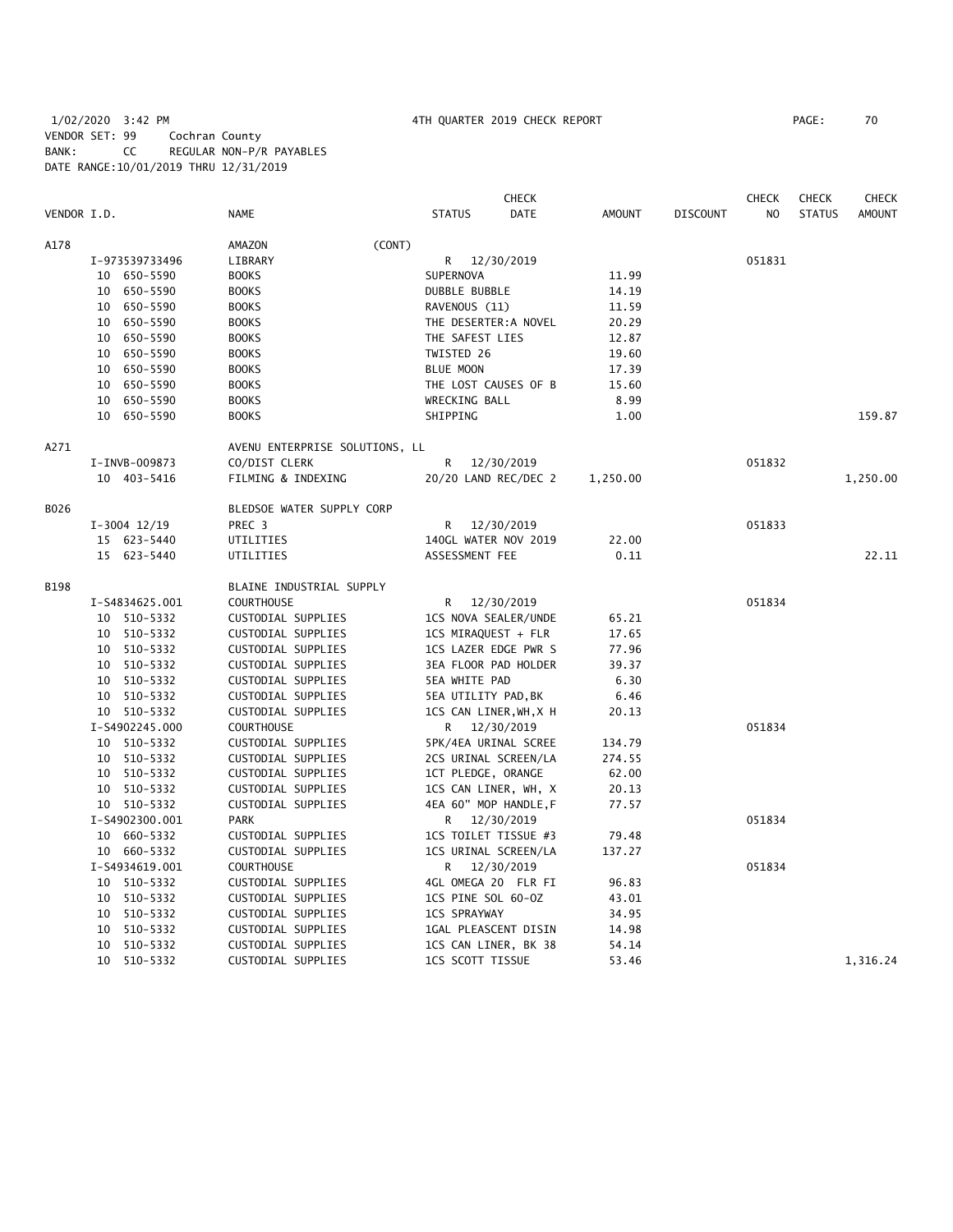1/02/2020 3:42 PM 4TH QUARTER 2019 CHECK REPORT PAGE: 71 VENDOR SET: 99 Cochran County BANK: CC REGULAR NON-P/R PAYABLES DATE RANGE:10/01/2019 THRU 12/31/2019

|                  |                    |                                |                             | <b>CHECK</b> |               |                 | <b>CHECK</b>   | <b>CHECK</b>  | <b>CHECK</b>  |
|------------------|--------------------|--------------------------------|-----------------------------|--------------|---------------|-----------------|----------------|---------------|---------------|
| VENDOR I.D.      |                    | <b>NAME</b>                    | <b>STATUS</b>               | <b>DATE</b>  | <b>AMOUNT</b> | <b>DISCOUNT</b> | N <sub>O</sub> | <b>STATUS</b> | <b>AMOUNT</b> |
| C015             |                    | COCHRAN COUNTY SENIOR          |                             |              |               |                 |                |               |               |
|                  | I-DEC '19 INSTLMT  | SENIOR CITIZENS                | R                           | 12/30/2019   |               |                 | 051835         |               |               |
|                  | 10 663-5418        | SENIOR CITIZENS CONTRACT       | DECEMBER 2019               |              | 6,250.00      |                 |                |               | 6,250.00      |
| CO <sub>26</sub> |                    | <b>CONSUMER REPORTS</b>        |                             |              |               |                 |                |               |               |
|                  | I-16 ISSUES 2020   | LIBRARY                        | R.                          | 12/30/2019   |               |                 | 051836         |               |               |
|                  | 10 650-5590        | <b>BOOKS</b>                   | 16 ISSUES 2020              |              | 30.00         |                 |                |               | 30.00         |
| C065             |                    | CITY OF WHITEFACE F D          |                             |              |               |                 |                |               |               |
|                  | I-NOV 2019         | PUBLIC SAFETY*OTHER            | R 12/30/2019                |              |               |                 | 051837         |               |               |
|                  | 10 580-5414        | FIRE PROTECTION CONTRACTS      | SH114/FM1780; WRECK 1       |              | 350.00        |                 |                |               |               |
|                  | 10 580-5414        | FIRE PROTECTION CONTRACTS      | 1780/301; GRASS 11/24       |              | 350.00        |                 |                |               |               |
|                  | 10 580-5414        | FIRE PROTECTION CONTRACTS      | 1780/301 2mi S;GRASS        |              | 350.00        |                 |                |               | 1,050.00      |
| C092             |                    | <b>CCH</b>                     |                             |              |               |                 |                |               |               |
|                  | I-4804598218       | AUDITOR                        | R 12/30/2019                |              |               |                 | 051838         |               |               |
|                  | 10 495-5310        | OFFICE SUPPLIES                | GOV GAAP GUIDE 2020         |              | 318.50        |                 |                |               |               |
|                  | 10 495-5310        | OFFICE SUPPLIES                | SHIPPING                    |              | 13.73         |                 |                |               | 332.23        |
| C <sub>290</sub> |                    | CENTER POINT LARGE PRINT       |                             |              |               |                 |                |               |               |
|                  | I-1742879          | LIBRARY                        | R.                          | 12/30/2019   |               |                 | 051839         |               |               |
|                  | 10 650-5590        | <b>BOOKS</b>                   | THE WORLD THAT WE KN        |              | 23.37         |                 |                |               |               |
|                  | 10 650-5590        | <b>BOOKS</b>                   | A CHRISTMAS GATHERIN        |              | 23.37         |                 |                |               |               |
|                  | 10 650-5590        | <b>BOOKS</b>                   | ROYAL HOLIDAY               |              | 23.37         |                 |                |               |               |
|                  | 10 650-5590        | <b>BOOKS</b>                   | LET IT SNOW                 |              | 23.37         |                 |                |               |               |
|                  | 10 650-5590        | <b>BOOKS</b>                   | TRUE BELIEVER               |              | 23.37         |                 |                |               |               |
|                  | 10 650-5590        | <b>BOOKS</b>                   | THE 5TH COLUMN              |              | 23.37         |                 |                |               | 140.22        |
| C340             |                    | COUNTY INFORMATION RESOURCE AG |                             |              |               |                 |                |               |               |
|                  | I-S0P011681        | NON-DEPT'L                     | R                           | 12/30/2019   |               |                 | 051840         |               |               |
|                  | 10 409-5420        | TELECOMMUNICATIONS             | 32 EMAIL ACCOUNTS NO        |              | 64.00         |                 |                |               | 64.00         |
| C371             |                    | COCHRAN COUNTY TAX A/C         |                             |              |               |                 |                |               |               |
|                  | I-07 CTS TRLR/2020 | PREC 4                         | R.                          | 12/30/2019   |               |                 | 051841         |               |               |
|                  | 15 624-5451        | <b>REPAIRS</b>                 | ST INSP FEE/07 CTS T        |              | 7.50          |                 |                |               | 7.50          |
| C414             |                    | CARDMEMBER SERVICES            |                             |              |               |                 |                |               |               |
|                  | I-4486 12/19 RYAN  | SHERIFF                        | R 12/30/2019                |              |               |                 | 051842         |               |               |
|                  | 10 560-5427        | CONTINUING EDUCATION           | 5 NITES/GLVSTN/RYAN         |              | 515.00        |                 |                |               |               |
|                  | 10 560-5427        | CONTINUING EDUCATION           | LODGING TAX                 |              | 77.25         |                 |                |               | 592.25        |
| D027             |                    | <b>DEMCO</b>                   |                             |              |               |                 |                |               |               |
|                  | I-6740827          | LIBRARY                        | R                           | 12/30/2019   |               |                 | 051843         |               |               |
|                  | 10 650-5310        | OFFICE SUPPLIES                | 30 BUBBLE MAILERS 9.        |              | 34.17         |                 |                |               |               |
|                  | 650-5590<br>10     | <b>BOOKS</b>                   | <b>1RL PAPER HINGE TAPE</b> |              | 14.02         |                 |                |               |               |
|                  | 650-5310<br>10     | OFFICE SUPPLIES                | 1PKG NOTE PADS 8.5x1        |              | 37.01         |                 |                |               |               |
|                  | 650-5590<br>10     | <b>BOOKS</b>                   | 1BX LABEL PROTECTORS        |              | 15.51         |                 |                |               |               |
|                  | 10 650-5590        | <b>BOOKS</b>                   | 2BX DATE DUE SLIPS          |              | 26.00         |                 |                |               | 126.71        |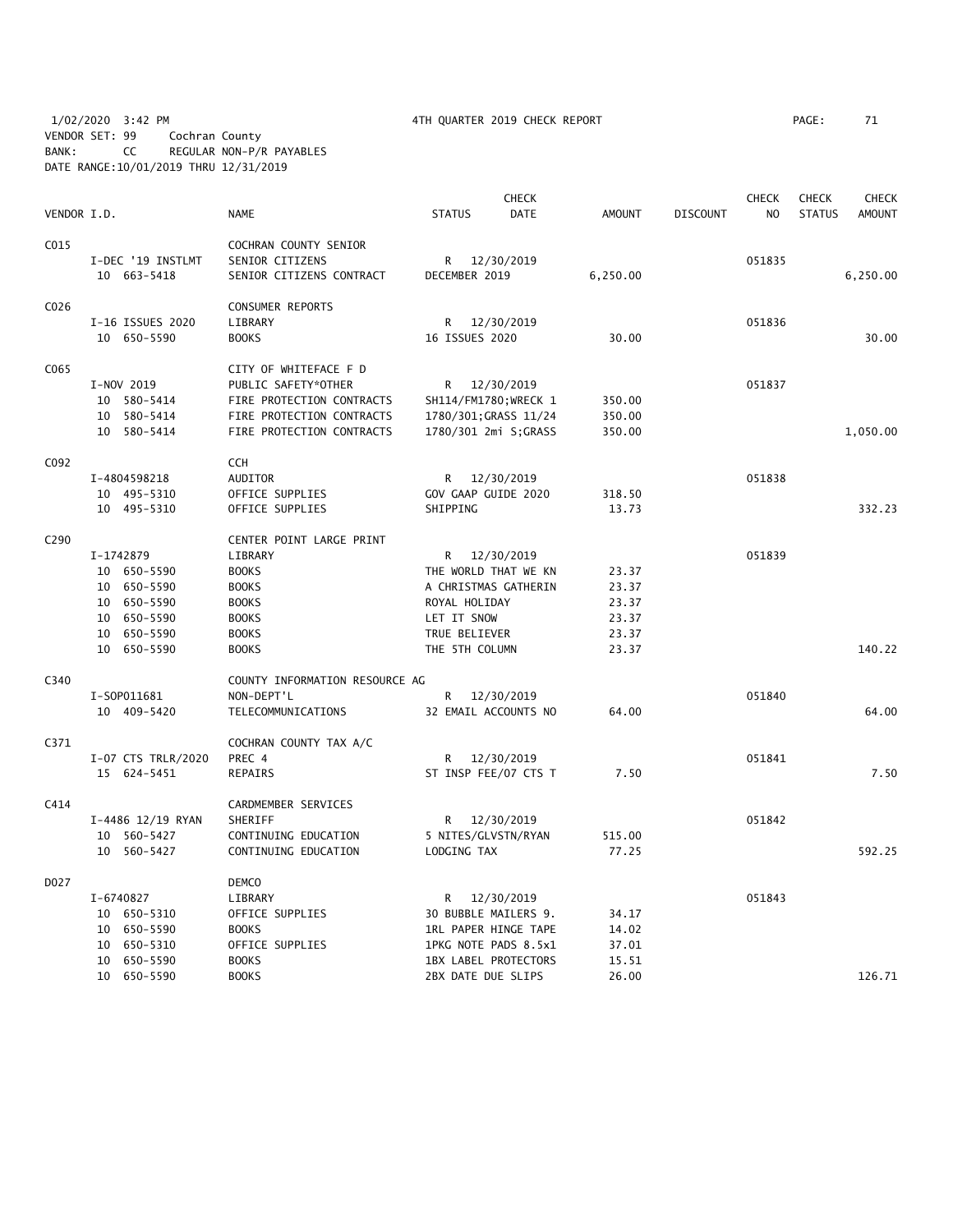1/02/2020 3:42 PM 4TH QUARTER 2019 CHECK REPORT PAGE: 72 VENDOR SET: 99 Cochran County BANK: CC REGULAR NON-P/R PAYABLES DATE RANGE:10/01/2019 THRU 12/31/2019

|                  |                    |                               |               |                      | <b>CHECK</b> |               |                 | <b>CHECK</b>   | <b>CHECK</b>  | <b>CHECK</b>  |
|------------------|--------------------|-------------------------------|---------------|----------------------|--------------|---------------|-----------------|----------------|---------------|---------------|
| VENDOR I.D.      |                    | <b>NAME</b>                   | <b>STATUS</b> |                      | <b>DATE</b>  | <b>AMOUNT</b> | <b>DISCOUNT</b> | N <sub>O</sub> | <b>STATUS</b> | <b>AMOUNT</b> |
| D048             |                    | DATA-LINE OFFICE SYSTEMS      |               |                      |              |               |                 |                |               |               |
|                  | I-IN108590         | EXTENSION SVC                 |               | R 12/30/2019         |              |               |                 | 051844         |               |               |
|                  | 10 665-5411        | MAINTENANCE CONTRACTS         |               | COPIER MAINT 12/5/19 |              | 33.00         |                 |                |               |               |
|                  | I-IN108840         | LIBRARY                       | R             | 12/30/2019           |              |               |                 | 051844         |               |               |
|                  | 10 650-5411        | MAINTENANCE CONTRACTS         |               | COPIER MAINT 12/21/1 |              | 37.50         |                 |                |               |               |
|                  | 10 650-5411        | MAINTENANCE CONTRACTS         |               | 116 COLOR COPIES 11/ |              | 11.60         |                 |                |               | 82.10         |
| D196             |                    | JORGE DE LA CRUZ, SHERIFF     |               |                      |              |               |                 |                |               |               |
|                  | I-121619           | JAIL/SHERIFF                  | R             | 12/30/2019           |              |               |                 | 051845         |               |               |
|                  | 10 560-5310        | OFFICE SUPPLIES               |               | 2 KEYS/BILLY PRICE'S |              | 4.31          |                 |                |               |               |
|                  | 10 512-5333        | FOOD-PRISONERS                |               | 2PK TOMATO/ALLSUP'S  |              | 1.39          |                 |                |               |               |
|                  | 10 512-5333        | FOOD-PRISONERS                |               | 8 ALLSUP'S BREAD 12/ |              | 6.36          |                 |                |               | 12.06         |
| D <sub>208</sub> |                    | DIGITAL DOLPHIN SUPPLIES      |               |                      |              |               |                 |                |               |               |
|                  | I-SIN130305        | <b>AUDITOR</b>                |               | R 12/30/2019         |              |               |                 | 051846         |               |               |
|                  | 10 495-5310        | OFFICE SUPPLIES               |               | DELL TONER CRTG/R59F |              | 208.00        |                 |                |               |               |
|                  | 10 495-5310        | OFFICE SUPPLIES               |               | DELL TONER CRTG/W3GR |              | 203.90        |                 |                |               | 411.90        |
| E015             |                    | TEXAS SOCIAL SECURITY PROGRAM |               |                      |              |               |                 |                |               |               |
|                  | I-'20 SS ADMIN FEE | NON-DEPT'L                    | R             | 12/30/2019           |              |               |                 | 051847         |               |               |
|                  | 10 409-5499        | MISCELLANEOUS                 |               | ANNUAL FEE TO ADMIN  |              | 35.00         |                 |                |               | 35.00         |
| G005             |                    | <b>GENERAL FUND</b>           |               |                      |              |               |                 |                |               |               |
|                  | I-PSTG MTR 2019    | CO JDG/COMM'R CT              |               | R 12/30/2019         |              |               |                 | 051848         |               |               |
|                  | 15 610-5311        | POSTAL EXPENSES               |               | POSTAGE MACHINE DETA |              | 9.99          |                 |                |               | 9.99          |
| G031             |                    | GRAINGER                      |               |                      |              |               |                 |                |               |               |
|                  | I-9380573726       | PREC 1                        | R             | 12/30/2019           |              |               |                 | 051849         |               |               |
|                  | 15 621-5356        | ROAD MATERIALS & SUPPLIES     |               | 1CS TOILET TISSUE #3 |              | 18.78         |                 |                |               |               |
|                  | 15 621-5356        | ROAD MATERIALS & SUPPLIES     |               | 1 PUSH BROOM 30"     |              | 52.41         |                 |                |               |               |
|                  | 15 621-5356        | ROAD MATERIALS & SUPPLIES     |               | 1CS SINGLE FOLD TOWE |              | 25.96         |                 |                |               | 97.15         |
| G198             |                    | GREY HOUSE PUBLISHING         |               |                      |              |               |                 |                |               |               |
|                  | I-958482           | LIBRARY                       |               | R 12/30/2019         |              |               |                 | 051850         |               |               |
|                  | 10 650-5590        | <b>BOOKS</b>                  |               | OPINIONS: VOTERS' RI |              | 195.00        |                 |                |               |               |
|                  | 10 650-5590        | <b>BOOKS</b>                  |               | VALUE OF A DOLLAR (2 |              | 155.00        |                 |                |               |               |
|                  | 10 650-5590        | <b>BOOKS</b>                  | <b>DISC</b>   |                      |              | 15.50CR       |                 |                |               |               |
|                  | 10 650-5590        | <b>BOOKS</b>                  | SHIPPING      |                      |              | 19.50         |                 |                |               | 354.00        |
| G266             |                    | ELIAS GARCIA                  |               |                      |              |               |                 |                |               |               |
|                  | I-CPS#4558 121119  | DISTRICT COURT                | R             | 12/30/2019           |              |               |                 | 051851         |               |               |
|                  | 10 435-5400        | ATTORNEY AD LITEM             |               | PERM HRNG(PF)/CPS#45 |              | 300.00        |                 |                |               |               |
|                  | I-CPS#4581 121119  | DISTRICT COURT                | R.            | 12/30/2019           |              |               |                 | 051851         |               |               |
|                  | 10 435-5400        | ATTORNEY AD LITEM             |               | PERM HRNG(PF)/CPS#45 |              | 300.00        |                 |                |               | 600.00        |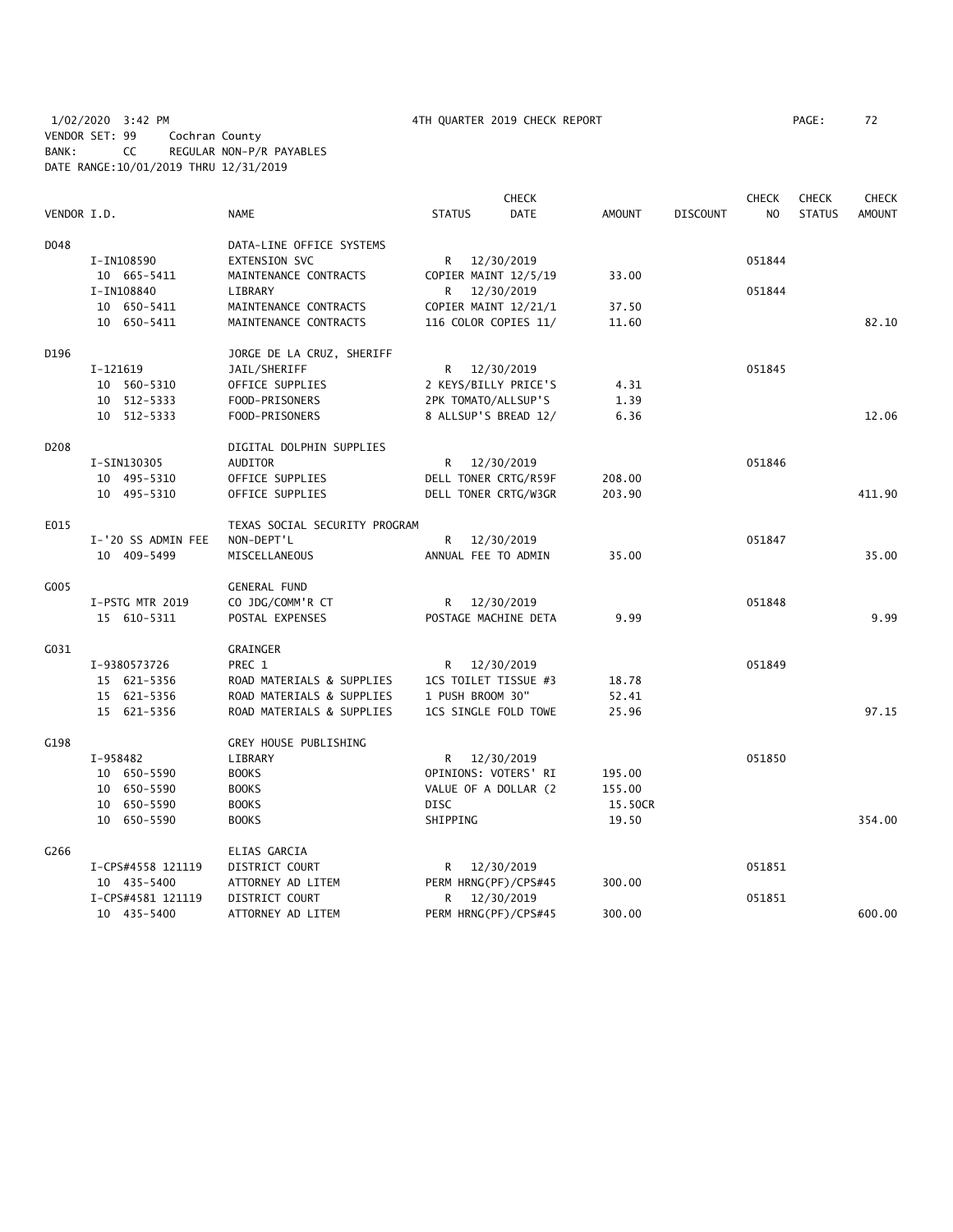1/02/2020 3:42 PM 4TH QUARTER 2019 CHECK REPORT PAGE: 73 VENDOR SET: 99 Cochran County BANK: CC REGULAR NON-P/R PAYABLES DATE RANGE:10/01/2019 THRU 12/31/2019

|             |                 |                                | <b>CHECK</b>                 |               |                 | <b>CHECK</b> | <b>CHECK</b>  | <b>CHECK</b>  |
|-------------|-----------------|--------------------------------|------------------------------|---------------|-----------------|--------------|---------------|---------------|
| VENDOR I.D. |                 | <b>NAME</b>                    | <b>STATUS</b><br><b>DATE</b> | <b>AMOUNT</b> | <b>DISCOUNT</b> | NO.          | <b>STATUS</b> | <b>AMOUNT</b> |
| H126        |                 | HOLLAND'S OFFICE TECHNOLOGIES  |                              |               |                 |              |               |               |
|             | I-00137973      | <b>AUDITOR</b>                 | R 12/30/2019                 |               |                 | 051852       |               |               |
|             | 10 495-5310     | OFFICE SUPPLIES                | 2PK FORM 1099/LASER          | 55.54         |                 |              |               |               |
|             | 10 495-5310     | OFFICE SUPPLIES                | 2PK ENVELOPES/FORM 1         | 21.38         |                 |              |               |               |
|             | 10 495-5310     | OFFICE SUPPLIES                | SHIPPING                     | 14.22         |                 |              |               |               |
|             | I-00137974      | TREASURER                      | R 12/30/2019                 |               |                 | 051852       |               |               |
|             | 10 497-5310     | OFFICE SUPPLIES                | 2PK W-2/LASER 4-PT 5         | 47.98         |                 |              |               |               |
|             | 10 497-5310     | OFFICE SUPPLIES                | 2PK ENVELOPE/W-2             | 45.98         |                 |              |               | 185.10        |
| H152        |                 | HARRIS LOCAL GOVERNMENT        |                              |               |                 |              |               |               |
|             | I-CT003642      | TAX A/C                        | 12/30/2019<br>R <sub>a</sub> |               |                 | 051853       |               |               |
|             | 10 499-5427     | CONTINUING EDUCATION           | REG/2020 GOVERN TRNG         | 440.00        |                 |              |               | 440.00        |
| H302        |                 | MARIA HINOJOS                  |                              |               |                 |              |               |               |
|             | I-DW#18594      | <b>ACTIVITY BLDG</b>           | 12/30/2019<br>R.             |               |                 | 051854       |               |               |
|             | 10 000-4370.101 | RENT-ACTIVITY BUILDING         | REFUND DEP FOR 12/13         | 150.00        |                 |              |               | 150.00        |
| I019        |                 | LARRY IVINS                    |                              |               |                 |              |               |               |
|             | I-PREC 1 12/19  | PREC 1                         | 12/30/2019<br>R.             |               |                 | 051855       |               |               |
|             | 15 621-5356     | ROAD MATERIALS & SUPPLIES      | 17 BELLY DUMPS @\$40         | 680.00        |                 |              |               | 680.00        |
| M289        |                 | MARCELO RODRIGUEZ dba          |                              |               |                 |              |               |               |
|             | I-905237        | PREC 4                         | 12/30/2019<br>R.             |               |                 | 051856       |               |               |
|             | 15 624-5451     | REPAIRS                        | RPR AIR VLV/BRKS;00          | 570.00        |                 |              |               | 570.00        |
| M351        |                 | MORTON STUDENT MEDIA           |                              |               |                 |              |               |               |
|             | $I-100$         | MUSEUM/HISTORICAL COMM         | R 12/30/2019                 |               |                 | 051857       |               |               |
|             | 31 652-5499     | MISCELLANEOUS                  | 1/2PG AD 2020 YEARBO         | 100.00        |                 |              |               | 100.00        |
| M352        |                 | PAUL E MANSUR, ATTY AT LAW     |                              |               |                 |              |               |               |
|             | I-#9519 APPEAL  | DISTRICT COURT                 | R 12/30/2019                 |               |                 | 051858       |               |               |
|             | 10 435-5400     | ATTORNEY AD LITEM              | 61.7HRS@\$75/CORAIMA         | 4,627.50      |                 |              |               | 4,627.50      |
| N082        |                 | NETDATA                        |                              |               |                 |              |               |               |
|             | $I-ND-001153$   | CLERK/JP/SHERIFF               | 12/30/2019<br>R <sub>a</sub> |               |                 | 051859       |               |               |
|             | 10 403-5411     | MAINTENANCE CONTRACTS          | ANN SFWR MAINT 1/1/2         | 6,830.00      |                 |              |               |               |
|             | 10 455-5411     | MAINTENANCE CONTRACTS          | ANN SFWR MAINT 1/1/2         | 5,050.00      |                 |              |               |               |
|             | 10 560-5411     | MAINTENANCE CONTRACTS          | ANN SFWR MAINT 1/1/2         | 10,245.00     |                 |              |               | 22,125.00     |
| <b>N088</b> |                 | NATIONAL GEOGRAPHIC LITTLE KID |                              |               |                 |              |               |               |
|             | $I-12/18/19$    | <b>CLERK</b>                   | $\vee$<br>12/30/2019         |               |                 | 051860       |               | 1,000.00      |
| <b>NO88</b> |                 | NATIONAL GEOGRAPHIC LITTLE KID |                              |               |                 |              |               |               |
|             | M-CHECK         | NATIONAL GEOGRAPHIC LITTVOIDED | 12/30/2019<br>V              |               |                 | 051860       |               | 1,000.00CR    |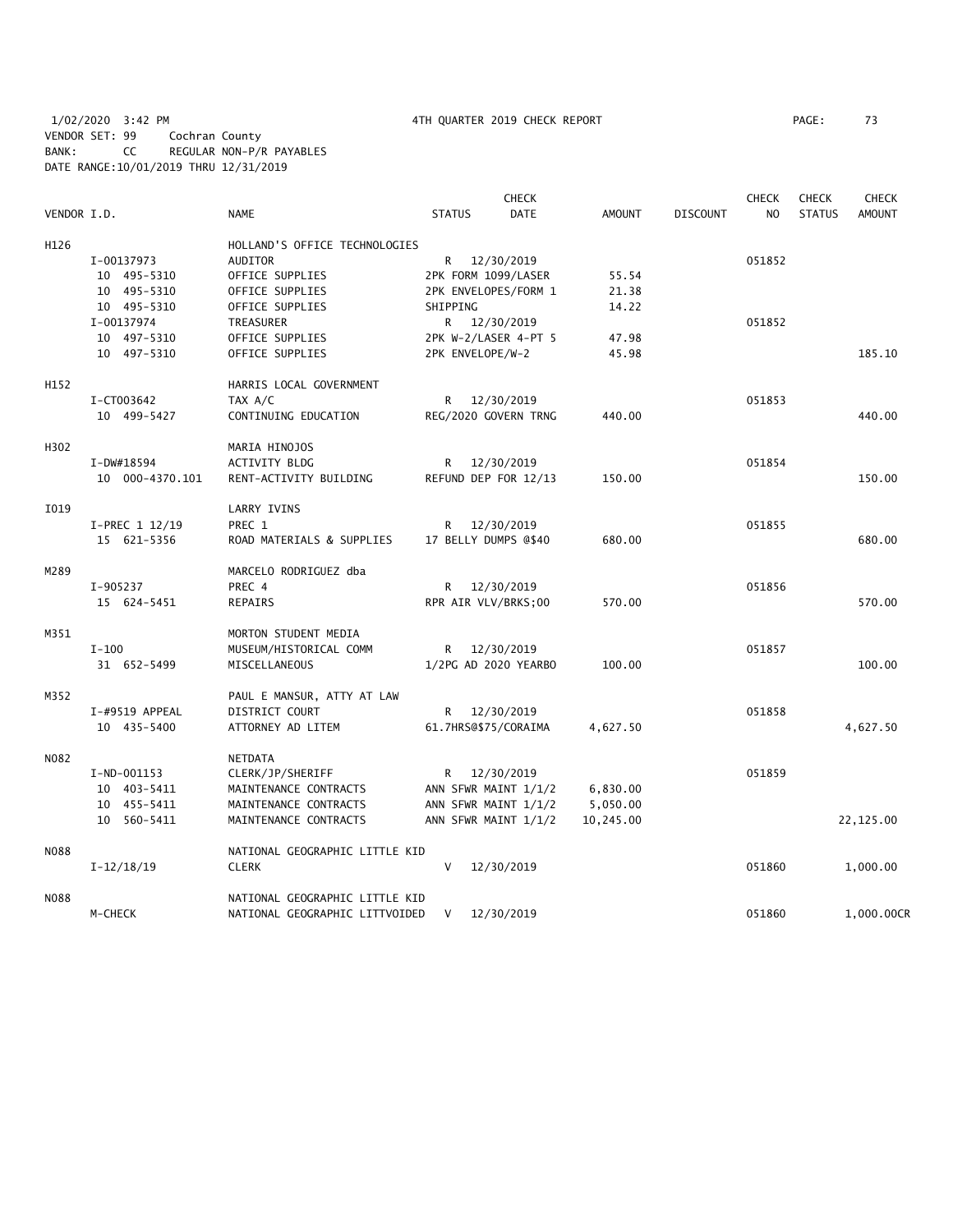1/02/2020 3:42 PM 4TH QUARTER 2019 CHECK REPORT PAGE: 74 VENDOR SET: 99 Cochran County BANK: CC REGULAR NON-P/R PAYABLES DATE RANGE:10/01/2019 THRU 12/31/2019

| PAGE : | 74 |
|--------|----|
|        |    |

|             |                               |                                                    |               | <b>CHECK</b>                                 |                   |                 | <b>CHECK</b> | <b>CHECK</b>  | <b>CHECK</b>  |
|-------------|-------------------------------|----------------------------------------------------|---------------|----------------------------------------------|-------------------|-----------------|--------------|---------------|---------------|
| VENDOR I.D. |                               | <b>NAME</b>                                        | <b>STATUS</b> | <b>DATE</b>                                  | <b>AMOUNT</b>     | <b>DISCOUNT</b> | NO           | <b>STATUS</b> | <b>AMOUNT</b> |
| N096        |                               | BRENDA NOCK                                        |               |                                              |                   |                 |              |               |               |
|             | I-MILEAGE 12/12/19            | JUSTICE OF PEACE                                   | R             | 12/30/2019                                   |                   |                 | 051861       |               |               |
|             | 10 455-5425                   | TRAVEL IN-COUNTY (DOCUMENTED) 52 MI @58c/LVND/MRTN |               |                                              | 30.16             |                 |              |               | 30.16         |
| 0013        |                               | OLD REPUBLIC SURETY COMPA                          |               |                                              |                   |                 |              |               |               |
|             | I-2757/EVANS 2020             | COMMISSIONERS COURT                                |               | R 12/30/2019                                 |                   |                 | 051862       |               |               |
|             | 15 610-5480                   | <b>BONDS &amp; NOTARY FEES</b>                     |               | PUBLIC OFF'L BOND RN                         | 50.00             |                 |              |               |               |
|             | I-4386/SILHAN 2020            | COMMISSIONERS CT                                   | R             | 12/30/2019                                   |                   |                 | 051862       |               |               |
|             | 15 610-5480                   | <b>BONDS &amp; NOTARY FEES</b>                     |               | PUB OFF'L BOND RNW/E                         | 50.00             |                 |              |               |               |
|             | I-4729/BRISTOW 2020           | CONSTABLE                                          | R             | 12/30/2019                                   |                   |                 | 051862       |               |               |
|             | 10 550-5480                   | BONDS & NOTARY FEES                                |               | PUBLIC OFF'L BOND RN                         | 50.00             |                 |              |               |               |
|             | I-W150365408/AMY              | TAX A/C                                            | R             | 12/30/2019                                   |                   |                 | 051862       |               |               |
|             | 10 499-5480                   | BONDS & NOTARY FEES                                |               | PUBLIC OFF'L BOND/AM                         | 50.00             |                 |              |               | 200.00        |
| 0126        |                               | OSU EXTENSION PUBLISHING                           |               |                                              |                   |                 |              |               |               |
|             | I-SI-191670                   | EXTENSION SVC                                      |               | R 12/30/2019                                 |                   |                 | 051863       |               |               |
|             | 10 665-5310                   | OFFICE SUPPLIES                                    | SHIPPING      |                                              | 9.79              |                 |              |               |               |
|             | 10 665-5310                   | OFFICE SUPPLIES                                    |               | BEEF RESOURCE HANDBO                         | 20.00             |                 |              |               |               |
|             | 665-5310<br>10                | OFFICE SUPPLIES                                    |               | SWINE RESOURCE HANDB                         | 19.50             |                 |              |               |               |
|             | 10 665-5310                   | OFFICE SUPPLIES                                    |               | GOAT RESOURCE HANDBO                         | 21.25             |                 |              |               |               |
|             | 10 665-5310                   | OFFICE SUPPLIES                                    |               | SHEEP RESOURCE HANDB                         | 23.75             |                 |              |               | 94.29         |
| P007        |                               | PAYROLL CLEARING ACCT                              |               |                                              |                   |                 |              |               |               |
|             | I-4TH QTR 2019                | WORKERS COMP/ALL DEPTS                             |               | R 12/30/2019                                 |                   |                 | 051864       |               |               |
|             | 10 400-5204                   | WORKERS' COMPENSATION                              |               | W/C QTRLY DEPOSIT-CN                         | 55.02             |                 |              |               |               |
|             | 10 403-5204                   | WORKERS' COMPENSATION                              |               | W/C QTRLY DEPOSIT-CL                         | 56.03             |                 |              |               |               |
|             | 10 435-5204                   | WORKERS' COMPENSATION                              |               | W/C QTRLY DEPOSIT-DI                         | 11.39             |                 |              |               |               |
|             | 10 455-5204                   | WORKERS' COMPENSATION                              |               | W/C QRTRLY DEPOSIT-J                         | 27.27             |                 |              |               |               |
|             | 10 475-5204                   | WORKERS' COMPENSATION                              |               | W/C QTRLY DEPOSIT-CN                         | 5.62              |                 |              |               |               |
|             | 10 476-5204                   | WORKERS' COMPENSATION                              |               | W/C QTRLY DEPOSIT-DI                         | 31.30             |                 |              |               |               |
|             | 10 490-5204                   | WORKERS' COMPENSATION                              |               | W/C QTRLY DEPOSIT-EL                         | 10.28             |                 |              |               |               |
|             | 10 495-5204                   | WORKERS' COMPENSATION                              |               | W/C QTRLY DEPOSIT-AU                         | 26.60             |                 |              |               |               |
|             | 497-5204<br>10                | WORKERS' COMPENSATION                              |               | W/C QTRLY DEPOSIT-TR                         | 33.27             |                 |              |               |               |
|             | 499-5204<br>10                | WORKERS' COMPENSATION                              |               | W/C QTRLY DEPOSIT-TA                         | 78.03             |                 |              |               |               |
|             | 510-5204<br>10                | WORKERS' COMPENSATION                              |               | W/C QTRLY DEPOSIT-CO                         | 299.44            |                 |              |               |               |
|             | 512-5204<br>10                | WORKERS' COMPENSATION                              |               | W/C QTRLY DEPOSIT-JA                         | 552.45            |                 |              |               |               |
|             | 516-5204<br>10                | WORKERS' COMPENSATION                              |               | W/C QTRLY DEPOSIT-CE                         | 262.50            |                 |              |               |               |
|             | 550-5204<br>10                | WORKERS' COMPENSATION                              |               | W/C QTRLY DEPOSIT-CO                         | 137.06            |                 |              |               |               |
|             | 560-5204<br>10<br>17 573-5204 | WORKERS' COMPENSATION<br>WORKERS' COMPENSATION     |               | W/C QTRLY DEPOSIT-SH<br>W/C QTRLY DEPOSIT-JU | 1,620.87<br>67.40 |                 |              |               |               |
|             | 650-5204<br>10                | WORKERS' COMPENSATION                              |               | W/C QTRLY DEPOSIT-LI                         | 38.31             |                 |              |               |               |
|             | 652-5204<br>10                | WORKERS' COMPENSATION                              |               | W/C QTRLY DEPOSIT-MU                         | 15.84             |                 |              |               |               |
|             | 10<br>660-5204                | WORKERS' COMPENSATION                              |               | W/C QTRLY DEPOSIT-PA                         | 170.90            |                 |              |               |               |
|             | 10<br>662-5204                | WORKERS' COMPENSATION                              |               | W/C QTRLY DEPOSIT-AC                         | 298.53            |                 |              |               |               |
|             | 10<br>665-5204                | WORKERS' COMPENSATION                              |               | W/C QTRLY DEPOSIT-EX                         | 16.58             |                 |              |               |               |
|             | 610-5204<br>15                | WORKERS' COMPENSATION                              |               | W/C QTRLY DEPOSIT-CO                         | 150.58            |                 |              |               |               |
|             | 15 621-5204                   | WORKERS' COMPENSATION                              |               | W/C QTRLY DEPOSIT-PR                         | 526.60            |                 |              |               |               |
|             | 15 622-5204                   | WORKERS' COMPENSATION                              |               | W/C QTRLY DEPOSIT-PR                         | 534.00            |                 |              |               |               |
|             |                               |                                                    |               |                                              |                   |                 |              |               |               |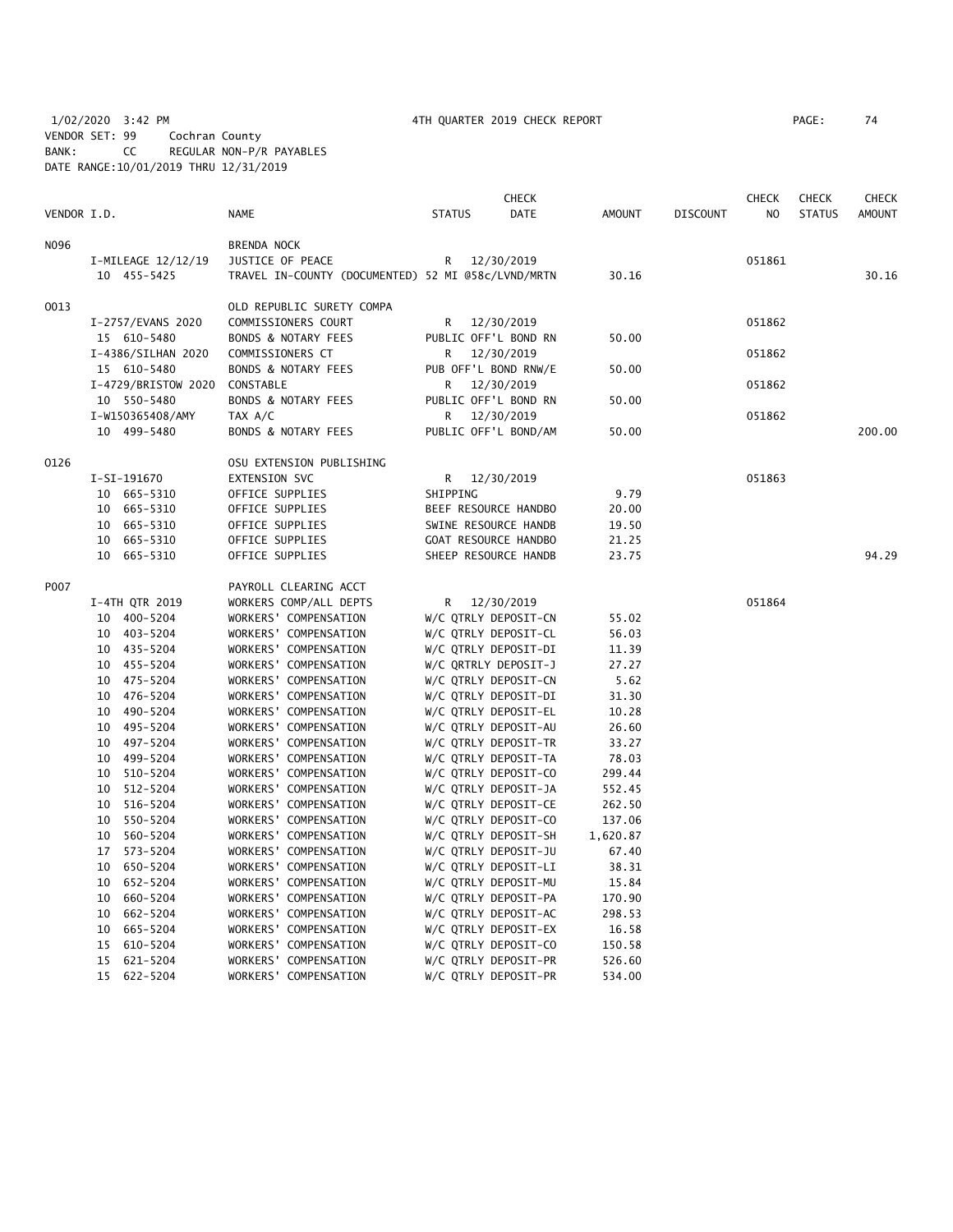1/02/2020 3:42 PM 4TH QUARTER 2019 CHECK REPORT PAGE: 75 VENDOR SET: 99 Cochran County BANK: CC REGULAR NON-P/R PAYABLES DATE RANGE:10/01/2019 THRU 12/31/2019

|             |                 |                                 |                      | <b>CHECK</b>         |               |                 | <b>CHECK</b>   | <b>CHECK</b>  | <b>CHECK</b>  |
|-------------|-----------------|---------------------------------|----------------------|----------------------|---------------|-----------------|----------------|---------------|---------------|
| VENDOR I.D. |                 | <b>NAME</b>                     | <b>STATUS</b>        | <b>DATE</b>          | <b>AMOUNT</b> | <b>DISCOUNT</b> | N <sub>O</sub> | <b>STATUS</b> | <b>AMOUNT</b> |
| P007        |                 | PAYROLL CLEARING ACCT<br>(CONT) |                      |                      |               |                 |                |               |               |
|             | I-4TH QTR 2019  | WORKERS COMP/ALL DEPTS          | R                    | 12/30/2019           |               |                 | 051864         |               |               |
|             | 15 623-5204     | WORKERS' COMPENSATION           | W/C QTRLY DEPOSIT-PR |                      | 535.17        |                 |                |               |               |
|             | 15 624-5204     | WORKERS' COMPENSATION           | W/C QTRLY DEPOSIT-PR |                      | 542.40        |                 |                |               |               |
|             | 30 518-5204     | WORKERS' COMPENSATION           | W/C QTRLY DEPOSIT-AI |                      | 73.24         |                 |                |               | 6,176.68      |
| P202        |                 | THE PRODUCTIVITY CENTER         |                      |                      |               |                 |                |               |               |
|             | I-CCSD003112919 | SHERIFF                         | R 12/30/2019         |                      |               |                 | 051865         |               |               |
|             | 10 560-5481     | DUES AND REGISTRATION           |                      | JAN '20-'21 TCLEDDS/ | 330.00        |                 |                |               | 330.00        |
| P261        |                 | PRESCRIPTION SHOP               |                      |                      |               |                 |                |               |               |
|             | I-SOLIZ 121819  | JAIL                            | R 12/30/2019         |                      |               |                 | 051866         |               |               |
|             | 10 512-5391     | MEDICAL CARE-PRISONERS          | RX#1/PETE SOLIZ JR   |                      | 23.20         |                 |                |               |               |
|             | 10 512-5391     | MEDICAL CARE-PRISONERS          | RX#2/PETE SOLIZ JR   |                      | 23.00         |                 |                |               | 46.20         |
| S071        |                 | SCRIPT OFFICE PRODUCTS, INC.    |                      |                      |               |                 |                |               |               |
|             | $I - 57762$     | TREASURER                       | R 12/30/2019         |                      |               |                 | 051867         |               |               |
|             | 10 497-5310     | OFFICE SUPPLIES                 | WALL CALENDAR        |                      | 20.95         |                 |                |               |               |
|             | 10 497-5310     | OFFICE SUPPLIES                 | COMPACT DESK CALENDA |                      | 9.95          |                 |                |               |               |
|             | I-57766         | TAX A/C                         | R 12/30/2019         |                      |               |                 | 051867         |               |               |
|             | 10 499-5310     | OFFICE SUPPLIES                 | WALL PLANNER         |                      | 33.95         |                 |                |               |               |
|             | $I - 57767$     | AUDITOR/PREC 1                  | R 12/30/2019         |                      |               |                 | 051867         |               |               |
|             | 10 495-5310     | OFFICE SUPPLIES                 | 1BX FILE FOLDERS, AS |                      | 58.06         |                 |                |               |               |
|             | 10 495-5310     | OFFICE SUPPLIES                 | 2BX COPY PAPER       |                      | 85.00         |                 |                |               |               |
|             | 15 621-5356     | ROAD MATERIALS & SUPPLIES       | DESK CALENDAR        |                      | 6.95          |                 |                |               |               |
|             | $I - 57774$     | <b>ELECTIONS</b>                | R 12/30/2019         |                      |               |                 | 051867         |               |               |
|             | 10 490-5310     | OFFICE SUPPLIES                 | 5RM COPY PAPER       |                      | 29.75         |                 |                |               |               |
|             | 10 490-5310     | OFFICE SUPPLIES                 | WALL PLANNER         |                      | 28.95         |                 |                |               |               |
|             | 10 490-5310     | OFFICE SUPPLIES                 | 1BX VINYL PAPER CLIP |                      | 3.95          |                 |                |               |               |
|             | $I - 57780$     | SHERIFF                         | R                    | 12/30/2019           |               |                 | 051867         |               |               |
|             | 10 560-5310     | OFFICE SUPPLIES                 | NOTARY STAMP/BRIE    |                      | 21.96         |                 |                |               |               |
|             | 10 560-5310     | OFFICE SUPPLIES                 | NOTARY STAMP/GABBY   |                      | 21.96         |                 |                |               |               |
|             | $I - 57786$     | EXTENSION SVC                   | R 12/30/2019         |                      |               |                 | 051867         |               |               |
|             | 10 665-5310     | OFFICE SUPPLIES                 | 2EA EXPANDING WALLET |                      | 8.22          |                 |                |               |               |
|             | 10 665-5310     | OFFICE SUPPLIES                 | 3EA 2" BINDER/WH     |                      | 14.85         |                 |                |               |               |
|             | 10 665-5310     | OFFICE SUPPLIES                 | 3EA 2" BINDER/BK     |                      | 14.85         |                 |                |               |               |
|             | 10 665-5310     | OFFICE SUPPLIES                 | 1BX CLASP ENVELOPES  |                      | 14.95         |                 |                |               |               |
|             | 10 665-5310     | OFFICE SUPPLIES                 | 1BX 2-PKT FOLDERS    |                      | 20.95         |                 |                |               |               |
|             | 10 665-5310     | OFFICE SUPPLIES                 | 1EA HP 65XL TONER, C |                      | 37.95         |                 |                |               |               |
|             | 10 665-5310     | OFFICE SUPPLIES                 | 1EA HP 65XL TONER, B |                      | 33.95         |                 |                |               |               |
|             | $I - 57801$     | SHERIFF                         | R.                   | 12/30/2019           |               |                 | 051867         |               |               |
|             | 10 560-5310     | OFFICE SUPPLIES                 | WALL CALENDAR        |                      | 20.95         |                 |                |               |               |
|             | $I - 57818$     | <b>CLERK</b>                    | R                    | 12/30/2019           |               |                 | 051867         |               |               |
|             | 10 403-5310     | OFFICE SUPPLIES                 | 1CT DISK MAILER      |                      | 140.95        |                 |                |               |               |
|             | $I - 57825$     | <b>ATTORNEY</b>                 | R                    | 12/30/2019           |               |                 | 051867         |               |               |
|             | 10 475-5310     | OFFICE SUPPLIES                 | 1TAB PENCIL LEAD, .7 |                      | 1.19          |                 |                |               | 630.24        |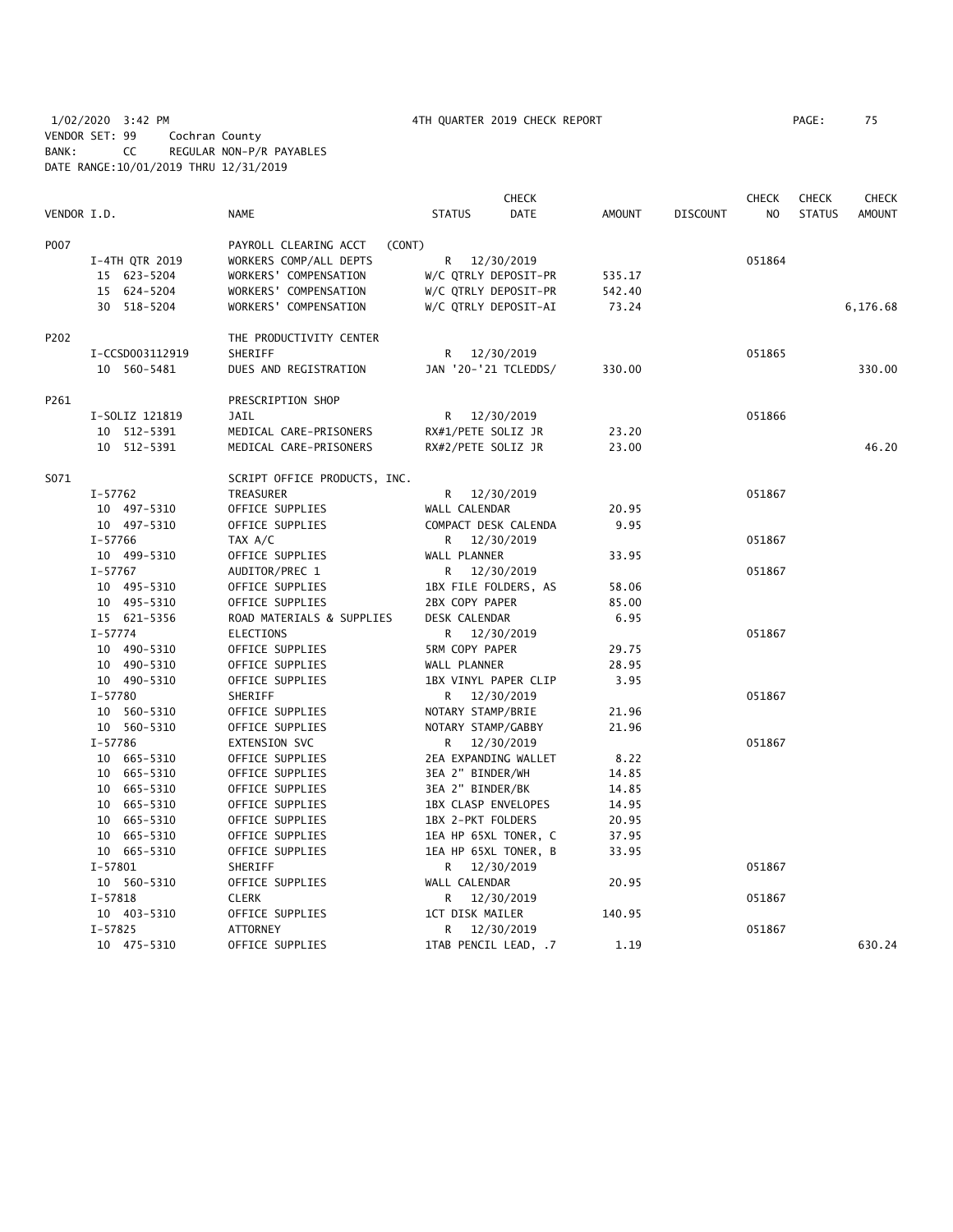|             |         |                 |                             |                        | <b>CHECK</b>         |               |                 | <b>CHECK</b>   | <b>CHECK</b>  | <b>CHECK</b> |
|-------------|---------|-----------------|-----------------------------|------------------------|----------------------|---------------|-----------------|----------------|---------------|--------------|
| VENDOR I.D. |         |                 | NAME                        | <b>STATUS</b>          | <b>DATE</b>          | <b>AMOUNT</b> | <b>DISCOUNT</b> | N <sub>O</sub> | <b>STATUS</b> | AMOUNT       |
| S079        |         |                 | STEWART & STEVENSON LLC     |                        |                      |               |                 |                |               |              |
|             |         | I-7064793 RI    | COURTHOUSE/GENERATOR        | R 12/30/2019           |                      |               |                 | 051868         |               |              |
|             |         | 10 510-5451     | REPAIR                      |                        | GENERATOR RPR/RPL BA | 971.75        |                 |                |               |              |
|             |         | 10 510-5451     | REPAIR                      | KIT JP                 |                      | 101.76        |                 |                |               |              |
|             |         | 10 510-5451     | REPAIR                      |                        | 12V HVY DUTY BATTERY | 158.60        |                 |                |               |              |
|             |         | 10 510-5451     | REPAIR                      | ENV FEE                |                      | 48.59         |                 |                |               |              |
|             |         | 10 510-5451     | REPAIR                      | TRUCK CHG              |                      | 543.00        |                 |                |               |              |
|             |         | 10 510-5451     | REPAIR                      | SUPPLIES               |                      | 43.73         |                 |                |               |              |
|             |         | 10 510-5451     | REPAIR                      | SHIPPING               |                      | 5.15          |                 |                |               | 1,872.58     |
| S222        |         |                 | SOUTH PLAINS COMMUNICATIONS |                        |                      |               |                 |                |               |              |
|             |         | I-0118540-IN    | SHERIFF                     |                        | R 12/30/2019         |               |                 | 051869         |               |              |
|             |         | 10 560-5451     | MACHINERY-NON-OFFICE REPAIR | 3HRS/RPR AUDIO/NEED    |                      | 270.00        |                 |                |               |              |
|             |         | 10 560-5451     | MACHINERY-NON-OFFICE REPAIR | 106MI MRTN/LBK @75c    |                      | 79.50         |                 |                |               | 349.50       |
| S281        |         |                 | <b>STAPLES</b>              |                        |                      |               |                 |                |               |              |
|             |         | C-CR 9604078695 | SHERIFF                     |                        | R 12/30/2019         |               |                 | 051870         |               |              |
|             |         | 10 560-5310     | OFFICE SUPPLIES             |                        | RET SWINGLINE HD STA | 92.99CR       |                 |                |               |              |
|             |         | I-9805387297    | SHERIFF                     | R 12/30/2019           |                      |               |                 | 051870         |               |              |
|             |         | 10 560-5310     | OFFICE SUPPLIES             | RED30 KEY STEEL COMB   |                      | 37.49         |                 |                |               |              |
|             |         | I-9805751606    | SHERIFF                     | R —                    | 12/30/2019           |               |                 | 051870         |               |              |
|             |         | 10 560-5310     | OFFICE SUPPLIES             |                        | LCD 1500 BATTERY BAC | 158.99        |                 |                |               |              |
|             |         | 10 560-5310     | OFFICE SUPPLIES             | <b>CPN</b>             |                      | 35.00CR       |                 |                |               |              |
|             |         | I-9805811569    | SHERIFF                     |                        | R 12/30/2019         |               |                 | 051870         |               |              |
|             |         | 10 560-5310     | OFFICE SUPPLIES             | BOSTITCH HD STAPLER    |                      | 33.29         |                 |                |               |              |
|             |         | 10 560-5310     | OFFICE SUPPLIES             |                        | BOSTITCH STAPLES 13/ | 10.79         |                 |                |               |              |
|             |         | 10 560-5310     | OFFICE SUPPLIES             |                        | SWINGLINE HD STAPLES | 8.59          |                 |                |               |              |
|             |         | 10 560-5310     | OFFICE SUPPLIES             | SWINGLINE HD STAPLES   |                      | 8.29          |                 |                |               |              |
|             |         | 10 560-5310     | OFFICE SUPPLIES             |                        | TELEPHONE COIL CORD/ | 4.99          |                 |                |               |              |
|             |         | I-9806143253    | SHERIFF                     |                        | R 12/30/2019         |               |                 | 051870         |               |              |
|             |         | 10 560-5310     | OFFICE SUPPLIES             | <b>1DZ AIR DUSTERS</b> |                      | 79.99         |                 |                |               |              |
|             |         | 10 560-5310     | OFFICE SUPPLIES             | <b>CPN</b>             |                      | 40.00CR       |                 |                |               |              |
|             |         | 10 560-5310     | OFFICE SUPPLIES             | 2PK 3-RING BINDERS,    |                      | 45.98         |                 |                |               |              |
|             |         | I-9806374252    | SHERIFF                     | R 12/30/2019           |                      |               |                 | 051870         |               |              |
|             |         | 10 560-5310     | OFFICE SUPPLIES             |                        | 2PK AA BATTERIES; 36 | 51.48         |                 |                |               |              |
|             |         | 10 560-5310     | OFFICE SUPPLIES             |                        | 2PK AAA BATTERIES; 3 | 60.98         |                 |                |               |              |
|             |         | 10 560-5310     | OFFICE SUPPLIES             |                        | LCD1500 BATTERY BACK | 158.99        |                 |                |               | 491.86       |
| S416        |         |                 | SOS WASTE DISPOSAL, INC     |                        |                      |               |                 |                |               |              |
|             | I-77707 |                 | PREC 3/PREC 4               | R 12/30/2019           |                      |               |                 | 051871         |               |              |
|             |         | 15 623-5440     | UTILITIES                   | DUMPSTER SVC DEC 19    |                      | 57.25         |                 |                |               |              |
|             |         | 15 624-5440     | UTILITIES                   | DUMPSTER SVC DEC 19    |                      | 55.25         |                 |                |               | 112.50       |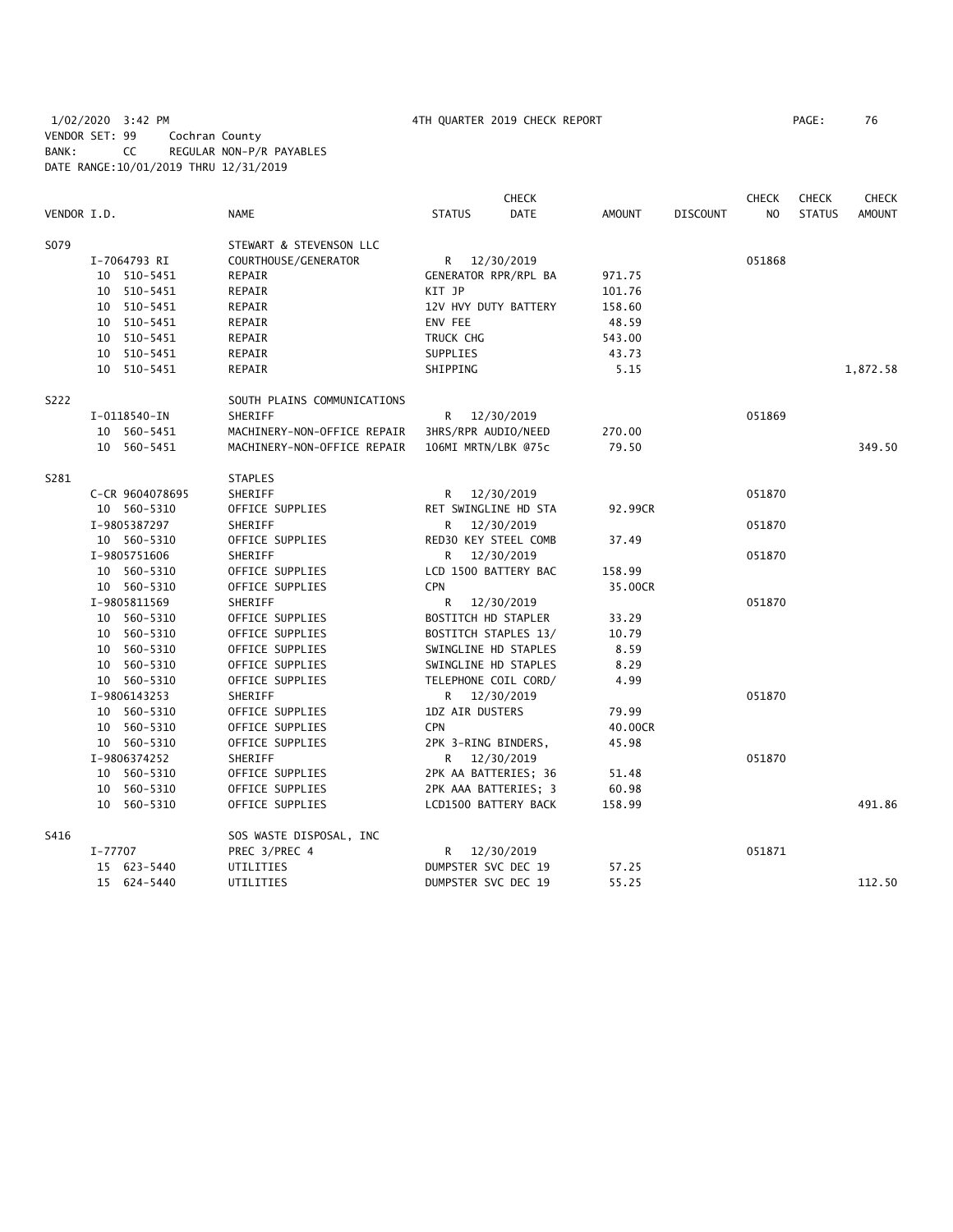1/02/2020 3:42 PM 4TH QUARTER 2019 CHECK REPORT PAGE: 77 VENDOR SET: 99 Cochran County BANK: CC REGULAR NON-P/R PAYABLES DATE RANGE:10/01/2019 THRU 12/31/2019

| VENDOR I.D. |                            | <b>NAME</b>                                        | <b>STATUS</b>                                | <b>CHECK</b><br><b>DATE</b> | <b>AMOUNT</b> | <b>DISCOUNT</b> | <b>CHECK</b><br>N <sub>O</sub> | <b>CHECK</b><br><b>STATUS</b> | <b>CHECK</b><br><b>AMOUNT</b> |
|-------------|----------------------------|----------------------------------------------------|----------------------------------------------|-----------------------------|---------------|-----------------|--------------------------------|-------------------------------|-------------------------------|
|             |                            |                                                    |                                              |                             |               |                 |                                |                               |                               |
| S462        |                            | KIM SILHAN                                         |                                              |                             |               |                 |                                |                               |                               |
|             | I-DW#18670                 | ACTIVITY BLDG                                      | R                                            | 12/30/2019                  |               |                 | 051872                         |                               |                               |
|             | 10 000-4370.101            | RENT-ACTIVITY BUILDING                             | REFUND DEP FOR 11/27                         |                             | 150.00        |                 |                                |                               | 150.00                        |
| T009        |                            | TEXAS ASSOCIATION OF COUNTIES                      |                                              |                             |               |                 |                                |                               |                               |
|             | I-236850/TACA2020          | TAX A/C                                            | R                                            | 12/30/2019                  |               |                 | 051873                         |                               |                               |
|             | 10 499-5481                | DUES AND REGISTRATION                              | TACA DUES 2020/TREVA                         |                             | 125.00        |                 |                                |                               |                               |
|             | I-293206/SPR JUD           | COMM'R CT/CO JDG                                   | R                                            | 12/30/2019                  |               |                 | 051873                         |                               |                               |
|             | 15 610-5428                | CO. JUDGE-CONTINUING EDUCATIONREGIS/SPR JUDICIAL/P |                                              |                             | 125.00        |                 |                                |                               |                               |
|             | I-297153/D SEALY           | TREASURER                                          | R                                            | 12/30/2019                  |               |                 | 051873                         |                               |                               |
|             | 10 497-5427                | CONTINUING EDUCATION                               | REGIS/48TH ANN TREAS                         |                             | 180.00        |                 |                                |                               |                               |
|             | 10 497-5427                | CONTINUING EDUCATION                               | HR MINI-CONFERENCE                           |                             | 75.00         |                 |                                |                               |                               |
|             | I-91ST WTCJACT 2020        | COMMISSIONERS CT/CO JDG                            | R                                            | 12/30/2019                  |               |                 | 051873                         |                               |                               |
|             | 15 610-5428                | CO. JUDGE-CONTINUING EDUCATIONREGIS/PAT HENRY 4/21 |                                              |                             | 200.00        |                 |                                |                               | 705.00                        |
| T050        |                            | TAC UNEMPLOYMENT FUND                              |                                              |                             |               |                 |                                |                               |                               |
|             | I-4TH QTR 2019             | UNEMPLOYMENT--ALL FUNDS                            | R 12/30/2019                                 |                             |               |                 | 051874                         |                               |                               |
|             | 10 400-5206                | UNEMPLOYMENT                                       | QTRLY UNEMPLYMNT-CO                          |                             | 3.82          |                 |                                |                               |                               |
|             | 10 403-5206                | UNEMPLOYMENT                                       | QTRLY UNEMPLYMNT-CLE                         |                             | 6.74          |                 |                                |                               |                               |
|             | 10 435-5206                | UNEMPLOYMENT                                       | QTRLY UNEMPLYMNT-DIS                         |                             | 1.91          |                 |                                |                               |                               |
|             | 10 455-5206                | UNEMPLOYMENT                                       | QTRLY UNEMPLYMNT-JP                          |                             | 0.30          |                 |                                |                               |                               |
|             | 10 475-5206                | UNEMPLOYMENT                                       | QTRLY UNEMPLYMNT-CO                          |                             | 5.13          |                 |                                |                               |                               |
|             | 10 476-5206                | UNEMPLOYMENT                                       | QTRLY UNEMPLYMNT-DIS                         |                             | 1.88          |                 |                                |                               |                               |
|             | 10 490-5206                | UNEMPLOYMENT                                       | QTRLY UNEMPLYMNT-ELE                         |                             | 2.30          |                 |                                |                               |                               |
|             | 10 495-5206                | UNEMPLOYMENT                                       | QTRLY UNEMPLYMNT-CO                          |                             | 6.07          |                 |                                |                               |                               |
|             | 497-5206<br>10             | UNEMPLOYMENT                                       | QTRLY UNEMPLYMNT-TRE                         |                             | 1.15          |                 |                                |                               |                               |
|             | 10 499-5206                | <b>UNEMPLOYMENT</b>                                | QTRLY UNEMPLYMNT-TAX                         |                             | 11.82         |                 |                                |                               |                               |
|             | 10 510-5206                | UNEMPLOYMENT                                       | <b>QTRLY UNEMPLYMNT-CRT</b>                  |                             | 5.17          |                 |                                |                               |                               |
|             | 512-5206<br>10             | UNEMPLOYMENT                                       | QTRLY UNEMPLYMNT-JAI                         |                             | 16.85         |                 |                                |                               |                               |
|             | 10<br>516-5206             | UNEMPLOYMENT                                       | QTRLY UNEMPLYMNT-CEM                         |                             | 5.51          |                 |                                |                               |                               |
|             | 560-5206<br>10             | UNEMPLOYMENT                                       | QTRLY UNEMPLYMNT-SHE                         |                             | 58.51         |                 |                                |                               |                               |
|             | 650-5206<br>10             | UNEMPLOYMENT                                       | QTRLY UNEMPLYMNT-LIB                         |                             | 4.39          |                 |                                |                               |                               |
|             | 660-5206<br>10             | <b>UNEMPLOYMENT</b>                                | QTRLY UNEMPLYMNT-PAR                         |                             | 5.12          |                 |                                |                               |                               |
|             | 662-5206<br>10             | UNEMPLOYMENT                                       | QTRLY UNEMPLYMNT-ACT                         |                             | 5.51          |                 |                                |                               |                               |
|             | 665-5206<br>10             | UNEMPLOYMENT                                       | QTRLY UNEMPLYMNT-EXT                         |                             | 4.83          |                 |                                |                               |                               |
|             | 15 621-5206                | UNEMPLOYMENT                                       | <b>QTRLY UNEMPLYMNT-PRE</b>                  |                             | 10.94         |                 |                                |                               |                               |
|             | 15 622-5206                | UNEMPLOYMENT                                       | QTRLY UNEMPLYMNT-PRE                         |                             | 11.08         |                 |                                |                               |                               |
|             | 15 623-5206                | UNEMPLOYMENT                                       | QTRLY UNEMPLYMNT-PRE                         |                             | 11.10         |                 |                                |                               |                               |
|             | 15 624-5206<br>17 573-5206 | UNEMPLOYMENT<br>UNEMPLOYMENT INSURANCE             | QTRLY UNEMPLYMNT-PRE<br>QTRLY UNEMPLYMNT-JUV |                             | 11.25<br>5.31 |                 |                                |                               | 196.69                        |
|             |                            |                                                    |                                              |                             |               |                 |                                |                               |                               |
| T081        |                            | TAC RISK MANAGEMENT POOL                           |                                              |                             |               |                 |                                |                               |                               |
|             | I-NRDD-0005435             | NON-DEPT'L/CLAIM                                   | R                                            | 12/30/2019                  |               |                 | 051875                         |                               |                               |
|             | 10 409-5498                | CLAIMS AND JUDGMENTS                               | DEDUCTIBLE/A DUDLEY                          |                             | 3,156.02      |                 |                                |                               | 3,156.02                      |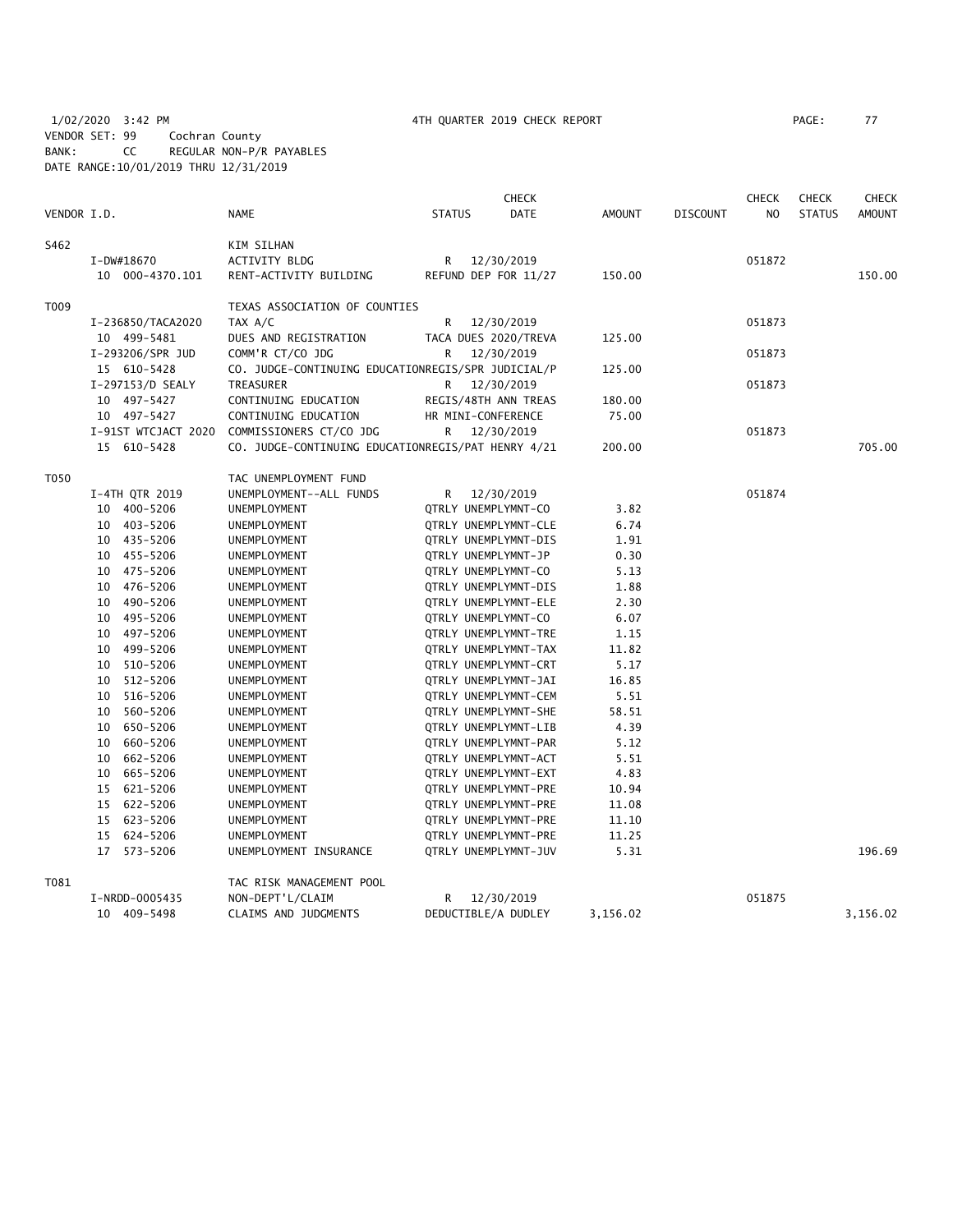1/02/2020 3:42 PM 4TH QUARTER 2019 CHECK REPORT PAGE: 78 VENDOR SET: 99 Cochran County BANK: CC REGULAR NON-P/R PAYABLES DATE RANGE:10/01/2019 THRU 12/31/2019

|             |                            |                                  |                                          | CHECK       |               |                 | <b>CHECK</b> | <b>CHECK</b>  | <b>CHECK</b>  |
|-------------|----------------------------|----------------------------------|------------------------------------------|-------------|---------------|-----------------|--------------|---------------|---------------|
| VENDOR I.D. |                            | <b>NAME</b>                      | <b>STATUS</b>                            | <b>DATE</b> | <b>AMOUNT</b> | <b>DISCOUNT</b> | NO.          | <b>STATUS</b> | <b>AMOUNT</b> |
| T083        |                            | TYLER TECHNOLOGIES, INC          |                                          |             |               |                 |              |               |               |
|             | I-025-281885               | NON-DEPT'L                       | R                                        | 12/30/2019  |               |                 | 051876       |               |               |
|             | 10 409-5411                | MAINTENANCE CONTRACTS            | MONTHLY NETWORK MAIN                     |             | 220.50        |                 |              |               | 220.50        |
| T087        |                            | TEXAS DEPARTMENT OF HEALTH       |                                          |             |               |                 |              |               |               |
|             | I-2009746                  | <b>CLERK</b>                     | R                                        | 12/30/2019  |               |                 | 051877       |               |               |
|             | 10 403-5310                | OFFICE SUPPLIES                  | 8 REMOTE BIRTH ACCES                     |             | 14.64         |                 |              |               | 14.64         |
| T148        |                            | TASCOSA OFFICE MACHINES INC      |                                          |             |               |                 |              |               |               |
|             | $I-164818$                 | <b>CLERK</b>                     | R                                        | 12/30/2019  |               |                 | 051878       |               |               |
|             | 10 403-5411                | MAINTENANCE CONTRACTS            | 1,538 COPIES 11/10-1                     |             | 23.07         |                 |              |               | 23.07         |
| T174        |                            | TEXAS DIST COURT ALLIANCE        |                                          |             |               |                 |              |               |               |
|             | I-2020 DUES                | <b>CLERK</b>                     | R                                        | 12/30/2019  |               |                 | 051879       |               |               |
|             | 10 403-5481                | DUES AND REGISTRATION            | 2020 TDCA DUES/SHANN                     |             | 50.00         |                 |              |               | 50.00         |
| T294        |                            | TREX INC.                        |                                          |             |               |                 |              |               |               |
|             | I-INV213905                | <b>JAIL</b>                      | R 12/30/2019                             |             |               |                 | 051880       |               |               |
|             | 10 512-5392                | MISCELLANEOUS SUPPLIES           | 48 HAIRNET/BK                            |             | 42.72         |                 |              |               | 42.72         |
| U019        |                            | UNITED SUPERMARKETS, INC         |                                          |             |               |                 |              |               |               |
|             | I-7110003 122319           | JAIL                             | R 12/30/2019                             |             |               |                 | 051881       |               |               |
|             | 10 512-5333                | FOOD-PRISONERS                   | 7 MANWICH                                |             | 7.00          |                 |              |               |               |
|             | 10 512-5333                | FOOD-PRISONERS                   | MANWICH/3                                |             | 3.87          |                 |              |               |               |
|             | 10 512-5333<br>10 512-5333 | FOOD-PRISONERS                   | DOLE GARDEN SALAD                        |             | 1.79          |                 |              |               |               |
|             | 10 512-5333                | FOOD-PRISONERS<br>FOOD-PRISONERS | DOLE SHREDDED LETTUC<br>MILD RED CHILI/2 |             | 2.99<br>5.98  |                 |              |               |               |
|             | 10 512-5333                | FOOD-PRISONERS                   | TOMATOES ON VINE                         |             | 6.42          |                 |              |               |               |
|             | 10 512-5333                | FOOD-PRISONERS                   | 20 CHUBS GR BEEF 73/                     |             | 259.80        |                 |              |               |               |
|             | 10 512-5333                | FOOD-PRISONERS                   | 8 BAR S FRANKS                           |             | 7.92          |                 |              |               |               |
|             | 10 512-5333                | FOOD-PRISONERS                   | CNTRY CREEK CRAB/2                       |             | 7.98          |                 |              |               |               |
|             | 10 512-5333                | FOOD-PRISONERS                   | FLOUR TORTILLAS/4                        |             | 15.16         |                 |              |               |               |
|             | 10 512-5333                | FOOD-PRISONERS                   | BONE-IN SIRLOIN/2                        |             | 21.26         |                 |              |               |               |
|             | 10 512-5333                | FOOD-PRISONERS                   | PORK STEAK/2                             |             | 30.72         |                 |              |               |               |
|             | 10 512-5333                | FOOD-PRISONERS                   | 4 GAL LUCERNE MILK                       |             | 12.36         |                 |              |               |               |
|             | 10 512-5333                | FOOD-PRISONERS                   | LG EGGS/2                                |             | 9.98          |                 |              |               | 393.23        |
| U036        |                            | UNIFIRST HOLDINGS, INC.          |                                          |             |               |                 |              |               |               |
|             | I-831 2471035              | JAIL/COURTHOUSE                  | R <sub>a</sub>                           | 12/30/2019  |               |                 | 051882       |               |               |
|             | 10 510-5332                | CUSTODIAL SUPPLIES               | 3 MATS 4x6                               |             | 10.89         |                 |              |               |               |
|             | 10 512-5392                | MISCELLANEOUS SUPPLIES           | 200 MICROFIBER TOWEL                     |             | 42.00         |                 |              |               |               |
|             | 10 512-5392                | MISCELLANEOUS SUPPLIES           | DEFE CHG                                 |             | 5.00          |                 |              |               |               |
|             | I-831 2473867              | JAIL/COURTHOUSE                  | R                                        | 12/30/2019  |               |                 | 051882       |               |               |
|             | 10 510-5332                | CUSTODIAL SUPPLIES               | 3 MATS 4x6                               |             | 9.00          |                 |              |               |               |
|             | 10 512-5392                | MISCELLANEOUS SUPPLIES           | 200 MICROFIBER TOWEL                     |             | 22.00         |                 |              |               |               |
|             | 10 512-5392                | MISCELLANEOUS SUPPLIES           | DEFE CHG                                 |             | 5.00          |                 |              |               | 93.89         |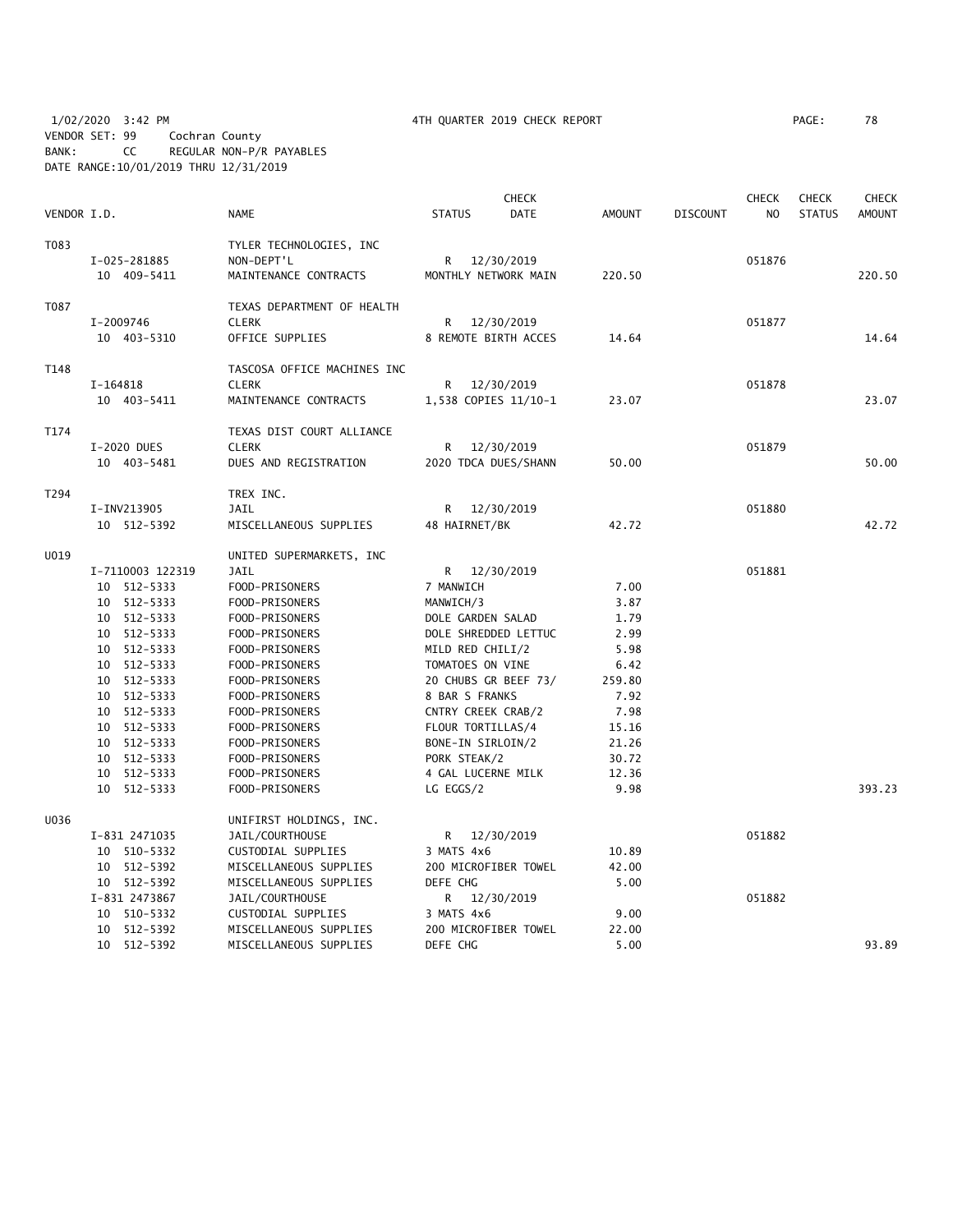1/02/2020 3:42 PM 4TH QUARTER 2019 CHECK REPORT PAGE: 79 VENDOR SET: 99 Cochran County BANK: CC REGULAR NON-P/R PAYABLES DATE RANGE:10/01/2019 THRU 12/31/2019

|                  |                      |                                |                      | <b>CHECK</b>          |               |                 | <b>CHECK</b>   | <b>CHECK</b>  | <b>CHECK</b>  |
|------------------|----------------------|--------------------------------|----------------------|-----------------------|---------------|-----------------|----------------|---------------|---------------|
| VENDOR I.D.      |                      | <b>NAME</b>                    | <b>STATUS</b>        | <b>DATE</b>           | <b>AMOUNT</b> | <b>DISCOUNT</b> | N <sub>O</sub> | <b>STATUS</b> | <b>AMOUNT</b> |
| V <sub>053</sub> |                      | VP PLUMBING INC.               |                      |                       |               |                 |                |               |               |
|                  | $I-1943$             | <b>COURTHOUSE</b>              |                      | R 12/30/2019          |               |                 | 051883         |               |               |
|                  | 10 510-5451          | REPAIR                         |                      | 65FT MACHINE/MEN, WOM | 275.00        |                 |                |               |               |
|                  | 10 510-5451          | REPAIR                         | MACHINE CHG          |                       | 15.00         |                 |                |               |               |
|                  | $I-1944$             | <b>COURTHOUSE</b>              | R                    | 12/30/2019            |               |                 | 051883         |               |               |
|                  | 10 510-5451          | REPAIR                         | RPL SLOAN FLUID MAST |                       | 165.00        |                 |                |               |               |
|                  | 10 510-5451          | REPAIR                         | <b>PARTS</b>         |                       | 128.37        |                 |                |               |               |
|                  | I-1978               | <b>COURTHOUSE</b>              |                      | R 12/30/2019          |               |                 | 051883         |               |               |
|                  | 10 510-5451          | REPAIR                         | UNCLOG 2 RR/DOWNSTAI |                       | 330.00        |                 |                |               |               |
|                  | 10 510-5451          | REPAIR                         | MACHINE CHG          |                       | 35.00         |                 |                |               | 948.37        |
| W007             |                      | THOMSON REUTERS-WEST PAYMENT C |                      |                       |               |                 |                |               |               |
|                  | I-841389312          | <b>ATTORNEY</b>                | R                    | 12/30/2019            |               |                 | 051884         |               |               |
|                  | 10 475-5590          | LAW LIBRARY MTRLS/UPDATES      |                      | DATABASE CHG NOV 201  | 330.75        |                 |                |               |               |
|                  | I-841481693          | TREASURER                      | R                    | 12/30/2019            |               |                 | 051884         |               |               |
|                  | 10 497-5310          | OFFICE SUPPLIES                | LOC GOV CODE 2020    |                       | 77.00         |                 |                |               |               |
|                  | I-841481934          | SHERIFF                        | R                    | 12/30/2019            |               |                 | 051884         |               |               |
|                  | 10 560-5310          | OFFICE SUPPLIES                | TX FAMILY CODE 2020  |                       | 67.00         |                 |                |               |               |
|                  | I-841485805          | ATTORNEY/LAW LIBRARY           | R.                   | 12/30/2019            |               |                 | 051884         |               |               |
|                  | 10 475-5590          | LAW LIBRARY MTRLS/UPDATES      |                      | BOOKS & BOUND VOL 11  | 605.93        |                 |                |               |               |
|                  | I-841494254          | ATTORNEY/LAW LIBRARY           | R                    | 12/30/2019            |               |                 | 051884         |               |               |
|                  | 10 475-5590          | LAW LIBRARY MTRLS/UPDATES      |                      | BOOKS & BOUND VOL DE  | 121.05        |                 |                |               |               |
|                  | I-841496169          | <b>CLERK</b>                   | R                    | 12/30/2019            |               |                 | 051884         |               |               |
|                  | 10 403-5310          | OFFICE SUPPLIES                | 2 LOC GOV CODE 2020  |                       | 154.00        |                 |                |               | 1,355.73      |
| WO55             |                      | WINDSTREAM COMMUNICATIONS SW   |                      |                       |               |                 |                |               |               |
|                  | $I-266-0638$ 12/19   | <b>MUSEUM</b>                  | R.                   | 12/30/2019            |               |                 | 051885         |               |               |
|                  | 10 652-5420          | TELECOMMUNICATIONS             | SERVICES             |                       | 62.58         |                 |                |               |               |
|                  | 10 652-5420          | TELECOMMUNICATIONS             | <b>FEES</b>          |                       | 28.83         |                 |                |               |               |
|                  | 10 652-5420          | TELECOMMUNICATIONS             | LATE FEE             |                       | 35.30         |                 |                |               |               |
|                  | 10 652-5420          | TELECOMMUNICATIONS             | INTERNET/FIBER       |                       | 566.43        |                 |                |               |               |
|                  | 10 652-5420          | TELECOMMUNICATIONS             | 2 PICC CHGS          |                       | 2.32          |                 |                |               |               |
|                  | $I-266-5181$ $12/19$ | ELECTIONS                      | R                    | 12/30/2019            |               |                 | 051885         |               |               |
|                  | 10 490-5420          | TELECOMMUNICATIONS             | BASIC SVCS           |                       | 30.30         |                 |                |               |               |
|                  | 10 490-5420          | TELECOMMUNICATIONS             | <b>FEES</b>          |                       | 21.52         |                 |                |               |               |
|                  | 10 490-5420          | TELECOMMUNICATIONS             | LONG DISTANCE SVC    |                       | 9.43          |                 |                |               |               |
|                  | $I-266-5215$ $12/19$ | <b>EXTENSION SVC</b>           | R                    | 12/30/2019            |               |                 | 051885         |               |               |
|                  | 10 665-5420          | TELECOMMUNICATIONS             | SERVICES/3 LINES     |                       | 143.38        |                 |                |               |               |
|                  | 10 665-5420          | TELECOMMUNICATIONS             | <b>FEES</b>          |                       | 61.23         |                 |                |               |               |
|                  | 10 665-5420          | TELECOMMUNICATIONS             | LONG DISTANCE SVC    |                       | 0.06          |                 |                |               |               |
|                  | $I-266-5412$ 12/19   | DIST CT/CONSTABLE/NON-DEPT'L   | R                    | 12/30/2019            |               |                 | 051885         |               |               |
|                  | 10 435-5420          | TELECOMMUNICATIONS             | SERVICES             |                       | 20.89         |                 |                |               |               |
|                  | 10 435-5420          | TELECOMMUNICATIONS             | <b>FEES</b>          |                       | 20.55         |                 |                |               |               |
|                  | 10 435-5420          | TELECOMMUNICATIONS             | INTERNET             |                       | 130.00        |                 |                |               |               |
|                  | 10 435-5420          | TELECOMMUNICATIONS             | PICC CHG             |                       | 1.16          |                 |                |               |               |
|                  | 10 435-5420          | TELECOMMUNICATIONS             | LMS CALLS            |                       | 0.20          |                 |                |               |               |
|                  | 10 435-5420          | TELECOMMUNICATIONS             | LONG DISTANCE SVC    |                       | 0.17          |                 |                |               |               |
|                  | 10 550-5420          | TELECOMMUNICATIONS             | SERVICES             |                       | 20.89         |                 |                |               |               |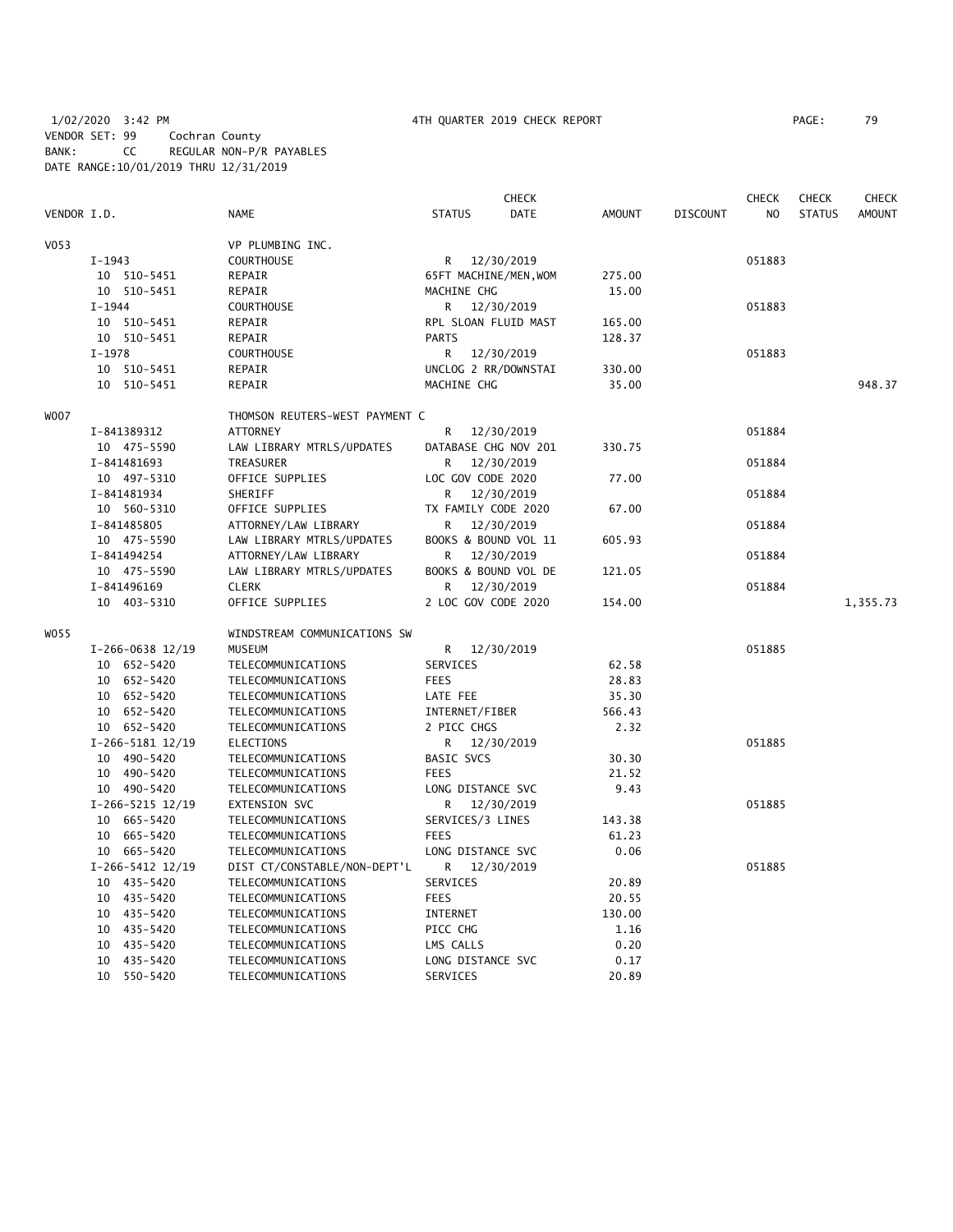|             |          |                      |                                |                | <b>CHECK</b>           |        |                 | <b>CHECK</b>   | <b>CHECK</b>  | <b>CHECK</b>  |
|-------------|----------|----------------------|--------------------------------|----------------|------------------------|--------|-----------------|----------------|---------------|---------------|
| VENDOR I.D. |          |                      | NAME                           | <b>STATUS</b>  | <b>DATE</b>            | AMOUNT | <b>DISCOUNT</b> | N <sub>O</sub> | <b>STATUS</b> | <b>AMOUNT</b> |
| W055        |          |                      | WINDSTREAM COMMUNICATICONT     |                |                        |        |                 |                |               |               |
|             |          | $I-266-5412$ 12/19   | DIST CT/CONSTABLE/NON-DEPT'L   | R              | 12/30/2019             |        |                 | 051885         |               |               |
|             |          | 10 550-5420          | TELECOMMUNICATIONS             | <b>FEES</b>    |                        | 20.56  |                 |                |               |               |
|             |          | 10 409-5420          | TELECOMMUNICATIONS             | INTERNET       |                        | 130.00 |                 |                |               |               |
|             |          | I-266-5700 12/19     | SHERIFF                        | R.             | 12/30/2019             |        |                 | 051885         |               |               |
|             |          | 10 560-5420          | TELECOMMUNICATIONS             | BASIC SVC      |                        | 48.37  |                 |                |               |               |
|             |          | 10 560-5420          | TELECOMMUNICATIONS             | <b>FEES</b>    |                        | 14.51  |                 |                |               |               |
|             |          | 10 560-5420          | TELECOMMUNICATIONS             |                | LONG DISTANCE SVC      | 0.57   |                 |                |               |               |
|             |          | $I-266-8661$ $12/19$ | <b>ATTORNEY</b>                | R              | 12/30/2019             |        |                 | 051885         |               |               |
|             |          | 10 475-5420          | TELECOMMUNICATIONS             |                | BASIC SVC/2 LINES      | 75.21  |                 |                |               |               |
|             |          | 10 475-5420          | TELECOMMUNICATIONS             | <b>FEES</b>    |                        | 40.83  |                 |                |               |               |
|             |          | 10 475-5420          | TELECOMMUNICATIONS             |                | LONG DISTANCE SVC      | 0.16   |                 |                |               |               |
|             |          | I-266-8888 12/19     | SHERIFF                        | R              | 12/30/2019             |        |                 | 051885         |               |               |
|             |          | 10 560-5420          | TELECOMMUNICATIONS             |                | SERVICES/FAX LINE      | 32.38  |                 |                |               |               |
|             |          | 10 560-5420          | TELECOMMUNICATIONS             | <b>FEES</b>    |                        | 14.48  |                 |                |               |               |
|             |          | 10 560-5420          | TELECOMMUNICATIONS             |                | FAX LONG DISTANCE      | 0.14   |                 |                |               | 1,532.45      |
|             |          |                      |                                |                |                        |        |                 |                |               |               |
| W062        |          |                      | WAL-MART COMMUNITY             |                |                        |        |                 |                |               |               |
|             |          | I-006934 120619      | JAIL                           | R              | 12/30/2019             |        |                 | 051886         |               |               |
|             |          | 10 512-5333          | FOOD-PRISONERS                 | 4 GAL MILK     |                        | 12.36  |                 |                |               |               |
|             |          | 10 512-5333          | FOOD-PRISONERS                 | 2 60-CT EGGS   |                        | 17.46  |                 |                |               |               |
|             |          | 10 512-5333          | FOOD-PRISONERS                 | PKG SALAD      |                        | 1.92   |                 |                |               |               |
|             |          | 10 512-5333          | FOOD-PRISONERS                 | PKG SALAD      |                        | 1.68   |                 |                |               |               |
|             |          | 10 512-5333          | FOOD-PRISONERS                 | 3 SWEET ONIONS |                        | 2.44   |                 |                |               |               |
|             |          | I-012263 121219      | SHERIFF                        |                | R 12/30/2019           |        |                 | 051886         |               |               |
|             |          | 10 560-5310          | OFFICE SUPPLIES                | 3 CORBIN KEYS  |                        | 5.91   |                 |                |               |               |
|             |          | 10 560-5310          | OFFICE SUPPLIES                | PC SPEAKER     |                        | 19.88  |                 |                |               | 61.65         |
| W193        |          |                      | WESTWARD AUTOMOTIVE REPAIR LLC |                |                        |        |                 |                |               |               |
|             | $I-1051$ |                      | SHERIFF                        | R              | 12/30/2019             |        |                 | 051887         |               |               |
|             |          | 10 560-5451          | MACHINERY-NON-OFFICE REPAIR    |                | CHG OIL/FILTER, CK FL  | 20.00  |                 |                |               |               |
|             |          | 10 560-5451          | MACHINERY-NON-OFFICE REPAIR    |                | $R/R$ A/C CONDNSR/15 C | 187.50 |                 |                |               |               |
|             |          | 10 560-5451          | MACHINERY-NON-OFFICE REPAIR    |                | R/R IDLER PULLEY       | 45.00  |                 |                |               |               |
|             |          | 10 560-5451          | MACHINERY-NON-OFFICE REPAIR    |                | A/C CONDENSER #72870   | 254.89 |                 |                |               |               |
|             |          | 10 560-5451          | MACHINERY-NON-OFFICE REPAIR    | 2HRS/R134A     |                        | 25.98  |                 |                |               |               |
|             |          | 10 560-5451          | MACHINERY-NON-OFFICE REPAIR    | 2 OZ OIL       |                        | 5.96   |                 |                |               |               |
|             |          | 10 560-5451          | MACHINERY-NON-OFFICE REPAIR    | SHOP SUPPLIES  |                        | 1.50   |                 |                |               |               |
|             |          | 10 560-5451          | MACHINERY-NON-OFFICE REPAIR    | HAZ WASTE FEE  |                        | 4.04   |                 |                |               | 544.87        |
| W235        |          |                      | VANDY NELSON dba               |                |                        |        |                 |                |               |               |
|             | I-3294   |                      | CRTHSE/ACT BLDG/LIBRARY        | R <sub>a</sub> | 12/30/2019             |        |                 | 051888         |               |               |
|             |          | 10 510-5332          | CUSTODIAL SUPPLIES             | SPRAY BUGS     |                        | 70.00  |                 |                |               |               |
|             | 10       | 662-5332             | CUSTODIAL SUPPLIES             | SPRAY BUGS     |                        | 45.00  |                 |                |               |               |
|             |          | 10 650-5332          | CUSTODIAL SUPPLIES             | SPRAY BUGS     |                        | 35.00  |                 |                |               | 150.00        |
|             |          |                      |                                |                |                        |        |                 |                |               |               |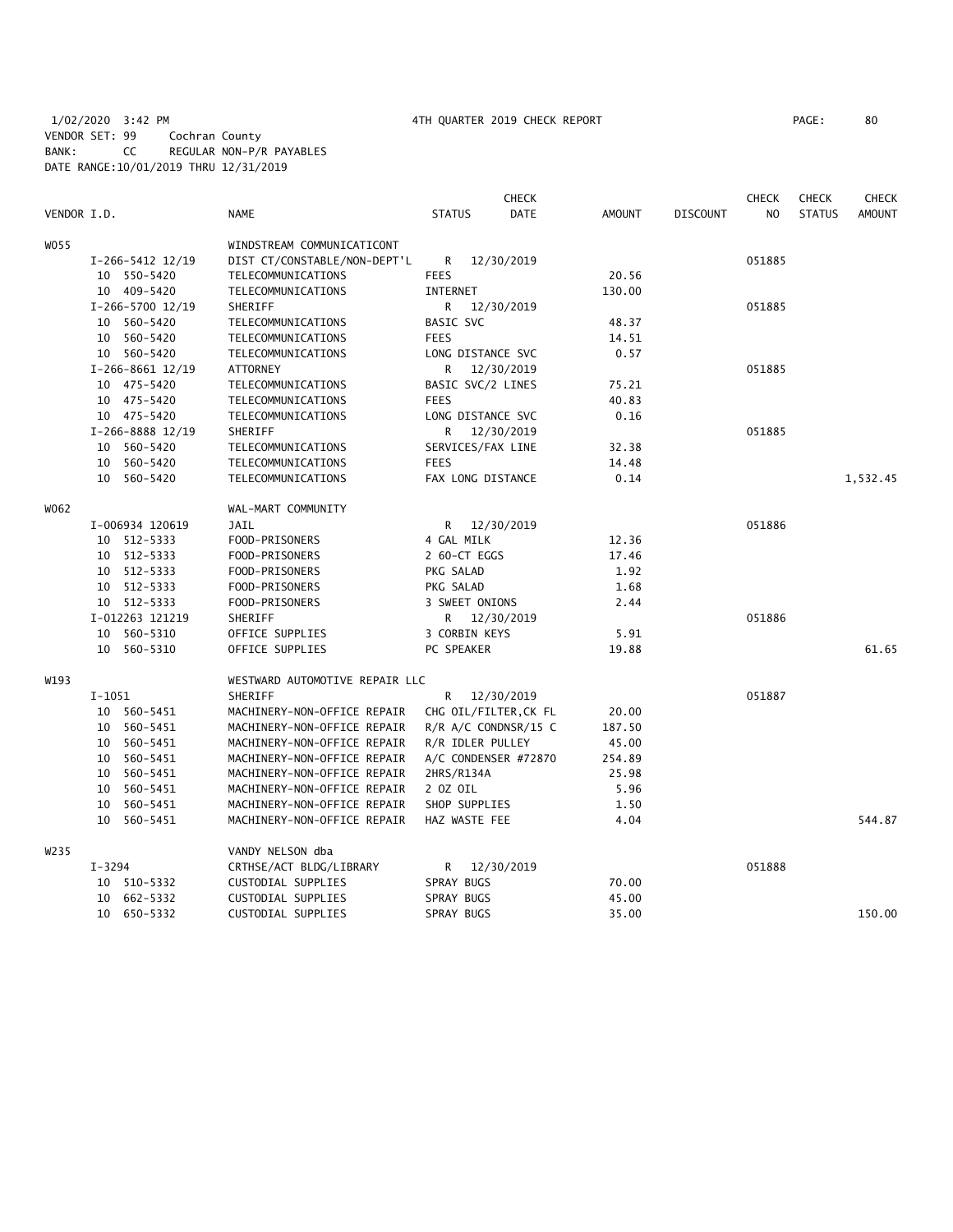# 1/02/2020 3:42 PM 4TH QUARTER 2019 CHECK REPORT PAGE: 81 VENDOR SET: 99 Cochran County BANK: CC REGULAR NON-P/R PAYABLES DATE RANGE:10/01/2019 THRU 12/31/2019

|             |           |             |                                |                  | <b>CHECK</b>         |               |                 | <b>CHECK</b>   | <b>CHECK</b>  | <b>CHECK</b> |
|-------------|-----------|-------------|--------------------------------|------------------|----------------------|---------------|-----------------|----------------|---------------|--------------|
| VENDOR I.D. |           |             | NAME                           | <b>STATUS</b>    | <b>DATE</b>          | <b>AMOUNT</b> | <b>DISCOUNT</b> | N <sub>O</sub> | <b>STATUS</b> | AMOUNT       |
| W243        |           |             | WANDA'S DESIGNS AND EMBROIDERY |                  |                      |               |                 |                |               |              |
|             | $I-17977$ |             | SHERIFF                        | R                | 12/30/2019           |               |                 | 051889         |               |              |
|             | 10        | 560-5205    | UNIFORMS                       |                  | 2 SHIRT#5312/KH/RYAN | 79.98         |                 |                |               |              |
|             |           | 10 560-5205 | UNIFORMS                       | 2 ATTACH BADGE   |                      | 10.00         |                 |                |               |              |
|             | 10        | 560-5205    | UNIFORMS                       | 2 BADGE/KH       |                      | 4.00          |                 |                |               |              |
|             | 10        | 560-5205    | UNIFORMS                       | 2 NAME TAG/KH    |                      | 20.00         |                 |                |               |              |
|             |           | 10 560-5205 | <b>UNIFORMS</b>                | 3 PANT #F5251/BK |                      | 89.97         |                 |                |               |              |
|             |           | 10 560-5205 | UNIFORMS                       |                  | 3 EMBROIDERY BASE FE | 22.50         |                 |                |               |              |
|             | $I-17982$ |             | JAIL                           | R                | 12/30/2019           |               |                 | 051889         |               |              |
|             | 10        | 512-5205    | UNIFORMS                       |                  | 2 SHIRT #F5311/KH/RU | 69.98         |                 |                |               |              |
|             |           | 10 512-5205 | UNIFORMS                       | 3 PANT #F5251/BK |                      | 89.97         |                 |                |               |              |
|             |           | 10 512-5205 | <b>UNIFORMS</b>                | 2 NAME TAG/KH    |                      | 20.00         |                 |                |               |              |
|             |           | 10 512-5205 | UNIFORMS                       | 2 ATTACH BADGE   |                      | 10.00         |                 |                |               |              |
|             |           | 10 512-5205 | UNIFORMS                       | 2 BADGE/KH       |                      | 4.00          |                 |                |               |              |
|             | 10        | 512-5205    | UNIFORMS                       |                  | 2 EMBROIDERY BASE FE | 40.00         |                 |                |               |              |
|             |           | 10 512-5205 | UNIFORMS                       |                  | 3 EMBROIDERY BASE FE | 22.50         |                 |                |               |              |
|             | $I-17984$ |             | SHERIFF                        | R                | 12/30/2019           |               |                 | 051889         |               |              |
|             | 10        | 560-5205    | UNIFORMS                       |                  | 2 SHIRT #F531/BK/CHR | 79.98         |                 |                |               |              |
|             | 10        | 560-5205    | UNIFORMS                       |                  | 1 SHIRT #F5312/BK/LO | 39.99         |                 |                |               |              |
|             | 10        | 560-5205    | UNIFORMS                       | 2 NAME TAG/BK    |                      | 20.00         |                 |                |               |              |
|             | 10        | 560-5205    | UNIFORMS                       | 3 BADGE/BK       |                      | 6.00          |                 |                |               |              |
|             | 10        | 560-5205    | UNIFORMS                       | 3 ATTACH BADGE   |                      | 15.00         |                 |                |               |              |
|             | 10        | 560-5205    | UNIFORMS                       |                  | 3 EMBROIDERY BASE FE | 60.00         |                 |                |               |              |
|             | 10        | 560-5205    | UNIFORMS                       | 3 PANT#F5251/KH  |                      | 89.97         |                 |                |               |              |
|             | 10        | 560-5205    | UNIFORMS                       |                  | 3 EMBROIDERY BASE FE | 22.50         |                 |                |               |              |
|             | $I-18022$ |             | SHERIFF                        | R                | 12/30/2019           |               |                 | 051889         |               |              |
|             |           | 10 560-5205 | UNIFORMS                       |                  | 2 SHIRT #5311/KH/JUS | 69.98         |                 |                |               |              |
|             | 10        | 560-5205    | UNIFORMS                       | 3 PANT #F5251/BK |                      | 89.97         |                 |                |               |              |
|             | 10        | 560-5205    | UNIFORMS                       | 2 NAME TAG/KH    |                      | 20.00         |                 |                |               |              |
|             | 10        | 560-5205    | UNIFORMS                       | 2 ATTACH BADGE   |                      | 10.00         |                 |                |               |              |
|             | 10        | 560-5205    | <b>UNIFORMS</b>                | 2 BADGE/KH       |                      | 4.00          |                 |                |               |              |
|             | 10        | 560-5205    | UNIFORMS                       |                  | 2 EMBROIDERY BASE FE | 40.00         |                 |                |               |              |
|             |           | 10 560-5205 | UNIFORMS                       |                  | 3 EMBROIDERY BASE FE | 22.50         |                 |                |               |              |
|             | $I-18023$ |             | SHERIFF                        | R                | 12/30/2019           |               |                 | 051889         |               |              |
|             | 10        | 560-5205    | UNIFORMS                       |                  | 2 SHIRT #F5304/KH/GA | 69.98         |                 |                |               |              |
|             | 10        | 560-5205    | <b>UNIFORMS</b>                | 3 PANT #F5272/BK |                      | 89.97         |                 |                |               |              |
|             | 10        | 560-5205    | UNIFORMS                       | 2 NAME TAG/KH    |                      | 20.00         |                 |                |               |              |
|             | 10        | 560-5205    | UNIFORMS                       | 2 ATTACH BADGE   |                      | 10.00         |                 |                |               |              |
|             | 10        | 560-5205    | UNIFORMS                       | 2 BADGE/KH       |                      | 4.00          |                 |                |               |              |
|             | 10        | 560-5205    | UNIFORMS                       |                  | 2 EMBROIDERY BASE FE | 40.00         |                 |                |               |              |
|             |           | 10 560-5205 | UNIFORMS                       |                  | 3 EMBROIDERY BASE FE | 22.50         |                 |                |               |              |
|             | $I-18024$ |             | JAIL                           | R.               | 12/30/2019           |               |                 | 051889         |               |              |
|             | 10        | 512-5205    | <b>UNIFORMS</b>                |                  | 3 PANT #F5272/BK/ELI | 89.97         |                 |                |               |              |
|             | 10        | 512-5205    | UNIFORMS                       |                  | 3 EMBROIDERY BASE FE | 22.50         |                 |                |               | 1,441.71     |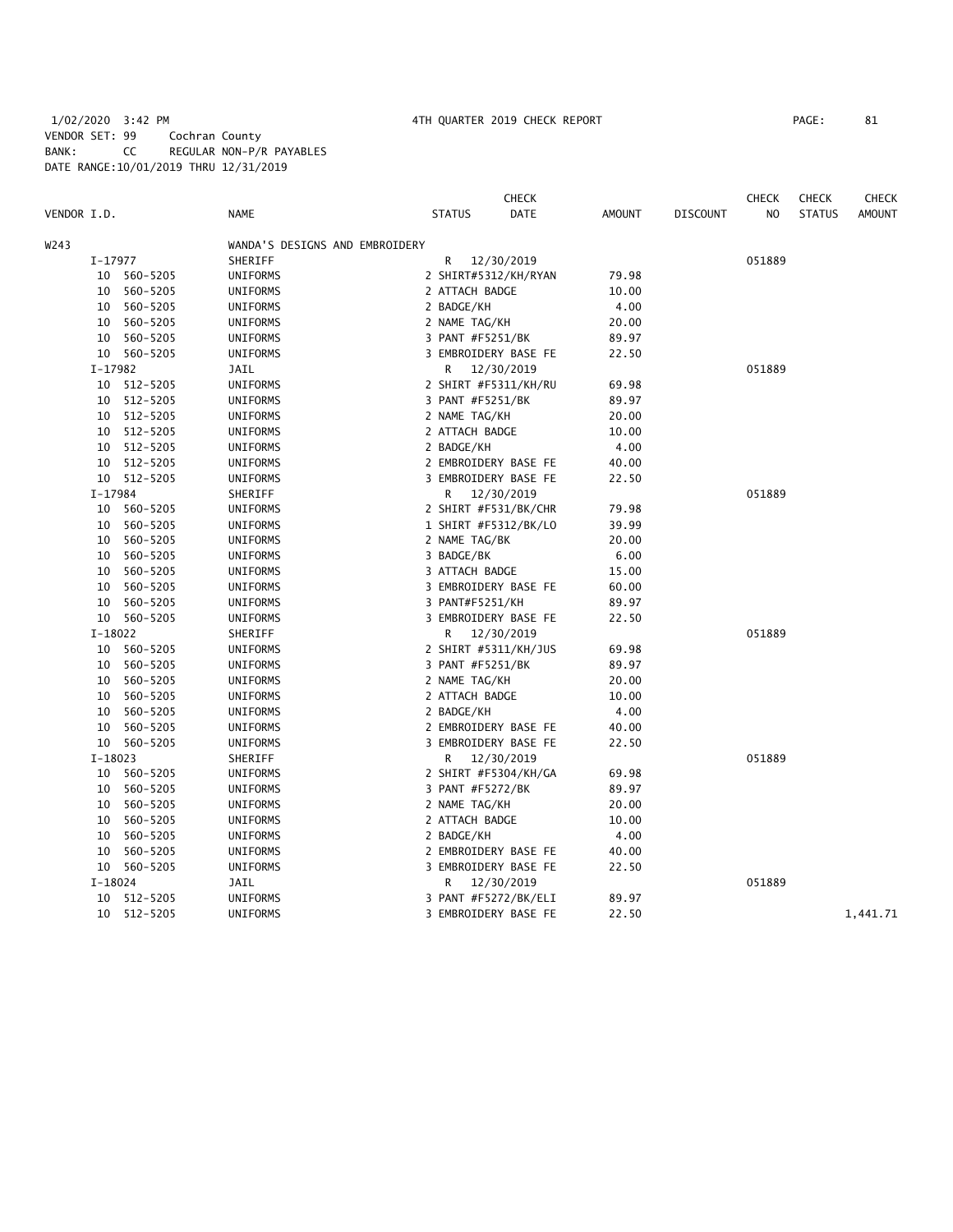1/02/2020 3:42 PM 4TH QUARTER 2019 CHECK REPORT PAGE: 82 VENDOR SET: 99 Cochran County BANK: CC REGULAR NON-P/R PAYABLES DATE RANGE:10/01/2019 THRU 12/31/2019

|             |                                    |                                       |                    | <b>CHECK</b>          |                |                 | <b>CHECK</b>     | CHECK         | <b>CHECK</b>  |
|-------------|------------------------------------|---------------------------------------|--------------------|-----------------------|----------------|-----------------|------------------|---------------|---------------|
| VENDOR I.D. |                                    | <b>NAME</b>                           | <b>STATUS</b>      | <b>DATE</b>           | <b>AMOUNT</b>  | <b>DISCOUNT</b> | N <sub>O</sub>   | <b>STATUS</b> | <b>AMOUNT</b> |
| X001        |                                    | XCEL ENERGY                           |                    |                       |                |                 |                  |               |               |
|             |                                    | I-54-1324315-7 12/19 ALMOST ALL DEPTS |                    | R 12/30/2019          |                |                 | 051890           |               |               |
|             | 30 518-5440                        | UTILITIES                             |                    | 300210167 RUNWAY LIG  | 70.51          |                 |                  |               |               |
|             | 10 510-5440                        | UTILITIES                             |                    | 300240736 COURTHOUSE  | 1,180.27       |                 |                  |               |               |
|             | 10 580-5440                        | UTILITIES [TOWER]                     | 300282806 TOWER    |                       | 92.30          |                 |                  |               |               |
|             | 15 621-5440                        | UTILITIES                             |                    | 300294119 PREC 1 SHO  | 44.79          |                 |                  |               |               |
|             | 10 650-5440                        | UTILITIES                             | 300338546 LIBRARY  |                       | 109.68         |                 |                  |               |               |
|             | 10 652-5440                        | UTILITIES                             | 300342232 MUSEUM   |                       | 36.06          |                 |                  |               |               |
|             | 10 662-5440                        | UTILITIES                             |                    | 300390484 ACTIVITY B  | 455.65         |                 |                  |               |               |
|             | 10 660-5440                        | UTILITIES & IRRIGATION                | 300410370 PARK     |                       | 90.48          |                 |                  |               |               |
|             | 10 660-5440                        | UTILITIES & IRRIGATION                |                    | 300457515 PARK/SHOP   | 38.07          |                 |                  |               |               |
|             | 10 516-5440                        | UTILITIES                             | 300555198 CEMETERY |                       | 11.27          |                 |                  |               |               |
|             | 10 660-5440                        | UTILITIES & IRRIGATION                | 300587052 SHOWBARN |                       | 108.30         |                 |                  |               |               |
|             | 10 660-5440                        | UTILITIES & IRRIGATION                |                    | 300587753 RODEO GROU  | 11.27          |                 |                  |               |               |
|             | 10 409-5440                        | UTILITIES                             | 300588989 ANNEX    |                       | 113.34         |                 |                  |               |               |
|             | 10 516-5440                        | UTILITIES                             | 300603417 CEMETERY |                       | 14.67          |                 |                  |               |               |
|             | 10 516-5440                        | UTILITIES                             |                    | 300637038 CEMETERY S  | 11.27          |                 |                  |               | 2,387.93      |
| X001        |                                    | <b>XCEL ENERGY</b>                    |                    |                       |                |                 |                  |               |               |
|             | I-54-1829977-7 DEC19 PREC 2        |                                       |                    | R 12/30/2019          |                |                 | 051891           |               |               |
|             | 15 622-5440                        | UTILITIES                             |                    | 104KWH 11/11-12/12/1  | 19.36          |                 |                  |               |               |
|             | 15 622-5440                        | UTILITIES                             | AREA LIGHT         |                       | 15.07          |                 |                  |               | 34.43         |
| N095        |                                    | NEOFUNDS BY NEOPOST                   |                    |                       |                |                 |                  |               |               |
|             | $I-12/18/19$                       | <b>CLERK</b>                          | R —                | 12/30/2019            |                |                 | 051892           |               |               |
|             | 10 403-5411                        | MAINTENANCE CONTRACTS                 |                    | POSTAGE ADDED TO MET  | 1,000.00       |                 |                  |               | 1,000.00      |
| T170        |                                    | TEXAS DEPARTMENT OF TRANS             |                    |                       |                |                 |                  |               |               |
|             | I-ROW CSJ0461-04-028 ALL PRECINCTS |                                       |                    | R 12/30/2019          |                |                 | 051893           |               |               |
|             | 20 625-5591                        | PCT. #1, LATERAL ROAD                 |                    | 1/4 OF CO SHARE; SH21 | 380.00         |                 |                  |               |               |
|             | 20 625-5592                        | PCT. #2, LATERAL ROAD                 |                    | 1/4 OF CO SHARE; SH21 | 380.00         |                 |                  |               |               |
|             | 20 625-5593                        | PCT. #3, LATERAL ROAD                 |                    | 1/4 OF CO SHARE; SH21 | 380.00         |                 |                  |               |               |
|             | 20 625-5594                        | PCT. #4, LATERAL ROAD                 |                    | 1/4 OF CO SHARE; SH21 | 380.00         |                 |                  |               | 1,520.00      |
|             |                                    |                                       |                    |                       |                |                 |                  |               |               |
|             | * * TOTALS * *                     | NO.                                   |                    |                       | INVOICE AMOUNT |                 | <b>DISCOUNTS</b> |               | CHECK AMOUNT  |
|             | REGULAR CHECKS:                    | 350                                   |                    |                       | 746,791.28     |                 | 0.00             |               | 742,503.98    |
|             | HAND CHECKS:                       | $\mathbf 0$                           |                    |                       | 0.00           |                 | 0.00             |               | 0.00          |
|             | DRAFTS:                            | $\Omega$                              |                    |                       | 0.00           |                 | 0.00             |               | 0.00          |

| EFT:         |               |            | 0.00       | 0.00 | 0.00 |
|--------------|---------------|------------|------------|------|------|
| NON CHECKS:  |               |            | 0.00       | 0.00 | 0.00 |
| VOID CHECKS: | 6 VOID DEBITS | 0.00       |            |      |      |
|              | VOID CREDITS  | 4.427.30CR | 4,427.30CR | 0.00 |      |

TOTAL ERRORS: 0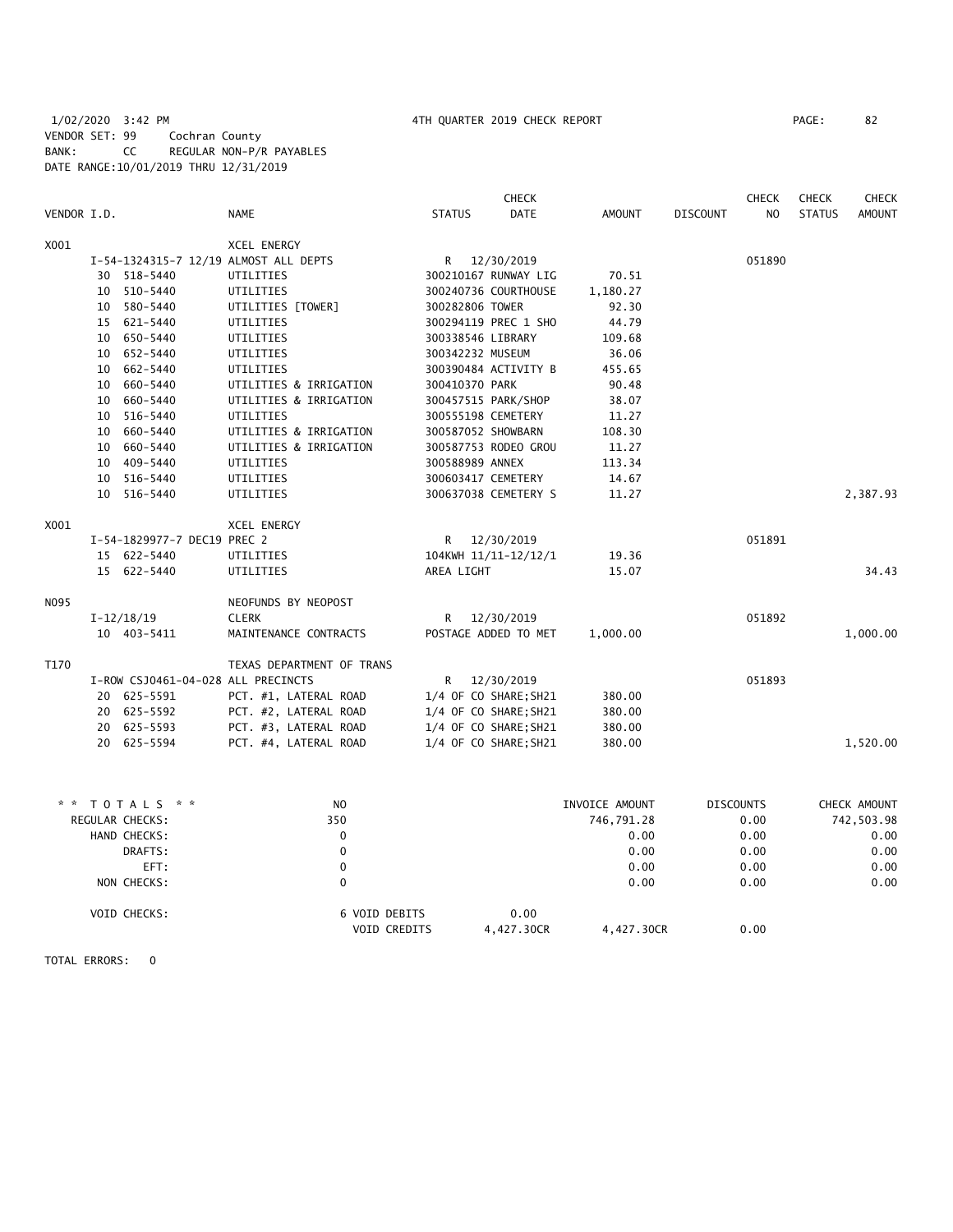# 1/02/2020 3:42 PM 4TH QUARTER 2019 CHECK REPORT PAGE: 83 VENDOR SET: 99 Cochran County BANK: CC REGULAR NON-P/R PAYABLES DATE RANGE:10/01/2019 THRU 12/31/2019

|    | G/L ACCOUNT  | <b>NAME</b>            | AMOUNT    |
|----|--------------|------------------------|-----------|
|    |              |                        |           |
| 10 | 000-2206.002 | COLLECTION AGENCY FEES | 615.42    |
| 10 | 000-2206.003 | Omni Collection Fee    | 30.00     |
| 10 | 000-4340.500 | TAX ASSESSOR/COLLECTOR | 1,590.00  |
| 10 | 000-4370.101 | RENT-ACTIVITY BUILDING | 600.00    |
| 10 | 000-4380.200 | OTHER [MISCELLANEOUS]  | 669.32    |
| 10 | 400-5203     | RETIREMENT             | 3,583.23  |
| 10 | 400-5204     | WORKERS' COMPENSATION  | 55.02     |
| 10 | 400-5206     | UNEMPLOYMENT           | 3.82      |
| 10 | 403-5203     | RETIREMENT             | 4,936.78  |
| 10 | 403-5204     | WORKERS' COMPENSATION  | 56.03     |
| 10 | 403-5206     | UNEMPLOYMENT           | 6.74      |
| 10 | 403-5310     | OFFICE SUPPLIES        | 1,276.67  |
| 10 | 403-5411     | MAINTENANCE CONTRACTS  | 13,941.72 |
| 10 | 403-5416     | FILMING & INDEXING     | 7,466.71  |
| 10 | 403-5420     | TELECOMMUNICATIONS     | 579.14    |
|    | 10 403-5427  | CONTINUING EDUCATION   | 538.31    |
| 10 | 403-5451     | REPAIRS                | 210.00    |
| 10 | 403-5481     | DUES AND REGISTRATION  | 50.00     |
|    | 10 403-5571  | CAPITAL OUTLAY         | 10,000.00 |
| 10 | 405-5330     | FUEL AND OIL           | 317.79    |
| 10 | 405-5451     | <b>REPAIRS</b>         | 113.35    |
| 10 | 409-5300     | COUNTY-WIDE SUPPLIES   | 266.82    |
| 10 | 409-5311     | POSTAL EXPENSES        | 737.91    |
| 10 | 409-5401     | OUTSIDE AUDIT          | 18,500.00 |
| 10 | 409-5406     | APPRAISAL DISTRICT     | 26,543.40 |
| 10 | 409-5411     | MAINTENANCE CONTRACTS  | 882.00    |
| 10 | 409-5420     | TELECOMMUNICATIONS     | 1,540.73  |
| 10 | 409-5440     | UTILITIES              | 474.59    |
| 10 | 409–5497     | LIABILITY INSURANCE    | 8,384.00  |
| 10 | 409–5498     | CLAIMS AND JUDGMENTS   | 3,156.02  |
| 10 | 409–5499     | MISCELLANEOUS          | 4,713.03  |
|    | 10 426-5310  | OFFICE SUPPLIES        | 1,085.75  |
| 10 | 426–5400     | ATTORNEY AD LITEM      | 700.00    |
|    | 10 435-5203  | RETIREMENT             | 990.01    |
| 10 | 435-5204     | WORKERS' COMPENSATION  | 11.39     |
| 10 | 435-5206     | UNEMPLOYMENT           | 1.91      |
| 10 | 435-5310     | OFFICE SUPPLIES        | 1,536.24  |
| 10 | 435-5400     | ATTORNEY AD LITEM      | 10,427.50 |
| 10 | 435-5420     | TELECOMMUNICATIONS     | 677.64    |
| 10 | 435-5499     | MISCELLANEOUS          | 460.00    |
| 10 | 455-5203     | RETIREMENT             | 2,340.26  |
| 10 | 455-5204     | WORKERS' COMPENSATION  | 27.27     |
|    | 10 455-5206  | UNEMPLOYMENT           | 0.30      |
| 10 | 455-5310     | OFFICE SUPPLIES        | 452.98    |
| 10 | 455-5405     | <b>AUTOPSY</b>         | 4,972.50  |
| 10 | 455-5411     | MAINTENANCE CONTRACTS  | 5,548.00  |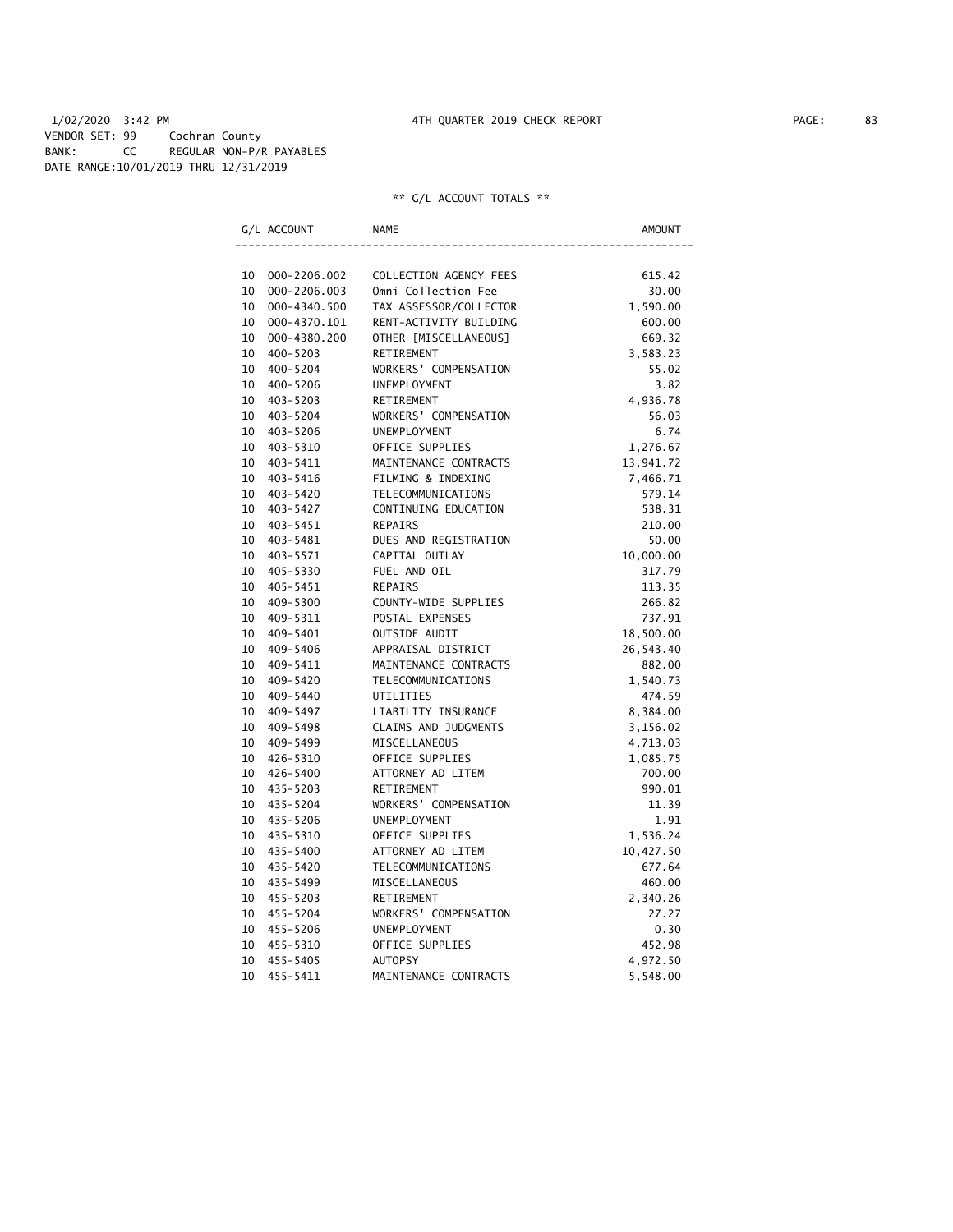# 1/02/2020 3:42 PM 4TH QUARTER 2019 CHECK REPORT PAGE: 84 VENDOR SET: 99 Cochran County BANK: CC REGULAR NON-P/R PAYABLES DATE RANGE:10/01/2019 THRU 12/31/2019

| G/L ACCOUNT     | <b>NAME</b>                    | AMOUNT     |
|-----------------|--------------------------------|------------|
|                 |                                |            |
| 10 455-5420     | TELECOMMUNICATIONS             | 157.76     |
| 10 455-5425     | TRAVEL IN-COUNTY (DOCUMENTED)  | 30.16      |
| 10 455-5427     | CONTINUING EDUCATION           | 315.00     |
| 10 455-5451     | <b>REPAIRS</b>                 | 30.00      |
| 10 455-5480     | BONDS & NOTARY FEES            | 50.00      |
| 10 455-5499     | MISCELLANEOUS                  | 50.00      |
| 10 455-5571     | CAPITAL OUTLAY                 | 6,300.00   |
| 10 475-5203     | RETIREMENT                     | 5,676.76   |
| 10 475-5204     | WORKERS' COMPENSATION          | 5.62       |
| 10 475-5206     | <b>UNEMPLOYMENT</b>            | 5.13       |
| 475-5310<br>10  | OFFICE SUPPLIES                | 149.43     |
| 10 475-5420     | TELECOMMUNICATIONS             | 464.45     |
| 10 475-5427     | CONTINUING EDUCATION           | 1,236.26   |
| 10<br>475-5590  | LAW LIBRARY MTRLS/UPDATES      | 3, 173. 19 |
| 10<br>476-5203  | RETIREMENT                     | 889.93     |
| 10<br>476-5204  | WORKERS' COMPENSATION          | 31.30      |
| 10 476-5206     | UNEMPLOYMENT                   | 1.88       |
| 10<br>490-5102  | ELECTION SALARIES              | 1,902.40   |
| 10 490-5203.001 | RETIREMENT                     | 382.65     |
| 10<br>490-5204  | WORKERS' COMPENSATION          | 10.28      |
| 10<br>490-5206  | UNEMPLOYMENT                   | 2.30       |
| 10<br>490-5310  | OFFICE SUPPLIES                | 458.97     |
| 490-5335<br>10  | ELECTION SUPPLIES              | 2,594.44   |
| 10<br>490-5411  | MAINTENANCE CONTRACTS          | 3,469.88   |
| 10<br>490-5420  | TELECOMMUNICATIONS             | 186.03     |
| 10<br>490-5480  | BONDS & NOTARY FEES            | 50.00      |
| 10<br>490-5498  | VOTER ENHANCEMENT              | 1,024.96   |
| 10<br>495-5203  | RETIREMENT                     | 3,970.16   |
| 495-5204<br>10  | WORKERS' COMPENSATION          | 26.60      |
| 10 495-5206     | UNEMPLOYMENT                   | 6.07       |
| 10 495-5310     | OFFICE SUPPLIES                | 1,777.46   |
| 10 495-5420     | TELECOMMUNICATIONS             | 522.99     |
| 10 495-5480     | BONDS & NOTARY FEES            | 50.00      |
| 10 497-5203     | RETIREMENT                     | 2,861.66   |
| 10<br>497-5204  | WORKERS' COMPENSATION          | 33.27      |
| 10<br>497-5206  | UNEMPLOYMENT                   | 1.15       |
| 10<br>497-5310  | OFFICE SUPPLIES                | 376.31     |
| 10<br>497-5311  | POSTAL EXPENSES                | 13.70      |
| 10<br>497-5420  | TELECOMMUNICATIONS             | 167.48     |
| 10<br>497-5427  | CONTINUING EDUCATION           | 255.00     |
| 10<br>497-5480  | <b>BONDS &amp; NOTARY FEES</b> | 250.00     |
| 10<br>499-5203  | RETIREMENT                     | 6,117.27   |
| 10<br>499-5204  | WORKERS' COMPENSATION          | 78.03      |
| 10<br>499-5206  | UNEMPLOYMENT                   | 11.82      |
| 10<br>499-5310  | OFFICE SUPPLIES                | 814.69     |
| 10<br>499-5311  | POSTAL EXPENSES                | 0.55       |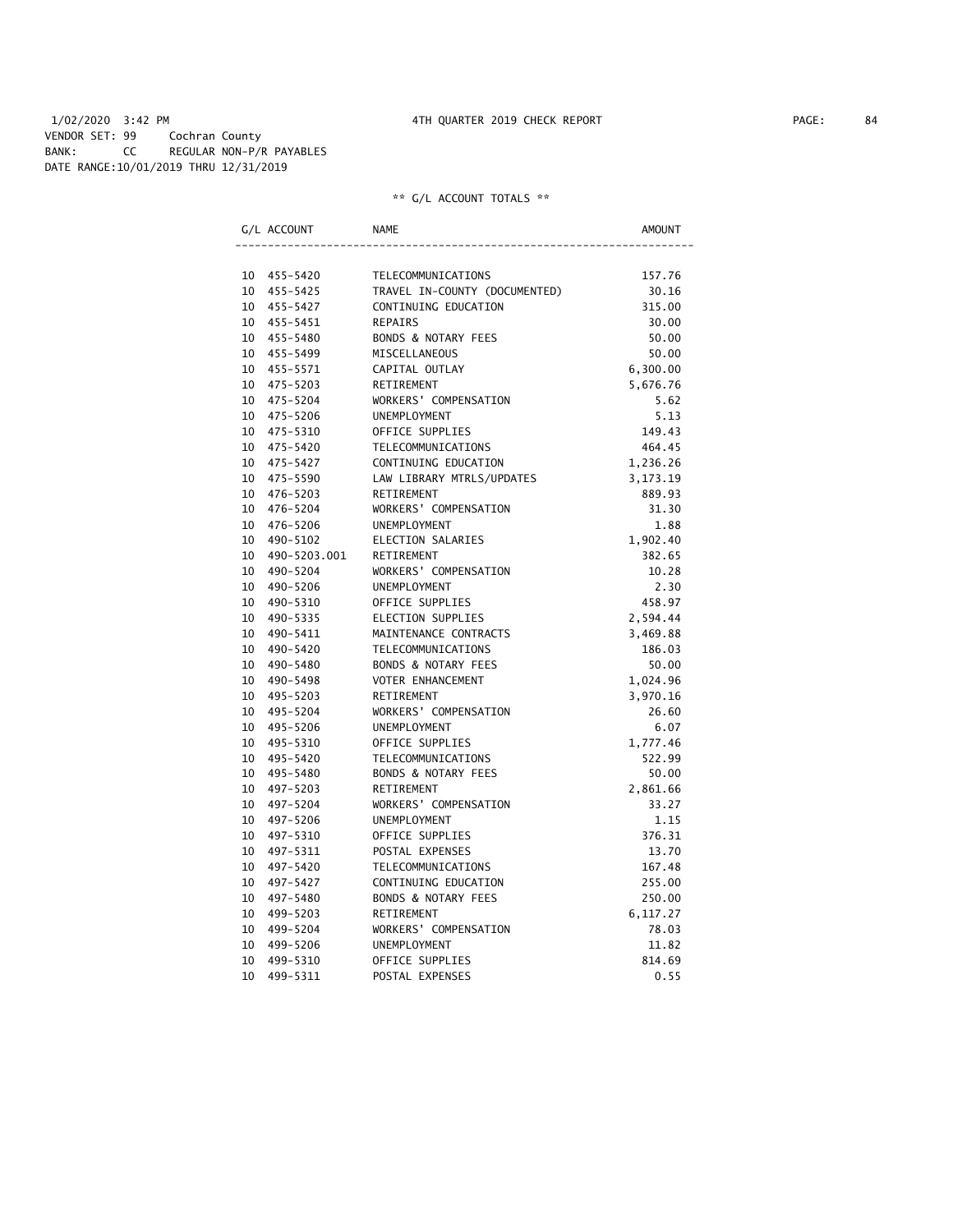# 1/02/2020 3:42 PM 4TH QUARTER 2019 CHECK REPORT PAGE: 85 VENDOR SET: 99 Cochran County BANK: CC REGULAR NON-P/R PAYABLES DATE RANGE:10/01/2019 THRU 12/31/2019

|    | G/L ACCOUNT | <b>NAME</b>               | AMOUNT     |
|----|-------------|---------------------------|------------|
|    |             |                           |            |
|    | 10 499-5408 | TAX ROLL                  | 2,077.14   |
|    | 10 499-5411 | MAINTENANCE CONTRACTS     | 7,945.74   |
|    | 10 499-5420 | TELECOMMUNICATIONS        | 984.11     |
|    | 10 499-5427 | CONTINUING EDUCATION      | 476.78     |
|    | 10 499-5480 | BONDS & NOTARY FEES       | 700.00     |
|    | 10 499-5481 | DUES AND REGISTRATION     | 125.00     |
|    | 10 510-5203 | RETIREMENT                | 1,664.15   |
| 10 | 510-5204    | WORKERS' COMPENSATION     | 299.44     |
| 10 | 510-5206    | <b>UNEMPLOYMENT</b>       | 5.17       |
| 10 | 510-5332    | CUSTODIAL SUPPLIES        | 2,380.67   |
| 10 | 510-5411    | MAINTENANCE CONTRACTS     | 4,375.78   |
| 10 | 510-5440    | UTILITIES                 | 7,890.17   |
| 10 | 510-5451    | REPAIR                    | 7,892.15   |
| 10 | 510-5571    | CAPITAL OUTLAY            | 254,081.00 |
| 10 | 512-5203    | RETIREMENT                | 7,495.96   |
|    | 10 512-5204 | WORKERS' COMPENSATION     | 552.45     |
|    | 10 512-5205 | <b>UNIFORMS</b>           | 1,211.24   |
|    | 10 512-5206 | UNEMPLOYMENT              | 16.85      |
|    | 10 512-5310 | OFFICE SUPPLIES           | 180.25     |
|    | 10 512-5333 | FOOD-PRISONERS            | 2,972.88   |
|    | 10 512-5391 | MEDICAL CARE-PRISONERS    | 504.20     |
|    | 10 512-5392 | MISCELLANEOUS SUPPLIES    | 1,388.21   |
|    | 10 512-5451 | REPAIR                    | 520.44     |
|    | 10 512-5499 | MISCELLANEOUS             | 5,522.37   |
|    | 10 516-5203 | RETIREMENT                | 2,043.25   |
|    | 10 516-5204 | WORKERS' COMPENSATION     | 262.50     |
|    | 10 516-5206 | UNEMPLOYMENT              | 5.51       |
| 10 | 516-5330    | FUEL & OIL                | 151.92     |
| 10 | 516-5332    | CUSTODIAL SUPPLIES        | 13.45      |
|    | 10 516-5440 | UTILITIES                 | 793.34     |
|    | 10 516-5451 | REPAIR                    | 11.40      |
|    | 10 516-5486 | CONTRACT LABOR-OPEN CLOSE | 600.00     |
|    | 10 550-5203 | RETIREMENT                | 1,799.53   |
|    | 10 550-5204 | WORKERS' COMPENSATION     | 137.06     |
| 10 | 550-5330    | FUEL & OIL                | 14.68      |
| 10 | 550-5420    | TELECOMMUNICATIONS        | 149.30     |
| 10 | 550-5451    | <b>REPAIR</b>             | 7.50       |
| 10 | 550-5480    | BONDS & NOTARY FEES       | 50.00      |
| 10 | 560-5203    | RETIREMENT                | 21,422.46  |
| 10 | 560-5204    | WORKERS' COMPENSATION     | 1,620.87   |
| 10 | 560-5205    | <b>UNIFORMS</b>           | 3,624.35   |
| 10 | 560-5206    | UNEMPLOYMENT              | 58.51      |
| 10 | 560-5310    | OFFICE SUPPLIES           | 6,019.18   |
| 10 | 560-5311    | POSTAL EXPENSES           | 110.00     |
| 10 | 560-5330    | FUEL AND OIL              | 6,069.56   |
| 10 | 560-5334    | OTHER SUPPLIES            | 799.40     |
|    |             |                           |            |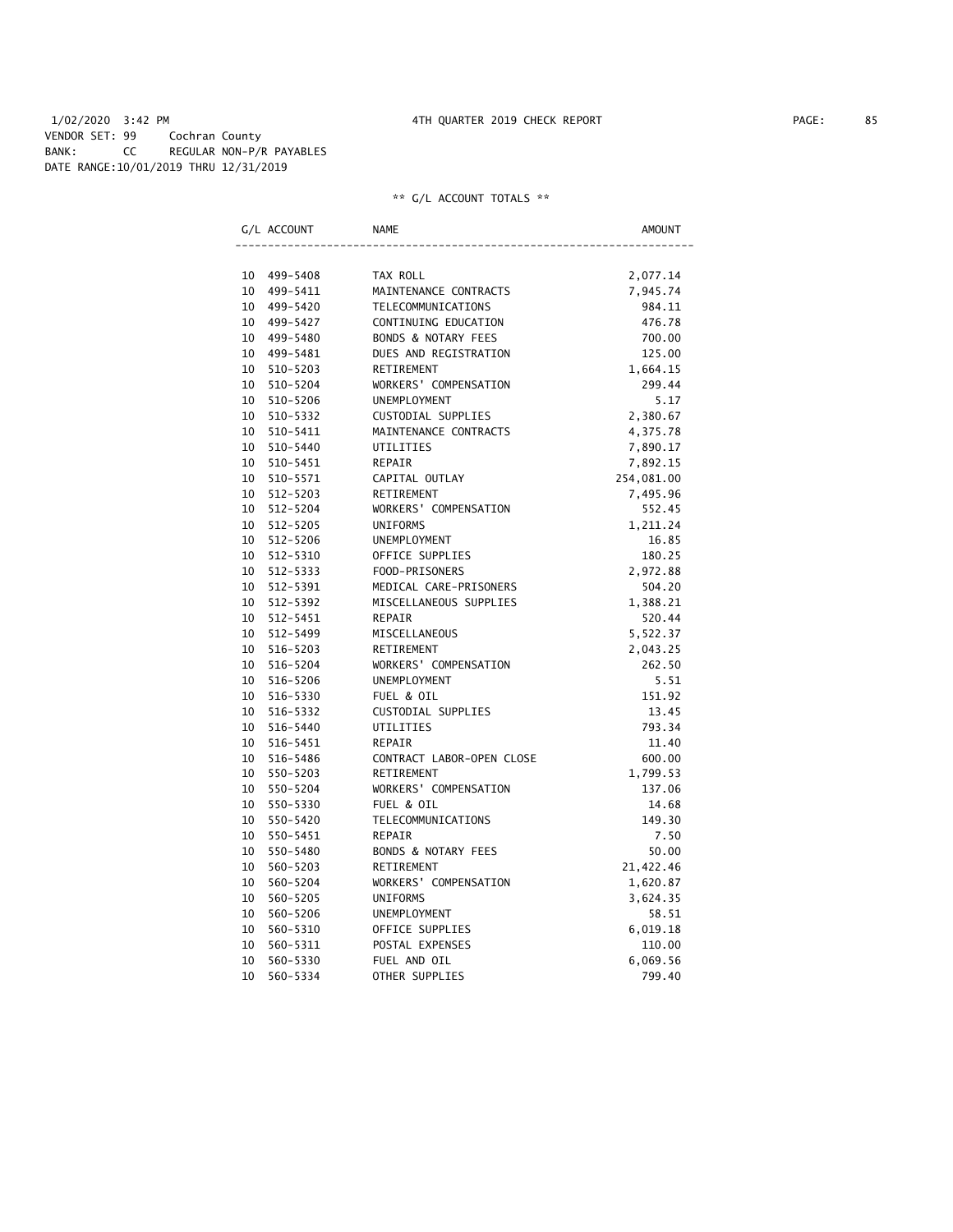# 1/02/2020 3:42 PM 4TH QUARTER 2019 CHECK REPORT PAGE: 86 VENDOR SET: 99 Cochran County BANK: CC REGULAR NON-P/R PAYABLES DATE RANGE:10/01/2019 THRU 12/31/2019

|    | G/L ACCOUNT | <b>NAME</b>                    | AMOUNT    |
|----|-------------|--------------------------------|-----------|
|    |             |                                |           |
|    | 10 560-5411 | MAINTENANCE CONTRACTS          | 10,245.00 |
| 10 | 560-5420    | TELECOMMUNICATIONS             | 1,754.20  |
| 10 | 560-5427    | CONTINUING EDUCATION           | 3,496.01  |
| 10 | 560-5451    | MACHINERY-NON-OFFICE REPAIR    | 2,569.73  |
| 10 | 560-5452    | OFFICE EQUIPMENT REPAIR        | 30.00     |
|    | 10 560-5454 | <b>TIRES</b>                   | 598.57    |
| 10 | 560-5480    | <b>BONDS &amp; NOTARY FEES</b> | 192.00    |
| 10 | 560-5481    | DUES AND REGISTRATION          | 455.00    |
| 10 | 560-5497    | OFFICERS' LIABILITY INSURANCE  | 5,000.00  |
| 10 | 560-5499    | <b>MISCELLANEOUS</b>           | 205.46    |
| 10 | 560-5571    | CAPITAL OUTLAY                 | 16,800.00 |
| 10 | 570-5420    | TELECOMMUNICATIONS             | 201.51    |
|    | 10 571-5472 | LOCAL SUPPORT-JUV BOARD        | 8,330.00  |
| 10 | 580-5404    | MEDICAL-E.M.S. SUBSIDIES       | 4,000.00  |
|    | 10 580-5414 | FIRE PROTECTION CONTRACTS      | 3,500.00  |
| 10 | 580-5440    | UTILITIES [TOWER]              | 260.84    |
| 10 | 580-5450    | REPAIR                         | 961.50    |
|    | 10 580-5499 | MISCELLANEOUS                  | 325.12    |
|    | 10 650-5203 | RETIREMENT                     | 1,963.46  |
|    | 10 650-5204 | WORKERS' COMPENSATION          | 38.31     |
|    | 10 650-5206 | UNEMPLOYMENT                   | 4.39      |
|    | 10 650-5310 | OFFICE SUPPLIES                | 187.73    |
|    | 10 650-5332 | CUSTODIAL SUPPLIES             | 105.00    |
| 10 | 650-5411    | MAINTENANCE CONTRACTS          | 163.50    |
|    | 10 650-5420 | TELECOMMUNICATIONS             | 502.52    |
| 10 | 650-5440    | UTILITIES                      | 1,108.34  |
| 10 | 650-5499    | MISCELLANEOUS                  | 100.68    |
|    | 10 650-5590 | <b>BOOKS</b>                   | 2,756.02  |
| 10 | 652-5203    | RETIREMENT                     | 97.89     |
|    | 10 652-5204 | WORKERS' COMPENSATION          | 15.84     |
|    | 10 652-5332 | CUSTODIAL SUPPLIES             | 1.05      |
|    | 10 652-5420 | TELECOMMUNICATIONS             | 2,888.43  |
|    | 10 652-5440 | UTILITIES                      | 584.95    |
|    | 10 652-5451 | REPAIR                         | 319.89    |
| 10 | 660-5203    | RETIREMENT                     | 1,356.38  |
| 10 | 660-5204    | WORKERS' COMPENSATION          | 170.90    |
| 10 | 660-5206    | <b>UNEMPLOYMENT</b>            | 5.12      |
| 10 | 660-5330    | FUEL AND OIL                   | 223.29    |
| 10 | 660-5332    | CUSTODIAL SUPPLIES             | 435.20    |
| 10 | 660-5440    | UTILITIES & IRRIGATION         | 1,951.25  |
| 10 | 660-5451    | REPAIR                         | 1,088.80  |
| 10 | 660-5454    | TIRES                          | 317.00    |
| 10 | 662-5203    | RETIREMENT                     | 1,845.74  |
| 10 | 662-5204    | WORKERS' COMPENSATION          | 298.53    |
| 10 | 662-5206    | UNEMPLOYMENT                   | 5.51      |
| 10 | 662-5332    | CUSTODIAL SUPPLIES             | 1,128.79  |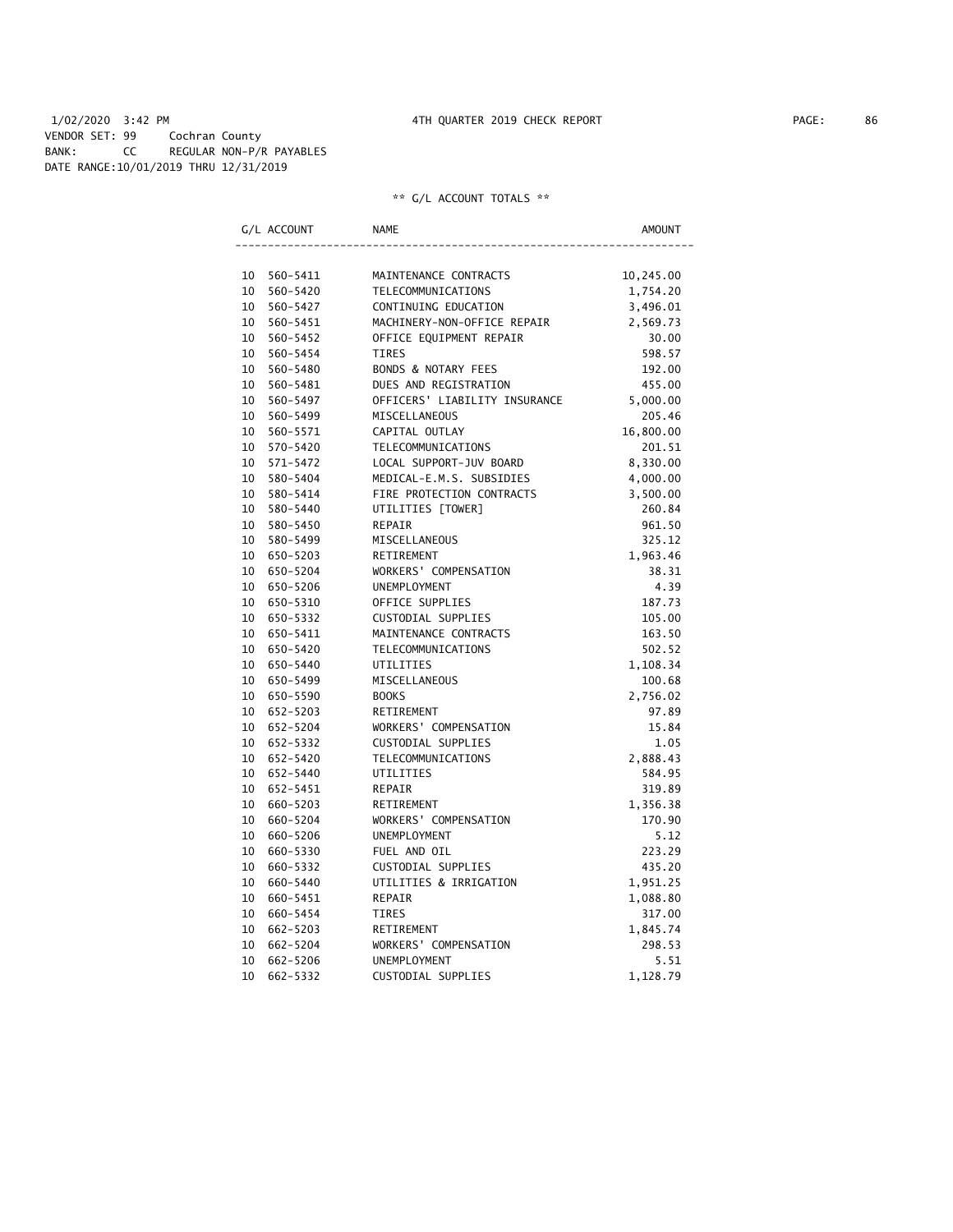# 1/02/2020 3:42 PM 4TH QUARTER 2019 CHECK REPORT PAGE: 87 VENDOR SET: 99 Cochran County BANK: CC REGULAR NON-P/R PAYABLES DATE RANGE:10/01/2019 THRU 12/31/2019

|                 | G/L ACCOUNT  | <b>NAME</b>                    | <b>AMOUNT</b> |
|-----------------|--------------|--------------------------------|---------------|
|                 |              |                                |               |
| 10              | 662-5440     | UTILITIES                      | 3,850.07      |
| 10              | 662-5451     | <b>REPAIR</b>                  | 10.76         |
| 10              | 663-5418     | SENIOR CITIZENS CONTRACT       | 18,750.00     |
| 10              | 665-5203     | RETIREMENT                     | 1,913.72      |
|                 | 10 665-5204  | WORKERS' COMPENSATION          | 16.58         |
| 10              | 665-5206     | UNEMPLOYMENT                   | 4.83          |
|                 | 10 665-5310  | OFFICE SUPPLIES                | 504.01        |
| 10              | 665-5330     | FUEL AND OIL                   | 38.70         |
|                 | 10 665-5334  | OTHER SUPPLIES                 | 24.96         |
| 10              | 665-5411     | MAINTENANCE CONTRACTS          | 99.00         |
| 10              | 665-5420     | <b>TELECOMMUNICATIONS</b>      | 819.69        |
| 10              | 665-5451     | <b>REPAIRS</b>                 | 17.50         |
| 10              | 665-5499     | MISCELLANEOUS                  | 199.00        |
|                 |              | *** FUND TOTAL ***             | 648, 917.48   |
| 15              | 610-5203     | RETIREMENT                     | 9,588.43      |
| 15              | 610-5204     | WORKERS' COMPENSATION          | 150.58        |
| 15              | 610-5310     | OFFICE SUPPLIES                | 92.90         |
| 15              | 610-5311     | POSTAL EXPENSES                | 9.99          |
| 15              | 610-5420     | TELECOMMUNICATIONS             | 374.48        |
| 15              | 610-5428     | CO. JUDGE-CONTINUING EDUCATION | 450.00        |
| 15              | 610-5430     | LEGAL NOTICES                  | 675.00        |
| 15              | 610-5480     | <b>BONDS &amp; NOTARY FEES</b> | 550.00        |
| 15              | 610-5481     | DUES AND REGISTRATION          | 684.53        |
| 15              | 610-5499     | MISCELLANEOUS                  | 70.00         |
| 15              | 621-5203     | RETIREMENT                     | 4,057.05      |
| 15              | 621-5204     | WORKERS' COMPENSATION          | 526.60        |
|                 | 15 621-5206  | UNEMPLOYMENT                   | 10.94         |
| 15              | 621-5330     | FUEL & OIL                     | 4,814.80      |
| 15              | 621-5356     | ROAD MATERIALS & SUPPLIES      | 1,013.24      |
| 15              | 621-5440     | UTILITIES                      | 649.56        |
| 15 <sub>1</sub> | 621-5451     | <b>REPAIRS</b>                 | 3,246.62      |
| 15 <sup>2</sup> | 621-5454     | TIRES                          | 138.75        |
| 15              | 622-5203     | RETIREMENT                     | 4,073.51      |
| 15              | $622 - 5204$ | WORKERS' COMPENSATION          | 534.00        |
| 15              | 622-5206     | <b>UNEMPLOYMENT</b>            | 11.08         |
| 15              | 622-5330     | FUEL AND OIL                   | 12,611.87     |
| 15              | 622-5356     | ROAD MATERIALS & SUPPLIES      | 632.29        |
| 15              | 622-5440     | UTILITIES                      | 473.41        |
| 15              | 622-5451     | <b>REPAIRS</b>                 | 1,372.66      |
| 15              | 622-5454     | TIRES                          | 435.00        |
| 15              | 623-5203     | RETIREMENT                     | 4,154.96      |
| 15              | 623-5204     | WORKERS' COMPENSATION          | 535.17        |
| 15              | 623-5206     | UNEMPLOYMENT                   | 11.10         |
| 15              | 623-5330     | FUEL AND OIL                   | 10,913.84     |
| 15              | 623-5356     | ROAD MATERIALS & SUPPLIES      | 242.80        |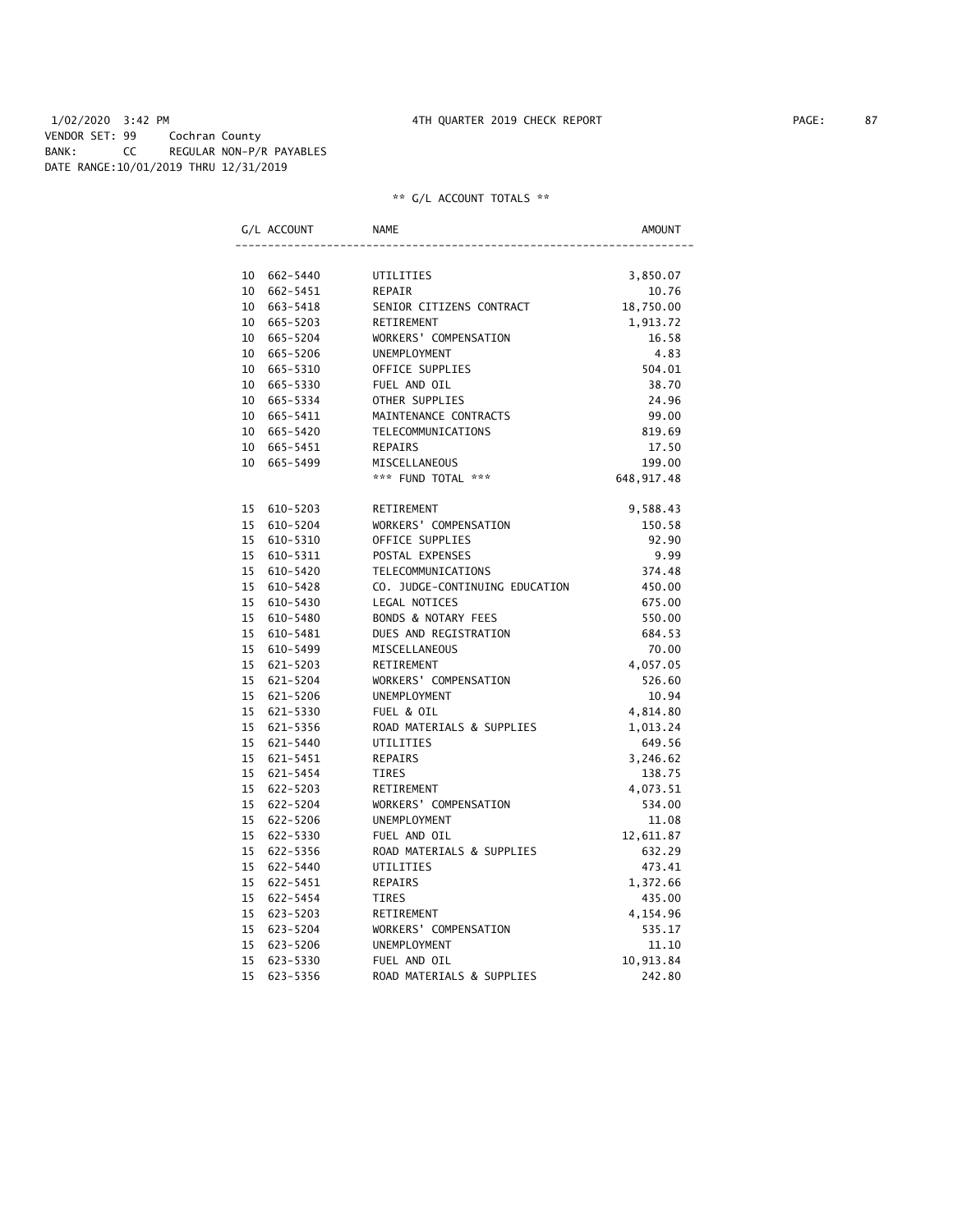# 1/02/2020 3:42 PM 4TH QUARTER 2019 CHECK REPORT PAGE: 88 VENDOR SET: 99 Cochran County BANK: CC REGULAR NON-P/R PAYABLES DATE RANGE:10/01/2019 THRU 12/31/2019

|    | G/L ACCOUNT     | <b>NAME</b>                    | AMOUNT    |
|----|-----------------|--------------------------------|-----------|
|    |                 |                                |           |
|    | 15 623-5440     | UTILITIES                      | 482.56    |
|    | 15 623-5451     | REPAIRS                        | 1,388.56  |
|    | 15 624-5203     | RETIREMENT                     | 4,193.48  |
|    | 15 624-5204     | WORKERS' COMPENSATION          | 542.40    |
|    | 15 624-5206     | <b>UNEMPLOYMENT</b>            | 11.25     |
|    | 15 624-5330     | FUEL AND OIL                   | 4,421.33  |
|    | 15 624-5356     | ROAD MATERIALS & SUPPLIES      | 135.53    |
|    | 15 624-5420     | TELECOMMUNICATIONS             | 132.34    |
|    | 15 624-5440     | UTILITIES                      | 776.41    |
|    | 15 624-5451     | REPAIRS                        | 834.66    |
|    | 15 624-5454     | TIRES                          | 140.00    |
|    |                 | *** FUND TOTAL ***             | 76,163.68 |
|    | 17 573-5204     | WORKERS' COMPENSATION          | 67.40     |
|    | 17 573-5206     | UNEMPLOYMENT INSURANCE         | 5.31      |
|    |                 | Inter-Cnty Contr TELECOUNSEL'G | 414.04    |
|    | 17 573-5427     | TRAVEL & TRAINING              | 69.46     |
|    | 17 573-5499     | OPERATING EXPENSES             | 306.15    |
|    |                 | *** FUND TOTAL ***             | 862.36    |
|    | 20 625-5591     | PCT. #1, LATERAL ROAD          | 380.00    |
|    | 20 625-5592     | PCT. #2, LATERAL ROAD          | 380.00    |
|    | 20 625-5593     | PCT. #3, LATERAL ROAD          | 380.00    |
|    | 20 625-5594     | PCT. #4, LATERAL ROAD          | 380.00    |
|    |                 | *** FUND TOTAL ***             | 1,520.00  |
|    | 22 403-5499     | CNTY CLERK R.M. & P LGC118.05  | 6,800.00  |
|    |                 | *** FUND TOTAL ***             | 6,800.00  |
|    | 30 518-5203     | RETIREMENT                     | 581.32    |
|    | 30 518-5204     | WORKERS' COMPENSATION          | 73.24     |
|    | 30 518-5330     | FUEL & OIL                     | 55.33     |
|    | 30 518-5440     | UTILITIES                      | 259.01    |
|    |                 | *** FUND TOTAL ***             | 968.90    |
|    | 31 652-5499     | MISCELLANEOUS                  | 100.00    |
|    |                 | *** FUND TOTAL ***             | 100.00    |
|    | 90 000-2342     | Arrest Fees - State Officers   | 16.00     |
|    | 90 000-2342.001 | Omni FTA                       | 160.00    |
|    | 90 000-2347.001 | Truancy Prvtn & Diver. 102.015 | 91.75     |
|    | 90 000-2355     | MVF CCP 102.002                | 2.64      |
|    | 90 000-2358.001 | State CCC Date 010104 Forward  | 2,786.84  |
|    | 90 000-2361     | 50% of Time Payment to State   | 101.12    |
|    | 90 000-2363.001 | Divorce & Family Gov't 133.151 | 90.00     |
| 90 | 000-2363.002    | Other Than Divorce/Family 10B  | 400.00    |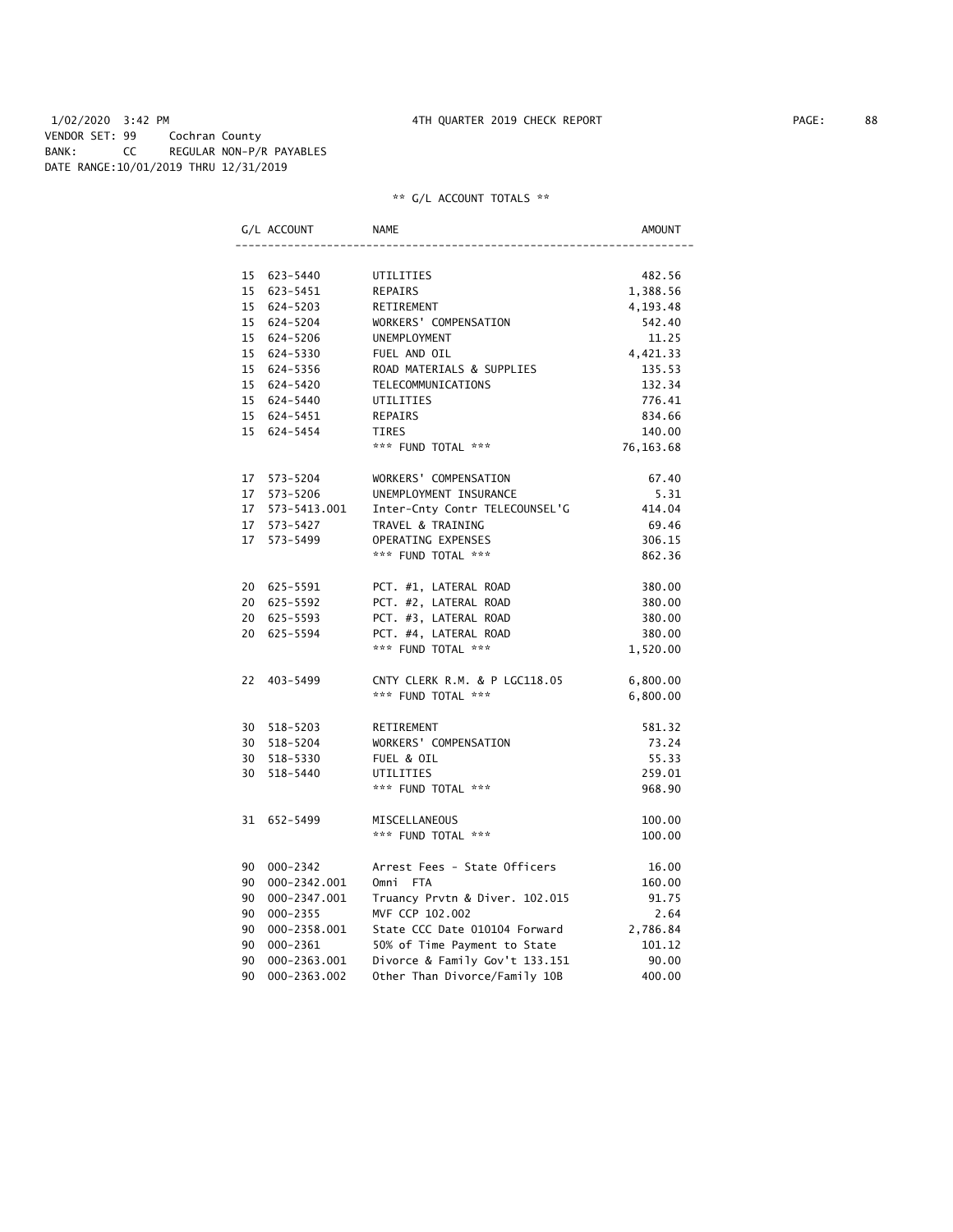1/02/2020 3:42 PM 4TH QUARTER 2019 CHECK REPORT PAGE: 89 VENDOR SET: 99 Cochran County BANK: CC REGULAR NON-P/R PAYABLES DATE RANGE:10/01/2019 THRU 12/31/2019

|                         |         | G/L ACCOUNT    | <b>NAME</b>                    | <b>AMOUNT</b>  |                  |              |
|-------------------------|---------|----------------|--------------------------------|----------------|------------------|--------------|
|                         |         |                |                                |                |                  |              |
|                         | 90      | 000-2363.003   | Indigent Defense Fee           | 116.22         |                  |              |
|                         | 90      | 000-2363.004   | Co Filing Fee Ind Lgl Serv.    | 172.78         |                  |              |
|                         | 90      | 000-2363.005   | ELE. FILING FEE DIS CLK        | 300.00         |                  |              |
|                         | 90      | 000-2363.006   | ELE FILING FEE COUNTY CLERK    | 90.00          |                  |              |
|                         | 90      | 000-2363.007   | ELE FILING FEE JP              | 50.00          |                  |              |
|                         | 90      | $000 - 2367$   | STF-Sub 95% C(Trans CD542.40   | 777.06         |                  |              |
|                         | 90      | 000-2368       | BB Bond Fee (Gov CD 41.258)    | 210.00         |                  |              |
|                         | 90      | 000-2369       | EMS Trauma Sec49.02 SB1131     | 1.08           |                  |              |
|                         | 90      | 000-2370       | DNA Test Gov CD 411.147        | 169.00         |                  |              |
|                         | 90      | 000-2372       | Birth Cert. Gov118.015         | 43.20          |                  |              |
|                         | 90      | 000-2373       | Marriage License Gov 118.011   | 150.00         |                  |              |
|                         | 90      | 000-2376       | Co. CrtCriminal Judicial Fund  | 120.00         |                  |              |
|                         | 90      | 000-2376.001   | CRIM ELECTRONIC EFF DIS CLK    | 21.65          |                  |              |
|                         | 90      | 000-2376.002   | CRIMINAL ELECTRONIC EFF CO.    | 32.33          |                  |              |
|                         | 90      | 000-2378       | JRF Jury Reimb Fee CCP102.0045 | 215.93         |                  |              |
|                         | 90      | 000-2379       | Judicial Support Fee/L133.105  | 865.79         |                  |              |
|                         | 90      | 000-2379.001   | Drug Court Fee CCP102.0178     | 83.17          |                  |              |
|                         | 90      | 000-2379.002   | 7th Crt of Appeal Gov't22.2081 | 30.00          |                  |              |
|                         | 90      | 000-2380.001   | CJCPT PERSONAL TRAINGSEC51.971 | 75.00          |                  |              |
|                         |         |                | *** FUND TOTAL ***             | 7,171.56       |                  |              |
|                         |         | N <sub>O</sub> |                                | INVOICE AMOUNT | <b>DISCOUNTS</b> | CHECK AMOUNT |
| VENDOR SET: 99 BANK: CC | TOTALS: | 356            |                                | 742,503.98     | 0.00             | 742,503.98   |
| TOTALS:<br>BANK: CC     |         | 356            |                                | 742,503.98     | 0.00             | 742,503.98   |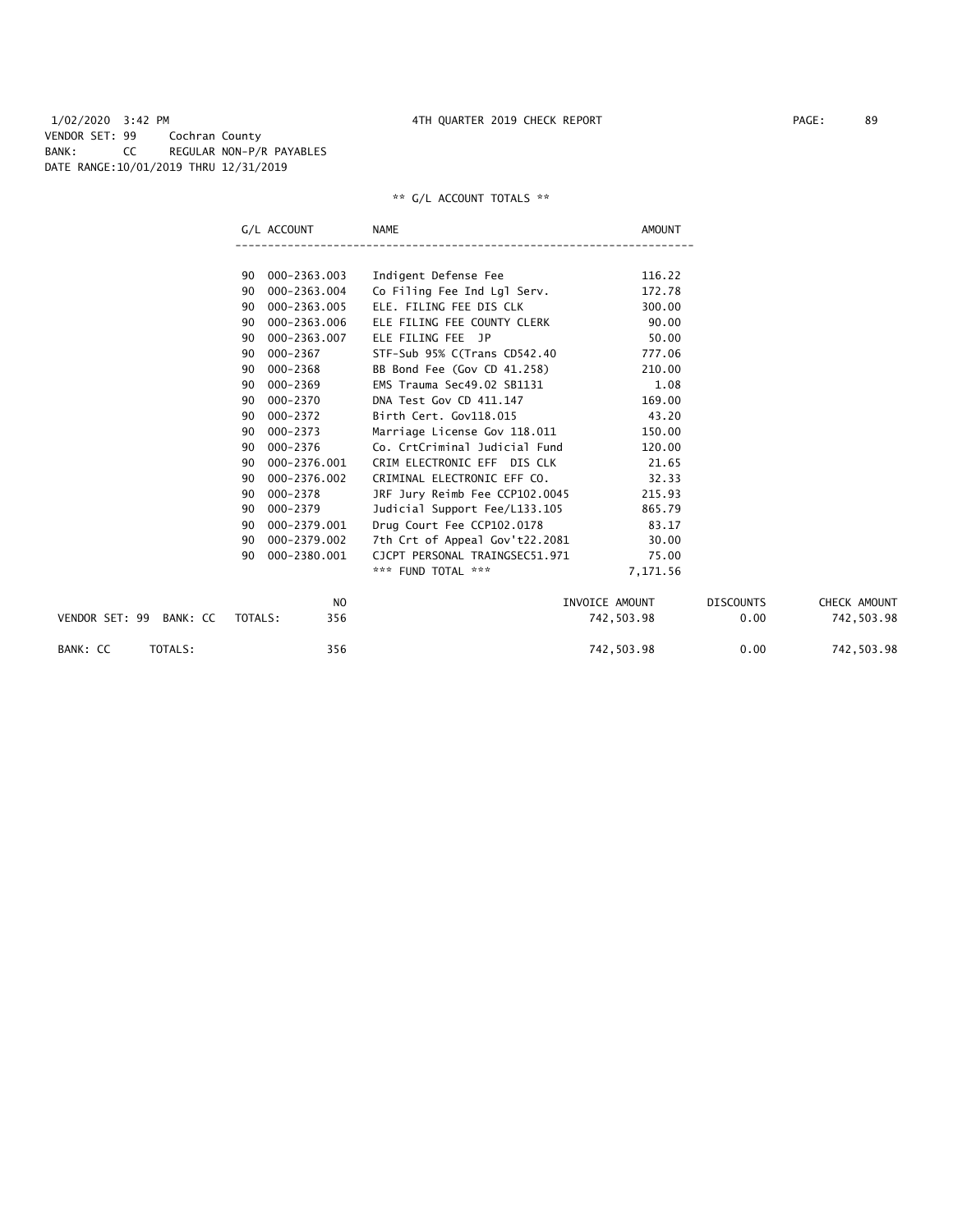# 1/02/2020 3:42 PM 4TH QUARTER 2019 CHECK REPORT PAGE: 90 VENDOR SET: 99 Cochran County BANK: PR PAYROLL PAYABLES DATE RANGE:10/01/2019 THRU 12/31/2019

| VENDOR I.D.<br><b>DATE</b><br><b>STATUS</b><br><b>NAME</b><br><b>STATUS</b><br><b>AMOUNT</b><br><b>DISCOUNT</b><br>N <sub>O</sub><br>AMERICAN FAMILY LIFE ASSURANCE<br>A067<br>I-08 201910240683<br>MONTHLY PREMIUM<br>R<br>051552<br>10/31/2019<br>$000 - 2500.4$<br>INSURANCE PAYABLE<br>MONTHLY PREMIUM<br>592.84<br>10<br>$000 - 2500.4$<br>INSURANCE PAYABLE<br>15<br>MONTHLY PREMIUM<br>184.94<br>30 000-2500.4<br>AFLAC<br>MONTHLY PREMIUM<br>11.76<br>C091<br><b>HUMANA</b><br>VISION MONTHLY PREMIUM<br>10/31/2019<br>051553<br>I-17A201910240683<br>R<br>10 000-2500.4<br>INSURANCE PAYABLE<br>VISION MONTHLY PREMI<br>40.46<br>C <sub>253</sub><br>COCHRAN COUNTY MONEY MKT<br>RETIREMENT CONTRIBUTIONS<br>051554<br>I-01 201910240683<br>R<br>10/31/2019<br>$000 - 2500.3$<br><b>TCDRS PAYABLE</b><br>RETIREMENT CONTRIBUT<br>9,050.08<br>10<br>10 400-5203<br>RETIREMENT<br>RETIREMENT CONTRIBUT<br>1,055.64<br>10 403-5203<br>RETIREMENT<br>RETIREMENT CONTRIBUT<br>1,125.73<br>10 435-5203<br>RETIREMENT<br>RETIREMENT CONTRIBUT<br>231.80<br>10 455-5203<br>RETIREMENT<br>RETIREMENT CONTRIBUT<br>552.23<br>10 475-5203<br>RETIREMENT<br>RETIREMENT CONTRIBUT<br>1,329.83<br>10 476-5203<br>RETIREMENT CONTRIBUT<br>RETIREMENT<br>229.20<br>490-5203.001<br>RETIREMENT CONTRIBUT<br>212.60<br>10<br>RETIREMENT<br>495-5203<br>RETIREMENT CONTRIBUT<br>526.74<br>10<br>RETIREMENT<br>497-5203<br>707.43<br>10<br>RETIREMENT<br>RETIREMENT CONTRIBUT<br>499-5203<br>RETIREMENT<br>RETIREMENT CONTRIBUT<br>1,441.62<br>10<br>510-5203<br>RETIREMENT CONTRIBUT<br>10<br>RETIREMENT<br>390.00<br>512-5203<br>RETIREMENT CONTRIBUT<br>RETIREMENT<br>1,833.43<br>10<br>516-5203<br>RETIREMENT<br>RETIREMENT CONTRIBUT<br>476.06<br>10<br>550-5203<br>RETIREMENT CONTRIBUT<br>421.34<br>10<br>RETIREMENT<br>560-5203<br>10<br>RETIREMENT<br>RETIREMENT CONTRIBUT<br>4,766.88<br>650-5203<br>RETIREMENT<br>RETIREMENT CONTRIBUT<br>403.76<br>10<br>10 652-5203<br>RETIREMENT<br>RETIREMENT CONTRIBUT<br>22.92<br>660-5203<br>RETIREMENT CONTRIBUT<br>315.94<br>10<br>RETIREMENT<br>662-5203<br>RETIREMENT CONTRIBUT<br>432.16<br>10<br>RETIREMENT<br>RETIREMENT CONTRIBUT |    |          |            |  | <b>CHECK</b> |        | <b>CHECK</b> | <b>CHECK</b> | <b>CHECK</b>  |
|----------------------------------------------------------------------------------------------------------------------------------------------------------------------------------------------------------------------------------------------------------------------------------------------------------------------------------------------------------------------------------------------------------------------------------------------------------------------------------------------------------------------------------------------------------------------------------------------------------------------------------------------------------------------------------------------------------------------------------------------------------------------------------------------------------------------------------------------------------------------------------------------------------------------------------------------------------------------------------------------------------------------------------------------------------------------------------------------------------------------------------------------------------------------------------------------------------------------------------------------------------------------------------------------------------------------------------------------------------------------------------------------------------------------------------------------------------------------------------------------------------------------------------------------------------------------------------------------------------------------------------------------------------------------------------------------------------------------------------------------------------------------------------------------------------------------------------------------------------------------------------------------------------------------------------------------------------------------------------------------------------------------------------------------------------------------------------------------------------------------------------------------------------------------------------|----|----------|------------|--|--------------|--------|--------------|--------------|---------------|
|                                                                                                                                                                                                                                                                                                                                                                                                                                                                                                                                                                                                                                                                                                                                                                                                                                                                                                                                                                                                                                                                                                                                                                                                                                                                                                                                                                                                                                                                                                                                                                                                                                                                                                                                                                                                                                                                                                                                                                                                                                                                                                                                                                                  |    |          |            |  |              |        |              |              | <b>AMOUNT</b> |
|                                                                                                                                                                                                                                                                                                                                                                                                                                                                                                                                                                                                                                                                                                                                                                                                                                                                                                                                                                                                                                                                                                                                                                                                                                                                                                                                                                                                                                                                                                                                                                                                                                                                                                                                                                                                                                                                                                                                                                                                                                                                                                                                                                                  |    |          |            |  |              |        |              |              |               |
|                                                                                                                                                                                                                                                                                                                                                                                                                                                                                                                                                                                                                                                                                                                                                                                                                                                                                                                                                                                                                                                                                                                                                                                                                                                                                                                                                                                                                                                                                                                                                                                                                                                                                                                                                                                                                                                                                                                                                                                                                                                                                                                                                                                  |    |          |            |  |              |        |              |              |               |
|                                                                                                                                                                                                                                                                                                                                                                                                                                                                                                                                                                                                                                                                                                                                                                                                                                                                                                                                                                                                                                                                                                                                                                                                                                                                                                                                                                                                                                                                                                                                                                                                                                                                                                                                                                                                                                                                                                                                                                                                                                                                                                                                                                                  |    |          |            |  |              |        |              |              |               |
|                                                                                                                                                                                                                                                                                                                                                                                                                                                                                                                                                                                                                                                                                                                                                                                                                                                                                                                                                                                                                                                                                                                                                                                                                                                                                                                                                                                                                                                                                                                                                                                                                                                                                                                                                                                                                                                                                                                                                                                                                                                                                                                                                                                  |    |          |            |  |              |        |              |              |               |
|                                                                                                                                                                                                                                                                                                                                                                                                                                                                                                                                                                                                                                                                                                                                                                                                                                                                                                                                                                                                                                                                                                                                                                                                                                                                                                                                                                                                                                                                                                                                                                                                                                                                                                                                                                                                                                                                                                                                                                                                                                                                                                                                                                                  |    |          |            |  |              |        |              |              | 789.54        |
|                                                                                                                                                                                                                                                                                                                                                                                                                                                                                                                                                                                                                                                                                                                                                                                                                                                                                                                                                                                                                                                                                                                                                                                                                                                                                                                                                                                                                                                                                                                                                                                                                                                                                                                                                                                                                                                                                                                                                                                                                                                                                                                                                                                  |    |          |            |  |              |        |              |              |               |
|                                                                                                                                                                                                                                                                                                                                                                                                                                                                                                                                                                                                                                                                                                                                                                                                                                                                                                                                                                                                                                                                                                                                                                                                                                                                                                                                                                                                                                                                                                                                                                                                                                                                                                                                                                                                                                                                                                                                                                                                                                                                                                                                                                                  |    |          |            |  |              |        |              |              |               |
|                                                                                                                                                                                                                                                                                                                                                                                                                                                                                                                                                                                                                                                                                                                                                                                                                                                                                                                                                                                                                                                                                                                                                                                                                                                                                                                                                                                                                                                                                                                                                                                                                                                                                                                                                                                                                                                                                                                                                                                                                                                                                                                                                                                  |    |          |            |  |              |        |              |              | 40.46         |
|                                                                                                                                                                                                                                                                                                                                                                                                                                                                                                                                                                                                                                                                                                                                                                                                                                                                                                                                                                                                                                                                                                                                                                                                                                                                                                                                                                                                                                                                                                                                                                                                                                                                                                                                                                                                                                                                                                                                                                                                                                                                                                                                                                                  |    |          |            |  |              |        |              |              |               |
|                                                                                                                                                                                                                                                                                                                                                                                                                                                                                                                                                                                                                                                                                                                                                                                                                                                                                                                                                                                                                                                                                                                                                                                                                                                                                                                                                                                                                                                                                                                                                                                                                                                                                                                                                                                                                                                                                                                                                                                                                                                                                                                                                                                  |    |          |            |  |              |        |              |              |               |
|                                                                                                                                                                                                                                                                                                                                                                                                                                                                                                                                                                                                                                                                                                                                                                                                                                                                                                                                                                                                                                                                                                                                                                                                                                                                                                                                                                                                                                                                                                                                                                                                                                                                                                                                                                                                                                                                                                                                                                                                                                                                                                                                                                                  |    |          |            |  |              |        |              |              |               |
|                                                                                                                                                                                                                                                                                                                                                                                                                                                                                                                                                                                                                                                                                                                                                                                                                                                                                                                                                                                                                                                                                                                                                                                                                                                                                                                                                                                                                                                                                                                                                                                                                                                                                                                                                                                                                                                                                                                                                                                                                                                                                                                                                                                  |    |          |            |  |              |        |              |              |               |
|                                                                                                                                                                                                                                                                                                                                                                                                                                                                                                                                                                                                                                                                                                                                                                                                                                                                                                                                                                                                                                                                                                                                                                                                                                                                                                                                                                                                                                                                                                                                                                                                                                                                                                                                                                                                                                                                                                                                                                                                                                                                                                                                                                                  |    |          |            |  |              |        |              |              |               |
|                                                                                                                                                                                                                                                                                                                                                                                                                                                                                                                                                                                                                                                                                                                                                                                                                                                                                                                                                                                                                                                                                                                                                                                                                                                                                                                                                                                                                                                                                                                                                                                                                                                                                                                                                                                                                                                                                                                                                                                                                                                                                                                                                                                  |    |          |            |  |              |        |              |              |               |
|                                                                                                                                                                                                                                                                                                                                                                                                                                                                                                                                                                                                                                                                                                                                                                                                                                                                                                                                                                                                                                                                                                                                                                                                                                                                                                                                                                                                                                                                                                                                                                                                                                                                                                                                                                                                                                                                                                                                                                                                                                                                                                                                                                                  |    |          |            |  |              |        |              |              |               |
|                                                                                                                                                                                                                                                                                                                                                                                                                                                                                                                                                                                                                                                                                                                                                                                                                                                                                                                                                                                                                                                                                                                                                                                                                                                                                                                                                                                                                                                                                                                                                                                                                                                                                                                                                                                                                                                                                                                                                                                                                                                                                                                                                                                  |    |          |            |  |              |        |              |              |               |
|                                                                                                                                                                                                                                                                                                                                                                                                                                                                                                                                                                                                                                                                                                                                                                                                                                                                                                                                                                                                                                                                                                                                                                                                                                                                                                                                                                                                                                                                                                                                                                                                                                                                                                                                                                                                                                                                                                                                                                                                                                                                                                                                                                                  |    |          |            |  |              |        |              |              |               |
|                                                                                                                                                                                                                                                                                                                                                                                                                                                                                                                                                                                                                                                                                                                                                                                                                                                                                                                                                                                                                                                                                                                                                                                                                                                                                                                                                                                                                                                                                                                                                                                                                                                                                                                                                                                                                                                                                                                                                                                                                                                                                                                                                                                  |    |          |            |  |              |        |              |              |               |
|                                                                                                                                                                                                                                                                                                                                                                                                                                                                                                                                                                                                                                                                                                                                                                                                                                                                                                                                                                                                                                                                                                                                                                                                                                                                                                                                                                                                                                                                                                                                                                                                                                                                                                                                                                                                                                                                                                                                                                                                                                                                                                                                                                                  |    |          |            |  |              |        |              |              |               |
|                                                                                                                                                                                                                                                                                                                                                                                                                                                                                                                                                                                                                                                                                                                                                                                                                                                                                                                                                                                                                                                                                                                                                                                                                                                                                                                                                                                                                                                                                                                                                                                                                                                                                                                                                                                                                                                                                                                                                                                                                                                                                                                                                                                  |    |          |            |  |              |        |              |              |               |
|                                                                                                                                                                                                                                                                                                                                                                                                                                                                                                                                                                                                                                                                                                                                                                                                                                                                                                                                                                                                                                                                                                                                                                                                                                                                                                                                                                                                                                                                                                                                                                                                                                                                                                                                                                                                                                                                                                                                                                                                                                                                                                                                                                                  |    |          |            |  |              |        |              |              |               |
|                                                                                                                                                                                                                                                                                                                                                                                                                                                                                                                                                                                                                                                                                                                                                                                                                                                                                                                                                                                                                                                                                                                                                                                                                                                                                                                                                                                                                                                                                                                                                                                                                                                                                                                                                                                                                                                                                                                                                                                                                                                                                                                                                                                  |    |          |            |  |              |        |              |              |               |
|                                                                                                                                                                                                                                                                                                                                                                                                                                                                                                                                                                                                                                                                                                                                                                                                                                                                                                                                                                                                                                                                                                                                                                                                                                                                                                                                                                                                                                                                                                                                                                                                                                                                                                                                                                                                                                                                                                                                                                                                                                                                                                                                                                                  |    |          |            |  |              |        |              |              |               |
|                                                                                                                                                                                                                                                                                                                                                                                                                                                                                                                                                                                                                                                                                                                                                                                                                                                                                                                                                                                                                                                                                                                                                                                                                                                                                                                                                                                                                                                                                                                                                                                                                                                                                                                                                                                                                                                                                                                                                                                                                                                                                                                                                                                  |    |          |            |  |              |        |              |              |               |
|                                                                                                                                                                                                                                                                                                                                                                                                                                                                                                                                                                                                                                                                                                                                                                                                                                                                                                                                                                                                                                                                                                                                                                                                                                                                                                                                                                                                                                                                                                                                                                                                                                                                                                                                                                                                                                                                                                                                                                                                                                                                                                                                                                                  |    |          |            |  |              |        |              |              |               |
|                                                                                                                                                                                                                                                                                                                                                                                                                                                                                                                                                                                                                                                                                                                                                                                                                                                                                                                                                                                                                                                                                                                                                                                                                                                                                                                                                                                                                                                                                                                                                                                                                                                                                                                                                                                                                                                                                                                                                                                                                                                                                                                                                                                  |    |          |            |  |              |        |              |              |               |
|                                                                                                                                                                                                                                                                                                                                                                                                                                                                                                                                                                                                                                                                                                                                                                                                                                                                                                                                                                                                                                                                                                                                                                                                                                                                                                                                                                                                                                                                                                                                                                                                                                                                                                                                                                                                                                                                                                                                                                                                                                                                                                                                                                                  |    |          |            |  |              |        |              |              |               |
|                                                                                                                                                                                                                                                                                                                                                                                                                                                                                                                                                                                                                                                                                                                                                                                                                                                                                                                                                                                                                                                                                                                                                                                                                                                                                                                                                                                                                                                                                                                                                                                                                                                                                                                                                                                                                                                                                                                                                                                                                                                                                                                                                                                  |    |          |            |  |              |        |              |              |               |
|                                                                                                                                                                                                                                                                                                                                                                                                                                                                                                                                                                                                                                                                                                                                                                                                                                                                                                                                                                                                                                                                                                                                                                                                                                                                                                                                                                                                                                                                                                                                                                                                                                                                                                                                                                                                                                                                                                                                                                                                                                                                                                                                                                                  |    |          |            |  |              |        |              |              |               |
|                                                                                                                                                                                                                                                                                                                                                                                                                                                                                                                                                                                                                                                                                                                                                                                                                                                                                                                                                                                                                                                                                                                                                                                                                                                                                                                                                                                                                                                                                                                                                                                                                                                                                                                                                                                                                                                                                                                                                                                                                                                                                                                                                                                  |    |          |            |  |              |        |              |              |               |
|                                                                                                                                                                                                                                                                                                                                                                                                                                                                                                                                                                                                                                                                                                                                                                                                                                                                                                                                                                                                                                                                                                                                                                                                                                                                                                                                                                                                                                                                                                                                                                                                                                                                                                                                                                                                                                                                                                                                                                                                                                                                                                                                                                                  | 10 | 665-5203 | RETIREMENT |  |              | 332.03 |              |              |               |
| $000 - 2500.3$<br>RETIREMENT CONTRIBUT<br>15<br><b>TCDRS PAYABLE</b><br>3,336.10                                                                                                                                                                                                                                                                                                                                                                                                                                                                                                                                                                                                                                                                                                                                                                                                                                                                                                                                                                                                                                                                                                                                                                                                                                                                                                                                                                                                                                                                                                                                                                                                                                                                                                                                                                                                                                                                                                                                                                                                                                                                                                 |    |          |            |  |              |        |              |              |               |
| 610-5203<br>15<br>RETIREMENT<br>RETIREMENT CONTRIBUT<br>2,245.03                                                                                                                                                                                                                                                                                                                                                                                                                                                                                                                                                                                                                                                                                                                                                                                                                                                                                                                                                                                                                                                                                                                                                                                                                                                                                                                                                                                                                                                                                                                                                                                                                                                                                                                                                                                                                                                                                                                                                                                                                                                                                                                 |    |          |            |  |              |        |              |              |               |
| 621-5203<br>RETIREMENT CONTRIBUT<br>953.30<br>15<br>RETIREMENT                                                                                                                                                                                                                                                                                                                                                                                                                                                                                                                                                                                                                                                                                                                                                                                                                                                                                                                                                                                                                                                                                                                                                                                                                                                                                                                                                                                                                                                                                                                                                                                                                                                                                                                                                                                                                                                                                                                                                                                                                                                                                                                   |    |          |            |  |              |        |              |              |               |
| 622-5203<br>RETIREMENT CONTRIBUT<br>15<br>RETIREMENT<br>1,042.61                                                                                                                                                                                                                                                                                                                                                                                                                                                                                                                                                                                                                                                                                                                                                                                                                                                                                                                                                                                                                                                                                                                                                                                                                                                                                                                                                                                                                                                                                                                                                                                                                                                                                                                                                                                                                                                                                                                                                                                                                                                                                                                 |    |          |            |  |              |        |              |              |               |
| 15 623-5203<br>RETIREMENT<br>RETIREMENT CONTRIBUT<br>972.84                                                                                                                                                                                                                                                                                                                                                                                                                                                                                                                                                                                                                                                                                                                                                                                                                                                                                                                                                                                                                                                                                                                                                                                                                                                                                                                                                                                                                                                                                                                                                                                                                                                                                                                                                                                                                                                                                                                                                                                                                                                                                                                      |    |          |            |  |              |        |              |              |               |
| 624-5203<br>RETIREMENT<br>RETIREMENT CONTRIBUT<br>981.86<br>15                                                                                                                                                                                                                                                                                                                                                                                                                                                                                                                                                                                                                                                                                                                                                                                                                                                                                                                                                                                                                                                                                                                                                                                                                                                                                                                                                                                                                                                                                                                                                                                                                                                                                                                                                                                                                                                                                                                                                                                                                                                                                                                   |    |          |            |  |              |        |              |              |               |
| $000 - 2500.3$<br>RETIREMENT CONTRIBUT<br>17<br><b>TCDRS PAYABLE</b><br>250.10                                                                                                                                                                                                                                                                                                                                                                                                                                                                                                                                                                                                                                                                                                                                                                                                                                                                                                                                                                                                                                                                                                                                                                                                                                                                                                                                                                                                                                                                                                                                                                                                                                                                                                                                                                                                                                                                                                                                                                                                                                                                                                   |    |          |            |  |              |        |              |              |               |
| 17<br>573-5203<br>RETIREMENT<br>RETIREMENT CONTRIBUT<br>464.47                                                                                                                                                                                                                                                                                                                                                                                                                                                                                                                                                                                                                                                                                                                                                                                                                                                                                                                                                                                                                                                                                                                                                                                                                                                                                                                                                                                                                                                                                                                                                                                                                                                                                                                                                                                                                                                                                                                                                                                                                                                                                                                   |    |          |            |  |              |        |              |              |               |
| 30<br>$000 - 2500.3$<br><b>TCDRS</b><br>RETIREMENT CONTRIBUT<br>72.91                                                                                                                                                                                                                                                                                                                                                                                                                                                                                                                                                                                                                                                                                                                                                                                                                                                                                                                                                                                                                                                                                                                                                                                                                                                                                                                                                                                                                                                                                                                                                                                                                                                                                                                                                                                                                                                                                                                                                                                                                                                                                                            |    |          |            |  |              |        |              |              |               |
| 30<br>518-5203<br>RETIREMENT<br>RETIREMENT CONTRIBUT<br>135.41<br>36, 312.05                                                                                                                                                                                                                                                                                                                                                                                                                                                                                                                                                                                                                                                                                                                                                                                                                                                                                                                                                                                                                                                                                                                                                                                                                                                                                                                                                                                                                                                                                                                                                                                                                                                                                                                                                                                                                                                                                                                                                                                                                                                                                                     |    |          |            |  |              |        |              |              |               |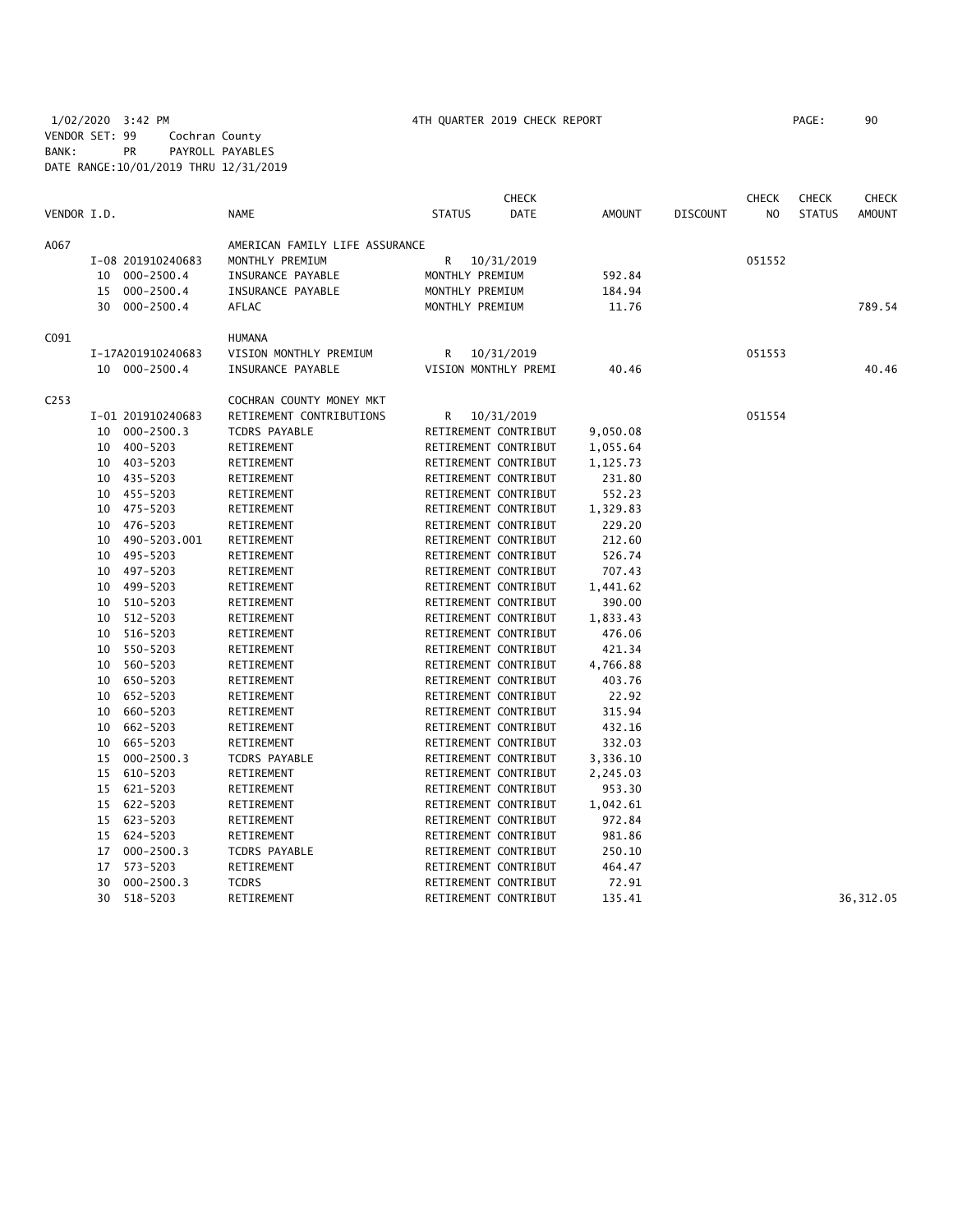| VENDOR I.D. |                   | <b>NAME</b>                    | <b>STATUS</b>        | <b>CHECK</b><br>DATE | <b>AMOUNT</b> | <b>DISCOUNT</b> | <b>CHECK</b><br>N <sub>O</sub> | <b>CHECK</b><br><b>STATUS</b> | CHECK<br><b>AMOUNT</b> |
|-------------|-------------------|--------------------------------|----------------------|----------------------|---------------|-----------------|--------------------------------|-------------------------------|------------------------|
|             |                   |                                |                      |                      |               |                 |                                |                               |                        |
| C300        |                   | COCHRAN COUNTY SCHOOLS FEDERAL |                      |                      |               |                 |                                |                               |                        |
|             | I-18A201910240683 | MONTHLY PREMUIM                | R                    | 10/31/2019           |               |                 | 051555                         |                               |                        |
|             | 10 000-2500.4     | INSURANCE PAYABLE              | MONTHLY PREMUIM      |                      | 10,356.12     |                 |                                |                               |                        |
|             | 15 000-2500.4     | INSURANCE PAYABLE              | MONTHLY PREMUIM      |                      | 1,143.10      |                 |                                |                               |                        |
|             | 30 000-2500.4     | AFLAC                          | MONTHLY PREMUIM      |                      | 78.48         |                 |                                |                               | 11,577.70              |
| NO17        |                   | NATIONAL FARM LIFE             |                      |                      |               |                 |                                |                               |                        |
|             | I-05 201910240683 | NFL PREMIUM                    | R 10/31/2019         |                      |               |                 | 051556                         |                               |                        |
|             | 10 000-2500.4     | INSURANCE PAYABLE              | NFL PREMIUM          |                      | 40.90         |                 |                                |                               |                        |
|             | I-05A201910240683 | AFTER TAX PREM                 | R.                   | 10/31/2019           |               |                 | 051556                         |                               |                        |
|             | 10 000-2500.4     | INSURANCE PAYABLE              | AFTER TAX PREM       |                      | 114.21        |                 |                                |                               |                        |
|             | 15 000-2500.4     | INSURANCE PAYABLE              | AFTER TAX PREM       |                      | 127.67        |                 |                                |                               | 282.78                 |
| N060        |                   | NATIONWIDE RETIREMENT SOL      |                      |                      |               |                 |                                |                               |                        |
|             | I-04 201910240683 | DEFERRED COMP WITHHELD         | R                    | 10/31/2019           |               |                 | 051557                         |                               |                        |
|             | 10 000-2500.7     | PEBSCO DEF COMP PAYABLE        | DEFERRED COMP WITHHE |                      | 1,262.25      |                 |                                |                               |                        |
|             | 15 000-2500.7     | PEBSCO DEF COMP PAYABLE        | DEFERRED COMP WITHHE |                      | 251.88        |                 |                                |                               |                        |
|             | 30 000-2500.7     | D.C.                           | DEFERRED COMP WITHHE |                      | 10.87         |                 |                                |                               | 1,525.00               |
|             |                   |                                |                      |                      |               |                 |                                |                               |                        |
| 0029        |                   | OFFICE OF THE ATTORNEY GE      |                      |                      |               |                 |                                |                               |                        |
|             | I-CDH201910240683 | CAUSE#233-534019-13            | R 10/31/2019         |                      |               |                 | 051558                         |                               |                        |
|             | 10 000-2500.8     | CHILD SUPPORT PAYABLE          | CAUSE#233-534019-13  |                      | 557.87        |                 |                                |                               | 557.87                 |
| P187        |                   | COCHRAN COUNTY PAYROLL TA      |                      |                      |               |                 |                                |                               |                        |
|             | I-T1 201910240683 | FEDERAL INCOME TAX W/H         | R 10/31/2019         |                      |               |                 | 051559                         |                               |                        |
|             | 10 000-2500.1     | WITHHOLDING TAX PAYABLE        | FEDERAL INCOME TAX W |                      | 10,446.41     |                 |                                |                               |                        |
|             | 15 000-2500.1     | WITHHOLDING TAX PAYABLE        | FEDERAL INCOME TAX W |                      | 3,515.37      |                 |                                |                               |                        |
|             | 17 000-2500.1     | WITHHOLDING TAX PAYABLE        | FEDERAL INCOME TAX W |                      | 248.32        |                 |                                |                               |                        |
|             | 30 000-2500.1     | FEDERAL WITHOLDING             | FEDERAL INCOME TAX W |                      | 122.09        |                 |                                |                               |                        |
|             | I-T3 201910240683 | FICA TAX                       | R 10/31/2019         |                      |               |                 | 051559                         |                               |                        |
|             | 10 000-2500.2     | FICA PAYABLE                   | FICA TAX             |                      | 7,922.49      |                 |                                |                               |                        |
|             | 10 400-5201       | SOCIAL SECURITY                | FICA TAX             |                      | 503.46        |                 |                                |                               |                        |
|             | 10 403-5201       | SOCIAL SECURITY                | FICA TAX             |                      | 457.14        |                 |                                |                               |                        |
|             | 10 435-5201       | SOCIAL SECURITY                | FICA TAX             |                      | 110.55        |                 |                                |                               |                        |
|             | 10 455-5201       | SOCIAL SECURITY                | FICA TAX             |                      | 263.38        |                 |                                |                               |                        |
|             | 10 475-5201       | SOCIAL SECURITY                | FICA TAX             |                      | 634.22        |                 |                                |                               |                        |
|             | 10 476-5201       | SOCIAL SECURITY                | FICA TAX             |                      | 109.31        |                 |                                |                               |                        |
|             | 10 490-5201.001   | SOCIAL SECURITY FICA           | FICA TAX             |                      | 101.39        |                 |                                |                               |                        |
|             | 10 495-5201       | SOCIAL SECURITY                | FICA TAX             |                      | 248.84        |                 |                                |                               |                        |
|             | 10 497-5201       | SOCIAL SECURITY                | FICA TAX             |                      | 337.39        |                 |                                |                               |                        |
|             | 10 499-5201       | SOCIAL SECURITY                | FICA TAX             |                      | 680.77        |                 |                                |                               |                        |
|             | 10 510-5201       | SOCIAL SECURITY                | FICA TAX             |                      | 186.00        |                 |                                |                               |                        |
|             | 512-5201<br>10    | SOCIAL SECURITY                | FICA TAX             |                      | 867.37        |                 |                                |                               |                        |
|             | 516-5201<br>10    | SOCIAL SECURITY                | FICA TAX             |                      | 228.56        |                 |                                |                               |                        |
|             | 550-5201<br>10    | SOCIAL SECURITY                | FICA TAX             |                      | 200.95        |                 |                                |                               |                        |
|             | 560-5201<br>10    | SOCIAL SECURITY                | FICA TAX             |                      | 2,273.44      |                 |                                |                               |                        |
|             | 10<br>650-5201    | SOCIAL SECURITY                | FICA TAX             |                      | 192.56        |                 |                                |                               |                        |
|             |                   |                                |                      |                      |               |                 |                                |                               |                        |

10 652-5201 SOCIAL SECURITY FICA TAX 10.93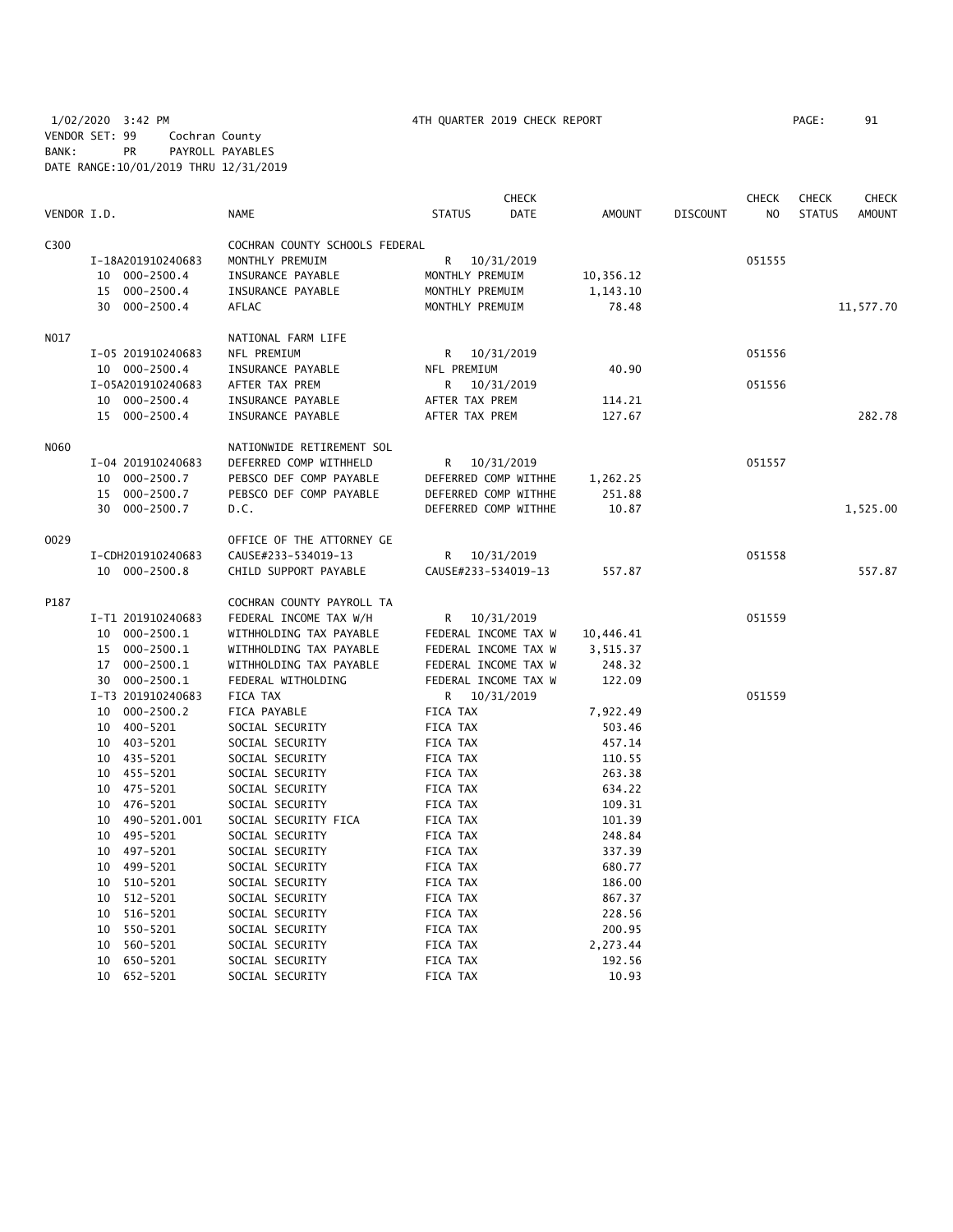|             |    |                   |                        | <b>CHECK</b>          |               |                 | CHECK  | <b>CHECK</b>  | <b>CHECK</b>  |
|-------------|----|-------------------|------------------------|-----------------------|---------------|-----------------|--------|---------------|---------------|
| VENDOR I.D. |    |                   | <b>NAME</b>            | <b>STATUS</b><br>DATE | <b>AMOUNT</b> | <b>DISCOUNT</b> | NO     | <b>STATUS</b> | <b>AMOUNT</b> |
| P187        |    |                   | COCHRAN COUNTY PAYROLL | (CONT)                |               |                 |        |               |               |
|             |    | I-T3 201910240683 | FICA TAX               | R<br>10/31/2019       |               |                 | 051559 |               |               |
|             | 10 | 660-5201          | SOCIAL SECURITY        | FICA TAX              | 151.77        |                 |        |               |               |
|             | 10 | 662-5201          | SOCIAL SECURITY        | FICA TAX              | 206.11        |                 |        |               |               |
|             |    | 10 665-5201       | SOCIAL SECURITY        | FICA TAX              | 158.35        |                 |        |               |               |
|             | 15 | $000 - 2500.2$    | FICA PAYABLE           | FICA TAX              | 2,943.39      |                 |        |               |               |
|             | 15 | 610-5201          | SOCIAL SECURITY        | FICA TAX              | 1,070.72      |                 |        |               |               |
|             | 15 | 621-5201          | SOCIAL SECURITY        | FICA TAX              | 451.10        |                 |        |               |               |
|             | 15 | 622-5201          | SOCIAL SECURITY        | FICA TAX              | 493.98        |                 |        |               |               |
|             | 15 | 623-5201          | SOCIAL SECURITY        | FICA TAX              | 461.15        |                 |        |               |               |
|             | 15 | 624-5201          | SOCIAL SECURITY        | FICA TAX              | 466.44        |                 |        |               |               |
|             | 17 | $000 - 2500.2$    | FICA PAYABLE           | FICA TAX              | 221.52        |                 |        |               |               |
|             | 17 | 573-5201          | SOCIAL SECURITY        | FICA TAX              | 221.52        |                 |        |               |               |
|             |    | 30 000-2500.2     | <b>FICA</b>            | FICA TAX              | 65.04         |                 |        |               |               |
|             |    | 30 518-5201       | SOCIAL SECURITY        | FICA TAX              | 65.04         |                 |        |               |               |
|             |    | I-T4 201910240683 | MEDICARE TAX           | R<br>10/31/2019       |               |                 | 051559 |               |               |
|             | 10 | $000 - 2500.2$    | FICA PAYABLE           | MEDICARE TAX          | 1,852.87      |                 |        |               |               |
|             | 10 | 400-5201          | SOCIAL SECURITY        | MEDICARE TAX          | 117.74        |                 |        |               |               |
|             | 10 | 403-5201          | SOCIAL SECURITY        | MEDICARE TAX          | 106.91        |                 |        |               |               |
|             | 10 | 435-5201          | SOCIAL SECURITY        | MEDICARE TAX          | 25.86         |                 |        |               |               |
|             | 10 | 455-5201          | SOCIAL SECURITY        | MEDICARE TAX          | 61.59         |                 |        |               |               |
|             | 10 | 475-5201          | SOCIAL SECURITY        | MEDICARE TAX          | 148.33        |                 |        |               |               |
|             | 10 | 476-5201          | SOCIAL SECURITY        | MEDICARE TAX          | 25.57         |                 |        |               |               |
|             | 10 | 490-5201.001      | SOCIAL SECURITY FICA   | MEDICARE TAX          | 23.71         |                 |        |               |               |
|             | 10 | 495-5201          | SOCIAL SECURITY        | MEDICARE TAX          | 58.20         |                 |        |               |               |
|             | 10 | 497-5201          | SOCIAL SECURITY        | MEDICARE TAX          | 78.91         |                 |        |               |               |
|             | 10 | 499-5201          | SOCIAL SECURITY        | MEDICARE TAX          | 159.21        |                 |        |               |               |
|             | 10 | 510-5201          | SOCIAL SECURITY        | MEDICARE TAX          | 43.50         |                 |        |               |               |
|             | 10 | 512-5201          | SOCIAL SECURITY        | MEDICARE TAX          | 202.86        |                 |        |               |               |
|             | 10 | 516-5201          | SOCIAL SECURITY        | MEDICARE TAX          | 53.46         |                 |        |               |               |
|             | 10 | 550-5201          | SOCIAL SECURITY        | MEDICARE TAX          | 47.00         |                 |        |               |               |
|             | 10 | 560-5201          | SOCIAL SECURITY        | MEDICARE TAX          | 531.70        |                 |        |               |               |
|             | 10 | 650-5201          | SOCIAL SECURITY        | MEDICARE TAX          | 45.04         |                 |        |               |               |
|             | 10 | 652-5201          | SOCIAL SECURITY        | MEDICARE TAX          | 2.56          |                 |        |               |               |
|             | 10 | 660-5201          | SOCIAL SECURITY        | MEDICARE TAX          | 35.49         |                 |        |               |               |
|             | 10 | 662-5201          | SOCIAL SECURITY        | MEDICARE TAX          | 48.20         |                 |        |               |               |
|             | 10 | 665-5201          | SOCIAL SECURITY        | MEDICARE TAX          | 37.03         |                 |        |               |               |
|             | 15 | $000 - 2500.2$    | FICA PAYABLE           | MEDICARE TAX          | 688.38        |                 |        |               |               |
|             | 15 | 610-5201          | SOCIAL SECURITY        | MEDICARE TAX          | 250.41        |                 |        |               |               |
|             | 15 | 621-5201          | SOCIAL SECURITY        | MEDICARE TAX          | 105.50        |                 |        |               |               |
|             |    | 15 622-5201       | SOCIAL SECURITY        | MEDICARE TAX          | 115.53        |                 |        |               |               |
|             |    | 15 623-5201       | SOCIAL SECURITY        | MEDICARE TAX          | 107.85        |                 |        |               |               |
|             | 15 | 624-5201          | SOCIAL SECURITY        | MEDICARE TAX          | 109.09        |                 |        |               |               |
|             | 17 | $000 - 2500.2$    | FICA PAYABLE           | MEDICARE TAX          | 51.81         |                 |        |               |               |
|             | 17 | 573-5201          | SOCIAL SECURITY        | MEDICARE TAX          | 51.81         |                 |        |               |               |
|             | 30 | $000 - 2500.2$    | <b>FICA</b>            | MEDICARE TAX          | 15.21         |                 |        |               |               |
|             | 30 | 518-5201          | SOCIAL SECURITY        | MEDICARE TAX          | 15.21         |                 |        |               | 41,853.61     |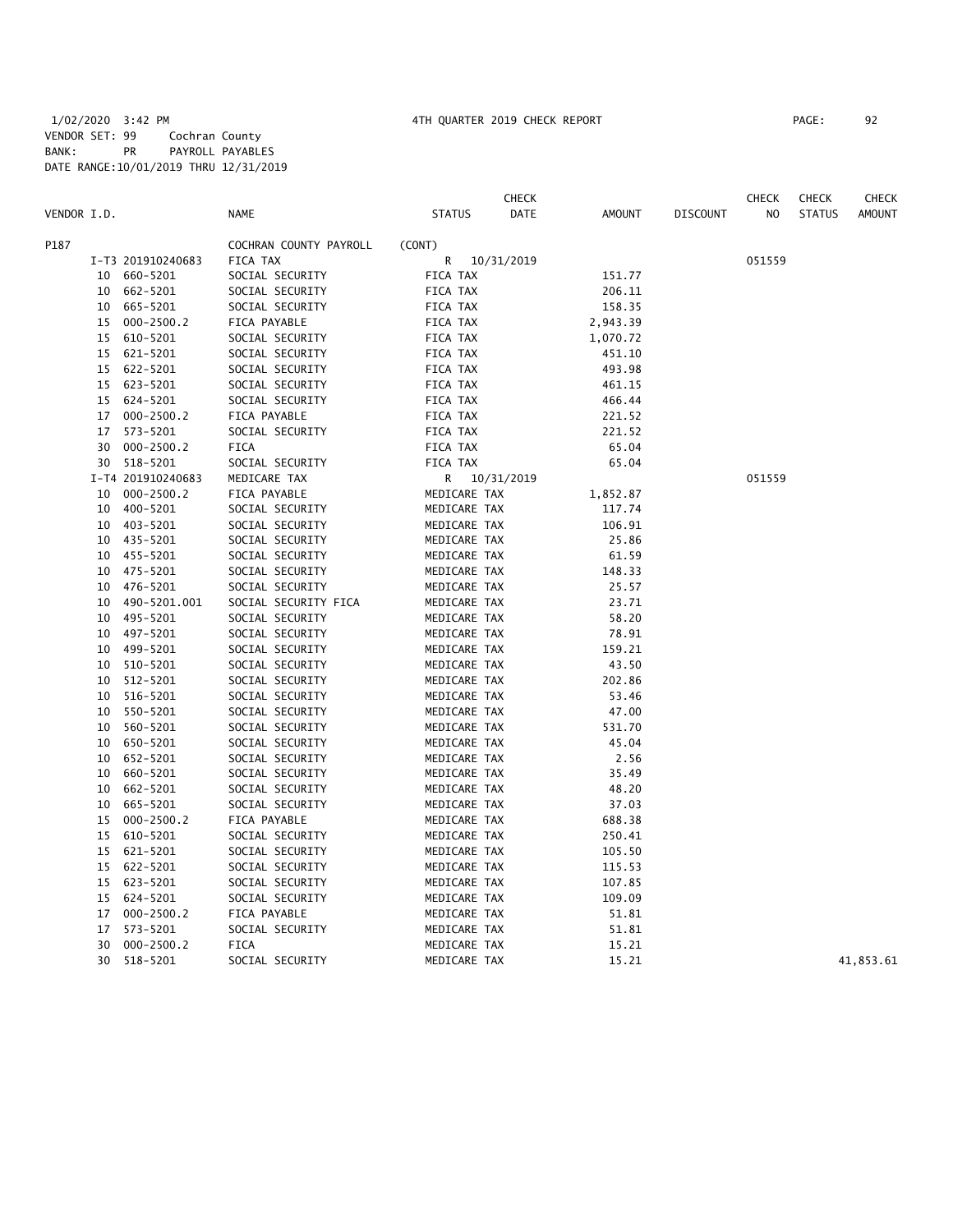|             |    |                   |                         |                      | CHECK       |               |                 | CHECK  | <b>CHECK</b>  | <b>CHECK</b>  |
|-------------|----|-------------------|-------------------------|----------------------|-------------|---------------|-----------------|--------|---------------|---------------|
| VENDOR I.D. |    |                   | <b>NAME</b>             | <b>STATUS</b>        | <b>DATE</b> | <b>AMOUNT</b> | <b>DISCOUNT</b> | NO.    | <b>STATUS</b> | <b>AMOUNT</b> |
| T218        |    |                   | TEXAS ASS'N OF COUNTIES |                      |             |               |                 |        |               |               |
|             |    | I-11 201910240683 | EMPLOYEE PREMIUMS       | R 10/31/2019         |             |               |                 | 051560 |               |               |
|             |    | 10 400-5202       | GROUP INSURANCE         | EMPLOYEE PREMIUMS    |             | 1,666.61      |                 |        |               |               |
|             |    | 10 403-5202       | GROUP INSURANCE         | EMPLOYEE PREMIUMS    |             | 1,789.72      |                 |        |               |               |
|             |    | 10 455-5202       | GROUP INSURANCE         | EMPLOYEE PREMIUMS    |             | 894.86        |                 |        |               |               |
|             |    | 10 475-5202       | GROUP INSURANCE         | EMPLOYEE PREMIUMS    |             | 1,789.72      |                 |        |               |               |
|             |    | 10 495-5202       | GROUP INSURANCE         | EMPLOYEE PREMIUMS    |             | 894.86        |                 |        |               |               |
|             | 10 | 497-5202          | GROUP INSURANCE         | EMPLOYEE PREMIUMS    |             | 894.86        |                 |        |               |               |
|             | 10 | 499-5202          | GROUP INSURANCE         | EMPLOYEE PREMIUMS    |             | 2,684.58      |                 |        |               |               |
|             | 10 | 510-5202          | GROUP INSURANCE         | EMPLOYEE PREMIUMS    |             | 894.86        |                 |        |               |               |
|             |    | 10 512-5202       | GROUP INSURANCE         | EMPLOYEE PREMIUMS    |             | 4,474.30      |                 |        |               |               |
|             |    | 10 516-5202       | GROUP INSURANCE [50%]   | EMPLOYEE PREMIUMS    |             | 917.75        |                 |        |               |               |
|             |    | 10 550-5202       | GROUP INSURANCE         | EMPLOYEE PREMIUMS    |             | 894.86        |                 |        |               |               |
|             |    | 10 560-5202       | GROUP INSURANCE         | EMPLOYEE PREMIUMS    |             | 8,948.60      |                 |        |               |               |
|             | 10 | 650-5202          | GROUP INSURANCE         | EMPLOYEE PREMIUMS    |             | 937.78        |                 |        |               |               |
|             |    | 10 652-5202       | GROUP INSURANCE         | EMPLOYEE PREMIUMS    |             | 42.92         |                 |        |               |               |
|             | 10 | 660-5202          | GROUP INSURANCE [35%]   | EMPLOYEE PREMIUMS    |             | 610.38        |                 |        |               |               |
|             | 10 | 662-5202          | GROUP INSURANCE         | EMPLOYEE PREMIUMS    |             | 809.02        |                 |        |               |               |
|             | 10 | 665-5202          | GROUP INSURANCE         | EMPLOYEE PREMIUMS    |             | 894.86        |                 |        |               |               |
|             |    | 15 610-5202       | GROUP INSURANCE         | EMPLOYEE PREMIUMS    |             | 3,702.55      |                 |        |               |               |
|             |    | 15 621-5202       | GROUP INSURANCE         | EMPLOYEE PREMIUMS    |             | 1,789.72      |                 |        |               |               |
|             |    | 15 622-5202       | GROUP INSURANCE         | EMPLOYEE PREMIUMS    |             | 1,789.72      |                 |        |               |               |
|             |    | 15 623-5202       | GROUP INSURANCE         | EMPLOYEE PREMIUMS    |             | 1,789.72      |                 |        |               |               |
|             |    | 15 624-5202       | GROUP INSURANCE         | EMPLOYEE PREMIUMS    |             | 1,789.72      |                 |        |               |               |
|             |    | 17 573-5202       | GROUP HEALTH INSURANCE  | EMPLOYEE PREMIUMS    |             | 894.86        |                 |        |               |               |
|             |    | 30 518-5202       | GROUP INSURANCE [15%]   | EMPLOYEE PREMIUMS    |             | 261.59        |                 |        |               |               |
|             |    | I-12 201910240683 | GROUP LIFE INSURANCE    | R.<br>10/31/2019     |             |               |                 | 051560 |               |               |
|             |    | 10 400-5202       | GROUP INSURANCE         | GROUP LIFE INSURANCE |             | 6.35          |                 |        |               |               |
|             | 10 | 403-5202          | GROUP INSURANCE         | GROUP LIFE INSURANCE |             | 6.82          |                 |        |               |               |
|             |    | 10 455-5202       | GROUP INSURANCE         | GROUP LIFE INSURANCE |             | 3.41          |                 |        |               |               |
|             |    | 10 475-5202       | GROUP INSURANCE         | GROUP LIFE INSURANCE |             | 6.82          |                 |        |               |               |
|             |    | 10 495-5202       | GROUP INSURANCE         | GROUP LIFE INSURANCE |             | 3.41          |                 |        |               |               |
|             | 10 | 497-5202          | GROUP INSURANCE         | GROUP LIFE INSURANCE |             | 3.41          |                 |        |               |               |
|             | 10 | 499-5202          | GROUP INSURANCE         | GROUP LIFE INSURANCE |             | 10.23         |                 |        |               |               |
|             |    | 10 510-5202       | GROUP INSURANCE         | GROUP LIFE INSURANCE |             | 3.41          |                 |        |               |               |
|             |    | 10 512-5202       | GROUP INSURANCE         | GROUP LIFE INSURANCE |             | 17.05         |                 |        |               |               |
|             | 10 | 516-5202          | GROUP INSURANCE [50%]   | GROUP LIFE INSURANCE |             | 3.51          |                 |        |               |               |
|             | 10 | 550-5202          | GROUP INSURANCE         | GROUP LIFE INSURANCE |             | 3.41          |                 |        |               |               |
|             | 10 | 560-5202          | GROUP INSURANCE         | GROUP LIFE INSURANCE |             | 34.10         |                 |        |               |               |
|             | 10 | 650-5202          | GROUP INSURANCE         | GROUP LIFE INSURANCE |             | 3.57          |                 |        |               |               |
|             | 10 | 652-5202          | GROUP INSURANCE         | GROUP LIFE INSURANCE |             | 0.16          |                 |        |               |               |
|             | 10 | 660-5202          | GROUP INSURANCE [35%]   | GROUP LIFE INSURANCE |             | 2.32          |                 |        |               |               |
|             | 10 | 662-5202          | GROUP INSURANCE         | GROUP LIFE INSURANCE |             | 3.09          |                 |        |               |               |
|             | 10 | 665-5202          | GROUP INSURANCE         | GROUP LIFE INSURANCE |             | 3.41          |                 |        |               |               |
|             | 15 | 610-5202          | GROUP INSURANCE         | GROUP LIFE INSURANCE |             | 14.11         |                 |        |               |               |
|             | 15 | 621-5202          | GROUP INSURANCE         | GROUP LIFE INSURANCE |             | 6.82          |                 |        |               |               |
|             | 15 | 622-5202          | GROUP INSURANCE         | GROUP LIFE INSURANCE |             | 6.82          |                 |        |               |               |
|             |    | 15 623-5202       | GROUP INSURANCE         | GROUP LIFE INSURANCE |             | 6.82          |                 |        |               |               |
|             |    |                   |                         |                      |             |               |                 |        |               |               |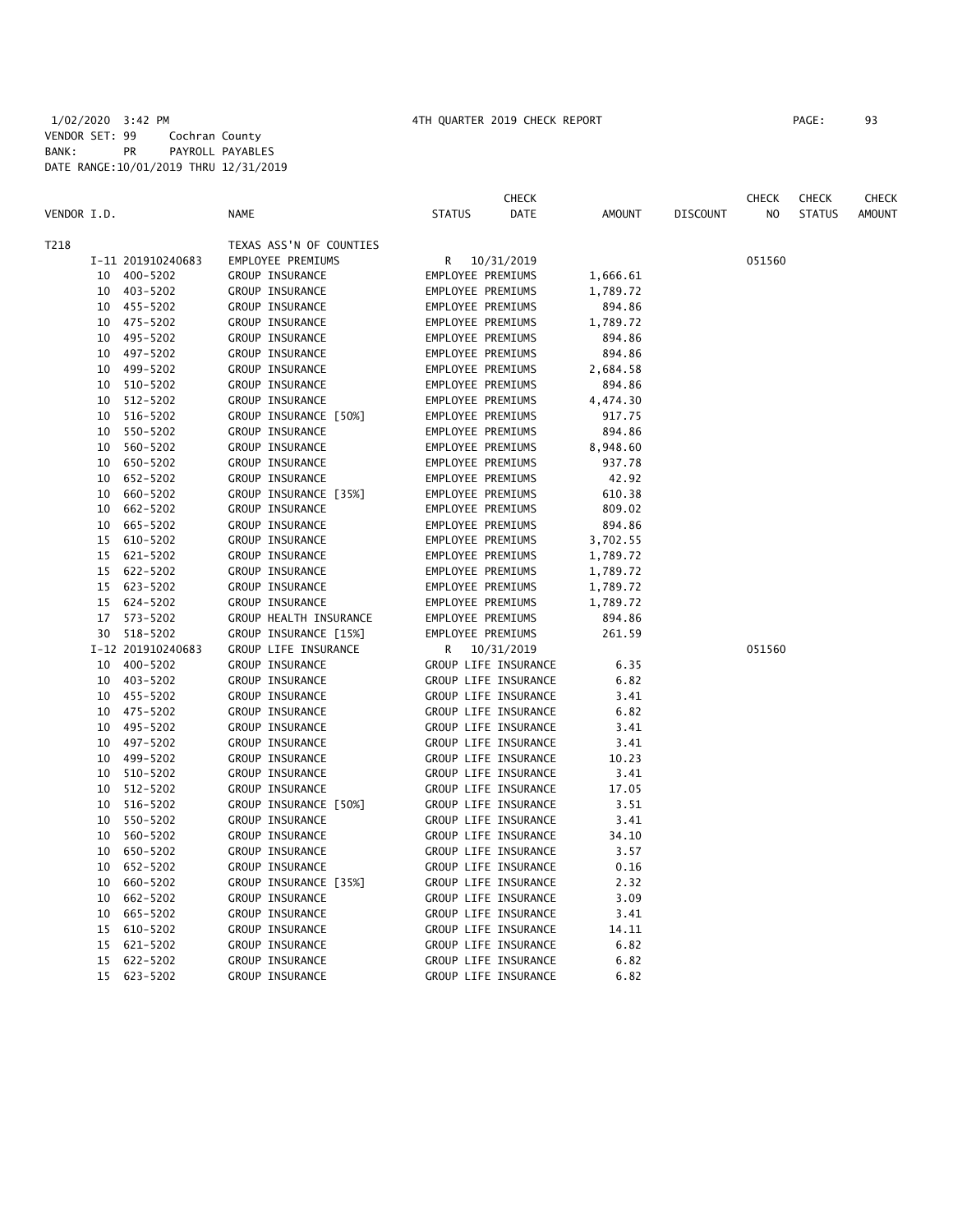| VENDOR I.D. |    |                   | <b>NAME</b>                    | <b>STATUS</b>        | <b>CHECK</b><br><b>DATE</b> | <b>AMOUNT</b> | <b>DISCOUNT</b> | <b>CHECK</b><br>N <sub>O</sub> | <b>CHECK</b><br><b>STATUS</b> | <b>CHECK</b><br><b>AMOUNT</b> |
|-------------|----|-------------------|--------------------------------|----------------------|-----------------------------|---------------|-----------------|--------------------------------|-------------------------------|-------------------------------|
| T218        |    |                   | TEXAS ASS'N OF COUNTIES        | (CONT)               |                             |               |                 |                                |                               |                               |
|             |    | I-12 201910240683 | GROUP LIFE INSURANCE           | R                    | 10/31/2019                  |               |                 | 051560                         |                               |                               |
|             |    | 15 624-5202       | GROUP INSURANCE                | GROUP LIFE INSURANCE |                             | 5.63          |                 |                                |                               |                               |
|             | 17 | 573-5202          | GROUP HEALTH INSURANCE         | GROUP LIFE INSURANCE |                             | 3.41          |                 |                                |                               |                               |
|             |    | 30 518-5202       | GROUP INSURANCE [15%]          | GROUP LIFE INSURANCE |                             | 0.99          |                 |                                |                               |                               |
|             |    | I-15 201910240683 | DEPENDENT HEALTH PREM WITHHELD | R                    | 10/31/2019                  |               |                 | 051560                         |                               |                               |
|             |    | 10 000-2500.4     | INSURANCE PAYABLE              | DEPENDENT HEALTH PRE |                             | 984.32        |                 |                                |                               | 43,201.82                     |
| C253        |    |                   | COCHRAN COUNTY MONEY MKT       |                      |                             |               |                 |                                |                               |                               |
|             |    | I-201910240684    | NON-DEPT SUPP DEATH            | R                    | 10/31/2019                  |               |                 | 051561                         |                               |                               |
|             |    | 10 409-5207       | SUPPLEMENTAL DEATH BENEFITS    | NON-DEPT SUPP DEATH  |                             | 1,161.98      |                 |                                |                               | 1,161.98                      |
| A067        |    |                   | AMERICAN FAMILY LIFE ASSURANCE |                      |                             |               |                 |                                |                               |                               |
|             |    | I-08 201911220685 | MONTHLY PREMIUM                | R                    | 11/27/2019                  |               |                 | 051713                         |                               |                               |
|             | 10 | $000 - 2500.4$    | INSURANCE PAYABLE              | MONTHLY PREMIUM      |                             | 592.84        |                 |                                |                               |                               |
|             | 15 | $000 - 2500.4$    | INSURANCE PAYABLE              | MONTHLY PREMIUM      |                             | 184.94        |                 |                                |                               |                               |
|             | 30 | $000 - 2500.4$    | AFLAC                          | MONTHLY PREMIUM      |                             | 11.76         |                 |                                |                               | 789.54                        |
| C091        |    |                   | <b>HUMANA</b>                  |                      |                             |               |                 |                                |                               |                               |
|             |    | I-17A201911220685 | VISION MONTHLY PREMIUM         | R                    | 11/27/2019                  |               |                 | 051714                         |                               |                               |
|             |    | 10 000-2500.4     | INSURANCE PAYABLE              | VISION MONTHLY PREMI |                             | 40.46         |                 |                                |                               | 40.46                         |
| C253        |    |                   | COCHRAN COUNTY MONEY MKT       |                      |                             |               |                 |                                |                               |                               |
|             |    | I-01 201911220685 | RETIREMENT CONTRIBUTIONS       | R                    | 11/27/2019                  |               |                 | 051715                         |                               |                               |
|             | 10 | $000 - 2500.3$    | <b>TCDRS PAYABLE</b>           | RETIREMENT CONTRIBUT |                             | 9,014.90      |                 |                                |                               |                               |
|             |    | 10 400-5203       | RETIREMENT                     | RETIREMENT CONTRIBUT |                             | 1,066.00      |                 |                                |                               |                               |
|             |    | 10 403-5203       | RETIREMENT                     | RETIREMENT CONTRIBUT |                             | 1,087.42      |                 |                                |                               |                               |
|             |    | 10 435-5203       | RETIREMENT                     | RETIREMENT CONTRIBUT |                             | 231.80        |                 |                                |                               |                               |
|             |    | 10 455-5203       | RETIREMENT                     | RETIREMENT CONTRIBUT |                             | 534.36        |                 |                                |                               |                               |
|             | 10 | 475-5203          | RETIREMENT                     | RETIREMENT CONTRIBUT |                             | 732.93        |                 |                                |                               |                               |
|             | 10 | 476-5203          | RETIREMENT                     | RETIREMENT CONTRIBUT |                             | 181.43        |                 |                                |                               |                               |
|             | 10 | 490-5203.001      | RETIREMENT                     | RETIREMENT CONTRIBUT |                             | 283.82        |                 |                                |                               |                               |
|             | 10 | 495-5203          | RETIREMENT                     | RETIREMENT CONTRIBUT |                             | 526.74        |                 |                                |                               |                               |
|             | 10 | 497-5203          | RETIREMENT                     | RETIREMENT CONTRIBUT |                             | 641.12        |                 |                                |                               |                               |
|             | 10 | 499-5203          | RETIREMENT                     | RETIREMENT CONTRIBUT |                             | 1,432.59      |                 |                                |                               |                               |
|             | 10 | 510-5203          | RETIREMENT                     | RETIREMENT CONTRIBUT |                             | 554.82        |                 |                                |                               |                               |
|             | 10 | 512-5203          | RETIREMENT                     | RETIREMENT CONTRIBUT |                             | 1,670.53      |                 |                                |                               |                               |
|             | 10 | 516-5203          | RETIREMENT                     | RETIREMENT CONTRIBUT |                             | 476.06        |                 |                                |                               |                               |
|             | 10 | 550-5203          | RETIREMENT                     | RETIREMENT CONTRIBUT |                             | 421.34        |                 |                                |                               |                               |
|             | 10 | 560-5203          | RETIREMENT                     | RETIREMENT CONTRIBUT |                             | 5,399.60      |                 |                                |                               |                               |
|             | 10 | 650-5203          | RETIREMENT                     | RETIREMENT CONTRIBUT |                             | 403.76        |                 |                                |                               |                               |
|             | 10 | 652-5203          | RETIREMENT                     | RETIREMENT CONTRIBUT |                             | 22.92         |                 |                                |                               |                               |
|             | 10 | 660-5203          | RETIREMENT                     | RETIREMENT CONTRIBUT |                             | 315.94        |                 |                                |                               |                               |
|             | 10 | 662-5203          | RETIREMENT                     | RETIREMENT CONTRIBUT |                             | 432.16        |                 |                                |                               |                               |
|             | 10 | 665-5203          | RETIREMENT                     | RETIREMENT CONTRIBUT |                             | 326.64        |                 |                                |                               |                               |
|             | 15 | $000 - 2500.3$    | TCDRS PAYABLE                  | RETIREMENT CONTRIBUT |                             | 3,269.44      |                 |                                |                               |                               |
|             | 15 | 610-5203          | RETIREMENT                     | RETIREMENT CONTRIBUT |                             | 2,245.03      |                 |                                |                               |                               |
|             | 15 | 621-5203          | RETIREMENT                     | RETIREMENT CONTRIBUT |                             | 951.13        |                 |                                |                               |                               |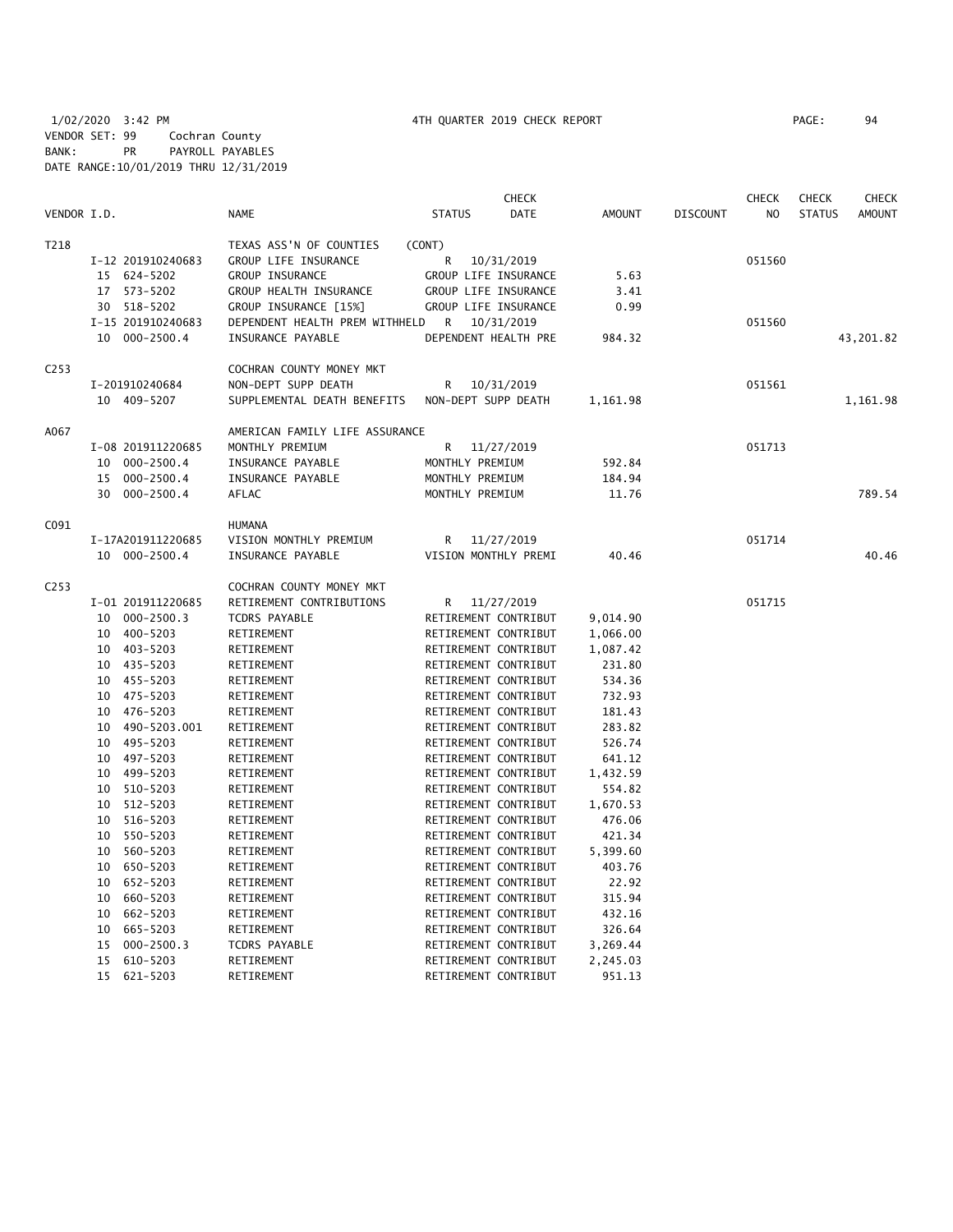|                  |                      |                                | <b>CHECK</b>                 |               |                 | <b>CHECK</b>   | <b>CHECK</b>  | CHECK         |
|------------------|----------------------|--------------------------------|------------------------------|---------------|-----------------|----------------|---------------|---------------|
| VENDOR I.D.      |                      | <b>NAME</b>                    | <b>STATUS</b><br><b>DATE</b> | <b>AMOUNT</b> | <b>DISCOUNT</b> | N <sub>O</sub> | <b>STATUS</b> | <b>AMOUNT</b> |
| C <sub>253</sub> |                      | COCHRAN COUNTY MONEY MKT       | (CONT)                       |               |                 |                |               |               |
|                  | I-01 201911220685    | RETIREMENT CONTRIBUTIONS       | 11/27/2019<br>R              |               |                 | 051715         |               |               |
|                  | 15 622-5203          | RETIREMENT                     | RETIREMENT CONTRIBUT         | 920.96        |                 |                |               |               |
|                  | 15 623-5203          | RETIREMENT                     | RETIREMENT CONTRIBUT         | 972.84        |                 |                |               |               |
|                  | 15 624-5203          | RETIREMENT                     | RETIREMENT CONTRIBUT         | 981.86        |                 |                |               |               |
|                  | 17 000-2500.3        | <b>TCDRS PAYABLE</b>           | RETIREMENT CONTRIBUT         | 263.24        |                 |                |               |               |
|                  | 573-5203<br>17       | RETIREMENT                     | RETIREMENT CONTRIBUT         | 488.87        |                 |                |               |               |
|                  | $000 - 2500.3$<br>30 | <b>TCDRS</b>                   | RETIREMENT CONTRIBUT         | 72.91         |                 |                |               |               |
|                  | 30 518-5203          | RETIREMENT                     | RETIREMENT CONTRIBUT         | 135.41        |                 |                |               | 36,058.57     |
| C300             |                      | COCHRAN COUNTY SCHOOLS FEDERAL |                              |               |                 |                |               |               |
|                  | I-18A201911220685    | MONTHLY PREMUIM                | R<br>11/27/2019              |               |                 | 051716         |               |               |
|                  | 10 000-2500.4        | INSURANCE PAYABLE              | MONTHLY PREMUIM              | 10,198.05     |                 |                |               |               |
|                  | 15 000-2500.4        | INSURANCE PAYABLE              | MONTHLY PREMUIM              | 1,143.10      |                 |                |               |               |
|                  | 30 000-2500.4        | AFLAC                          | MONTHLY PREMUIM              | 78.48         |                 |                |               | 11,419.63     |
| N017             |                      | NATIONAL FARM LIFE             |                              |               |                 |                |               |               |
|                  | I-05 201911220685    | NFL PREMIUM                    | R 11/27/2019                 |               |                 | 051717         |               |               |
|                  | 10 000-2500.4        | INSURANCE PAYABLE              | NFL PREMIUM                  | 40.90         |                 |                |               |               |
|                  | I-05A201911220685    | AFTER TAX PREM                 | 11/27/2019<br>R.             |               |                 | 051717         |               |               |
|                  | 10 000-2500.4        | INSURANCE PAYABLE              | AFTER TAX PREM               | 114.21        |                 |                |               |               |
|                  | 15 000-2500.4        | INSURANCE PAYABLE              | AFTER TAX PREM               | 127.67        |                 |                |               | 282.78        |
| N060             |                      | NATIONWIDE RETIREMENT SOL      |                              |               |                 |                |               |               |
|                  | I-04 201911220685    | DEFERRED COMP WITHHELD         | R<br>11/27/2019              |               |                 | 051718         |               |               |
|                  | 10 000-2500.7        | PEBSCO DEF COMP PAYABLE        | DEFERRED COMP WITHHE         | 1,262.25      |                 |                |               |               |
|                  | 000-2500.7<br>15     | PEBSCO DEF COMP PAYABLE        | DEFERRED COMP WITHHE         | 251.88        |                 |                |               |               |
|                  | 30 000-2500.7        | D.C.                           | DEFERRED COMP WITHHE         | 10.87         |                 |                |               | 1,525.00      |
| 0029             |                      | OFFICE OF THE ATTORNEY GE      |                              |               |                 |                |               |               |
|                  | I-CDH201911220685    | CAUSE#233-534019-13            | R 11/27/2019                 |               |                 | 051719         |               |               |
|                  | 10 000-2500.8        | CHILD SUPPORT PAYABLE          | CAUSE#233-534019-13          | 557.87        |                 |                |               | 557.87        |
| P187             |                      | COCHRAN COUNTY PAYROLL TA      |                              |               |                 |                |               |               |
|                  | I-T1 201911220685    | FEDERAL INCOME TAX W/H         | R 11/27/2019                 |               |                 | 051720         |               |               |
|                  | 10 000-2500.1        | WITHHOLDING TAX PAYABLE        | FEDERAL INCOME TAX W         | 10, 191. 32   |                 |                |               |               |
|                  | 000-2500.1<br>15     | WITHHOLDING TAX PAYABLE        | FEDERAL INCOME TAX W         | 3,455.08      |                 |                |               |               |
|                  | 17 000-2500.1        | WITHHOLDING TAX PAYABLE        | FEDERAL INCOME TAX W         | 269.27        |                 |                |               |               |
|                  | 30 000-2500.1        | FEDERAL WITHOLDING             | FEDERAL INCOME TAX W         | 121.51        |                 |                |               |               |
|                  | I-T3 201911220685    | FICA TAX                       | R 11/27/2019                 |               |                 | 051720         |               |               |
|                  | 10 000-2500.2        | FICA PAYABLE                   | FICA TAX                     | 7,939.54      |                 |                |               |               |
|                  | 10 400-5201          | SOCIAL SECURITY                | FICA TAX                     | 504.68        |                 |                |               |               |
|                  | 10 403-5201          | SOCIAL SECURITY                | FICA TAX                     | 438.87        |                 |                |               |               |
|                  | 10 435-5201          | SOCIAL SECURITY                | FICA TAX                     | 110.55        |                 |                |               |               |
|                  | 10 455-5201          | SOCIAL SECURITY                | FICA TAX                     | 254.85        |                 |                |               |               |
|                  | 475-5201<br>10       | SOCIAL SECURITY                | FICA TAX                     | 349.55        |                 |                |               |               |
|                  | 476-5201<br>10       | SOCIAL SECURITY                | FICA TAX                     | 86.53         |                 |                |               |               |
|                  | 10<br>490-5201.001   | SOCIAL SECURITY FICA           | <b>FICA TAX</b>              | 135.36        |                 |                |               |               |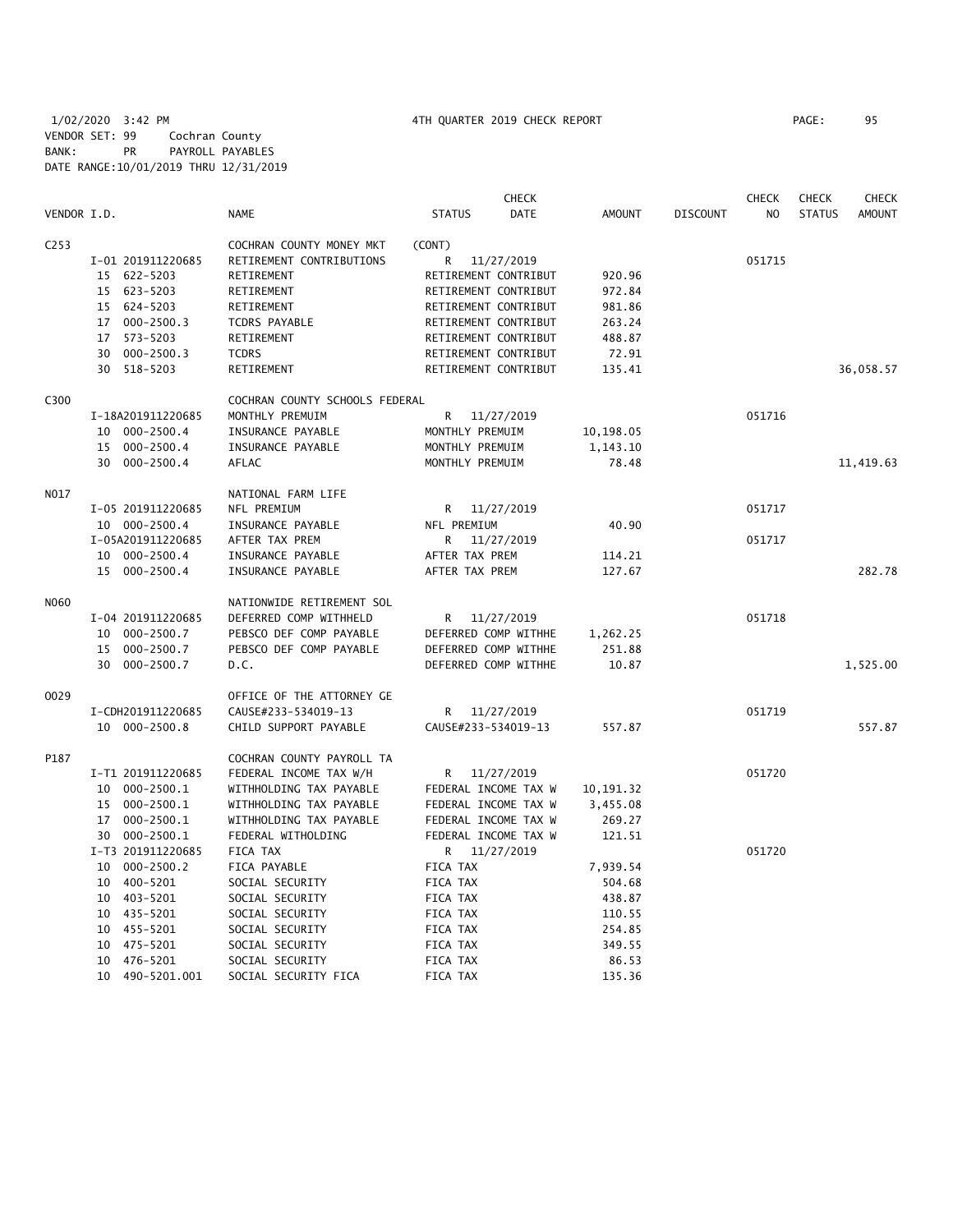|             |    |                   |                        |                 | CHECK |               |                 | CHECK  | <b>CHECK</b>  | CHECK         |
|-------------|----|-------------------|------------------------|-----------------|-------|---------------|-----------------|--------|---------------|---------------|
| VENDOR I.D. |    |                   | <b>NAME</b>            | <b>STATUS</b>   | DATE  | <b>AMOUNT</b> | <b>DISCOUNT</b> | NO.    | <b>STATUS</b> | <b>AMOUNT</b> |
| P187        |    |                   | COCHRAN COUNTY PAYROLL | (CONT)          |       |               |                 |        |               |               |
|             |    | I-T3 201911220685 | FICA TAX               | R<br>11/27/2019 |       |               |                 | 051720 |               |               |
|             | 10 | 495-5201          | SOCIAL SECURITY        | FICA TAX        |       | 248.84        |                 |        |               |               |
|             | 10 | 497-5201          | SOCIAL SECURITY        | FICA TAX        |       | 305.77        |                 |        |               |               |
|             | 10 | 499-5201          | SOCIAL SECURITY        | FICA TAX        |       | 676.47        |                 |        |               |               |
|             | 10 | 510-5201          | SOCIAL SECURITY        | FICA TAX        |       | 264.61        |                 |        |               |               |
|             | 10 | 512-5201          | SOCIAL SECURITY        | FICA TAX        |       | 789.67        |                 |        |               |               |
|             | 10 | 516-5201          | SOCIAL SECURITY        | FICA TAX        |       | 227.50        |                 |        |               |               |
|             | 10 | 550-5201          | SOCIAL SECURITY        | FICA TAX        |       | 200.95        |                 |        |               |               |
|             | 10 | 560-5201          | SOCIAL SECURITY        | FICA TAX        |       | 2,564.05      |                 |        |               |               |
|             | 10 | 650-5201          | SOCIAL SECURITY        | FICA TAX        |       | 192.56        |                 |        |               |               |
|             | 10 | 652-5201          | SOCIAL SECURITY        | FICA TAX        |       | 10.93         |                 |        |               |               |
|             | 10 | 660-5201          | SOCIAL SECURITY        | FICA TAX        |       | 151.07        |                 |        |               |               |
|             | 10 | 662-5201          | SOCIAL SECURITY        | FICA TAX        |       | 206.11        |                 |        |               |               |
|             | 10 | 665-5201          | SOCIAL SECURITY        | FICA TAX        |       | 220.61        |                 |        |               |               |
|             |    |                   |                        |                 |       |               |                 |        |               |               |
|             | 15 | $000 - 2500.2$    | FICA PAYABLE           | FICA TAX        |       | 2,884.34      |                 |        |               |               |
|             | 15 | 610-5201          | SOCIAL SECURITY        | FICA TAX        |       | 1,070.72      |                 |        |               |               |
|             | 15 | 621-5201          | SOCIAL SECURITY        | FICA TAX        |       | 450.07        |                 |        |               |               |
|             | 15 | 622-5201          | SOCIAL SECURITY        | FICA TAX        |       | 435.96        |                 |        |               |               |
|             | 15 | 623-5201          | SOCIAL SECURITY        | FICA TAX        |       | 461.15        |                 |        |               |               |
|             | 15 | 624-5201          | SOCIAL SECURITY        | FICA TAX        |       | 466.44        |                 |        |               |               |
|             | 17 | $000 - 2500.2$    | FICA PAYABLE           | FICA TAX        |       | 222.15        |                 |        |               |               |
|             | 17 | 573-5201          | SOCIAL SECURITY        | FICA TAX        |       | 222.15        |                 |        |               |               |
|             | 30 | $000 - 2500.2$    | FICA                   | FICA TAX        |       | 64.74         |                 |        |               |               |
|             | 30 | 518-5201          | SOCIAL SECURITY        | FICA TAX        |       | 64.75         |                 |        |               |               |
|             |    | I-T4 201911220685 | MEDICARE TAX           | R<br>11/27/2019 |       |               |                 | 051720 |               |               |
|             | 10 | $000 - 2500.2$    | FICA PAYABLE           | MEDICARE TAX    |       | 1,856.81      |                 |        |               |               |
|             | 10 | 400-5201          | SOCIAL SECURITY        | MEDICARE TAX    |       | 118.03        |                 |        |               |               |
|             | 10 | 403-5201          | SOCIAL SECURITY        | MEDICARE TAX    |       | 102.63        |                 |        |               |               |
|             | 10 | 435-5201          | SOCIAL SECURITY        | MEDICARE TAX    |       | 25.86         |                 |        |               |               |
|             | 10 | 455-5201          | SOCIAL SECURITY        | MEDICARE TAX    |       | 59.60         |                 |        |               |               |
|             | 10 | 475-5201          | SOCIAL SECURITY        | MEDICARE TAX    |       | 81.75         |                 |        |               |               |
|             | 10 | 476-5201          | SOCIAL SECURITY        | MEDICARE TAX    |       | 20.24         |                 |        |               |               |
|             | 10 | 490-5201.001      | SOCIAL SECURITY FICA   | MEDICARE TAX    |       | 31.66         |                 |        |               |               |
|             | 10 | 495-5201          | SOCIAL SECURITY        | MEDICARE TAX    |       | 58.20         |                 |        |               |               |
|             | 10 | 497-5201          | SOCIAL SECURITY        | MEDICARE TAX    |       | 71.51         |                 |        |               |               |
|             | 10 | 499-5201          | SOCIAL SECURITY        | MEDICARE TAX    |       | 158.20        |                 |        |               |               |
|             | 10 | 510-5201          | SOCIAL SECURITY        | MEDICARE TAX    |       | 61.88         |                 |        |               |               |
|             | 10 | 512-5201          | SOCIAL SECURITY        | MEDICARE TAX    |       | 184.68        |                 |        |               |               |
|             | 10 | 516-5201          | SOCIAL SECURITY        | MEDICARE TAX    |       | 53.21         |                 |        |               |               |
|             | 10 | 550-5201          | SOCIAL SECURITY        | MEDICARE TAX    |       | 47.00         |                 |        |               |               |
|             | 10 | 560-5201          | SOCIAL SECURITY        | MEDICARE TAX    |       | 599.65        |                 |        |               |               |
|             | 10 | 650-5201          | SOCIAL SECURITY        | MEDICARE TAX    |       | 45.04         |                 |        |               |               |
|             | 10 | 652-5201          | SOCIAL SECURITY        | MEDICARE TAX    |       | 2.56          |                 |        |               |               |
|             | 10 | 660-5201          | SOCIAL SECURITY        | MEDICARE TAX    |       | 35.33         |                 |        |               |               |
|             | 10 | 662-5201          | SOCIAL SECURITY        | MEDICARE TAX    |       | 48.20         |                 |        |               |               |
|             | 10 | 665-5201          | SOCIAL SECURITY        | MEDICARE TAX    |       | 51.59         |                 |        |               |               |
|             | 15 | $000 - 2500.2$    | FICA PAYABLE           | MEDICARE TAX    |       | 674.57        |                 |        |               |               |
|             |    |                   |                        |                 |       |               |                 |        |               |               |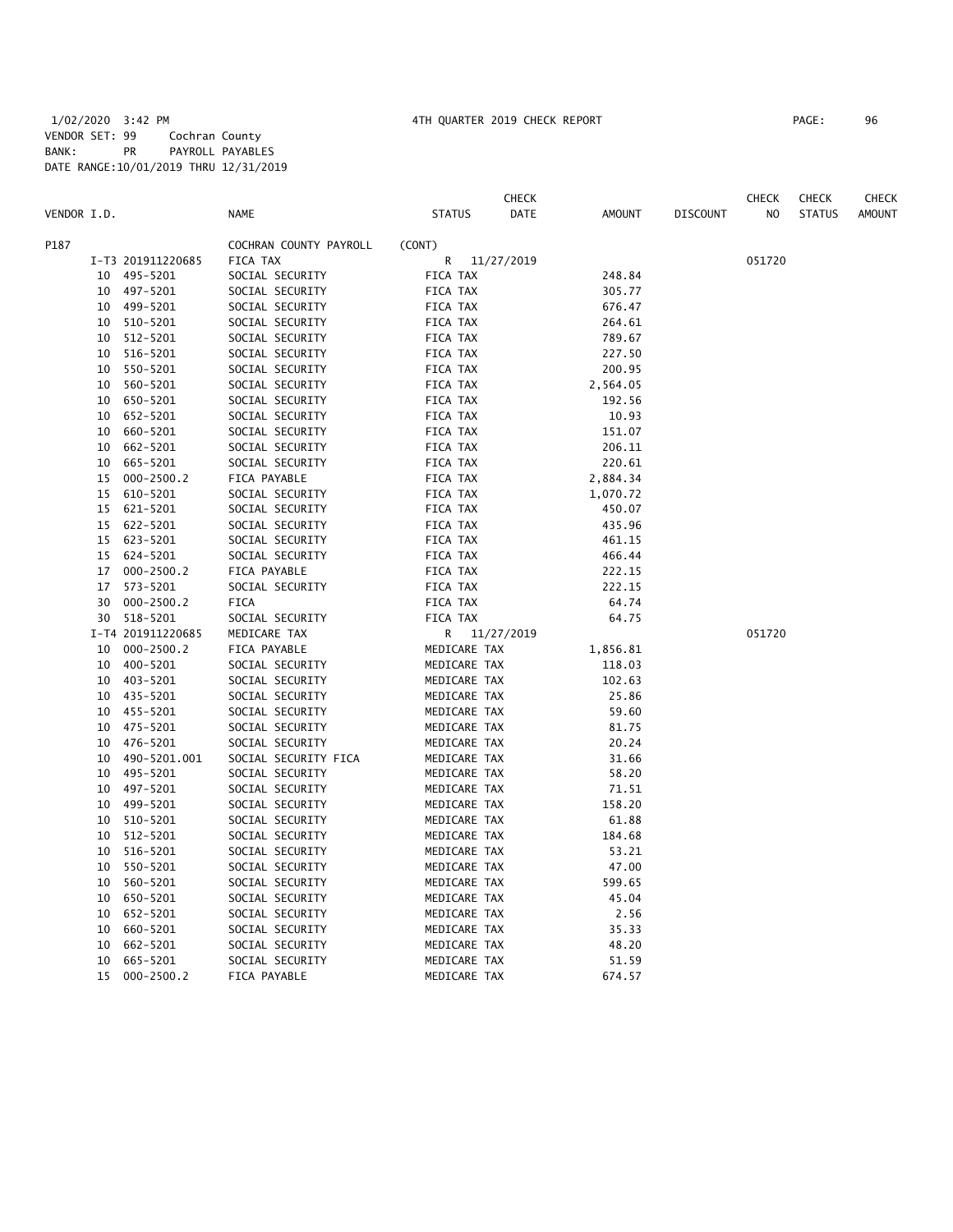|             |    |                   |                         |                      | <b>CHECK</b>         |          |                 | <b>CHECK</b> | <b>CHECK</b>  | <b>CHECK</b>  |
|-------------|----|-------------------|-------------------------|----------------------|----------------------|----------|-----------------|--------------|---------------|---------------|
| VENDOR I.D. |    |                   | <b>NAME</b>             | <b>STATUS</b>        | DATE                 | AMOUNT   | <b>DISCOUNT</b> | NO.          | <b>STATUS</b> | <b>AMOUNT</b> |
| P187        |    |                   | COCHRAN COUNTY PAYROLL  | (CONT)               |                      |          |                 |              |               |               |
|             |    | I-T4 201911220685 | MEDICARE TAX            | R                    | 11/27/2019           |          |                 | 051720       |               |               |
|             |    | 15 610-5201       | SOCIAL SECURITY         | MEDICARE TAX         |                      | 250.41   |                 |              |               |               |
|             |    | 15 621-5201       | SOCIAL SECURITY         | MEDICARE TAX         |                      | 105.26   |                 |              |               |               |
|             |    | 15 622-5201       | SOCIAL SECURITY         | MEDICARE TAX         |                      | 101.96   |                 |              |               |               |
|             |    | 15 623-5201       | SOCIAL SECURITY         | MEDICARE TAX         |                      | 107.85   |                 |              |               |               |
|             |    | 15 624-5201       | SOCIAL SECURITY         | MEDICARE TAX         |                      | 109.09   |                 |              |               |               |
|             |    | 17 000-2500.2     | FICA PAYABLE            | MEDICARE TAX         |                      | 51.95    |                 |              |               |               |
|             |    | 17 573-5201       | SOCIAL SECURITY         | MEDICARE TAX         |                      | 51.95    |                 |              |               |               |
|             | 30 | $000 - 2500.2$    | <b>FICA</b>             | MEDICARE TAX         |                      | 15.15    |                 |              |               |               |
|             |    | 30 518-5201       | SOCIAL SECURITY         | MEDICARE TAX         |                      | 15.14    |                 |              |               | 41,455.68     |
| T218        |    |                   | TEXAS ASS'N OF COUNTIES |                      |                      |          |                 |              |               |               |
|             |    | I-11 201911220685 | EMPLOYEE PREMIUMS       |                      | R 11/27/2019         |          |                 | 051721       |               |               |
|             |    | 10 400-5202       | GROUP INSURANCE         | EMPLOYEE PREMIUMS    |                      | 1,666.61 |                 |              |               |               |
|             |    | 10 403-5202       | GROUP INSURANCE         | EMPLOYEE PREMIUMS    |                      | 1,789.72 |                 |              |               |               |
|             |    | 10 455-5202       | GROUP INSURANCE         | EMPLOYEE PREMIUMS    |                      | 894.86   |                 |              |               |               |
|             |    | 10 475-5202       | GROUP INSURANCE         | EMPLOYEE PREMIUMS    |                      | 1,789.72 |                 |              |               |               |
|             |    | 10 495-5202       | GROUP INSURANCE         | EMPLOYEE PREMIUMS    |                      | 894.86   |                 |              |               |               |
|             |    | 10 497-5202       | GROUP INSURANCE         | EMPLOYEE PREMIUMS    |                      | 894.86   |                 |              |               |               |
|             |    | 10 499-5202       | GROUP INSURANCE         | EMPLOYEE PREMIUMS    |                      | 2,684.58 |                 |              |               |               |
|             |    | 10 510-5202       | GROUP INSURANCE         | EMPLOYEE PREMIUMS    |                      | 894.86   |                 |              |               |               |
|             |    | 10 512-5202       | GROUP INSURANCE         | EMPLOYEE PREMIUMS    |                      | 4,474.30 |                 |              |               |               |
|             |    | 10 516-5202       | GROUP INSURANCE [50%]   | EMPLOYEE PREMIUMS    |                      | 917.75   |                 |              |               |               |
|             | 10 | 550-5202          | GROUP INSURANCE         | EMPLOYEE PREMIUMS    |                      | 894.86   |                 |              |               |               |
|             |    | 10 560-5202       | GROUP INSURANCE         | EMPLOYEE PREMIUMS    |                      | 9,843.46 |                 |              |               |               |
|             |    | 10 650-5202       | GROUP INSURANCE         | EMPLOYEE PREMIUMS    |                      | 937.78   |                 |              |               |               |
|             |    | 10 652-5202       | GROUP INSURANCE         | EMPLOYEE PREMIUMS    |                      | 42.92    |                 |              |               |               |
|             |    | 10 660-5202       | GROUP INSURANCE [35%]   | EMPLOYEE PREMIUMS    |                      | 610.38   |                 |              |               |               |
|             |    | 10 662-5202       | GROUP INSURANCE         | EMPLOYEE PREMIUMS    |                      | 809.02   |                 |              |               |               |
|             |    | 10 665-5202       | GROUP INSURANCE         | EMPLOYEE PREMIUMS    |                      | 894.86   |                 |              |               |               |
|             |    | 15 610-5202       | GROUP INSURANCE         | EMPLOYEE PREMIUMS    |                      | 3,702.55 |                 |              |               |               |
|             |    | 15 621-5202       | GROUP INSURANCE         | EMPLOYEE PREMIUMS    |                      | 1,789.72 |                 |              |               |               |
|             |    | 15 622-5202       | GROUP INSURANCE         | EMPLOYEE PREMIUMS    |                      | 1,789.72 |                 |              |               |               |
|             |    | 15 623-5202       | GROUP INSURANCE         | EMPLOYEE PREMIUMS    |                      | 1,789.72 |                 |              |               |               |
|             |    | 15 624-5202       | GROUP INSURANCE         | EMPLOYEE PREMIUMS    |                      | 1,789.72 |                 |              |               |               |
|             |    | 17 573-5202       | GROUP HEALTH INSURANCE  | EMPLOYEE PREMIUMS    |                      | 894.86   |                 |              |               |               |
|             |    | 30 518-5202       | GROUP INSURANCE [15%]   | EMPLOYEE PREMIUMS    |                      | 261.59   |                 |              |               |               |
|             |    | I-12 201911220685 | GROUP LIFE INSURANCE    | R 11/27/2019         |                      |          |                 | 051721       |               |               |
|             |    | 10 400-5202       | GROUP INSURANCE         | GROUP LIFE INSURANCE |                      | 6.35     |                 |              |               |               |
|             |    | 10 403-5202       | GROUP INSURANCE         | GROUP LIFE INSURANCE |                      | 6.82     |                 |              |               |               |
|             |    | 10 455-5202       | GROUP INSURANCE         |                      | GROUP LIFE INSURANCE | 3.41     |                 |              |               |               |
|             |    | 10 475-5202       | GROUP INSURANCE         | GROUP LIFE INSURANCE |                      | 6.82     |                 |              |               |               |
|             |    | 10 495-5202       | GROUP INSURANCE         | GROUP LIFE INSURANCE |                      | 3.41     |                 |              |               |               |
|             |    | 10 497-5202       | GROUP INSURANCE         | GROUP LIFE INSURANCE |                      | 3.41     |                 |              |               |               |
|             | 10 | 499-5202          | GROUP INSURANCE         |                      | GROUP LIFE INSURANCE | 10.23    |                 |              |               |               |
|             | 10 | 510-5202          | GROUP INSURANCE         |                      | GROUP LIFE INSURANCE | 3.41     |                 |              |               |               |
|             | 10 | 512-5202          | GROUP INSURANCE         |                      | GROUP LIFE INSURANCE | 17.05    |                 |              |               |               |
|             |    |                   |                         |                      |                      |          |                 |              |               |               |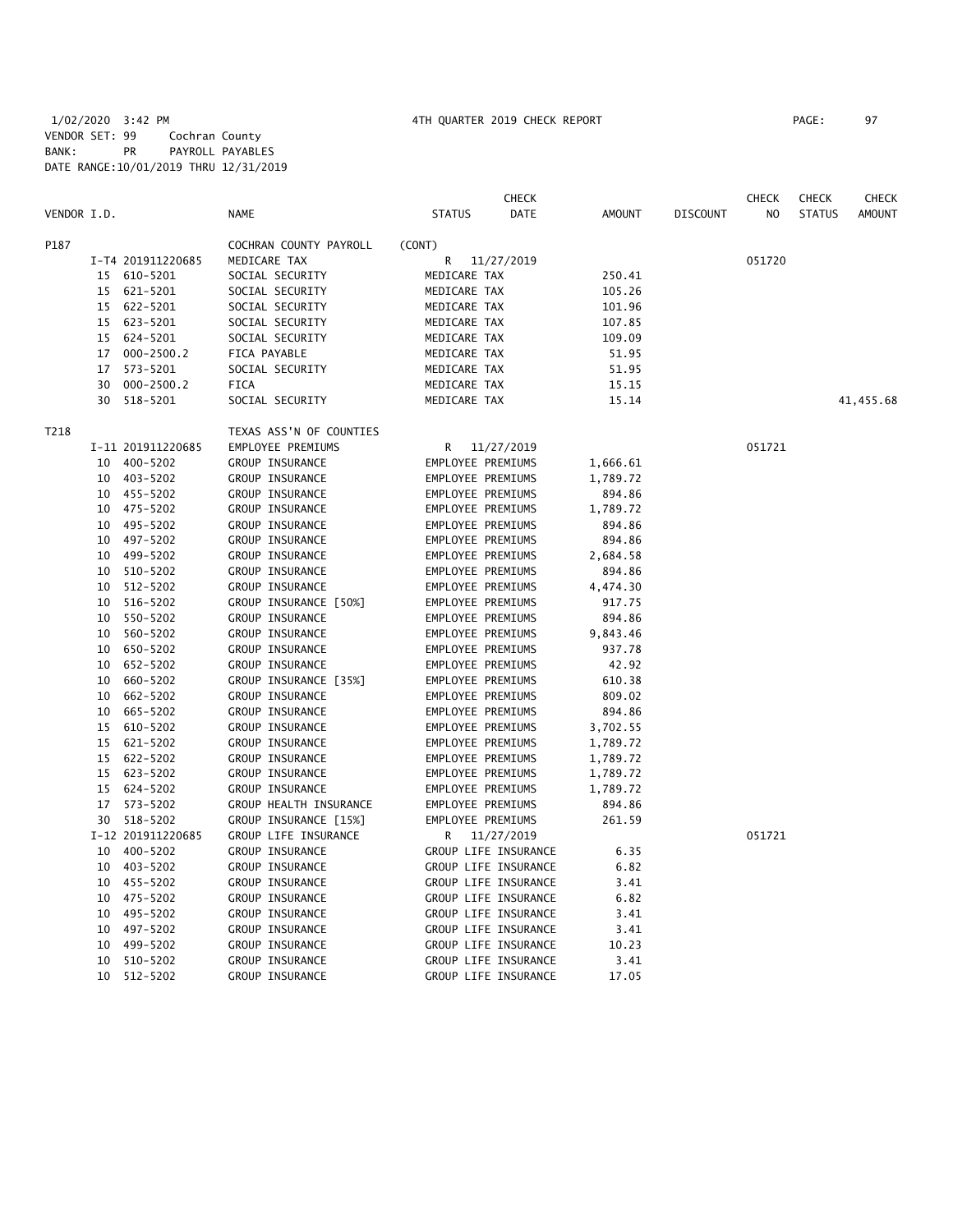|                  |                    |                                | <b>CHECK</b>                 |               |                 | <b>CHECK</b>   | <b>CHECK</b>  | <b>CHECK</b>  |
|------------------|--------------------|--------------------------------|------------------------------|---------------|-----------------|----------------|---------------|---------------|
| VENDOR I.D.      |                    | <b>NAME</b>                    | <b>STATUS</b><br><b>DATE</b> | <b>AMOUNT</b> | <b>DISCOUNT</b> | N <sub>O</sub> | <b>STATUS</b> | <b>AMOUNT</b> |
| T218             |                    | TEXAS ASS'N OF COUNTIES        | (CONT)                       |               |                 |                |               |               |
|                  | I-12 201911220685  | GROUP LIFE INSURANCE           | R<br>11/27/2019              |               |                 | 051721         |               |               |
|                  | 10 516-5202        | GROUP INSURANCE [50%]          | GROUP LIFE INSURANCE         | 3.51          |                 |                |               |               |
|                  | 10 550-5202        | GROUP INSURANCE                | GROUP LIFE INSURANCE         | 3.41          |                 |                |               |               |
|                  | 10 560-5202        | GROUP INSURANCE                | GROUP LIFE INSURANCE         | 37.51         |                 |                |               |               |
|                  | 650-5202<br>10     | GROUP INSURANCE                | GROUP LIFE INSURANCE         | 3.57          |                 |                |               |               |
|                  | 652-5202<br>10     | GROUP INSURANCE                | GROUP LIFE INSURANCE         | 0.16          |                 |                |               |               |
|                  | 660-5202<br>10     | GROUP INSURANCE [35%]          | GROUP LIFE INSURANCE         | 2.32          |                 |                |               |               |
|                  | 662-5202<br>10     | GROUP INSURANCE                | GROUP LIFE INSURANCE         | 3.09          |                 |                |               |               |
|                  | 665-5202<br>10     | GROUP INSURANCE                | GROUP LIFE INSURANCE         | 3.41          |                 |                |               |               |
|                  | 15 610-5202        | GROUP INSURANCE                | GROUP LIFE INSURANCE         | 14.11         |                 |                |               |               |
|                  | 15 621-5202        | GROUP INSURANCE                | GROUP LIFE INSURANCE         | 6.82          |                 |                |               |               |
|                  | 15 622-5202        | GROUP INSURANCE                | GROUP LIFE INSURANCE         | 6.82          |                 |                |               |               |
|                  | 15 623-5202        | GROUP INSURANCE                | GROUP LIFE INSURANCE         | 6.82          |                 |                |               |               |
|                  | 15 624-5202        | GROUP INSURANCE                | GROUP LIFE INSURANCE         | 5.63          |                 |                |               |               |
|                  | 17 573-5202        | GROUP HEALTH INSURANCE         | GROUP LIFE INSURANCE         | 3.41          |                 |                |               |               |
|                  | 30 518-5202        | GROUP INSURANCE [15%]          | GROUP LIFE INSURANCE         | 0.99          |                 |                |               |               |
|                  | I-15 201911220685  | DEPENDENT HEALTH PREM WITHHELD | R 11/27/2019                 |               |                 | 051721         |               |               |
|                  | 10 000-2500.4      | INSURANCE PAYABLE              | DEPENDENT HEALTH PRE         | 984.32        |                 |                |               | 44,100.09     |
| C <sub>253</sub> |                    | COCHRAN COUNTY MONEY MKT       |                              |               |                 |                |               |               |
|                  | I-201911220686     | NON-DEPT SUPP DEATH            | 11/27/2019<br>R              |               |                 | 051722         |               |               |
|                  | 10 409-5207        | SUPPLEMENTAL DEATH BENEFITS    | NON-DEPT SUPP DEATH/         | 1,153.87      |                 |                |               | 1,153.87      |
| A067             |                    | AMERICAN FAMILY LIFE ASSURANCE |                              |               |                 |                |               |               |
|                  | I-08 201912230687  | MONTHLY PREMIUM                | 12/31/2019<br>R              |               |                 | 051820         |               |               |
|                  | 10 000-2500.4      | INSURANCE PAYABLE              | MONTHLY PREMIUM              | 592.84        |                 |                |               |               |
|                  | 15 000-2500.4      | INSURANCE PAYABLE              | MONTHLY PREMIUM              | 188.10        |                 |                |               |               |
|                  | 30 000-2500.4      | AFLAC                          | MONTHLY PREMIUM              | 11.76         |                 |                |               | 792.70        |
| C091             |                    | HUMANA                         |                              |               |                 |                |               |               |
|                  | I-17A201912230687  | VISION MONTHLY PREMIUM         | 12/31/2019<br>R              |               |                 | 051821         |               |               |
|                  | 10 000-2500.4      | INSURANCE PAYABLE              | VISION MONTHLY PREMI         | 30.46         |                 |                |               | 30.46         |
| C <sub>253</sub> |                    | COCHRAN COUNTY MONEY MKT       |                              |               |                 |                |               |               |
|                  | I-01 201912230687  | RETIREMENT CONTRIBUTIONS       | 12/31/2019<br>R              |               |                 | 051822         |               |               |
|                  | 10 000-2500.3      | <b>TCDRS PAYABLE</b>           | RETIREMENT CONTRIBUT         | 9,139.80      |                 |                |               |               |
|                  | 10 400-5203        | RETIREMENT                     | RETIREMENT CONTRIBUT         | 1,063.54      |                 |                |               |               |
|                  | 10 403-5203        | RETIREMENT                     | RETIREMENT CONTRIBUT         | 1,118.47      |                 |                |               |               |
|                  | 10 435-5203        | RETIREMENT                     | RETIREMENT CONTRIBUT         | 231.80        |                 |                |               |               |
|                  | 455-5203<br>10     | RETIREMENT                     | RETIREMENT CONTRIBUT         | 533.14        |                 |                |               |               |
|                  | 10 475-5203        | RETIREMENT                     | RETIREMENT CONTRIBUT         | 441.68        |                 |                |               |               |
|                  | 476-5203<br>10     | RETIREMENT                     | RETIREMENT CONTRIBUT         | 229.20        |                 |                |               |               |
|                  | 490-5203.001<br>10 | RETIREMENT                     | RETIREMENT CONTRIBUT         | 100.59        |                 |                |               |               |
|                  | 495-5203<br>10     | RETIREMENT                     | RETIREMENT CONTRIBUT         | 526.74        |                 |                |               |               |
|                  | 497-5203<br>10     | RETIREMENT                     | RETIREMENT CONTRIBUT         | 627.94        |                 |                |               |               |
|                  | 499-5203<br>10     | RETIREMENT                     | RETIREMENT CONTRIBUT         | 1,761.89      |                 |                |               |               |
|                  | 10<br>510-5203     | RETIREMENT                     | RETIREMENT CONTRIBUT         | 398.44        |                 |                |               |               |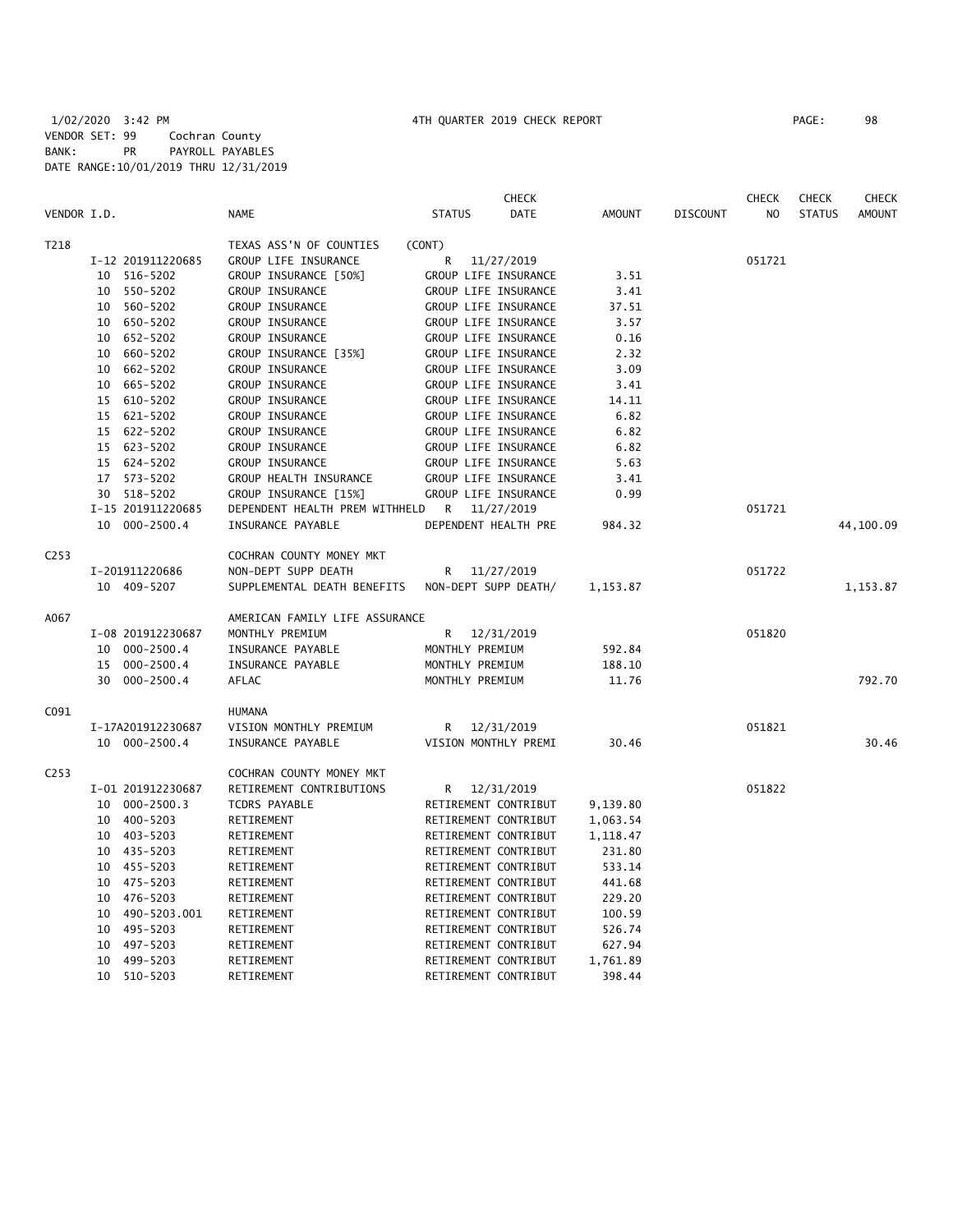|                  |                   |                                | <b>CHECK</b>                 |               |                 | <b>CHECK</b>   | <b>CHECK</b>  | <b>CHECK</b>  |
|------------------|-------------------|--------------------------------|------------------------------|---------------|-----------------|----------------|---------------|---------------|
| VENDOR I.D.      |                   | <b>NAME</b>                    | <b>STATUS</b><br><b>DATE</b> | <b>AMOUNT</b> | <b>DISCOUNT</b> | N <sub>O</sub> | <b>STATUS</b> | <b>AMOUNT</b> |
| C <sub>253</sub> |                   | COCHRAN COUNTY MONEY MKT       | (CONT)                       |               |                 |                |               |               |
|                  | I-01 201912230687 | RETIREMENT CONTRIBUTIONS       | R<br>12/31/2019              |               |                 | 051822         |               |               |
|                  | 512-5203<br>10    | RETIREMENT                     | RETIREMENT CONTRIBUT         | 1,905.25      |                 |                |               |               |
|                  | 516-5203<br>10    | RETIREMENT                     | RETIREMENT CONTRIBUT         | 476.06        |                 |                |               |               |
|                  | 550-5203<br>10    | RETIREMENT                     | RETIREMENT CONTRIBUT         | 421.34        |                 |                |               |               |
|                  | 560-5203<br>10    | RETIREMENT                     | RETIREMENT CONTRIBUT         | 5,638.11      |                 |                |               |               |
|                  | 10 650-5203       | RETIREMENT                     | RETIREMENT CONTRIBUT         | 403.76        |                 |                |               |               |
|                  | 10 652-5203       | RETIREMENT                     | RETIREMENT CONTRIBUT         | 22.92         |                 |                |               |               |
|                  | 660-5203<br>10    | RETIREMENT                     | RETIREMENT CONTRIBUT         | 315.94        |                 |                |               |               |
|                  | 10 662-5203       | RETIREMENT                     | RETIREMENT CONTRIBUT         | 432.16        |                 |                |               |               |
|                  | 665-5203<br>10    | RETIREMENT                     | RETIREMENT CONTRIBUT         | 325.00        |                 |                |               |               |
|                  | 15 000-2500.3     | TCDRS PAYABLE                  | RETIREMENT CONTRIBUT         | 3,264.10      |                 |                |               |               |
|                  | 610-5203<br>15    | RETIREMENT                     | RETIREMENT CONTRIBUT         | 2,245.03      |                 |                |               |               |
|                  | 15 621-5203       | RETIREMENT                     | RETIREMENT CONTRIBUT         | 945.50        |                 |                |               |               |
|                  | 15 622-5203       | RETIREMENT                     | RETIREMENT CONTRIBUT         | 916.68        |                 |                |               |               |
|                  | 15 623-5203       | RETIREMENT                     | RETIREMENT CONTRIBUT         | 972.84        |                 |                |               |               |
|                  | 624-5203<br>15    | RETIREMENT                     | RETIREMENT CONTRIBUT         | 981.86        |                 |                |               |               |
|                  | 17 000-2500.3     | <b>TCDRS PAYABLE</b>           | RETIREMENT CONTRIBUT         | 249.07        |                 |                |               |               |
|                  | 573-5203<br>17    | RETIREMENT                     | RETIREMENT CONTRIBUT         | 462.55        |                 |                |               |               |
|                  | 000-2500.3<br>30  | <b>TCDRS</b>                   | RETIREMENT CONTRIBUT         | 72.91         |                 |                |               |               |
|                  | 518-5203<br>30    | RETIREMENT                     | RETIREMENT CONTRIBUT         | 135.41        |                 |                |               | 36, 359.72    |
| C300             |                   | COCHRAN COUNTY SCHOOLS FEDERAL |                              |               |                 |                |               |               |
|                  | I-18A201912230687 | MONTHLY PREMUIM                | R<br>12/31/2019              |               |                 | 051823         |               |               |
|                  | 10 000-2500.4     | INSURANCE PAYABLE              | MONTHLY PREMUIM              | 11,062.47     |                 |                |               |               |
|                  | 15 000-2500.4     | INSURANCE PAYABLE              | MONTHLY PREMUIM              | 1,143.10      |                 |                |               |               |
|                  | 30 000-2500.4     | AFLAC                          | MONTHLY PREMUIM              | 93.48         |                 |                |               | 12,299.05     |
| N017             |                   | NATIONAL FARM LIFE             |                              |               |                 |                |               |               |
|                  | I-05 201912230687 | NFL PREMIUM                    | 12/31/2019<br>R              |               |                 | 051824         |               |               |
|                  | 10 000-2500.4     | INSURANCE PAYABLE              | NFL PREMIUM                  | 40.90         |                 |                |               |               |
|                  | I-05A201912230687 | AFTER TAX PREM                 | 12/31/2019<br>R              |               |                 | 051824         |               |               |
|                  | 10 000-2500.4     | INSURANCE PAYABLE              | AFTER TAX PREM               | 114.21        |                 |                |               |               |
|                  | 15 000-2500.4     | INSURANCE PAYABLE              | AFTER TAX PREM               | 127.67        |                 |                |               | 282.78        |
| N060             |                   | NATIONWIDE RETIREMENT SOL      |                              |               |                 |                |               |               |
|                  | I-04 201912230687 | DEFERRED COMP WITHHELD         | R<br>12/31/2019              |               |                 | 051825         |               |               |
|                  | 10 000-2500.7     | PEBSCO DEF COMP PAYABLE        | DEFERRED COMP WITHHE         | 1,262.25      |                 |                |               |               |
|                  | 15 000-2500.7     | PEBSCO DEF COMP PAYABLE        | DEFERRED COMP WITHHE         | 251.88        |                 |                |               |               |
|                  | 30<br>000-2500.7  | D.C.                           | DEFERRED COMP WITHHE         | 10.87         |                 |                |               | 1,525.00      |
| 0029             |                   | OFFICE OF THE ATTORNEY GE      |                              |               |                 |                |               |               |
|                  | I-CDH201912230687 | CAUSE#233-534019-13            | R<br>12/31/2019              |               |                 | 051826         |               |               |
|                  | 10 000-2500.8     | CHILD SUPPORT PAYABLE          | CAUSE#233-534019-13          | 557.87        |                 |                |               | 557.87        |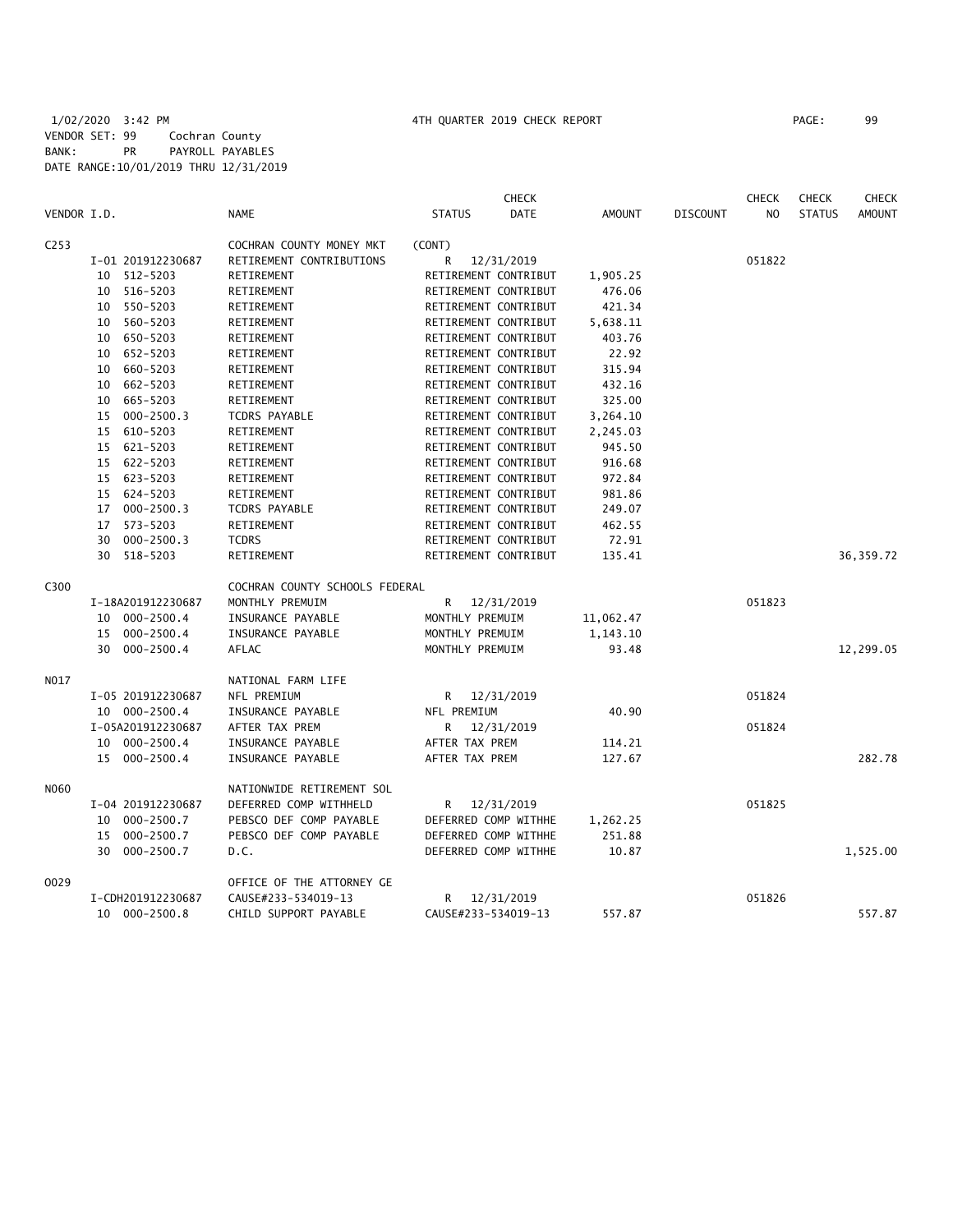|             |    |                   |                           |                      | <b>CHECK</b>         |               |                 | <b>CHECK</b>   | <b>CHECK</b>  | CHECK         |
|-------------|----|-------------------|---------------------------|----------------------|----------------------|---------------|-----------------|----------------|---------------|---------------|
| VENDOR I.D. |    |                   | <b>NAME</b>               | <b>STATUS</b>        | DATE                 | <b>AMOUNT</b> | <b>DISCOUNT</b> | N <sub>O</sub> | <b>STATUS</b> | <b>AMOUNT</b> |
| P187        |    |                   | COCHRAN COUNTY PAYROLL TA |                      |                      |               |                 |                |               |               |
|             |    | I-T1 201912230687 | FEDERAL INCOME TAX W/H    | R.                   | 12/31/2019           |               |                 | 051827         |               |               |
|             |    | 10 000-2500.1     | WITHHOLDING TAX PAYABLE   | FEDERAL INCOME TAX W |                      | 10,524.86     |                 |                |               |               |
|             | 15 | $000 - 2500.1$    | WITHHOLDING TAX PAYABLE   |                      | FEDERAL INCOME TAX W | 3,449.87      |                 |                |               |               |
|             |    | 17 000-2500.1     | WITHHOLDING TAX PAYABLE   | FEDERAL INCOME TAX W |                      | 246.67        |                 |                |               |               |
|             |    | 30 000-2500.1     | FEDERAL WITHOLDING        | FEDERAL INCOME TAX W |                      | 121.56        |                 |                |               |               |
|             |    | I-T3 201912230687 | FICA TAX                  | R 12/31/2019         |                      |               |                 | 051827         |               |               |
|             | 10 | $000 - 2500.2$    | FICA PAYABLE              | FICA TAX             |                      | 8,067.07      |                 |                |               |               |
|             | 10 | 400-5201          | SOCIAL SECURITY           | FICA TAX             |                      | 507.23        |                 |                |               |               |
|             | 10 | 403-5201          | SOCIAL SECURITY           | FICA TAX             |                      | 453.68        |                 |                |               |               |
|             |    | 10 435-5201       | SOCIAL SECURITY           | FICA TAX             |                      | 110.55        |                 |                |               |               |
|             |    | 10 455-5201       | SOCIAL SECURITY           | FICA TAX             |                      | 254.27        |                 |                |               |               |
|             | 10 | 475-5201          | SOCIAL SECURITY           | FICA TAX             |                      | 210.65        |                 |                |               |               |
|             | 10 | 476-5201          | SOCIAL SECURITY           | FICA TAX             |                      | 109.31        |                 |                |               |               |
|             | 10 | 490-5201.001      | SOCIAL SECURITY FICA      | FICA TAX             |                      | 47.97         |                 |                |               |               |
|             | 10 | 495-5201          | SOCIAL SECURITY           | FICA TAX             |                      | 248.84        |                 |                |               |               |
|             | 10 | 497-5201          | SOCIAL SECURITY           | FICA TAX             |                      | 299.48        |                 |                |               |               |
|             | 10 | 499-5201          | SOCIAL SECURITY           | FICA TAX             |                      | 833.52        |                 |                |               |               |
|             | 10 | 510-5201          | SOCIAL SECURITY           | FICA TAX             |                      | 190.02        |                 |                |               |               |
|             | 10 | 512-5201          | SOCIAL SECURITY           | FICA TAX             |                      | 901.62        |                 |                |               |               |
|             | 10 | 516-5201          | SOCIAL SECURITY           | FICA TAX             |                      | 227.60        |                 |                |               |               |
|             | 10 | 550-5201          | SOCIAL SECURITY           | FICA TAX             |                      | 200.95        |                 |                |               |               |
|             | 10 | 560-5201          | SOCIAL SECURITY           | FICA TAX             |                      | 2,688.95      |                 |                |               |               |
|             | 10 | 650-5201          | SOCIAL SECURITY           | FICA TAX             |                      | 192.56        |                 |                |               |               |
|             | 10 | 652-5201          | SOCIAL SECURITY           | FICA TAX             |                      | 10.93         |                 |                |               |               |
|             | 10 | 660-5201          | SOCIAL SECURITY           | FICA TAX             |                      | 151.14        |                 |                |               |               |
|             | 10 | 662-5201          | SOCIAL SECURITY           | FICA TAX             |                      | 206.11        |                 |                |               |               |
|             | 10 | 665-5201          | SOCIAL SECURITY           | FICA TAX             |                      | 221.69        |                 |                |               |               |
|             | 15 | $000 - 2500.2$    | FICA PAYABLE              | FICA TAX             |                      | 2,879.41      |                 |                |               |               |
|             | 15 | 610-5201          | SOCIAL SECURITY           | FICA TAX             |                      | 1,070.72      |                 |                |               |               |
|             | 15 | 621-5201          | SOCIAL SECURITY           | FICA TAX             |                      | 447.38        |                 |                |               |               |
|             |    | 15 622-5201       | SOCIAL SECURITY           | FICA TAX             |                      | 433.72        |                 |                |               |               |
|             |    | 15 623-5201       | SOCIAL SECURITY           | FICA TAX             |                      | 461.15        |                 |                |               |               |
|             | 15 | 624-5201          | SOCIAL SECURITY           | FICA TAX             |                      | 466.44        |                 |                |               |               |
|             |    | 17 000-2500.2     | FICA PAYABLE              | FICA TAX             |                      | 220.60        |                 |                |               |               |
|             | 17 | 573-5201          | SOCIAL SECURITY           | FICA TAX             |                      | 220.60        |                 |                |               |               |
|             | 30 | $000 - 2500.2$    | FICA                      | FICA TAX             |                      | 64.77         |                 |                |               |               |
|             | 30 | 518-5201          | SOCIAL SECURITY           | FICA TAX             |                      | 64.77         |                 |                |               |               |
|             |    | I-T4 201912230687 | MEDICARE TAX              | R 12/31/2019         |                      |               |                 | 051827         |               |               |
|             | 10 | $000 - 2500.2$    | FICA PAYABLE              | MEDICARE TAX         |                      | 1,886.67      |                 |                |               |               |
|             | 10 | 400-5201          | SOCIAL SECURITY           | MEDICARE TAX         |                      | 118.62        |                 |                |               |               |
|             | 10 | 403-5201          | SOCIAL SECURITY           | MEDICARE TAX         |                      | 106.10        |                 |                |               |               |
|             |    | 10 435-5201       | SOCIAL SECURITY           | MEDICARE TAX         |                      | 25.86         |                 |                |               |               |
|             |    | 10 455-5201       | SOCIAL SECURITY           | MEDICARE TAX         |                      | 59.47         |                 |                |               |               |
|             |    | 10 475-5201       | SOCIAL SECURITY           | MEDICARE TAX         |                      | 49.26         |                 |                |               |               |
|             | 10 | 476-5201          | SOCIAL SECURITY           | MEDICARE TAX         |                      | 25.57         |                 |                |               |               |
|             | 10 | 490-5201.001      | SOCIAL SECURITY FICA      | MEDICARE TAX         |                      | 11.22         |                 |                |               |               |
|             | 10 | 495-5201          | SOCIAL SECURITY           | MEDICARE TAX         |                      | 58.20         |                 |                |               |               |
|             |    |                   |                           |                      |                      |               |                 |                |               |               |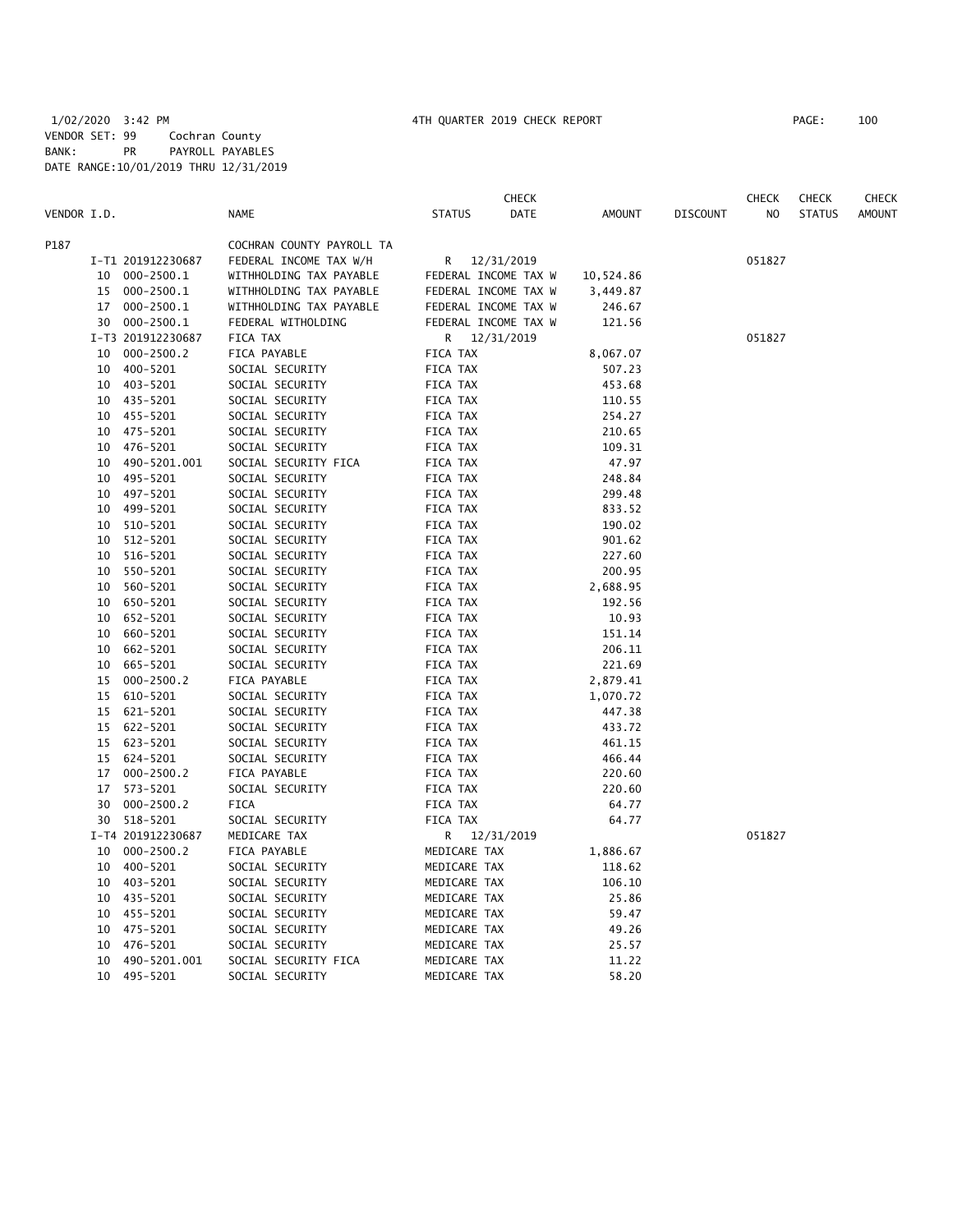|             |    |                   |                         |                   | <b>CHECK</b> |           |                 | <b>CHECK</b>   | <b>CHECK</b>  | CHECK         |
|-------------|----|-------------------|-------------------------|-------------------|--------------|-----------|-----------------|----------------|---------------|---------------|
| VENDOR I.D. |    |                   | NAME                    | <b>STATUS</b>     | <b>DATE</b>  | AMOUNT    | <b>DISCOUNT</b> | N <sub>O</sub> | <b>STATUS</b> | <b>AMOUNT</b> |
| P187        |    |                   | COCHRAN COUNTY PAYROLL  | (CONT)            |              |           |                 |                |               |               |
|             |    | I-T4 201912230687 | MEDICARE TAX            | R                 | 12/31/2019   |           |                 | 051827         |               |               |
|             |    | 10 497-5201       | SOCIAL SECURITY         | MEDICARE TAX      |              | 70.04     |                 |                |               |               |
|             | 10 | 499-5201          | SOCIAL SECURITY         | MEDICARE TAX      |              | 194.94    |                 |                |               |               |
|             | 10 | 510-5201          | SOCIAL SECURITY         | MEDICARE TAX      |              | 44.44     |                 |                |               |               |
|             | 10 | 512-5201          | SOCIAL SECURITY         | MEDICARE TAX      |              | 210.87    |                 |                |               |               |
|             | 10 | 516-5201          | SOCIAL SECURITY         | MEDICARE TAX      |              | 53.23     |                 |                |               |               |
|             | 10 | 550-5201          | SOCIAL SECURITY         | MEDICARE TAX      |              | 47.00     |                 |                |               |               |
|             | 10 | 560-5201          | SOCIAL SECURITY         | MEDICARE TAX      |              | 628.86    |                 |                |               |               |
|             | 10 | 650-5201          | SOCIAL SECURITY         | MEDICARE TAX      |              | 45.04     |                 |                |               |               |
|             | 10 | 652-5201          | SOCIAL SECURITY         | MEDICARE TAX      |              | 2.56      |                 |                |               |               |
|             | 10 | 660-5201          | SOCIAL SECURITY         | MEDICARE TAX      |              | 35.34     |                 |                |               |               |
|             | 10 | 662-5201          | SOCIAL SECURITY         | MEDICARE TAX      |              | 48.20     |                 |                |               |               |
|             | 10 | 665-5201          | SOCIAL SECURITY         | MEDICARE TAX      |              | 51.85     |                 |                |               |               |
|             | 15 | $000 - 2500.2$    | FICA PAYABLE            | MEDICARE TAX      |              | 673.41    |                 |                |               |               |
|             | 15 | 610-5201          | SOCIAL SECURITY         | MEDICARE TAX      |              | 250.41    |                 |                |               |               |
|             | 15 | 621-5201          | SOCIAL SECURITY         | MEDICARE TAX      |              | 104.63    |                 |                |               |               |
|             |    | 15 622-5201       | SOCIAL SECURITY         | MEDICARE TAX      |              | 101.43    |                 |                |               |               |
|             | 15 | 623-5201          | SOCIAL SECURITY         | MEDICARE TAX      |              | 107.85    |                 |                |               |               |
|             |    | 15 624-5201       | SOCIAL SECURITY         | MEDICARE TAX      |              | 109.09    |                 |                |               |               |
|             | 17 | 000-2500.2        | FICA PAYABLE            | MEDICARE TAX      |              | 51.59     |                 |                |               |               |
|             | 17 | 573-5201          | SOCIAL SECURITY         | MEDICARE TAX      |              | 51.59     |                 |                |               |               |
|             | 30 | $000 - 2500.2$    | <b>FICA</b>             | MEDICARE TAX      |              | 15.15     |                 |                |               |               |
|             | 30 | 518-5201          | SOCIAL SECURITY         | MEDICARE TAX      |              | 15.15     |                 |                |               | 42,060.30     |
| T218        |    |                   | TEXAS ASS'N OF COUNTIES |                   |              |           |                 |                |               |               |
|             |    | I-11 201912230687 | EMPLOYEE PREMIUMS       | R                 | 12/31/2019   |           |                 | 051828         |               |               |
|             | 10 | 400-5202          | GROUP INSURANCE         | EMPLOYEE PREMIUMS |              | 1,703.86  |                 |                |               |               |
|             |    | 10 403-5202       | GROUP INSURANCE         | EMPLOYEE PREMIUMS |              | 1,829.72  |                 |                |               |               |
|             |    | 10 455-5202       | GROUP INSURANCE         | EMPLOYEE PREMIUMS |              | 914.86    |                 |                |               |               |
|             | 10 | 475-5202          | GROUP INSURANCE         | EMPLOYEE PREMIUMS |              | 914.86    |                 |                |               |               |
|             | 10 | 495-5202          | GROUP INSURANCE         | EMPLOYEE PREMIUMS |              | 914.86    |                 |                |               |               |
|             | 10 | 497-5202          | GROUP INSURANCE         | EMPLOYEE PREMIUMS |              | 914.86    |                 |                |               |               |
|             | 10 | 499-5202          | GROUP INSURANCE         | EMPLOYEE PREMIUMS |              | 2,744.58  |                 |                |               |               |
|             | 10 | 510-5202          | GROUP INSURANCE         | EMPLOYEE PREMIUMS |              | 914.86    |                 |                |               |               |
|             | 10 | 512-5202          | GROUP INSURANCE         | EMPLOYEE PREMIUMS |              | 4,574.30  |                 |                |               |               |
|             | 10 | 516-5202          | GROUP INSURANCE [50%]   | EMPLOYEE PREMIUMS |              | 938.25    |                 |                |               |               |
|             | 10 | 550-5202          | GROUP INSURANCE         | EMPLOYEE PREMIUMS |              | 914.86    |                 |                |               |               |
|             | 10 | 560-5202          | GROUP INSURANCE         | EMPLOYEE PREMIUMS |              | 10,063.46 |                 |                |               |               |
|             | 10 | 650-5202          | GROUP INSURANCE         | EMPLOYEE PREMIUMS |              | 958.74    |                 |                |               |               |
|             | 10 | 652-5202          | GROUP INSURANCE         | EMPLOYEE PREMIUMS |              | 43.88     |                 |                |               |               |
|             | 10 | 660-5202          | GROUP INSURANCE [35%]   | EMPLOYEE PREMIUMS |              | 624.03    |                 |                |               |               |
|             | 10 | 662-5202          | GROUP INSURANCE         | EMPLOYEE PREMIUMS |              | 827.10    |                 |                |               |               |
|             | 10 | 665-5202          | GROUP INSURANCE         | EMPLOYEE PREMIUMS |              | 914.86    |                 |                |               |               |
|             | 15 | 610-5202          | GROUP INSURANCE         | EMPLOYEE PREMIUMS |              | 3,785.30  |                 |                |               |               |
|             | 15 | 621-5202          | GROUP INSURANCE         | EMPLOYEE PREMIUMS |              | 1,829.72  |                 |                |               |               |
|             | 15 | 622-5202          | GROUP INSURANCE         | EMPLOYEE PREMIUMS |              | 1,829.72  |                 |                |               |               |

15 623-5202 GROUP INSURANCE EMPLOYEE PREMIUMS 1,829.72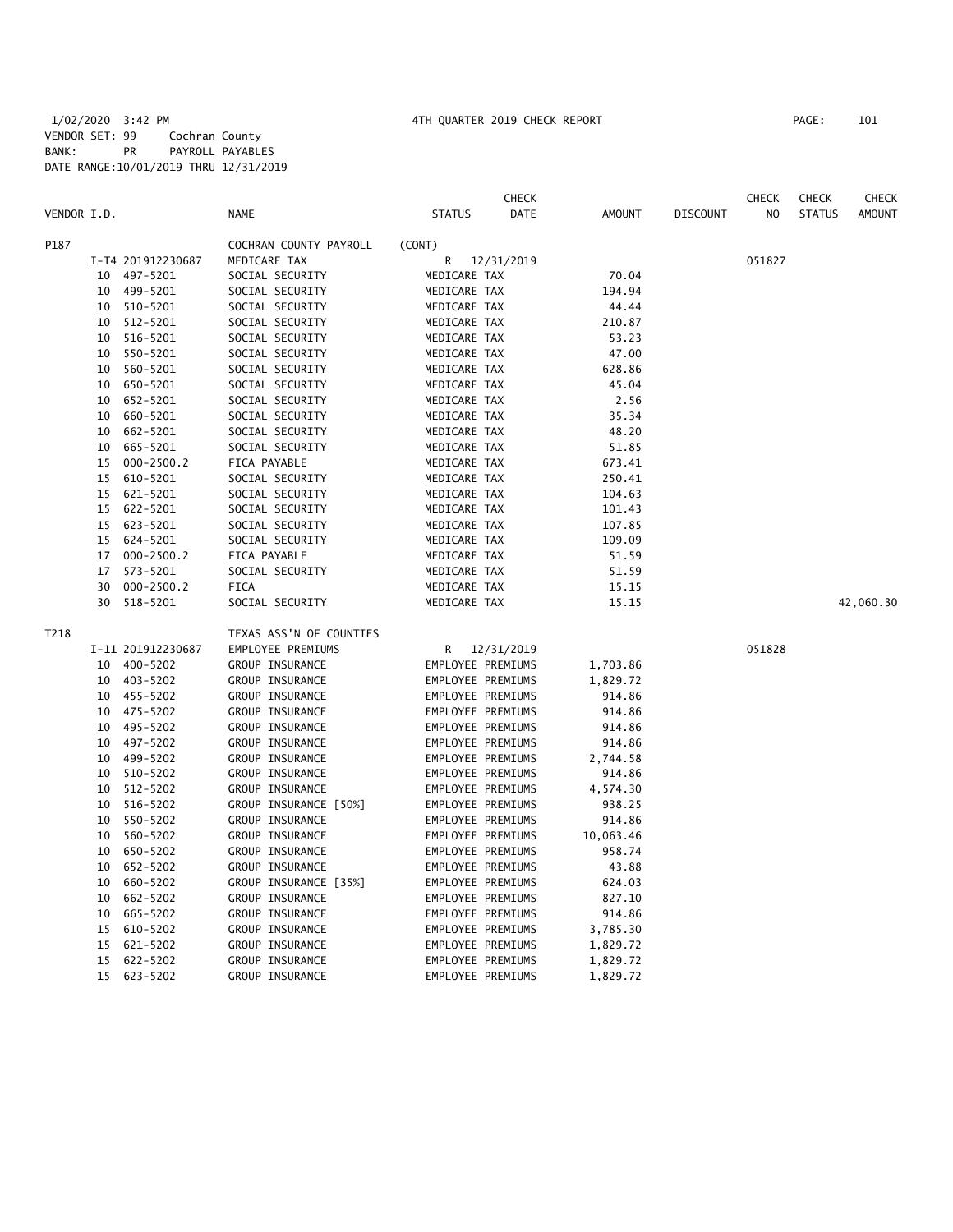|                  |    |                   |                                             |                      | <b>CHECK</b>         |          |                 | <b>CHECK</b> | <b>CHECK</b>  | CHECK         |
|------------------|----|-------------------|---------------------------------------------|----------------------|----------------------|----------|-----------------|--------------|---------------|---------------|
| VENDOR I.D.      |    |                   | <b>NAME</b>                                 | <b>STATUS</b>        | <b>DATE</b>          | AMOUNT   | <b>DISCOUNT</b> | NO.          | <b>STATUS</b> | <b>AMOUNT</b> |
| T218             |    |                   | TEXAS ASS'N OF COUNTIES                     | (CONT)               |                      |          |                 |              |               |               |
|                  |    | I-11 201912230687 | EMPLOYEE PREMIUMS                           | R                    | 12/31/2019           |          |                 | 051828       |               |               |
|                  |    | 15 624-5202       | GROUP INSURANCE                             | EMPLOYEE PREMIUMS    |                      | 1,829.72 |                 |              |               |               |
|                  |    | 17 573-5202       | GROUP HEALTH INSURANCE                      | EMPLOYEE PREMIUMS    |                      | 914.86   |                 |              |               |               |
|                  |    | 30 518-5202       | GROUP INSURANCE [15%]                       | EMPLOYEE PREMIUMS    |                      | 267.44   |                 |              |               |               |
|                  |    | I-12 201912230687 | GROUP LIFE INSURANCE                        | R 12/31/2019         |                      |          |                 | 051828       |               |               |
|                  |    | 10 400-5202       | GROUP INSURANCE                             | GROUP LIFE INSURANCE |                      | 6.35     |                 |              |               |               |
|                  |    | 10 403-5202       | GROUP INSURANCE                             | GROUP LIFE INSURANCE |                      | 6.82     |                 |              |               |               |
|                  |    | 10 455-5202       | GROUP INSURANCE                             | GROUP LIFE INSURANCE |                      | 3.41     |                 |              |               |               |
|                  |    | 10 475-5202       | GROUP INSURANCE                             | GROUP LIFE INSURANCE |                      | 3.41     |                 |              |               |               |
|                  |    | 10 495-5202       | GROUP INSURANCE                             | GROUP LIFE INSURANCE |                      | 3.41     |                 |              |               |               |
|                  | 10 | 497-5202          | GROUP INSURANCE                             | GROUP LIFE INSURANCE |                      | 3.41     |                 |              |               |               |
|                  | 10 | 499-5202          | GROUP INSURANCE                             | GROUP LIFE INSURANCE |                      | 10.23    |                 |              |               |               |
|                  | 10 | 510-5202          | GROUP INSURANCE                             | GROUP LIFE INSURANCE |                      | 3.41     |                 |              |               |               |
|                  | 10 | 512-5202          | GROUP INSURANCE                             | GROUP LIFE INSURANCE |                      | 17.05    |                 |              |               |               |
|                  | 10 | 516-5202          | GROUP INSURANCE [50%]                       | GROUP LIFE INSURANCE |                      | 3.51     |                 |              |               |               |
|                  | 10 | 550-5202          | GROUP INSURANCE                             | GROUP LIFE INSURANCE |                      | 3.41     |                 |              |               |               |
|                  | 10 | 560-5202          | GROUP INSURANCE                             | GROUP LIFE INSURANCE |                      | 37.51    |                 |              |               |               |
|                  | 10 | 650-5202          | GROUP INSURANCE                             | GROUP LIFE INSURANCE |                      | 3.57     |                 |              |               |               |
|                  |    | 10 652-5202       | GROUP INSURANCE                             | GROUP LIFE INSURANCE |                      | 0.16     |                 |              |               |               |
|                  | 10 | 660-5202          | GROUP INSURANCE [35%]                       | GROUP LIFE INSURANCE |                      | 2.32     |                 |              |               |               |
|                  |    | 10 662-5202       | GROUP INSURANCE                             |                      | GROUP LIFE INSURANCE | 3.09     |                 |              |               |               |
|                  | 10 | 665-5202          | GROUP INSURANCE                             | GROUP LIFE INSURANCE |                      | 3.41     |                 |              |               |               |
|                  | 15 | 610-5202          | GROUP INSURANCE                             | GROUP LIFE INSURANCE |                      | 14.11    |                 |              |               |               |
|                  | 15 | 621-5202          | <b>GROUP INSURANCE</b>                      | GROUP LIFE INSURANCE |                      | 6.82     |                 |              |               |               |
|                  |    | 15 622-5202       | GROUP INSURANCE                             | GROUP LIFE INSURANCE |                      | 6.82     |                 |              |               |               |
|                  |    | 15 623-5202       | GROUP INSURANCE                             | GROUP LIFE INSURANCE |                      | 6.82     |                 |              |               |               |
|                  |    | 15 624-5202       | <b>GROUP INSURANCE</b>                      | GROUP LIFE INSURANCE |                      | 5.63     |                 |              |               |               |
|                  | 17 | 573-5202          | GROUP HEALTH INSURANCE                      | GROUP LIFE INSURANCE |                      | 3.41     |                 |              |               |               |
|                  |    | 30 518-5202       | GROUP INSURANCE [15%]                       | GROUP LIFE INSURANCE |                      | 0.99     |                 |              |               |               |
|                  |    | I-15 201912230687 | DEPENDENT HEALTH PREM WITHHELD R 12/31/2019 |                      |                      |          |                 | 051828       |               |               |
|                  |    | 10 000-2500.4     | INSURANCE PAYABLE                           | DEPENDENT HEALTH PRE |                      | 984.32   |                 |              |               | 44, 141.82    |
| C <sub>253</sub> |    |                   | COCHRAN COUNTY MONEY MKT                    |                      |                      |          |                 |              |               |               |
|                  |    | I-201912230688    | NON-DEPT SUPP DEATH                         | R <sub>a</sub>       | 12/31/2019           |          |                 | 051829       |               |               |
|                  |    | 10 409-5207       | SUPPLEMENTAL DEATH BENEFITS                 | NON-DEPT SUPP DEATH  |                      | 1,163.51 |                 |              |               | 1,163.51      |

| TOTALS * *<br>* * | N <sub>O</sub> |                                               | INVOICE AMOUNT | <b>DISCOUNTS</b> | CHECK AMOUNT |
|-------------------|----------------|-----------------------------------------------|----------------|------------------|--------------|
| REGULAR CHECKS:   | 30             |                                               | 413,899.51     | 0.00             | 413,899.51   |
| HAND CHECKS:      | 0              |                                               | 0.00           | 0.00             | 0.00         |
| DRAFTS:           | 0              |                                               | 0.00           | 0.00             | 0.00         |
| EFT:              | 0              |                                               | 0.00           | 0.00             | 0.00         |
| NON CHECKS:       | 0              |                                               | 0.00           | 0.00             | 0.00         |
| VOID CHECKS:      |                | 0 VOID DEBITS<br>0.00<br>VOID CREDITS<br>0.00 | 0.00           | 0.00             |              |

TOTAL ERRORS: 0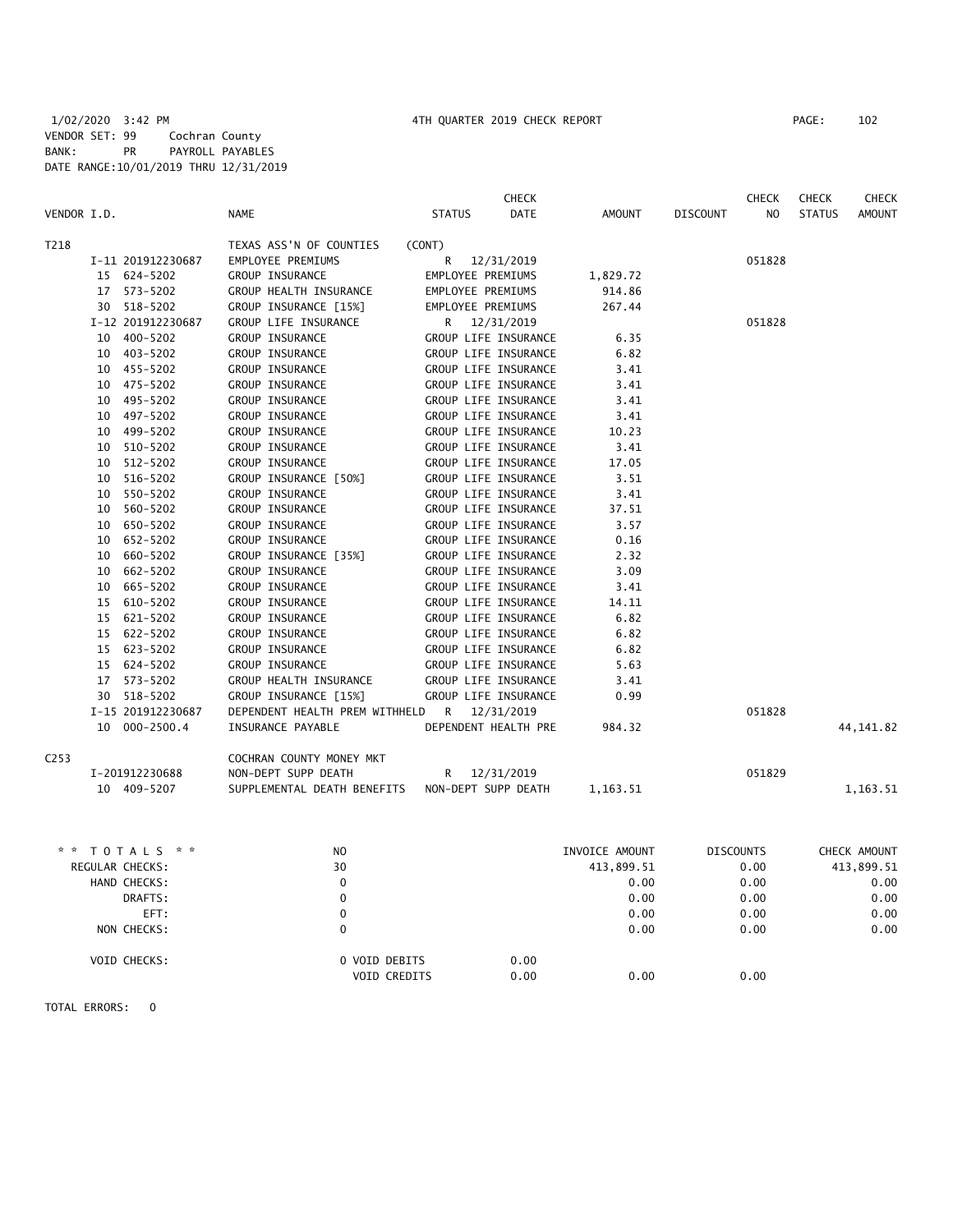# 1/02/2020 3:42 PM 4TH QUARTER 2019 CHECK REPORT PAGE: 103 VENDOR SET: 99 Cochran County BANK: PR PAYROLL PAYABLES DATE RANGE:10/01/2019 THRU 12/31/2019

| G/L ACCOUNT          | NAME                        | AMOUNT     |
|----------------------|-----------------------------|------------|
|                      |                             |            |
| 10<br>000-2500.1     | WITHHOLDING TAX PAYABLE     | 31, 162.59 |
| 10<br>$000 - 2500.2$ | FICA PAYABLE                | 29,525.45  |
| 10<br>$000 - 2500.3$ | TCDRS PAYABLE               | 27,204.78  |
| 10<br>$000 - 2500.4$ | INSURANCE PAYABLE           | 36,924.83  |
| 10<br>$000 - 2500.7$ | PEBSCO DEF COMP PAYABLE     | 3,786.75   |
| 10<br>$000 - 2500.8$ | CHILD SUPPORT PAYABLE       | 1,673.61   |
| 10<br>400-5201       | SOCIAL SECURITY             | 1,869.76   |
| 10<br>400-5202       | GROUP INSURANCE             | 5,056.13   |
| 10<br>400-5203       | RETIREMENT                  | 3,185.18   |
| 10<br>403-5201       | SOCIAL SECURITY             | 1,665.33   |
| 403-5202<br>10       | GROUP INSURANCE             | 5,429.62   |
| 10<br>403-5203       | RETIREMENT                  | 3,331.62   |
| 10<br>409-5207       | SUPPLEMENTAL DEATH BENEFITS | 3,479.36   |
| 10<br>435-5201       | SOCIAL SECURITY             | 409.23     |
| 10<br>435-5203       | RETIREMENT                  | 695.40     |
| 10<br>455-5201       | SOCIAL SECURITY             | 953.16     |
| 10<br>455-5202       | GROUP INSURANCE             | 2,714.81   |
| 10<br>455-5203       | RETIREMENT                  | 1,619.73   |
| 10<br>475-5201       | SOCIAL SECURITY             | 1,473.76   |
| 10<br>475-5202       | GROUP INSURANCE             | 4,511.35   |
| 10<br>475-5203       | RETIREMENT                  | 2,504.44   |
| 10<br>476-5201       | SOCIAL SECURITY             | 376.53     |
| 10<br>476-5203       | RETIREMENT                  | 639.83     |
| 10<br>490-5201.001   | SOCIAL SECURITY FICA        | 351.31     |
| 10<br>490-5203.001   | RETIREMENT                  | 597.01     |
| 10<br>495-5201       | SOCIAL SECURITY             | 921.12     |
| 495-5202<br>10       | GROUP INSURANCE             | 2,714.81   |
| 10<br>495-5203       | RETIREMENT                  | 1,580.22   |
| 10<br>497-5201       | SOCIAL SECURITY             | 1,163.10   |
| 10<br>497-5202       | GROUP INSURANCE             | 2,714.81   |
| 10<br>497-5203       | RETIREMENT                  | 1,976.49   |
| 10<br>499-5201       | SOCIAL SECURITY             | 2,703.11   |
| 10<br>499-5202       | GROUP INSURANCE             | 8,144.43   |
| 10<br>499-5203       | RETIREMENT                  | 4,636.10   |
| 10<br>510-5201       | SOCIAL SECURITY             | 790.45     |
| 10<br>510-5202       | GROUP INSURANCE             | 2,714.81   |
| 10<br>510-5203       | RETIREMENT                  | 1,343.26   |
| 10<br>512-5201       | SOCIAL SECURITY             | 3,157.07   |
| 10<br>512-5202       | GROUP INSURANCE             | 13,574.05  |
| 10<br>512-5203       | RETIREMENT                  | 5,409.21   |
| 10<br>516-5201       | SOCIAL SECURITY             | 843.56     |
| 10<br>516-5202       | GROUP INSURANCE [50%]       | 2,784.28   |
| 10<br>516-5203       | RETIREMENT                  | 1,428.18   |
| 10<br>550-5201       | SOCIAL SECURITY             | 743.85     |
| 10<br>550-5202       | <b>GROUP INSURANCE</b>      | 2,714.81   |
| 10<br>550-5203       | RETIREMENT                  | 1,264.02   |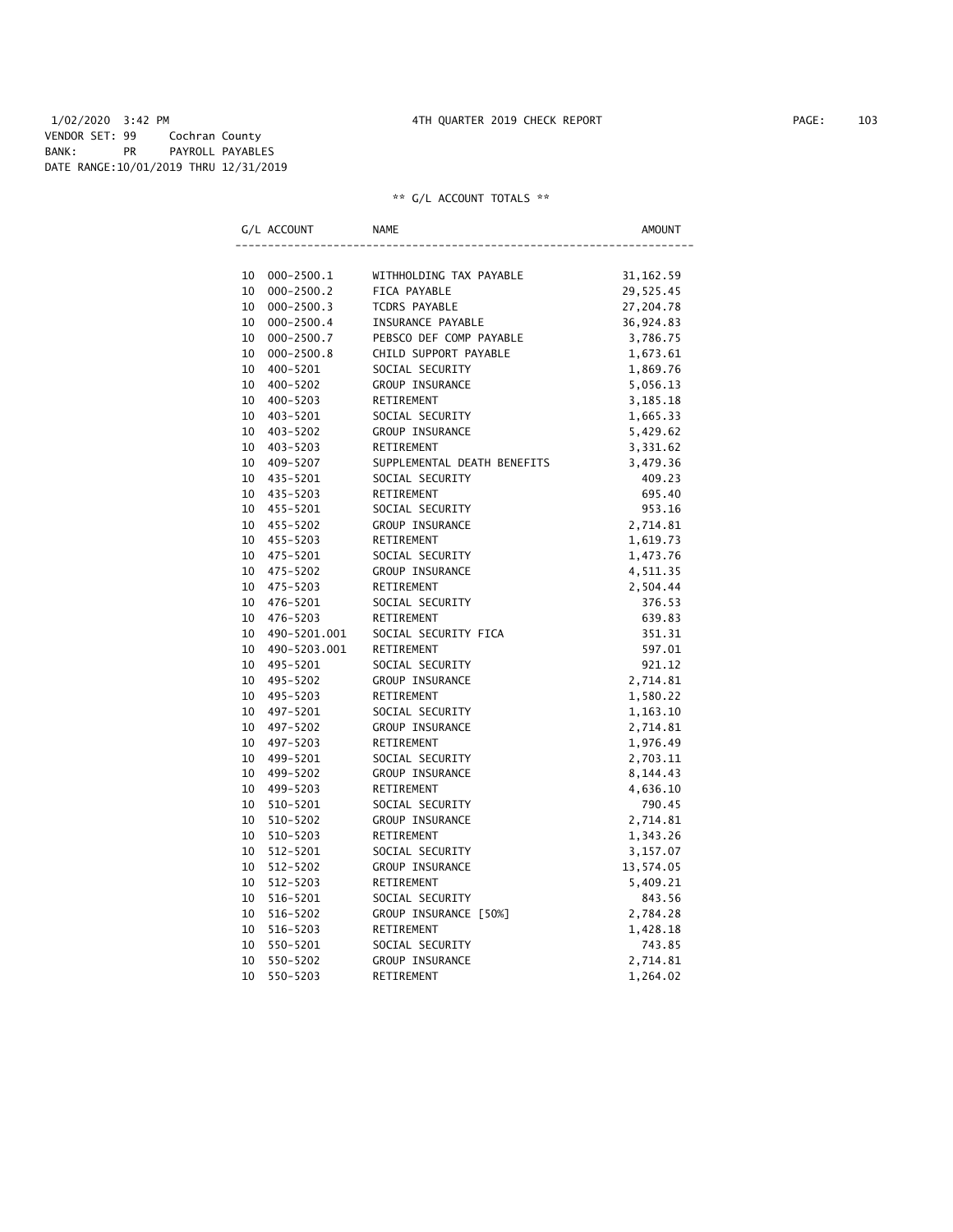# 1/02/2020 3:42 PM 4TH QUARTER 2019 CHECK REPORT PAGE: 104 VENDOR SET: 99 Cochran County BANK: PR PAYROLL PAYABLES DATE RANGE:10/01/2019 THRU 12/31/2019

|    | G/L ACCOUNT    | <b>NAME</b>             | AMOUNT     |
|----|----------------|-------------------------|------------|
|    |                |                         |            |
| 10 | 560-5201       | SOCIAL SECURITY         | 9,286.65   |
| 10 | 560-5202       | GROUP INSURANCE         | 28,964.64  |
| 10 | 560-5203       | RETIREMENT              | 15,804.59  |
| 10 | 650-5201       | SOCIAL SECURITY         | 712.80     |
| 10 | 650-5202       | GROUP INSURANCE         | 2,845.01   |
|    | 10 650-5203    | RETIREMENT              | 1,211.28   |
| 10 | 652-5201       | SOCIAL SECURITY         | 40.47      |
|    | 10 652-5202    | GROUP INSURANCE         | 130.20     |
|    | 10 652-5203    | RETIREMENT              | 68.76      |
|    | 10 660-5201    | SOCIAL SECURITY         | 560.14     |
| 10 | 660-5202       | GROUP INSURANCE [35%]   | 1,851.75   |
| 10 | 660-5203       | RETIREMENT              | 947.82     |
| 10 | 662-5201       | SOCIAL SECURITY         | 762.93     |
| 10 | 662-5202       | GROUP INSURANCE         | 2,454.41   |
|    | 10 662-5203    | RETIREMENT              | 1,296.48   |
|    | 10 665-5201    | SOCIAL SECURITY         | 741.12     |
| 10 | 665-5202       | GROUP INSURANCE         | 2,714.81   |
| 10 | 665-5203       | RETIREMENT              | 983.67     |
|    |                | *** FUND TOTAL ***      | 305,840.84 |
| 15 | $000 - 2500.1$ | WITHHOLDING TAX PAYABLE | 10,420.32  |
| 15 | $000 - 2500.2$ | FICA PAYABLE            | 10,743.50  |
| 15 | $000 - 2500.3$ | <b>TCDRS PAYABLE</b>    | 9,869.64   |
| 15 | $000 - 2500.4$ | INSURANCE PAYABLE       | 4,370.29   |
| 15 | $000 - 2500.7$ | PEBSCO DEF COMP PAYABLE | 755.64     |
| 15 | 610-5201       | SOCIAL SECURITY         | 3,963.39   |
| 15 | 610-5202       | GROUP INSURANCE         | 11,232.73  |
| 15 | 610-5203       | RETIREMENT              | 6,735.09   |
| 15 | 621-5201       | SOCIAL SECURITY         | 1,663.94   |
| 15 | 621-5202       | GROUP INSURANCE         | 5,429.62   |
| 15 | 621-5203       | RETIREMENT              | 2,849.93   |
| 15 | 622-5201       | SOCIAL SECURITY         | 1,682.58   |
| 15 | 622-5202       | <b>GROUP INSURANCE</b>  | 5,429.62   |
|    | 15 622-5203    | RETIREMENT              | 2,880.25   |
| 15 | 623-5201       | SOCIAL SECURITY         | 1,707.00   |
| 15 | 623-5202       | GROUP INSURANCE         | 5,429.62   |
| 15 | 623-5203       | RETIREMENT              | 2,918.52   |
|    | 15 624-5201    | SOCIAL SECURITY         | 1,726.59   |
| 15 | 624-5202       | GROUP INSURANCE         | 5,426.05   |
| 15 | 624-5203       | RETIREMENT              | 2,945.58   |
|    |                | *** FUND TOTAL ***      | 98,179.90  |
| 17 | $000 - 2500.1$ | WITHHOLDING TAX PAYABLE | 764.26     |
| 17 | $000 - 2500.2$ | FICA PAYABLE            | 819.62     |
| 17 | $000 - 2500.3$ | <b>TCDRS PAYABLE</b>    | 762.41     |
| 17 | 573-5201       | SOCIAL SECURITY         | 819.62     |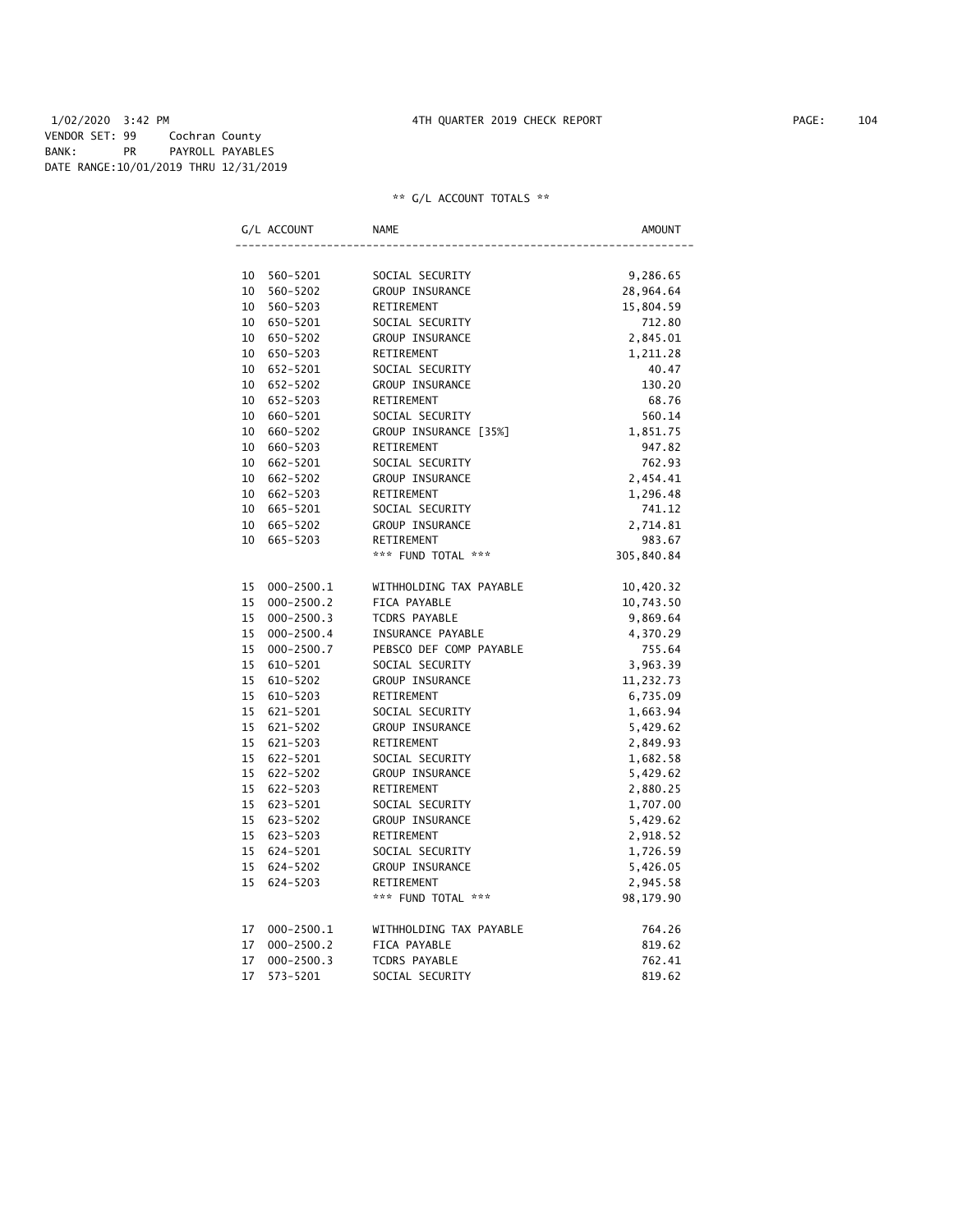|                            | G/L ACCOUNT          | NAME                             | AMOUNT               |                  |              |
|----------------------------|----------------------|----------------------------------|----------------------|------------------|--------------|
|                            | 17 573-5202          | GROUP HEALTH INSURANCE           |                      |                  |              |
|                            |                      |                                  | 2,714.81             |                  |              |
|                            | 17 573-5203          | RETIREMENT<br>*** FUND TOTAL *** | 1,415.89<br>7,296.61 |                  |              |
|                            |                      |                                  |                      |                  |              |
|                            | 000-2500.1<br>30     | FEDERAL WITHOLDING               | 365.16               |                  |              |
|                            | 000-2500.2<br>30     | FICA                             | 240.06               |                  |              |
|                            | $000 - 2500.3$<br>30 | <b>TCDRS</b>                     | 218.73               |                  |              |
|                            | $000 - 2500.4$<br>30 | AFLAC                            | 285.72               |                  |              |
|                            | 000-2500.7<br>30     | D.C.                             | 32.61                |                  |              |
|                            | 518-5201<br>30       | SOCIAL SECURITY                  | 240.06               |                  |              |
|                            | 518-5202<br>30       | GROUP INSURANCE [15%]            | 793.59               |                  |              |
|                            | 518-5203<br>30       | RETIREMENT                       | 406.23               |                  |              |
|                            |                      | *** FUND TOTAL ***               | 2,582.16             |                  |              |
|                            | N <sub>O</sub>       |                                  | INVOICE AMOUNT       | <b>DISCOUNTS</b> | CHECK AMOUNT |
| VENDOR SET: 99<br>BANK: PR | TOTALS:<br>30        |                                  | 413,899.51           | 0.00             | 413,899.51   |
| TOTALS:<br>BANK: PR        | 30                   |                                  | 413,899.51           | 0.00             | 413,899.51   |
| <b>REPORT TOTALS:</b>      | 386                  |                                  | 1,156,403.49         | 0.00             | 1,156,403.49 |